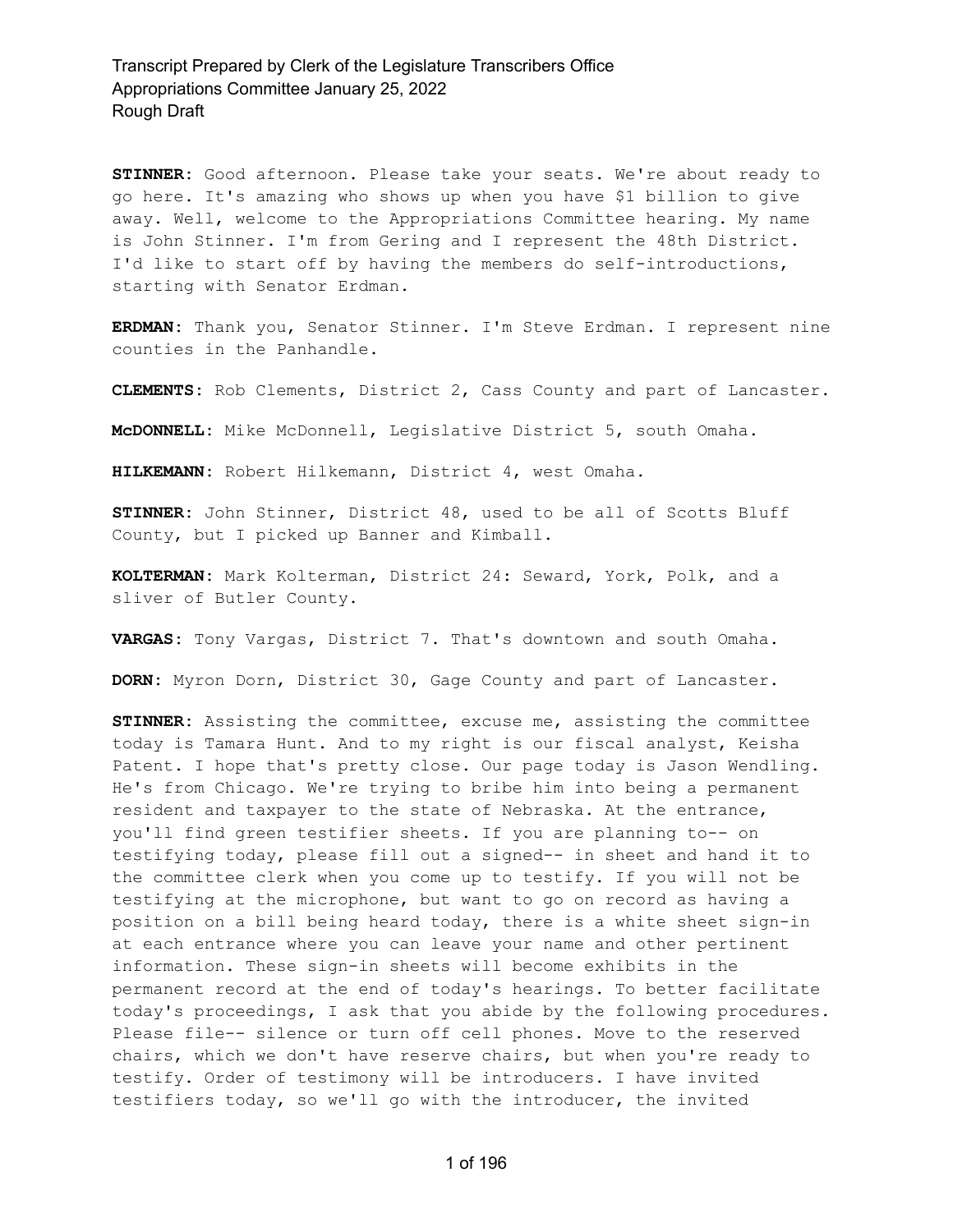testifiers, and then we'll open it up and start the procedure by what we tried to post and let everybody know. And it's really the Governor's bill, so we're going in order. So for an example, healthcare, under the healthcare emergency responses, that's a category for us. It's, it's in the guidelines. So we will call up healthcare facility capacity expansion. We'll have proponents, we'll have neutral, and we'll have opponents. And so you have the opportunity in those categories to come up. If you come out and you sit there and you're not in that category, I may throw something at you, so. I should probably have one of those flags like a referee, you know, you're out of bounds. Anyhow, I better go through the rest of it. When we hear testimony regarding agencies-- well, that's, that's-we ask that when you come up to testify, that you spell your first and last name for the record. Be concise. It is my request that we limit your testimonies to three minutes. There's just going to be a lot of testifiers, as you can see. I'd like you to abide by the light system. We'll try to hear as much as we can. We're asking you to give us the information that you have. I actually passed out a checklist with, with the lobbyists and hopefully the associations, so you can give us that information. And then we'll, we'll compile that information and obviously then make our recommendations to the Legislature. And then again, the Legislature has their opportunities to, to change whatever they want to change. We ask that you be concise and in three minutes. Written materials may be distributed to committee members as exhibits only while testimony is being offered. Hand them to the page for distribution to the committee and staff when you come up to testify. We need 12 copies. If you have written testimony, but did not have 12 copies, please raise your hand now so the page can make copies for you. With that and the other thing I want to add is in the bottom of each category, we have other. That's open testimony relative to public health, relative to negative economic impact, premium pay. That gives the public an opportunity to express an opinion or to recommend something that may not be in the Governor's or in a bill, OK? If, if there's a bill out there that's representing your interests, I would suggest that you show up at the day that bill is presented to the committee. So this is really your opportunity to get two bites of the apple, one here and then one when the bill is rep-- presented. With that, we'll begin today's testimony on LB1014. Budget director, please.

#### **LEE WILL:** Ready?

**STINNER:** Good afternoon, yes.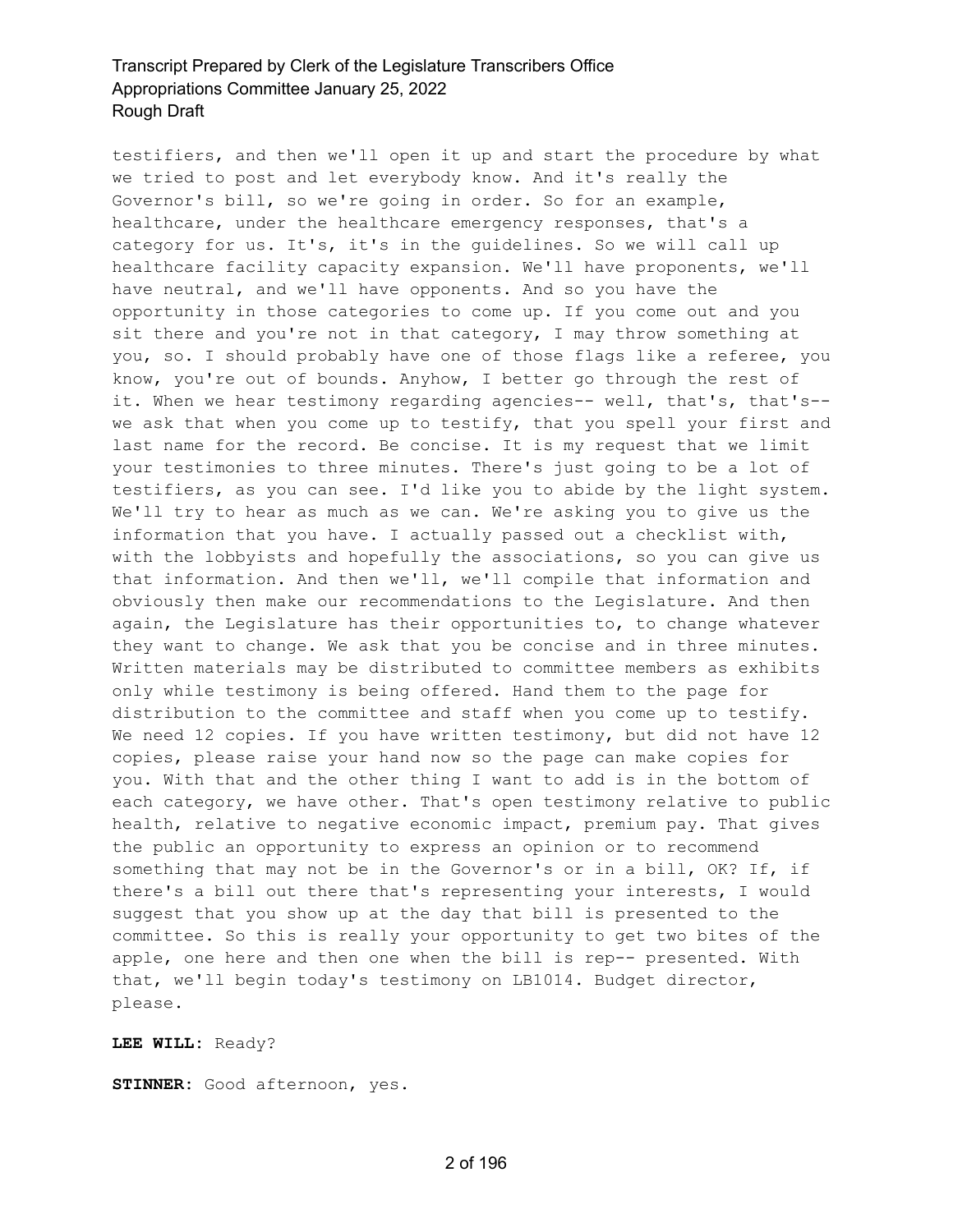**LEE WILL:** Chairman Stinner and members of the Appropriations Committee, my name is Lee Will, L-e-e W-i-l-l, and I am the state budget administrator of the Department of Administrative Services Budget Division. I'm appearing today on behalf of Governor Ricketts in support of LB1014, which comprises the Governor's recommendation on the utilization of American Rescue Plan Act funds, or ARPA. The state and local fiscal recovery plan allocated funding to both state and local governmental entities. The state of Nebraska, 93 counties, 4 metro cities, and 525 localities identified as non-entitlement units of government or NEUs were eligible for a total of \$1.7 billion. The state has received \$520 million, with an additional \$520 million pending certification by the U.S. Treasury Department no later than May 22. These funds have specific requirements that are outlined in statute and clarified by the interim and final roll and additional FAQ documents provided by Treasury. LB1014 provides for FY '22 federal fund appropriations, signifying the first \$520 million and FY '23 appropriations, which will be available upon receipt of funding from the U.S. Treasury, signifying the second \$520 million. The Governor's recommendations for ARPA funding utilizes categories of the public health response, negative economic impacts, water, sewer, and broadband, premium pay, and funds to administer these dollars. The rec-- the recommendation includes \$199.4 million for public health response to support healthcare capacity in the state, including items such as \$40 million to assist with the public health response to ensure sufficient hospital capacity to meet the needs of the state; \$40 million for four projects, \$10 million each, to expand mental healthcare for adults and children, as well as capacity for an adolescent educational facility; \$35 million for the replacement of rural ambulances; \$15.5 million to assist the Youth Rehabilitation Center-Kearney Campus; \$10 million for a joint rural health complex between UNMC and UNMK-- or UNK. The Governor's recommendation also includes \$504.7 million to address the negative-impacted industries, demographics, and regions, including \$165 million for workforce development, \$90 (million) of which is for the community colleges, and \$75 (million) for workforce housing needs throughout the state; \$100 million for shovel-ready projects to address eligible projects related to arts, culture, humanities, and sports complexes, while ensuring eligibility under new ARPA guidelines; \$60 million for the Site and Building Development Fund for disproportionately impacted areas and COVID mitigation tactics; \$60 million for the low-income education assistance program for low-income children and family in need of educational opportunity. The Governor's recommendation includes \$284.2 million for water, sewer, and broadband, which includes \$100 million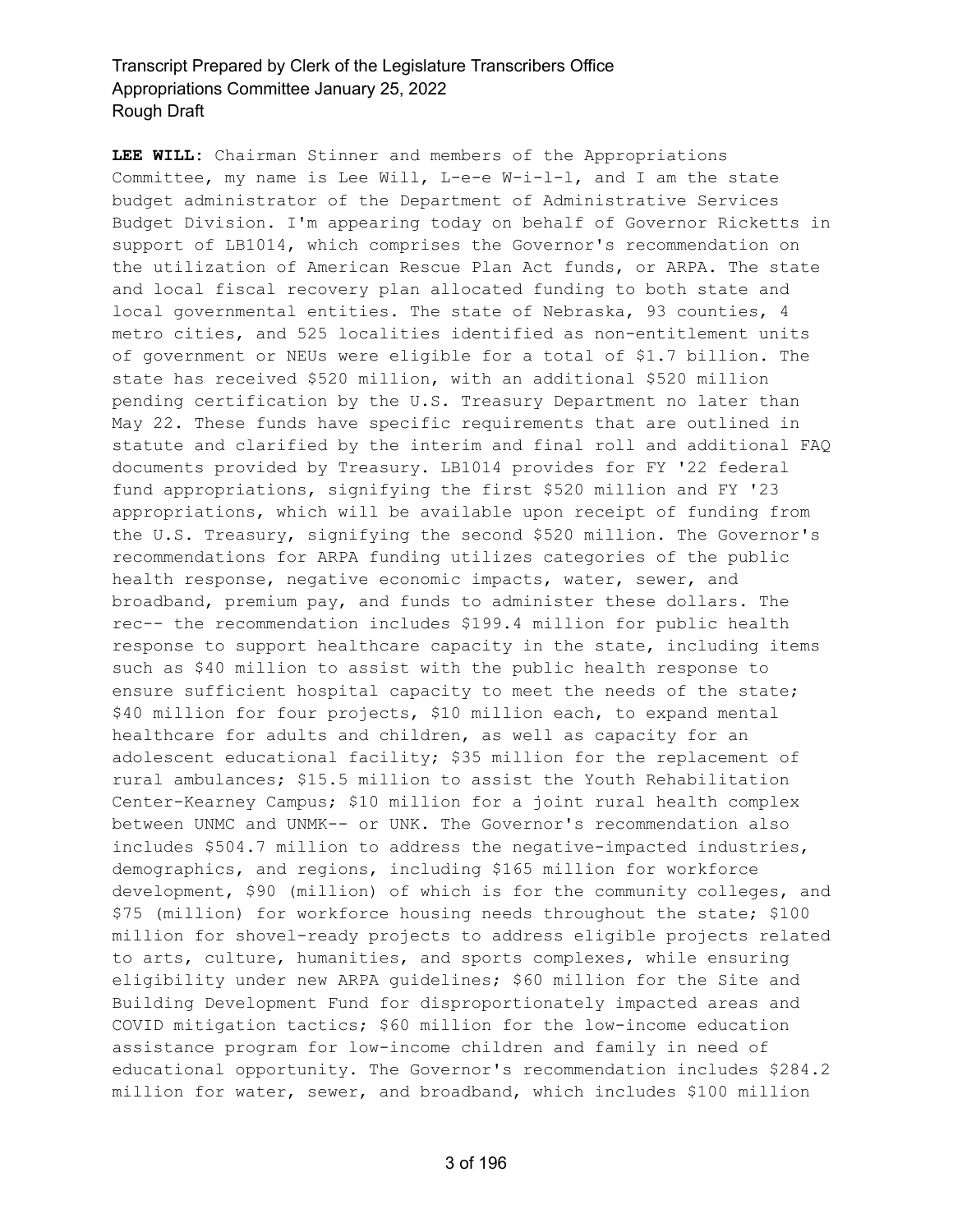for the Perkins County canal to ensure water resources are available for the state for generations to come; \$60 million for drinking water projects in the state; \$50 million for STAR WARS Committee projects- and as a note, \$128.7 million has also been applied for under the capitol projects fund. That was in addition to the ARPA dollars, \$1,040,000,000, and with a plan to be constructed by September 22 to address broadband needs throughout the state. So you see in the Governor's package, there's, there's not broadband articulated. It's because there's a, a different financing element that provides for that. Two technical changes to the bill, as presented or requested, to ensure the Governor's recommendations are articulated correctly with LB1014. These include, these include expanding language for the community colleges to allow additional students to take advantage of community college programming and eliminating the term "children" from the mental health facilities section to ensure adults can be served as well. A handout has been provided to the committee outlining these changes. To address more specific questions, several cabinet, cabinet agency directors will follow me, including Director Riley with the Department of Natural Resources, Director Macy with the Department of Environment and Energy, Director Goais with Department of Economic Development, and Director Arp, representing the Crime Commission. And with that, I'd be happy to take any questions.

**STINNER:** Thank you. Questions?

**DORN:** Oh. Thank you--

**STINNER:** Senator Dorn.

**DORN:** Thank you for coming here, I guess. The question I have is the, the Capital HVAC replacement--

**LEE WILL:** Sure.

**DORN:** --\$23.9 million. At one time, that was all included. I call it- those funds, those funds were all out there allocated to complete that project. Could you explain this request a little bit?

**LEE WILL:** So in the Treasury guidance, it says that the funds have to be budgeted for. Since those HVAC replacement were in the future allocation years, those dollars were not actually budgeted for, they were allocated or planned for. So that allows for the opportunity, with public health mitigation and HVAC improvements, for this to go forward in our line in, in looking at the guidance with Treasury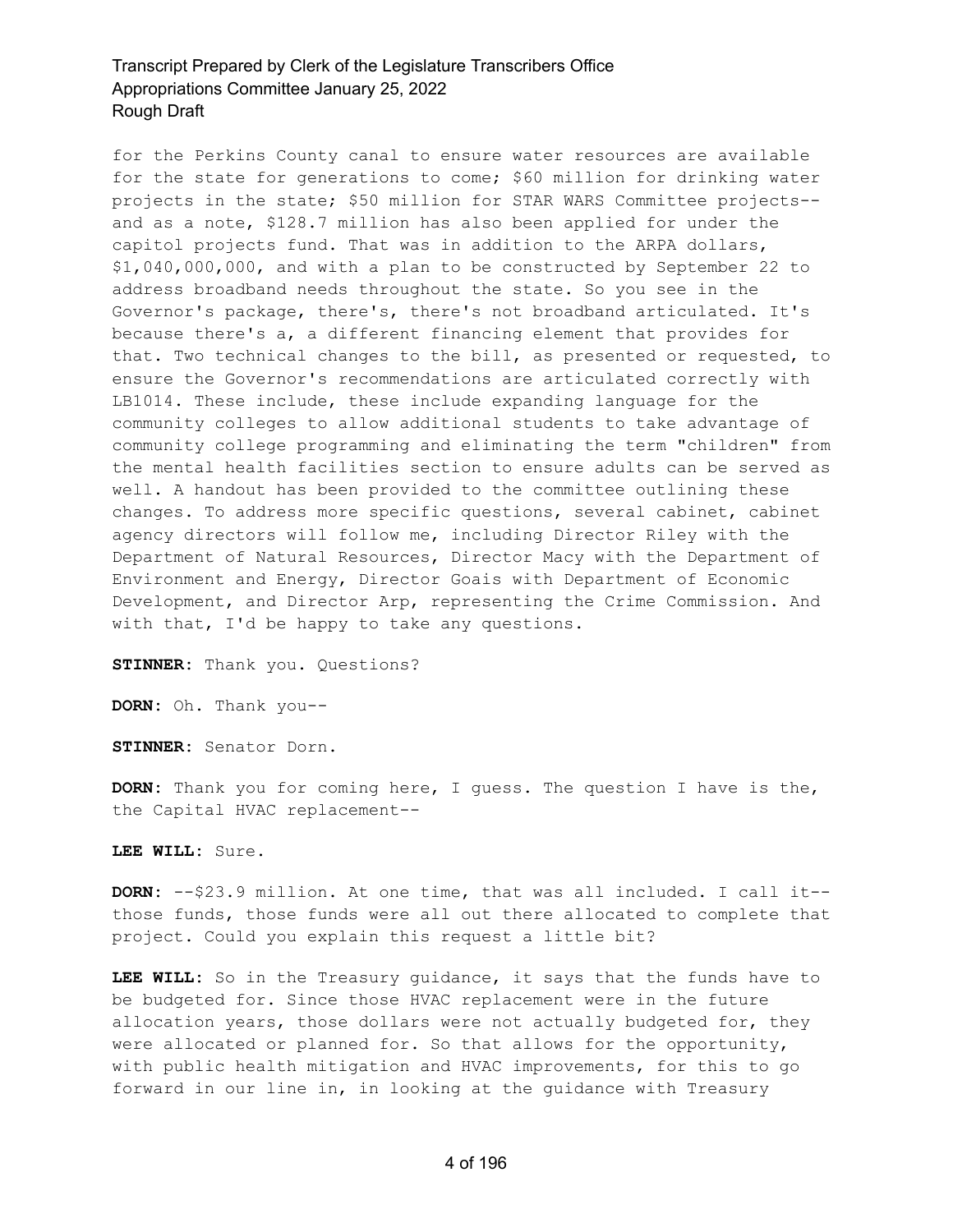because it had to be budgeted for, not allocated for the project. It has not been budgeted yet.

**DORN:** So this was more of a-- I call it a use than a project out there that we know is going to be done in time and say use of those funds for that, then instead of out of the budget now. This will not be then out of the budget or is this because of increased cost?

**LEE WILL:** So \$10.5 million of the HVAC replacement is increased cost, but the additional--

**DORN:** 12-- what is it--

**LEE WILL:** Yeah, \$12 million is in relation to the, the finalizing of the project. So we believe that we can finalize the dollars-- the project with ARPA dollars, freeing up general funds in the future that haven't been budgeted for, but would have been, had they been budgeted for if we didn't finance it.

**DORN:** Thank you for those comments.

**LEE WILL:** Sure.

**STINNER:** Additional comments? Senator Vargas.

**VARGAS:** Thank you very much, Chairman Stinner. This is along the same lines. When I was reading through the Capitol heating, ventilation, air conditioning, are there-- is the replacement we're doing to increase ventilation r.e. COVID-19 or is this existing work that you're paying for with ARPA federal funds?

**LEE WILL:** So as ARPA defined it, is increased ventilation in public, public facilities, which this would be one of them. Other states are also doing similar things with their public buildings for ventilation systems. And yes, it is a project existing and it will mitigate COVID-19. It is a mitigation tactic, the HVAC replacement, so it would fall underneath those guidelines and those thresholds.

**VARGAS:** Would we have done this even if COVID-19, we didn't have federal dollars, we would have been paying this out of our General Funds?

**LEE WILL:** Most likely.

**VARGAS:** OK.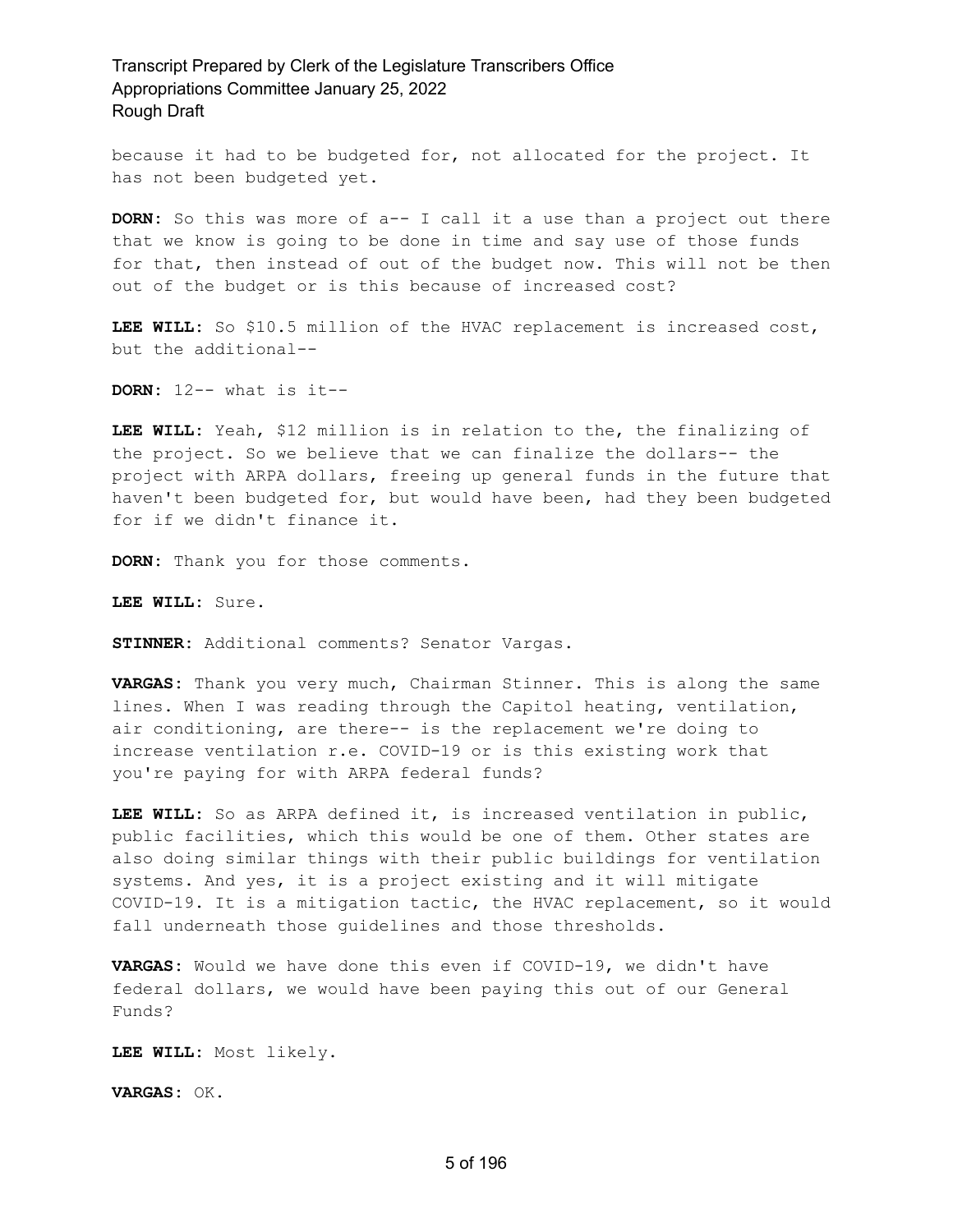**LEE WILL:** But not budgeted for as termed by Treasury.

**VARGAS:** OK, I just want to make sure we're mindful and careful about what we're actually--

**LEE WILL:** Sure.

**VARGAS:** --allocating to COVID-19 response or for infrastructure development and I'm worried that this is something we would have just done regardless and I appreciate you answering the questions.

**LEE WILL:** Sure.

**STINNER:** Additional questions? Would you repeat the number on the broadband that is not here?

**LEE WILL:** Sure, yeah, \$128.7 million.

**STINNER:** Tell me, does that have to be spent by a certain time?

**LEE WILL:** Yeah, I believe it is the same time frame.

**STINNER:** Same time?

**LEE WILL:** Yeah, so we are having-- there's going to be some constraints there. We believe that we'll be able to spend about \$120 million by that point on broadband specifically. So it is kind of lining up with the dollar allocation we received, but, you know, everybody's going to be looking for fiber optic. Everybody's going to be able to look for employees, telecommunications, contractors. So we're pulling from the same pool so hopefully we can get done when, you know, \$120 million--

**STINNER:** Comes back to the workforce and--

**LEE WILL:** Absolutely.

**STINNER:** --the lack.

**LEE WILL:** Right.

**STINNER:** Tell me this, when I look at this public health and negative economic impact and water and sewer, it kind of breaks down 20, 50, 28 percent. Was there-- as you set out and looked at this-- these dollars to allocate in the various areas, was, was there more emphasis placed on the negative economic impact? Was that intentional or did this--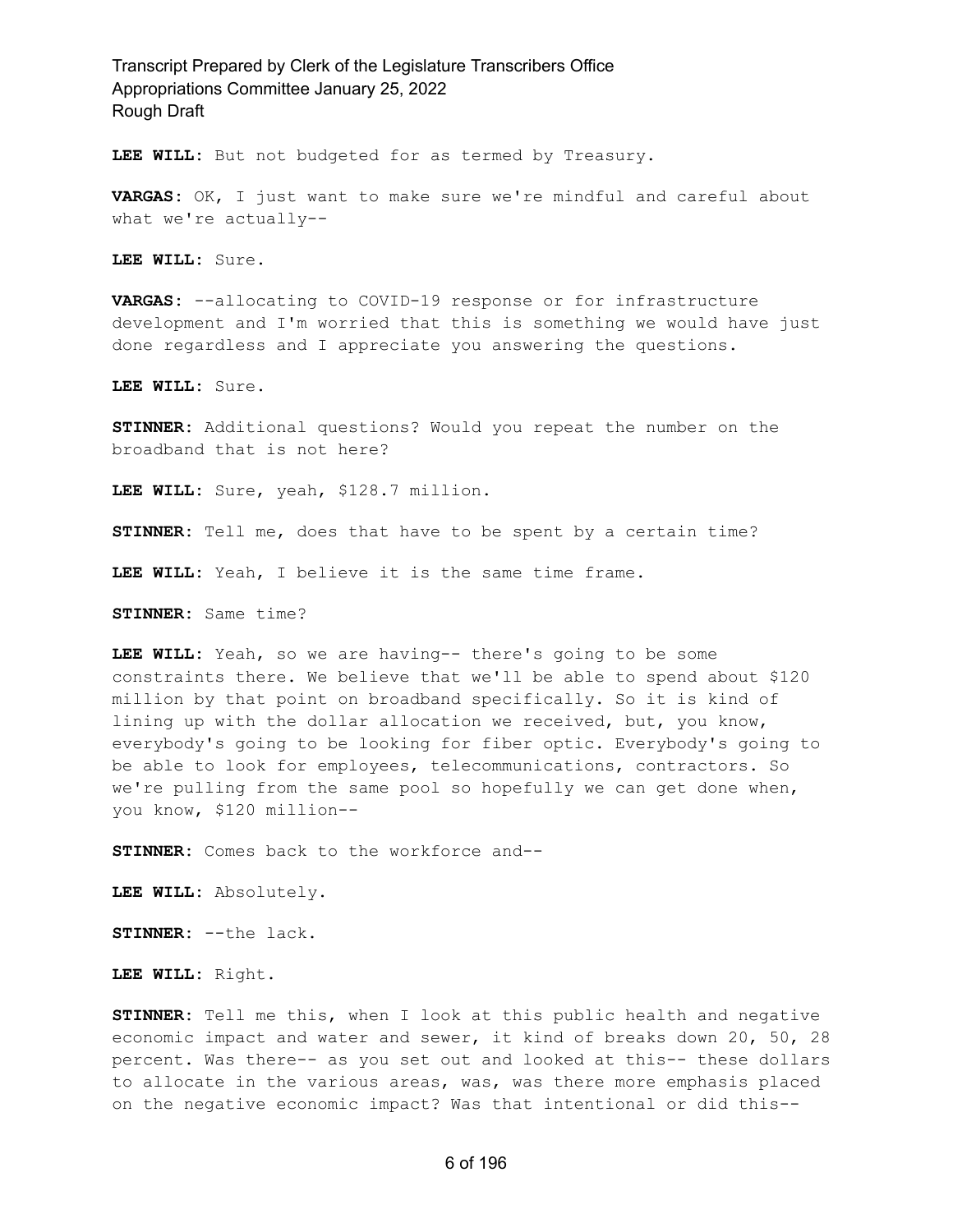**LEE WILL:** Yeah, I think part of it is, you know, the October hearing, obviously, a lot of folks came in and testified and we got those exhibits from the committee. So you have to look at those and you have to weigh what's one-time financing with one-time dollars, one, what fits the ARPA guidelines? And then you kind of construct a project now or a proposal now. I think negative economic impacts, obviously, I think it's just inherent that COVID-19 had a lot of negative economic impacts throughout the state. So that was one, I think just on the face of it, we kind of knew it was going to have to be prioritized.

**STINNER:** Very good. Any questions? Seeing none, thank you.

**LEE WILL:** Thank you.

**STINNER:** We'll now hear from the Department of Natural Resources Development. Good afternoon, Director.

**TOM RILEY:** Good afternoon, Senators. I do have a few handouts, but I might be a couple short, so the page is going to make a couple extra copies.

**STINNER:** OK.

**TOM RILEY:** So I have those.

**STINNER:** Can I, can I interrupt you? I-- just so people understand, we do have an overflow room on-- in 1307. I guess it is set up so you can watch. So if you watch and, and you get to testify and you wanted to watch the rest of it, it's, it's available to, to you. So just wanted to make sure everybody understood that.

**TOM RILEY:** All right, thank you, Chairman Stinner and committee members for having me here today. Good afternoon. I'm Tom Riley, R-i-l-e-y, and I'm the director of the Department of Natural Resources for the state. I want to thank you for the opportunity to comment on some of the elements of LB1014's appropriations to Agency 29, that's the Department of Natural Resources. I want to begin with expressing my full support for the Governor's budget recommendations. And I'll keep my remarks limited to the \$100 million allocated for the Perkins County Canal project component, the department's \$10 million data collection component, and the \$23.1 million for an interstate irrigation system that's recently experienced a failure. A portion of the bill's allocation of funds is to the STAR WARS priorities and it's also for water-related projects, but that will be addressed by others. And due to the time constraints that the Chairman has indicated, I'll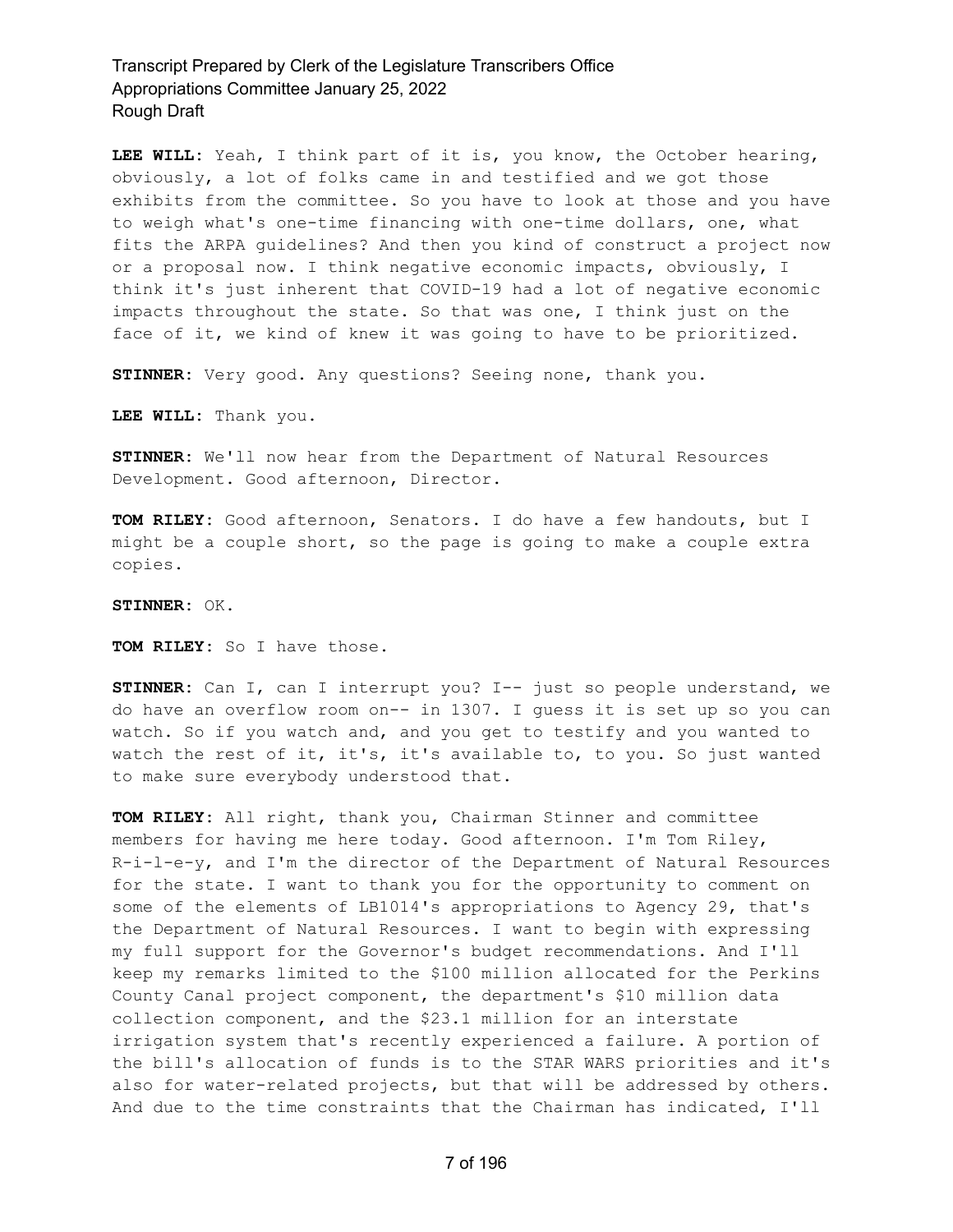just leave you with some materials that I have available for you as well to explain at least the Perkins County Canal component. So with that, the Perkins County Canal is essential to preserving and protecting the waters here in the state of Nebraska. Governor Ricketts has recognized that after her people, water is our most important and most valuable resource. Nebraska needs to build this project so we can fully enforce our rights under the South Platte River Compact. That's a compact that dates back to 1923. A continued lack of action would be a historically big miss for the state. We know Colorado is pursuing projects that would use the very water that Nebraska is entitled to use under the compact by constructing this project. Without substantial funding for the project in the current biennium, we'll permanently miss the opportunity to ensure Nebraska's continued access to our water. To be clear, the entire project would not be eligible under the ARPA requirements. This is why the Governor's recommendation also includes both ARPA and state funding. However, certain components of the project will address documented water quality concerns throughout the South Platte River consistent with the provisions of the ARPA bill related to the Clean Water Resu-- State Revolving Fund. Following my testimony, Director Macy of the Department of Engineering-- or Environment and Engineered-- Energy will discuss the eligibility of these projects. In addition, other elements will qualify as necessary investments to water infrastructure to protect water supplies for Nebraska's future populations. LB1014 also provides our agency \$10 million to support investments in our water and data-monitoring efforts. Water data is crucial to making decisions and informed decisions regarding water use and the quality of our water. These investments by the department will support the expanding states' existing-- expanding the state's existing networks while also working to support the increased community-based monitoring projects that are in place. This \$10 million investment is clearly eligible under ARPA's necessary water and sewer infrastructure provisions and will help to ensure effective water monitor-- monitoring for a wide range of water investments that the state is import-- supporting. The bill also provides \$23.1 million to the Critical Facilities Infrastructure Fund [SIC] for state aid associated with the permanent repairs for the Gering-Ft. Laramie irrigation system. This canal is a central conduit for water that comes down the North Platte River that supports several communities throughout the basin and the valley. With that, those are the end of my remarks and I would be happy to take any questions that you might have.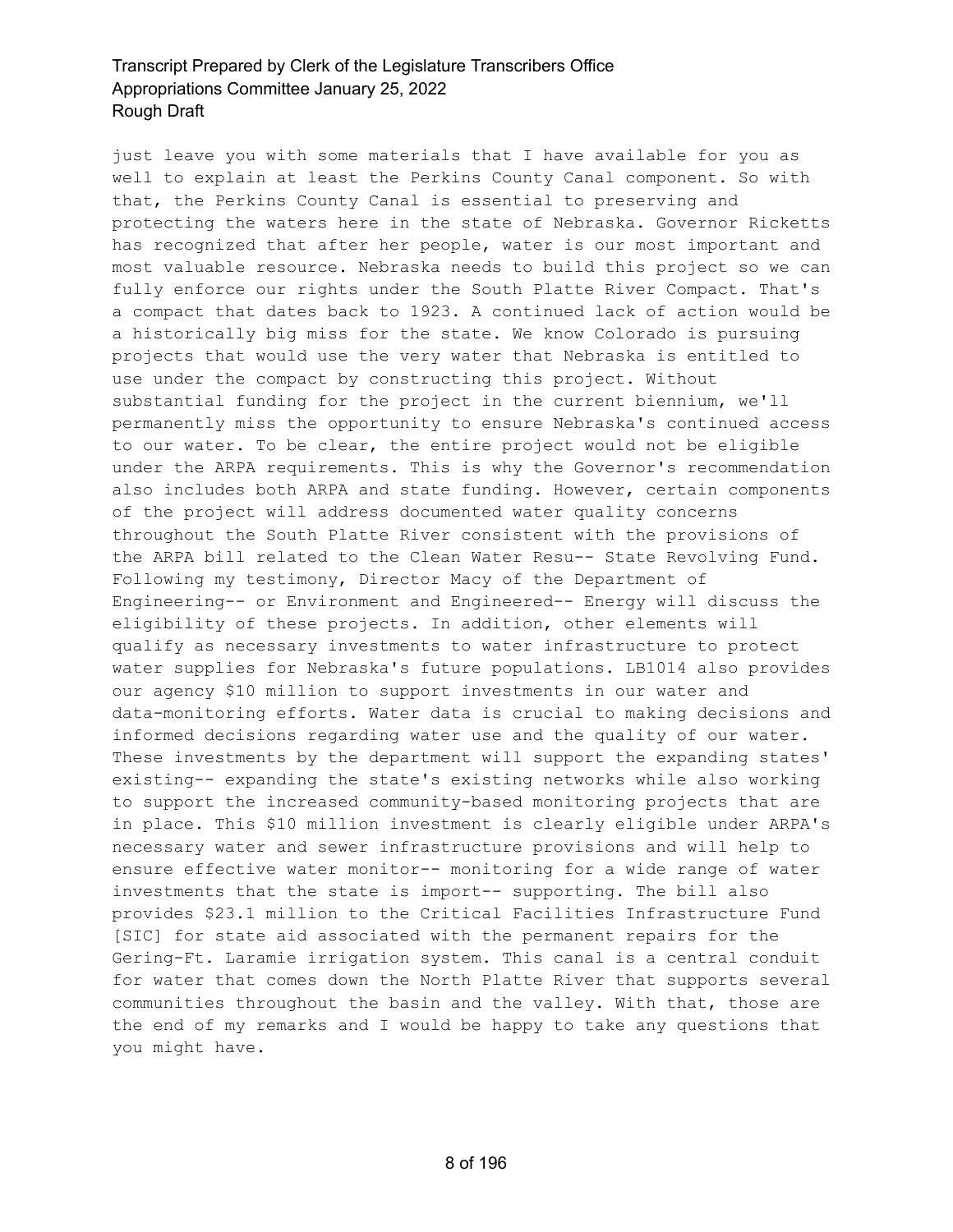**STINNER:** Just as a note, these are expert witnesses and testifiers that are invited, so I won't hold you to the three minutes. If you have additional comments that you want to make, that's fine.

**TOM RILEY:** I do not.

**STINNER:** OK. I'll open it up to questions.

**DORN:** Can I get those from you?

**TOM RILEY:** Absolutely.

**DORN:** Start them around here.

**STINNER:** Any additional questions? Senator Erdman.

**ERDMAN:** Thank you for coming. It's interesting concept, the canal- the project there in western Nebraska. Why has this come to the forefront all of a sudden? It was a 1923 contract and no other governor or anyone else has ever spoken of this. Why all of a sudden is it at the front of the line?

**TOM RILEY:** Thank you, Senator Erdman, and let me address that by sharing with you that Colorado has been working hard to develop projects and in 2016-- and this is in some of the information I provided to you-- developed a study, the 1256 study, that identified some of the very projects that we're talking about. Two-hundred eighty-two have recently been confirmed, just at the end of 2021, that, that are being developed; 17 of those are already completed, 81 are still in their planning stages. So each year that passes, it's more water that we potentially wouldn't have access for. So really, the time is now to be able to do that. I might also add that the front range is experiencing tremendous, tremendous growth. My understanding is nearly 70,000 folks a year are coming to the current range. All those people are thirsty and need water for their municipal and industrial needs and the water that Colorado wants to access is the water identified under this provision of the compound, Article VI, which is the winter flood-- wintertime flows.

**ERDMAN:** So maybe this is an unfair question, but there may not be anybody sitting around this table in the front and they live long enough to see this happen. Is that a fair assessment?

**TOM RILEY:** Well, I hope we all have a long and happy life and it- they are-- these are long projects. Any kind of water project, large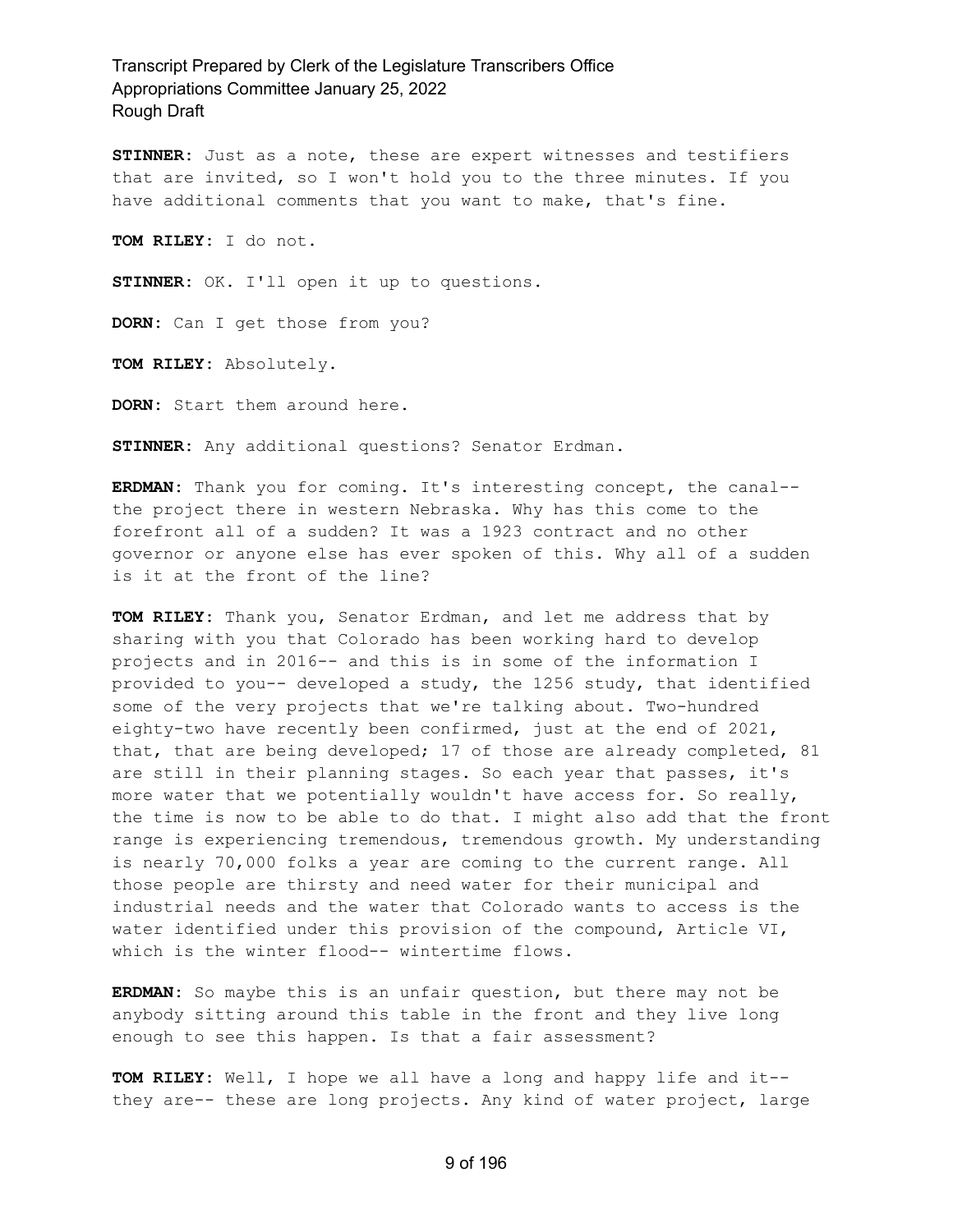infrastructure project does take time, but we need to start now. Colorado is spending 20 times the amount of, of money that we're asking for for this project to take the very water that we want to protect, 20 times. That's, that's in their own information. It would take some time. You'll have to do design plans. We'll have to do all the environmental permitting and those things, but if we don't start now, we miss the opportunity.

**ERDMAN:** Thank you.

**STINNER:** Additional questions? Now we do have a compact and I would presume that you are-- you do have a method of making sure that we're getting the water as addressed in the compact. Is that correct?

**TOM RILEY:** So that's correct, Senator. The compact does have two different provisions. One is for the irrigation season, the time from April 1 to October 14-- or 15. And at that time, the state of Colorado needs to regulate their water users if we have a flow less than 120 CFS in the river. That goes on now. The other provision is for the winter and this is for 500 CFS that the state of Nebraska would have access to and there's not explicitly a need for them to regulate to that right now and they don't do that. This particular provision in the compact gives the state of Nebraska a 1921 water right, a 100-year-old water right, and those uses in Colorado would be subject to the provisions of the compact to that water right.

**STINNER:** But Colorado is in compliance today with the compact?

**TOM RILEY:** So in terms of their summertime flow--

**STINNER:** Right.

**TOM RILEY:** --120 CFS, Colorado, we believe, does what they need to in terms of administration. That's something we'll investigate further as we open up dialogue with them. For the 500 CFS, there really isn't a mechanism for them to need to do that.

**STINNER:** I believe that we appropriated \$200,000 to study the flows in the Platte. Is that study being conducted now or--

**TOM RILEY:** So, so that's, that's re-- that's correct. Senator Stinner, you've pointed out that you did give the department some, some money to look upstream and evaluate the conditions of the South Platte River and maybe to Senator Erdman's earlier question about, you know, why now, well, that was in response to this report from 2016 in Colorado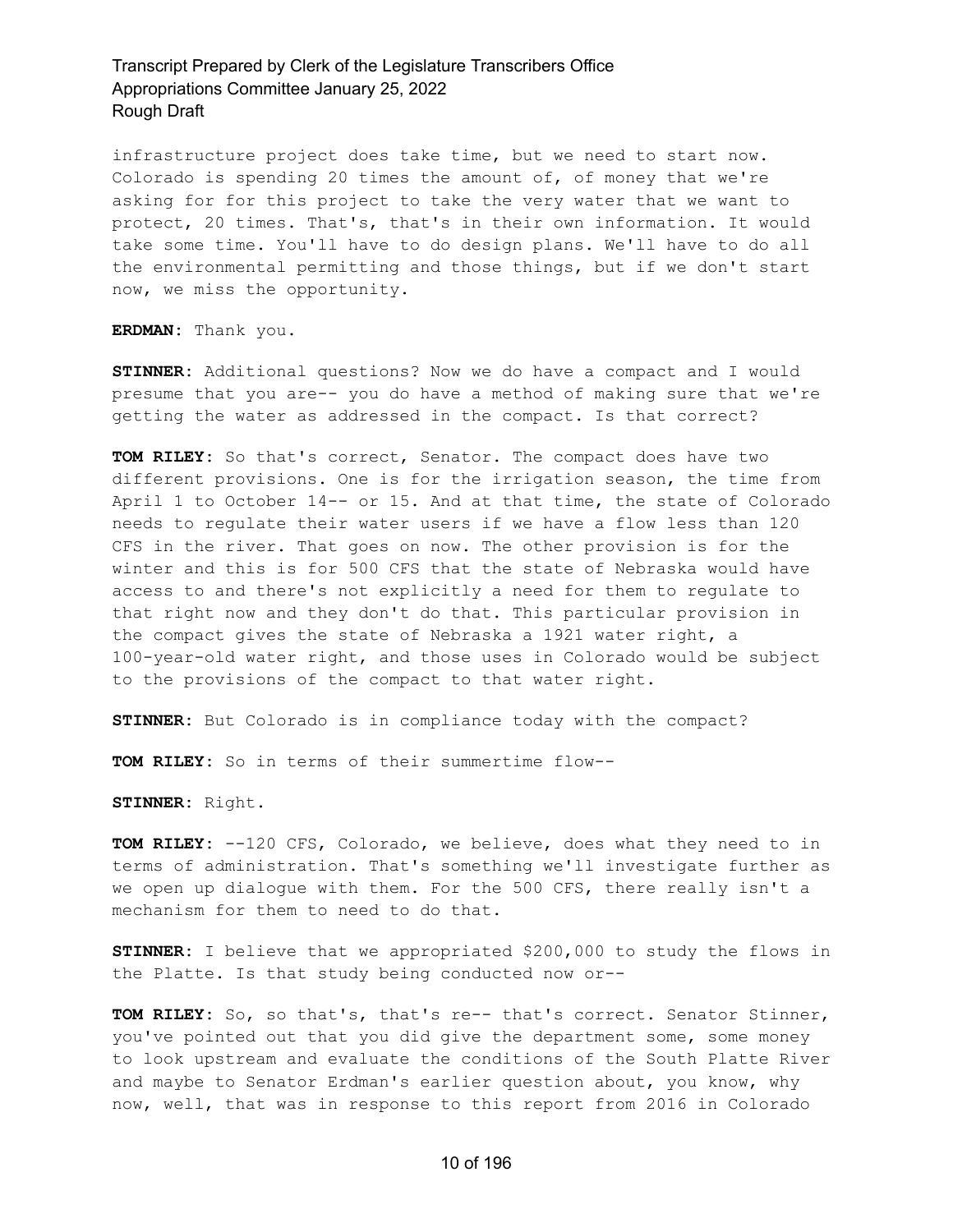that really showed how quickly they were starting to look at these projects to make use of the water during the wintertime season.

**STINNER:** Senator Kolterman.

**KOLTERMAN:** Thank you, Senator Stinner. Thanks for being here today. Can you tell me how you came up with \$500 million as a, as a fiscal note to this bill?

**TOM RILEY:** So the, the \$500 million is generally informed by a previous study that was done by the Bureau of Reclamation in the 1980s and it laid out a potential system that would include a canal and a system of reservoirs. I use that to update some of the costs and components to develop some of those general costs.

**KOLTERMAN:** So is that all, is that all spelled out in the information you just passed out or do would just-- I mean, \$500 million is a lot of money.

**TOM RILEY:** It is a lot of money. And I think again, a better way to answer that is Colorado, for that same amount of water, is spending 20 times that request, but, but projects of this nature are very expensive and they take a lot of money and time to, to put them.

**KOLTERMAN:** What I'm getting at is, you know, we've been studying prisons around here for several years now, pretty much ever since I've been here. And that's a lot of money we're looking at there as well, but we've kind of gradually planned for it and spent maybe \$20 million here and \$50 million there. And all of a sudden, we-- we're going to spend \$500 million. I-- it just seems to me like we've pulled a number out of the air and said, let's move forward with this. Would that be accurate?

**TOM RILEY:** No, the, the number that we're talking about is based on evaluating the components and elements that it would take to build a canal and reservoir system.

**KOLTERMAN:** Can you supply us with any kind of a breakdown of how that-- for the future, how that breaks out?

**TOM RILEY:** So I'd be happy to provide the bureau report and that lays out an extensive project. And we looked at the components that we think would be necessary to fit our needs to develop the 500 CFS.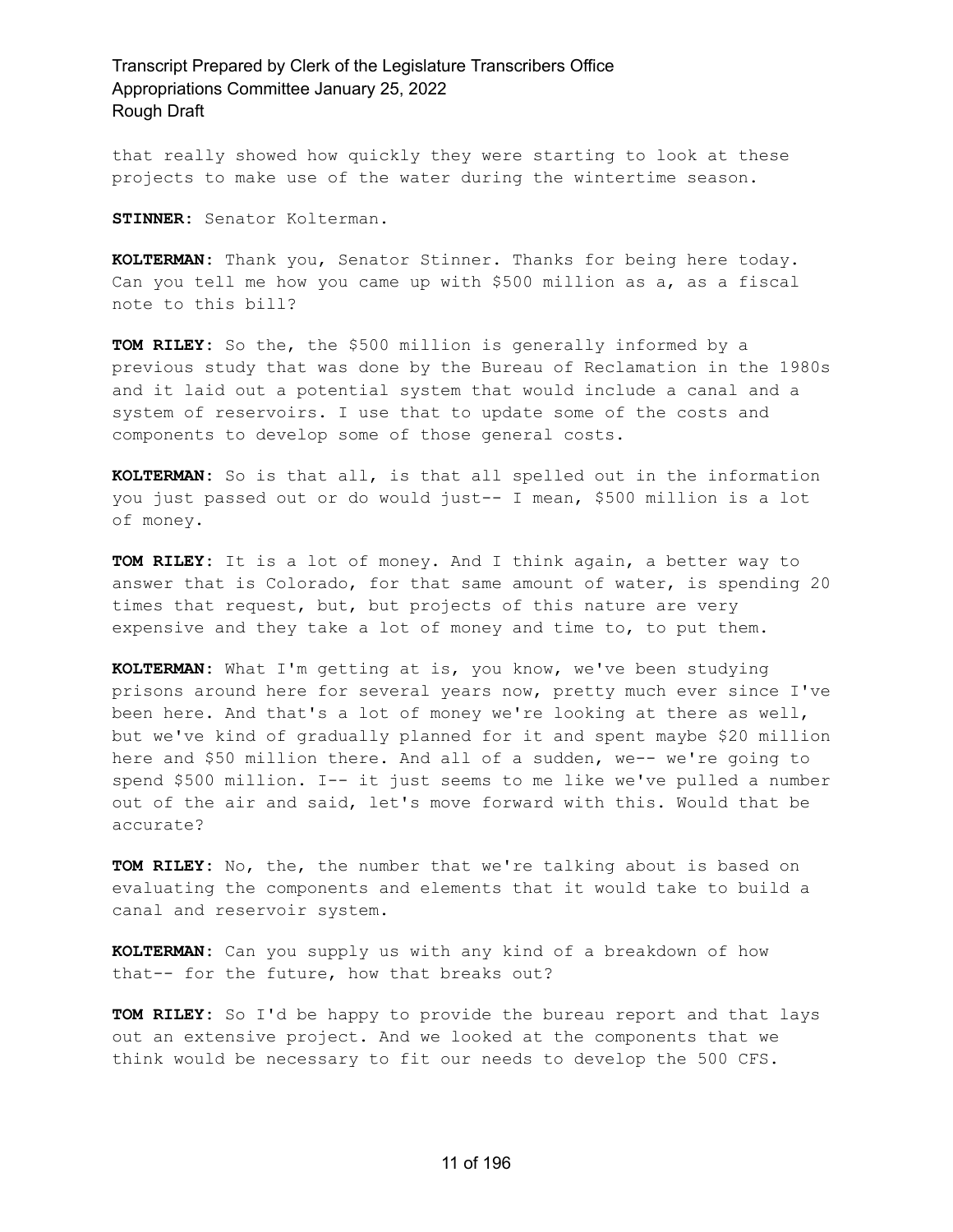**KOLTERMAN:** And is a, is a dollar amount next to each step of that project as it moves forward through the years?

**TOM RILEY:** Let me see if I'm tracking your question correctly, Senator, the dollar--

**KOLTERMAN:** Well, all I'm getting at is we're going-- you're asking us for \$500 million away, some ARPA, some not. Is that broken down over the next ten years? Because we can't allocate for the future.

**TOM RILEY:** So--

**KOLTERMAN:** We can't appropriate for the future.

**TOM RILEY:** So I'll answer that by saying that the-- it's really looking at the cost to design and construct the actual facilities and the timeline to do that construction would come after design plans are approved, but we do need to start now. And again, I'd, I'd to remind you that Colorado is investing a large amount of money to do-- to use these flows right now. And the longer we wait, each year, that's more water that passes through Nebraska and again, with the pressure of development in the front range, those projects are going to keep advancing. The news media right now looking at what the Colorado State Legislature is doing, they're concerned about, of course, our call on this compact and look to be potentially accelerating some of those very projects that we're talking about even further. So that means even potentially less water that would be coming down the river and we're talking about an amount of water, senators, that really is the equivalent of what Lincoln and Omaha might use for their municipal supply out of the Platte River each and every year, every year. And that's what this compact gives us. It gives us the right to maintain that water each and every year in perpetuity. Without that option and not having that water available to us, we could lose up to 90 percent of it that comes into the state now. So it's really about protecting that available water resource that we have right now and not losing it to, to another state.

**KOLTERMAN:** All right, thank you.

**TOM RILEY:** You're welcome.

**STINNER:** I hope you're open to coming back and talking-- we're in a time constraint period right now, but come back, talk to, to the committee, maybe over a briefing, over a luncheon or something along those lines.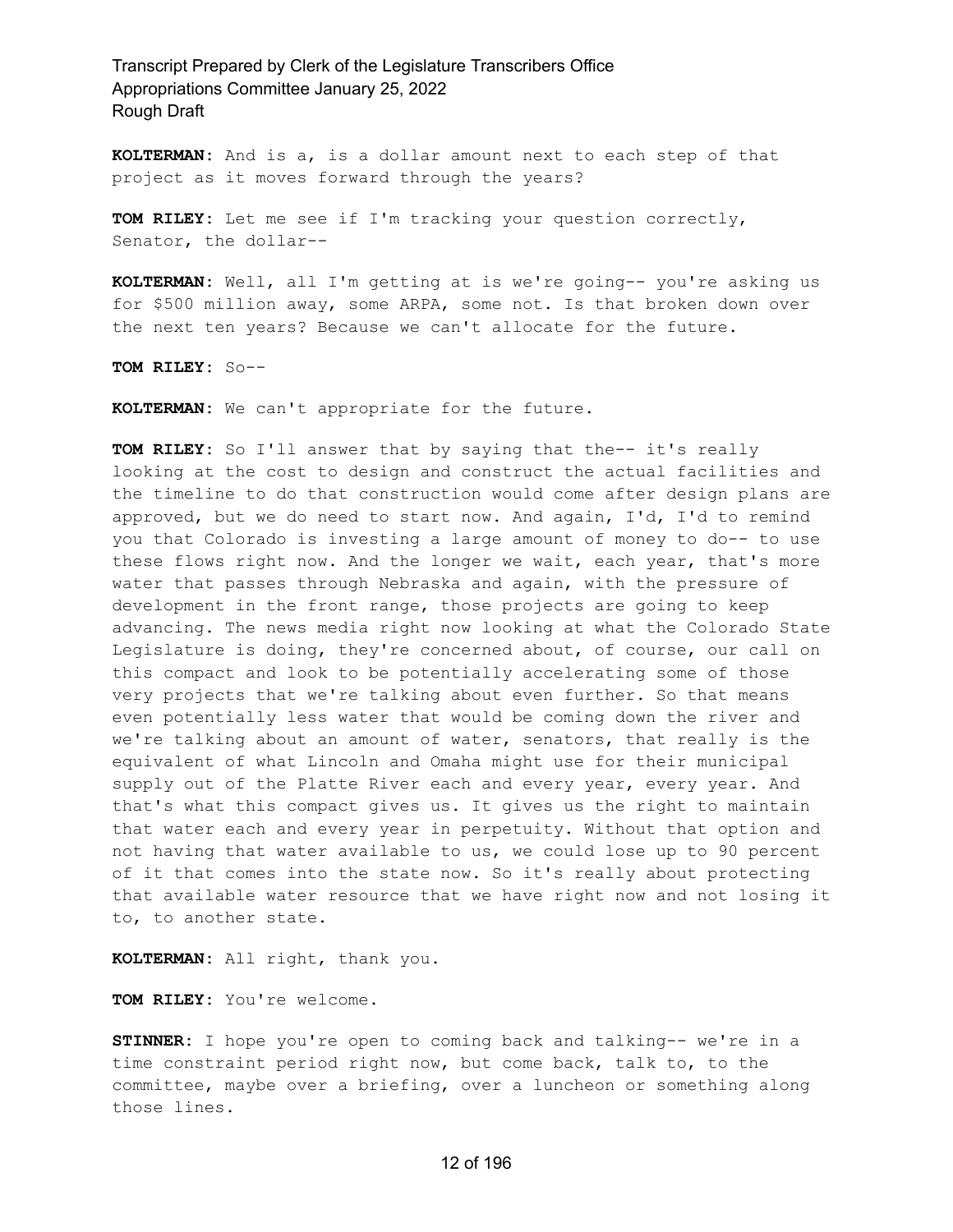**TOM RILEY:** Absolutely.

**STINNER:** These are big-time dollars. It's 10 percent of the total revenue that we're going to set aside and we can't appropriate it into a cash fund-- I get that-- for usage, but we have to, we have to be prudent about how we, how we allocate and appropriate money, so.

**TOM RILEY:** Yeah, I'd be happy to come--

**STINNER:** We'd love, love to have you back. I think there's a lot of moving parts here, a lot of questions that a lot of people have proposed and we just want to be sure that our decision is sound.

**TOM RILEY:** Absolutely. I'd be happy to, to come back any time and, and maybe just a follow up, you know, the Governor has said that the state really has this financial ability now that puts us in a different spot and Colorado continues to advance their, their own work. So the time is now to do it and I'd be happy to present additional information as, as I get it and I talk to my colleagues in Colorado as well.

**STINNER:** Thank you.

**TOM RILEY:** Thank you, Senator.

**STINNER:** Our next testifier will be from the Department of Ener-- Department of Environment and Energy and thank you for coming.

**TOM RILEY:** Thank you.

**STINNER:** Afternoon.

**JIM MACY:** Good afternoon. Good afternoon, Senators Stinner and members of the Appropriations Committee. My name is Jim Macy, J-i-m M-a-c-y. I'm the director of the Nebraska Department of Environment and Energy here today to testify in support of will be LB1014. Before we begin, I'd like to thank Governor Ricketts for recommending investments in water and sewer infrastructure as a part of this bill to appropriate the American Rescue Plan Act funds commonly known as ARPA. To quickly add to Director Riley's testimony, we will review to make sure all the projects meet the test and guidance given through the U.S. Department of Treasury. On the Perkins County Canal project, water removed from the upper reaches of the South Platte River will improve habitats for fish, plants, and wildlife benefits downstream, reduce contaminants such as nitrates, and more water provided into the Platte River system is best at the most critical times of year. Creation of wetlands as a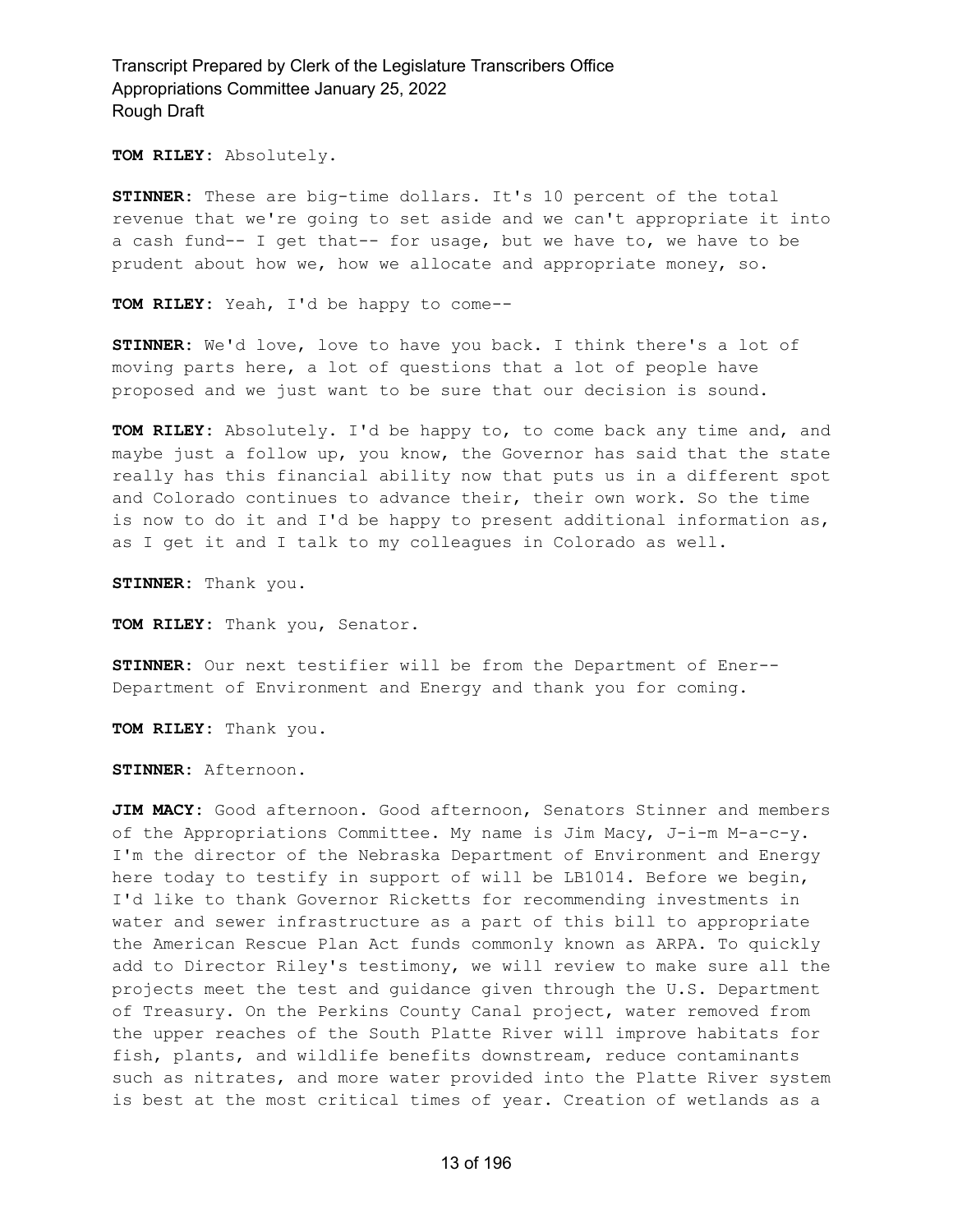part of this project will provide new habitat for wildlife with all together, the Platte River system will be improved across the state. With appropriate design elements, this is eligible under the Clean Water State Revolving Fund. The Ft. Laramie-Gering irrigation canal: six Nebraska public water systems in the vicinity of the canal face continued compliance with challenges with Safe Drinking Water Act for the naturally occurring contaminants of arsenic and uranium. Maintaining the canal, formed in 1926, may contribute through recharge, the delicate balance of quality, and the regional aquifer. At the Department of Environment and Energy, we make eligibility determinations for the Clean Water and Drinking Water State Revolving Loan Fund programs. We're responsible for determining what is eligible for assistance through those programs. Critical sanitary and storm sewer improvements-- improve the needs have been identified and the location of the Nebraska State Fairgrounds. If left unresolved, persistent flooding issues could cross over into the livestock facility programs, potentially resulting in untreated discharges of wastewaters. Improving the State Fair's storm water drainage system and creating a new wastewater system will maintain a clean watershed in the Wood River, protect human health, support economic and recreational activities, and provide healthy habitats for fish, plants, and wildlife. The bill will also allow for \$60 million to restore and protect drinking water systems. Much of that funding, \$50 million in total, will be provided to systems in rural areas. One is the Cedar/Knox rural project, which is under an administrative order to return into compliance with the safe drinking water standards. Not only are they facing sustainability concerns due to public health, but also the eventual loss of their raw water intake in the Lewis and Clark Lake due to ongoing sedimentation deposits from the sand delta. Other communities are facing drinking water standard compliance issues. Several are hardened-- or hurdled with costly regionalization projects, such as a means for returning into compliance. These are examples along with any flood impacted water systems not eligible for FEMA assistance where the department would be directing those funds. The remaining \$10 million will be used to replace lead service lines throughout the state. In 1986, the Safe Drinking Water Act banned lead, requiring the use of only lead-free materials into public drinking water systems. Ideally, no lead should be present within a system provided for human consumption and these ARPA funds will result in the removal of over 1,300 residential lead service lines throughout the state. Other supplemental federal funds are also earmarked on this particular issue. This concludes my testimony. Thank you for your consideration. I'd be happy to answer any questions that you have.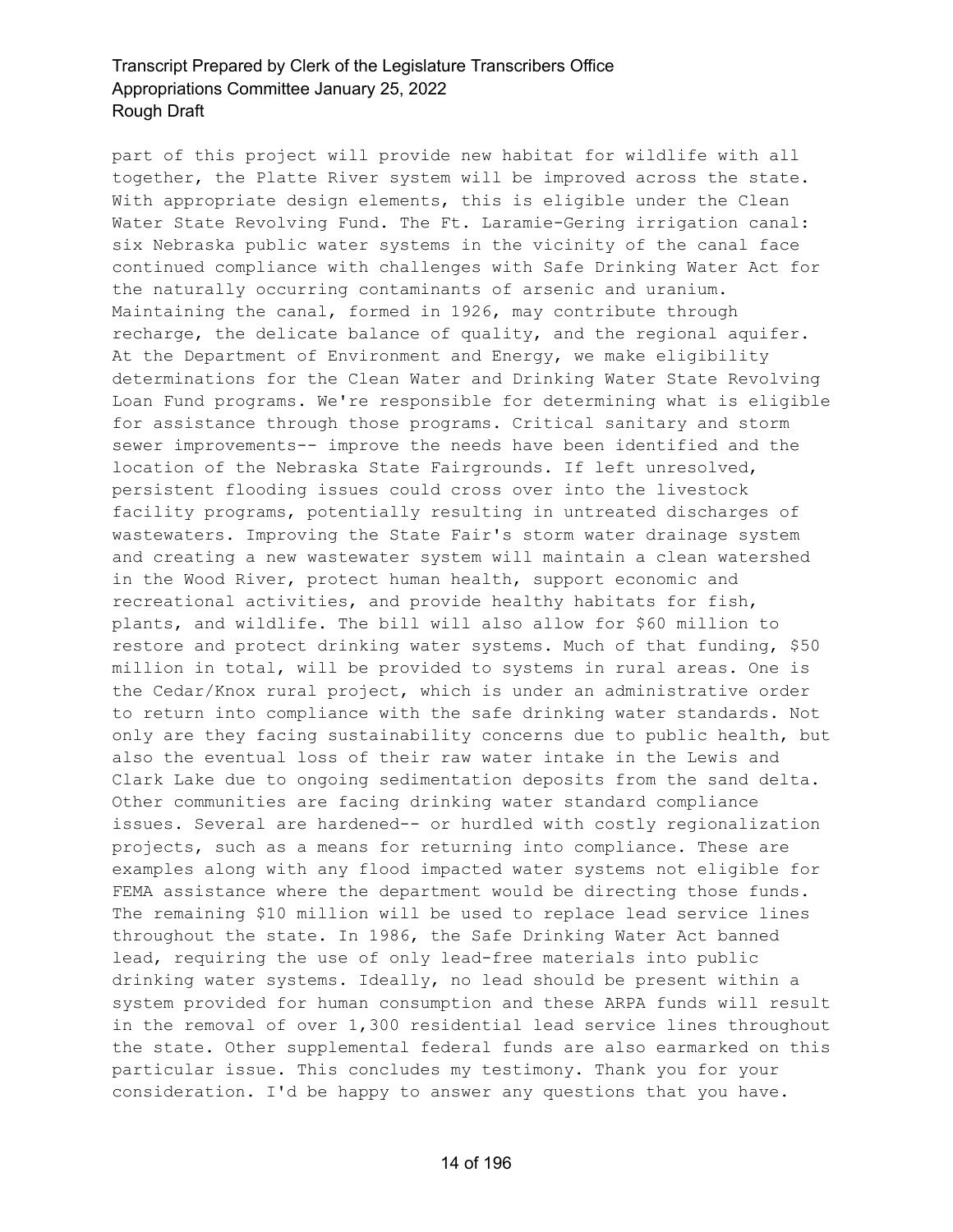**STINNER:** Thank you. Questions? Seeing none, thank you.

**JIM MACY:** Thank you.

**STINNER:** Our next invited testifier is from the Department of Economic Development. Welcome.

**ANTHONY GOINS:** Thank you.

**STINNER:** Good afternoon.

**ANTHONY GOINS:** Good afternoon, Chairman Stinner and members of the Appropriations Committee. For the record, my name is Anthony Goins and that's spelled A-n-t-h-o-n-y G-o-i-n-s. I am the director of the Nebraska Department of Economic Development. I appear before you today in support of LB1014, which contains Governor's recommendation for ARPA funds. As the Governor said in his State of the State Address, Nebraska is emerging as one of the-- from one of the most trying periods in our history in a position of strength. For this momentum to continue, it is imperative that we address economic needs and challenges head-on in 2022 and beyond. It is with this in mind that the proposed budget begins with funding for workforce housing. We are all aware of the challenges we face to attract and retain skilled workforce. This has been amplified a great deal by the COVID-19 pandemic, as many employees still have not returned to the labor force. Housing is a primary obstacle to attract talent. My department is proud to lead the efforts to expand and maintain our housing inventory. Moving on to many of our local businesses and commercial development landlords are stretched thin due to the pandemic. Retail restaurants and other establishments have shown their resilience and ability to adapt, yet many commercial landlords have yet to be paid rent while they work with businesses to keep doors open. The Governor's recommendation contains funding for real estate leasing assistance, which will allow us to provide support during this ongoing period of challenge. As we work to sustain and grow businesses, we must remember our state's strong agriculture backbone. We have a chance to help a high-tech processing facility in North Platte region, whose projected impact will benefit the entire state. By investing resources to support meat producers, we can also alleviate issues in the supply chain and resolve pandemic-related challenges. Furthermore, my department, under the guidance of our Governor, is poised to continue a mission to nurture economic development of north Omaha, an area of our state which has been disproportionately affected by the pandemic. This bill contains funding for a wide range of projects and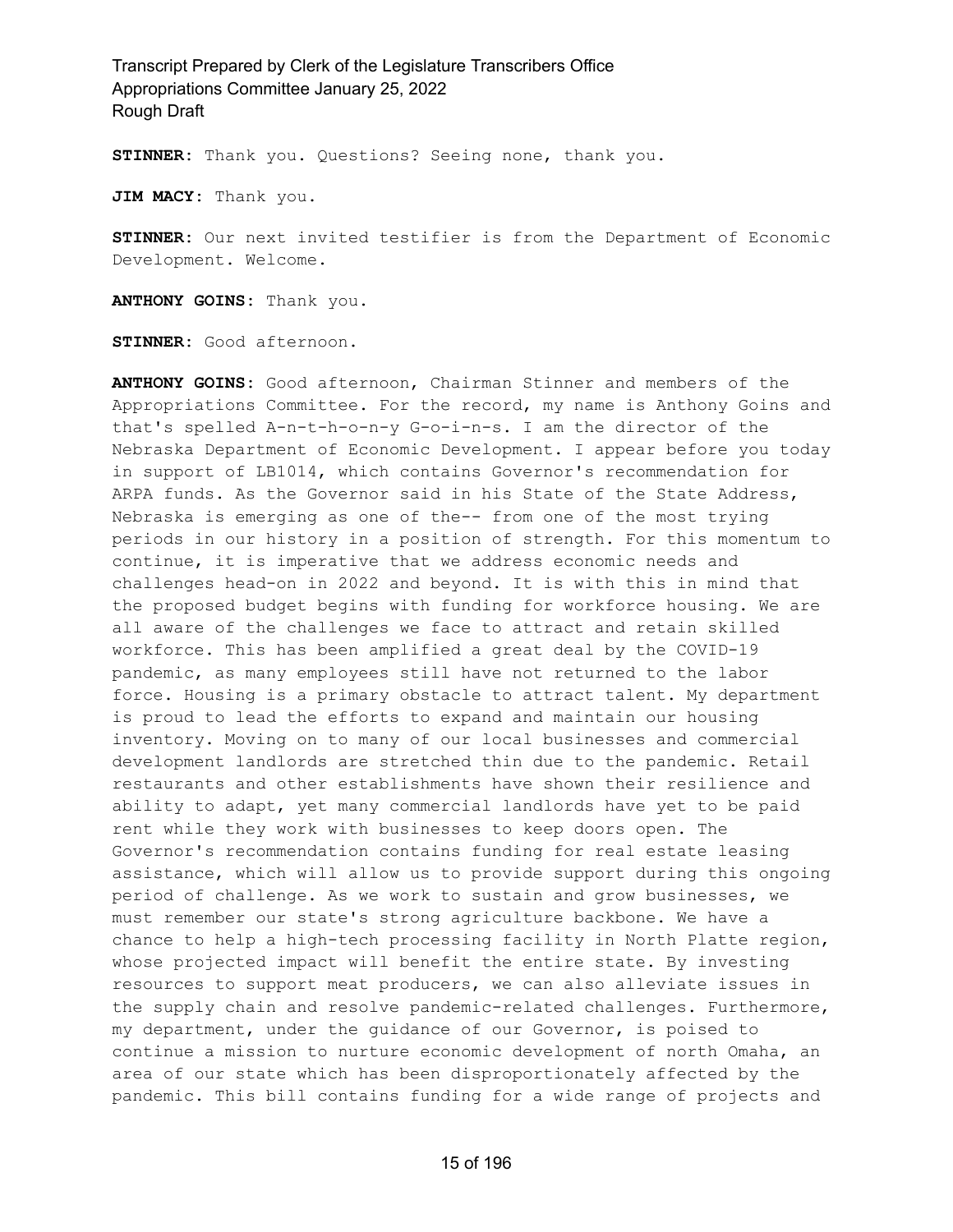improvements in north Omaha that will bring renewed focus on jobs, housing, and vitality to this epicenter of commerce and culture. In a similar vein, as we assess the pandemic and the obstacles it has created, I will speak to the importance of the Governor's request for Site and Building Development Fund. That has been a powerful tool to help communities attract and retain job creators. Funding for SBDF in 2022 will allow us to continue investing in disproportionately affected communities across Nebraska, leading to a stronger and more resilient local economies. Finally, the Governor's recommendation contains funding for LB566, the Shovel-Ready Capital Recovery and Investment Act, which allows us to help communities across Nebraska resume important tourism, quality of life, and other projects that have been stalled by COVID-19. I will conclude by thanking the committee for its time and consideration and to express my department's appreciation and gratitude to our state lawmakers. We thank you for convening once again to make decisions that will impact and enrich the lives of everyday Nebraskans. We look forward to working with you to achieve mutual goals on behalf of this state. I thank you for your time and I'm happy to take your questions.

**STINNER:** Very good, thank you. Senator Vargas.

**VARGAS:** Thank you for being here, Director Goins.

**ANTHONY GOINS:** Yes, sir.

**VARGAS:** And I had a couple questions on some of the proposals that you just brought up--

**ANTHONY GOINS:** Yes, sir.

**VARGAS:** --for clarity, but I did have one before then. So you mentioned a little bit about rental assistance and housing. My understanding is there is an emergency rental assistance fund at the federal level and we're one of the two states that haven't applied for about \$120 million. Is that true? Do we plan to apply by a March deadline? Can you speak to that?

**ANTHONY GOINS:** You know, Senator, let me gather some additional information on that. I'll come back and respond to that very specifically. I do know that we have rental assistance very specifically for renters and the assistance that this is speaking to now is for, for commercial--

**VARGAS:** Got it.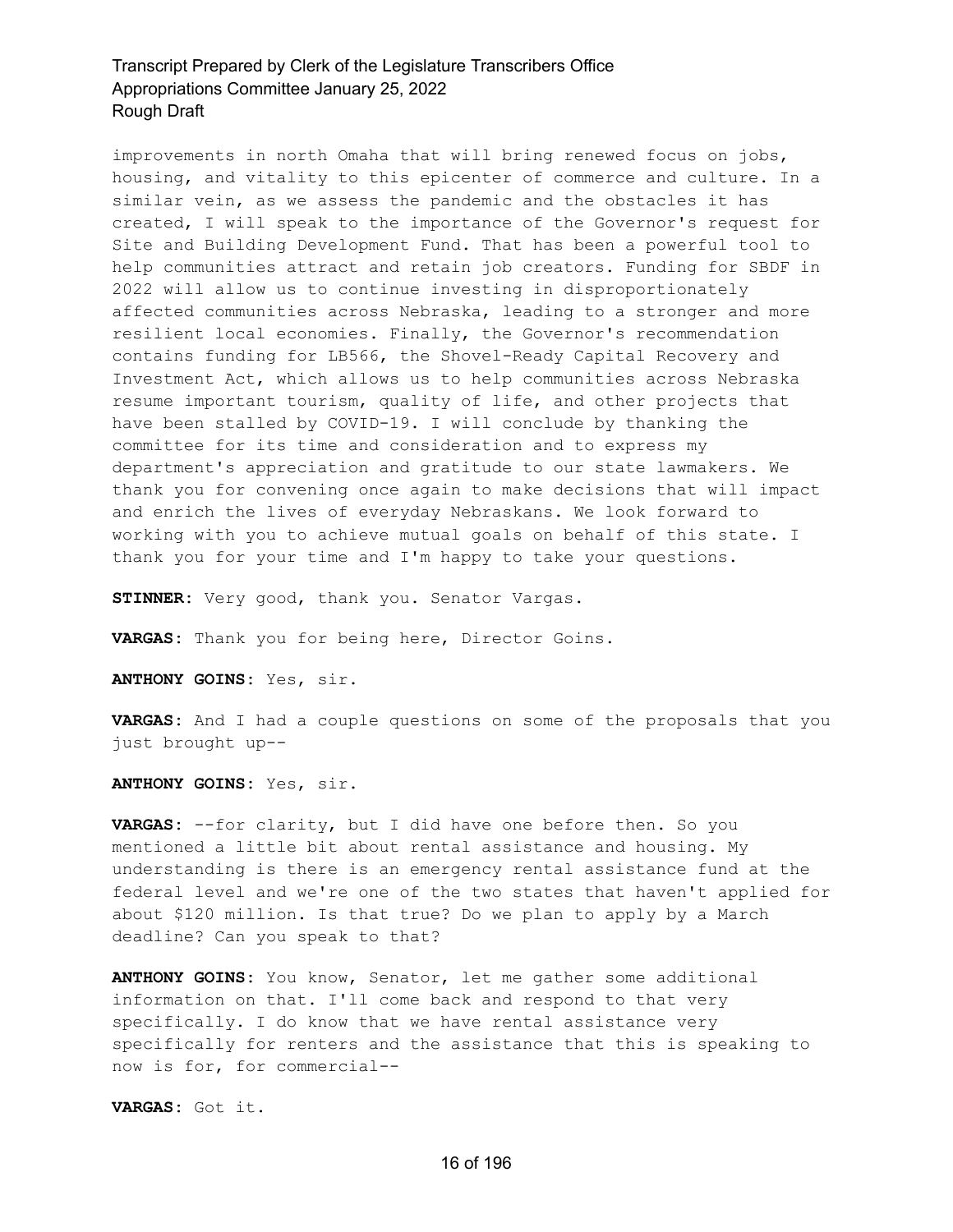**ANTHONY GOINS:** --which is going to help stabilize, stabilize our economy and, and keep tenants and those commercial facilities. But in terms of the federal piece, I'll, I'll get some information on that and I'll report back to the committee.

**VARGAS:** I appreciate it. It's just--

**ANTHONY GOINS:** Yes, sir.

**VARGAS:** --you know, \$120 million is a lot of money and it can help out a lot of people. That's good for renters and for the, the homeowners as well.

**ANTHONY GOINS:** Absolutely.

**VARGAS:** A couple of questions about the programs you mentioned. You mentioned to the Site and Development-- Site and Building Development Fund--

**ANTHONY GOINS:** Yes, sir.

**VARGAS:** --\$60 million.

**ANTHONY GOINS:** \$60 million, yes, sir.

**VARGAS:** You know, one of the words you used, disproportionately impacted by the pandemic and how is-- if you can sort of ballpark-- I mean, how about how much of this \$60 million is going to go to some of the highest-need communities in Omaha? I'm looking to north and south Omaha that have been disproportionately impacted.

**ANTHONY GOINS:** Correct.

**VARGAS:** Can you speak to that?

**ANTHONY GOINS:** I can, absolutely, absolutely. So Senator, I would say of that \$60 million, I think we will look to north or south Omaha, but let me also state that there are some areas in our rural communities that have also been disproportionately impacted. So I think as a, as an agency and working with the Governor, we will look at economic criteria from a disproportionate standpoint and follow the Treasury guidelines and make sure that that is appropriated fairly and equitably across north and south Omaha and areas that are rural community-- in our rural communities that are being impacted.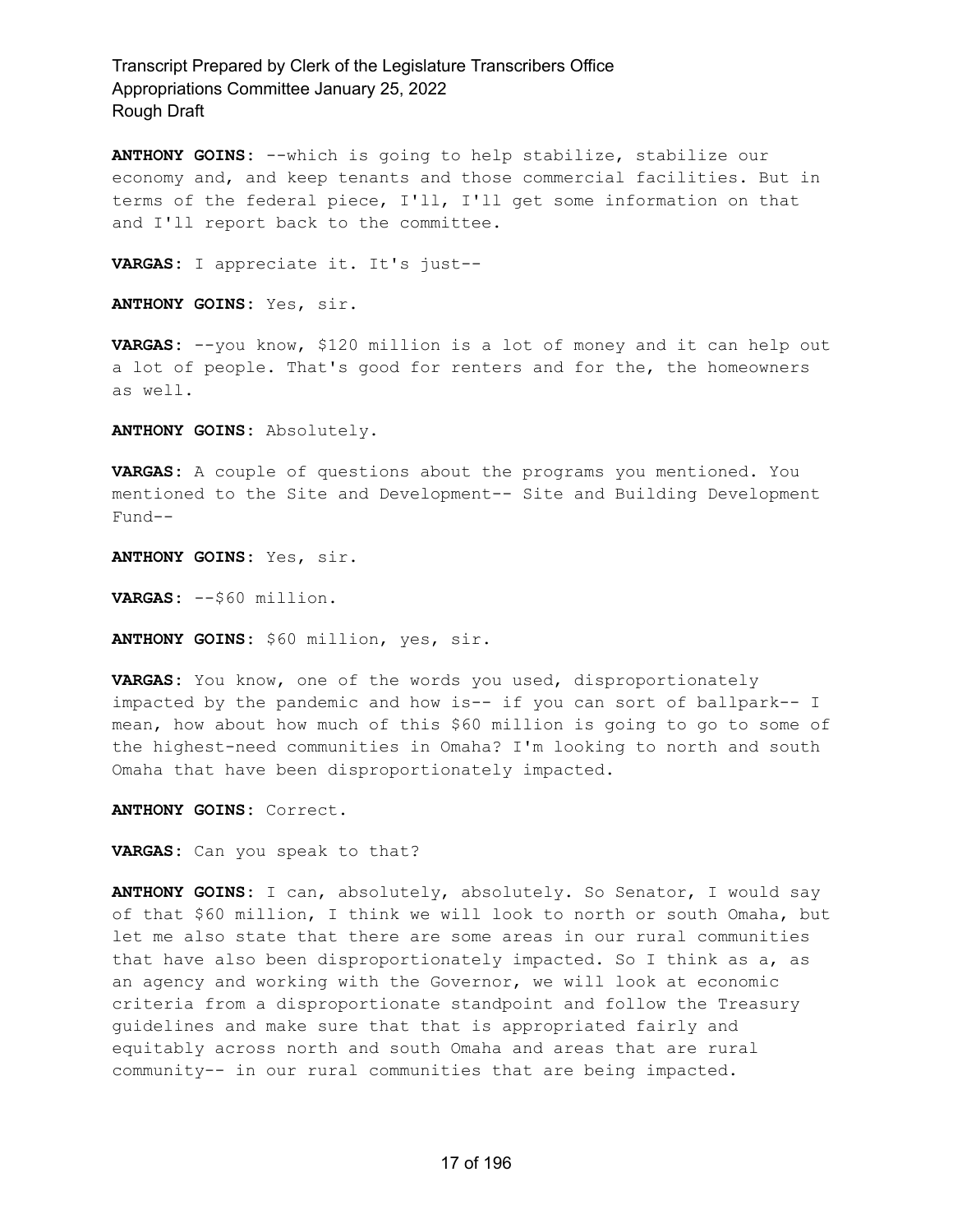**VARGAS:** And then the, the \$12 million is allocated for north Omaha--

**ANTHONY GOINS:** Yes sir.

**VARGAS:** --and the 24th Street. You know, I'll just say this. My hope is, and I'm not sure if you want to reference this, that none was applied for South 24th Street. I don't know if you want to comment on that, but for the \$12 million that is being allocated for the North 24th Street, if you could speak to how that-- those funds plan to be utilized by DED?

**ANTHONY GOINS:** Yes, sir. Yes, sir. So I think as you look at the fact that that is in Senator McKinney's district, what you're looking to do is, is it's all about-- really about workforce and job creation on North 24th Street as well as some level of beautification. I think there's parts of the plan to talk about broadband. It talks about development of commercial space. It talks about development of retail space and really bringing back beautification to that street, creating aspirations in that street to bring back jobs and an area where folks in that particular vicinity can socialize and, and bringing that street really back to its former glory.

**VARGAS:** All right. Last question and then I'll bring it back. And I didn't see south Omaha represented in this and if you want to respond to that, it would be great if you could, because you just mentioned about economic distress in south Omaha, which is represented by at least two senators on this committee, was very, very hard hit from COVID-19.

**ANTHONY GOINS:** Yes, sir.

**VARGAS:** So if you want to respond to that and the second piece of that was just on the workforce, I agree that we have both rural and urban needs that we need to address. I noticed that \$50 million is going to rural workforce in your proposal and--

**ANTHONY GOINS:** Yes, sir.

**VARGAS:** --\$25 million, half, is going to urban when I would say most of our hardest-hit communities in COVID-19 are more in the urban center.

**ANTHONY GOINS:** Yes, sir.

**VARGAS:** So proportionately, I don't know if you want to speak to that.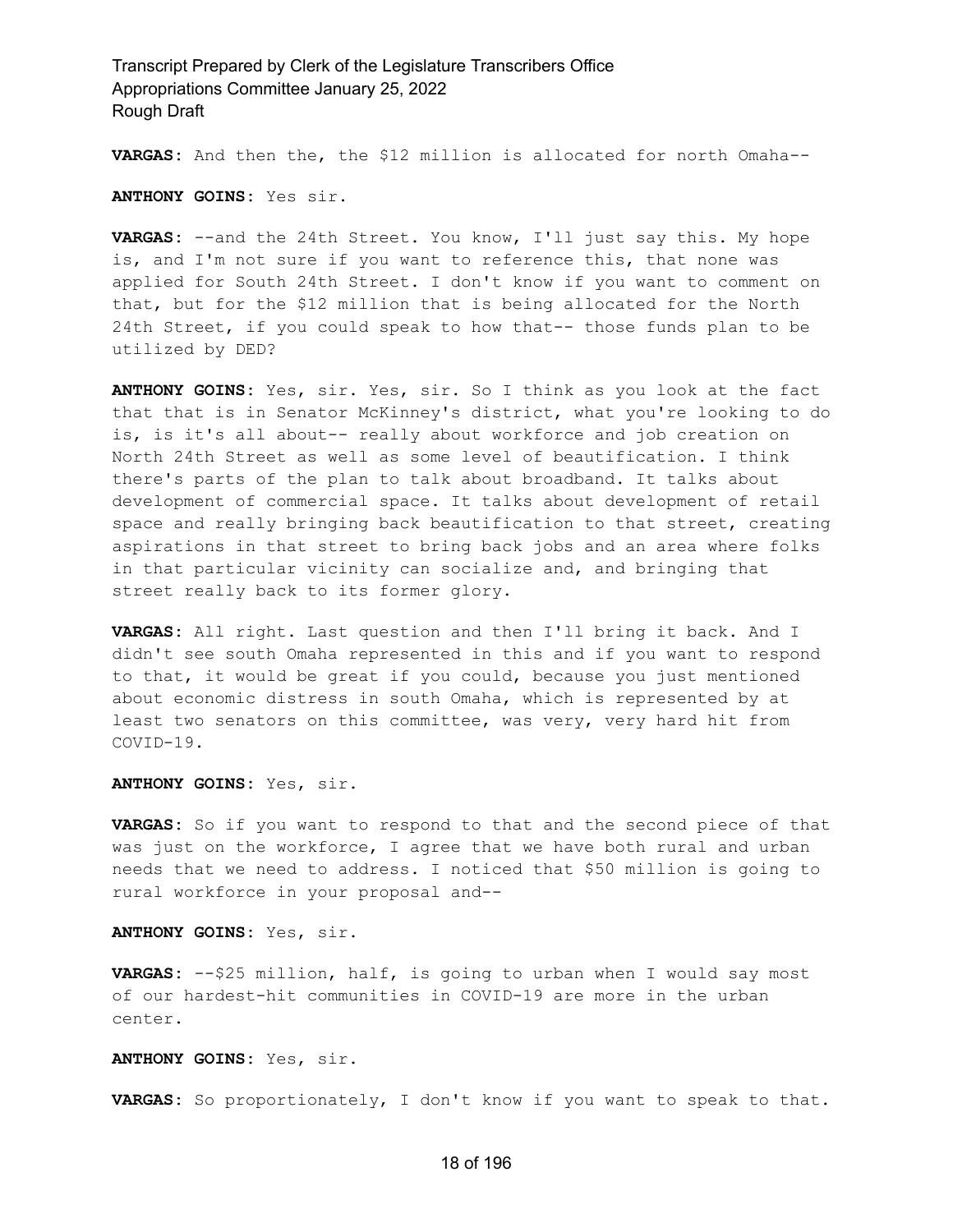**ANTHONY GOINS:** I can.

**VARGAS:** Yeah.

**ANTHONY GOINS:** Yes, sir. So I think the first-- could you repeat your first question, Senator?

**VARGAS:** South Omaha not being represented in this.

**ANTHONY GOINS:** Yes, sir. So what I would say in terms of the Site and Building Fund, that \$60 million, we, we will see a portion of that that will be allocated for south Omaha. I think secondly, we have \$25 million around workforce housing. That will also be a portion that will be allocated specifically to support south Omaha and workforce housing. And then the, the last thing I'll say is we do have a focus on south Omaha. Let me share with you what we've done. We, we've, we've hired a representative, Marta Sonia. I work very closely with Yesenia Peck and we're looking to open an office in south Omaha, very similar to what we've done in north Omaha. I think economically, we, we kind of looked-- we looked at north Omaha, I mean, the unemployed- if you look at 2019 unemployment rate there, it was over 9 percent where the state average was right at about 2.9 percent. So, you know, when we look at the data, that, that area just, just was a larger outlier, but it doesn't negate the fact that we are clearly, clearly understanding we also need to look at south Omaha, as well as some areas in our rural communities that, that may not be up to the same economic standards as the entire state. And the second part of your question?

**VARGAS:** No, you answered it. I just want to make sure that the east side of Omaha gets-- has been hit very, very hard in terms of a lot of different metrics and--

**ANTHONY GOINS:** Yes, sir.

**VARGAS:** --we are responding adequately when we're talking about economic development.

**ANTHONY GOINS:** Sure. Absolutely, sir. You mentioned the \$25 million versus \$50 million. What I'll say is in terms of a greater part in Nebraska, when we look at growing greater Nebraska, we've got to have more housing. We need, we need workforce, but we also need, we need broadband. And there are opportunities to expand in some of the smaller towns in Nebraska and so we look at, you know, the middle-income housing. That is more around workforce where the \$50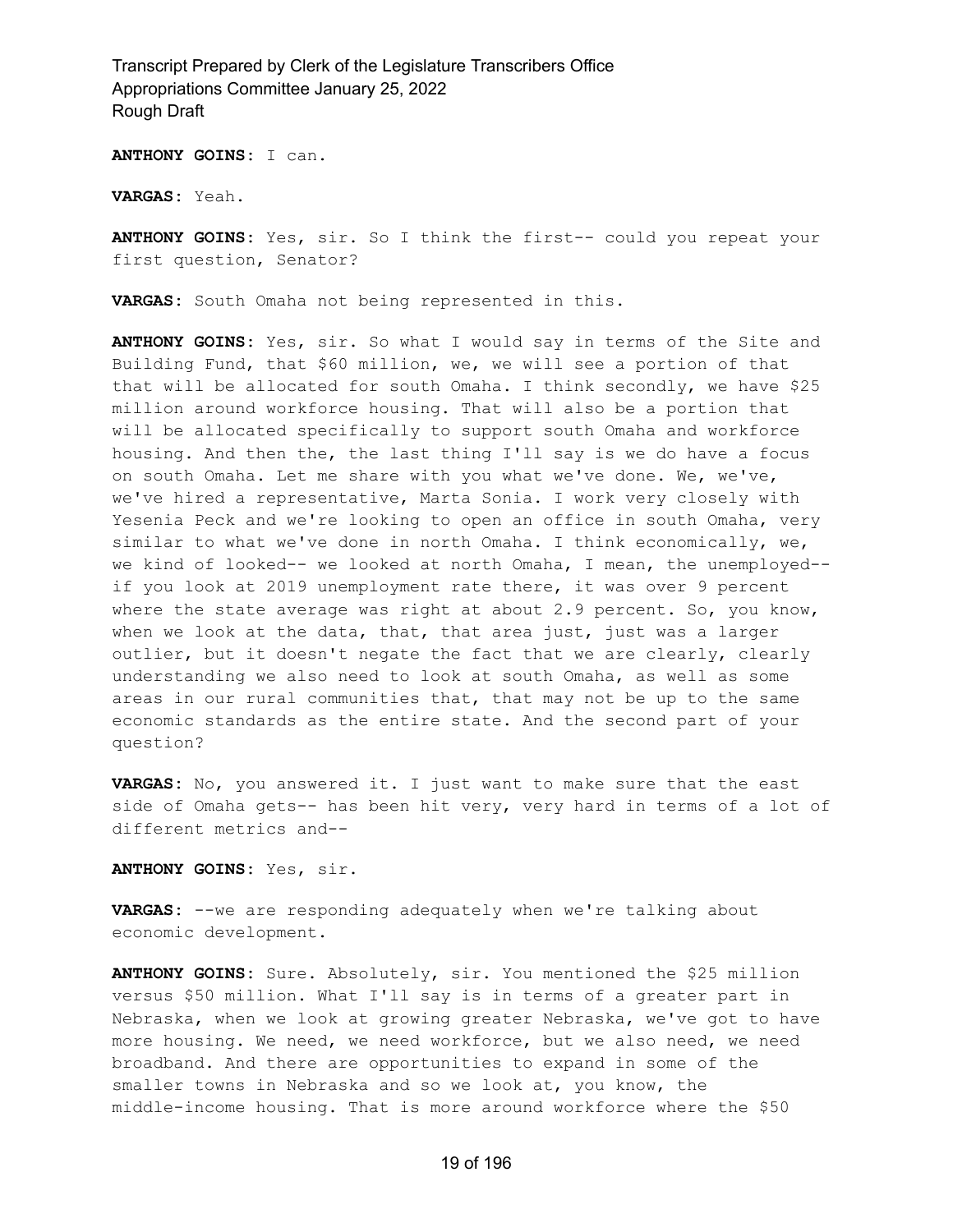million is geared more towards what do we do to help grow the greater part of the state specifically to a workforce and what do we do to help create more talent retention? And so they are two very different needs and so the Governor's-- under the Governor's leadership, we, we-- that, that's the allocation that we're recommending.

**VARGAS:** Thank you.

**ANTHONY GOINS:** Thank you, sir.

**STINNER:** Senator Erdman.

**ERDMAN:** Thank you, Senator Stinner. Thank you, Director Goins, for being here.

**ANTHONY GOINS:** Yes, sir.

**ERDMAN:** Can you explain to us, if you can, the thought process went into designating \$15 million for the meatpacking plant in North Platte?

**ANTHONY GOINS:** Yes, sir. So I think when you look at our, our meatpacking industry, which is fairly fragmented, I mean, there's supply chain issues that are occurring right now and this meatpacking operation in North Platte will give us the opportunity to rectify some of those supply chain issues. I think we all know that beef is a large driver of the economy for the state of Nebraska. We, we, we're the world's beef epicenter. And I think anything we can do to kind of shore up supply chain issues and make sure that we continue to dominate in that particular space is pretty important and that's what this, this opportunity would do for us.

**ERDMAN:** Yeah, I appreciate that. Let me ask that in a different way.

**ANTHONY GOINS:** Yes, sir.

**ERDMAN:** My opinion is that's a small amount. It should be greater than that.

**ANTHONY GOINS:** OK.

**ERDMAN:** What was the, what was the reason for \$15 million and not \$100 million?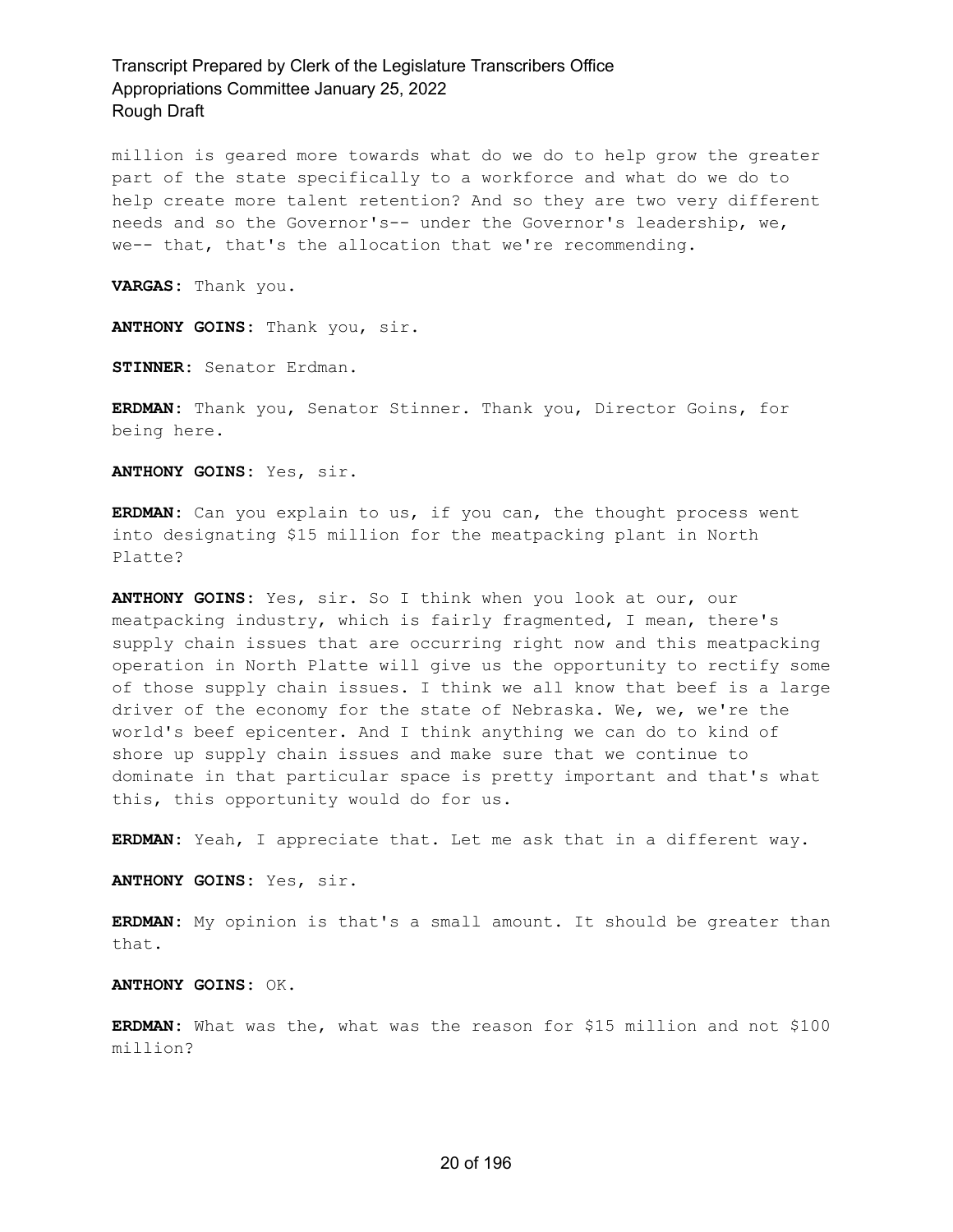**ANTHONY GOINS:** You know, Senator, I think as, as we looked at, you know, the division of the ARPA money, I mean, I think, you know, there will be opportunities and I think there-- that, that is a much larger amount, but I mean, you, you should have contributions from city contributions from businesses. And so I think we're going to look at it in a, in a, in an effort to bring funding together from different sources and so we felt like the \$15 million was an adequate amount to come from state government.

**ERDMAN:** OK, thank you.

**ANTHONY GOINS:** Yes, sir.

**STINNER:** Senator Kolterman.

**KOLTERMAN:** Thank you for being here, Anthony.

**ANTHONY GOINS:** Yes, sir.

**KOLTERMAN:** Can you-- would that project be eligible for the ImagiNE Nebraska Act? The beef, beef packing plant?

**ANTHONY GOINS:** The beef-- as I understand it, let me--

**KOLTERMAN:** There are incentives in there-- I think there's incentives for beef packing as well, so that could be in addition to the \$15 million.

**ANTHONY GOINS:** I think you're absolutely right about that. Yes, I can confirm, but I'm pretty sure that it would qualify, some elev- elements of it would qualify for ImagiNE.

**STINNER:** Additional questions? I just have two, two comments to make. The federal rental assistance would be under HHS and not under the Department of Economic Development, so that might be a place to check out to see if they applied for the funding.

**ANTHONY GOINS:** OK.

**STINNER:** And then-- and just as a general comment, I don't see anything in here specifically for Scottsbluff either, so there you go.

**ANTHONY GOINS:** Senator, I promise you, we won't leave Scottsbluff out.

**CLEMENTS:** \$23 million--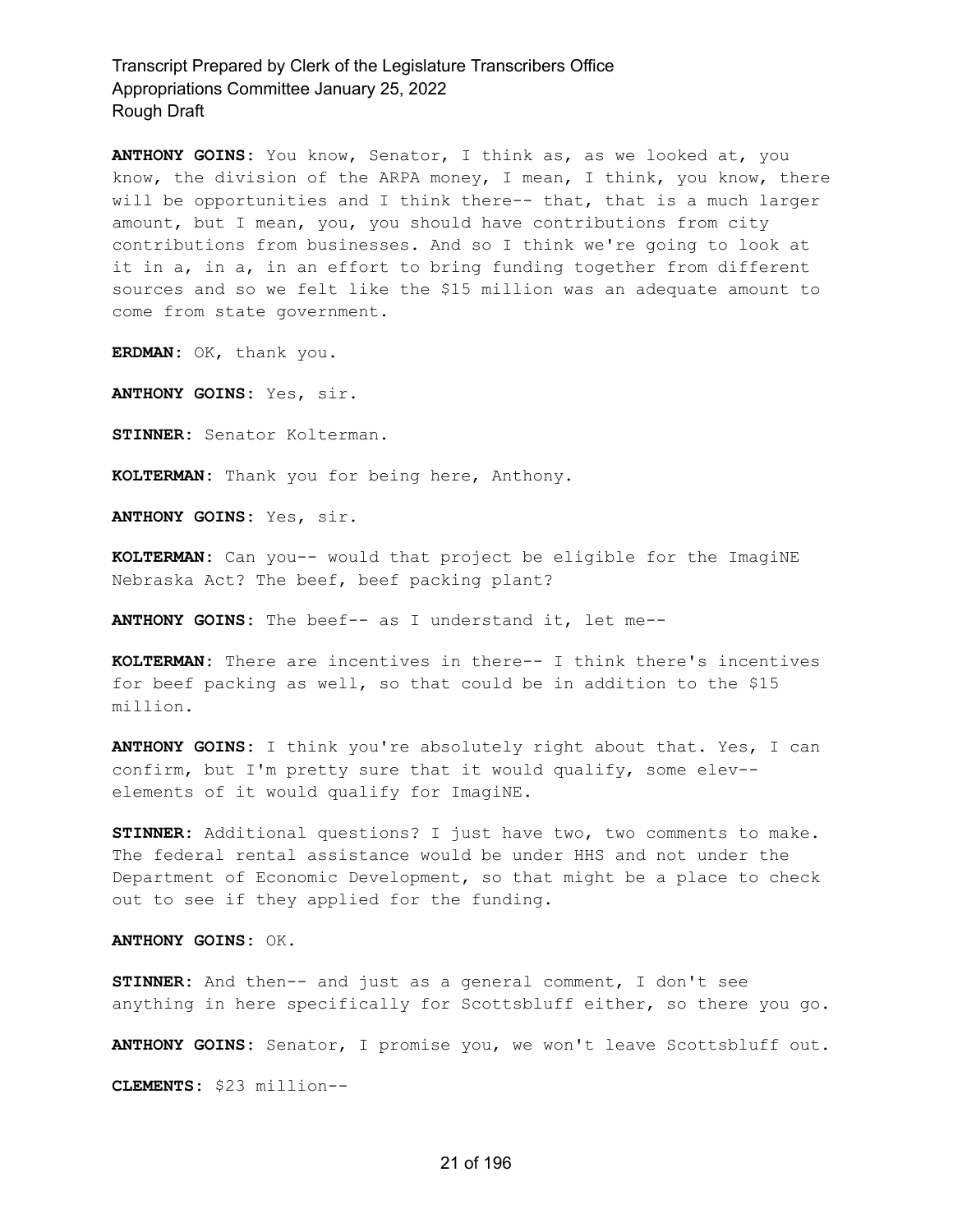**ANTHONY GOINS:** We'll get you taken care of.

**STINNER:** Thank you very much.

**ANTHONY GOINS:** Thank you all for your time.

**STINNER:** Thank you very much. Our next invited testifier is Nebraska Commission on Law Enforcement and Criminal Justice. Good afternoon.

**DON ARP:** Good afternoon, Senator Stinner and members of the Appropriations Committee. My name is Don Arp Jr., D-o-n A-r-p, and I'm the executive director of the Nebraska Commission on Law Enforcement and Criminal Justice, otherwise known as the Crime Commission. I want to thank the committee for its consideration of the Governor's recommendation of federal fund appropriation related to the American Rescue Plan Act of \$47,700,000 for facility improvements to the Nebraska Law Enforcement Training Center. The funding will be nothing short of transformative for training, for the training center, and for Nebraska's law enforcement officers. It will quite simply redefine the nature of law enforcement training in Nebraska, both for those entering the profession and for those already wearing the badge. I have provided a handout with further details on the breakdown of the \$47.7 million plan, but at a high level, our plan includes: purchase of land for expansion, placement, and expansion of the driving track; construction of an indoor firearms range; development of a tactical facility; improvements to our outdoor firearms ranges; purpose-built space that supports cutting-edge training methods such as simulation in virtual reality; a video production studio; increased dormitory space; and operational and security improvements to the main building. These changes will allow the training center to provide for enhanced training for more recruits, provide for continuing education via multiple delivery methods, expand the number of learners on campus, improve our ability to isolate classes in response to a future pandemic, and attract full-time and adjunct instructors. The project qualifies for ARPA per Treasury's interim final rule, which notes the American Rescue Plan Act can support communities working to reduce and respond to increased violence due to the pandemic. Comparing 2019 prepandemic numbers to 2020 pandemic crime statistics found increases in criminal homicide of about 50 percent, aggravated assault of 5.34 percent, and arson of 5.84 percent, while related, yet movement-focused crimes such as burglary, larceny, and motor vehicle theft went down as people were sheltered in place during the pandemic. An accepted strategy to respond to the increases in violence, per the rule, is hiring of public safety personnel, which is further expanded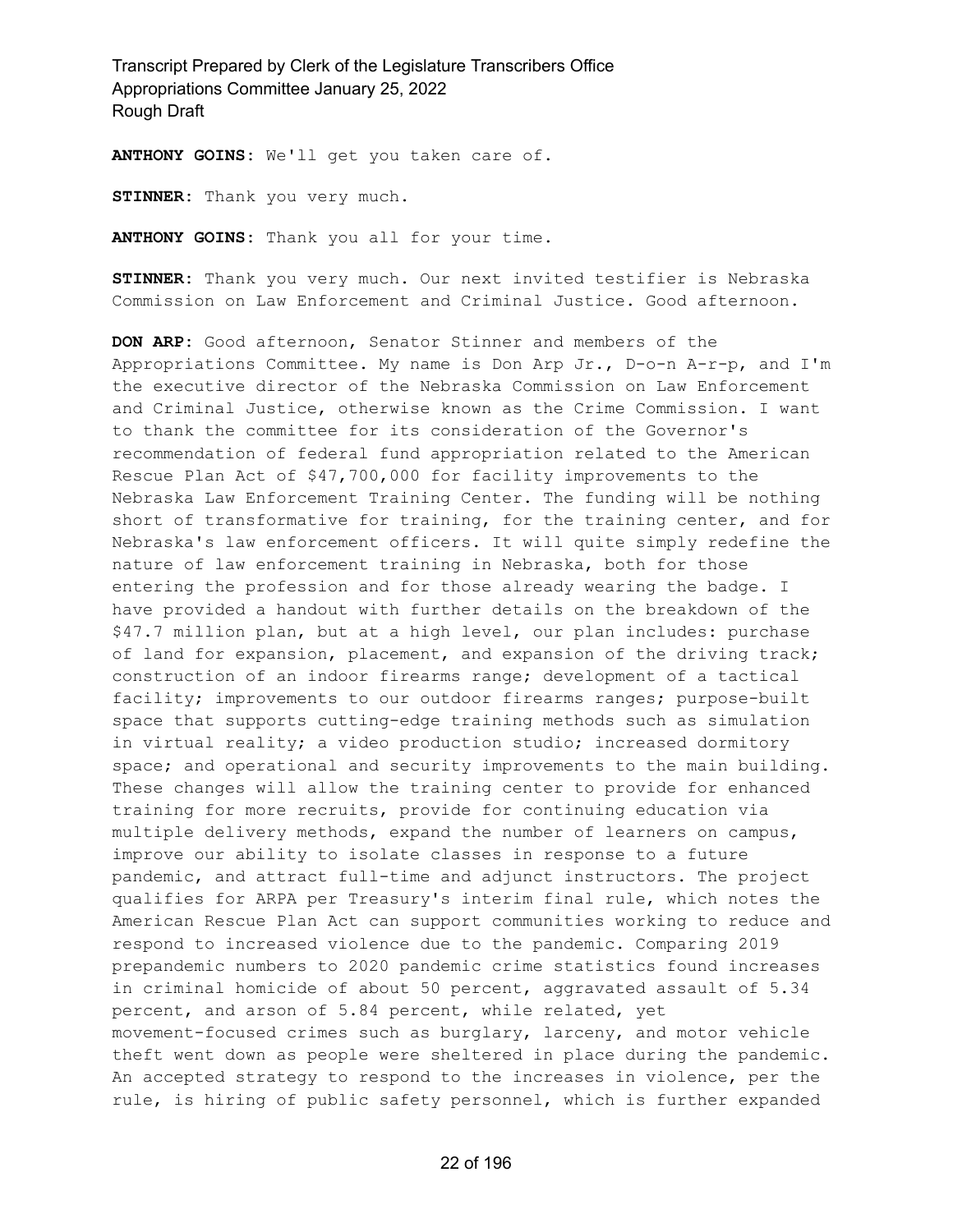by the rule to allow communities to quote use resources to rehire police officers and other public servants to restore law enforcement and courts to their prepandemic levels. The funding will allow us to be well-positioned to respond to the evolution of training content for years to come. This will, in turn, better prepare law enforcement officers in Nebraska to respond to the needs of their respective communities. I thank you for your time and I'd be glad to answer any questions you would have.

**STINNER:** Any questions? Senator Hilkemann.

**DON ARP:** Yes, sir.

**HILKEMANN:** You mentioned you want to restore to the prepandemic. What percentage of officers have been lost?

**DON ARP:** I have to get-- look to get a specific number, but we're-- Nebraska is at least 100 officers, if not more, short, probably more. We had--

**HILKEMANN:** You're talking about, you're talking about the-- at the state, local, and county levels?

**DON ARP:** Yes, sir, all levels of law enforcement. Nebraska, before the pandemic, had kind of a running deficit and it, and it was because of hiring issues, just attracting people. The pandemic did not do us any favors. And what's happened is, you know, we've lost officers because-- to COVID. You know, we've, we've lost officers that, that died because of COVID, couldn't return to the job because of COVID, or, or left out of, of fear of, of getting the, the virus and contact, in addition to, to other causes. So that exacerbated, you know, fewer officers. Well, cases have gone up, so caseloads have increased per officer and then the pandemic just, just didn't help. And, you know, we're getting a lot more of those more complicated, violent crimes because of the, the nature of habitation of the pandemic.

**HILKEMANN:** Thank you.

**STINNER:** The numbers on this in the various categories, where were they derived from? Was it an architect, engineer or what authoritative source?

**DON ARP:** So there's a lot of actually just internet research on projects going on around the United States comparing it to, to similar benchmarks. I knew that the League of Municipalities has engaged an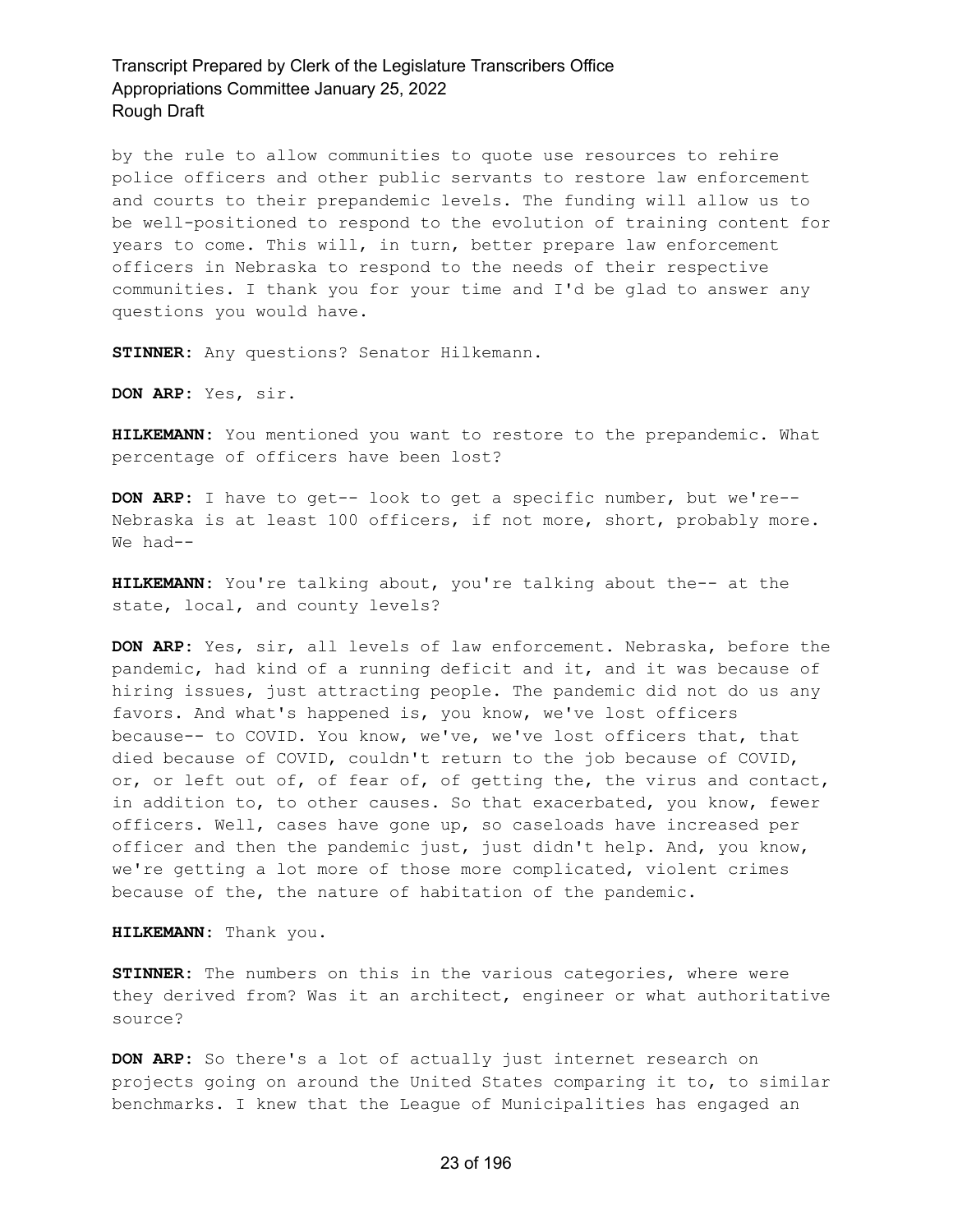outside firm to validate and explore our numbers and I believe they're going to testify later in this hearing about the, the accuracy and validity of those numbers, but--

**STINNER:** I always like to tie back to some--

**DON ARP:** Absolutely.

**STINNER:** --estimate that says this is engineers.

**DON ARP:** We are, we are not the only ones trying to build a training center right now for law enforcement across United States and there's--

**STINNER:** OK.

**DON ARP:** --there's several groups doing it, several agencies doing it, and a lot of knowledge out there about, about facilities.

**STINNER:** You had a lot of good information in your speech, if you could get a copy to me of the speech, so we could document some of those--

**DON ARP:** Yes, sir.

**STINNER:** --ratios and things that you had in your speech, so--

**DON ARP:** Absolutely.

**STINNER:** Senator Dorn.

**DORN:** Thank you, Senator Stinner. What, what is the current wait time if you wanted to get into the training facility today? And thank you for being here, by the way.

**DON ARP:** Absolutely. So for the first time, the-- we've had two classes where we've had an overage. So usually what we're-- the Police Standards Advisory Council, which oversees the training center, has a student limit of 50 students per basic. So just for everybody's knowledge, we do three basics a year, 16 weeks a year, so we teach 48 of 52 weeks a year, 50 students per basic. The-- about two basics ago, we had an overage of six students that we had to move to the next one. This one, we had to-- I think we had an overage of four or five that we have to move to the next one. So there's about a 16- to 17-week wait to, to get in. You'll hear-- you know, there's a little bit of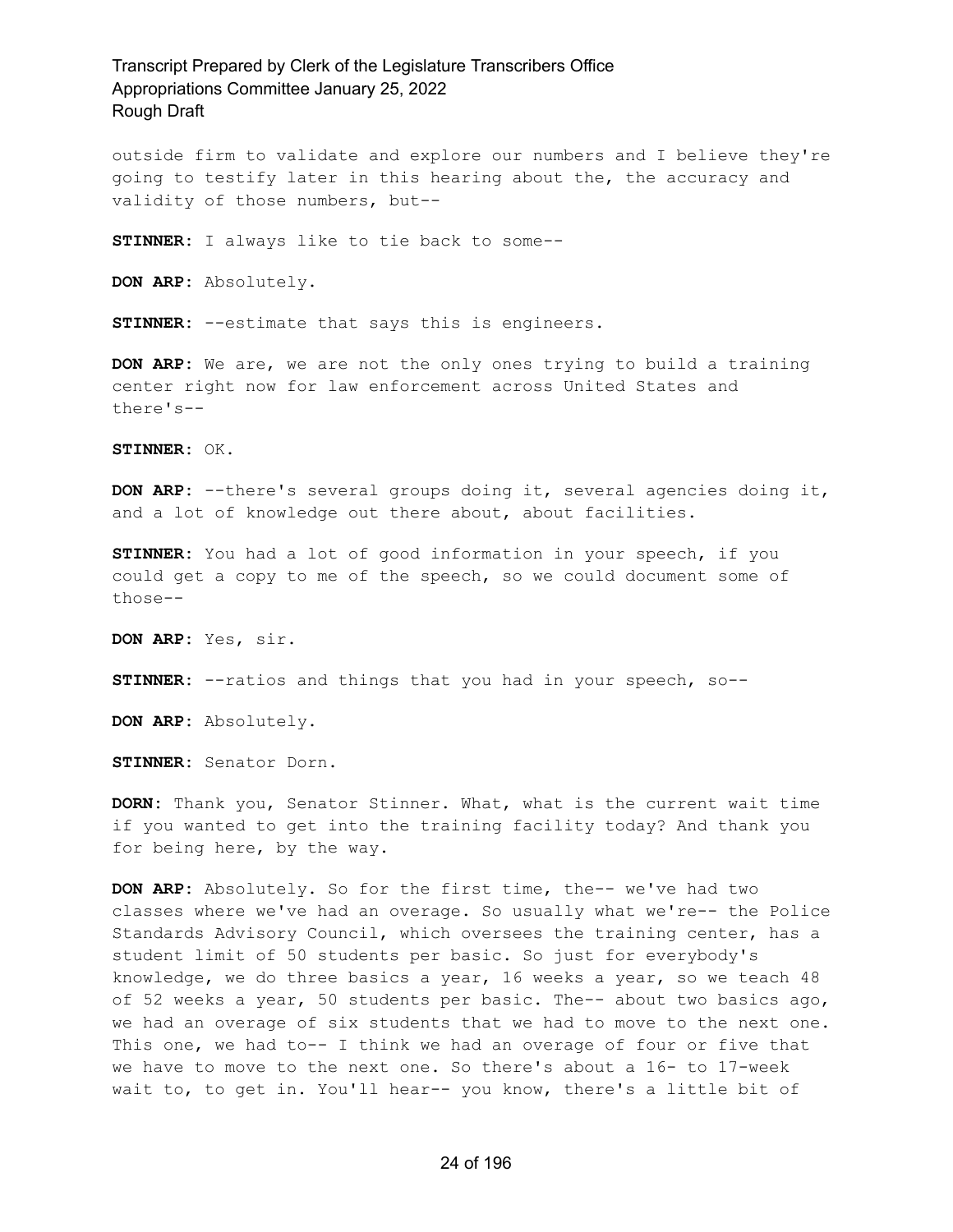confusion sometimes where they talk about like there's a certain- there's a waitlist and the waitlist is a certain quality. Those are agencies holding spots as they're hiring, so they may or may not hire for those positions. Those usually aren't names. Once there's a name, then they're put, put on the admissions list for that, that next basic. So right now, we're, we're about a basic off from being able to get everybody in, everybody in.

**DORN:** Thank you, thank you for that clarification.

**STINNER:** Senator Clements.

**CLEMENTS:** Thank you, Mr. Chairman. Thank you, Mr. Arp. The question I have is are you going to be able to train more people? Is a class going to be a larger class each time then?

**DON ARP:** These, these changes would allow us to either have a larger class, have-- you know, maybe go to, to 55 or 60 students per class, but it also provides us with the ability to do a fourth basic that would overlap with either the-- probably the second or third or first and second, depending on, on how we scheduled it. Our real constriction at the training center to, to get more people through is space. We, we only have so many dorm rooms. And as some of you may know or not know, we're colocated with the Nebraska State Patrol. So they have a dorm, then we have a dorm for our basic students. And that's even cut into the dorm space availability for what we call continuing ed. So those would be already certified officers that come back for specialty training: firearms instructor, defensive tactics instructor, you know, investigatory training. So it, it's really- it's coming down to a space game to be able to move more people through. And so if we increase space, we can add more people in.

**CLEMENTS:** All right, that helps.

**STINNER:** Additional questions? Senator Erdman.

**ERDMAN:** Thank you, Senator Stinner. So, so how many rooms do you have now total?

**DON ARP:** Let me check. I actually have the director of the training come in.

**BRENDA URBANEK:** We can house 200 people at one time.

**DON ARP:** We can house 200 people.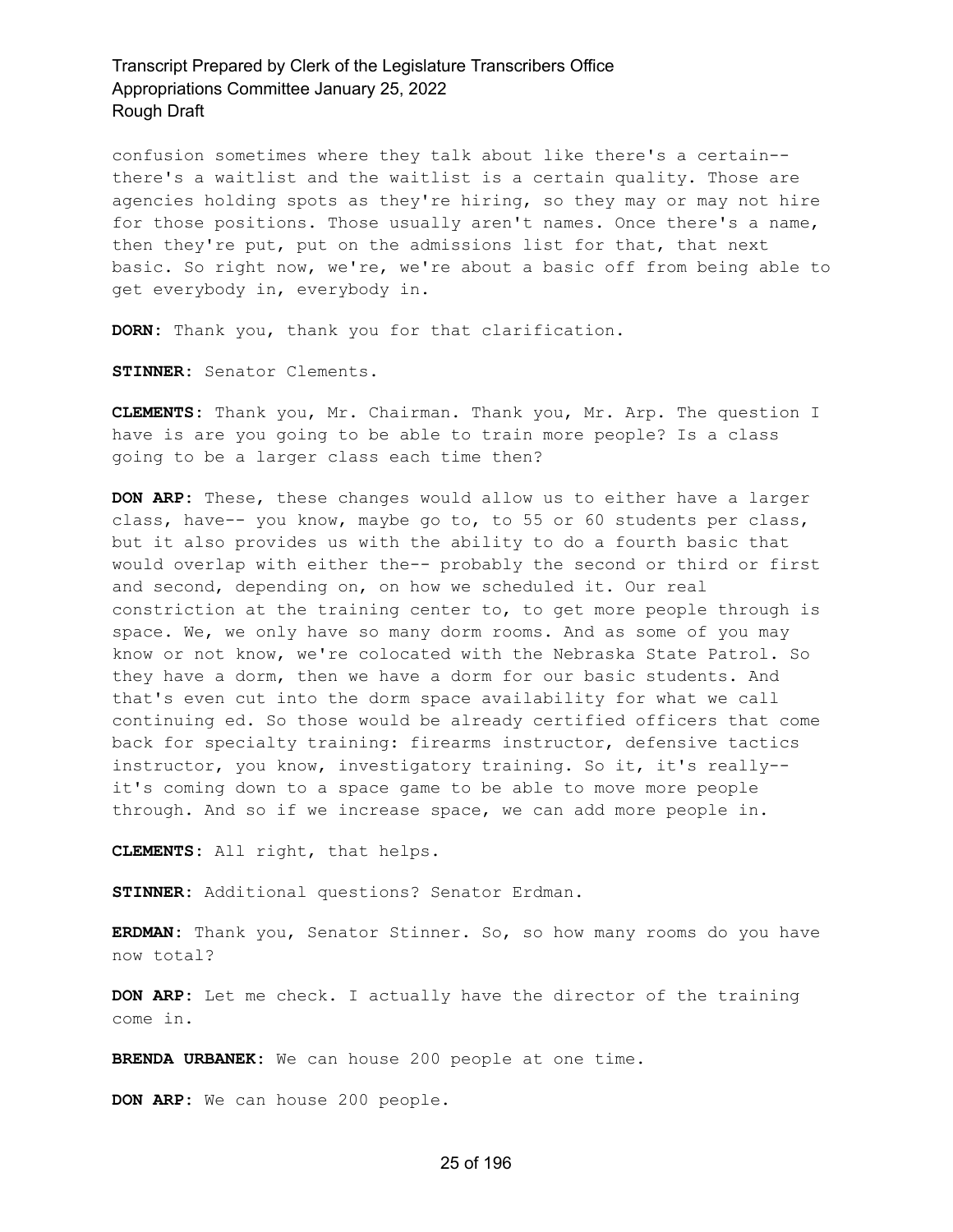**ERDMAN:** That your-- you're asking to expand it by another 60?

**DON ARP:** Another 50.

**ERDMAN:** 50.

**DON ARP:** Um-hum. And that would allow us to do-- if you think about Patrol, the Patrol has how many of their own?

**BRENDA URBANEK:** They have 25 dorm rooms.

**DON ARP:** So the Patrol has 25 of their own, then we have 50 for our basic. If we had another 50, that would, you know, account for the possibility of doing another basic. And then we do have intermittent continuing ed that comes in and those classes are varying lengths, depending on the subject. So it would give us overflow space to be able to, to handle more of those intermittent-scheduled continuing ed and have some dorm flexibility. The other thing too to keep in mind, and this happened during the floods especially, is our dorm rooms were leveraged as housing for first responders. We used quite a number of rooms to house state troopers that were responding to, to floods and equipment. So having some excess capacity in the little, little bit of bench strength there allows us to be flexible in response to events that happen both around the Grand Island area and in other parts of Nebraska.

**ERDMAN:** So can I conclude from what you said that your dorm capacity is not nearly as limiting as your training capacity, would that be true?

**DON ARP:** I would say there-- I would say they're concurrent. I would-- I think with-- you know, we need a growth in places to put people to be able to train across the board, both basic and continuing ed.

**ERDMAN:** Are there times you're full capacity in the room?

**DON ARP:** Not since-- you know, not during COVID, but there have been times in the past where we're, we're a packed house. If you think about having a, a State Patrol camp, their instructor's there, our-- a full basic plus one or two continuing ed, especially a large continuing ed, the place can fill up pretty quick.

**ERDMAN:** So how much more land are you buying with \$2 million?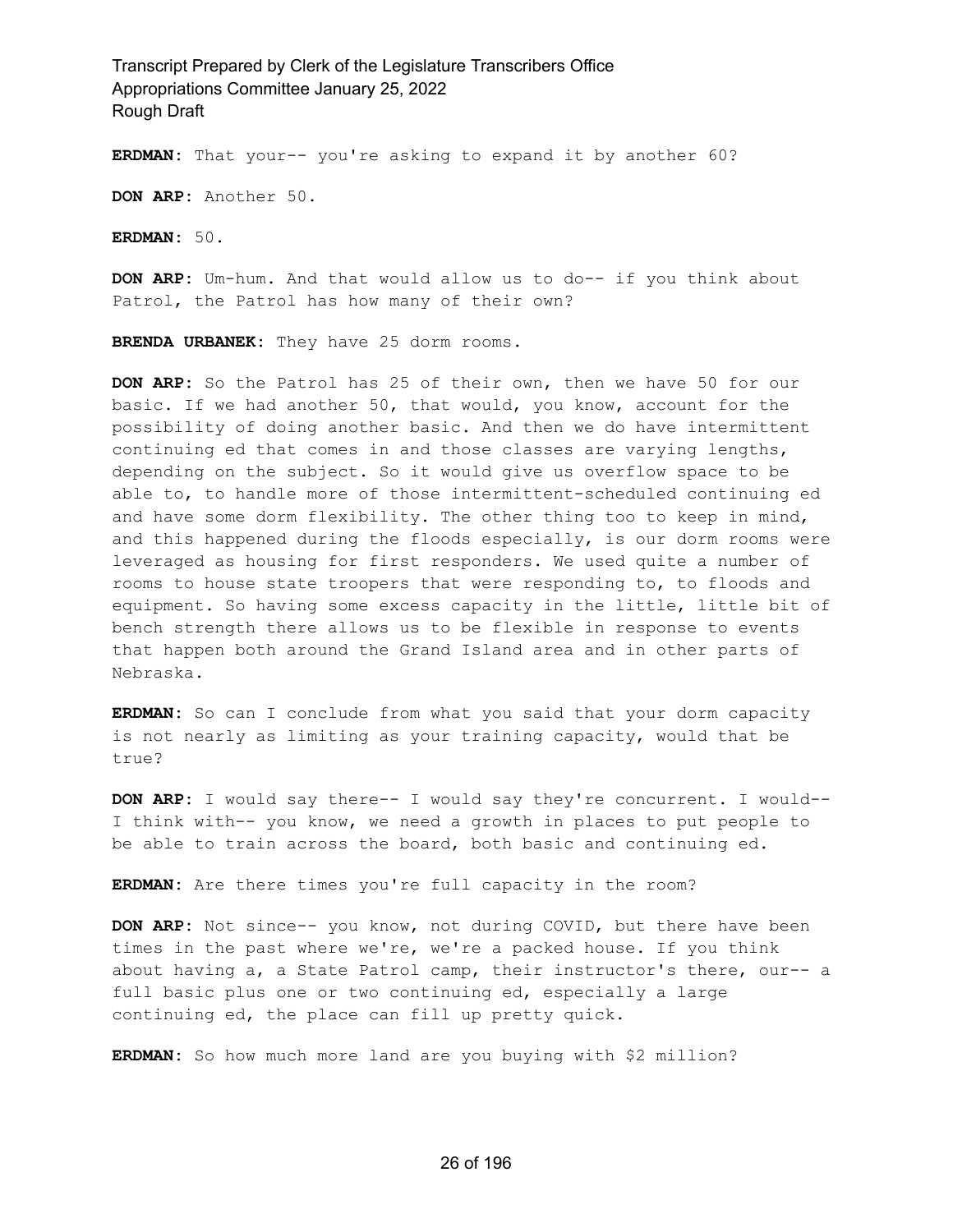**DON ARP:** Would depend on what land we can get available. Estimates are we'd probably need about another 100 to 120 acres somewhere near the training center, you know, around the Grand Island area just for operational continuity. But it would, it would depend on what we can, what we can find to, to fit with the, the building needs are because different types of, of ground clearly would be suited for, for different things. So we wouldn't want to say build our driving track on sandy ground.

**ERDMAN:** All right, thank you.

**STINNER:** Additional questions? I have a couple questions.

**DON ARP:** Sure.

**STINNER:** One of them is peculiar because we appropriated dollars for salary increases for the employees at the training center.

**DON ARP:** Correct.

**STINNER:** And I hear back that they didn't get salary increases.

**DON ARP:** That is correct.

**STINNER:** And tell me why.

**DON ARP:** So one, we're, we're very appreciative of the approval of the Legislature of getting that money appropriated. What happened was, of all things in government, a technical snag. So currently, personnel is in the process of working out the glitch to be able to contractually release those funds to the training center instructors.

**STINNER:** I'll follow up with you later on the glitches.

**DON ARP:** OK.

**STINNER:** We did pass LB-- and help me what it was that increased training for law enforcement. What was-- gosh, I can't remember.

**DON ARP:** LB51?

**STINNER:** LB51, yes.

**DON ARP:** Um-hum.

**STINNER:** Has that put more pressure on training center and--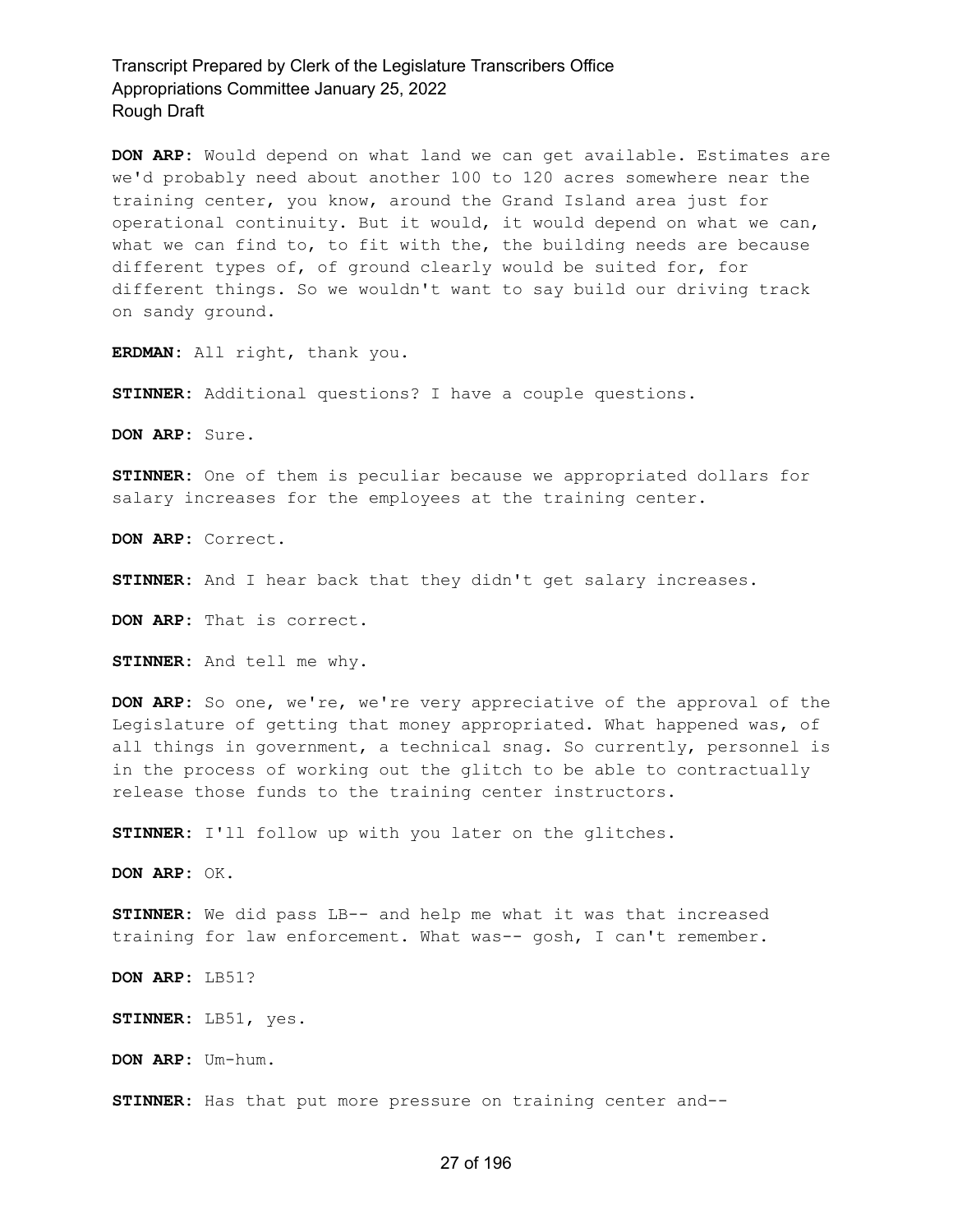**DON ARP:** Definitely put a pressure on agencies wanting more continuing ed from us.

#### **STINNER:** OK.

**DON ARP:** You know, we were-- kind of going back as a little bit of a history lesson, as pressure got to be where our, our basic classes started to, to fill up and we started to have, you know, space issues, we kind of started focusing more on providing basic than continuing ed. However, the escalated continuing ed requirements in LB51 have made a lot of agencies reach out to the training center as a source. Now the, the Legislature did appropriate and approving our budget, you know, access to online training resources, which has been greatly helpful for the agencies that have the, the technological structure and backbone to be able to, to take advantage of those. And as we heard, you know, comments on broadband, not an accessible resource in every part of the state. Other agencies have very much asked for more continuing ed to offset that increase because what they want to do is really, you know-- and it's a credit to them. They really want to take advantage of that increased hours and make it useful for their departments. So they're seeking, you know, new, new content, things about de-escalation, you know, working with special populations, everything from, you know, intervention training to, to public relations, things that, you know, we want to see. So we, we are getting that demand. And, you know, if we were to offer-- we might be able to offer a class or two with the current setup, but with more space, we could, we could host a lot, a lot more of that and meet those needs. But yes, it's, it's definitely having agencies [INAUDIBLE]. And, and then later on, there's a couple of agency heads that are coming and I think testify to that need.

**STINNER:** OK. Any additional questions? Seeing none, thank you.

**DON ARP:** Thank you.

**STINNER:** That concludes our invited testimony. We will now start with item number one under public health emergency response, healthcare facility capacity expansion and I-- we will entertain proponents. Afternoon.

**ANN SCHUMACHER:** Good afternoon, Chairman Stinner and members of the Appropriations Committee. My name is Ann Schumacher, A-n-n S-c-h-u-m-a-c-h-e-r, and I'm the president of CHI Health Immanuel Medical Center. CHI Health is a regional health system which consists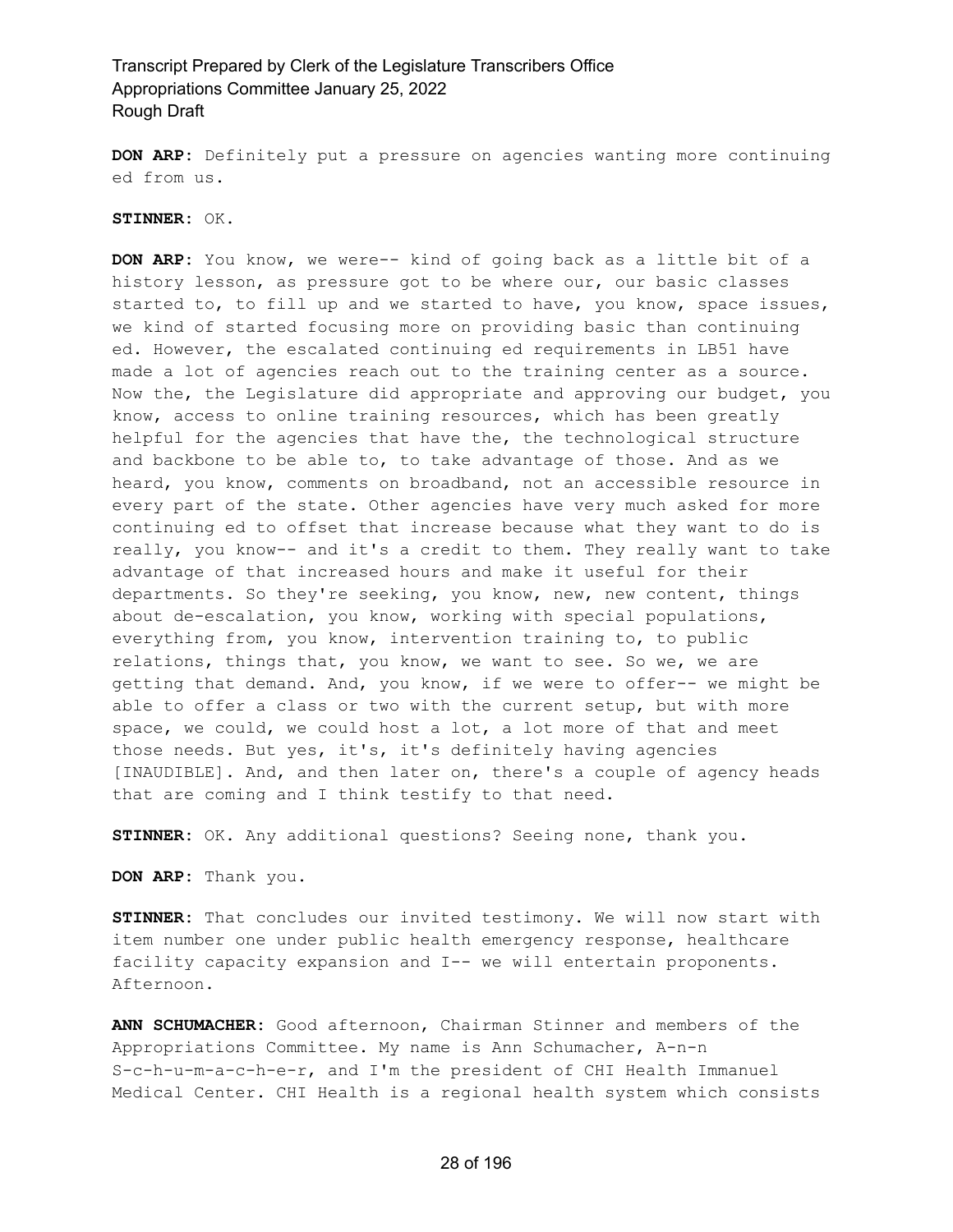of 28 hospitals, 2 standalone behavioral health centers, and more than 150 employed physician practices in Iowa, Minnesota, Nebraska, and North Dakota. I appreciate the opportunity to speak with you today regarding support of LB1014 on behalf of CHI Health and we think Governor Ricketts for including \$40 million in ARPA recommendations to go toward capital construction grants to build mental healthcare and education capacity in Nebraska. CHI Health is the region's leader in providing children's mental health services, with over 133 years of caring for children in Nebraska. As you'll hear more this afternoon, COVID-19 has significantly impacted Nebraska's children and families. The statistics paint a startling image of the challenges our state is facing and why the investment in mental health is critical to some of our most vulnerable and youngest patients. In 2020, more than 44,000 children in Nebraska were diagnosed with a mental illness. Over the past 12 months, 16 percent of Nebraska high school students seriously considered suicide and the suicide rate among youth aged 10 to 19 in Douglas and Sarpy Counties doubled from November 2019 to November 2020. The majority of 5 to 18-year-olds in mental health crisis in Region 6 are treated at CHI Health Immanuel. Currently, access to mental health and behavioral health treatment is through our hospital emergency department, where patients suffering from automobile accidents, heart attacks, gunshot wounds, and other traumatic experiences also seek care. Our current hospital inpatient capacity of 18 beds is significantly below the demonstrated need. CHI Health is fortunate to be partnering with a group of private-sector philanthropists led by Ken Stinson, chairman emeritus of Kiewit, to fundraise a significant portion of the cost for this project. The project is called Lasting Hope Center for Children and Families and it will build a new mental health facility for youth aged 5 through 18. It will include emergency assessment and triage center, crisis stabilization, inpatient beds, partial hospitalization treatment, and outpatient consult offices. A comprehensive demand study is being finalized to determine the size and scope, but a preliminary cost estimate suggests the total cost will range between \$40 million to \$50 million and include an additional 20-- 35 to 40 beds. Most of the funding for this project will come from private philanthropic donations, but our project would request \$10 million of the proposed \$40 million from the American Rescue Plan Act funds included in LB1014 as introduced. We are confident this amount of public investment will leverage the remaining amount needed to be raised privately. The project schedule is to be fine-tuned, but we're confident with your help, it will be completed before the end of calendar year 2024. Thank you for the opportunity to speak with you today and for your service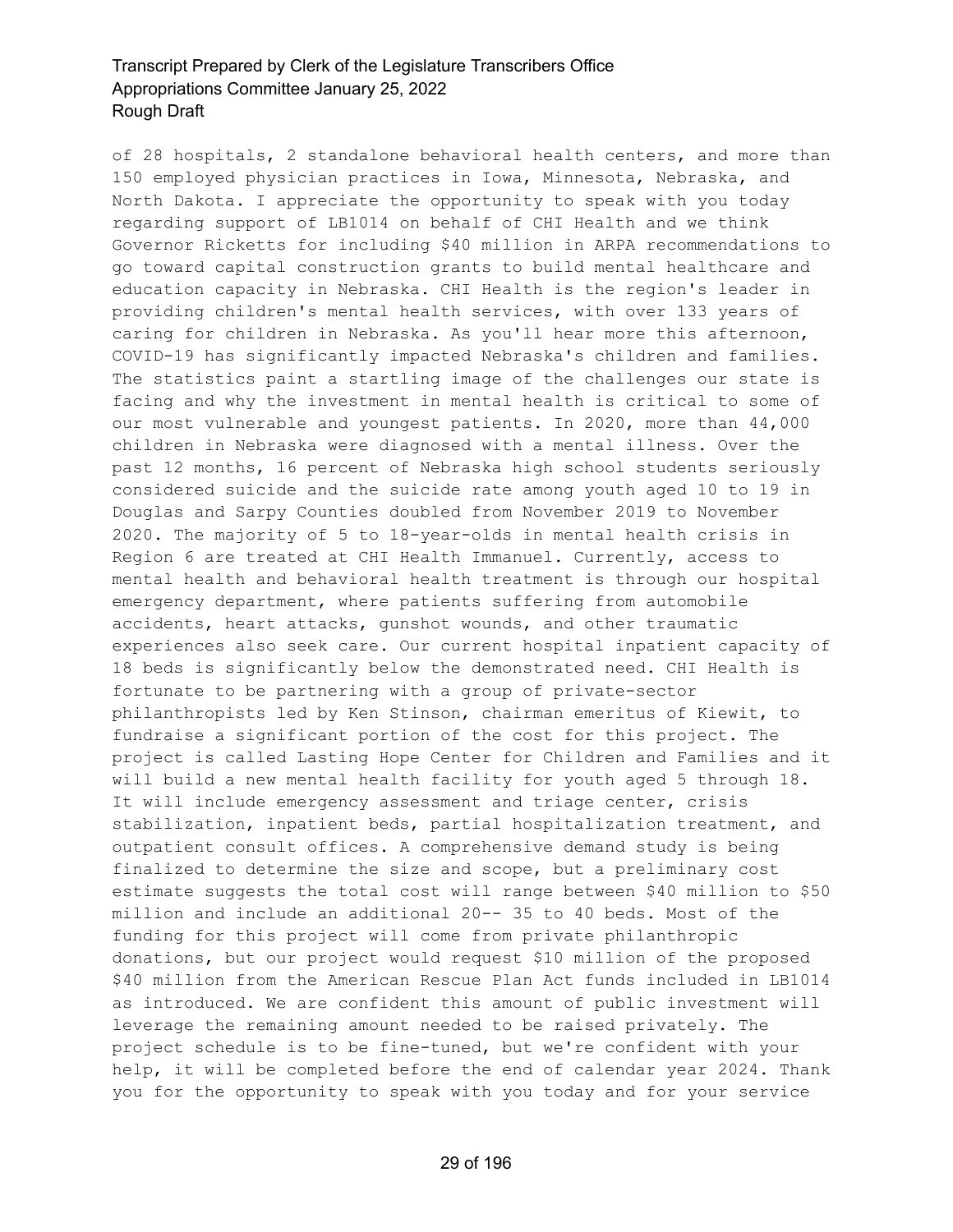to the state of Nebraska. While I do not envy the difficult decisions you will be making over the coming weeks, I want to reiterate our commitment to addressing mental health and hope you will support the Governor's recommendation for \$40 million for expanding capacity as proposed in LB1014. Thank you.

**STINNER:** Thank you. Any questions? Senator Erdman.

**ERDMAN:** Thank you, Senator Stinner. Thank you for being here. How many employees have you lost because of the vaccine, vaccine mandate?

**ANN SCHUMACHER:** Really, very few, very few.

**ERDMAN:** 5 percent?

**ANN SCHUMACHER:** Less. I don't have that number, but I could get you exact number, Senator Erdman.

**ERDMAN:** A lot of the medical facilities are short of help because of that. And so you expand and build 35 or 40 more beds. Are you confident that you can find the sufficient help to supply those, those beds with service?

**ANN SCHUMACHER:** Simultaneously, we have a staffing analysis happening. We are bringing together all of the various mental health projects that are looking to expand and the staffing needs of that. We created a gap analysis and are currently working side by side with educators around developing the workforce for that [INAUDIBLE].

**ERDMAN:** Do you have an opinion on what are some of these mental health issues of these young people is because they were, they were out of school, they weren't in touch with their, with their peers, the social distancing, all those things that happened with COVID? How much of that play into the mental health issues that we're facing today?

**ANN SCHUMACHER:** You know, I think social isolation, isolation is a key impact to children's mental health. As we know, children are very social and that's a key part of their development and needs, so certainly that's an impact. I'm not necessarily an expert on all of the things that are impacting our children's mental health, but we have secured expertise from Harvard, which is one of the leading child psychiatry programs in the country, and they're advising us on this project so that we're solving for the needs of our children today.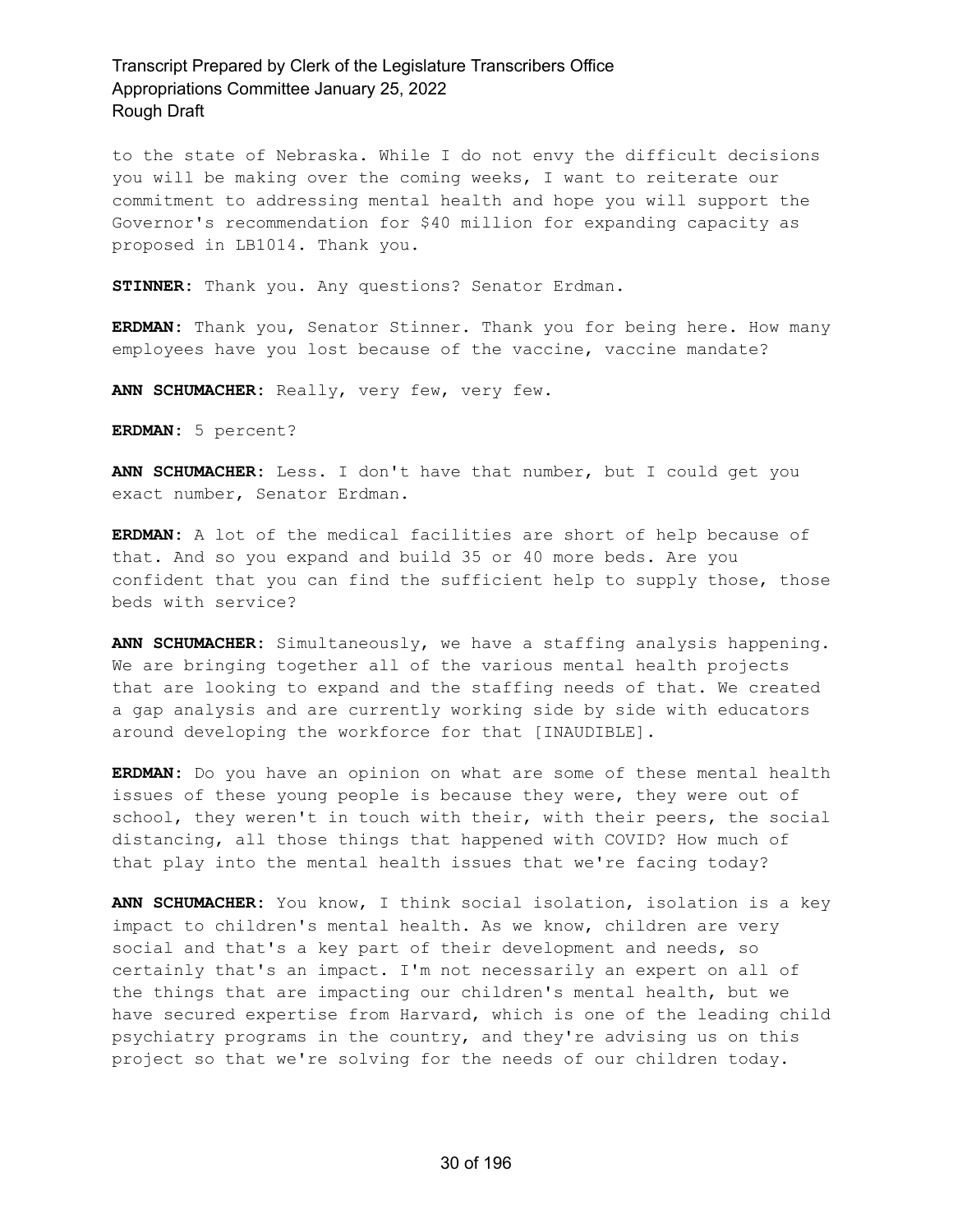**ERDMAN:** Would you say that this issue has become more prevalent since COVID-19 began?

**ANN SCHUMACHER:** We have seen increasing numbers of children needing mental health services for some time and--

**ERDMAN:** Significant numbers?

**ANN SCHUMACHER:** It's been on the rise for the past many years and- but certainly, yes, COVID is seeing a significant increase in children and adult mental health I will say.

**ERDMAN:** OK.

**STINNER:** Additional questions? Seeing none, thank you.

**ANN SCHUMACHER:** Thank you.

**CHANDA CHACON:** Good afternoon, Senator Stinner and members of the Appropriations Committee. My name is Chanda Chacon, C-h-a-n-d-a C-h-a-c-o-n, and I'm the president and CEO of Children's Hospital and Medical Center. Children's is a safety net provider for children throughout the state of Nebraska, reaching over 138,000 unique patients every year, ranging from the common cold to very complex medical conditions and it's up to us to think ahead for the healthcare needs of every child in the state. With Children's mission to improve the life of every child at the root of everything that we do, I am here today to confirm our commitment to being a part of the solution for the growing mental health crisis for children in Nebraska. While mental health is a part of our current care model, we, with many stakeholders, like you've just heard, recognize significant gaps to optimum access for care. Emerging data illustrates that the COVID-19 pandemic has significantly negative impact on the mental healthcare for children and adolescents. Symptoms of depression, anxiety, risk of suicide among kids and adolescents have increased over the course of the pandemic, lead-- and the leading the U.S. Surgeon General to issue a mentalhealth use advisor-- youth advisory, stating that it would be a tragedy if we beat back one public health crisis, only to now allow another one to grow in its place. Prior to COVID-19, one in five children experienced a mental health condition. Today, data suggests the number to be between one in four. According to the Children's Hospital Association, from April 2019 to October of 2020, children's hospitals across the U.S. have seen a 24 percent increase in the number of mental health emergency room visits for children 5 to 11 and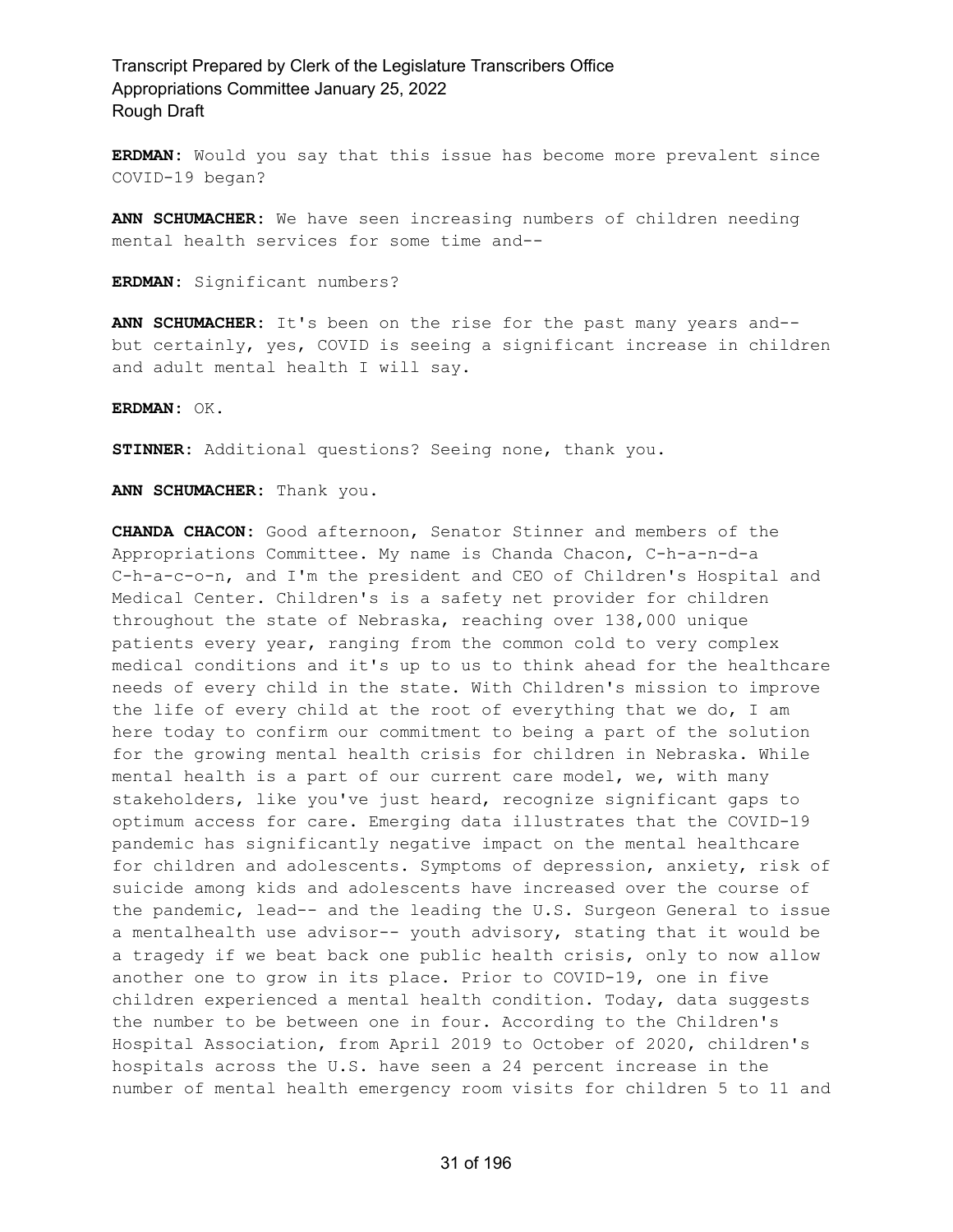for teens 12 to 17, a 31 percent increase. In the first half of 2021 alone, children's hospitals reported cases of self-injury and suicide in children ages 5 to 17 at a 45 percent higher rate than at the same time period in 2019. The trends in children's mental health were sobering leading up to the pandemic and now we must think bigger in how we solve this challenge. Children's proposes the development of an innovative urgent care health model to, to support the needs of children before they reach their crisis stage. This is currently a missing step on the mental health continuum of care for children. Coupled with our existing initiatives to promote early detection of mental health issues, Children's aims to reach further in an urgent health and mental health urgent care set in Douglas County and a second set in more western Nebraska to promote access to mental healthcare across the state. This is an opportunity to invest one-time funding toward a model of care that currently does not exist, but will be sustainable for years to come and we're committed to this project. No one entity can be responsible for solving the mental healthcare needs of children across the state. We all share in the work. There's a significant amount of work that's already happened through partnerships and collaborations between our local and statewide partners. I'm grateful for the collaborative efforts of my fellow providers as we have begun this journey together already. I'm also thankful for the insight of many of the leaders on this committee to take action to allow us to move faster on implementing this care model to impact our children today and in the future. I want to specifically thank Chairman Stinner and Governor Pete Ricketts for recognizing the crisis that our youth face today. We're seeing these patients every day in all of our care settings at Children's and without earlier intervention and adequate access to mental health, we are not doing our job to protect the most vulnerable of our population. I want to thank you for the opportunity to spark a change in our environment. Thank you.

**STINNER:** Thank you for taking time out of your busy schedule. Additional questions? Seeing none, thank you.

**CHANDA CHACON:** Thank you.

**STINNER:** Good afternoon. Good to see you.

**RHONDA HAWKS:** Good afternoon, Chairman Stinner and members of the Appropriations Committee. My name is Rhonda Hawks, R-h-o-n-d-a H-a-w-k-s, and I'm here to testify in support of LB1014 to increase mental health services to the citizens of Nebraska. I have also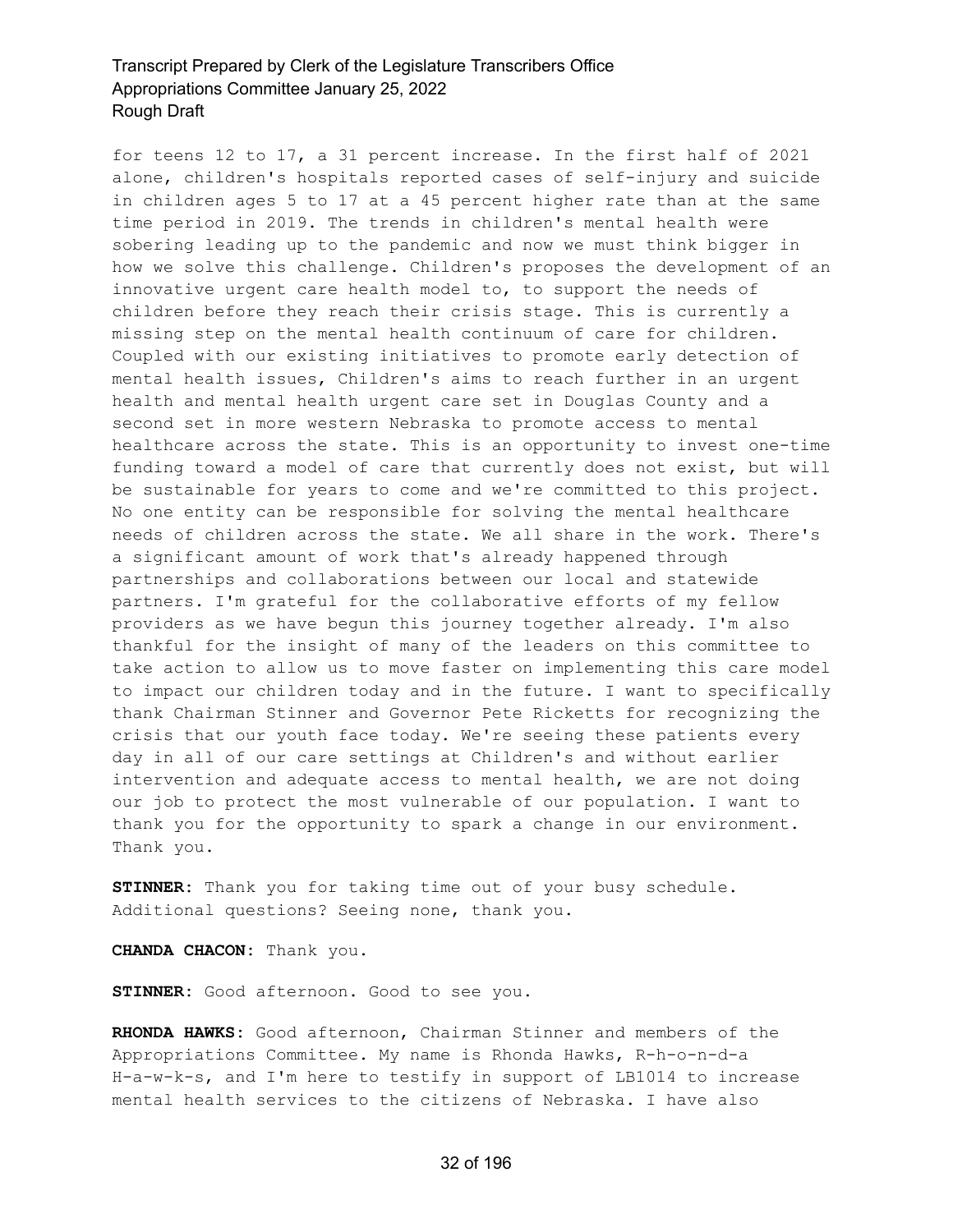included a letter of partnership and support from Carol Boye, president and CEO of Community Alliance. To begin, I want to extend our gratitude to Governor Ricketts for including a \$40 million one-time capital investment for projects that address Nebraskans' mental health in LB1014. My husband, Howard and I are partnering with Community Alliance, an agency with 40 years of experience providing services to those with serious mental illness. It will be the operator of the new center. The Community Alliance project will be expanded access to outpatient mental healthcare, including telehealth, primary healthcare, employment, stability, recovery, support, and education, as well as suicide prevention. Total project costs are estimated to be around \$60 million. The project will use \$10 million of the \$40 million ARPA funding. Howard and I are committed to raising \$50 million privately. For the private sector to invest \$50 million in this project, the public sector investment of \$10 million is key. A site and building have been purchased, so this is truly a one-time, shovel-ready capital project. The ongoing reliance of short-term hospital stays result in limited aftercare services, often referred to as stage 4 thinking as in cancer care. Don't let it get to stage 4, i.e., people are forced to wait until the situation is so acute as to require an emergency-level response. The Community Alliance project emphasizes sustained recovery, leading to decreased police engagement, decreased incarceration, decreased chronic homelessness, decreased use of hospital emergency rooms, and significant savings to Nebraska taxpayers. Our family and likely your family has been impacted by mental health issues. We lost a grandson at age 23 and my father at age 49 from mental health issues. This is personal and it is very important to all of us. I'm honored to be here this afternoon and I ask this committee to include Governor Ricketts' \$40 million recommendation in your final ARPA proposal. Thank you for your service. We know it's not easy. I would be happy to answer any questions.

**STINNER:** Thank you. Questions? Senator Kolterman.

**KOLTERMAN:** Thank you, Senator Stinner. I just have a general comment.

**RHONDA HAWKS:** Sure.

**KOLTERMAN:** I've had the privilege to work with quite a few people in the Omaha area. When it comes to philanthropy, nobody does it better than Omaha.

**RHONDA HAWKS:** Aw, thank you.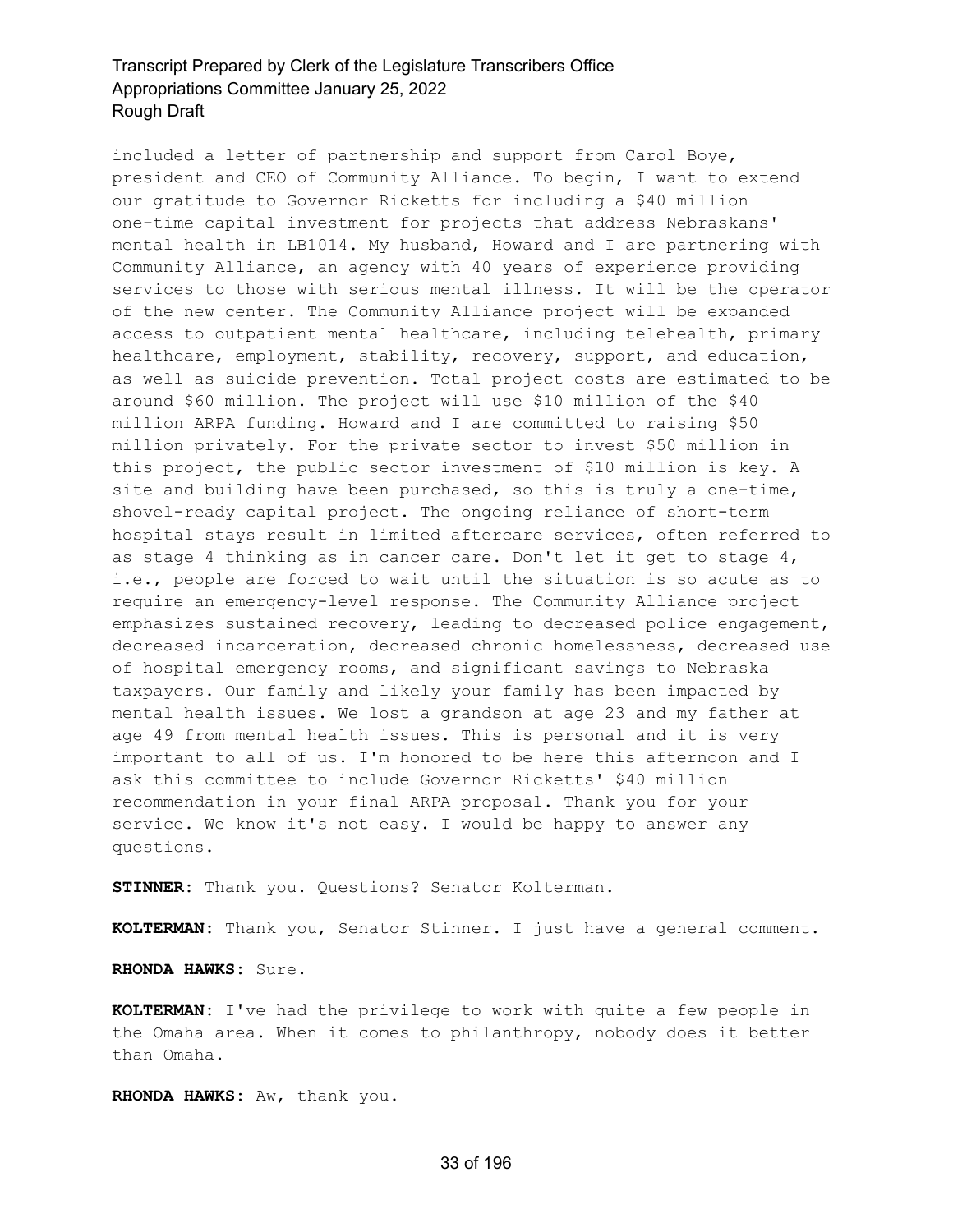**KOLTERMAN:** And for you and your husband to raise \$50 million for this project is just astonishing.

**RHONDA HAWKS:** Thank you, Senator Kolterman.

**KOLTERMAN:** So thank you very much and hopefully we can move this forward.

**RHONDA HAWKS:** Thank you.

**STINNER:** Senator Hilkemann.

**RHONDA HAWKS:** Hi.

**HILKEMANN:** Hi. It's good to see you here again today.

**RHONDA HAWKS:** Thank you.

**HILKEMANN:** I just cannot thank you and Howard enough for what you have done in that-- for our University of Nebraska and now the Community Alliance. Thank you and we will see everything we can do to help you out with that project and thank you for your commitment to that.

**RHONDA HAWKS:** Thank you, Senator Hilkemann. Thank you.

**STINNER:** And I echo those sentiments, thank you for coming.

**RHONDA HAWKS:** Thank you.

**STINNER:** You may begin.

**BARB VOLLMER:** Do you want me to-- proceed, OK. Good afternoon, Chairman Stinner who just walked out--

**HILKEMANN:** He'll be back.

**BARB VOLLMER:** --and members of the Appropriations Committee. My name is Barb Vollmer, B-a-r-b V-o-l-l-m-e-r, and I'm the executive vice president of youth care at Boys Town. I'm here today to testify in support of LB1014 and I want to thank Senator Hilgers and the Governor for introducing this bill. This bill requests funds to support capital construction of a new state-of-the-art education center on Boys Town's campus that is tailored to fit the unique needs of the youth we serve. The project will advance the critical academic, behavioral, social, and emotional needs that Nebraska students are facing, particularly now in the wake of the COVID pandemic. Boys Town provides education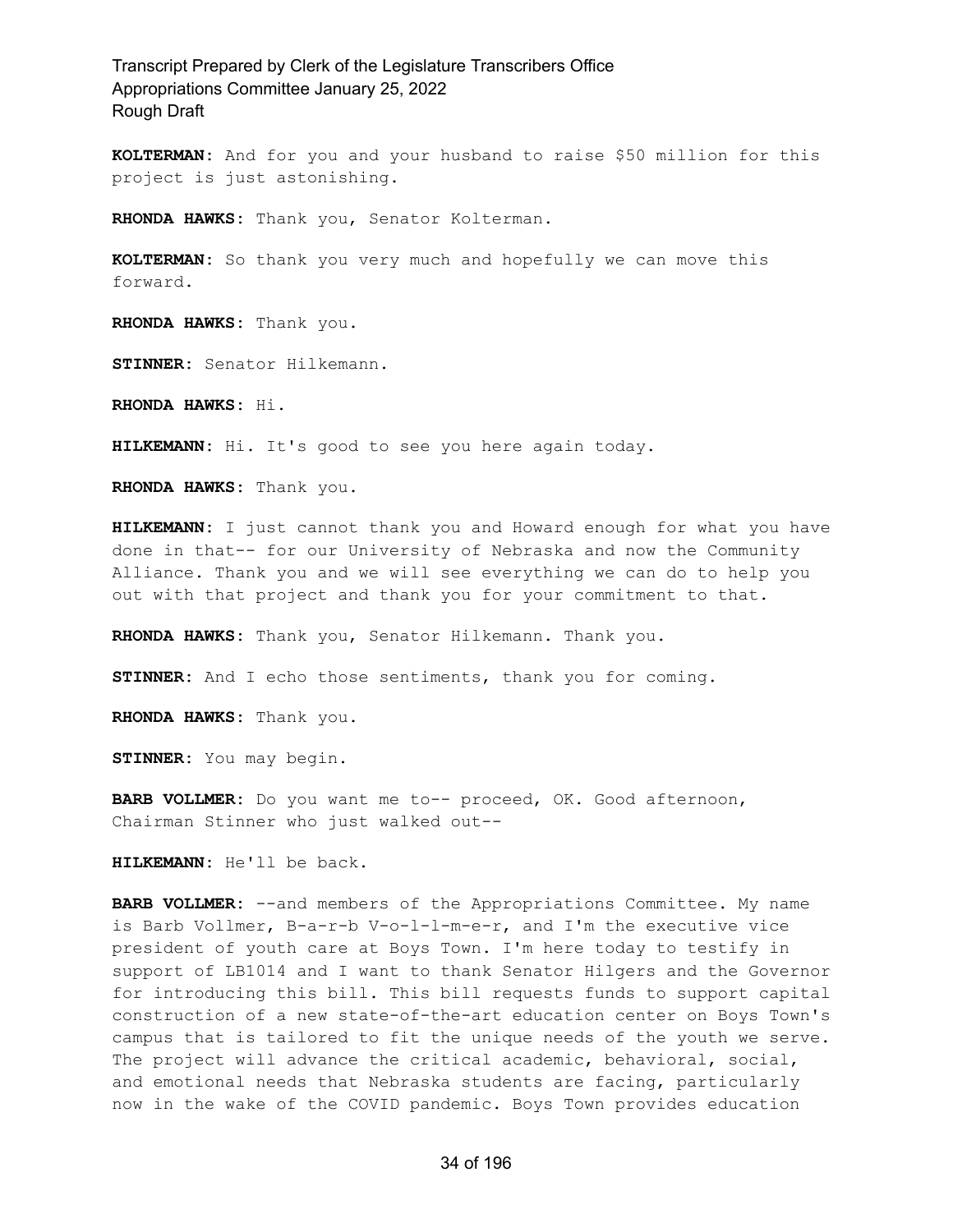services to hundreds of children each year. Most of our students come from underprivileged circumstances. Many have experienced failure, not because they're not capable, but because of the multitude of disadvantaged conditions they find themselves in. Improvements to the education center give Boys Town greater advantage for filling those educational gaps and addressing not just the academic needs, but the behavioral, social, and emotional needs of students as well. This new facility provides a foundation for the kind of instructional and behavioral support students need to help them meet state academic standards, as well as help them to become good and productive citizens. The education center also serves as a research and development hub for evidence-based education and training services that Boys Town delivers across the state of Nebraska and nationally. The pandemic has taught us that learning today and into the future must look different than the classrooms and chalk boards of our past. Learning environments must be equipped to ensure high-speed internet access and digital connectivity. We need learning environments that enable the use of innovative teaching strategies that engage students and inspire kids to want to learn. Our students need basic instruction in subjects like math, reading, and science, but they also need workforce-readiness skills in areas like construction, mechanics, and nursing that ready them for successful futures and the education center can make all of that a reality for them. As we move forward and begin to recover from the life-altering impacts of this pandemic, we must think about how we can best prepare our youth as they become young adults. We believe an investment in Nebraska students is one that will pay dividends for years to come because they are our future. I provided two documents, our completed ARPA eligibility checklist and a fact sheet for the proposed project. And with that, we ask your favorable consideration of LB1014. Thank you for your time and attention.

**HILKEMANN:** Thank you. Are there questions?

**CLEMENTS:** Yes.

**HILKEMANN:** Oh, yeah, I'm sorry.

**CLEMENTS:** Thank you.

**HILKEMANN:** Senator Clements.

**CLEMENTS:** Thank you, Ms. Vollmer. Did you have a dollar amount that you're wanting to request?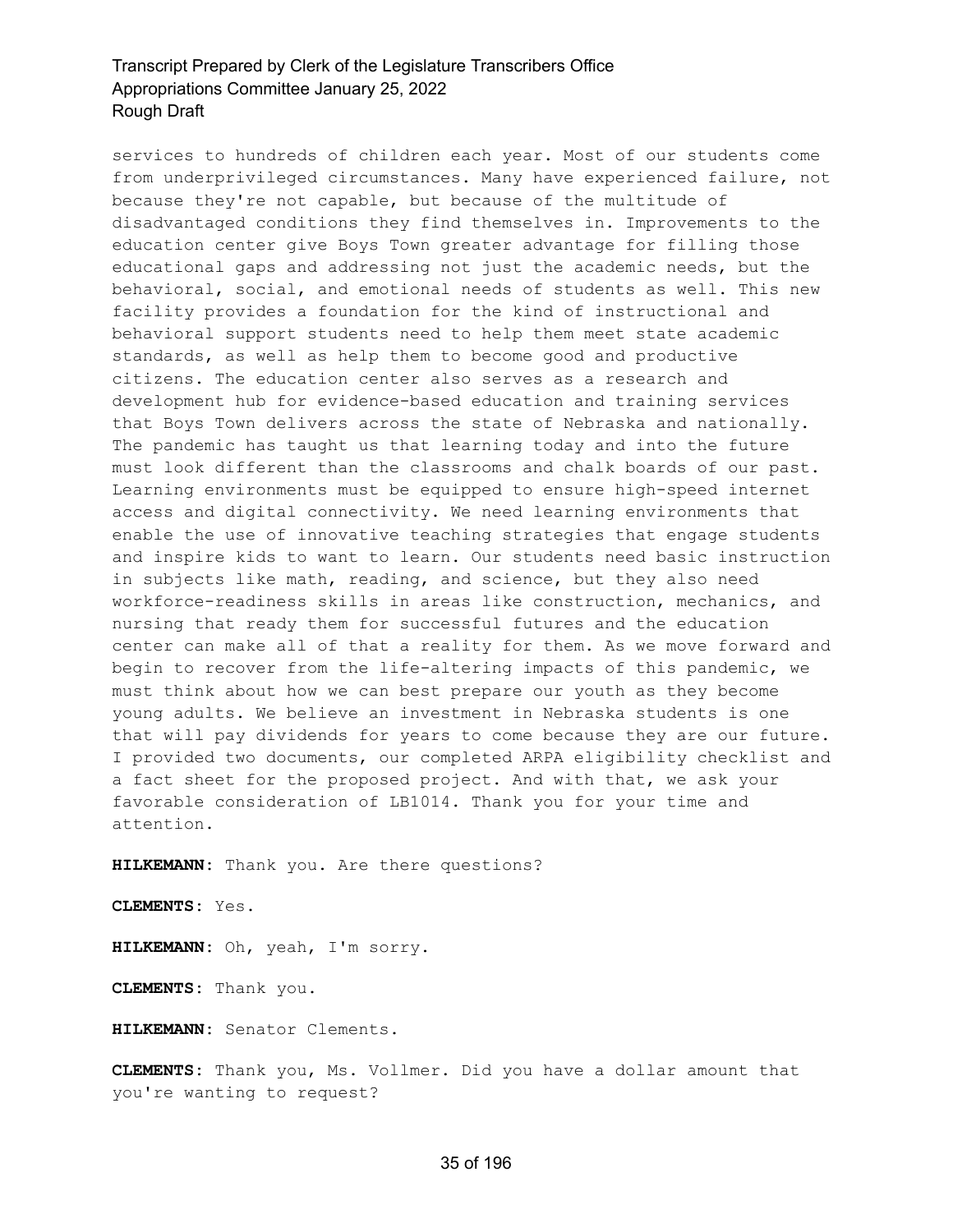**BARB VOLLMER:** \$10 million.

**CLEMENTS:** OK, I didn't see that. And does this relate to the mental health aspect of this allocation?

**BARB VOLLMER:** It does.

**CLEMENTS:** And how does that--

**BARB VOLLMER:** So, yes, and, and certainly, you know, the academic success of kids is also connected to the mental health success of, of children. And our Boys Town educational model certainly integrates that all together, the-- both the social, emotional learning as well as the academic learning kind of all into that one package, so.

**CLEMENTS:** Thank you.

**HILKEMANN:** Additional questions? Just a personal comment.

**BARB VOLLMER:** Yes.

**HILKEMANN:** I always have appreciated Boys Town, but having had the opportunity to represent the Boys Town area for the last eight years, what a gift that you are for our state and for our nation. Thank you very much.

**BARB VOLLMER:** Thank you.

**HILKEMANN:** I'll leave you with that. Any additional-- thank you. Additional proponents? Is there anyone in the, in the-- opponents to the, to this recommendation from the Governor? Anyone in what they call the neutral position regarding this? You are just in time, Mr. Chairman.

**STINNER:** Well, we'll move on to number two is public health response/Nebraska calling promotion. Good afternoon.

**JEREMY NORDQUIST:** Good afternoon, Chairman Stinner and members of the highly esteemed Appropriations Committee. I am Jeremy Nordquist, J-e-r-e-m-y N-o-r-d-q-u-i-s-t, and I'm the president of the Nebraska Hospital Association here to testify in support of LB1014. Hospitals and healthcare heroes-- the healthcare heroes that they employ have been on the front lines battling COVID-19 for nearly two years and the COVID pandemic has placed an incredible physical, mental, and emotional burden on them. Today, our state has an opportunity to make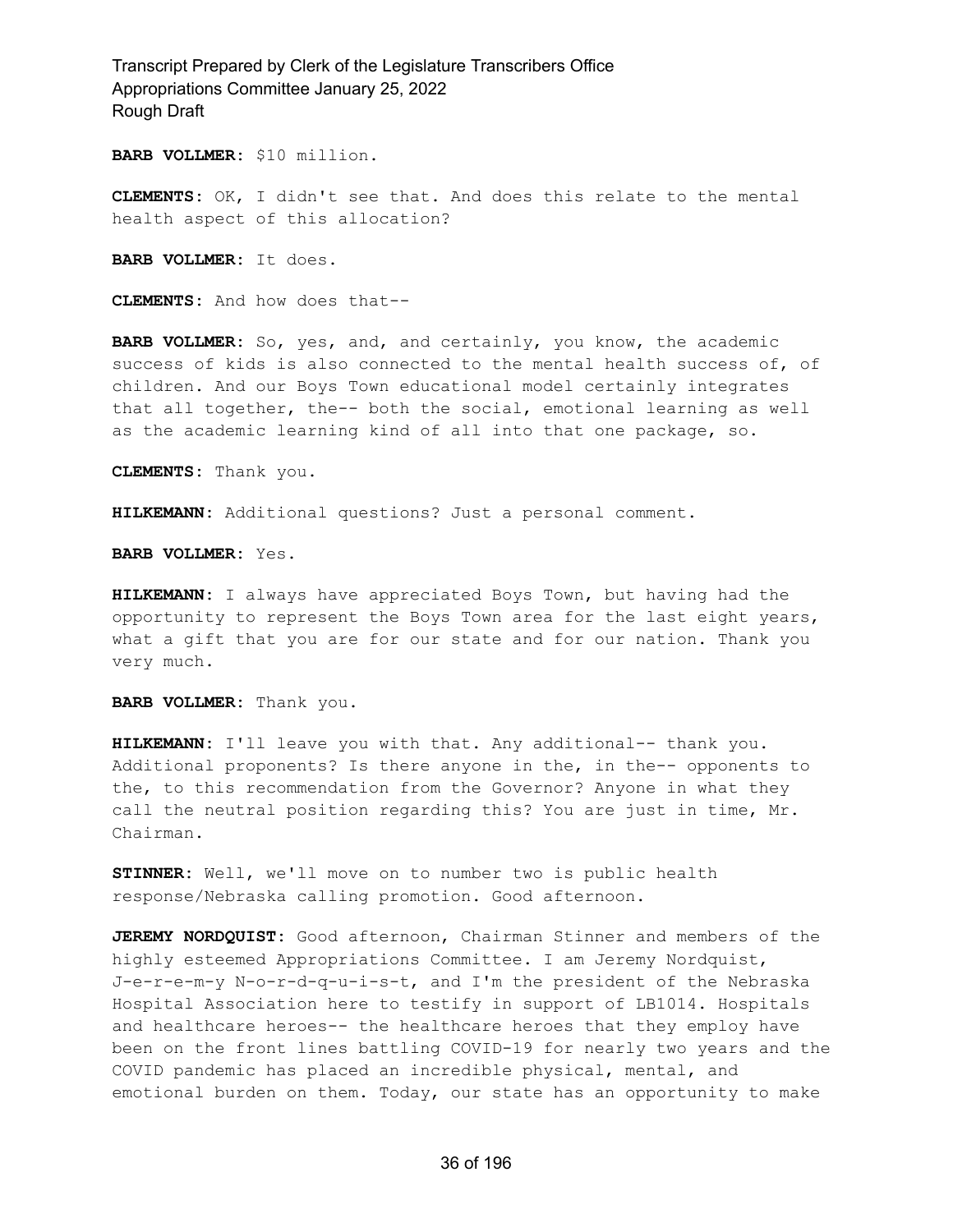key investments in Nebraska's healthcare system to resoundingly defeat COVID, rebuild our healthcare workforce, and come out of the pandemic with a stronger healthcare system that is better equipped to meet the physical and behavioral health needs of all Nebraskans. The health of our communities and the future of Nebraska depends on the future of our healthcare workforce. The Nebraska Hospital Association is pleased with the starting point presented by Governor Ricketts. We'd like to thank the Governor for prioritizing healthcare capacity, developing Nebraska's workforce, and addressing the economic and educational impacts of the pandemic. We are specifically pleased to see funding for loan repayment, increases in mental health beds and healthcare facility capacity, as you've just heard, and prioritizing our shovel-ready projects along with the rural health complex. The funding for the community college development matches with LB1091 from Senator Dorn that provides scholarships for associate degrees, diplomas, and certificates in nursing profession. The Governor's proposed funding for public health response to COVID is absolutely critical for protecting hospital capacity. This should be expanded to support premium pay for our frontline nursing heroes who stayed with our hospitals during the pandemic, as proposed in Senator McDonnell's LB1055. Nebraska's hospitals also request Rescue Act funding for LB1044 from Senator Hilkemann, which creates innovative-- innovation grants for the delivery of healthcare in our hospitals, and LB1085 from Senator Pansing Brooks to expand career and technical education- educational programs for students. Finally, I'd like to thank Mr. Chairman and the members of this committee for your commitment to healthcare in our state. Our healthcare heroes, even though they're very, very busy, are closely watching the work that you do here and the actions that you take to support them during this time of crisis will be very, very meaningful. Thank you and we appreciate, we appreciate your support of the Governor's proposals and the additional bills I mentioned. Thank you.

**STINNER:** Thank you very much. Questions? Senator Erdman.

**ERDMAN:** Thank you, Senator Stinner. Thank you for coming today--

**JEREMY NORDQUIST:** Yeah.

**ERDMAN:** --Mr. Nordquist. I appreciate that. I read an article last week or so that said we're down about 15 percent on beds available in the state of Nebraska because of workforce shortages.

**JEREMY NORDQUIST:** That's-- yeah.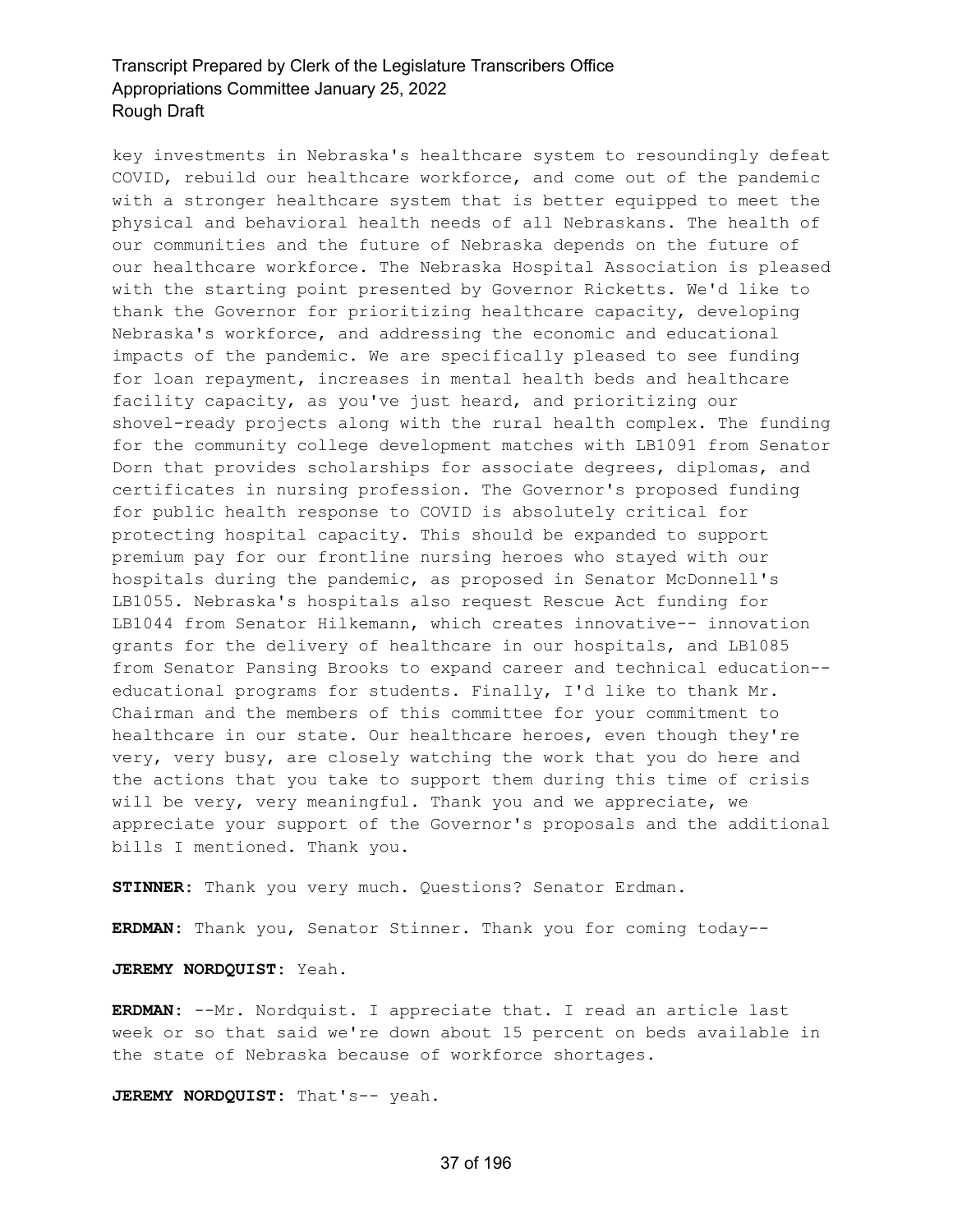**ERDMAN:** So how many of those people are-- have left our workforce and the health department because of vaccine mandate?

**JEREMY NORDQUIST:** Well, I, I think so far, it's been relatively minimal. The, the big systems that-- in, in-- largely in Omaha and Lincoln have moved forward with their own mandate before CMS had-- saw relatively small numbers. They-- I think most of them got close to 95-plus or even more than that percent vaccinated on their own, just engaging with their staff, talking about the vaccine. And then the remainder, there are legitimate medical and religious exemptions that they all gave consideration to. So that brought the number down to relatively small numbers that-- there. They-- there was an article probably a month or two ago in the World-Herald that mentioned the specific numbers for each system and I-- we can get that to you. For the other hospitals in Nebraska, with the new-- with the CMS mandate on the way to be implemented and starting in February and March, there's, there's some concern from those, those hospitals and, and they're doing similar steps that the big systems did, taking time to explain the, the vaccine, bringing in medical experts that talk about the value of the vaccine and the safety around the vaccine. So they're going to do that work over the next month and, and then also consider any medical or religious exemptions that are allowed under law. It remains, it remains to be seen the impact on the hospitals out in, in rural Nebraska,.

**ERDMAN:** My hospital, my county hospital, is in very much danger of--

**JEREMY NORDQUIST:** Um-hum.

**ERDMAN:** --being very, very short.

**JEREMY NORDQUIST:** Yeah.

**ERDMAN:** Majority of the people who have not been vaccinated are the doctors.

**JEREMY NORDQUIST:** Um-hum.

**ERDMAN:** And without doctors, you don't have a hospital and my hospital administrator happens to be my neighbor and her and I have conversations quite often about this. They're very troubled by this and I think it's going to be difficult for you to find replacement people to fill those in-- fill those places so that we increase those bed capacity like we have before.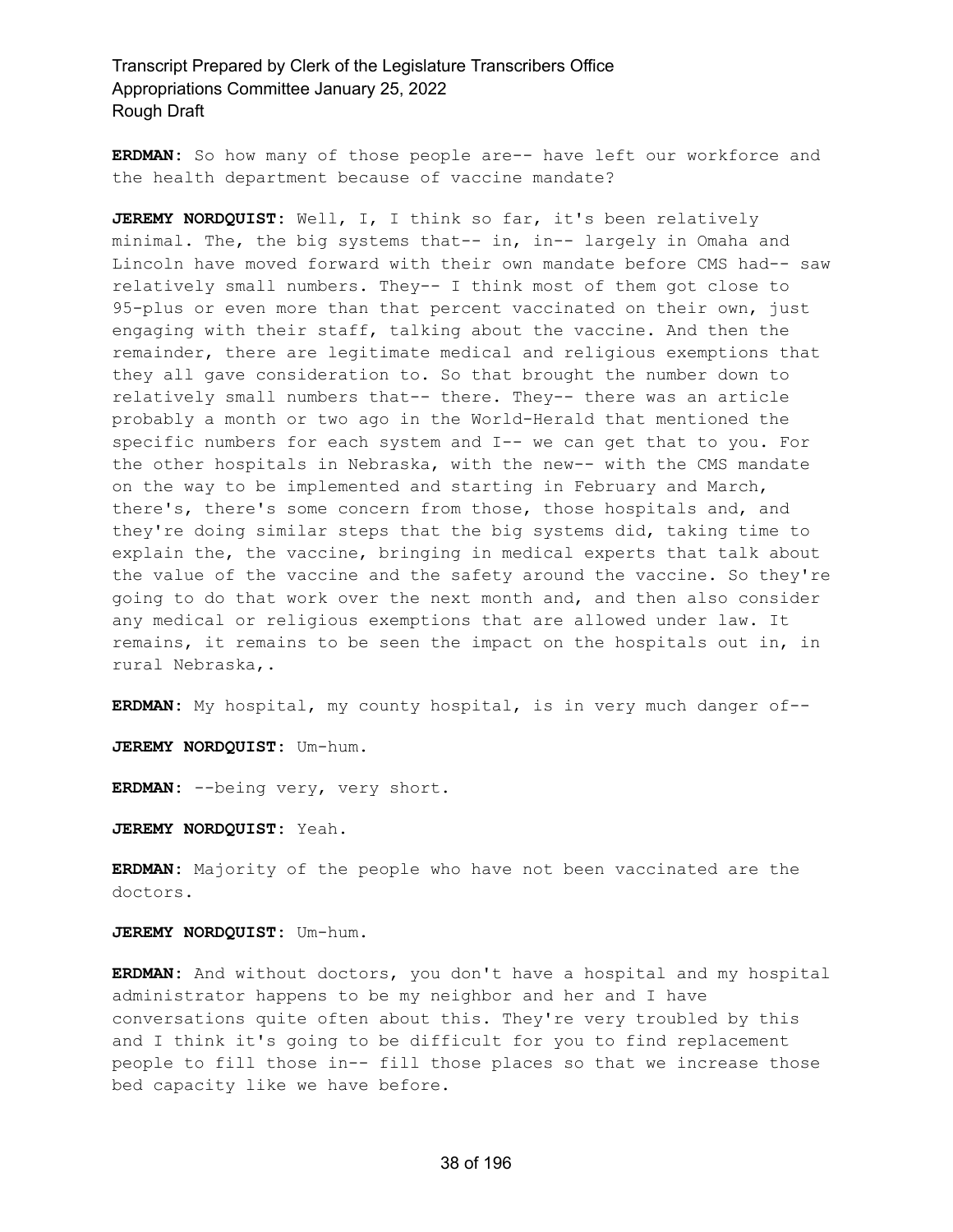**JEREMY NORDQUIST:** Right.

**ERDMAN:** This is very serious.

**JEREMY NORDQUIST:** Yes, some of the,the vaccine numbers that we've heard from those hospitals, I mean, they're, they're only-- I mean, the community, maybe 40, 50 percent vaccinated and the hospital is only 60 or 70 percent vaccinated. So they, they are going to do some, some work, some education with them, and hopefully improve it, but there will be challenges.

**ERDMAN:** They're not taking the shot.

**JEREMY NORDQUIST:** Um-hum.

**ERDMAN:** Those people aren't taking the shot. I don't care what you do to--

**STINNER:** Additional questions? Seeing none, thank you.

**JEREMY NORDQUIST:** Appreciate your time, thank you.

**STINNER:** You bet. If you want to tag in, I'll, I'll let you tag in. Additional proponents? Seeing none, any opponents? Seeing none, anyone in the neutral capacity? Seeing none, we'll go to number three, replace aging rural ambulances. Good afternoon.

**MARLENE BOMAR:** Good afternoon, Senator-- Chairman Stinner and members of the Appropriations Committee. My name is Marlene Bomar, M-a-r-l-e-n-e B-o-m-a-r. I am a board member for the Nebraska Emergency Medical Service Association and a past president of the Nebraska State Volunteer Firefighters Association. I am an active member of the Battle Creek Volunteer Fire and Rescue and have served on the Madison Volunteer Fire and Rescue. I have been a volunteer firefighter for 25 years and an EMT for eight years. The Nebraska Emergency Medical Service Association, NEMSA, is a statewide association of emergency service providers. NEMSA is a strong supporter of the Governor's proposal to allocate \$35 million in ARPA funding to assist rural communities to replace aging ambulances. As the Governor's recommendation noted, many ambulance in-- ambulances in rural areas have reached the end of their useful life and are in significant need to be replaced. The funding will ensure that essential equipment is provided in rural communities to support necessary public health services. Using this historical infusion of dollars to support emergency medical services, which traditionally do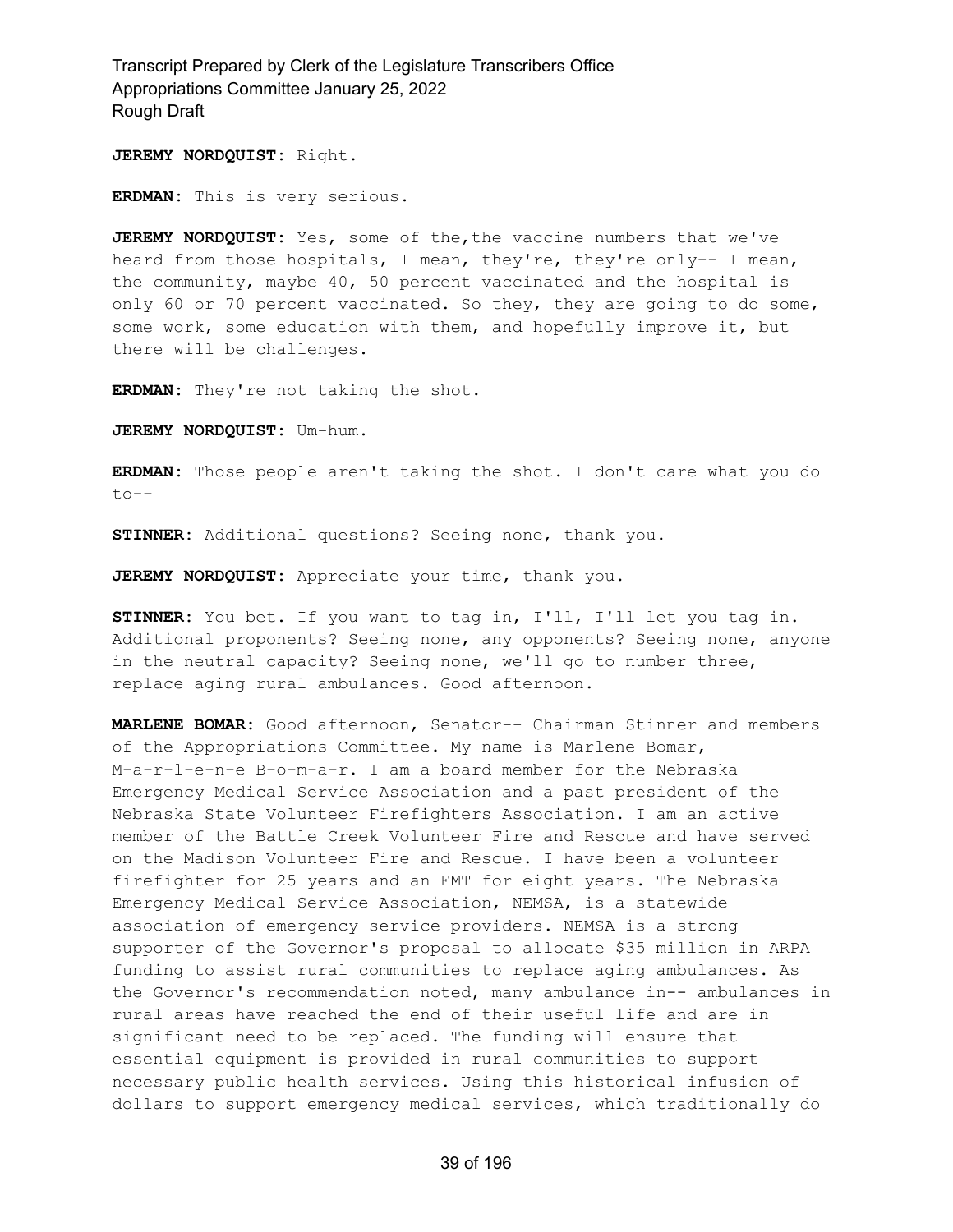not receive state funding, will help to create a foundation for more effective response to future public health emergencies. EMS professionals provide essential frontline healthcare services in local communities. The ongoing pandemic poses a serious threat to the health and safety of EMS personnel. This is on top of the well-known problem where less and less, where less and less individuals are willing to serve in these crucial EMS roles. Modern ambulances, especially those equipped with power cots that can save the backs of EMT and paramedics, are actually an important tool in retaining volunteers. Ambulances and EMS equipment is very costly, but critical to carrying out our lifesaving work. A new ambulance can cost anywhere from \$150,000 to \$300,000 with-- there is about 100-- 342 of the emergency services departments across the state, many of them in rural areas served by volunteers and receiving little to no public support. This one-time infusion of support is critical to bolstering the state's public health infrastructure. Thank you for your consideration.

**STINNER:** Thank you. Questions? Senator Erdman.

**ERDMAN:** Thank you, Senator Stinner. So if, if these average from \$150,000 to \$300,000, that's not a whole lot of hospital-- whole lot of ambulance or as far as I need goes. How will you determine who gets the ambulance and who doesn't?

**MARLENE BOMAR:** I'm not exactly for sure how that will go. Michelle, would you have any idea or-- we'll just have-- I can figure-- we can get that information--

**ERDMAN:** OK, that would be good.

**MARLENE BOMAR:** --and get it to you.

**ERDMAN:** That would be good to know. All right, thank you.

**MARLENE BOMAR:** I just know there are a lot of them that don't-- that need help.

**ERDMAN:** I understand.

**MARLENE BOMAR:** Yeah.

**STINNER:** Senator Dorn.

**DORN:** Thank you, Chairman Stinner, and thank you for being here. And I-- a little bit referring to Senator Erdman's question. My local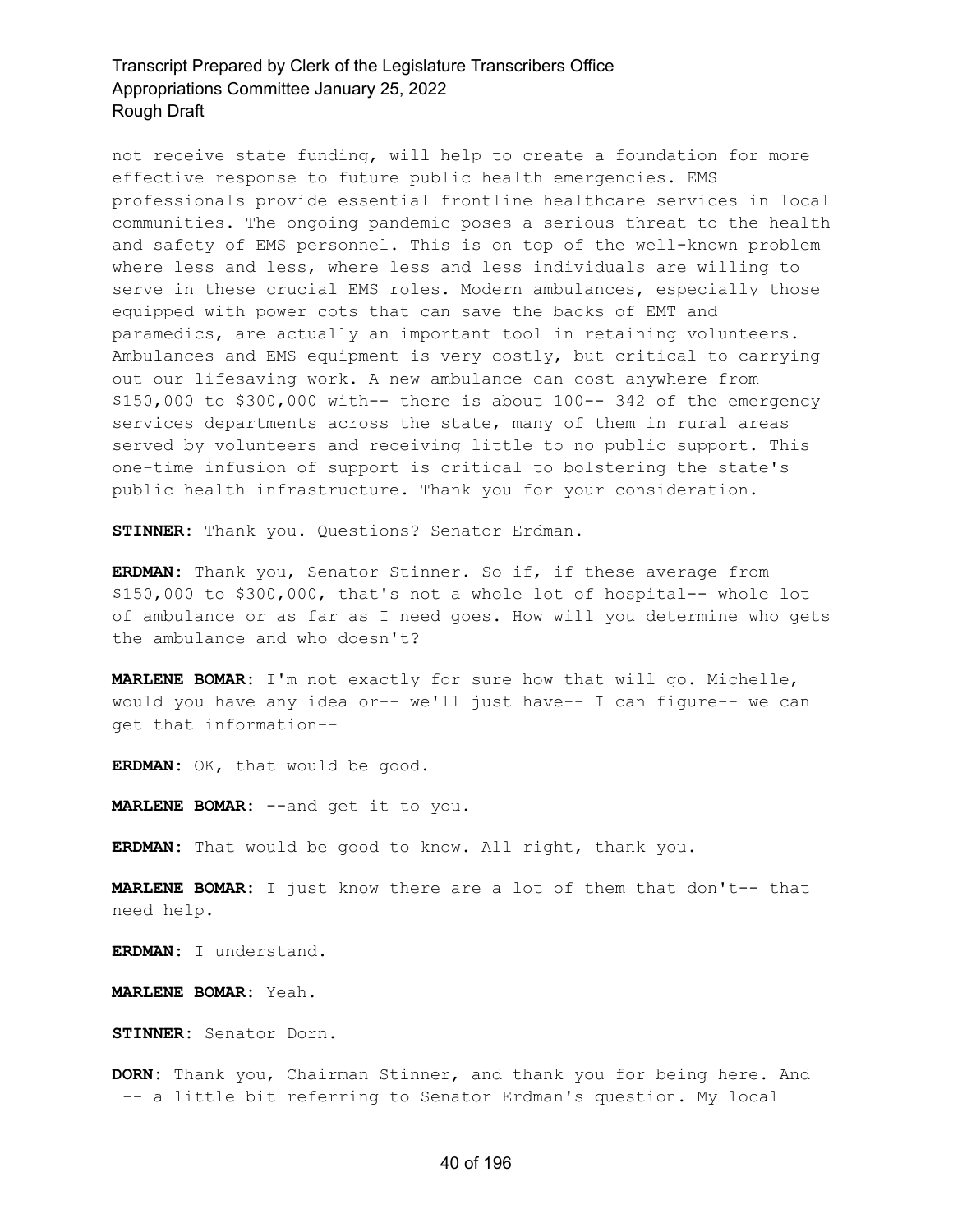town, Adams, they're-- we have been pricing ambulances, but you can't price one for under \$300,000, not in today's economy and stuff. So I just wanted to update that number there a little bit. Quick math on me, it would be 105, but I don't-- I'm not saying what's going to happen on the bill. Thank you.

**MARLENE BOMAR:** Yeah, I did say-- I had 342. I think it's 420-- or about 427, so.

**STINNER:** 427 is for--

**MARLENE BOMAR:** Of the emergency services departments.

**STINNER:** OK, that's departments and each department has a-- one ambulance or several?

**MARLENE BOMAR:** Some have one and some have two and some of them are just rescues also.

**STINNER:** I just did the math. We were talking about it's 100-- at \$300,000 for the amount that we have is 116 is-- would-- have you done a survey and have an idea of how many are really out there that really need replacement?

**MARLENE BOMAR:** I, I have-- we do not have that if I-- if they have.

**STINNER:** OK, very good.

**DORN:** One--

**STINNER:** Senator Dorn.

**DORN:** --quick comment and I don't know what-- where the rules are at or what the rules are at. Thank you for that. But most ambulances, you're not allowed anymore to have after eight years and I don't understand all the guidelines. When we went through our process looking for an ambulance at Adams, once they're eight years old, you get no value on a trade-in. I will say that and there is something in the-- some of these guys are shaking their head. There's something in-- some kind of state requirement that after eight years, they are considered past their useful life, but I don't know all the details. Thank you.

**STINNER:** Especially when you're driving them.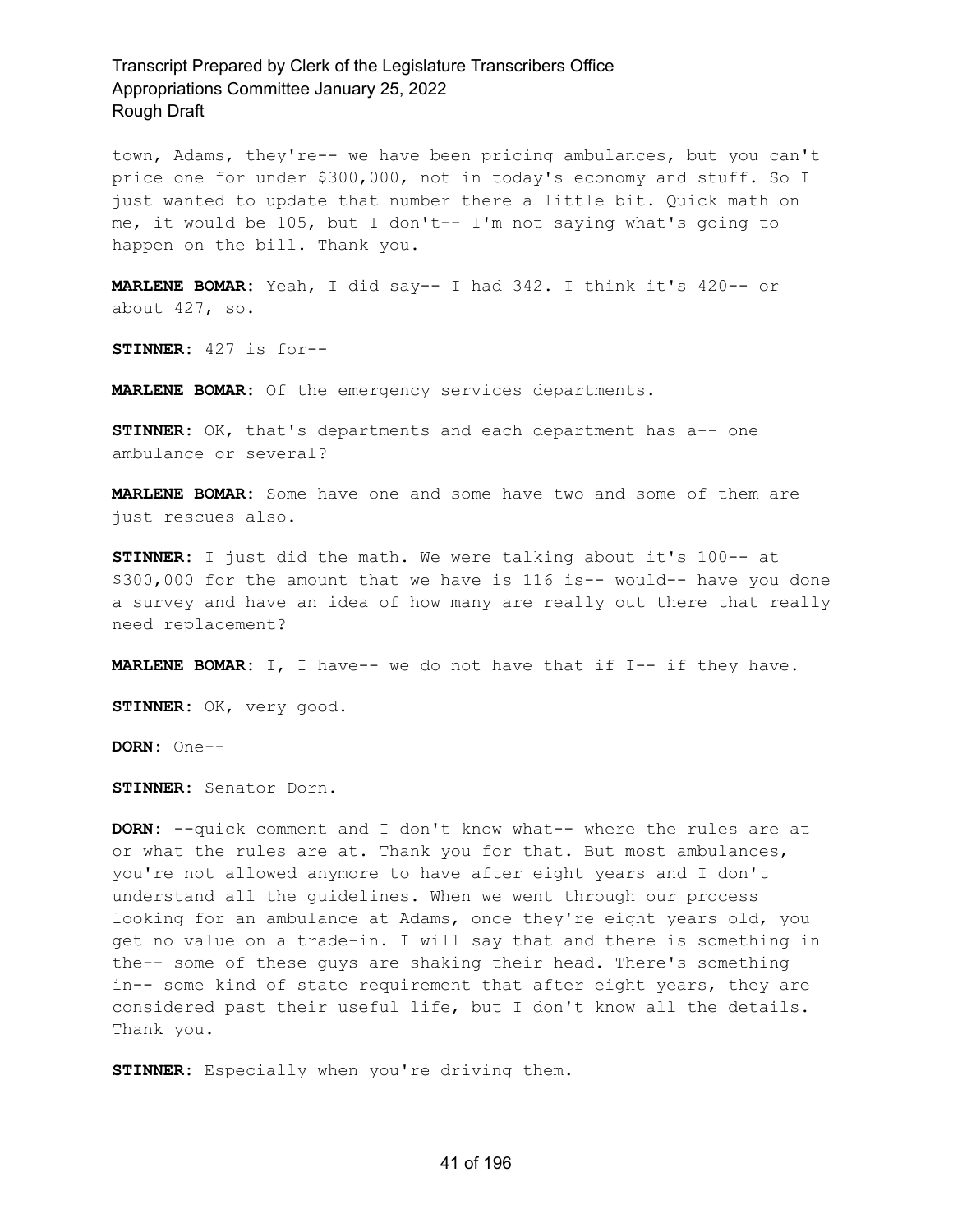**MARLENE BOMAR:** Yeah.

**STINNER:** Additional questions? Seeing none, thank you very much.

**MARLENE BOMAR:** Thank you so much.

**JERRY STILMOCK:** Mr. Chair, members of the committee, my name is Jerry Stilmock--

**STINNER:** Good afternoon.

**JERRY STILMOCK:** --J-e-r-r-y S-t-i-l-m-o-c-k, testifying on behalf of my clients, the Nebraska State Volunteer Firefighters Association and the Nebraska Fire Chiefs Association in support of the measure contained within LB1014. We thank the Governor for including this very important item of \$35 million. Four-hundred twenty-seven licensed agencies provide EMS throughout the state. That is approximately-- of those, approximately 75 percent are all volunteer services, about 320. The, the specific reference in the, in the, in the bill on page 9, line 16 through 26 provides the Agency 25, Health and Human Services, with program funding for Program 514. A tidbit to pass along, please. After the bill was introduced, there was also the U.S. Department of Treasury came out and provided guidance in its final interim study or final interim rule at page 61 specifically identifying that ambulance were a-- an item, a capital asset that could be purchased using the ARPA funds. The how do volunteer rescue-- how do volunteer fire departments typically provide ambulances to their volunteers is through fundraisers. It's through pancake feeds, it's through bequests, it's through donations, it's through trust funds or estates when somebody passes. You know, I have yet to hear of a situation where a city or village had a utility department or street department that that street department went out and did fundraisers to raise funds for a vehicle. And if, if EMS is not an essential service in Nebraska, I tell you it is, certainly it is. This money is well spent. Through COVID, we had several calls that I received and participated in where volunteers were suggested by their employer because COVID was running so rampant. You shall not volunteer on the service of which you serve in the community because we need you at employment. One other item I'd like to share with you all as we advocate for support of the Governor's recommendation to you is please don't consider it a local matter. Please consider what happens and who responds to emergency calls at Mahoney State Park, at Platte River State Park, at Lake, Lake McConaughy, at Lewis and Clark Lake. All of those, I submit to you, are-- emergency responses are by volunteers that, that serve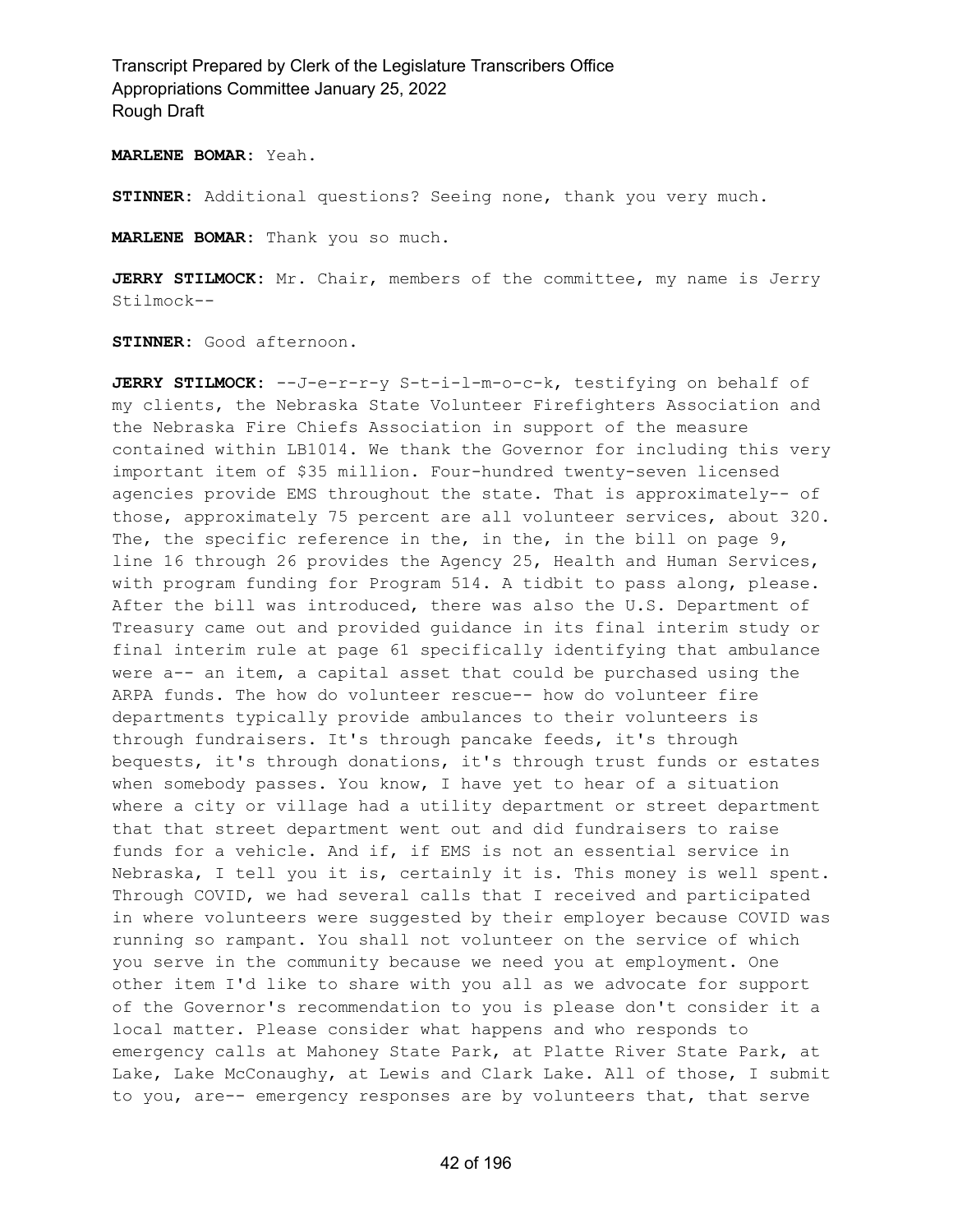Nebraskans. It's not just in the community. It might even be a ride- a bike ride around the lakes at Valley and Waterloo. If somebody would need emergency care, that's volunteers. The, the item that, that you will consider later with the pond perhaps in Sarpy County, it's going to be served by Louisville. It would be served by Louisville, by Ashland and those communities need your help. Thank you, Senators. I appreciate your consideration.

**STINNER:** Thank you. Additional questions? Seeing none, I think they've referred to it as a lake not a pond.

**JERRY STILMOCK:** I was trying to-- right, add a little levity, sir.

**STINNER:** All right.

**JERRY STILMOCK:** Thank you kindly. Good day.

**STINNER:** Any additional proponents? Seeing none, any opponents? Seeing none, anyone in a neutral capacity? Seeing none, we'll now move to number four on our program, child welfare case counts and provider rates. We had a false alarm there. I thought he was coming to testify. Anyone proponents for number four, child welfare case counts and provider rates? Any opponents? Seeing none, anybody in the neutral capacity? We do have one. Welcome.

**RYAN STANTON:** Thanks. Good afternoon, Chairman Stinner and members of the Appropriations Committee. My name is Ryan Stanton, R-y-a-n S-t-a-n-t-o-n, and I'm the CEO of Compass in Kearney. I represent the Nebraska Alliance of Family and Child Service Providers. We're an association of child welfare providers who individually contract with DHHS to provide child welfare services to thousands of families in over 60 Nebraska counties outside of the eastern service area. I'm here to reiterate what our organization has communicated in testimony to this committee in each of the last five years. We need your help. I'm here to testify in a neutral capacity. Before I go any further, I want to say thank you to the Governor for responding to our request for an increase to the family support and travel rates. The temporary rate increases he announced earlier this month is one small step towards stabilizing a fragile child welfare system. I also want to thank Senator Wishart for introducing LB1164. This too is an important step to rightsizing child welfare. However, while these are steps in the right direction, neither of these individual efforts are enough to fix what's wrong in our child welfare system. To put it simply, the provider community outside of Douglas and Sarpy County is not able to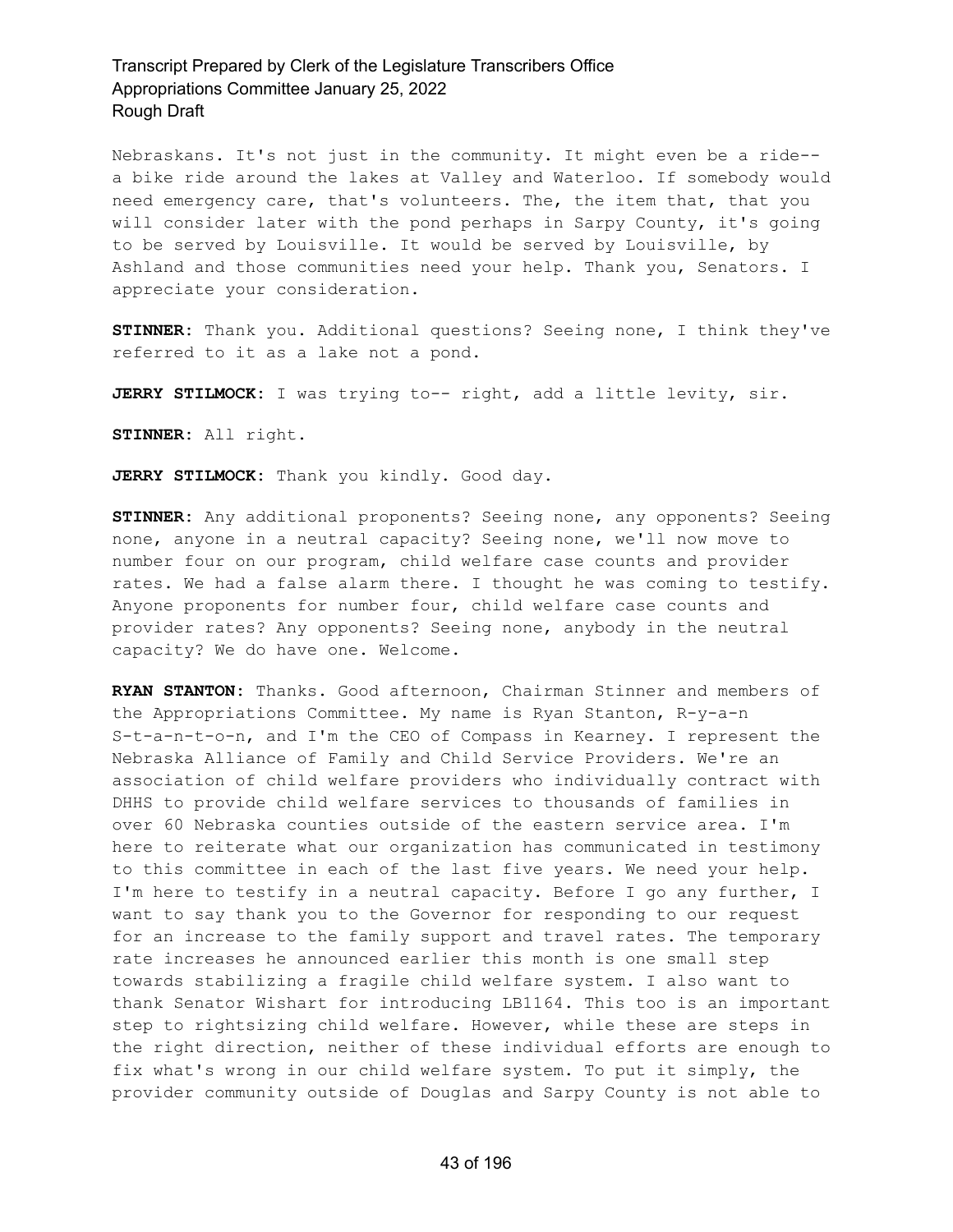currently serve all the families who need services. We turn away referrals every day because the current rates do not permit us to hire staff who are willing to go into the homes with drug abuse, domestic violence, and unsanitary conditions. Where there-- where those are the norm, their safety is often at risk. Meanwhile, the number of families needing services has-- have increased and they're staying in the system longer. And because of the pandemic, many of the cases that we're seeing are more challenging than ever. We can't afford to travel to more rural, rural areas of the state. We all lose money on the reimbursement rate for travel time and distance. We can't afford to take steps to reduce an average monthly turnover that recently has been in the double digits. As you know, significant turnover among family support workers can directly impact the ability of a family to function independently of a child welfare system and often results in families staying in the system longer than they otherwise would have. We also can't afford to compete with other entities for employees. We're only able to pay our employees \$14 to \$16 an hour. You can see why a job in retail or food service quickly becomes appealing. Even the state just gave their family support workers a 20 percent raise, all while providers are forced to pick and choose which families to help. Those we can't help presumably go on a waiting list or perhaps are being served by an overworked or overwhelmed DHHS caseworker. Due to nine years without a rate increase and over 20 changes to our contract that resulted in both a reduction in revenue and increased cost, we have a shaky foundation at best to operate in the midst of a pandemic. The vulnerable families in your district cannot wait another nine years to make the system better. They're counting on you to help now. In addition to passing LB1164, we need a one-time direct stabilization payment to child welfare providers for 20 percent of the initial contracted amount between the provider and DHHS for the contract that began on July 1. We don't want to continue to choose which families we serve based on their geographic location and our capacity to meet their needs. Thank you.

**STINNER:** Thank you. Additional questions? Senator Erdman.

**ERDMAN:** Thank you, Senator Stinner. I listened closely to your testimony and you said you're in the neutral capacity.

**RYAN STANTON:** Yeah.

**ERDMAN:** And you said you support the Governor's bill, but it doesn't go far enough. Is that what you're telling us?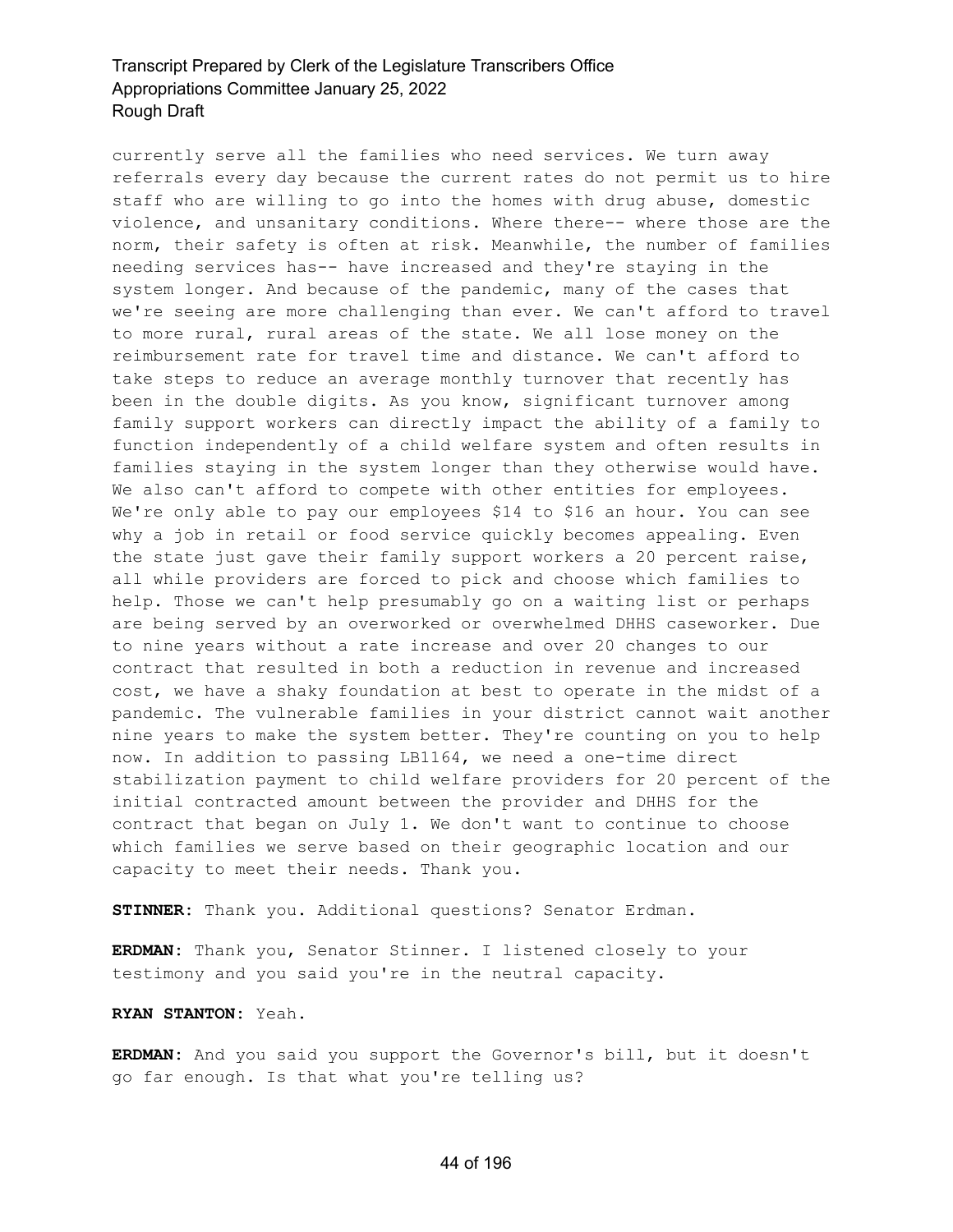**RYAN STANTON:** Yeah. Yep, that's what I'm saying.

**ERDMAN:** So why didn't you come in opposition?

**RYAN STANTON:** I didn't come in opposition, neutral.

**ERDMAN:** I said why didn't you?

**RYAN STANTON:** Oh, that's a good question.

**ERDMAN:** Because you're, you're not at all happy with the amount you're going to get.

**RYAN STANTON:** Sure.

**ERDMAN:** So neutral says, OK, go ahead and pass a bill, we don't care. That's not what you said.

**RYAN STANTON:** Got it.

**ERDMAN:** You said we need more funds because we're short.

**RYAN STANTON:** Yeah, that's true.

**ERDMAN:** You would be far better served coming in and opposition, saying, hey, you're shorting us. We need more money.

**RYAN STANTON:** Yeah, yeah. That's true.

**ERDMAN:** Does that make any sense?

**RYAN STANTON:** Yeah, that's--

**ERDMAN:** OK, thank you.

**RYAN STANTON:** Thanks.

**STINNER:** Additional questions? Seeing none, thank you.

**RYAN STANTON:** Thank you.

**STINNER:** Any additional testifiers in the neutral position? Seeing none, we'll move on to number five, Capitol HVAC replacement. Is there anybody as a proponent? Seeing none, any opponents? Seeing none, anyone in the neutral capacity? Seeing none, we'll move on to YRTC, that's number six, facility improvements. Any proponents? Seeing none,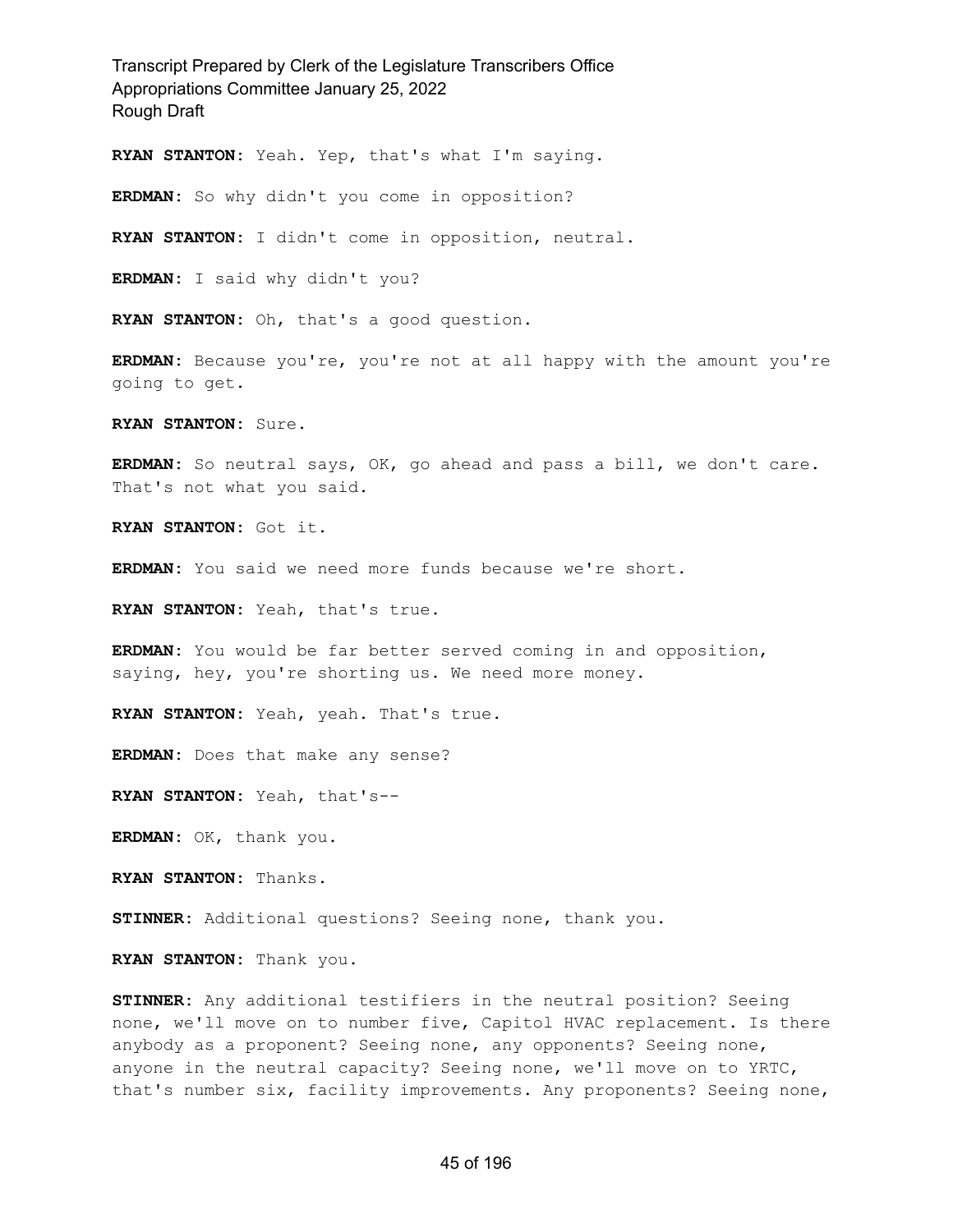any opponents? Seeing none, anyone in the neutral capacity? See how easy this is? We're just rolling right through. Number seven, HHS IT utilization increases. Proponents? Any proponents? Seeing none, anyone that is an opponent? Seeing none, anyone in the neutral capacity? Seeing none, that concludes number seven, HHS. We'll now open to number eight, rural health complex. Proponents? Nobody wants a med center in Kearney, all right. Any opponents? Anyone in a neutral capacity?Well, that concludes that section of it, although we will open it up to the other, which is anyone in the public that believes they want to make-- and hopefully there-- hopefully you don't also have a request for a bill, but you have other ideas as it relates to ARPA funding and use of ARPA funding as it relates to public health emergency response. Good afternoon.

**HOWARD LIU:** Good afternoon, Chairman. Good afternoon, Chairman Stinner and members of the Appropriations Committee. I'm Dr. Howard Liu, H-o-w-a-r-d L-i-u, and I'm testifying today on behalf of Nebraska Medicine, where I serve as the chair of the department of psychiatry and a practicing adult, child, and adolescent psychiatrist. I want to begin my comments by thanking the Governor for recognizing the importance of investing in our state's behavioral health infrastructure, specifically children's mental health and education capacity through the healthcare facility capacity expansion investment. I would like to respectfully request this Appropriations Committee consider making additional investment in our state's behavioral infrastructure to include an innovative treatment model for adult patients with both acute medical and mental health conditions. In other words, a place for adult patients who are too medically ill for psychiatric facilities and too psychiatrically ill for medical facilities. This proposal was included in the recommendations of the Nebraska healthcare provider working group presented to this committee at October ARPA hearing. On a typical day, 10 to 20 patients with serious psychiatric problems are hospitalized at Nebraska Medicine for medical issues like delirium, heart disease, COVID-related complications, etcetera. Complex patients requiring both acute medical and psychiatric care are growing both in number and in acuity, with a 21 percent increase in admissions in the last year. To address this need, Nebraska Medicine is proposing the development of a medical psychiatry unit, or MPU, to bring together expertise in treating both acute medical and psychiatric problems. Nebraska Medicine's medical psychiatry unit will provide safe, compassionate, and state-of-the art care for adult patients with both acute medical and psychiatric needs. This is a proven model which has a 20-year track record at leading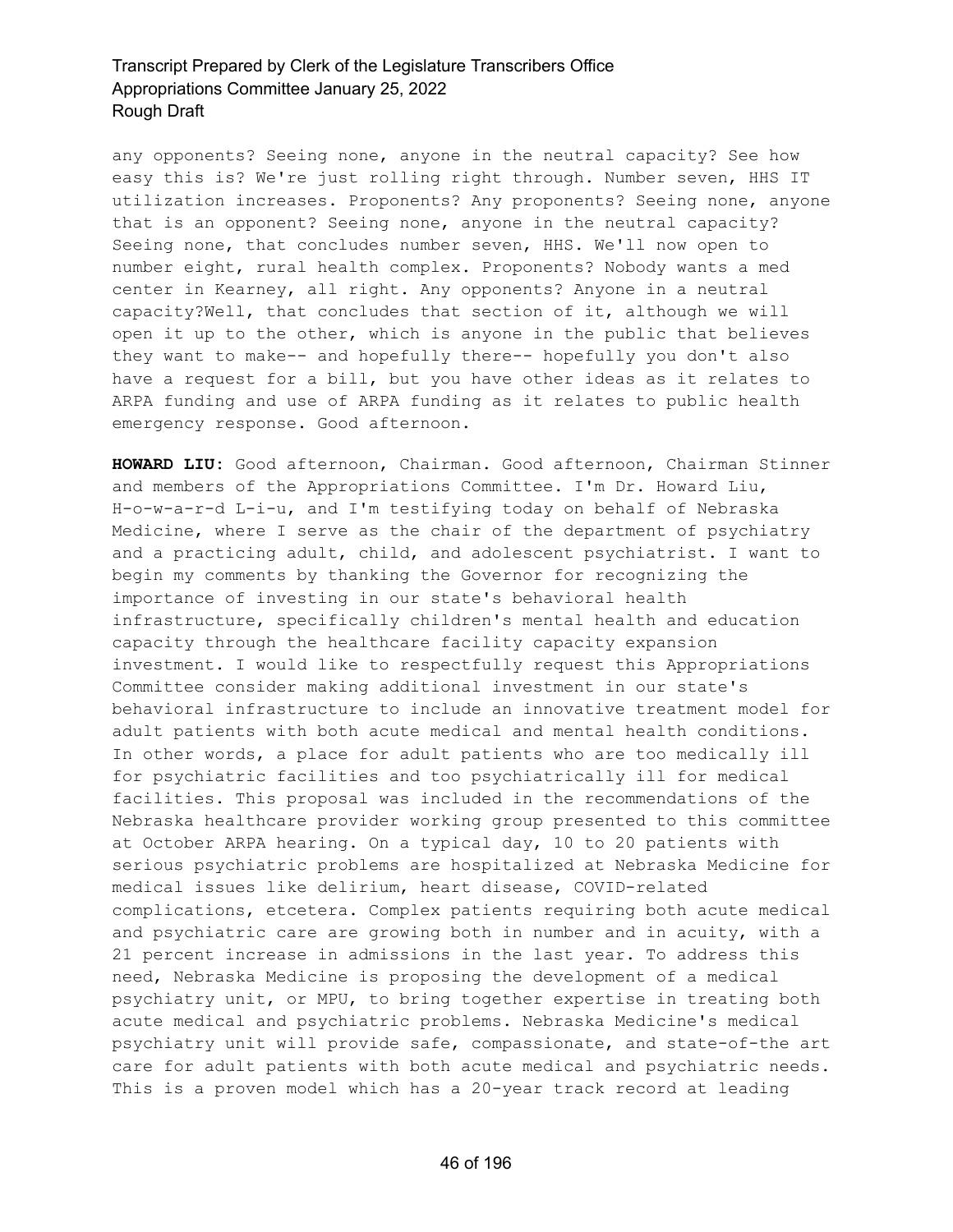institutions and we believe the time is right to bring it to the state of Nebraska. The medical psychiatry unit will allow for more hospital bed capacity, improved patient experience, and enhance staff safety. Assaults against healthcare workers by inpatients with psychiatric illness in medical surgical units has increased by 52 percent at Nebraska Medicine of last year alone. This trend is reflected statewide and nationally. This, in addition to the stress of the pandemic, has placed enormous strain on our bedside nurses and support staff. As the former director of BHECN, the Behavioral Health Education Center of Nebraska, I know that a team of highly trained staff is critical for the safe and successful operation of the MPU and this MPU will serve as an ideal training site for nurses, psychologists, social workers, physicians, and other professionals learning to care for patients with medical and psychiatric complex conditions. And this project will help to create a fellowship program that will recruit, train, and retain the workforce we need in every community. As the pandemic has exacerbated both mental and physical health needs, we are requesting an additional \$12 million to support this public health response in the area of behavioral health infrastructure capacity. I have included proposed draft language and supplemental supporting materials for this project with my testimony. Thank you for your time and happy to answer any questions.

**STINNER:** Thank you. Any questions? Seeing none, thank you for your time and--

**HOWARD LIU:** Thank you.

**STINNER:** --your request.

**HOWARD LIU:** Thank you.

**STINNER:** Any additional folks that want to speak in the other category? Come-- please come up. Good afternoon.

**LAUREL SARISCSANY:** Good afternoon, Chairman Stinner and members of the Appropriations Committee. My name is Laurel Sariscsany. That's spelled L-a-u-r-e-l S-a-r-i-s-c-s-a-n-y and I'm a policy analyst at OpenSky Policy Institute. We have comments on multiple categories of ARPA fund use, but out of respect for your time, we have condensed our comments into one testimony. We are here in the neutral capacity to LB1014 because while we support, support ARPA funds being used for public health and premium pay, we would like to see more funds going towards the law's stated purpose of addressing long-standing health and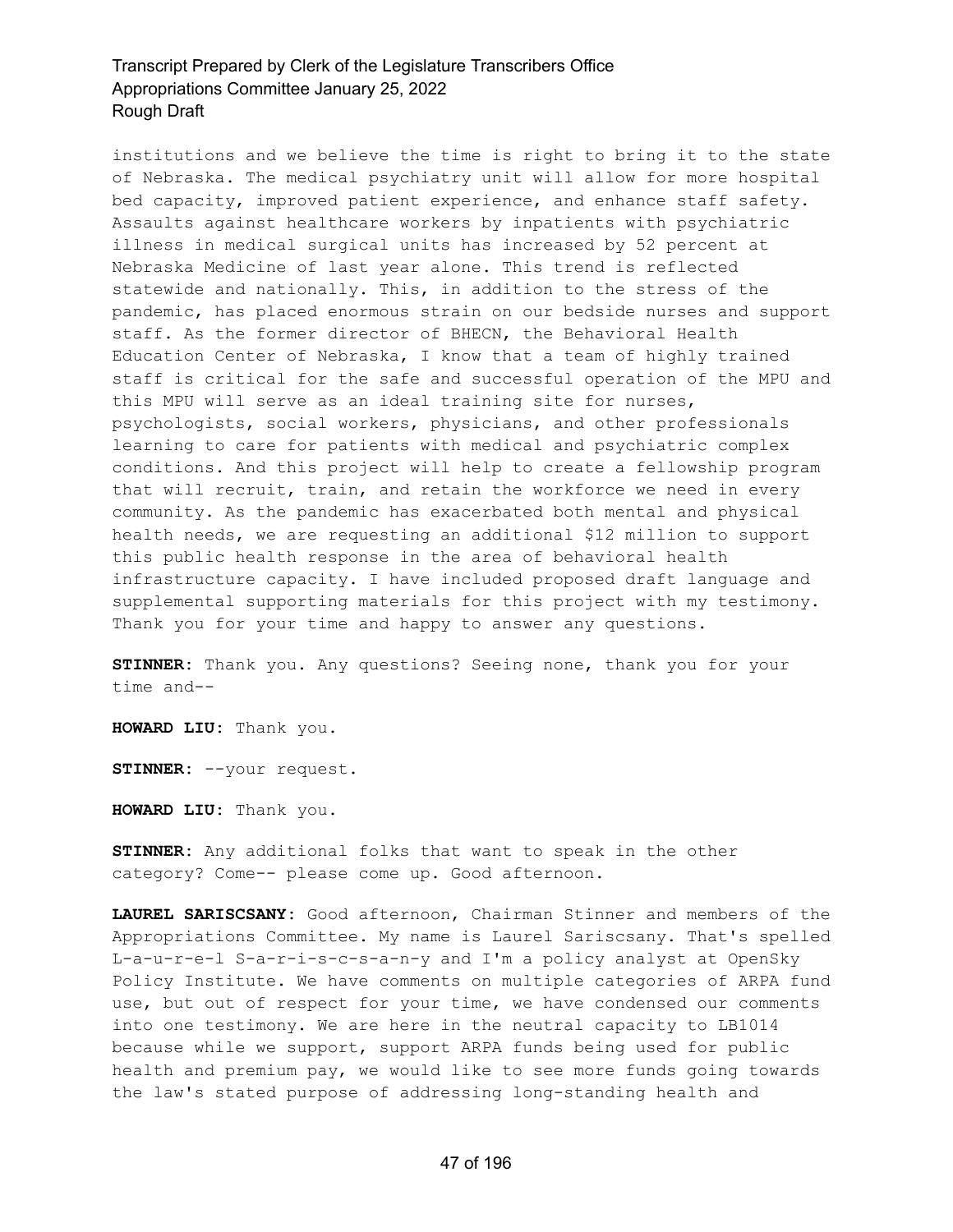economic disparities which were amplified by the pandemic, especially in disparate-- disproportionately impacted communities. We also have concerns that some projects will require General Funds in future years and other projects will open Nebraska up to the risk of having funds clawed back by the federal government. ARPA funds are, as stated, designed to support people struggling in the pandemic economy and to begin address long-standing structural inequalities the pandemic further exposed. However, the Governor's bill only allocates 12 percent of funds directly to people through programs such as premium pay for essential workers and an additional 19 percent of funds towards people-oriented projects, such as through improved hospital capacity and workforce housing. These projects address the health and economic, economic disparities for which the funds were intended. While the federal government gave states broad latitude in deciding how to use ARPA funds, nearly 70 percent of these dollars go towards projects that are not going towards the intended use of addressing health and economic disparities amplified by the pandemic. There are other funds available that could free up ARPA dollars to address health and economic disparities. For example, more than a quarter of the ARPA funds are allocated to water and sewer infrastructure even though Nebraska is expected to receive \$358 million for water projects under the infrastructure bill. This and other funds Nebraska will receive under the infrastructure bill are listed in the handout have provided. In addition to funds available under the infrastructure bill, there is also \$128.7 million in capital project funds that haven't been allocated. We are also concerned that the potential-- for the potential that ARPA dollars will be used to kick-start programs that need General Funds in the future. For example, the proposal includes funding for family-directed education recovery accounts for low-income families, a pilot project extended through fiscal year '26 and that will need support if extended from the state. We are additionally concerned that these accounts do not meet this committee's eligibility requirements outlined in the checklist. While tutoring addresses the harm of learning loss among low-income families, private school tuition does not. Temporary increases in provider rates additionally raised concerns about utilizing one-time funds that will likely need to be, that will likely need to be an ongoing expense, thereby making the General Fund look more flush than it actually is and making it harder to sustain our obligations when ARPA funds dry up. Finally, there are several projects included in the Governor's bill, such as the Perkins County Canal project and STAR WARS that may be considered controversial. Just like you, we are concerned that they may get wrapped up in litigation, leaving the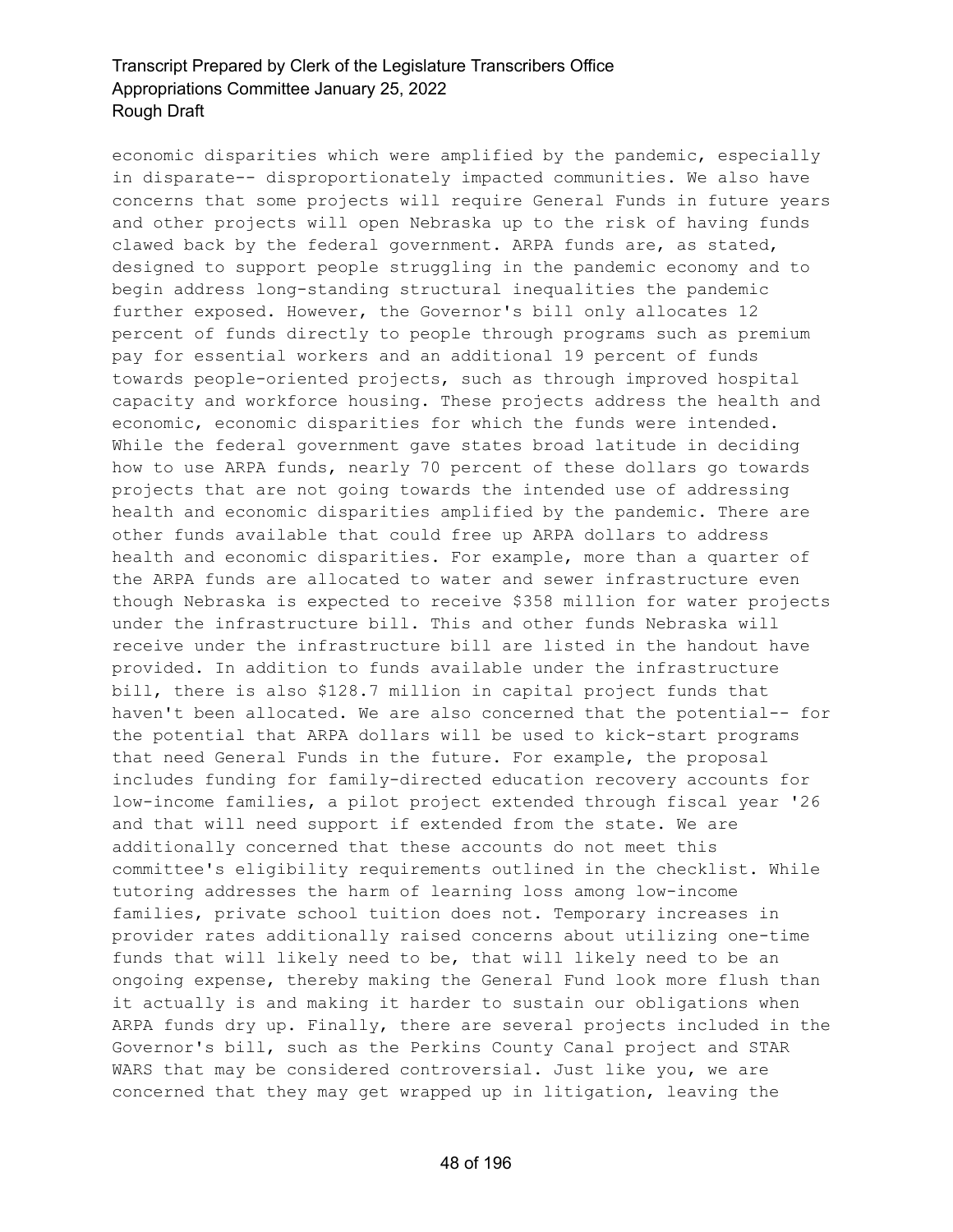state unable to "oblicate" funds when the funds need to be spent. This could open up Nebraska to the risk of having funds clawed back by the federal government. We therefore testify in the neutral position for LB1014 and would encourage the committee not to advance it as written. Thank you for your time and I'm happy to answer any questions.

**STINNER:** Any questions? Seeing none, thank you.

#### **LAUREL SARISCSANY:** Thank you.

**STINNER:** Any additional testimony in the other category for public health emergency response? So now we'll move on to the second category, negative economic impacts. Number 10 on our program is shovel-ready capital projects. Good afternoon.

**COLLEEN PETERSON:** Good afternoon, Chairman Stinner and members of the Appropriations Committee. My name is Colleen Peterson, C-o-l-l-e-e-n, Peterson, P-e-t-e-r-s-o-n, and I am here to testify as a proponent for the bill and the appropriations. Thank you for all that you do for the people of Nebraska. I am the campaign coordinator for the Restore the Glory field house construction project and I'm here to speak to you today regarding the application that we submitted by the Holy Name Men's Club Restore the Glory project. We requested shovel-ready act funds. Our project applied for \$1.5 million to continue and complete the renovation and restoration of a historic Holy Name alumni field house. The history of the field house began when it was erected in 1950 as the largest and most modern sports facility in the state of Nebraska. Some of you may remember or be from one of those towns that played us in state tournaments some time ago. The importance of maintaining this hub in this neighborhood is critical. The Restore the Glory construction project was on track to meet goal in mid-2020, but the mitigations due to the pandemic slowed the financial support and brought the construction project to a temporary standstill. In reviewing the shovel-ready act, the field house project meets all of the criteria. We were 23rd application in the order of filing and we were told that this is exactly the type of project that the state was looking to help with funding. Due to all the health concerns during the pandemic, donors did not want to meet much on one-on-one basis and the foundations indicated that their primary focus was on humanitarian needs, as they should have been at the time. The best neighborhood data clearly shows that the people living in this area of Omaha are experiencing the most severe impact due to COVID-19. Job loss will be significant. The renovation of this sports complex includes a gymnasium and a soccer field and will provide the opportunity for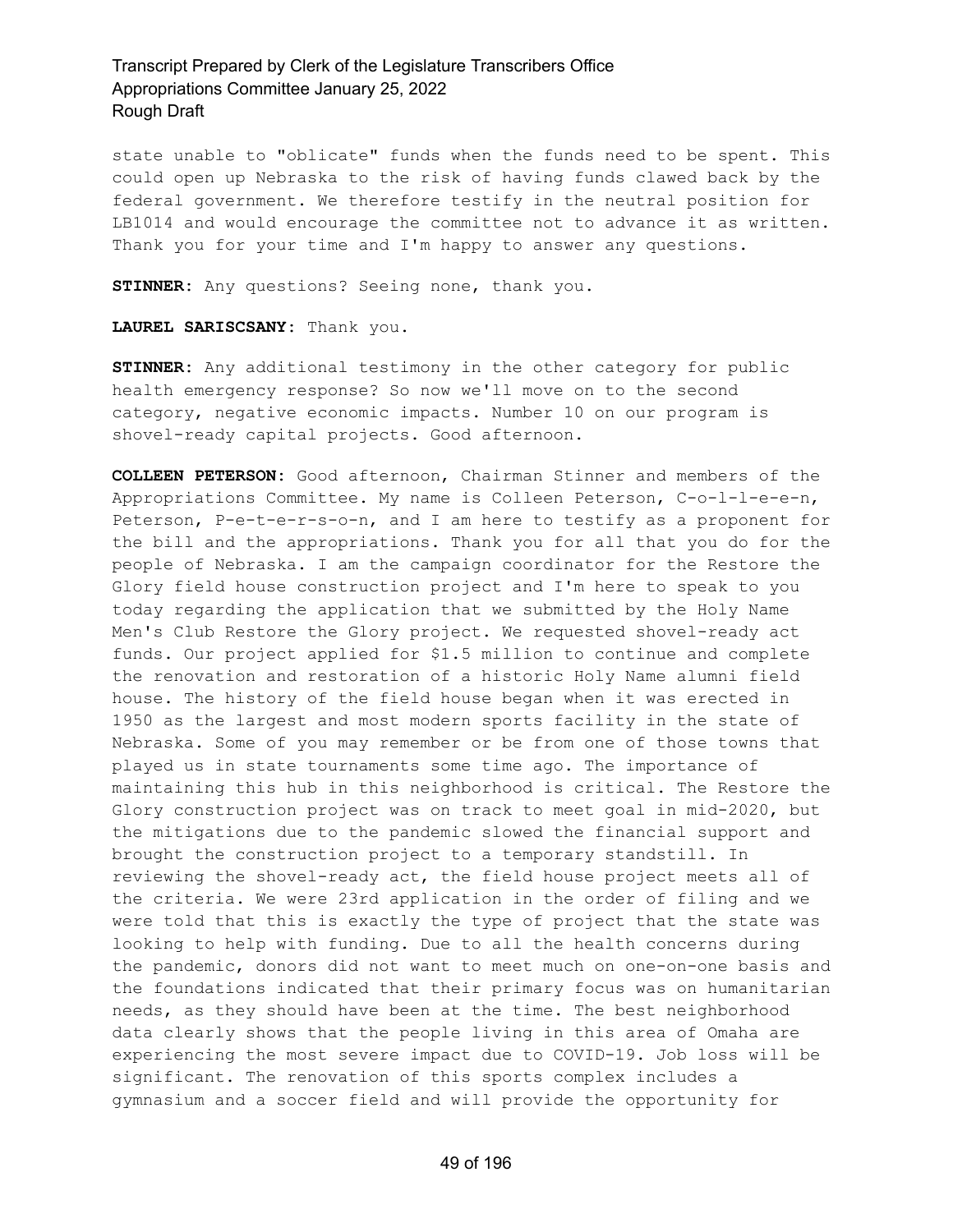multiple sports activities to happen simultaneously, two basketball games, two volleyball games, one of each, and a soccer field on the east side. There will also be accommodations made for enrichment activities for disadvantaged youth. So all of the data you heard about the kids in the mental health, we're another place where they can stay safe. The data also shows from the after school alliance that for every dollar we spend on these kids, \$3 is saved by reducing crime and juvenile delinquency, as well as impacting long-term earning potential. This grant will allow this nonprofit to complete the construction renovation work for a multiple sports venue. The facilities will host sports events, clinics, and education opportunities for the very population that's being most affected by the pandemic. The use for sports activities every day, and I want you to look at that picture of that room. Our children are using it even in the condition that it's in. '21-22 teams will use that field house over 60 times between December 4 and February 26, even in the condition it's in. The Holy Name athletic director receives requests to use the field house, including youth and bask-- adult basketball, volleyball leagues, indoor soccer leagues, and other neighborhood community organ-- organizations that either do not have or do not rent out their gymnasiums. A little trivia: Frank Solich's first job was a coach at Holy Name under legendary Bob Gates.

**STINNER:** Colleen, we're-- could you conclude, please?

**COLLEEN PETERSON:** Thank you and I'm happy to take any questions.

**STINNER:** Thank you. Any additional questions? Hopefully this is located in south Omaha.

**DORN:** Oh, that-- that would--

**STINNER:** Senator Dorn.

**McDONNELL:** It's not. [LAUGH] Great project, but-- but not south Omaha.

**DORN:** Maybe-- maybe Senator McDonnell could tell us, where exactly is this location?

**McDONNELL:** It's north Omaha.

**DORN:** North Omaha. Thank you.

**STINNER:** Well, there you go, another census tract is--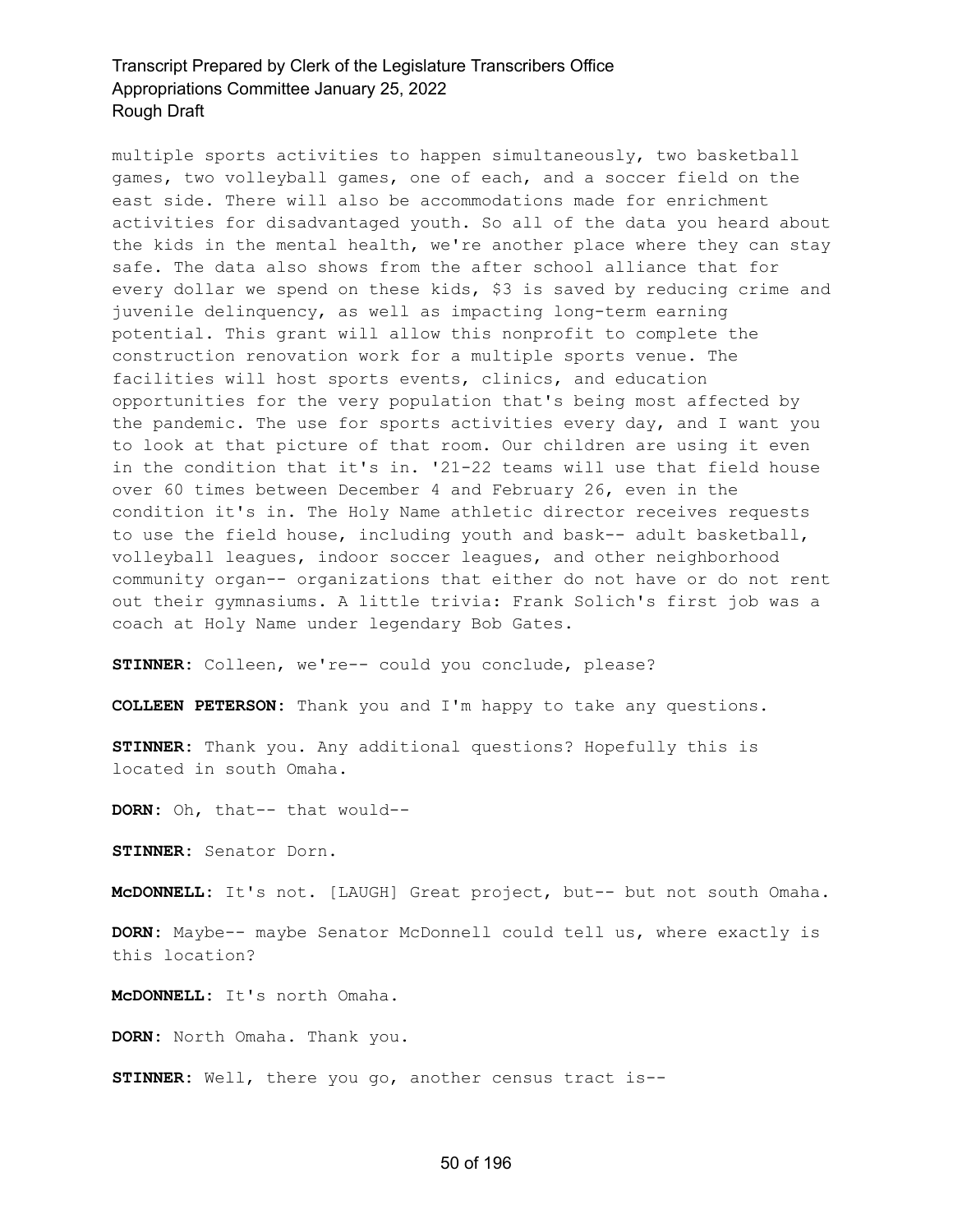**MIKE HANSEN:** Good afternoon--

**STINNER:** Good afternoon.

**MIKE HANSEN:** --Chairman Stinner and members of the Appropriation Committee. My name is Mike Hansen. I'm the president and CEO of Columbus Community Hospital in Columbus, Nebraska. And that's M-i-k-e H-a-n-s-e-n. And I want to thank the committee for the opportunity to talk about our field house project and specifically thank Senator McDonnell for his work to bring forward the Shovel-Ready Capital Recovery and Investment Act, LB566, last year. We fully support the Governor's recommendation to increase the available funding for shovel-ready projects using funds obtained through ARPA. More is clearly needed, and Columbus is a key example of a truly shovel-ready project that was delayed because of the COVID pandemic. In fact, had not the pandemic occurred, that project would have been completed today. Columbus Community Hospital is a mid-size community hospital owned and operated in Columbus, Nebraska. We have 52 physicians on our active medical staff, another 110 that are visiting physicians coming primarily from Omaha and Lincoln. We have over 900 employees, 250 volunteers. Our primary service area is Platte County. Our secondary service area is Colfax, Butler, Polk, Nance and Boone Counties. We did our due diligence in late 2018 and 2019, visiting field houses all across the Midwest and took the best from all of those to develop our concept. We received board approval in December of 2019. We are adding a competitive sports asset to enhance our existing wellness facilities. It's a great economic impact to our employers in our community. From a workforce development perspective, it gives us the ability to attract and retain physicians, nurses, and other professionals in our healthcare organization. The project will be approximately 240,000 square feet, state-of-the-art facility. The fieldhouse will include a full-size football field and soccer field, new basketball courts, new volleyball courts, two new tennis courts, golf simulators, e-sports, batting cages, pitching cages, multiple areas for different age kids and activities appropriate for those ages. It will also have an indoor elevated walking track on the second level which will be a quarter mile, so four times around for a mile. The project is estimated at a cost of \$52 million. We have secured private funds of \$15 million and those are ready for use. The project is supported by our Columbus Area Chamber of Commerce as one of the top projects for economic and workforce development in the next five years. Obviously, in 2020, on February 27, we went into incident command for the COVID 19 pandemic and the project was suspended in May of 2020. Hospitals, physicians, nurses and other frontline healthcare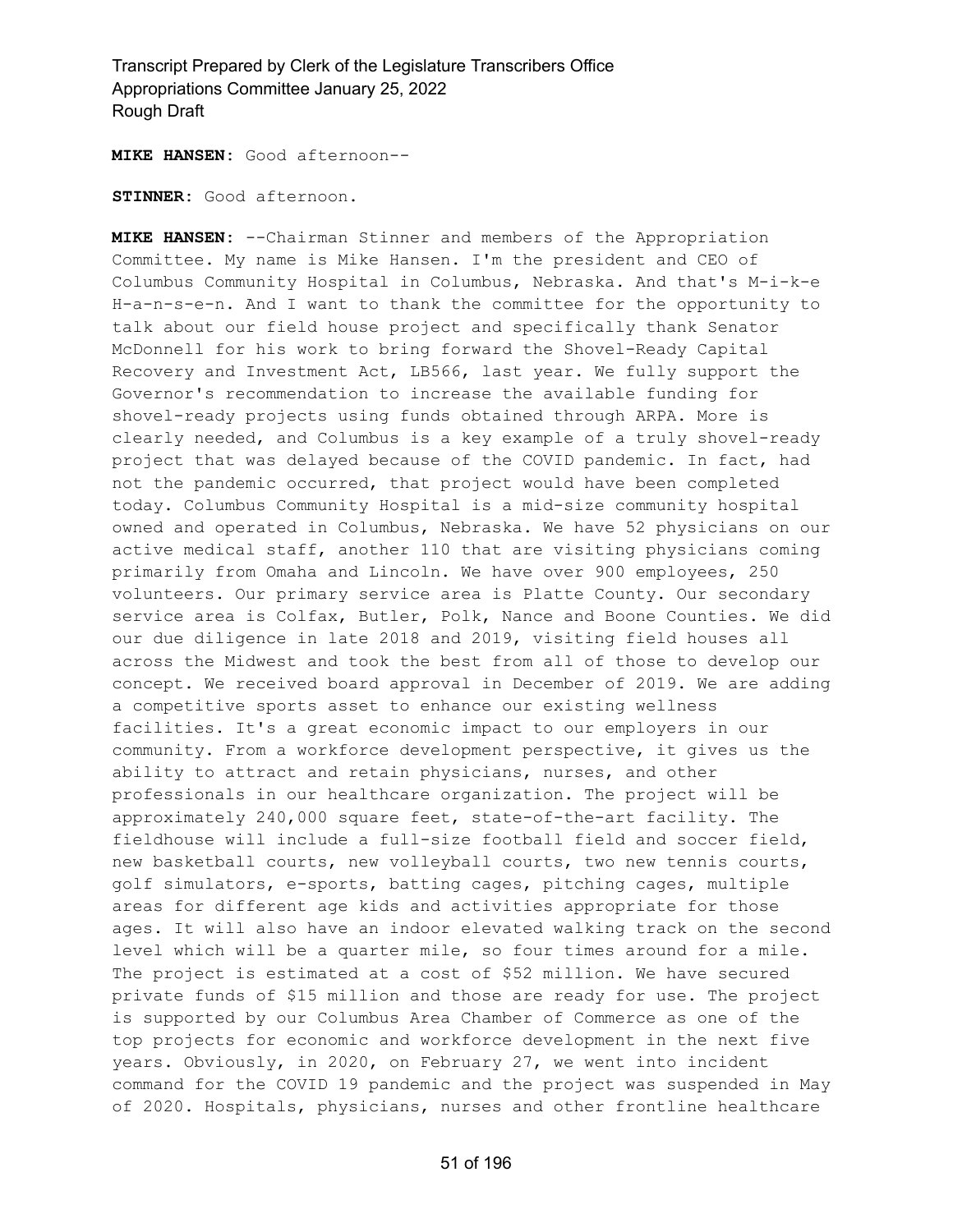professionals played an integral part to the global response, often exposing themselves to significant personal risk, which has required the full attention of our healthcare professionals. This was the right thing to do by shelving the project, and as I said, the project would be completed today had it not been for COVID. The-- we got a project cost escalation because of the delay. It's going to cost another \$10-12 million since May of 2020. We're asking that we revise the statute to remove the first-come, first-serve application process and replace it with a targeted allocation methodology and use ARPA funds to fully fund all qualifying projects, particularly those submitted by healthcare organizations. Thank you much for your time.

**STINNER:** Thank you. Questions? Seeing none, thank you. Afternoon.

**JOEL PEDERSEN:** Good afternoon. Senator Stinner and members of the Appropriations Committee, my name is Joel Pedersen. J-o-e-l P-e-d-e-r-s-e-n. I am here in support of LB1014 as I represent Lincoln Youth Complex, a  $501(c)$  (3) nonprofit that applied for funding under last year's LB566, the Shovel-Ready Capital Recovery and Reinvestment Act. Our shovel-ready project is an eight-field youth baseball and softball complex-- complex. It's developed to become a recognized destination locally, regionally, maybe even nationally. It's got high-quality amenities in a family-friendly environment for Nebraska's softball-- youth softball and baseball players, and hopefully visitors from out of state. An earlier version of the project was-- is-- was within weeks of announcement. Our groundbreaking was paused for COVID 19. Now the project is poised to restore lost momentum, growth, and revenue for the travel and tourism industry in the state of Nebraska. We all know how COVID 19 scaled back operations for most travel and tourism attractions, resulting in tens of millions of dollars of lost revenue for the state's third-largest industry. During the early stages of the pandemic, the Nebraska Tourism Commission reported up to 60 percent reduction in occupancy rates at hotels, along with limited access at restaurants and bars. This project will impact those areas specifically. Our skilled and experienced project team is ready to develop the complex. It will help fuel a comeback for travel and tourism in the region and hopefully in the broader area. It's a plus for the state's travel and tourism industry and our project's economic impact is substantial. We've done an economic impact survey at this point, and our commissioned study shows the project generates about \$140.5 million in net new direct spending, so your \$10 million that we're asking for, it could generate up to \$140 million in new direct spending, \$255.9 million and total output, and it will support approximately 80 full-time and part-time jobs through the life of the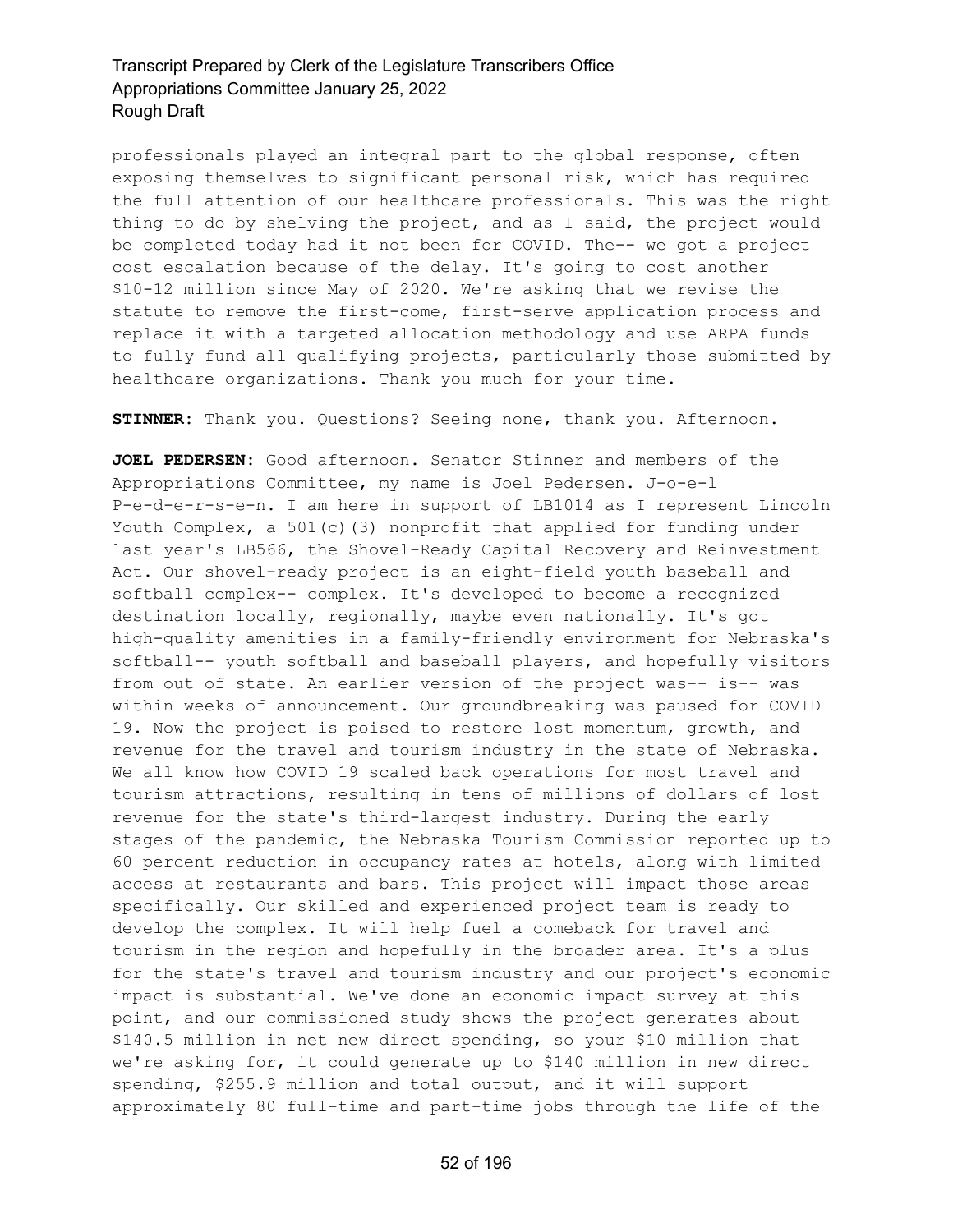project, and that alone will generate \$98.3 million in personal earnings. More importantly, the project goal is to make a human impact on Nebraska's youth and their families, with a keen focus on underserved, disadvantaged, and especially physically and mentally challenged young people. That's part of this project. We are planning groundbreaking in late spring and beginning play in the fall of 2023 or the spring of 2024. In short, we are here because Nebraska LB566 funding is critical to the project. We can't proceed without it. In summary, this project aids directly in the recovery of the travel and tourism industry, keeping youth and sports revenue in our state at a very fine looking facility. I've got some color pictures in what I handed out. Just as important, it creates an opportunity for youth across the state of Nebraska to play their best in a facility in Nebraska. And all of this is delivered by a true public-private partnership. The city of Lincoln and Lancaster County are on board. They support the project with a site near Haymarket Park, something I had something to do with, and both are providing additional sources of funds. Most critically, and a nod to Senator McDonnell again, the private sector has already pledged the matching funds, \$10 million. Be happy to answer any questions.

**STINNER:** Thank you. Additional questions? Senator Clements.

**CLEMENTS:** Thank you, Mr. Chairman. Thank you, Mr. Pedersen. The \$10 million you're asking for is a part of-- what's the total project would be?

**JOEL PEDERSEN:** So it will be in excess of \$30 million, so part of the private fundraising we are leveraging and finding out there's a lot of interest in this, not in kind of the base project, but adding amenities, especially on those disadvantaged youth and focusing on that. So we don't have a final number as of yet. We're looking to get site access approved in March of this year, but it will be in excess of \$30 million.

**CLEMENTS:** Thank you.

**STINNER:** Senator Erdman.

**ERDMAN:** Thank you, Senator Stinner. So then the last testifier was asking to increase the amount because it didn't fit into the funding mechanism for LB566. Will this request you're making fit into the requirements that are currently in place on LB566?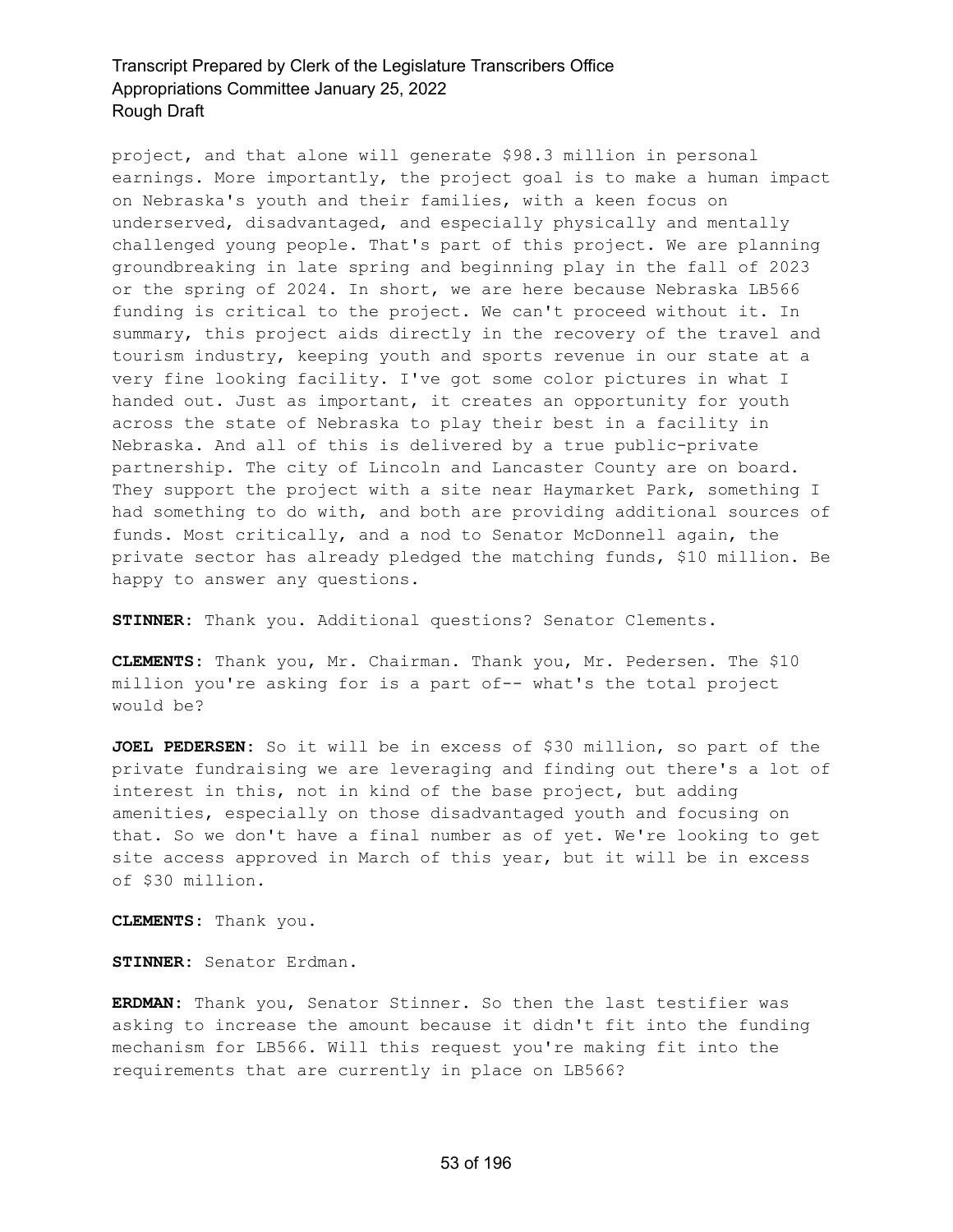**JOEL PEDERSEN:** So I'm safe to say, I respect that's not my decision and I-- I'm here because we know there was an appropriation with LB566. But we're also supportive generally of nonprofits and the shovel-ready, the entire concept, so more is better and that's why we're here today.

**ERDMAN:** There were limits placed in LB566 on how much each project could get, depending on what they cost, right?

**JOEL PEDERSEN:** Correct.

**ERDMAN:** Are you familiar with that?

**JOEL PEDERSEN:** I am.

**ERDMAN:** Does this fit in with that?

**JOEL PEDERSEN:** It does not.

**ERDMAN:** You need to have increase as well?

**JOEL PEDERSEN:** Sure.

**ERDMAN:** Thank you.

**STINNER:** Additional questions?

**CLEMENTS:** One more.

**STINNER:** Senator Clements.

**CLEMENTS:** What's the name of the organization to be the-- what nonprofit is running--

**JOEL PEDERSEN:** So Lincoln Youth Complex is the entity. It's a nonprofit 501(c)(3).

**CLEMENTS:** Is it operating now?

**JOEL PEDERSEN:** It is.

**CLEMENTS:** In a different location?

**JOEL PEDERSEN:** It's in Lincoln, but yes.

**CLEMENTS:** You have a facility now?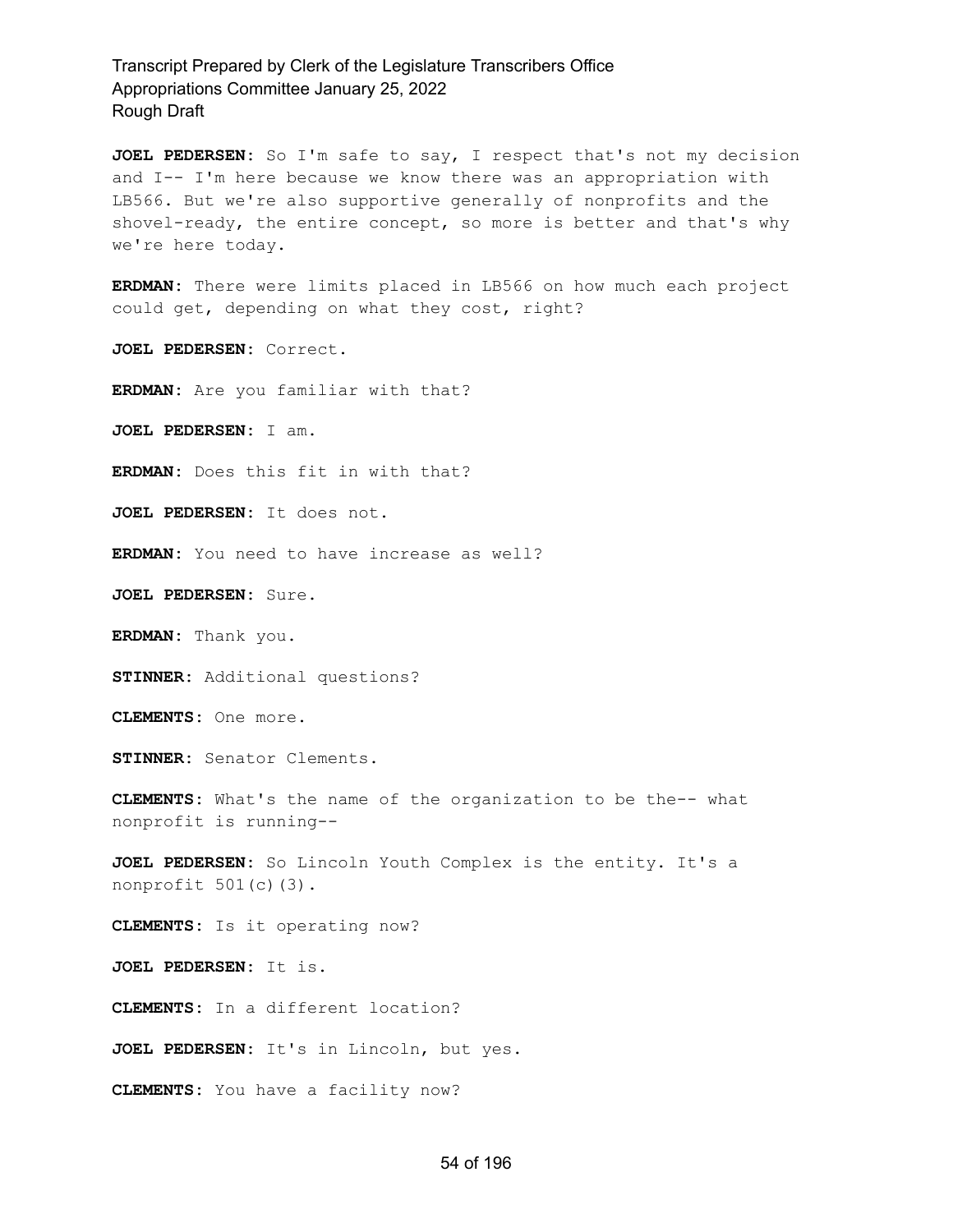**JOEL PEDERSEN:** No, no. It was created for this project.

**CLEMENTS:** Oh, a new organization.

**JOEL PEDERSEN:** Correct.

**CLEMENTS:** Thank you.

**STINNER:** Any additional questions? Seeing none, thank you.

**JOEL PEDERSEN:** All right.

**STINNER:** Afternoon.

**TOM TYE:** Good afternoon, Senator and members of the Appropriation Committee. My name is Tom Tye, spelled T-o-m T-y-e. I serve on the board of directors of the Yanney Heritage Park Foundation, located in Kearney. For the past 25 years, the Yanney Heritage Park Foundation, through a public-private partnership with the city of Kearney, has developed an 80-acre city park which now has an 85-foot observation tower, outdoor amphitheater, 13-acre fishing lake, playground, splash pads, hike/bike trails, Kearney's senior activities center, and the access point for Kearney's whitewater trail for kayakers. We have thousands of visitors each year, not merely Kearney citizens but Nebraskans from all over the state, as well as out-of-state guests. The park has achieved a five-star rating from TripAdvisor website. I'm honored to be here today to speak as a proponent of the Shovel-Ready Capital Recovery and Investment Act, included in Section 31 of LB1014. The particular project I would share with you today is The Gardens at Yanney Park. The Gardens are a 12-acre portion of the park consisting of seven uniquely designed and themed botanical gardens, a large lawn space and a 9,000-square-foot pavilion which oversees the gardens. The gardens will have multiple works of art by world-renowned Nebraska artists, such as Jun Kaneko, Matthew Placzek, and Therman Statom. In close partnership not only with the city of Kearney and Buffalo County, we have working relationships with the University of Nebraska at Kearney, Central Community College, Kearney High School, and Kearney Public Schools for the numerous-- numerous educational opportunities that will be available at The Gardens in horticulture, botany, as well as the arts. Yanney Park sits in very close proximity to Kearney's thriving hotel and convention center. In fact, our newest convention center, which will be opening this month, the city of Kearney has already extended streets and infrastructure which will directly connect those facilities to Yanney Park. Yanney Park, with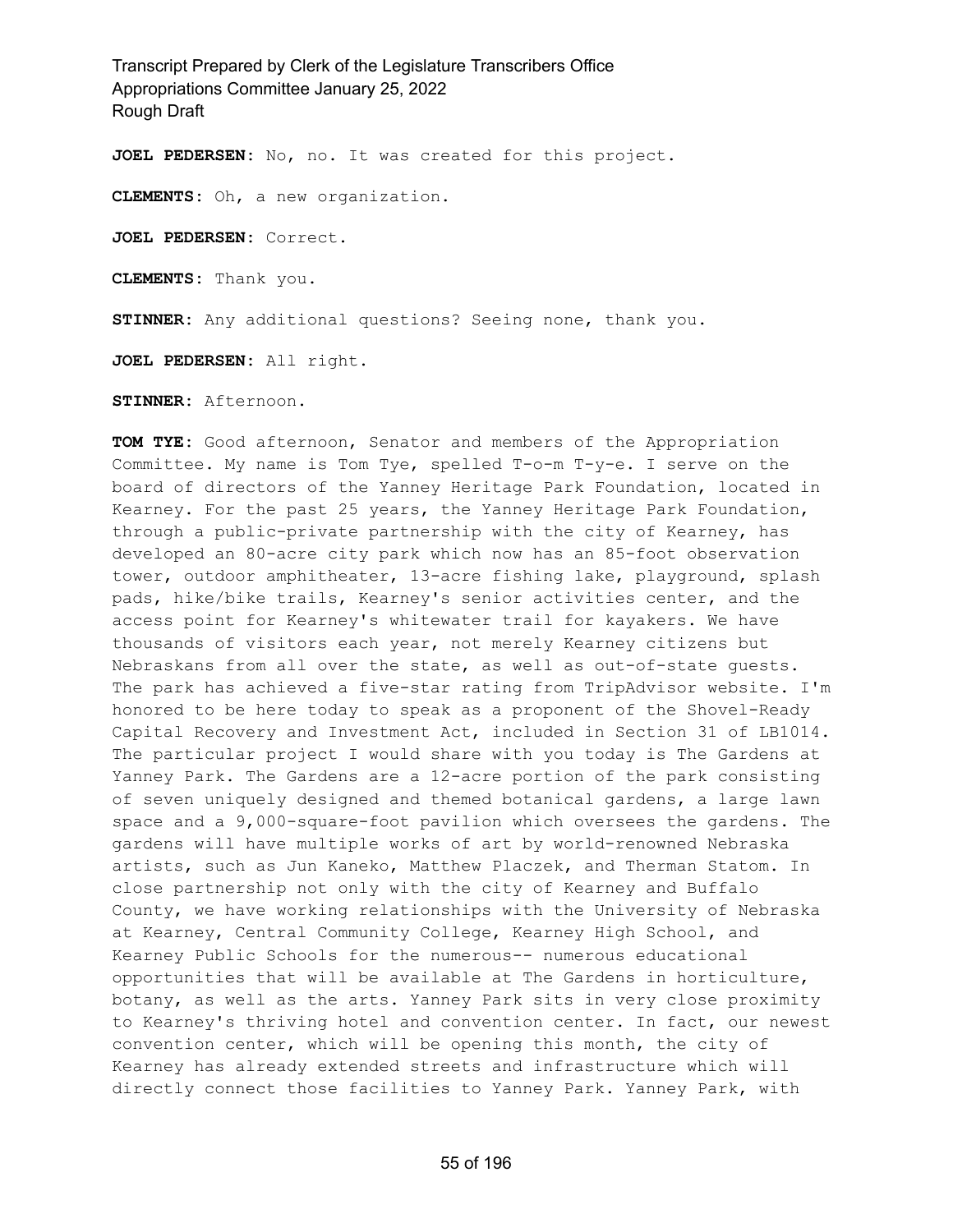its unique and diverse amenities, is already a destination point for visitors and tourists. The Gardens addition will-- est-- is estimated to have an additional economic impact of over \$1.36 million a year in tourism revenue, rental income, sales tax revenues, and payroll. As you might recall, Kearney kind of got hit with a double whammy. In the summer of 2019, we had a severe flooding episode that flooded most of our convention motels and restaurant district. That impacted the initial, you know, design and launch of this particular project, and then COVID hit in 2020, so it was kind of a double whammy. The Yanney Park has a southern border, which is actually the north channel of the Platte River, so about a third of the park experienced the flood- flooding in 2019. And then 2020 came and the pandemic significantly impacted our fundraising efforts. We had to cancel our annual Heritage Day events, our golf tournament, fundraising dinners and the like, because of the health restrictions. Since then, we've reinvigorated our fundraising efforts. We appreciate the opportunity to apply for the LB566 funding in order to complete this project. Yanney Park is a gem in central Nebraska, not only for Kearney but the residents and the tourists that come to Kearney, and we appreciate your support.

**STINNER:** Thank you. Any additional questions? Senator Erdman.

**ERDMAN:** Thank you, Senator Stinner. So where will this be located compared to where Yanney Park is now?

**TOM TYE:** It's within Yanney Park.

**ERDMAN:** It's within Yanney Park?

**TOM TYE:** Yanney Park is 80 acres in total, and this is a 12-acre portion in the northwest quadrant of Yanney Park.

**ERDMAN:** OK. How much is this project going to cost?

**TOM TYE:** About \$8.3 million total.

**ERDMAN:** OK, would you fit into the requirements LB566 the way it is now?

**TOM TYE:** I believe we do.

**ERDMAN:** You mentioned the north channel of the Platte River.

**TOM TYE:** Yes, sir.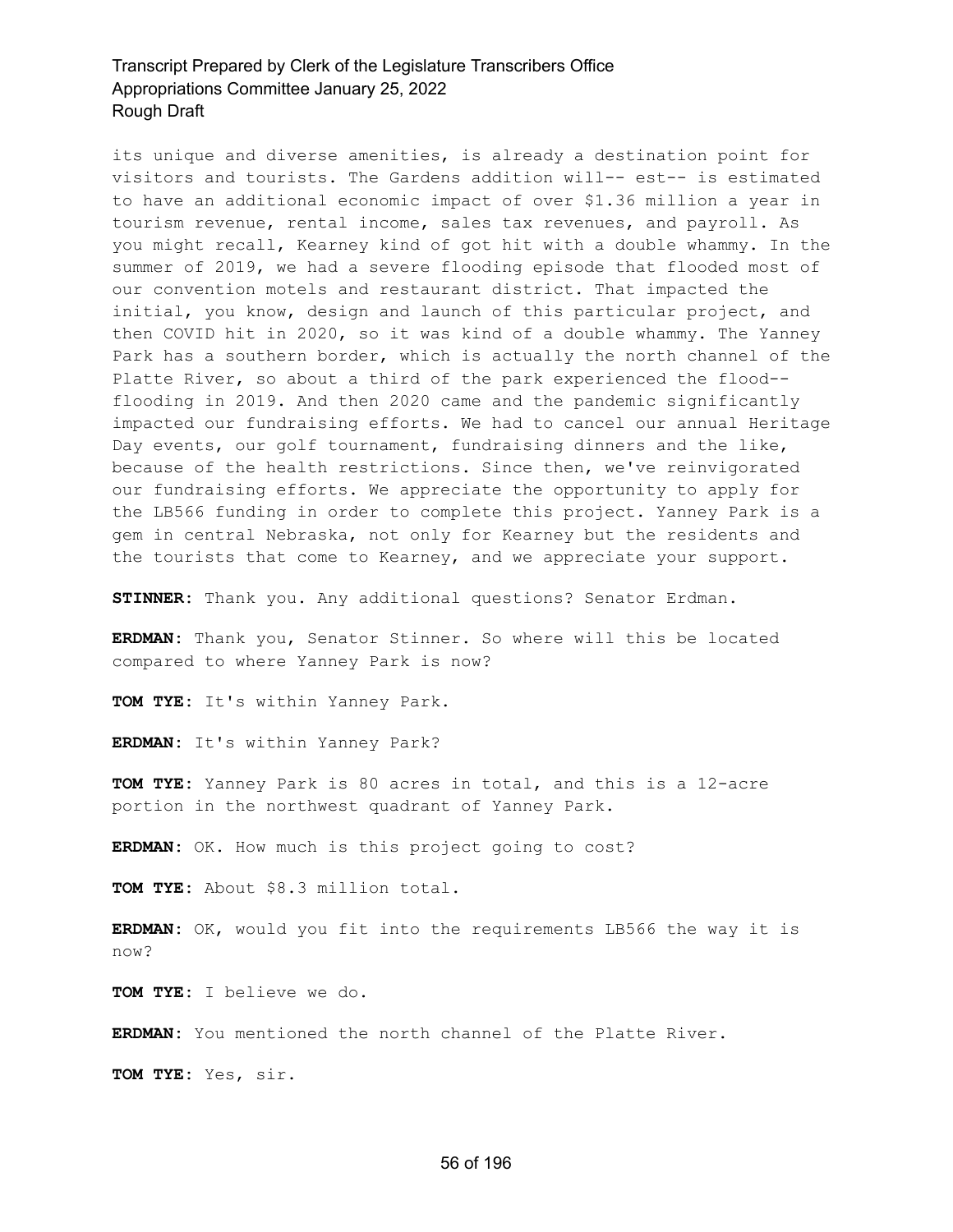Transcript Prepared by Clerk of the Legislature Transcribers Office Appropriations Committee January 25, 2022 Rough Draft **ERDMAN:** Is there a south channel there? **TOM TYE:** Not that affects Yanney Park. **ERDMAN:** But, I mean, the two rivers merge by North Platte, South and North Platte, and they become the Platte River. **TOM TYE:** Correct. **ERDMAN:** So is it the North Platte River or is it the Platte River? **TOM TYE:** It's the North Platte River. **ERDMAN:** It is? **TOM TYE:** Yeah. In Kearney we refer to it as Turkey Creek. **ERDMAN:** So is there two channels at Kearney or just one? **TOM TYE:** There's just one is the one I'm referring to. **ERDMAN:** OK, because you said-- **TOM TYE:** It merge-- it merges with the NPPD irrigation canal right at the confluence of the park and then carries further east and eventually dumps into the main channel of the river around Bassway Strip in Minden. **ERDMAN:** OK. Thank you. **STINNER:** Any additional questions? Seeing none, thank you. **TOM TYE:** Thank you, sir. **KATIE WEITZ:** Hi. **STINNER:** Hi. **KATIE WEITZ:** Good afternoon. My name is Katie Weitz, W-e-i-t-z, K-a-t-i-e-- sorry, forgot that part--and I'm here in support of the Governor's shovel-ready project budget. And there are so many amazing

projects here, and I've got to hear so many great things. I hope that you're able to extend the funding to all the eligible projects. I today am representing the Yates Fund, which is working to remodel and renovate historic Omaha Public School building for the coalition of a group of nonprofits predominantly serving refugees and new Americans,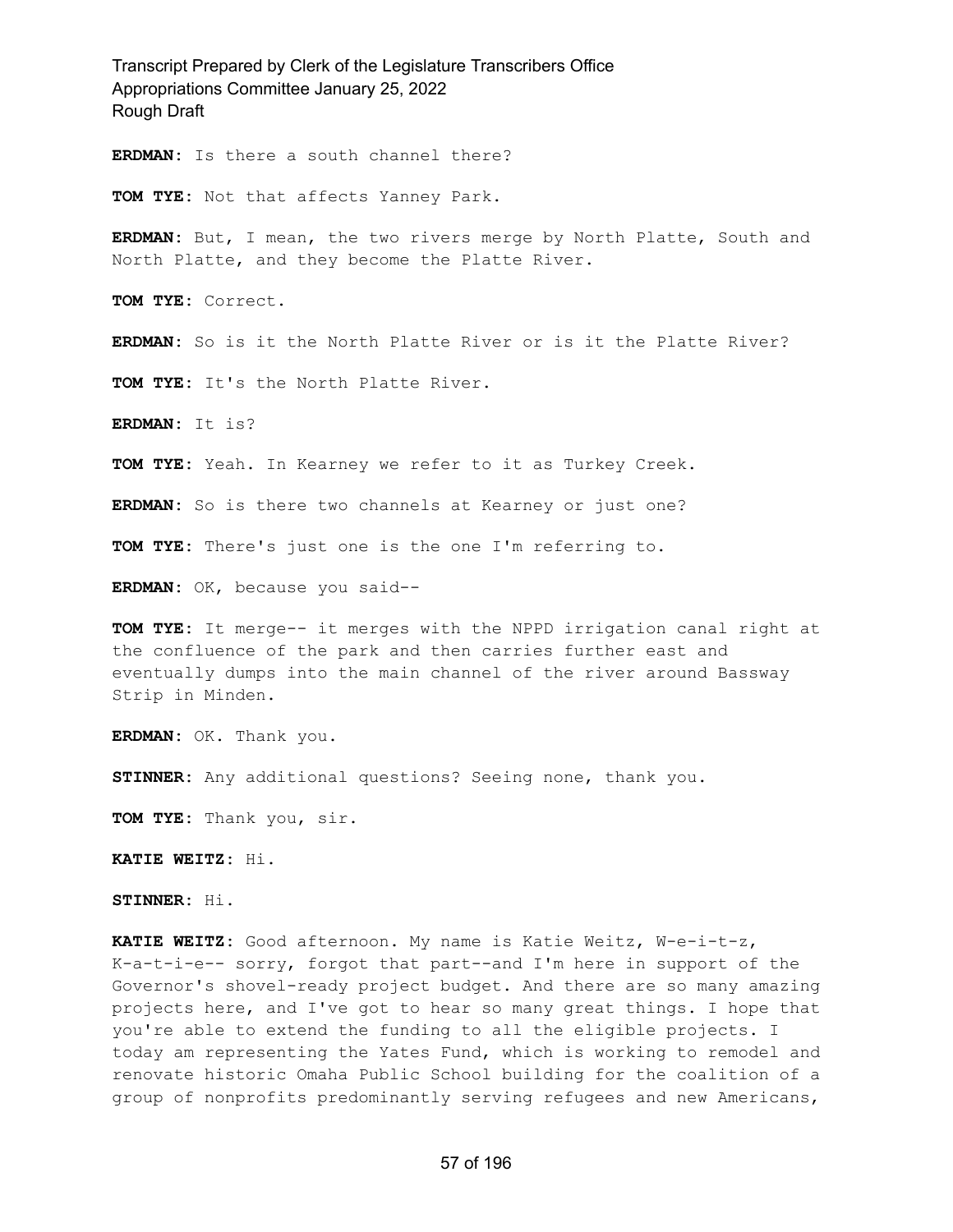but also the neighborhood at-large. The location of this building at 32nd and Davenport is center. It serves both north and south Omaha right on a public transit line, and it's in the most racially and eth-- ethnically diverse census tracts in all of Nebraska, four of them that come together. The Yates Building has historically been for-- a place for refugee education, English language learning. Creighton has done a lot of citizenship work there and sewing, as well as Omaha Public Schools. We hope to expand those services and work by sort of not-- make like a one-stop shop for new Americans, not just to survive but to also thrive. So I want to tell you about all the heartwarming parts of the project that goes on inside, but since this is about negative economic impact, what I need to tell you about is how COVID has messed up our plans. So COVID interfered with our procurement of the building and the bids. We got bids. They were no longer relevant by the time we were able to start. Everything got increased by over 15 percent. The delays to our construction costs have continued to increase. However, every detail of this project is really thought out to serve the most economically impacted communities. The new Americans and refugees who own businesses, they're our first priority when hiring. So we have small and emerging businesses and neighbors as the second two tiers, but we have an unprecedented number of small and emerging businesses completing this project. We have 70 to 80 percent. These are small, small, small businesses that really, really need the support. But also, because the Greater Omaha Chamber of Commerce is our property owner's rep, they're the ones making sure that they're securing these small and emerging businesses and giving them the education they need. Oh, and the reason that we really need this money is because we need to keep this project moving. So we've already delayed these nine nonprofits moving into the building more than once. We now are hoping a new move-in date of July. We applied last summer. We're so thankful, Mike McDonnell, Senator McDonnell, for bringing this up. And there's so many refugees in Omaha right now that need to be served. We have settled-- we've resettled almost a thousand Afghan parolees, for example, in just the last few months. They all need a place to go to create community. There's Refugee Women Rising, Families in Action, Intercultural Senior Center. Metro is going to be there anchoring with all kinds of classes. Great Plains Theater Commons is going to tell stories. We've got a stage and a gymnasium. Please, do you have any questions? Please have questions.

**STINNER:** Additional questions? Senator McDonnell.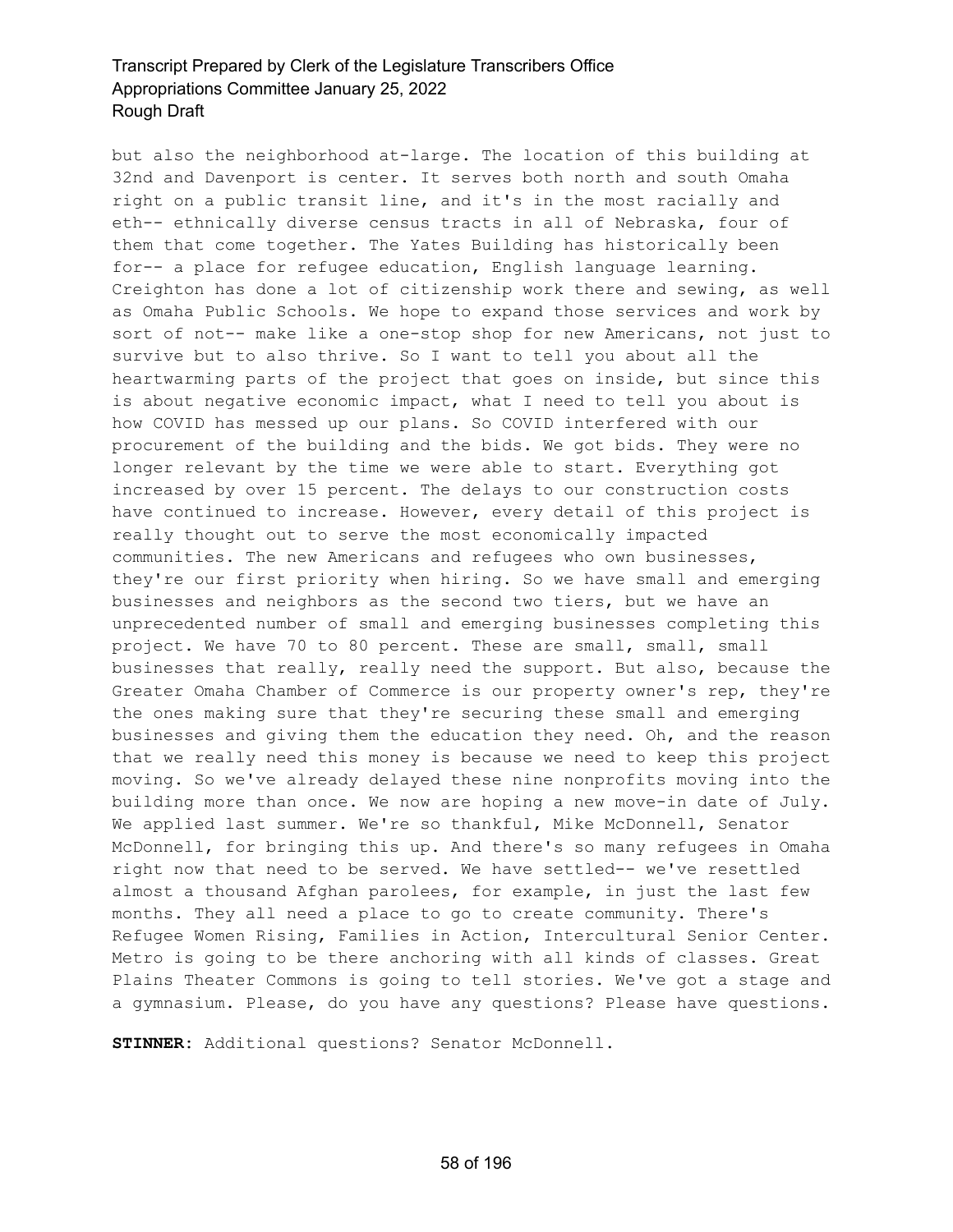**McDONNELL:** Is there anything you wanted to finish with? Because I know you went rapid fire there, but thank you for being here. If you want to try to conclude in a slower manner, go ahead.

**KATIE WEITZ:** Thank you. I apologize. I just wanted to say that, because this is a community-driven effort, it's really the-- the priorities and the principles of employment, education and community are truly in every decision, so our insurance agent, our-- our cleaning, our suppliers, everything we're trying to do with small and emerging businesses. And so even as this project gets completed, we'll continue with those priorities because it is the community that these folks live in. Sixty percent in the four districts is white, but then it's like 10 percent African-American and 10 percent Latino and 10 percent Asian Pacific Islander and then 10 percent other if you like combine all four census tracts. So we're going to employ the neighbors, we're going to take care of our community, and we're going to provide a place where people not only come to get their legal immigration information and their driver's-- figure out driver simulation for licenses, but also where they can tell their stories and play their hobbies, share food together, build community together. It's amazing.

**STINNER:** Thank you. I do want to say this. This is not the committee that approves each individual project. We are allocating dollars based on recommended amounts, and I think Senator McDonnell has done good survey work, but it's going to be the Department of, I believe, Economic Development that looks at all these applications. Now we may have some-- some additional language as to how-- how those funds are disbursed geographically throughout the state. We may have limits, either higher or lower or same. I don't know the answer to that. So that's maybe some of the input that we could have, but we don't make the decision on this stuff. So--

**KATIE WEITZ:** Well, Senator Stinner, I just thank you.

**STINNER:** But we get a-- we're getting a good idea of what the needs are, so thank you.

**KATIE WEITZ:** It's the most economically disadvantaged group--

**STINNER:** OK.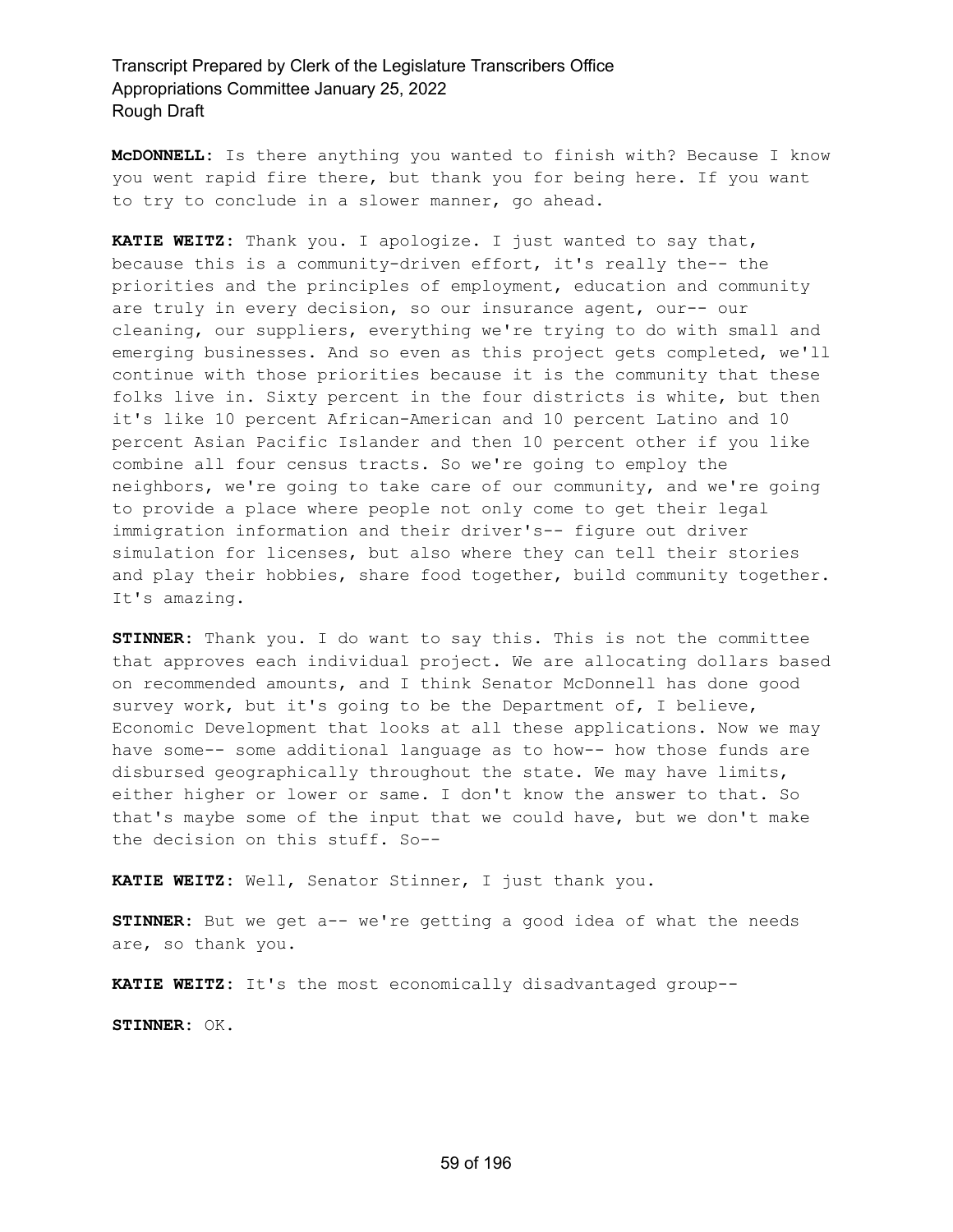**KATIE WEITZ:** --new Americans, the neighbors. Oh, sorry. Any-- and if anybody wants to tour, more questions, if anybody wants to come see what's happening, all right.

**ASHLEY OLSON:** Good afternoon, Senator Stinner and members of the Appropriations Committee. My name is Ashley Olson, A-s-h-l-e-y O-l-s-o-n, and I'm the executive director of the Willa Cather Foundation. We oversee the nation's largest collection of nationally designated historic sites dedicated to an American author and an award-winning museum, gallery, and performing arts center in Red Cloud. Prior to the pandemic, our organization welcomed visitors from an average of 40 states and 5 countries annually. I'm here today as a proponent for the shovel-ready capital projects which, as you know now, are included as a line item in the Governor's budget book under Negative Economic Impacts. The project I would like to share with you is the redevelopment of the Potter Block, a historic building in the heart of our downtown that has been vacant and decaying for over 20 years. When renovated, the building will connect one of our existing downtown historic sites, providing event and meeting space, catering facilities, and guest rooms for overnight stays. The project will allow us to accommodate more guests for longer visits, giving them ample time to experience the museum, tours of historic sites, programs at our Opera House, and recreation opportunities at the Cather Prairie. Our project has been heavily impacted by the pandemic. While design development was complete in late 2019, fundraising stalled almost entirely in early 2020. Construction costs have also increased significantly, which will require fundraising beyond our initial goal. Fortunately, our match for the shovel-ready program is fully secured through charitable gifts raised last year. However, the first-come, first-serve nature of the shovel-ready grant program, if funded at the level currently proposed, would not be enough to fund our grant if all applicants in front of us receive funding. While we submitted our request in the first 48 hours of the application going live, there are over \$250 million in applications ahead of us. This project will inject \$6.5 million into our local downtown and create five to ten new jobs. In the first ten years of operation, the facility is projected to generate \$6.7 million in gross revenue and \$800,000 in tax revenue. Furthermore, the project will also support the hospitality, restaurant, and art space industries and our local community, which have been hard hit by COVID-19. Thank you for your consideration of allocating resources to fully fund all eligible shovel-ready projects.

**STINNER:** Thank you very much. Questions? Senator Clements.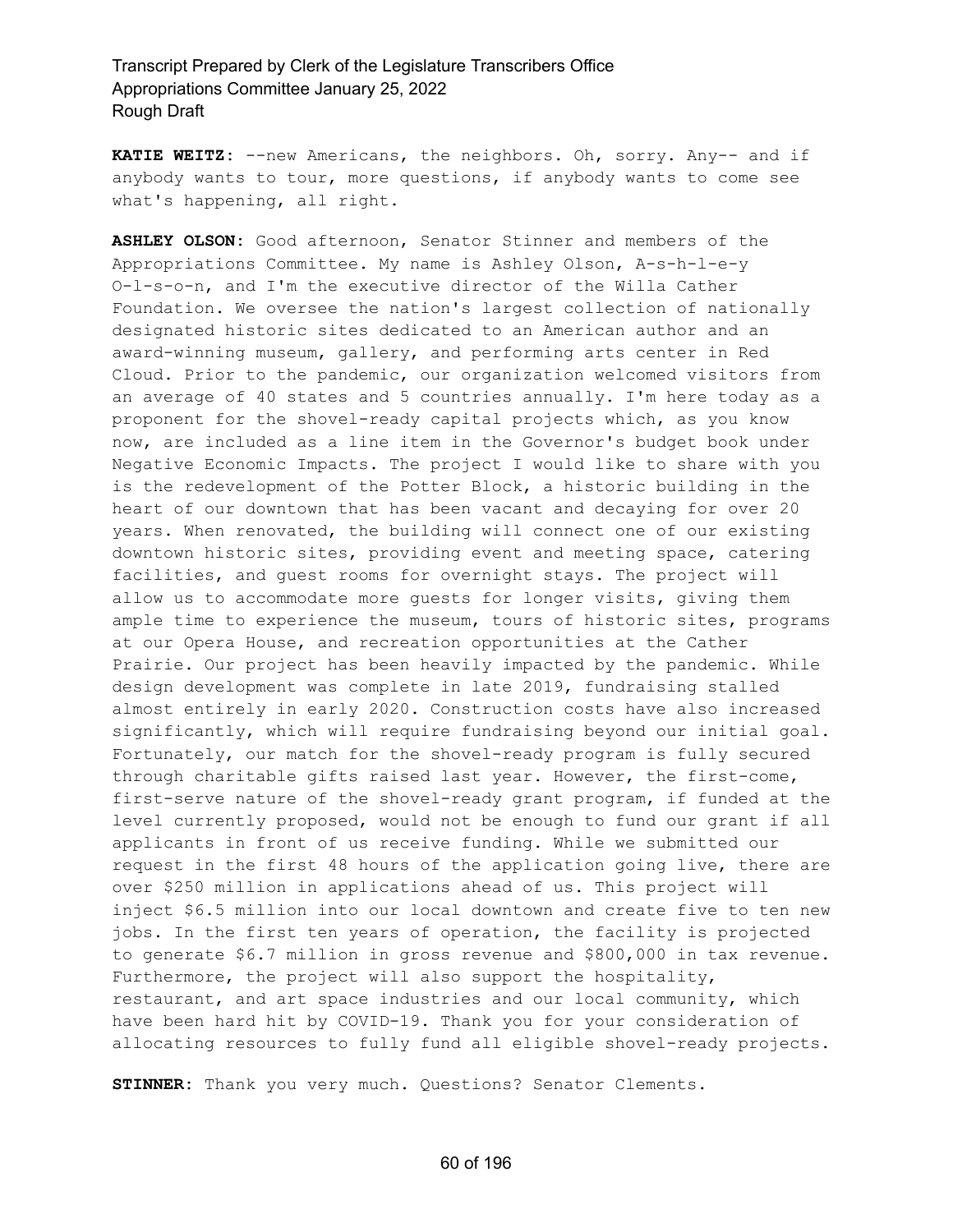**CLEMENTS:** Thank you. What was your request for the shovel-ready grant?

**ASHLEY OLSON:** Our request was for \$3 million.

**CLEMENTS:** And your project is \$6.5 (million)?

**ASHLEY OLSON:** Yes.

**CLEMENTS:** Thank you.

**STINNER:** OK, any additional questions? Seeing none, thank you.

**ASHLEY OLSON:** Thank you.

**STINNER:** And we all love Willa Cather, so.

**ASHLEY OLSON:** Well, thank you. Come for a tour anytime.

**STINNER:** Absolutely. Afternoon.

**JAMES HANNA:** Chairman-- Chairman Stinner and members of the Appropriations Committee, thank you for the opportunity to testify in favor of LB1014. My name is James Hanna, J-a-m-e-s H-a-n-n-a. I'm the vice president of the board of directors of the Bone Creek Museum of Agrarian Art, which is located in David City, Nebraska. It's the only art museum in the United States that is exclusively devoted to art that's related to agriculture, the land, and rural life. Since its inception in 2007, it has attracted visitors from all 50 states and at least 9 other countries. We also provide free art classes and take-home art projects for area public and parochial school children, 4-H clubs, and we do art workshops for adults. Our organization submitted an application for matching funds under LB566, the shovel-ready capital projects bill. Our museum has greatly outgrown its 2,000-square-foot home in a downtown storefront. That limits the amount of our collection that can be displayed at any time and had overflowed our storage space for a collection that's growing, thanks to many generous donors that support our-- and appreciate our mission. We have obtained clear title to a historic downtown building with about 21,000 square feet of space on two floors that will become our new-- new-- new-- new museum home. In March of 2020, thanks to COVID, everything came to a halt. Health regulations required the museum to close for several months. Our capital campaign, all marketing efforts, and fundraising events were suspended. Board and volunteer committee stopped meeting. All arts programming was canceled and all work on the expansion project ceased, but financial obligations continued. When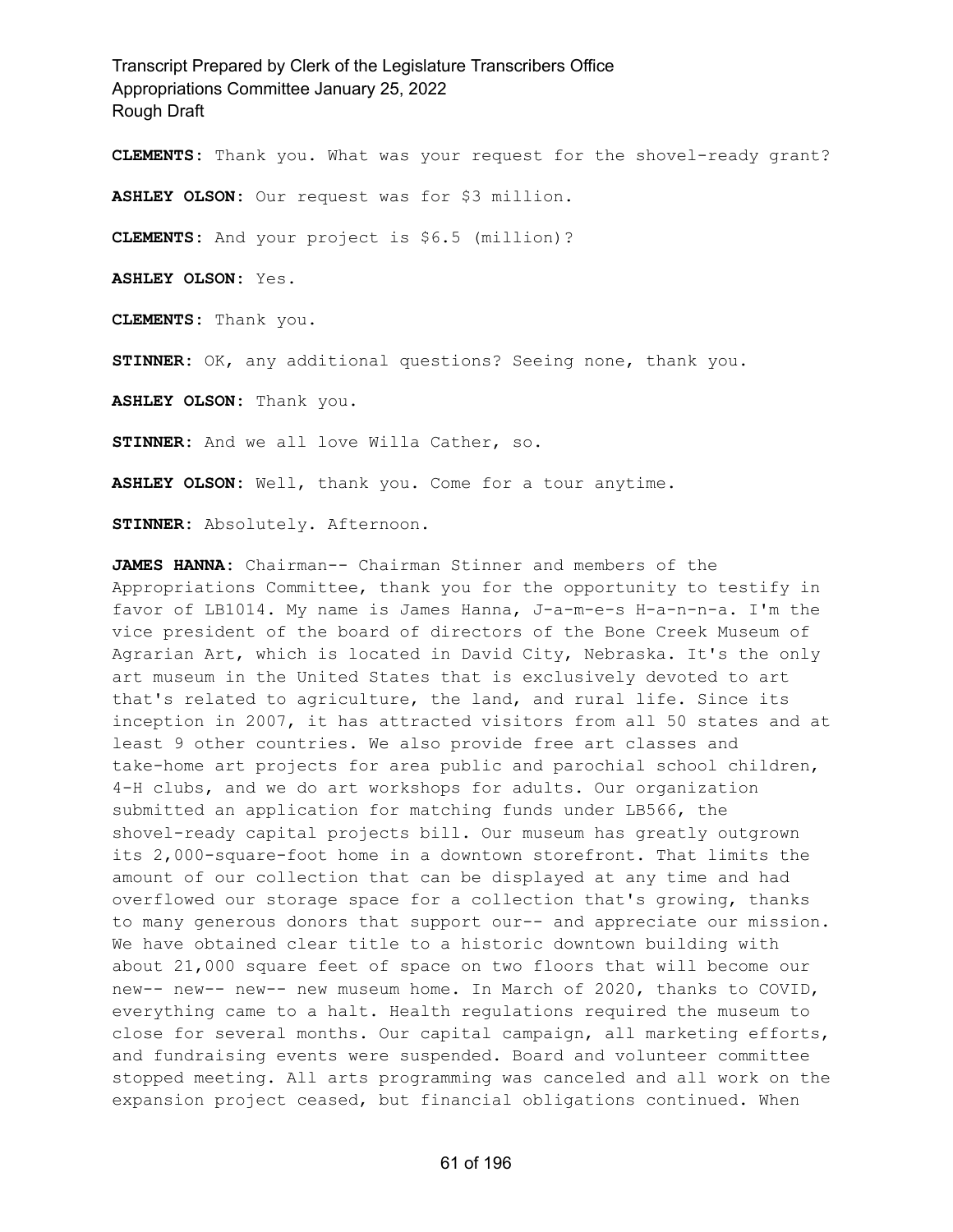our guests can no longer stop by and our longtime donors push the pause button on their donations due to their own financial uncertainty, places like us suffer. The larger building will have a dedicated classroom space and space for meetings, performances, and other events that will be available to the public. This \$7.9 million project to preserve a historic structure, support a project to beautify downtown David City, and increase tourism in the region, which will provide substantial economic benefits to the area and state during and after construction. Any questions?

**STINNER:** Thank you. Questions? Seeing none, thank you very much.

**JIM KUHN:** Good afternoon.

**STINNER:** Afternoon.

**JIM KUHN:** My name is Jim, Jim D. Kuhn. Thank you, Senator Stinner and the members of the Appropriations Committee, for allowing me here today.

**STINNER:** OK, could--

**JIM KUHN:** I appreciate all your service, I really do.

**STINNER:** Could you spell your name, please?

**JIM KUHN:** My name is Jim Kuhn, J-i-m K-u-h-n. I'm a United States Navy Vietnam veteran, and I'm president of the Nebraska City Veterans Memorial Building in Nebraska City.

**STINNER:** If you haven't been there, you need to come and look at it.

**JIM KUHN:** I was also the Governor's pick this last year for Volunteer of the Year, so I'm really into this building. Our project-- our nonprofit organization formed about six years ago to bring this iconic building back to-- after it fell into disrepair. It was built in 1928 and was dedicated to all the veterans in 1929, and it cost \$75,000 to build, if you can believe that. It's a three-story building, 16,000 square feet. It continued in the community center until 2006, and then it fell in bad repair. Since 2006-- 2016, we started to-- we spent countless volunteer hours restoring all the ma-- and all the major report-- repairs have been paid by grants, both from veterans and citizens in Nebraska City, sometimes \$10 at a time, sometimes \$50 at a time, and there's been over 400 of those donations just in the last couple years. I'm here today as a proponent of the shovel-ready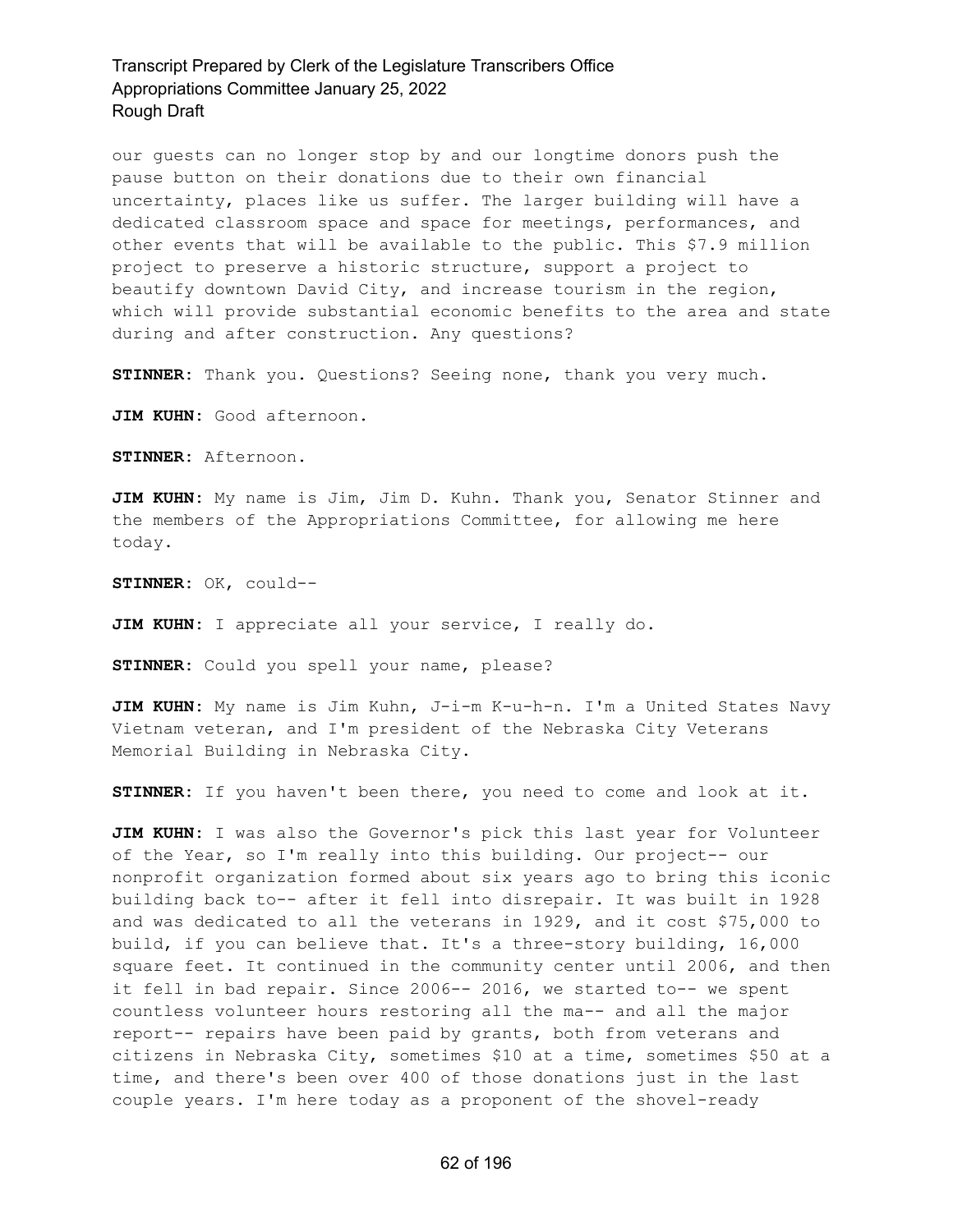capital project. The work we have completed places our project well into the category. With funding to complete the remaining phase of the project, we are poised to make tremendous impact on all of our rural community, if not for the negative income-- economic impact, we would have been much farther in our quest for this completion of this far-reaching, multifaceted public community center. It used to be a community center and we're bringing it back to that. Like I say, we've been working on this since 2016. We would have been a lot farther along had it not been for COVID. Our mission is to see this magnificent building coming back to life as not only a place of honor for all veterans, but to be a versatile theater, teaching and business venue for a diverse audience of young and old to gather and to learn. Once complete, this building will have a new, fully functioning kitchen, stage, economical enough for smaller arts organizations or for food business start-ups. Once funded, we will be able to have cooking classes, kitchen rental facilities, or partnerships with senior meals providers. We can host plays, musicals, dinner theaters, concerts and dance recitals. We have established an endowment to make sure this building can sustain itself for years to come and be a fixture in downtown Nebraska City. The wide variety of offerings will enable us to draw audiences not only from local towns, but potentially from neighboring states like Kansas, Iowa, Nebraska, and-- and Missouri, bolstering our tourism industry and pumping more money into our local economy. Since we started our journey on this building, our projects were significantly slowed due to COVID-19. We were unable to be-- to have gala fundraisers and other in-person fundraising. Not only were there missed events, but also the supply chain impacted us in ways we were not expecting: a lost elevator car and having to rebuild multiple projects due to 18- to 24-month delays, all resulting in greatly increased project cost and time and money. We pushed ahead as best we could. When this project gets funded, it will be a tremendous boost to rural Nebraska City and our downtown businesses, restaurants, gas stations and shops. And I thank you so much for your service, and I thank you for your time today. Any questions?

**STINNER:** Questions? Senator Clements.

**JIM KUHN:** Yes, sir.

**CLEMENTS:** Do you have an estimate of your cost to complete?

**JIM KUHN:** Five million dollars.

**CLEMENTS:** All right.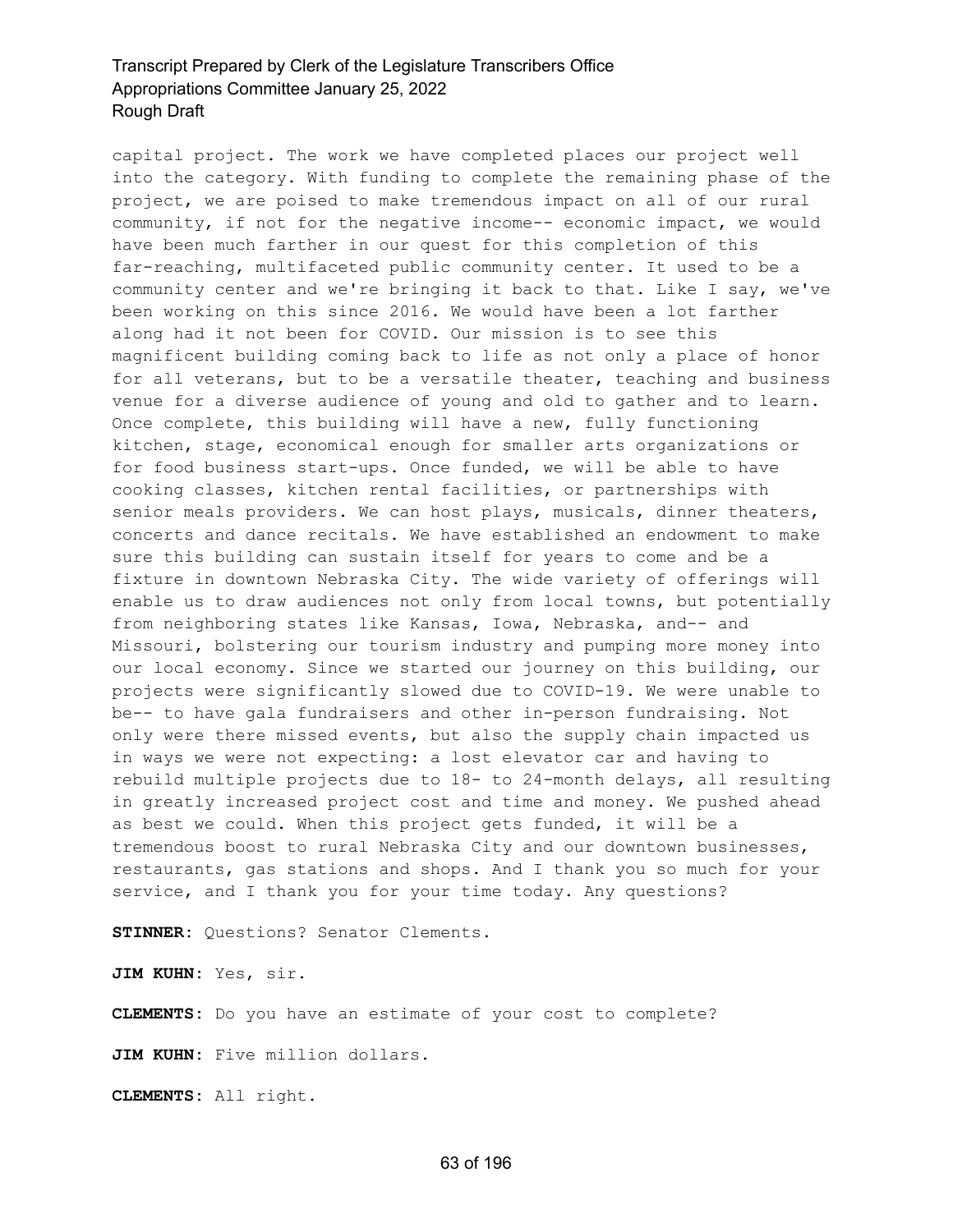**JIM KUHN:** We've already got \$2 (million) from our donations and our grants and different things that we've done over the-- since 2016. We've already got probably \$2.4 million in it ourselves.

**CLEMENTS:** Thank you.

**STINNER:** Any additional questions? Seeing none, thank you.

**JIM KUHN:** You're welcome. Thank you.

**STINNER:** Afternoon.

**JEFF WEAK:** Good afternoon, Senator Stinner, my name is Jeff Weak, J-e-f-f W-e-a-k. My business is youth sports tourism and I am-- I would like to say hello to the members of the Appropriations Committee. Thanks for having us testify. I'm here to support the funding Governor Ricketts has recommended for the shovel-ready projects in this year's budget. I don't think it's enough funding based on the enormous need, but it's a good start. LB566 was an ambitious bill and we should applaud Senator McDonnell and the Unicameral for passing it. I think it was brave. I know that sounds weird, but I think it was brave. During the debate on the floor, funding amounts were thrown around and not-for-profits started to get excited. Then the applications started to flow in, 125 applications worth about \$325 million. I'm sure DED got those applications and said, what the heck is going on here? And it was about fu-- LB566 is really about hope for the future and investment in our not-for-profits and our state. So when the Governor's budget came out a couple of weeks ago, I'll be honest, I was a bit disappointed. But he has a hard job, as you do. What's the right amount? What projects meet the final rule guidelines? I mean, it's a \$3 million-- million-page document that we have to go through to figure this out. But if the state has to pay the money back, what if? Then I remembered a moment in the State of the State Address. You remember. The Governor said \$1.5 billion in the State Cash Reserve Fund by the end of 2023, the rainy-day fund. In my humble opinion, it was raining before the pandemic for these not-for-profits, especially those with capital projects, and it still is. One such capital project delayed and hindered by the pandemic is the MD West Sports Complex in Valley, Nebraska. In 2018, Elkhorn Athletic Association embarked on a capital project to build an outdoor youth sports complex to serve local users of all skill levels and attract regional and national sports tournaments commonly held in like Kansas City, Des Moines, Sioux Falls. Unfortunately, EAA's capital campaign was negatively impacted by COVID. In March of 2020, their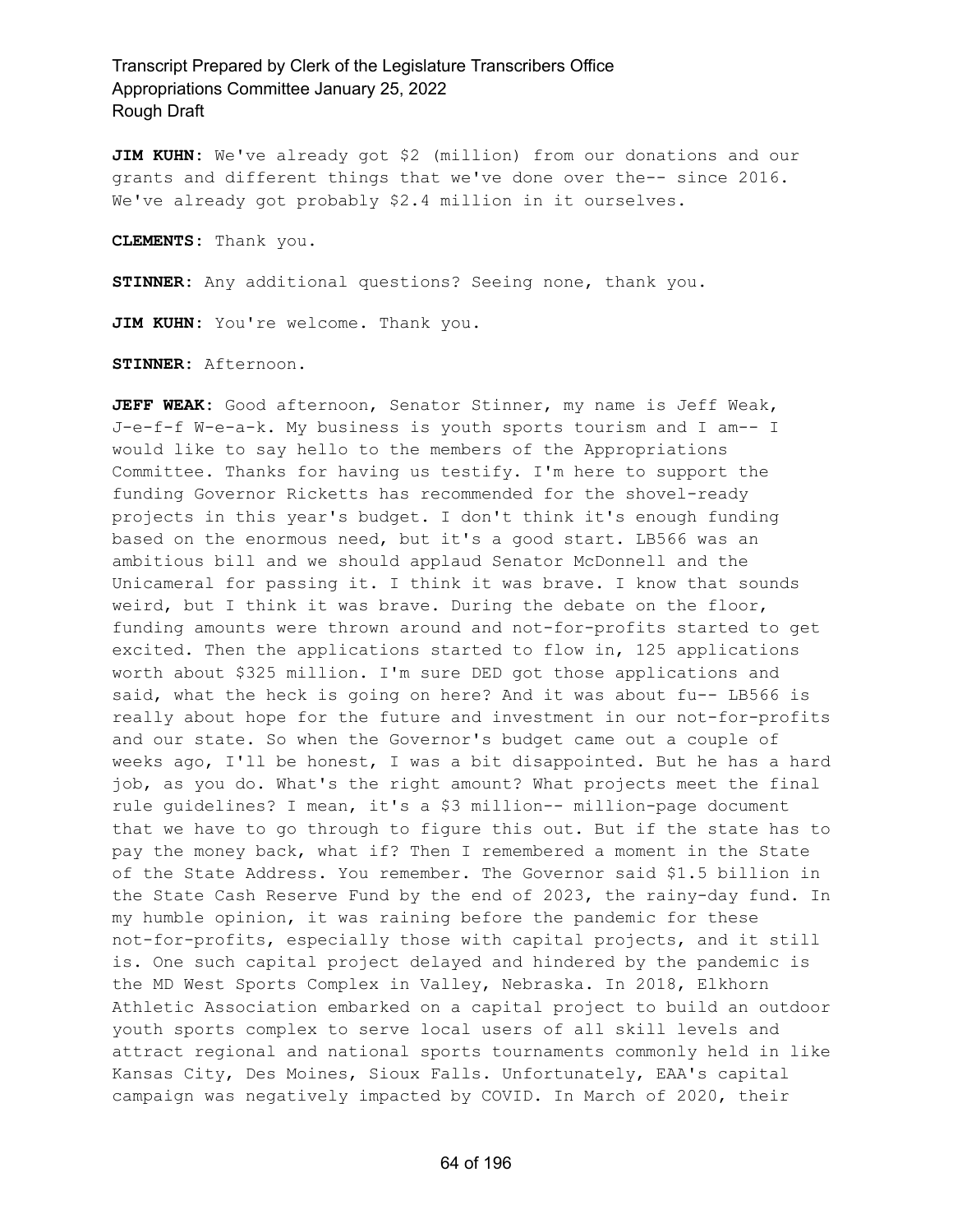fundraising for the outdoor complex capital project was paused due to these immediate needs of the global pandemic. Fundraising resumed in 2020 and EAA applied for \$10 million of shovel-ready grant July 1, 2021. If this project were awarded the grant requested and then developed, it would transform a part of rural western Douglas County and serve families from all across Nebraska and the region. So please do what it takes to support projects like the MD West ONE Sports Complex and so many others that need this help. I don't care if it's ARPA, Capital Reserve Fund, or some combination of both. Make the investment in hope, raise the recommended budget by the Governor, and fund all the shovel-ready projects that qualify. Thank you. Any questions?

**STINNER:** Thank you. Questions? Seeing none, thank you very much.

**JEFF WEAK:** Thank you.

**BRUCE O'NEEL:** Bruce O'Neel, executive director, Elkhorn Athletic Association, Bruce, B-r-u-c-e O-'-N-e-e-l, Good afternoon, Senator Stinner and members of the Appropriation Committee, on behalf of the Nebraska families, businesses, and aspiring young athletes in our region, the Elkhorn Athletic Association, a  $501(c)(3)$ , that has roots into the community that is five decades old, would like to strongly encourage the Appropriations Committee to approve and, where possible, increase the funding in the Governor's budget for the Shovel-Ready Capital Recovery and Investment Act, LB566. While we greatly appreciate LB566 being passed, and the act provides an opportunity to invest in Nebraska's economy and be a leading catalyst for economic growth, we believe funding as many of the Shovel-Ready Capital Recovery and Investment Act projects that meets the final rule and guidelines is important. The guidelines talk about supporting businesses, attraction, business districts negatively impacted by the pandemic, as well as aid for planned expansion of-- of growth and tourism, travel and hospitality facilities delayed due to the pandemic. As you have previously heard in prior testimony from me prior to the end of last year, we suspended our funding-- fundraising in 2020 as a result of that. The demand is clearly there for LB566. As you have heard already with youth sports requests, over 125 entities have applied for the request, totaling \$335 million, including Elkhorn Athletic Association, which is number 36 on the list. We've requested \$10 million of a \$52 million project, of which we've raised \$12.5 (million) since we restarted the project, from a fundraising perspective, in November of this past year. Of that, we have procured the ground, which is in Valley, Nebraska. This multi-use sports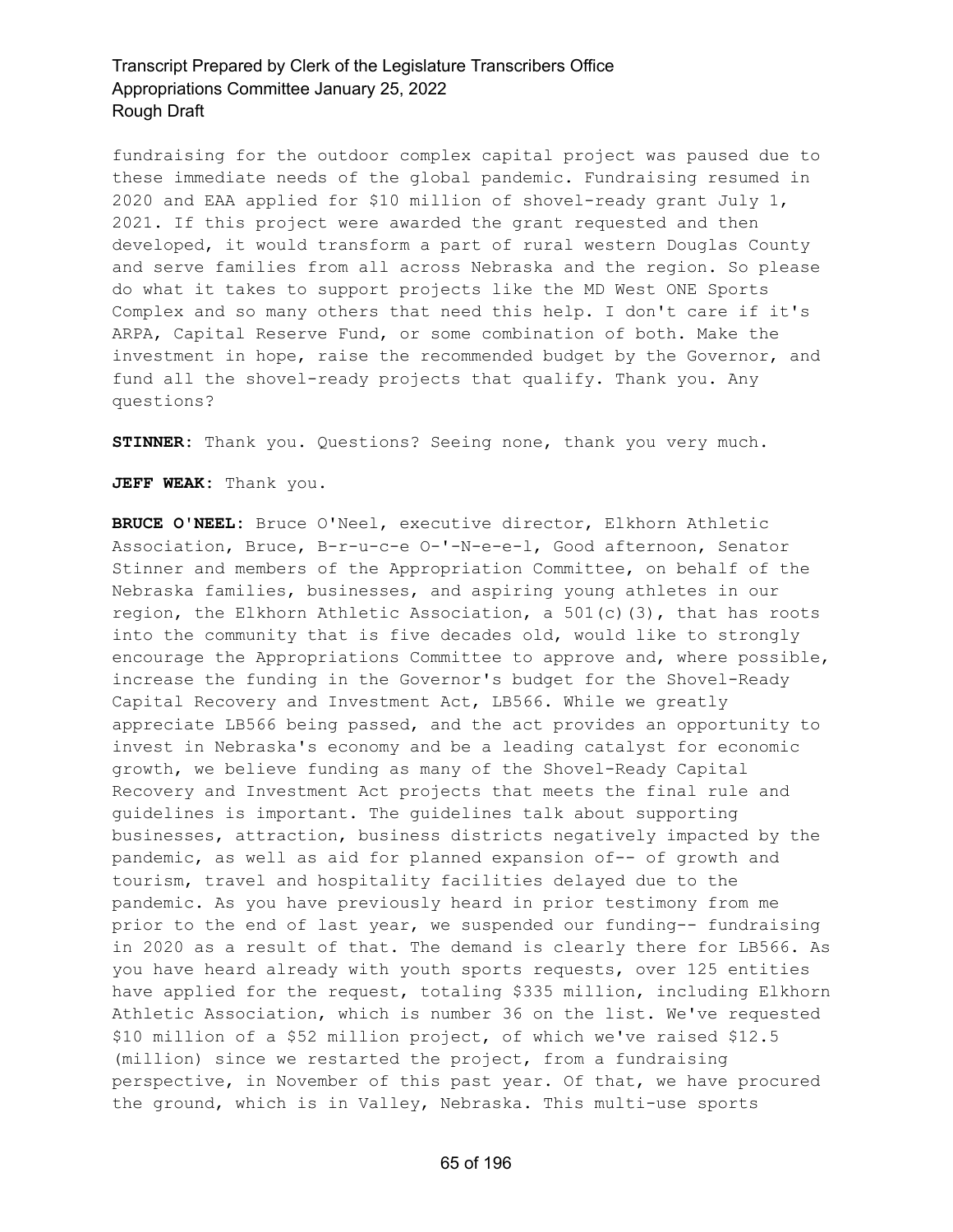complex serving Nebraska's youth will be the largest sports complex in the state of Nebraska. It will be 142 acres. It's larger than Magic Kingdom in Disney World and will attract over a million visitors when completed, which will make us second only to the Henry Doorly Zoo in Douglas County. This complex will be a venue for adaptive sports, as highlighted by the complex being-- focusing on the middle of this venue an adaptive sports venue, which is sponsored by Boys Town Pediatrics, regional recreational location-- recreational programs and competitive sports teams. It will routinely be a regional destination for families within a 500-mile radius of the state of Nebraska, as well as potentially some national events we've had conversations with already. Please consider using ARPA funding and/or capital reserves to continue to invest in the Shovel-Ready Act. I will leave you with an incredible opportunity to make an impact on our home state, a quote from Tony Dungy. NFL Hall of Famer, that simply says: It's about the journey, mine and yours, the lives we can touch, the legacies we can leave, and the world we can change for the better, end quote. Our opportunity is now to invest in Nebraska and to help drive economic growth and inspire the youth around our region. Thank you.

**STINNER:** Thank you. Questions? Senator Erdman.

**ERDMAN:** Thank you, Senator Stinner. So how much is this whole complex? going to cost?

**BRUCE O'NEEL:** Fifty-two million dollars through four phase-- through two phases being done in a seven-year period? We've raised \$12.5 (million).

**ERDMAN:** You know, all the projects we've heard today, every one of them is going to attract a million people or whatever else.

**BRUCE O'NEEL:** Yep.

**ERDMAN:** There's like 12 of them we heard of, so there's going to be like 10 times the population of Nebraska come every summer.

**BRUCE O'NEEL:** Well, the good news is--

**ERDMAN:** What are we going to do with all these people?

**BRUCE O'NEEL:** Yeah, so, well, what I will tell you, quite frankly, is, you know, the number we've projected in our pro forma is \$35 million, \$35-50 million in economic growth for the state. We've heard some bigger numbers, but I can only speak to our pro forma and what it's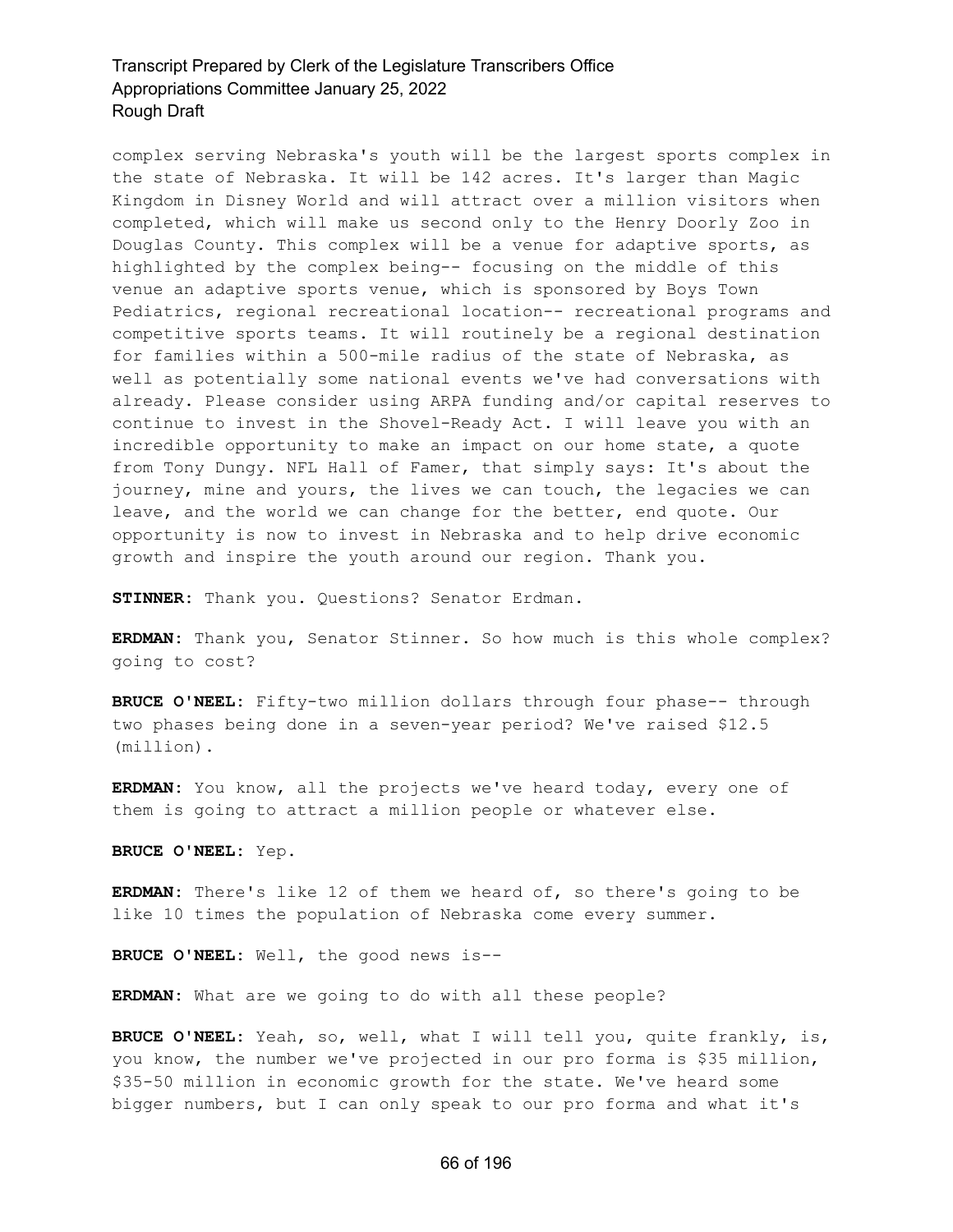intended to do. I will tell you, given the size of this complex with 16 baseball/softball fields, 6 soft-- soccer fields, it has the capacity to hold major-- major regional and national events, which is unlike anything else that we have in the state.

**ERDMAN:** But you've been here and you've heard all these other projects want to do?

**BRUCE O'NEEL:** I have. I'm excited for them.

**ERDMAN:** If we do all of these--

**BRUCE O'NEEL:** Yeah, I think--

**ERDMAN:** Where are all these people going to come from?

**BRUCE O'NEEL:** So let me-- let me give you an example. Des Moines, as an example, has six of these complexes within a 50-mile radius, and they are full for 35 weeks of the year. In Oma--

**ERDMAN:** How many people does Iowa have?

**BRUCE O'NEEL:** Well, I don't know how many people are in Iowa, but I will tell you--

**ERDMAN:** About 4 million.

**BRUCE O'NEEL:** I will tell you, Des Moines brings in a lot of them.

**ERDMAN:** Thank you.

**BRUCE O'NEEL:** And-- and I would say that Omaha, for what it has from an attraction perspective, has a lot more to offer from an attraction perspective.

**STINNER:** Senator McDonnell.

**McDONNELL:** Thank you. Thanks for being here. Thanks for your work. So when you did your comparability around the-- the-- the Midwest--

**BRUCE O'NEEL:** Yep.

**McDONNELL:** --looking at, you mentioned, Kansas City, Missouri, the idea of what's going on in Iowa, can you elaborate a little bit more on that based on the events and the number of people they're bringing in?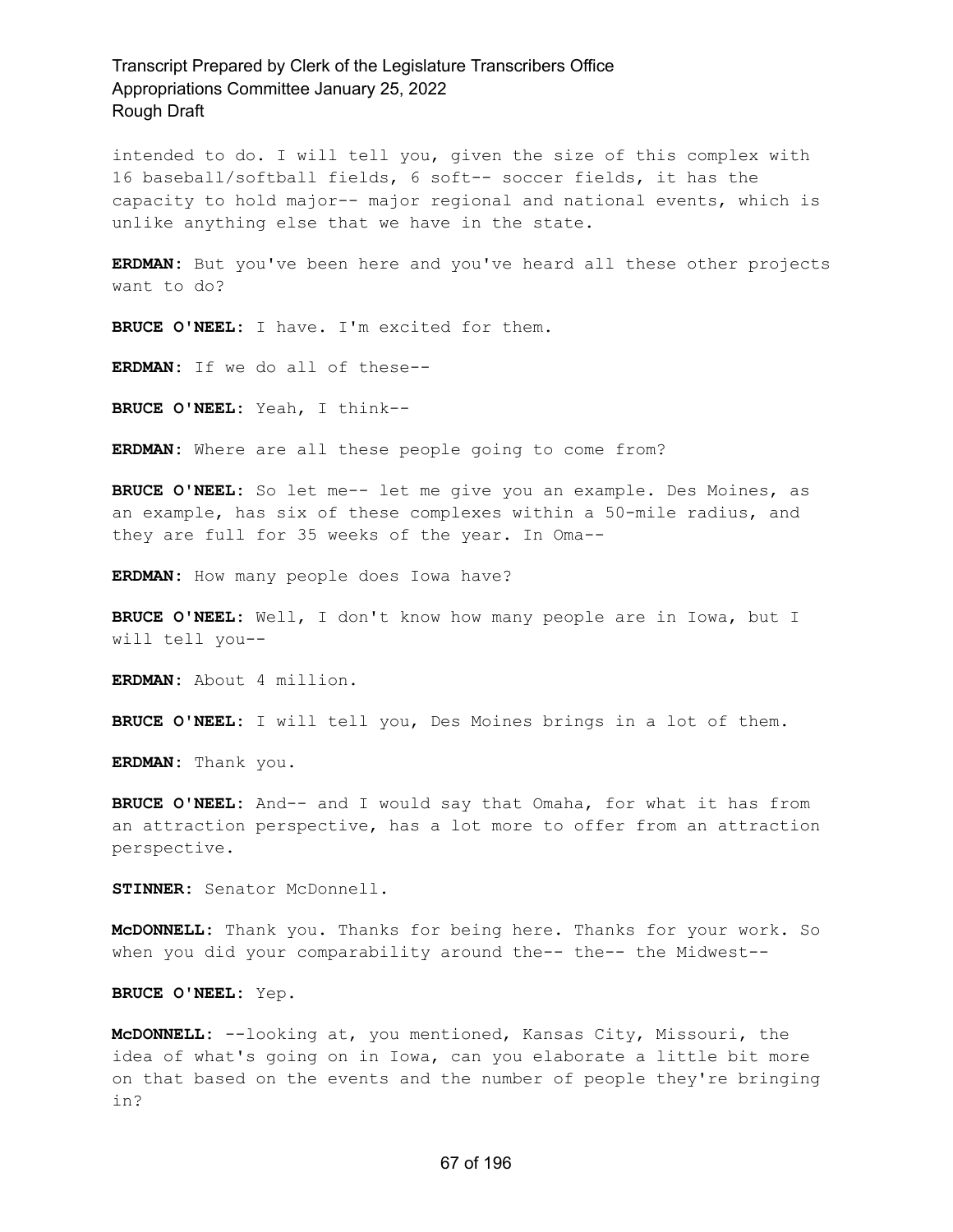**BRUCE O'NEEL:** Yeah, so we-- we looked at places like Bettendorf, Iowa; we looked at Des Moines; we looked at-- we looked at Kansas City. And again, they will tell you, pretty much in any given weekend, they bring in anywhere from 10,000-20,000 folks a year. So you can multiply and do the math over that 35-week season. So what we've done is basically we looked at a 35-week season saying that, given our pro forma that shows the scheduling of the complex for all the various clubs, that we can get to about 10,000 folks a weekend for sure, and that includes attracting some other hotels and things like that would want to build around the complex with us in Valley, Nebraska.

**STINNER:** Senator McDonnell.

**McDONNELL:** So let's say your projections are half right. That's going to be very successful.

**BRUCE O'NEEL:** It is. It's based on an 83 percent occupancy model, so it's an even-- not even at 100 percent occupancy.

**McDONNELL:** Thanks for being here.

**STINNER:** Additional questions? Seeing none, thank you. Afternoon.

**JIM KUESTER:** Good afternoon, Chairman Stinner, members of the committee. My name is Jim Kuester; it's J-i-m K-u-e-s-t-e-r-- excuse me-- and I'm the city administrator of the city-- city of Valley, Nebraska. I'm here today representing the city of Valley in support of the Elkhorn Athletic Association MD West ONE Sports Complex. We've been in discussions with the EAA over the past several years regarding this facility and are very excited about the benefits it will potentially bring to Nebraska. Many of you know Valley is currently the fastest-growing city in the state, according to the 2020 Census. Much of that growth is residential development. We are now in a space that the commercial development needs to expand to meet the needs of our ever-growing population. The MD West ONE Sports Complex has the- has the potential to be a large driver in the economic development of not only Valley but of Nebraska. The EAA has provided the city the projected numbers of visitors this facility could bring in annually, and it is substantial, which obviously you just heard from Mr. O'Neel. This will likely entice many business owners to set up shop in and around Valley, which will directly impact Valley in a-- in a variety of ways, including expanding the options for our constituents to shop local. We would like our residents and visitors to Valley to have more local options for restaurants, shopping, hotels, etcetera. The second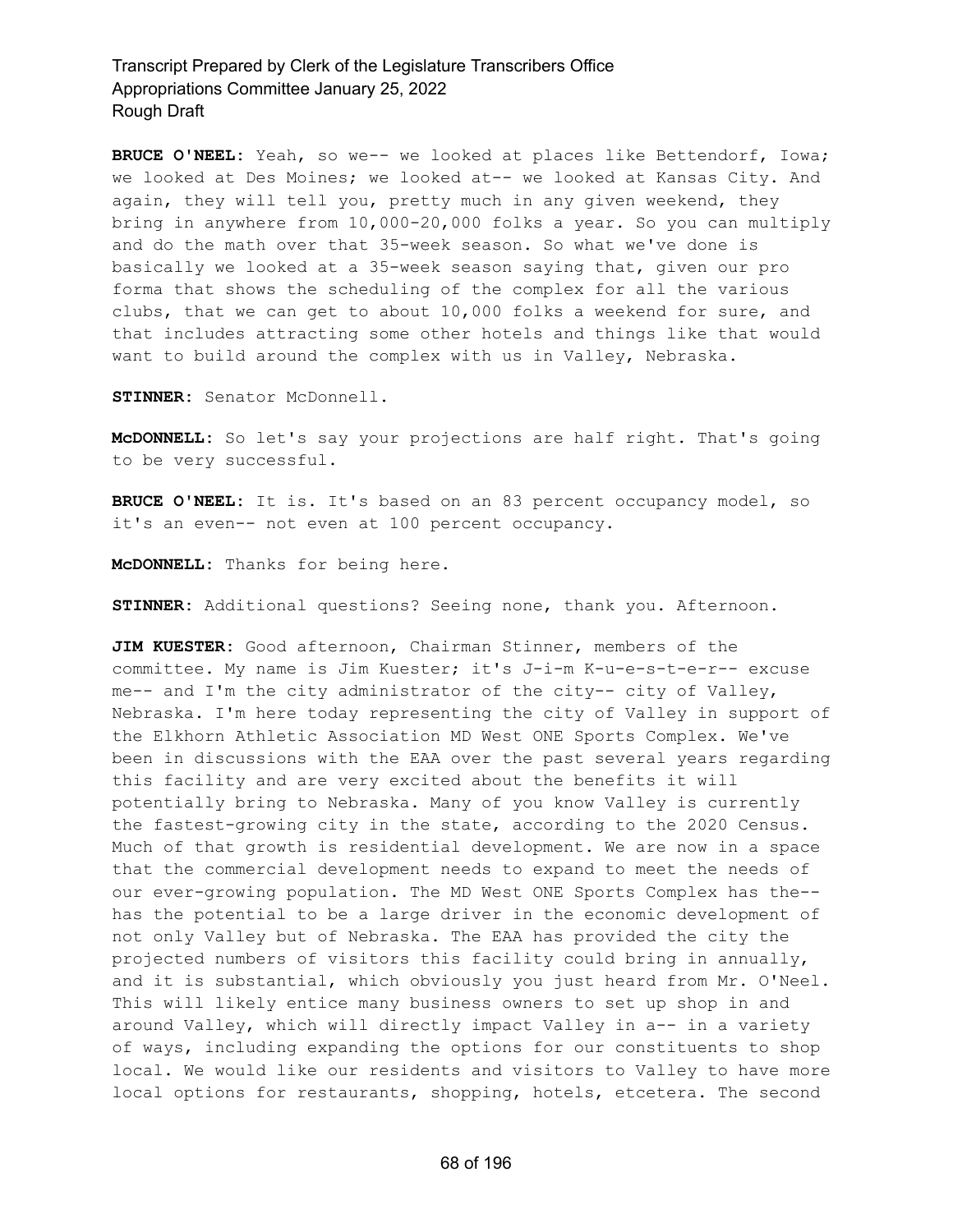is to provide our city's residents with more diverse work opportunities. Much of the Valley job market consists of either industrial jobs or trade jobs or our residents are commuting into surrounding communities for employment. The pros of this development, however, are not just limited to the residents of Valley. Many of us understand the positive impact youth sports has on the development of our children. This facility gives the kids of surrounding rural communities a more robust opportunity to participate in athletics, both due to the size and offerings of the facility, but also due to its location. The complex will be located off a major Nebraska Highway that connects to many smaller communities throughout Nebraska. There's been a lot of local excitement about the prospect of families being able to participate in sports at a facility such as this without needing to drive out of state or through a major city to get to it, although there is still access, obviously, for the major cities. The project has some far-reaching implications. It has the potential to positively impact our youth, our surrounding rural communities, economic growth for the state of Nebraska and economic growth for the city of Valley. The success of a project of this size and scope is contingent upon all of us to assist in whichever way we can. Thank you for all of your hard work, and thank you for allowing me to speak at this hearing.

**STINNER:** And thank you for staying inside three minutes. Any additional questions? Seeing none, thank you very much.

**JIM KUESTER:** Thank you.

**STINNER:** How many more do we have on the shovel-ready? I want to repeat this. We're not the governing body for the shovel-ready, OK? So there's a whole lot of other folks that want to testify on some other areas, so whatever. I'll sit here till midnight.

**DOUG FRIEDLI:** Thank you, Senator--

**STINNER:** Thank you.

**DOUG FRIEDLI:** --Stinner, members of the committee. I'll keep it short. Lots of my comments were already mentioned with the other proponents. I am a proponent of the shovel-ready capital projects. My name is Doug Friedli, D-o-u-g F-r-i-e-d-l-i. I'm a retired banker volunteering on the 20-member committee of the Nebraska City Sports Complex Committee. We applied for \$1.2 million of a \$7.6 million project. There's a critical need for a sports complex in Nebraska City. There's a lack of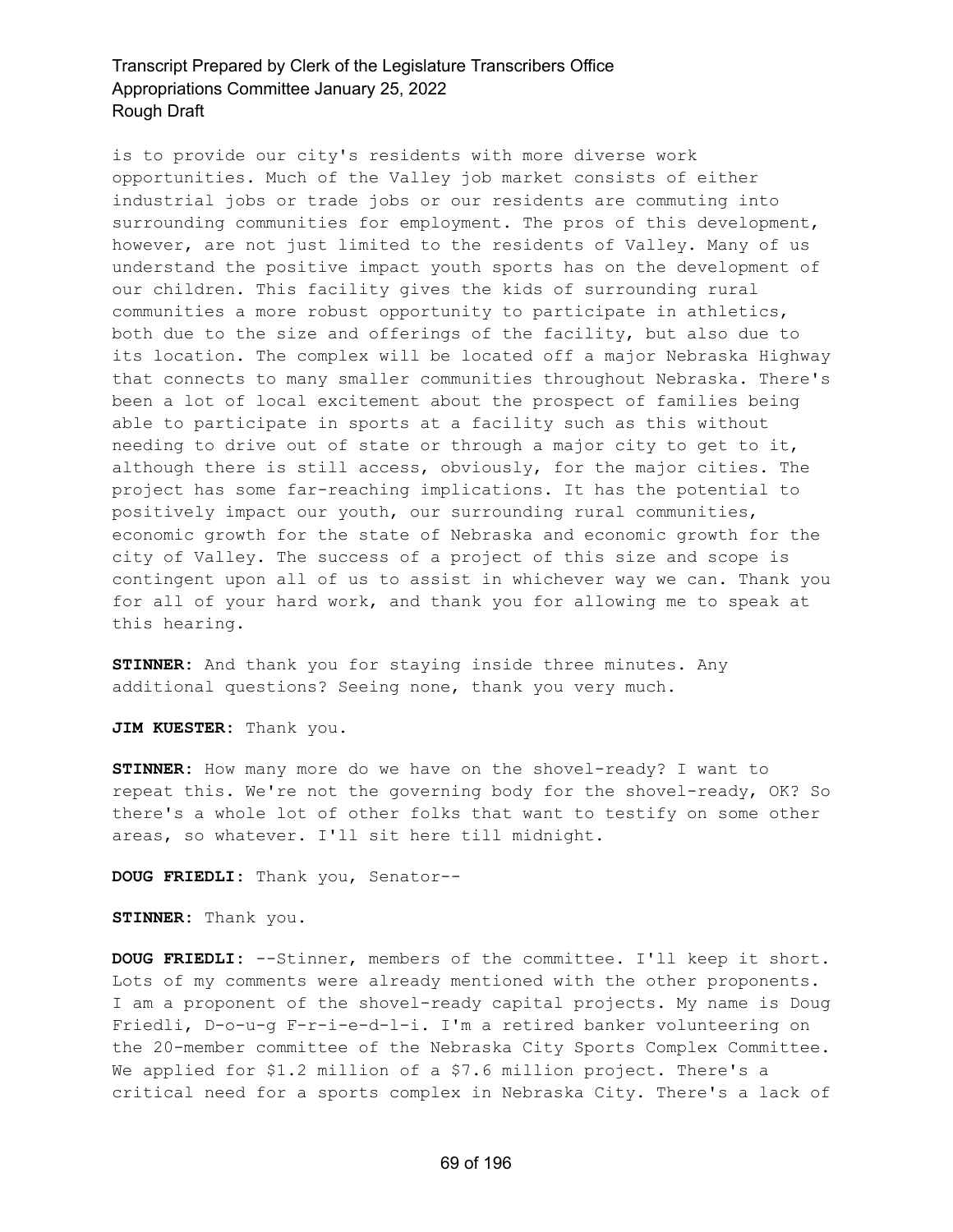playing and practice fields for the 800 youth players on 70 different teams, soccer, T-ball, softball, baseball, flag football. Plus, Nebraska City has never had enough fields to host a large tournament, which bring an average of 3.5 people for each player. Tournaments would generate revenue, reducing the costs for the players, many of whom-- for whom English is a second language, and increasing revenues for small businesses who sell food, fuel, more lodging taxes, new revenue for nonprofits, and more sales tax for the city and state of Nebraska. After 25 years of searching, the committee finally found a 29-acre site next to the city limits. The-- the committee has successfully raised the \$600,000 in private donations to purchase the property, which was then deeded to the Nebraska City, which will maintain the fields once they are developed. However, of course, fundraising has been hampered, not only because of COVID but also the double whammy of the flood of 2019, in which the roads into Nebraska City were closed. And of course, a lot of charitable donations of individuals and foundations went to human services rather than capital projects. Therefore, this project is shovel-ready. The engineering plan cost estimates are already done. We recently had a pledge of \$500,000. And as soon as that can be matched, we're ready to start moving dirt, planting seed, and the field should be play-- the soccer field should be played on then by next fall. The other phases will be a multi-year facil-- plan. In conclusion, this will be transformable to Nebraska City. It'll benefit our entire community, households, small businesses, nonprofits, industries, the city and the county, Otoe County, for many years to come. Thank you for your consideration--

**STINNER:** Thank you.

**DOUG FRIEDLI:** --of this request and thank you for your support of LB1014.

**STINNER:** Thank you for your time. Questions? Seeing none, thank you. We're going to do shovel-ready for about another 20 minutes, and then we're going to delay it for a while until we can work through some of these other areas. I've got, after this, community college, workforce development, workforce housing, low income, so on and so forth. We'll come back. I'll stay as long as you all want to stay, but I want to get some of these other folks that I know a lot of them have traveled in. So try to keep your comments as quick as you can. I think you've found out that the committee is interested in numbers, how much you need and what's it for, so try to be concise. Thank you.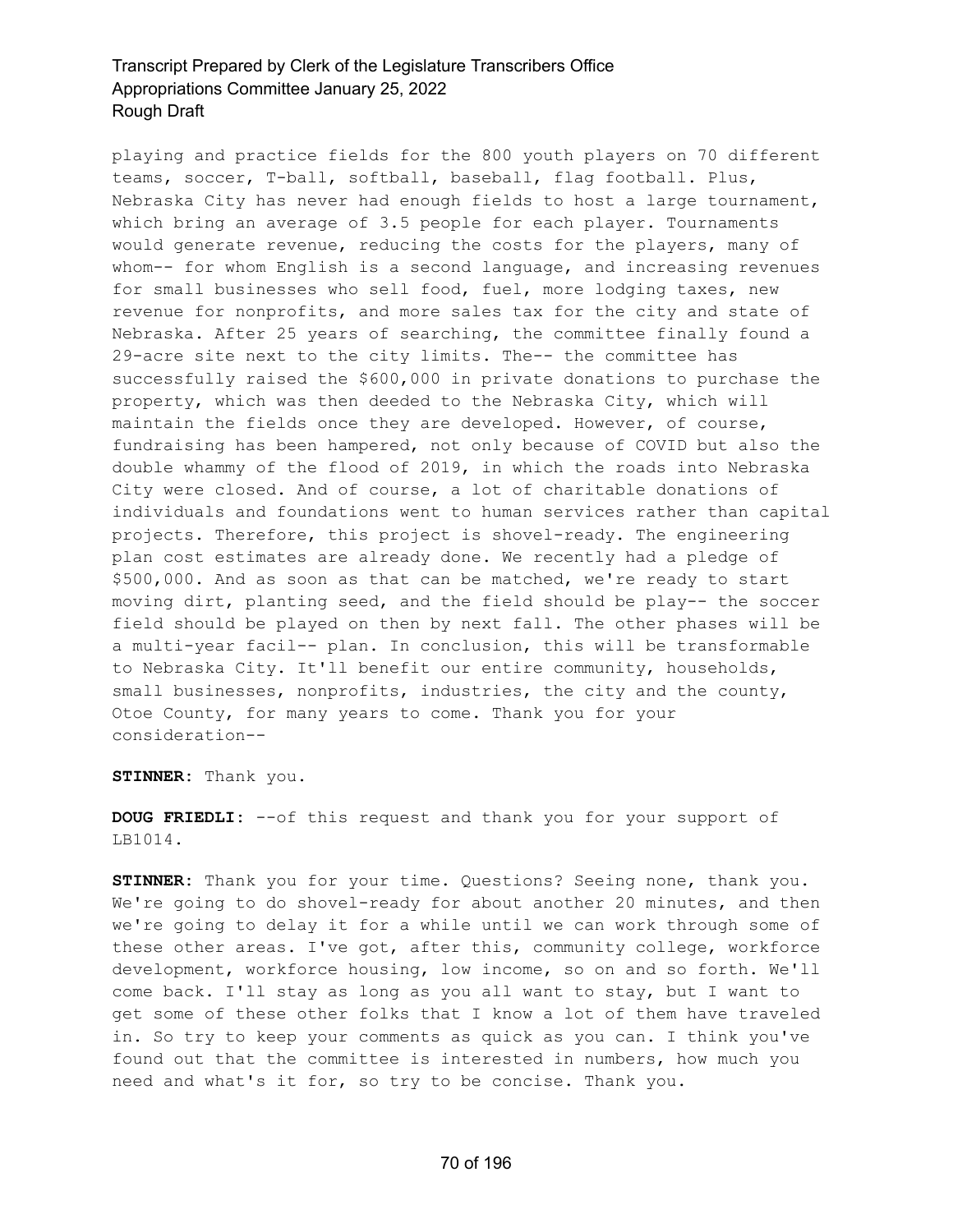**CAROLE PATRICK:** With that in mind, thank you.

**STINNER:** Yes.

**CAROLE PATRICK:** My name is Carole Patrick, C-a-r-o-l-e P-a-t-r-i-c-k. I'm here representing Easterseals Nebraska and Visiting Nurse Association. Thank you very much for the opportunity to testify. Easterseals Nebraska provides support that allows disabled individuals in our state to actively live, learn, work and play. The Easterseals organization has been here for 100 years and we've provided specialized camp, recreation, and education for 55 years in the state of Nebraska. The demand for these services has dramatically increased while the facilities at our disposal have depreciated, leading us to turn people away for lack of space and for safety concerns. We signed an agreement in 2021 to purchase 65 acres of land that is part of the former Dana College campus in Blair, Nebraska, which has sat dormant for ten years. We're raising the funds to build barrier-free facilities designed for those with disability, and those facilities will focus on camp, recreation, life skills and employment. The cost of the camp is over-- right around \$45 million. Easterseals applied for LB566 shovel-ready recovery and investment funding of \$1.6 million. We're asking for additional consideration of any other ARPA money. We are also submitting CDBG applications through City of Blair, as the city and Washington County are all very supportive, and there will be economic development brought to the county and to the city through this project. Before COVID, people with disabilities were already at a disadvantage, and the pandemic has only exacerbated the issues of healthcare, education and employment discrimination, financial insecurity and societal stigmas. During COVID, the disabled have been three times more likely to be denied healthcare because hospitals have shut down and because facilities lack staff to accept admissions of those with special needs. Ninety-three percent of children with disabilities are not achieving their educational milestones, with many of them unable to engage in virtual learning. People with disabilities in the workforce are more likely to be unemployed, and only 54 percent of people with disabilities are internet users and, therefore, are impacted by the digital divide. Social isolation is especially prevalent with those who are disabled as they have a higher risk for COVID. So for these reasons and more, we appreciate your consideration and the opportunity to share with you today.

**STINNER:** Thank you. Additional questions? Seeing none, thank you.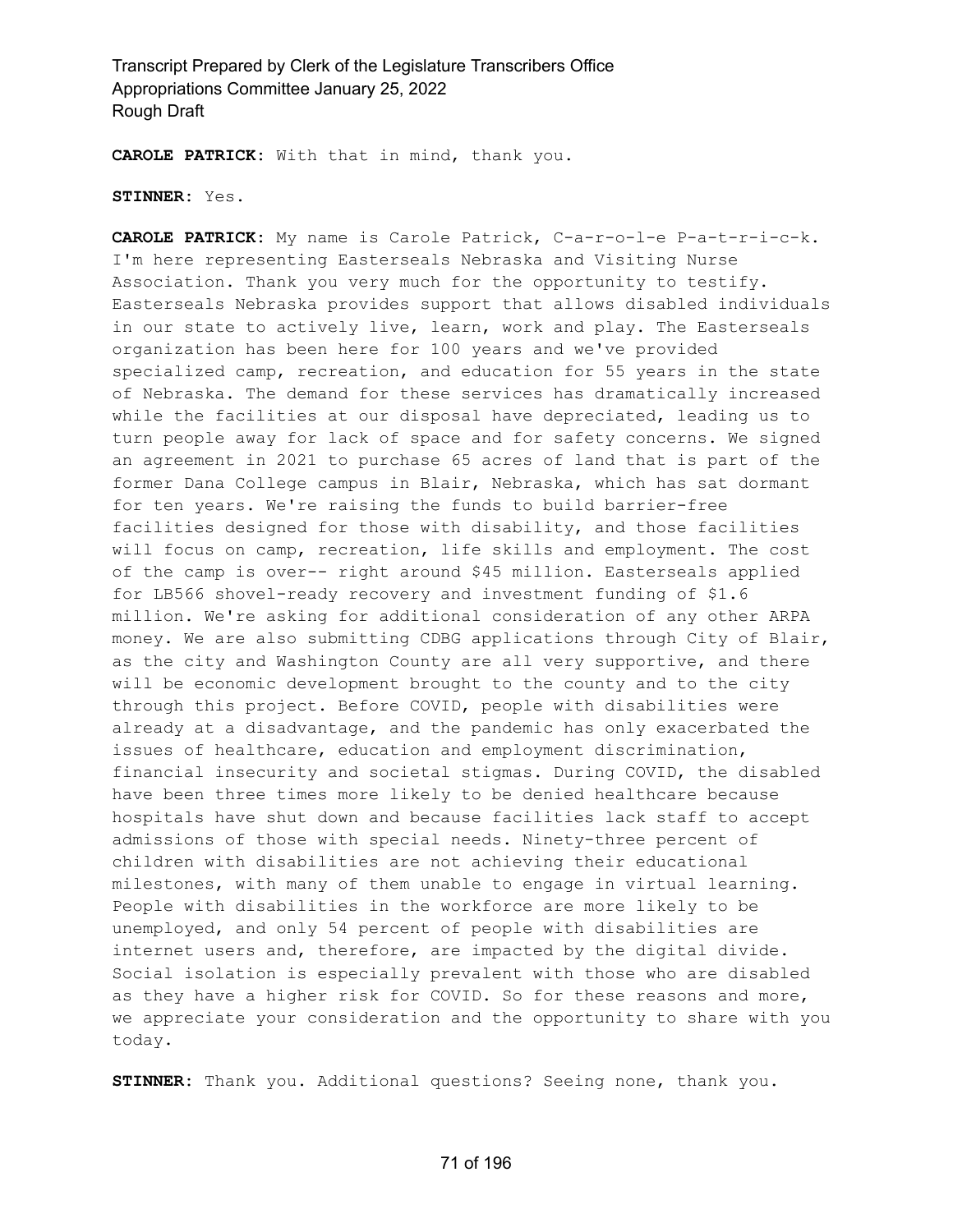**VICKIE SAKURADA SCHAEPLER:** I decided that western Nebraska needs to be represented. I will try to keep this very short.

**STINNER:** How far west are you now?

**VICKIE SAKURADA SCHAEPLER:** Well, Gering, Nebraska.

**STINNER:** You are.

**VICKIE SAKURADA SCHAEPLER:** So, OK. So--

**STINNER:** Good to see you. Thank you.

**VICKIE SAKURADA SCHAEPLER:** But-- but--

**\_\_\_\_\_\_\_\_\_\_\_\_\_\_\_\_\_\_:** [INAUDIBLE]

**STINNER:** It is.

**VICKIE SAKURADA SCHAEPLER:** Good afternoon, Senator Stinner-- Stinner and members of the Appropriations Committee. Thank you for the opportunity to speak in support of this bill and the shovel-ready projects. My name is Vickie Sakurada Schaepler, and I represent the Legacy of the Plains and [INAUDIBLE]. Oh, sorry. V-i-c-k-i-e S-a-k-u-r-a-d-a S-c-h-a-e-p-l-e-r. I just used up my three minutes. But anyway, we represent the Legacy of the Plains and the Japanese Hall and History Project, where we have preserved a Japanese hall located in Scottsbluff, Nebraska, for 90 years as a Japanese hall. We have moved it to the Legacy of the Plains Museum, where we will be able to preserve a unique immigrant story not often heard about or known in Nebraska. No other place in Nebraska tells the early Japanese immigrant history that started in the early 1900s. They were impacted by racial prejudice that prevented naturalization of Asian immigrants, interracial marriage, ownership of land, yet found support that changed laws. There were many that chose the right path and brought Japanese Americans out of internment camps during World War II, with the opportunities to attend college, earn a decent living, and work throughout Nebraska. Though there were incidences of racial prejudice, there were also many that showed their support. These stories cry out for preservation. The capital campaign project we applied for is an addition to our Japanese Hall when the State Fire Marshal determined that we must have a fully functional second exit from our basement to allow visitors and meetings. COVID-19 had a significant impact when the museum closed, and we were unable to host many of our fundraising events. Japanese Hall itself is separate from the museum and we do our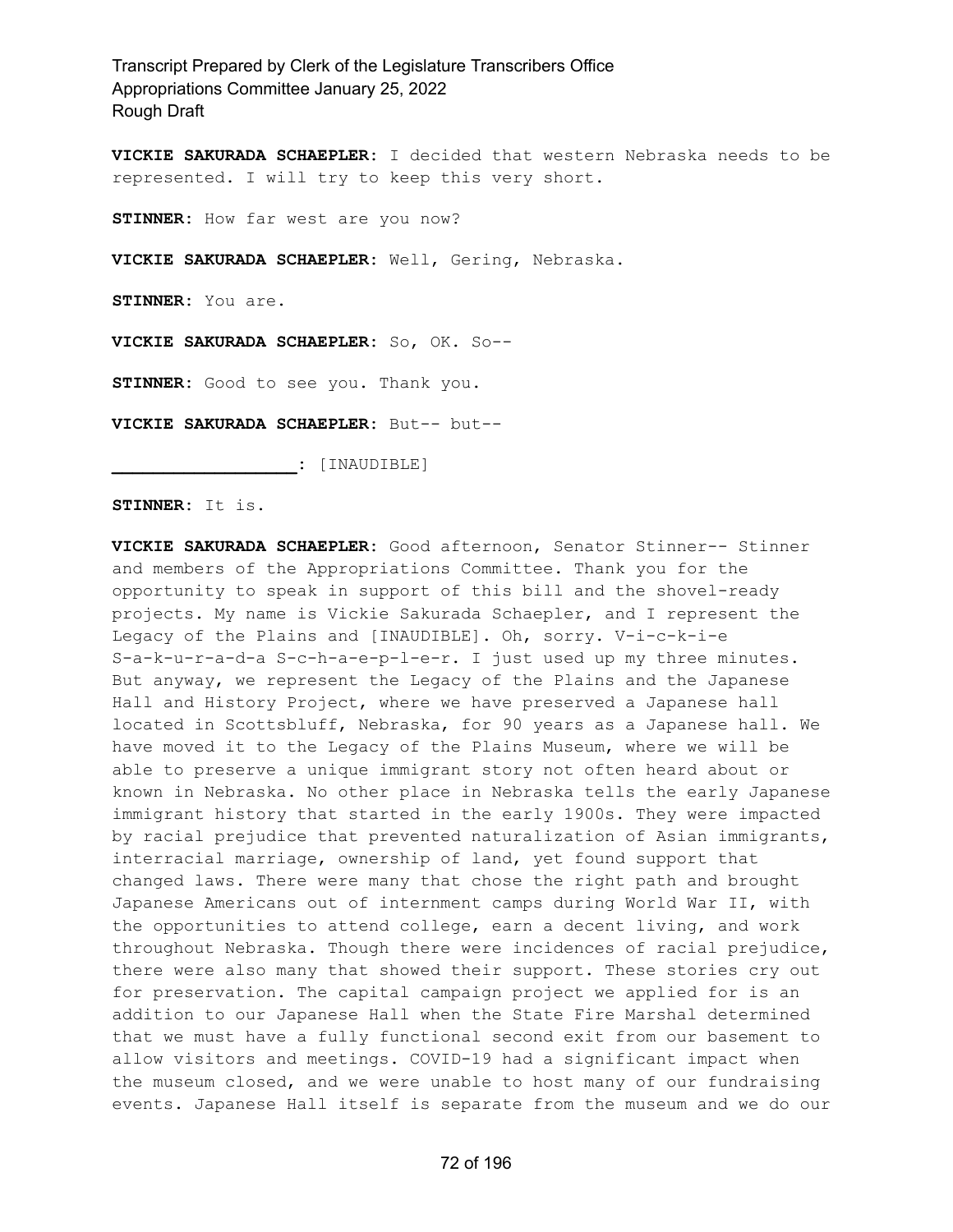own fundraising, per our agreement with the main museum. With the uncertainty of the COVID situation and concerns tapping the same resources as our main museum, our fundraising saw a 62 percent decrease and we tried not to tap any resources that were needed by our main museum. The funding of this capital campaign will make this possible and providing opportunities for contractors, unique tourism, increased reve-- revenues, attendance at our meeting. It will attract visitors interested in the historical impact to a diverse group, to Japanese, to Japanese Americans, and those interested in Nebraska's strong partnership with Japan, both economically and culturally, and bring tourism dollars to our community and to the many restaurants, motels and more. Thank you for the opportunity to speak.

**STINNER:** Thank you for doing this fundraiser. Any questions? Senator Erdman.

**ERDMAN:** Thank you. Thank you for coming. I appreciate that.

**VICKIE SAKURADA SCHAEPLER:** Thank you.

**ERDMAN:** Are you related to Nick Sakurada?

**VICKIE SAKURADA SCHAEPLER:** I am, my uncle.

**ERDMAN:** OK.

**VICKIE SAKURADA SCHAEPLER:** So--

**ERDMAN:** Nick was my field man when I raised sugar beets--

**VICKIE SAKURADA SCHAEPLER:** Oh, OK.

**ERDMAN:** --great guy. So how much-- how much are you asking for?

**VICKIE SAKURADA SCHAEPLER:** We've asked for \$209,000.

**ERDMAN:** OK. And so your hall used to be on Railway Avenue?

**VICKIE SAKURADA SCHAEPLER:** Yes, close to--

**ERDMAN:** And you've now moved to the Legacy of the Plains.

**VICKIE SAKURADA SCHAEPLER:** We moved it to the Legacy of the Plains Museum and we raised almost \$750,000 on our own, and then this was an addition that was a surprise to us. And without the ability to use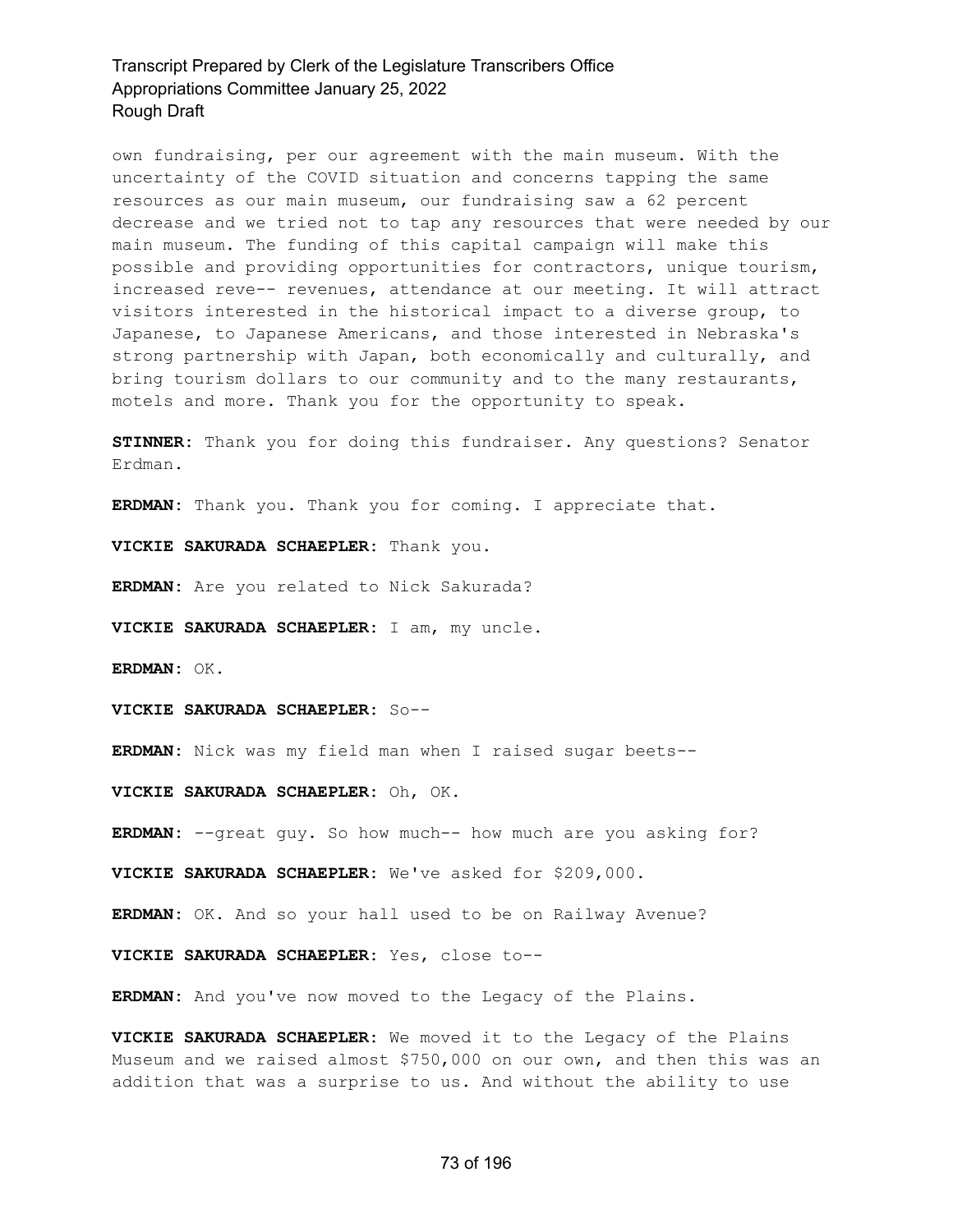that basement, we lose half our story because many events took place there.

**ERDMAN:** So which side of the Legacy of the Plains are you located?

**VICKIE SAKURADA SCHAEPLER:** We are-- when you enter the main Legacy of the Plains, we have-- our building is right there with a parking lot  $to --$ 

**ERDMAN:** OK, I've seen-- I've seen that building.

**VICKIE SAKURADA SCHAEPLER:** --to the East.

**ERDMAN:** You surely didn't drive down today, right?

**VICKIE SAKURADA SCHAEPLER:** No, I didn't.

**ERDMAN:** Thanks for coming.

**VICKIE SAKURADA SCHAEPLER:** OK.

**ERDMAN:** How far is it?

**VICKIE SAKURADA SCHAEPLER:** Well, it's probably six-and-a-half hours. I actually live in Kearney.

**ERDMAN:** You-- you drive pretty fast.

**VICKIE SAKURADA SCHAEPLER:** But this project is my-- my dream, my dream come true.

**ERDMAN:** Well, I appreciate you coming.

**VICKIE SAKURADA SCHAEPLER:** OK, thank you.

**STINNER:** Senator Hilkemann.

**VICKIE SAKURADA SCHAEPLER:** Oh.

**HILKEMANN:** I have to just make a comment. One of the things that- that through-- I've just learned something today about this whole thing of-- of this-- of this project that you've got going on in Scottsbluff and I've-- one of the things over the eight years of being in this Legislature to learn just another piece of the history of Nebraska is wonderful. I'm glad that you're carrying through on that.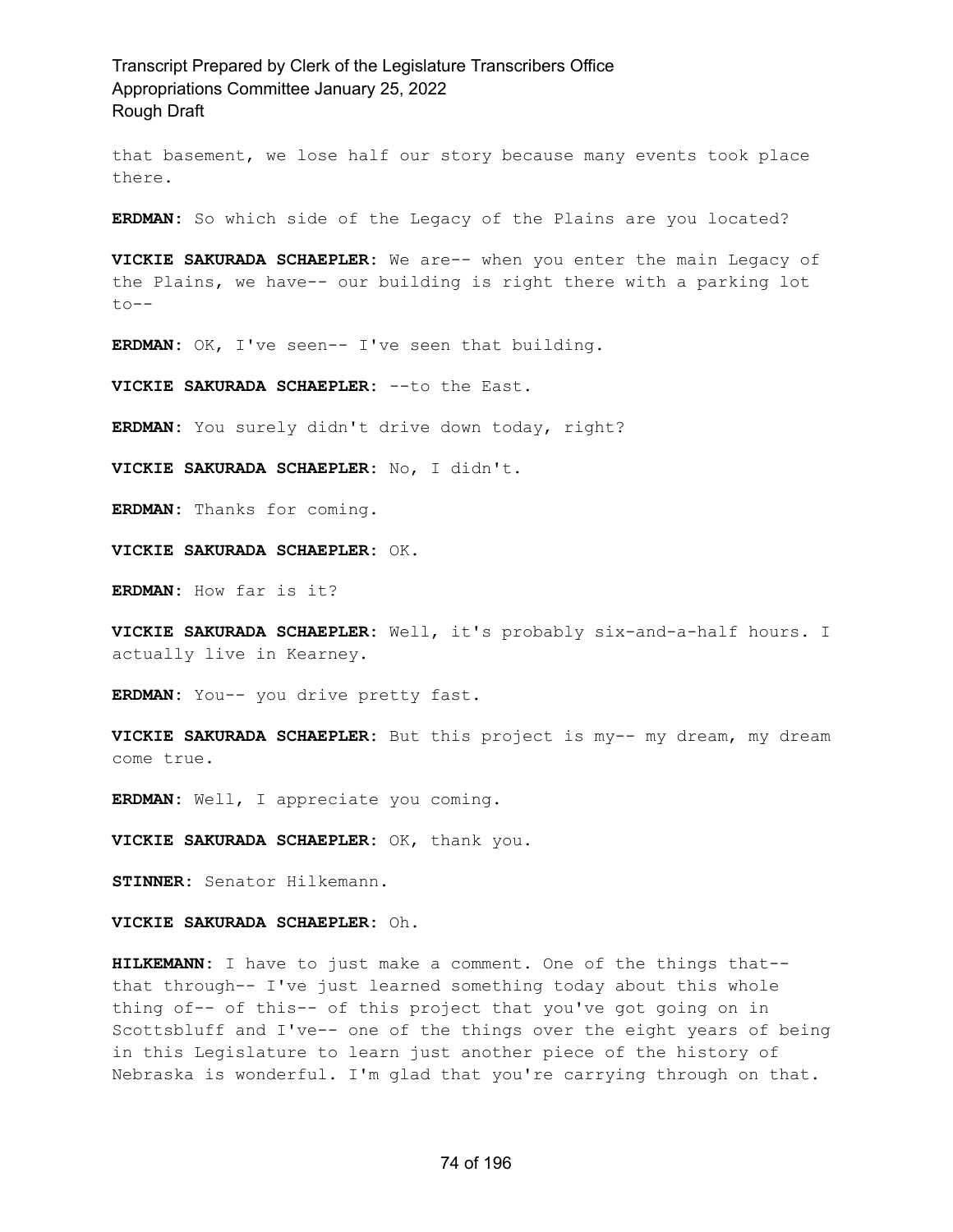I hope you have a story in that about Ben Kuroki, who became a hero of mine.

**VICKIE SAKURADA SCHAEPLER:** Oh, of course, one of our heroes--

**HILKEMANN:** Yes.

**VICKIE SAKURADA SCHAEPLER:** --so thank you very much.

**HILKEMANN:** Mine too.

**VICKIE SAKURADA SCHAEPLER:** Thank you.

**STINNER:** Any additional questions?

**VICKIE SAKURADA SCHAEPLER:** Thank you.

**STINNER:** Seeing none, thank you and drive careful.

**VICKIE SAKURADA SCHAEPLER:** Thank you.

**STINNER:** Thank you for this project. And anybody that wants to come to Scotts-- actually, don't come to Scottsbluff. Come to Gering [INAUDIBLE] Thank you.

**TOM BROWN:** Good afternoon, Senator, and thank you to the Appropriations Committee for taking the time. My name is Tom Brown, T-o-m B-r-o-w-n-- nice, easy one for a change.

**STINNER:** [LAUGH] OK.

**TOM BROWN:** I'm here representing the Nebraska Vietnam Veterans Memorial Foundation. We are in the process of building a Vietnam Veterans Memorial in Sarpy County, in Papillion. It's a \$5.5 million project, of which we have raised approximately \$2.8 million already. And the-- the amount that we are asking for under LB566 is \$2 million. Oh, OK. Let's see, the-- since the pandemic, fundraising has totally dried up, and that's not just for memorials. It's dried up for all types of projects, unfortunately, and that's why this program is just so, so very important. We would like to break ground on March 29, which is National Vietnam Veterans Day, and we are counting on doing the construction with the help of funds and completing the project by Vietnam Veterans Day of 2023. Unfortunately, Vietnam veterans are an aging group. The average age of a Vietnam veteran is 72. Unfortunately, I have already passed that number. I'm 76, so we need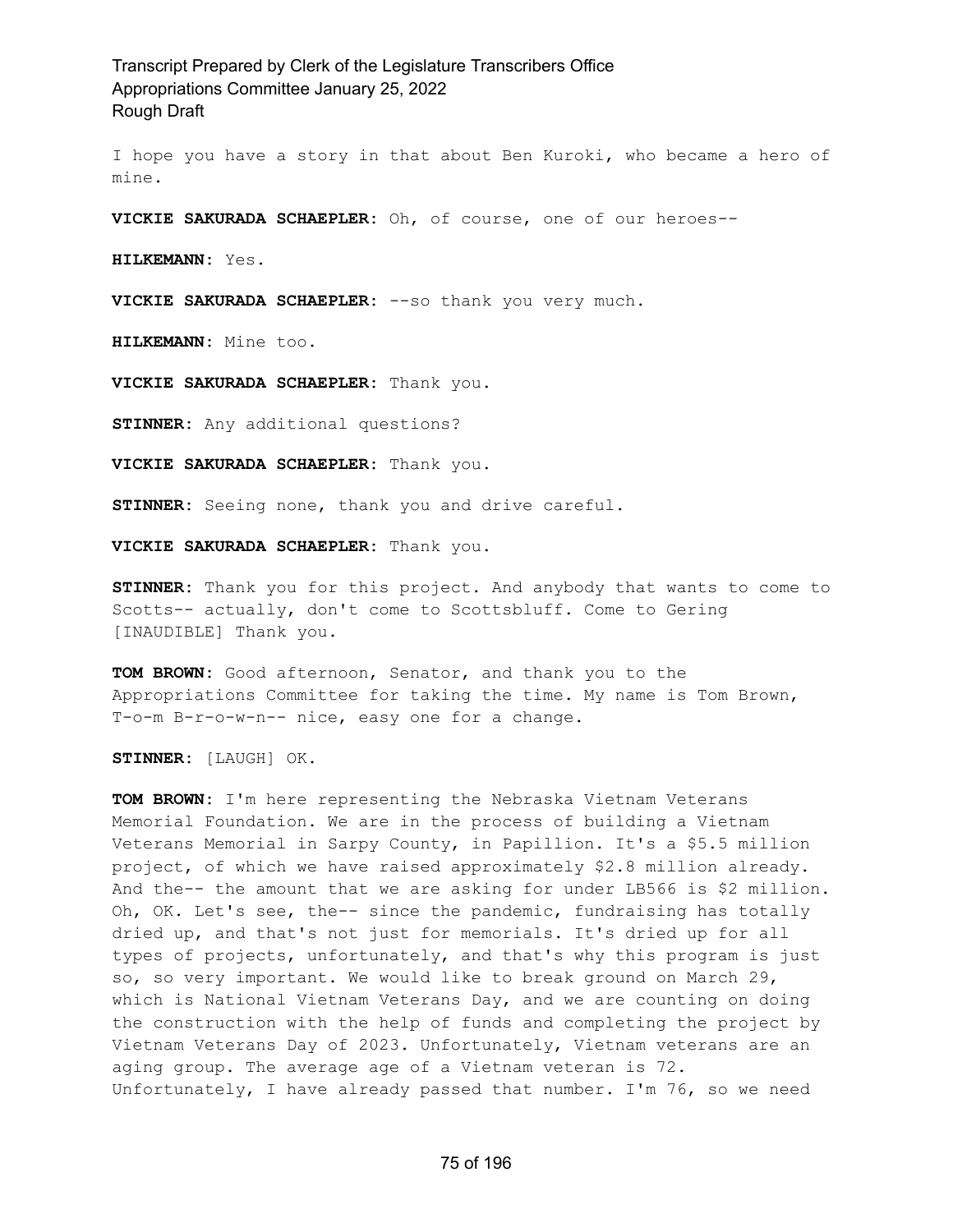to get this project completed and done, honest. [LAUGHTER] I would really, really like to see this project completed. When this project is completed and I am there at the opening, it is going to become a destination in the state of Nebraska, and we hope to draw an excessive amount of people there. We have programs set up with QR codes on the Obelisk. We have a memorial set up to recognize the 396 Nebraska veterans that died in Vietnam, and so that their families can come and visit a memorial dedicated not only to the ones that have passed away, but to the current Vietnam veterans, and to also recognize, and their own family members that aren't on the wall from being killed in Vietnam, but have just died from things like Agent Orange and things like that. And I want to thank you very much for listening--

**STINNER:** Thank you. Thank you for doing what you're doing.

**TOM BROWN:** --and hopefully we'll have a favorable opinion. Thank you.

**STINNER:** Thank you for doing what you're doing. Questions? Senator Erdman.

**TOM BROWN:** Oh, I'm sorry.

**ERDMAN:** I just have a comment. Thank you for your service. I appreciate it.

**TOM BROWN:** Thank you. I appreciate the support. Two years in Vietnam with the Marine Corps was an education and a half, so.

**STINNER:** Any additional questions?

**TOM BROWN:** Any other questions?

**STINNER:** Seeing none, thank you.

**TOM BROWN:** Thank you, sir.

**STINNER:** Thank you for coming.

**ANTONIO ESPEJO:** Good afternoon. I have another sports project for you. My name is Antonio Espejo, A-n-t-o-n-i-o, Espejo, E-s-p-e-j-o. I am a veteran, a marine veteran. That's why I let him go before me. I'm also a veteran of the Omaha Police Department for 21 years. I could have been a fireman, but I know how to read and write, so. [LAUGHTER] I'm teasing. I'm teasing. We-- we both-- we both went to girls Catholic so we can-- we can--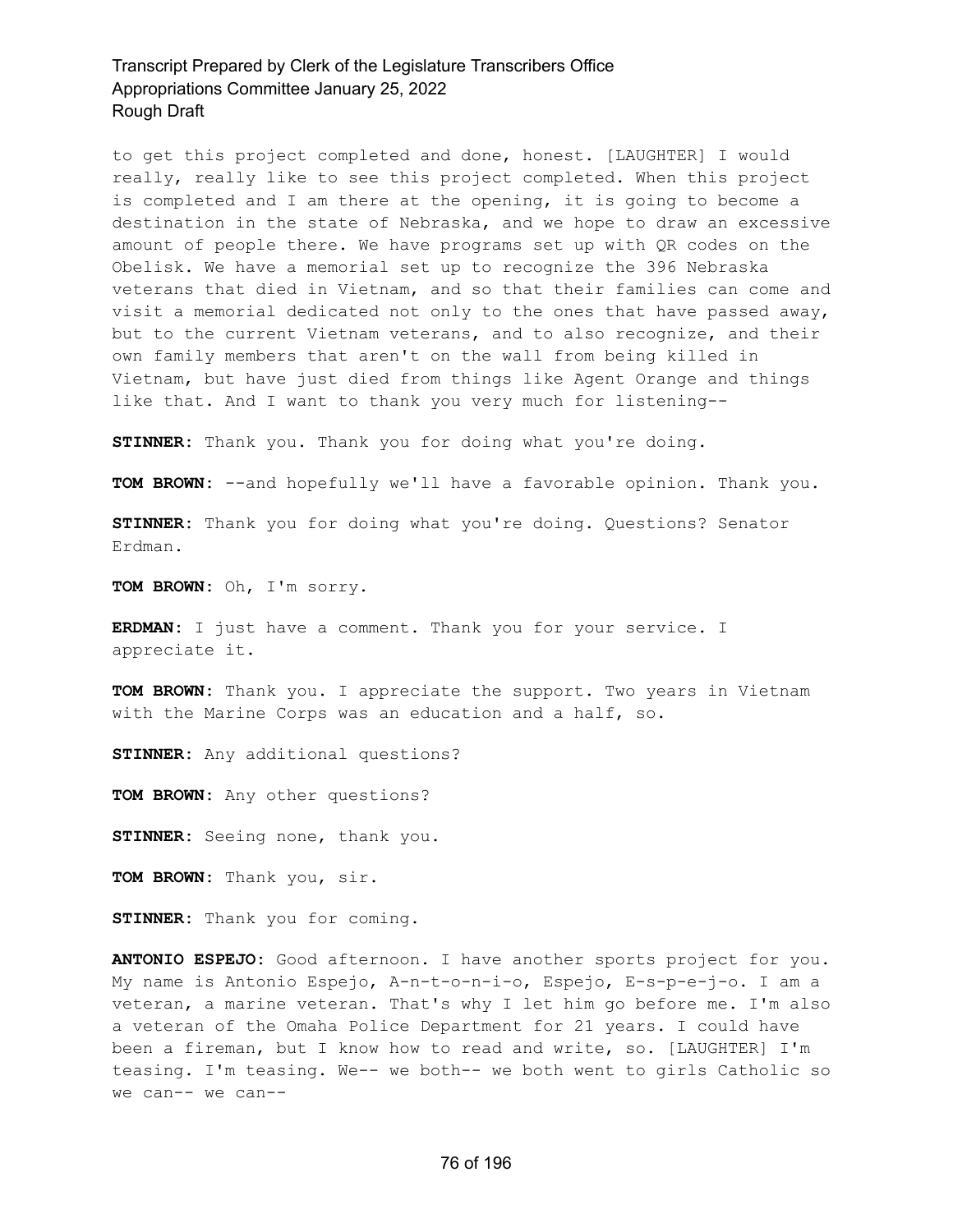#### **McDONNELL:** [INAUDIBLE]

**ANTONIO ESPEJO:** Would-- does that count, my three minutes? Oh, crap. So I mean, basically, I'll just keep it short and sweet. I know a lot of people here need-- are very passionate about what they want to get accomplished, and we're all obviously trying to get the herd in the right-- move in-- the herd in the exact same direction. What I'll touch on is basically what we do differently in Omaha and what I do in the organization that I started as a volunteer for 13 of my 21 years. Sixteen of my 21 years as a policeman, I was in the gang unit and I knew that we weren't going to arrest ourselves out of this problem, especially being from south Omaha, so I have a project and I'm from south Omaha. And I remember growing up, and I'm sure Mike remembers growing up, being able to walk down the street, go play basketball, come back home and not have any problems with anybody or anybody asking what hood you're from or things like that. When I returned from the Marine Corps, my neighborhood had totally changed: graffiti, homicides, shootings, just all kinds of crazy stuff. And I wanted to change that, and that's why I became a policeman. And I believe after 21 years, I have changed that. Our-- the way we kind of gauge our- our gang problem in south Omaha is through gang graffiti, and gang graffiti is down 93 percent, so that's telling you that we're making a difference, we're absolutely making a difference, and this-- I'm going to tell you how. We do-- I-- I started an organization called Police Athletics for-- Police Athletics-- it's PACE, which is Police Athletics for Community Engagement. And basically it's a no-cost sports for inner-city kids in north, south Omaha, basically the entire metro. We do free transportation. We do free soccer. We do free flag football, free baseball. Everything is absolutely at no cost. In fact, I started a nonprofit CrossFit, which is strength and conditioning, for kids that maybe aren't athletic but certainly could be if they were, you know-- or at a minimum, like everybody's talked about, the different health problems that we have now. But most-- more importantly, we are not trying to make All American athletes. What we're trying to make is all-American citizens to replace each and every one of us, to, you know, to push for those different museum- museums and those different things and really get these kids engaged and proud to be Nebraskans as much as I am. So our building is- proposes a \$25 million world-class indoor soccer facility. In 2019, prior to the pandemic, I had 6,000 kids in my programming, 6,000 kids in my programming at no cost and free transportation. And, you know, what we ask from these kids is basically their skin in the game, is to show up for practice, show up from games and give 110 percent. And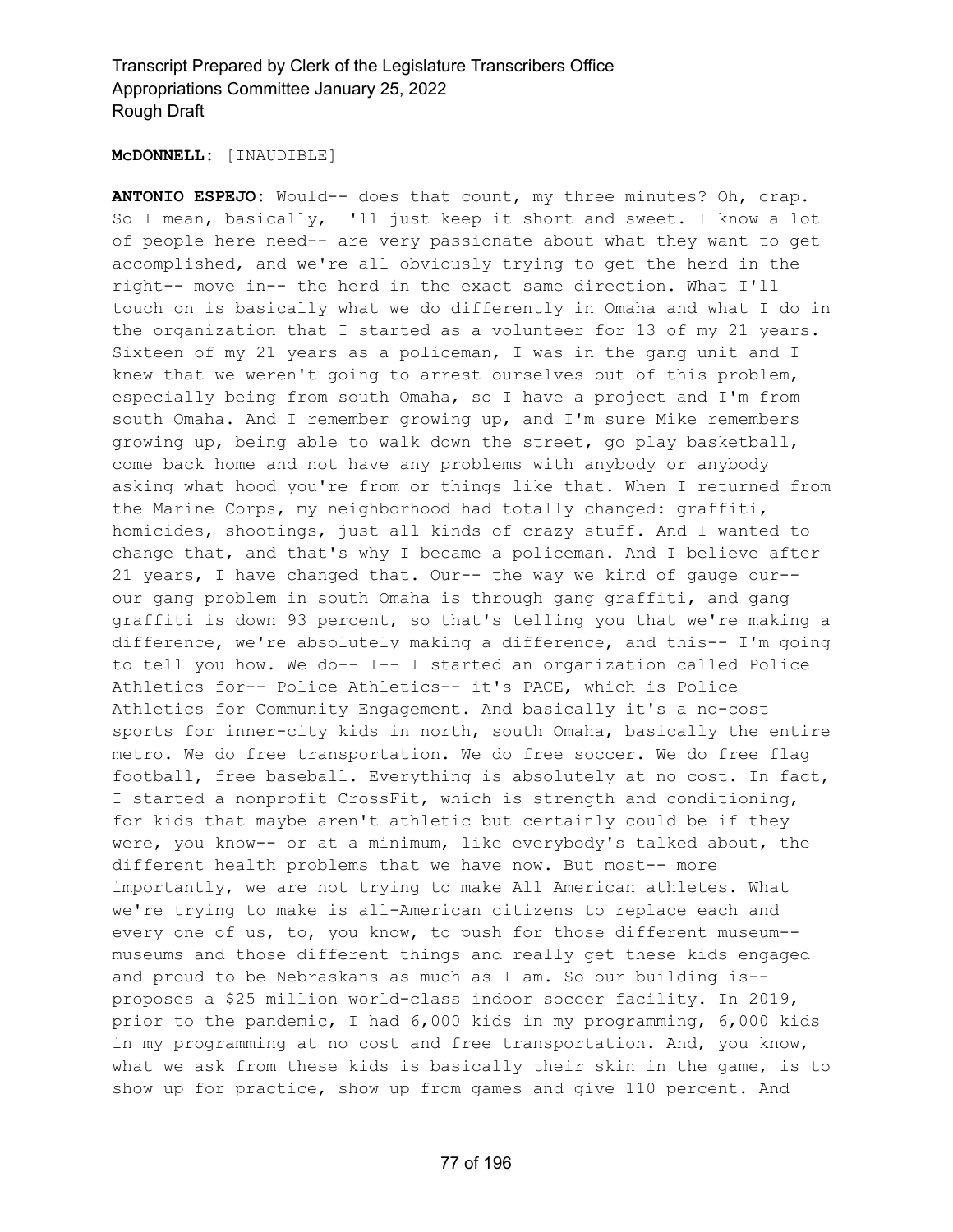what we try to do is we try to find those teams from the same-- find coaches that are police officers from the same neighborhood that those kids are from. So basically-- my three minutes is up. Basically what they tell us at the-- at the-- at the academy is, you go home no matter what happens, right, gentlemen? No matter what happens, you go home. So what's going to increase your chances of going home is your relationship with that community that you serve, and these kids can see our police officer from a different perspective, and-- and that's what we've been able to do in south Omaha. So I've been tasked with finding a percentage of this-- of the \$25 million from the state, from the city, from the-- from the county, and then that-- a private- private foundations will assist us with getting the rest of the money, because right now we go-- we go year to year. I have to hustle, you know, close to half a million, almost \$800,000 a year to keep our programming going. And this indoor facility, like they testified to, can make money, but the money that we would make would actually go back into our programming to provide free programming for all these kids.

**STINNER:** Thank you. Thank you very much.

**ANTONIO ESPEJO:** Phew, got it.

**STINNER:** And you're from south Omaha, so Tony likes you a lot, so--

**ANTONIO ESPEJO:** Absolutely.

**HILKEMANN:** Just kidding.

**ANTONIO ESPEJO:** Absolutely. Any questions?

**STINNER:** Senator McDonnell.

**McDONNELL:** Thanks, Tony. Thanks for your service-- I've known you a long time-- and your-- your passion for not only serving the-- the community as a police officer, but serving those kids. Can you tell us a little bit of the-- the impact you're making with the kids? You're talking about that when you hit the 6,000. How many kids aren't getting the help they-- getting the opportunity based on finances, do you think?

**ANTONIO ESPEJO:** How many kids, like potential-wise we could be?

**McDONNELL:** Potential-wise, your potential.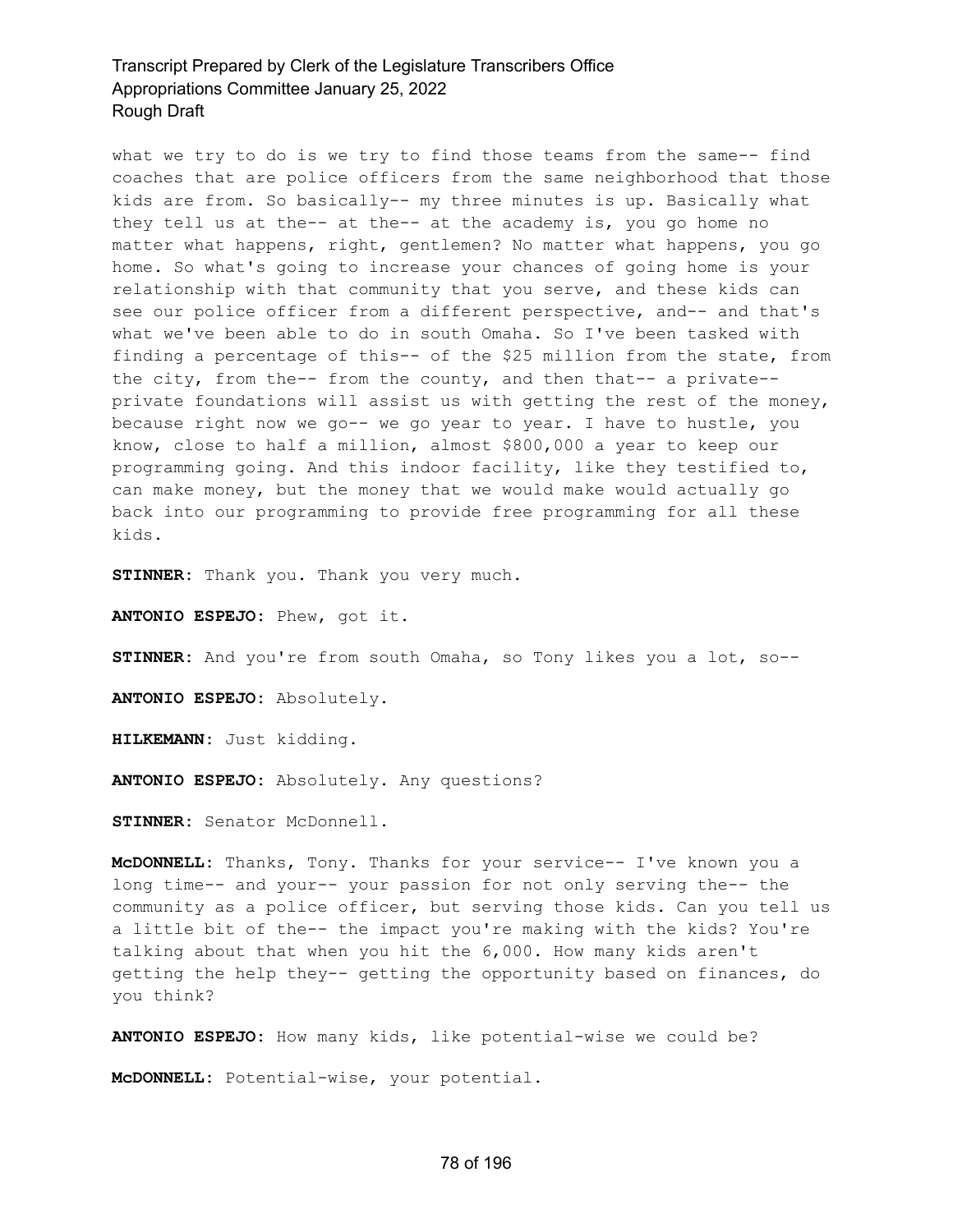**ANTONIO ESPEJO:** Potential-wise, I mean-- I mean, I think we might-- You know, OPS has 53,000 kids in their programming. So that's where, you know, a lot of funders come to me and say, sell, how are you going to plan for next year? Well, I have a free program with free transportation. It's kind of hard you know, to guess. I guess we're basing it off that-- that-- that 53,000. How many kids can we accommodate? I mean-- I mean, we try to make just-- what this facility is going to do is going to be basically take any and every kid that wants to participate in any of our sports and provide some kind of sports activity, in other words, keeping them off the TV, keep them off, you know, the video games and all that stuff like that, but keeping them out of-- you know, giving them a positive alternative- alternative to a negative lifestyle 365 days a year. I mean, the-- in our planning, which I can get some more information for, but we're gonna be open seven days a week. We're gonna be open seven days a week for these kids, so, I mean, the potential is-- geez, I don't know,  $10--$ 

**McDONNELL:** And as you mentioned--

**ANTONIO ESPEJO:** --8,000, 10,000. I'd like to be at 10,000 kids.

**McDONNELL:** As you mentioned earlier, when you and I were growing up in south Omaha the opportunities with sports developed, you know, character, but the idea of keep us out of trouble.

**ANTONIO ESPEJO:** Oh, it-- it-- it's the values that you learn from athletics, right? Consistency, perseverance, you know, where did you learn perseverance from, right? It's from your families, and a lot of these kids don't have that, that foundation that, you know, a lot of people have talked about, and-- and certainly the other difference is, don't have that-- that relationship with police officers. It-- it just absolutely makes sense and--

**McDONNELL:** Thanks for your service.

**ANTONIO ESPEJO:** Thank you. Thank you. I should have been a fireman, see?

**STINNER:** Thank you for your enthusiasm. Thank you. I'm going to-- I'm going to cut him off.

**ANTONIO ESPEJO:** [LAUGH] You can't.

**STINNER:** Go ahead, Senator Vargas.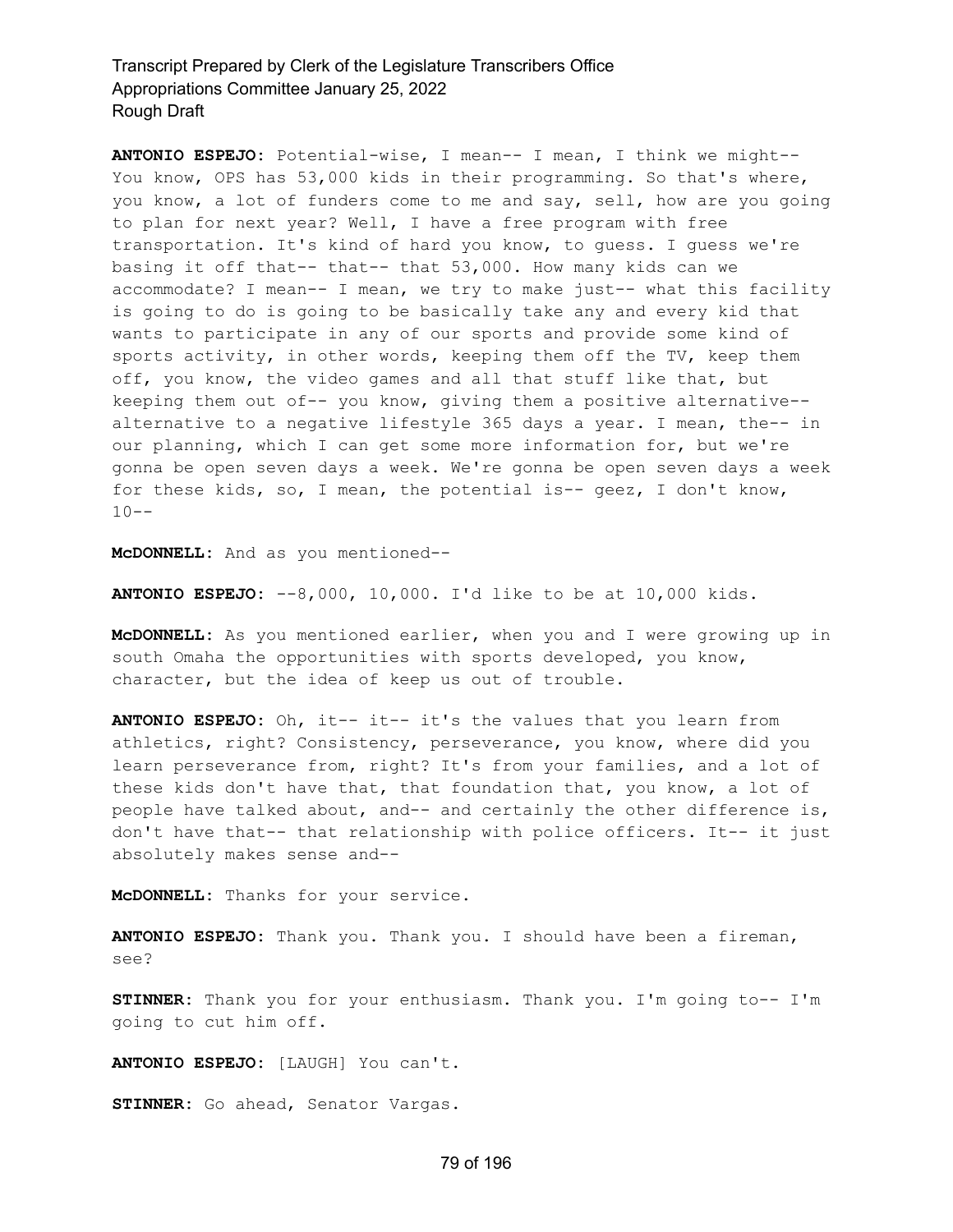**VARGAS:** Can you talk about the recidivism rates and what you've been able to do to reduce those?

**ANTONIO ESPEJO:** So basically, I mean-- I guess I'm not a policeman right now-- anymore, so I can talk to this. When I started in the gang unit in 2005, there was anywhere from 10 to 15 different Latino-- just Latino gangs in south Omaha, and now it's anywhere from two to three. I mean, that's how-- that's how big of a reduction, and that's what we measure it, with gang graffiti. And-- and-- and the important part here is, you know, I'll give you a perfect example. I mean, in the past, I'd see kids that maybe had just gotten out of jail, but we're always there, they come back, they want to get to one of our programs and turn their life around, but-- but, you know, what I'm seeing now is I'm seeing kids coming back outside of the office. There's some- they were doing some work on-- some engineering work on some-- on some roads there right by the office. And I saw one of the kids and he's like, hey, Tony. And we're talking 31,000 kids have been through our program. I'm like, hey, how are you? He goes, good. And I remember his face. He's now an engineer. I mean, those are the kind of stories that-- that-- that just keep happening to me all the time. When I started this originally in 2005, my kids were, you know, 12, 13 years old. Now they're 28, 29 years old and they're-- they're taking the place of a lot of police officers that, you know, that they had a positive interaction with. And that's what we want and that's how we're going to change things and save money, right? Does that answer your question?

**VARGAS:** Yes.

**ANTONIO ESPEJO:** Good.

**STINNER:** Thank you. Thank you for your enthusiasm--

**ANTONIO ESPEJO:** Thank you very much, gentlemen.

**STINNER:** --and thank you for what you're doing. I'm going to take one more shovel-ready folk-- folks, and hopefully west of Kearney or something along that line.

**McDONNELL:** Can you ask how many shovel-ready are left?

**STINNER:** Hmm?

**McDONNELL:** Ask how many shovel-ready are left?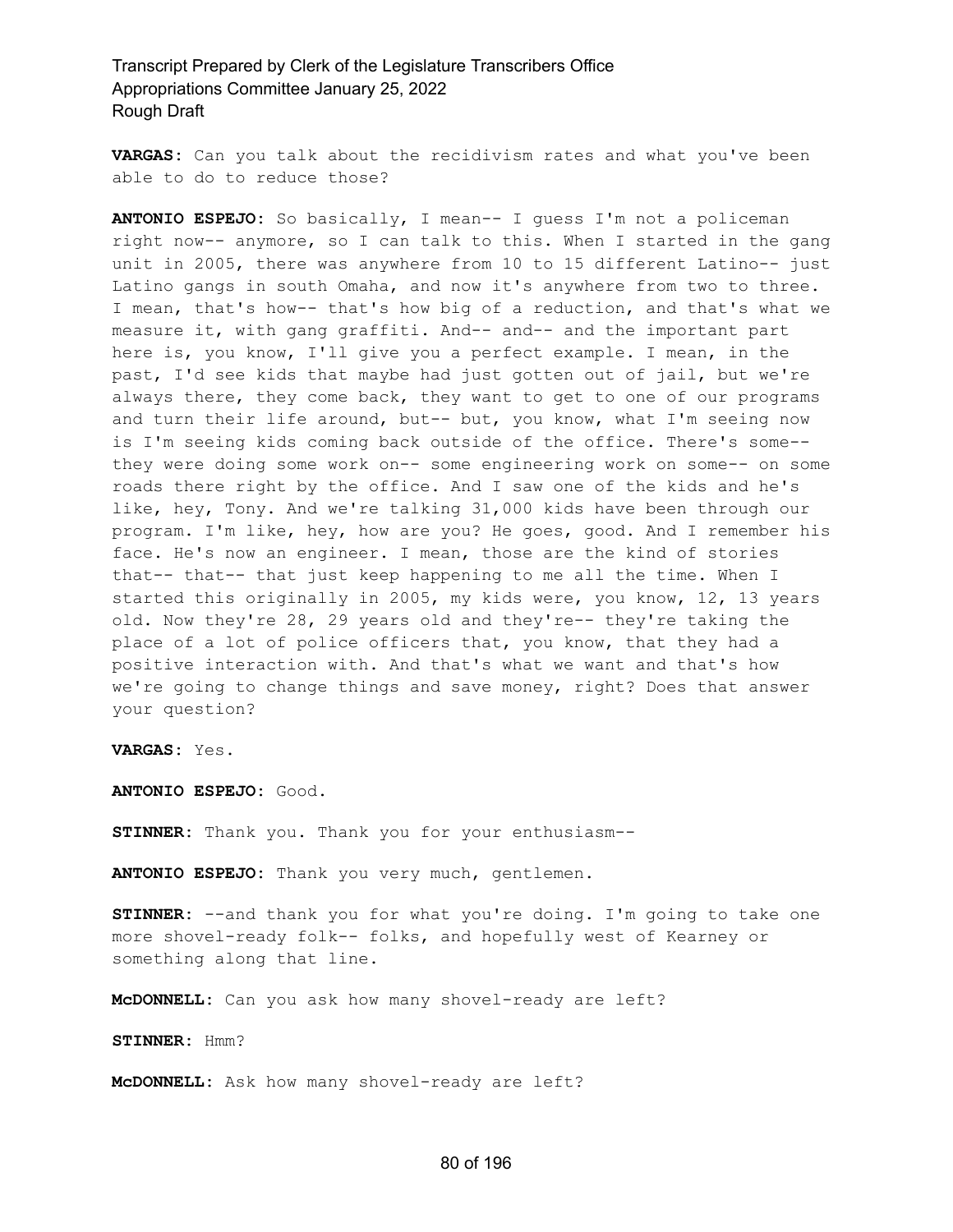**STINNER:** I-- how many shovel-readies are left?

**McDONNELL:** Four, five, six.

**STEPHAN GROT:** I'll go very quickly.

**\_\_\_\_\_\_\_\_\_\_\_\_\_\_\_\_\_\_:** Seven.

**STINNER:** OK.

**STEPHAN GROT:** Afternoon--

**STINNER:** Go ahead.

**STEPHAN GROT:** --Senator Stinner, members of the Appropriations Committee. My name is Stephan Grot; that's S-t-e-p-h-a-n G-r-o-t. I'm the executive director of Kaneko, which is a museum that focuses on the vital importance of creative-- creativity and creative thinking and how it benefits our community. Kaneko's project with all of this is the collection building to house the-- and exhibit Jun Kaneko's permanent collection of seminal works from his lifetime. By all measures, Jun Kaneko is one of the most prolific and successful artists alive today. His collection that he has donated to us is in addition to many other great gifts. Jun and his wife Ree have given us over \$58 million in land, artwork, and funding back to this community. This permanent collection, which will be exhibited in this project, will be over 2,000 pieces of artwork of all sizes, including the largest ceramic artwork pieces that have ever been made in history. The permanent collection has an estimated value of about \$50 million, and the project cost for this building is \$31 million. We have applied for \$10 (million), and we have projected that this will bring approximately \$20 million year over year and economic impact. This will be a place for inspiration for Nebraska, for the country, and this will be an international audience that will come to us and this will demonstrate the caliber of work by people of Nebraska. Any questions?

**STINNER:** Any questions? Seeing none, thank you. Thank you for being very quick.

**STEPHAN GROT:** Thank you all. Appreciate it. Have a good day.

**STINNER:** Apparently, we got how many-- how many hands, again?

**McDONNELL:** Seven.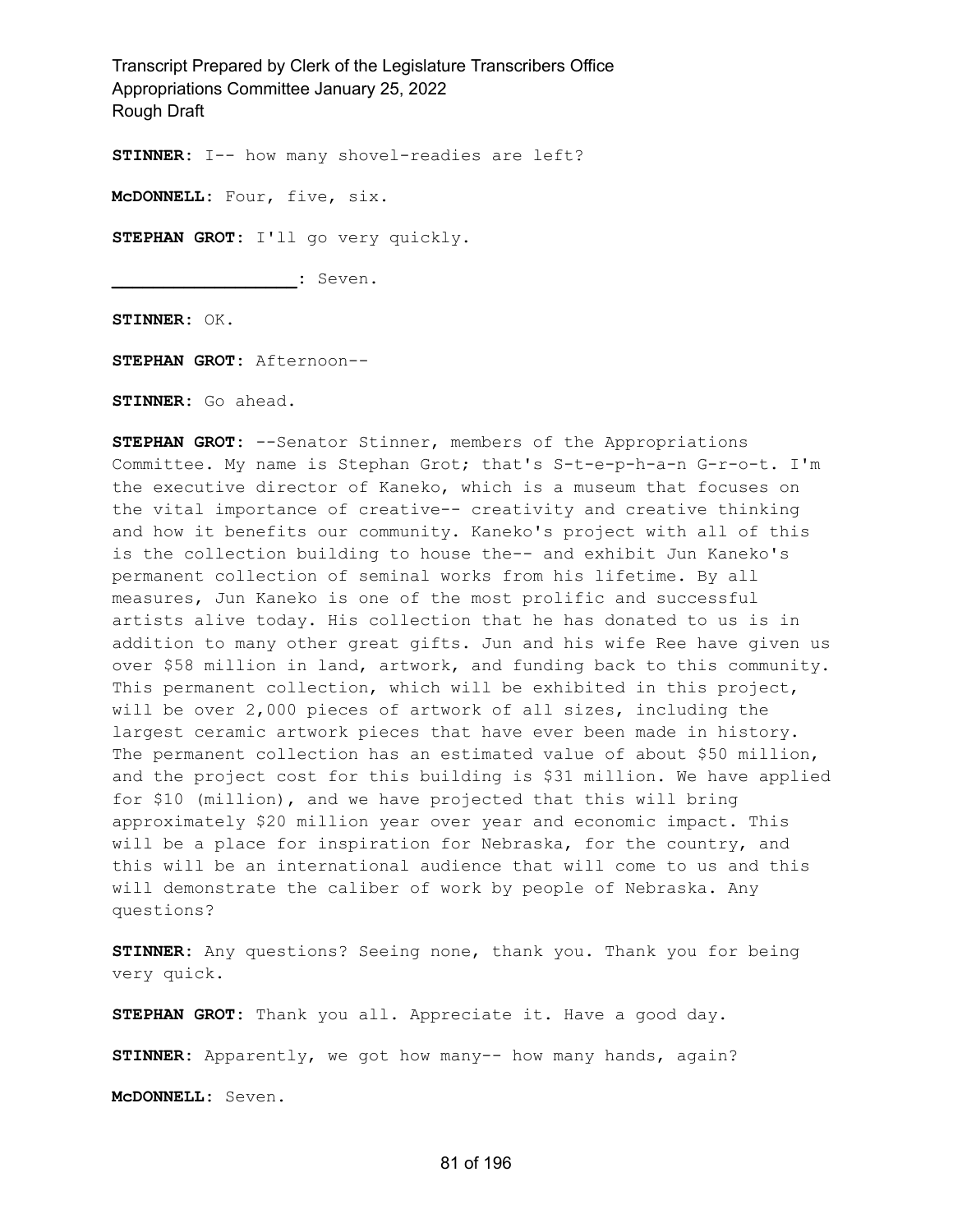**STINNER:** One, two, three, four, five, six, seven. OK, if we could be brief, that would be great. We've got plenty of folks that are sitting here with--

**DANA REEVES:** Thank you. Good afternoon--

**STINNER:** Thank you.

**DANA REEVES:** --Senator Stinner and members of the Appropriations Committee. You'll see my scratch on here. I tried to cut some things out to make it shorter for you.

**STINNER:** I appreciate it.

**DANA REEVES:** I'm Dana Reeves, D-a-n-a R-e-e-v-e-s, and I'm the executive director of The Digg Site Productions. Our 501(c)(3) nonprofit organization provides Nebraska youth with hands-on film industry experience through tuition-free camps and workshops while expanding film opportunities and building creative communities in Nebraska. I'm here today as a proponent of the Governor's shovel-ready capital projects and would like to tell you just a little bit about our project, the renovation and restoration of the Empress Theater in downtown Fremont. The building has a storied history. Built in 1914 and opened in 1915, it has been a theater several times, some other things several times, and it has stood virtually empty and not functioning as a theater for a couple of decades now. Once renovated, the Empress will feature a wide range of films, including movies filmed here in Nebraska, done by Nebraska filmmakers and featuring Nebraska actors and crew, along with first releases, classics, documentaries and more. But it will be much more than a theater. It will be home base for our tuition-free film workshops and camps, and will include an in-house editing studio providing studio-- students additional opportunities to learn video and film editing skills, while also offering filmmakers a valuable resource to use while working on their Nebraska-based projects. The Empress will also serve as our nonprofit's headquarters, making our resources more readily accessible to residents, visitors and community partners. Further, it will stand as a unique, creative space that will allow us to expand our educational offerings and pursue the possibilities that are growing out of Fremont's already collaborative creative community. Restoring the Empress will further beautify and enhance our main streets, make Fremont's historic downtown area more vibrant, bring the community closer together, and keep the rich, unique history of Fremont, the region, and the state of Nebraska alive. We have been heavily impacted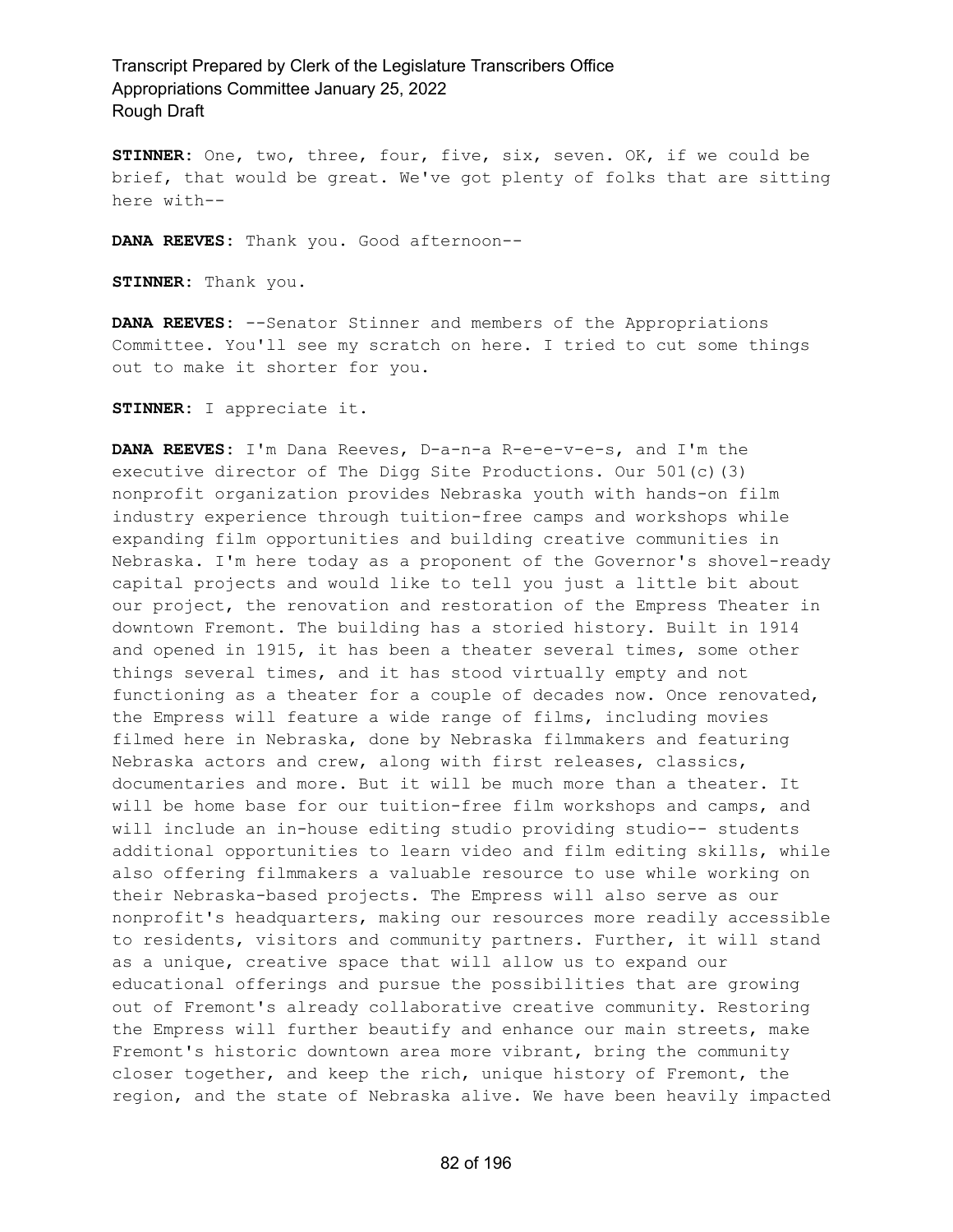by COVID. Our organization is comprised of 100 percent volunteers with zero paid staff, and our film camps are run by film professionals who are paid as contractors for those programs. We had figured paid staff positions and additional programming into our 2020 operating budget and that had to stop. In addition, we learned that our normal funding sources had put their funds on hold in response to the pandemic. We asked for a \$1 million grant through the LB566. We have raised nearly half a million dollars already on our own, and we will remain-- raise the rest of the money through private donations and additional grant applications. Our total budget is \$2.2 million. Thank you for your time today and thank you for supporting the Governor's bill.

**HILKEMANN:** Thank you very much for being here. Are there questions? Seeing none, thank you.

**DANA REEVES:** Thank you.

**JENNIFER MURRISH:** Hi. Good afternoon. My name is Jennifer Murrish, J-e-n-n-i-f-e-r M-u-r-r-i-s-h. I am the executive director of the Buffalo County Historical Society and the Trails and Rails Museum in Kearney. We are a very small museum with only two year-round employees and over 11 buildings and structures on the property. I am here today in support of the shovel-ready capital projects that are under the Governor's Negative Impact Economic Budget. The expansion of the Family History Center was stalled out due to COVID. This phase will allow BCHS to meet the needs of providing a better, more suitable space for educating the general public about Buffalo County's vast history with rotating displays, youth programming, educational presentations and events. BCHS has a goal of \$760,000 for phase two. The \$174,000 funding request will help us reach our goal and finalize this historic campaign to construct phase two. Your funds will allow BCHS to expand their building to open a large, flexible space that will have multiple uses for the general public. Phase two will increase the museum's attendance, membership, and the public's awareness of our mission. The economic impact will generate tourism dollars. During this capital campaign, we faced many trials. Phase one of the Family History Center opened in July of 2017. In 2018, our main road was closed due to construction during our busy season, and then the flood hit in 2019, followed by COVID in 2020 and 2021. Therefore, we do not have a good baseline for comparison and our financial numbers look skewed. With a very creative line of credit from a local bank, BCHS was able to expand and only a few finishing touches remain to complete phase two. We have already had numerous requests to host anniversary parties, meetings, graduations, wedding receptions, and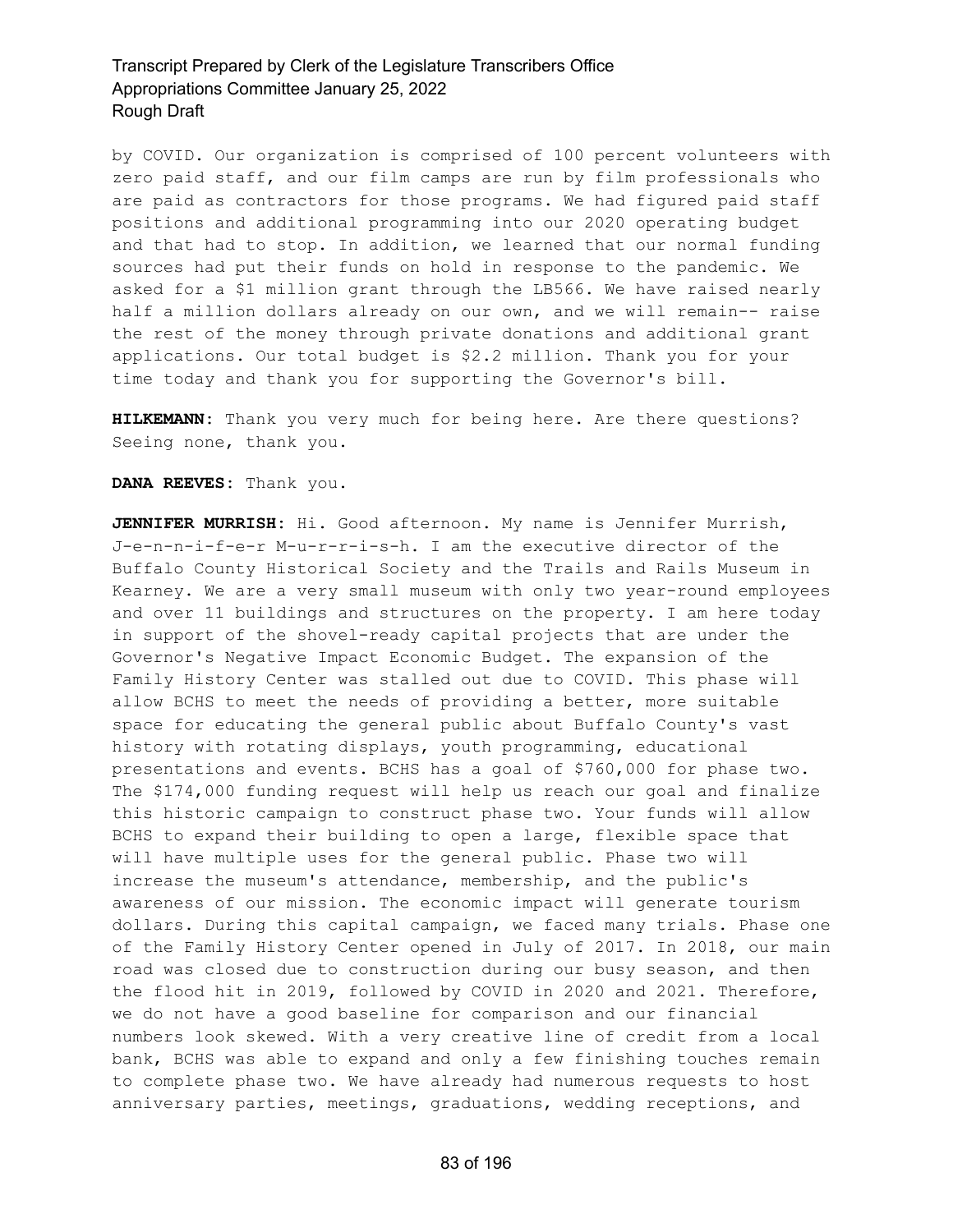educational programming. Thank you for your time and your support of all of the nonprofit cultural organizations.

**HILKEMANN:** Thank you for being here. Are there questions? Thank you very much.

**JENNIFER MURRISH:** Thank you.

**MORRIE ENDERS:** Good afternoon. Thank you for your time. My name is Morrie Enders, M-o-r-r-i-e E-n-d-e-r-s. I'm the executive director of the Lincoln Community Playhouse here in Lincoln, a nonprofit theater that has been transforming lives and positively changing our community for 76 years. I am speaking in favor of the shovel-ready capital projects. For the Playhouse, we're seeking funding for an HVAC system replacement. Our rooftop units are eight years past their life expectancy. But beyond that, I would like to show support for all of the arts organizations that are applying for the shovel-ready capital projects. In 2019, a United Kingdom study proved that when people watch a theater production, their hearts synchronize. The audience's hearts literally begin beating together. After our period of isolation that we've had with COVID, I think we all understand that social interaction is a primal need for human beings. When you support funding the capital shovel-ready projects of the Playhouse and other arts organizations, your investment in brick and mortar and HVAC is really supporting bringing our communities back together, heartbeat by heartbeat. Thank you for your time.

**HILKEMANN:** Thank you very much. Are there questions for Mr. Enders? Seeing none, thank you.

**MORRIE ENDERS:** Thank you.

**CHRIS FOSTER:** Good afternoon. My name is Chris Foster, C-h-r-i-s F-o-s-t-e-r, and I'm speaking on behalf of the Yates Illuminates project that Katie Weitz had talked about. And I'm also from Gifford Park neighborhood, which is just west of downtown Omaha. And as Katie mentioned, it's a real melting pot, the most ethnically diverse neighborhood in the-- in the state. And I really wanted to supplement what Katie had said. I'm passing around a couple of our recent newsletters that kind of give you a flavor of what the neighborhood Gifford Park in midtown is all about. And the biggest thing that- that we're looking for is-- this is the most exciting project in my 35 years in Gifford Park of-- of going shoulder to shoulder with lots of other great volunteers. And th-- and really what we're doing is we're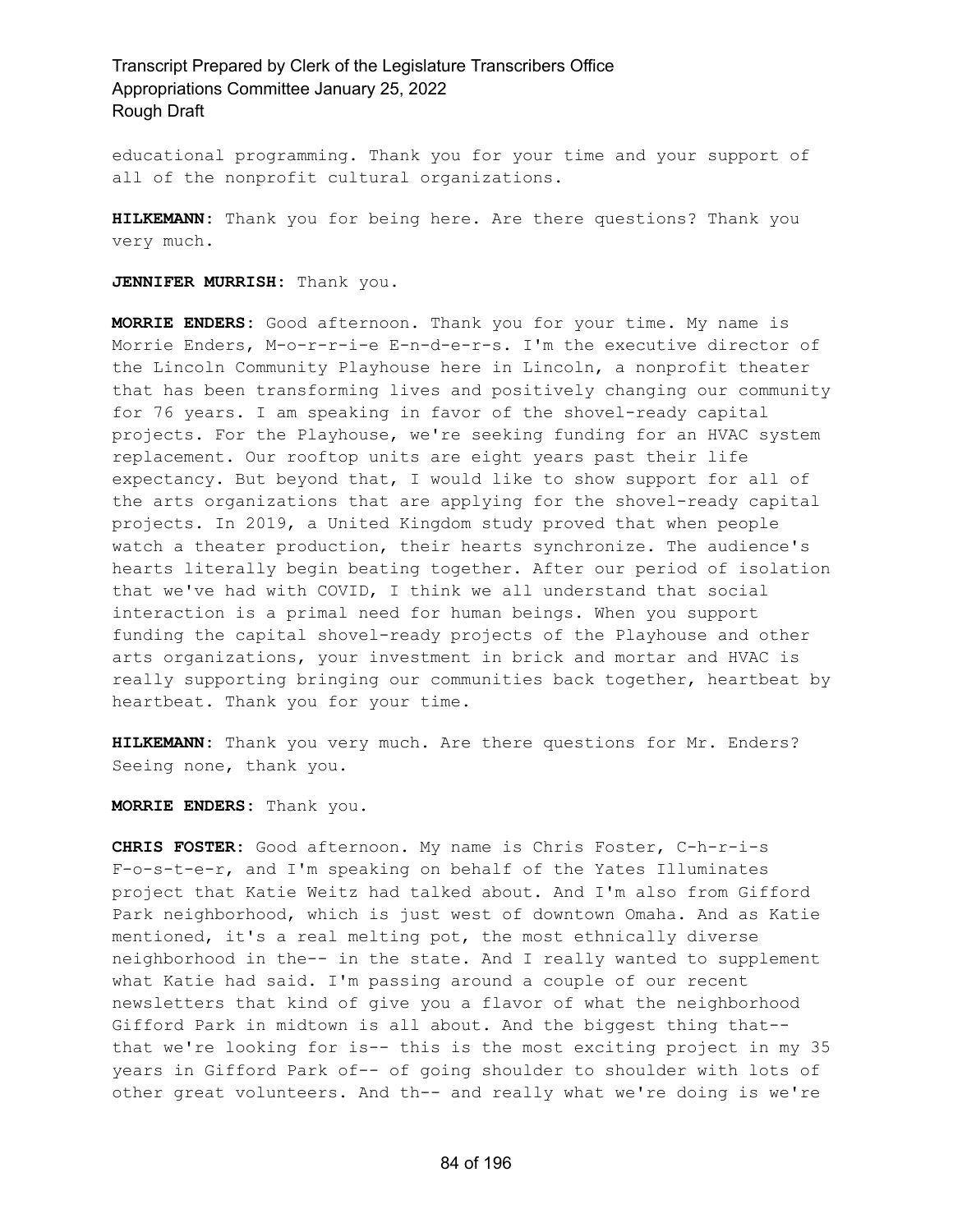helping individuals and families help themselves with-- with a total educational community center. And I'll just finish up by letting you know what-- just a sampling of what some of the programs that are going to be in-- in the-- in the building, which we're planning to open July 1: visual and performing arts; immigrant and refugee, new American programs; STEM; STEAM learning, robotics, senior programs, financial literacy, gardening classes, meeting spaces for anybody, kitchen facilities, shared workspaces for non-profits and community groups, and-- and it'll be all-accessible and affordable for everybody, so just gives a lot of hope in-- in-- in these times. Thank you.

**HILKEMANN:** Are there any questions of Mr. Foster? Seeing none, thank you for coming.

**ADRIAN PETRESCU:** Good afternoon. Mr. Chairman, members of the committee, my name is Dr. Adrian . I'm a professor of [INAUDIBLE].

**HILKEMANN:** Could you-- could you spell your name for us?

**ADRIAN PETRESCU:** Yes. A-d-r-i-a-n P-e-t-r-e-s-c-u.

**HILKEMANN:** Thank you.

**ADRIAN PETRESCU:** I'm a professor of public policy and economics and business and law. I wasn't born in Nebraska, but I got here as far as that-- as-- as fast as I possibly could. Getting here 11 years ago, over time, of course, I live in Gifford Park neighborhood. And over time, we learned the great things that Gifford Park does for youth and you couldn't but-- but volunteer right away. So a couple of years ago, we managed to meet Katie Weitz and, therefore, I'm here in support of the Yates Illuminates project. And I really, really have to apologize. I do not know my name-- or my way around this committee or any other such committee. I teach public policy. And so at public policy, I get a budget and I tell my students to improve it, right? So here, I don't want to take your role, Chairman's Stinner, but if I could, I would file this in-- in that green thing. It says I'm a proponent of Number 10-- I'm sorry, a proponent of Number 9, Other, adds \$10 million; a proponent of Number 10, Shovel-Ready, add \$10 million; neutral on Number 13, Low-Income, adds \$10 million; neutral on Number 14, Site and Building Development, adds \$10 million; and get \$40 million from somewhere. I'm sorry, I've been teaching police officers and retired police officers for my entire 24-year career. Just subtract \$40 million from 15 and find good instructors who would actually teach in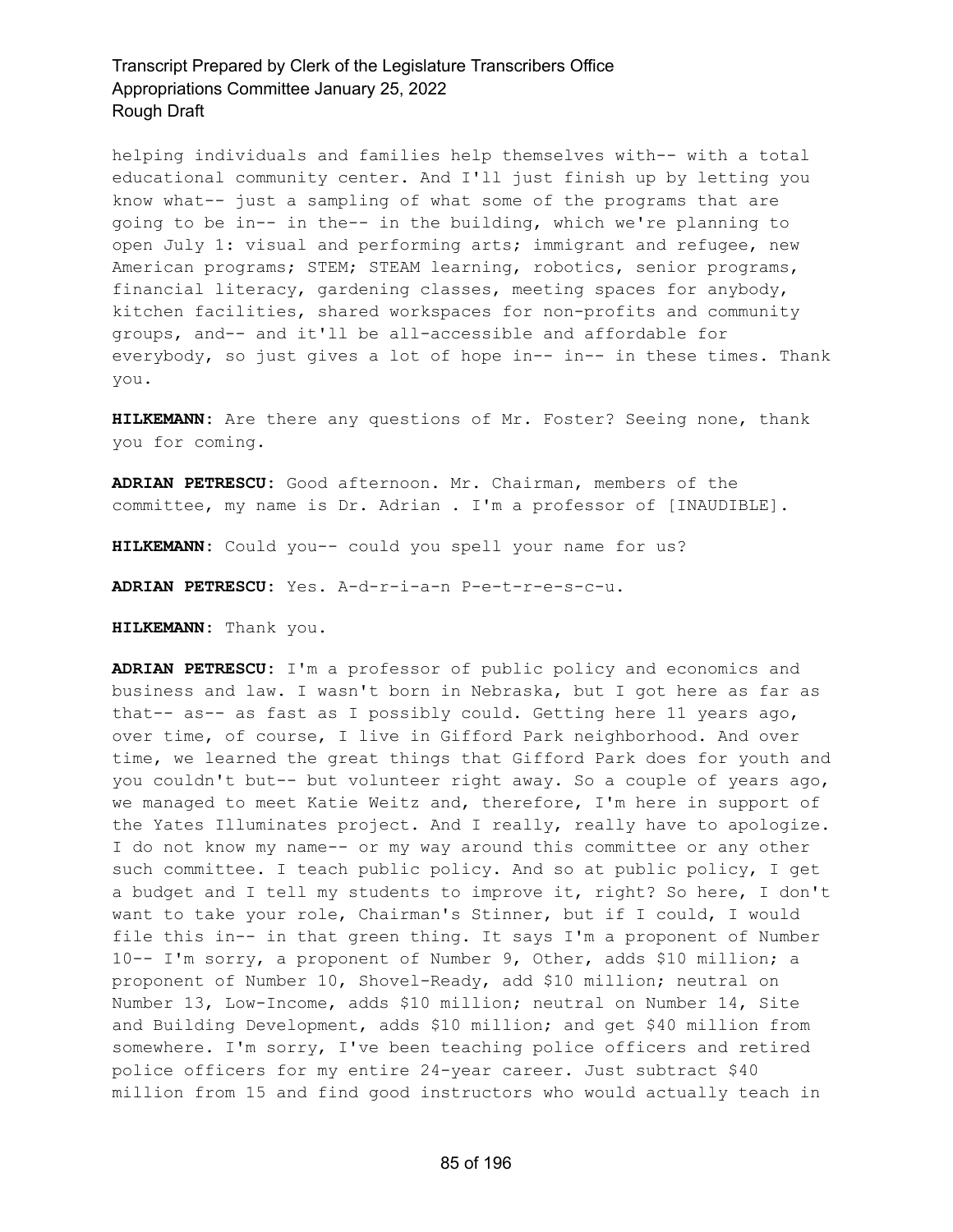other rooms, right? Because \$17-- \$7 million is fine for training. I was the founder of the little Science & Arts in Parks project that you saw all the kids smiling in the attachment to Katie Weitz's testimony. What I ask you kindly to do is to make Yates Nebraska on its way to become Yates U.S.A. So if you manage to give this extra \$40 million to these other things, you know, we can make new Yateses distributed across the entire state of Nebraska because it is a great pilot as it-- as it works right now. You know, 35 percent of the students in Omaha Public Schools-- I'm sorry Tony Vargas is not here to-- to back me up-- are English learners like I am. So when I-- when I had a-- and I have a 12-- a 23-year-old college graduate scientist. When she was 12, she came to me and said, Daddy, my English is better than yours. I thought to myself I would tell her, when you grow up, I will send you the bill. [LAUGHTER] But that's not what I said. I said, well done, honey, keep up the great work. You know, 35 percent of English learner parents need this here, and we need to spread the word in the state and in the whole nation. Appreciate your help.

**STINNER:** Thank you. Any additional questions?

**ADRIAN PETRESCU:** Oh, I'm sorry.

**STINNER:** Seeing none, thank you.

**ADRIAN PETRESCU:** Thank you.

**J. SHANNON:** I was attempting to wait my turn. I would think I was one of the last people in the room. My name is J. Shannon, the initial "J." Last name is S-h-a-n-n-o-n. And I am here to speak neutral on the shov-- shovel-ready capital projects. [INAUDIBLE] I chose neutral specifically because I do feel like there are projects that are involved with this that should be and can be and can impact our community greatly, but I do feel like there were projects that were- are not involved in the shovel-ready project list, and I feel like I need to say that the process that was implemented to get these projects here happened, but I don't feel like the-- the information was disseminated equally. I do feel like that there were pockets of projects that may or may not be favorable to the majority that were left off. There were things that were done that from cert-- in certain areas in our community that would be deemed divisive instead of inclusive or unifying, and in that we let some things slip through the crack. So instead of saying we oppose what our Governor is saying, we're asking that there would be at least some-- some closer looks to what has already been listed, some closer looks to the projects that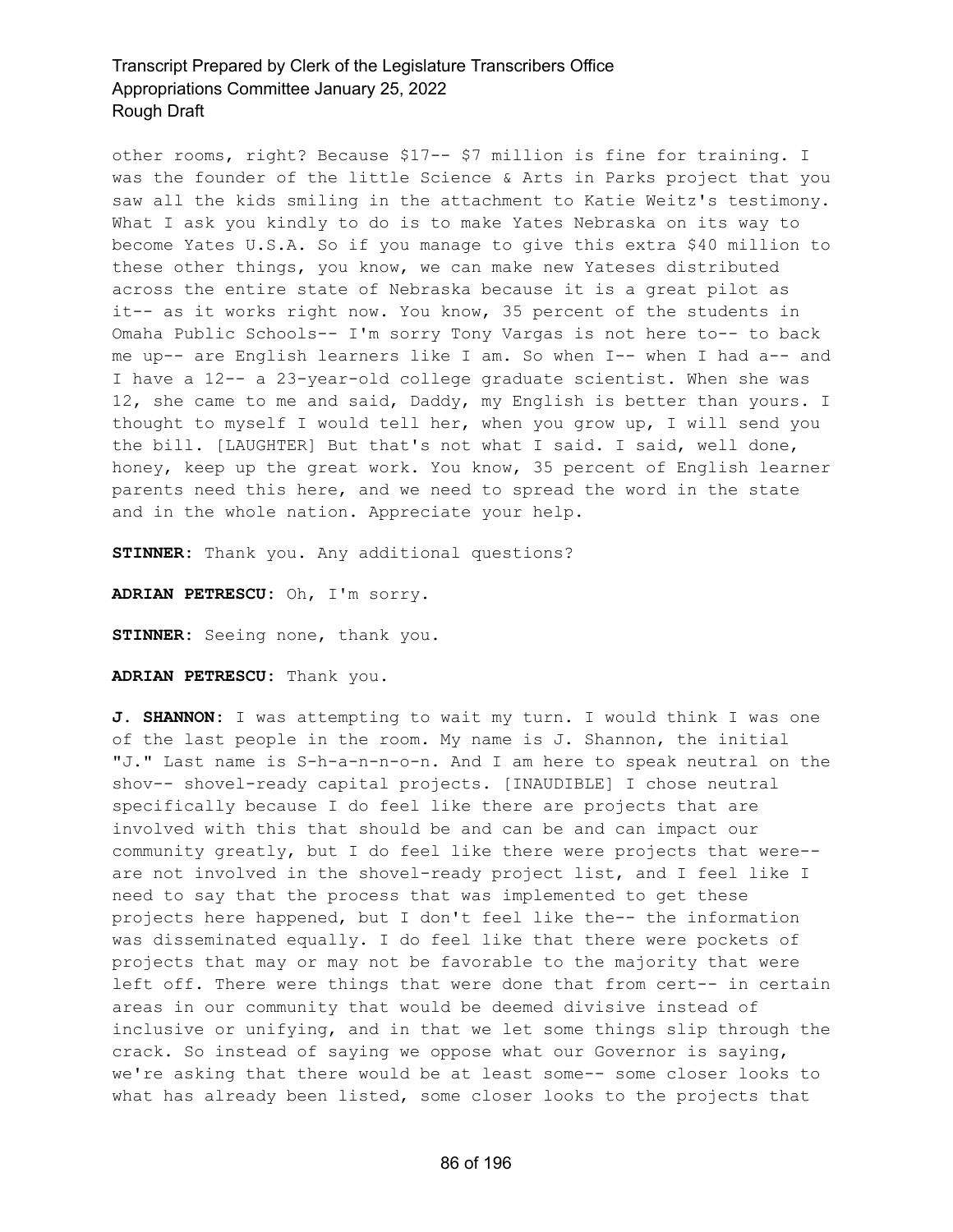are there, and to see if there are other projects that should be included. Most specifically, the Malcolm X historical birth site project that has been on line items for probably 20 years. There has been shovel-ready documents since 2012 that were known from your predecessors and probably some of you. You've heard conversations about, what shall we do with the Malcolm X birth site? What is it- what it does for Omaha is it gives us the opportunity to-- to dispel a shallow conclusion that Omaha is not diverse, that Omaha is not exactly what it is. It's made up of people that look like me, people that look like you, and people that look like the tapestry that is behind me that represent different portions of our-- our city, our state, and our country that need to be represented equally. We have erected statues for lesser men. We have done things to represent their legacy for lesser men. But what greater story of the humanitarian Malcolm X should be told than where he started? And then from that point forward, we can tell a story about what we feel like he represents in the great state of Nebraska, in the city of Omaha, as the greatest turnaround story in American history, someone that went from one thing to another thing that intrigued us to think by passionately expressing what he felt like was unfair. We all do that in a plethora of ways. I'm asking you to consider we may have left one off. And if that is the possibility, if that is the case, consider the Malcolm X Foundation birth site. The documents have been around for years. We're asking to expand it and make it the greatest international possibility for tourism in the state of Nebraska, international tourism. If there's one thing about going from one end of the state to the other in the state, saying tourism's a thing. Thank you so much.

**STINNER:** Thank you. Any questions?

**J. SHANNON:** Oh, I didn't think there would be.

**STINNER:** Seeing none, thank you very much.

**J. SHANNON:** Thank you.

**KENDRA RONNAU:** It's shorter than the last.

**STINNER:** Good evening.

**KENDRA RONNAU:** I know. Good evening. Thank you. Sorry, everybody. Chairman Stinner and members of the Appropriations Committee, my name is Kendra Ronnau, K-e-n-d-r-a R-o-n-n-a-u. I'm the president of the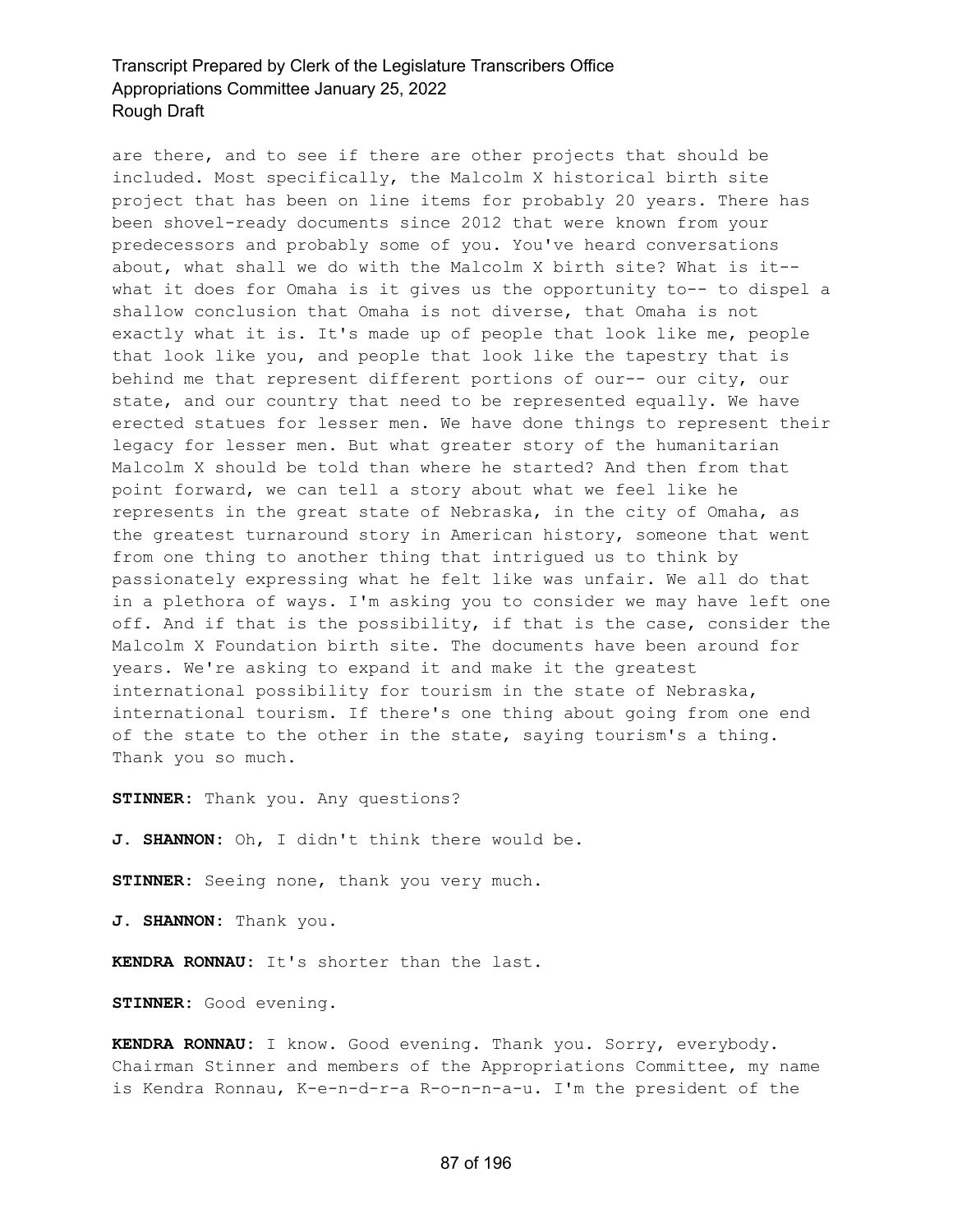Lancaster County Ag Society, which is-- manages the Lancaster County Center Event [SIC] Fairgrounds and-- better known as LEC Fairgrounds. Thank you for the opportunity to testify today. We understand there's many worthy causes which Governor Ricketts and you folks must weigh in on distributing Nebraska's share of ARPA dollars. I'm here today not to distract-- to-- to detract from the Governor's priorities, but to propose that we should also get a small piece of the pie. Nebraska's ag societies are public entities created by a vote of the people over 150 years ago to foster ag education and ag business. In Lancaster County, we are entering our 21st year of delivering on this unique- unique ag mission of a year-round at LEC Fairgrounds. As keepers of Nebraska's unique-- unique ag culture, we strive to engage our youth, our community, our out-of-state visitors-- visitors in the future of our state agriculture industry. In addition to our extensive local activities, LEC Fairgrounds is Lincoln's number-one and one of the state's top three attractions for out-of-state visitors, delivering \$60-70 million in economic-- economic impact annually. Like many in tourism industry, we were hit by COVID very hard. We lost \$6 million in revenue due to event cancellations. Because of statutory restrictions, we have limited means in generating additional revenue independently. And despite qualifying under federal guidelines, we are deemed ineligible for local ARPA dollars under their more restrictive criteria. Today, we petition you to include the attached request among those already included in LB1014 to help-- or help us craft grant programs with the State Department so our request can be deemed eligible and prioritized without need for match. In recognition of Ag Society's unique status, we're nonprofit, we're state chartered, we're regulated entities that are ag dedicated and tourism focused. I wanted to highlight some of the key information in the ARPA proposal that we submitted to the Governor's Office, included with our written testimony today. On page 8, in Exhibit C in your packets, there's a chart that itemizes \$7 million for critical upgrades. Also introduced is LB720-- LB1227, an additional \$13 million in competitive upgrades. These are required to ensure the LEC Fairgrounds continue to operate at its current level. On page 7 is a great example of the type of national and international events we can attract to our capital city. In July, we broke all past attendance records when we hosted the National High School Final Rodeo. An upcoming UNL study estimates at more than \$17 million of out-of-state visitor economic impact from that event alone. The rodeo is scheduled to return in Lincoln in '26 and '27. However, just this weekend we learned a minimum of \$5 million of our planned improvements, beyond what is included in LB1277, will be required to secure that the rodeo will even return. We are counting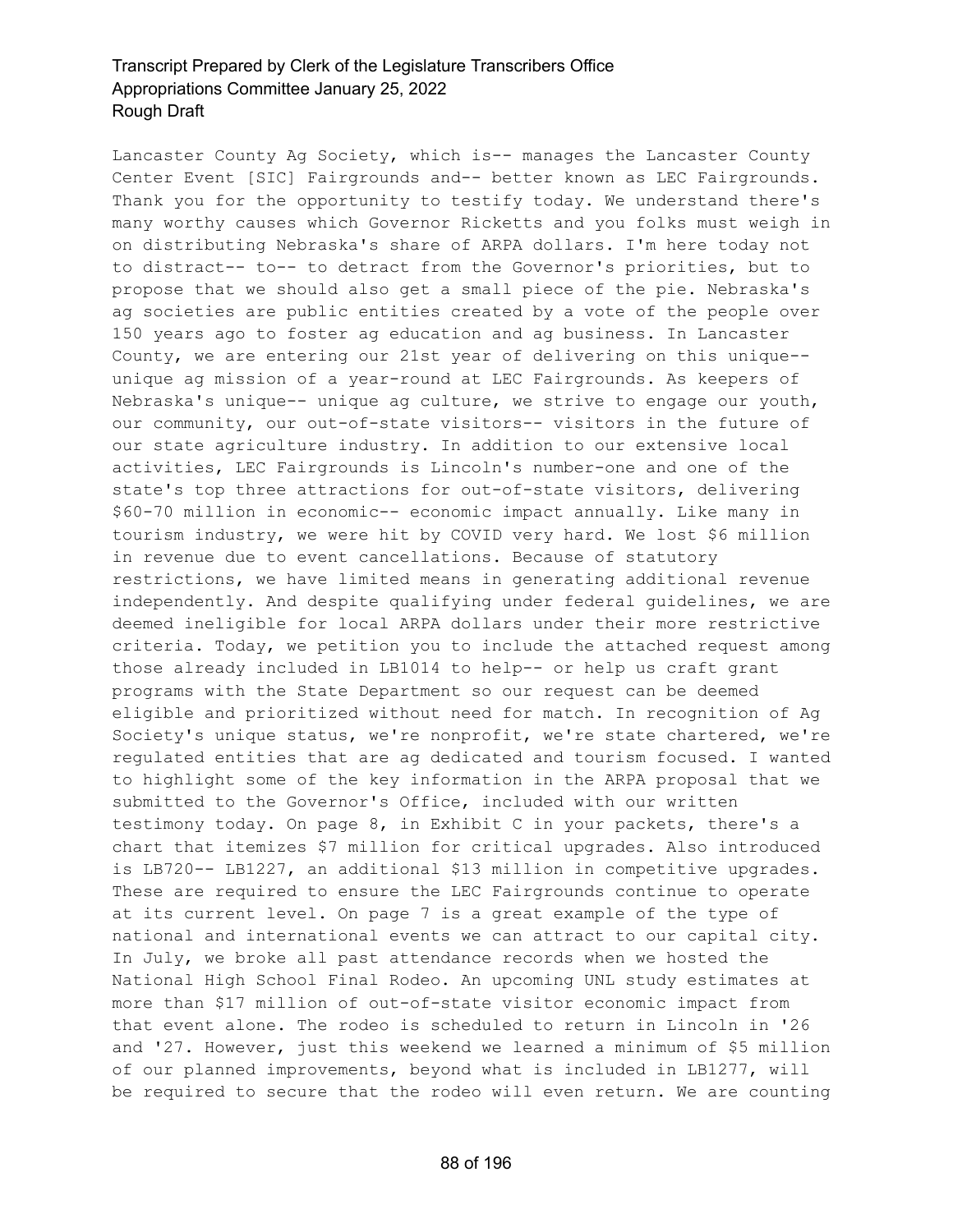on you to help us bounce back from COVID with this important ARPA funding. It will take a State-of-Nebraska level of support to keep eastern Nebraska's event center fairgrounds at a nationally competitive level compared to the other national event fair- fairgrounds who have already announced state support of improvements in Oklahoma, Wyoming, Kansas City even before the ARPA funds. Thank you for the opportunity to present our story of the Lancaster County Ag Society, Fairgrounds. We are proud to serve in so many ways. If you've got any questions, I would entertain those at this time. Yes, Senator McDonnell.

**STINNER:** Senator McDonnell.

**McDONNELL:** Tell me, OK, a little bit about your-- you've got a ten-year plan. Tell me your-- your-- your-- roughly your-- where you're going from here. You're talking about the National Rodeo and how successful. Tell me what other events you're looking at and how you're-- you're planning on growing.

**KENDRA RONNAU:** Absolutely. One of the ways, as I sat here today and listened to folks that are-- that are wanting great things, we are proven, folks. We-- we are proven. So we hosted the National High School Finals Rodeo. We have a growth problem. People want to come to us, but we're stuck. We need funding. Already on our books we have the-- the Family Motor Coach group is coming this summer. We've got Streamline group is wanting to come. We have other rodeos. We have quarter horse shows in the top five. We have-- we have a plethora of events that want to come to us that are-- that are national, they're international, and they are bringing outside money. We are proven that we can do this. We're centrally located, all the reasons that you folks know. We're-- we're safe. We, again, are proven. We know we can do it. Our ten-year growth, we would love to be able to finish out phase three. The-- the center was always scheduled to have three phases. We're down to one more, one more pavilion and a-- and a coliseum. Right now, though, last-- this last weekend, my staff went to talk with the rodeo folks. The rodeo is concerned. They-- they-- we have to make some changes in order for them to want to come back. We ran a great event, but some of our-- our-- our driveways are too narrow. It took us too long to get too many big rigs in. We need more rock, we need more paving, basic things that we need in order to have these huge groups. We're up. We're running. It's-- it's the best use of taxpayer dollars to put a little bit more in it to get a lot back. So \$17 million, you guys, in one time, and we blew it off-- we blew- blew them off the charts. Other questions?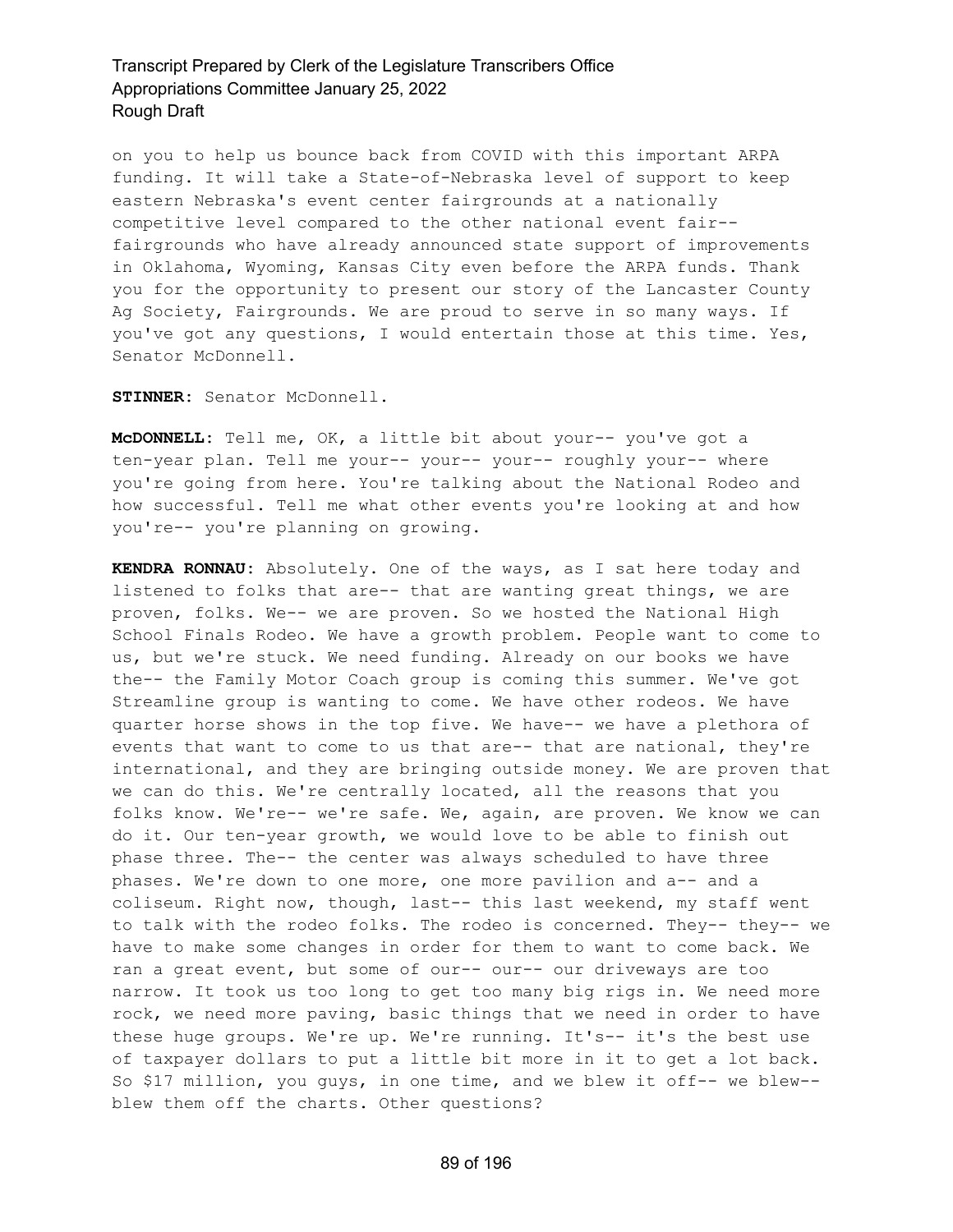**STINNER:** Senator Erdman.

**ERDMAN:** Thank you, Senator Stinner. Thank you for coming. So in your comments just recently, you made a comment about the best use of taxpayer dollars. So you get funding from the county?

**KENDRA RONNAU:** We get a little, very small amount. We-- we get-- I should've looked at the amount-- the amount. It's a very small-- it's less than \$300,000. We get a certain amount to put on the county fair, which, by the way, we're-- we're the largest county fair, and we get a small amount to-- to keep up with \$27 million worth of buildings, which doesn't even come close.

**ERDMAN:** So where does the majority of funding come from then?

**KENDRA RONNAU:** We work really hard. We try-- we try to break even. Bless the county's-- the county's heart. They have helped us where they could with lodging funds. They're very-- their hands are very tied on what they can help us with. We've worked with our city. You folks asked us to sit down with our city. We've done that. We've not gotten anywhere with that. So the city has not put anything in; state hasn't at this point, so--

**ERDMAN:** OK.

**KENDRA RONNAU:** Yeah.

**ERDMAN:** Do you realize that Lancaster County, Lincoln, wasn't the first place to have the National High School Rodeo?

**KENDRA RONNAU:** I did know that. Yes, sir. I did.

**ERDMAN:** Harrison had it in 1954.

**KENDRA RONNAU:** I did know that.

**ERDMAN:** OK.

**KENDRA RONNAU:** I did that-- I did know that. It's a wonderful group of people. As I sit back and listen to mental health, I listen to kids getting in trouble, you know, that was a group of kids-- bless, number one, the association; bless the parents for hauling them around. If you keep kids busy, if you give them something good to do, it helps. I'm not going to say there is not mental illness, but it helps, you guys. So many kids just need-- and that is our Ag Society's mission,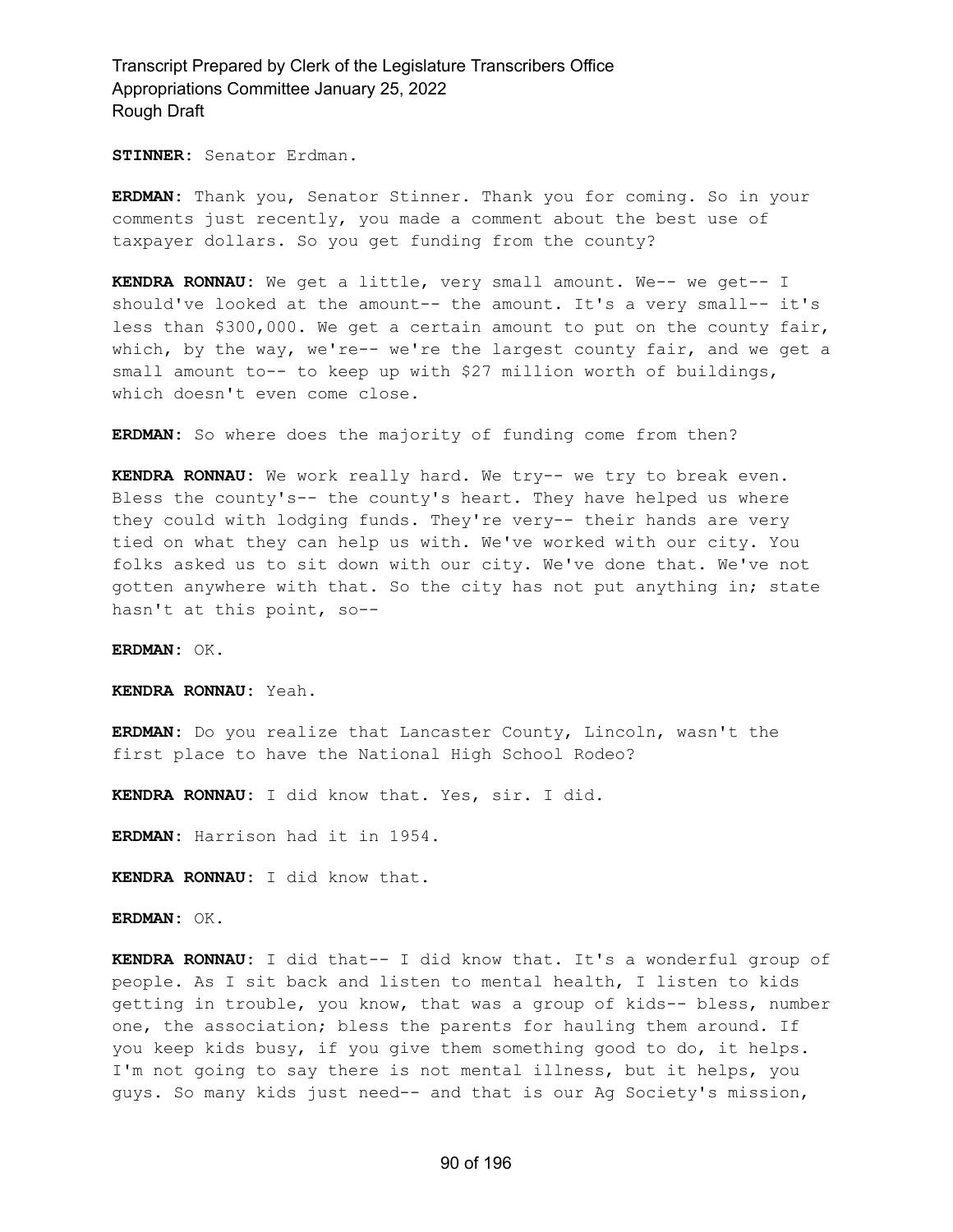is to give back to our kids. We are an ag state. We need to be proud of it. We need to give back to all-- all ethnicities of-- of children, so-- and adults, and I think we do a good job at doing that. Other questions?

**STINNER:** Any additional questions? Seeing none, thank you.

**KENDRA RONNAU:** I commend you all for sitting here and thank you so very much from the bottom of my heart.

**STINNER:** Any additional proponents? Any opponents? Anyone in the neutral capacity? Seeing none, we can now move to the next, Number 11: Community College Workforce Development. Good afternoon.

**COURTNEY WITTSTRUCK:** All right, good afternoon.

**STINNER:** Or good evening, I'm sorry.

**COURTNEY WITTSTRUCK:** Good afternoon, Chairperson-- Chairperson Stinner and members of the Appropriations Committee. My name is Courtney Wittstruck, C-o-u-r-t-n-e-y W-i-t-t-s-t-r-u-c-k. The beginning of this year, I took over for former-State Senator and Speaker Greg Adams as executive director of the Nebraska Community College Association. I'm excited to represent the NCCA, and I'm here today to respectfully ask your support of the Governor's proposed appropriation for \$90 million to Nebraska's community colleges, included in LB1014. I've been in this position for all of 25 days, but for the previous 20 years I've been in manufacturing. Most recently, I was a plant manager of the Goodyear factory in Lincoln, which is now owned by Continental Tire and Rubber. I also worked at Eaton in Kearney, and as well as Mercedes Benz in South Carolina and German automotive supplier Robert Bosch Corporation in South Carolina and in Germany. I've spent my entire adult life in factories, and I can tell you firsthand that community college graduates and trainees are the lifeblood of manufacturing and, actually, as our entire commo-- as our entire economy. They really serve as the foundation. The electricians, the maintenance technicians, semi-truck drivers, healthcare providers, etcetera, who pass through our doors keep our citizens healthy, our businesses running, and our supply chain moving. By appropriating \$90 million in this bill, Governor Ricketts has recognized the leading role that our community colleges must play in driving Nebraska's recovery from the negative impacts of the COVID-19 pandemic. The community college projects that this money will fund fit squarely within the requirements of the ARPA Act. Not only will community colleges lead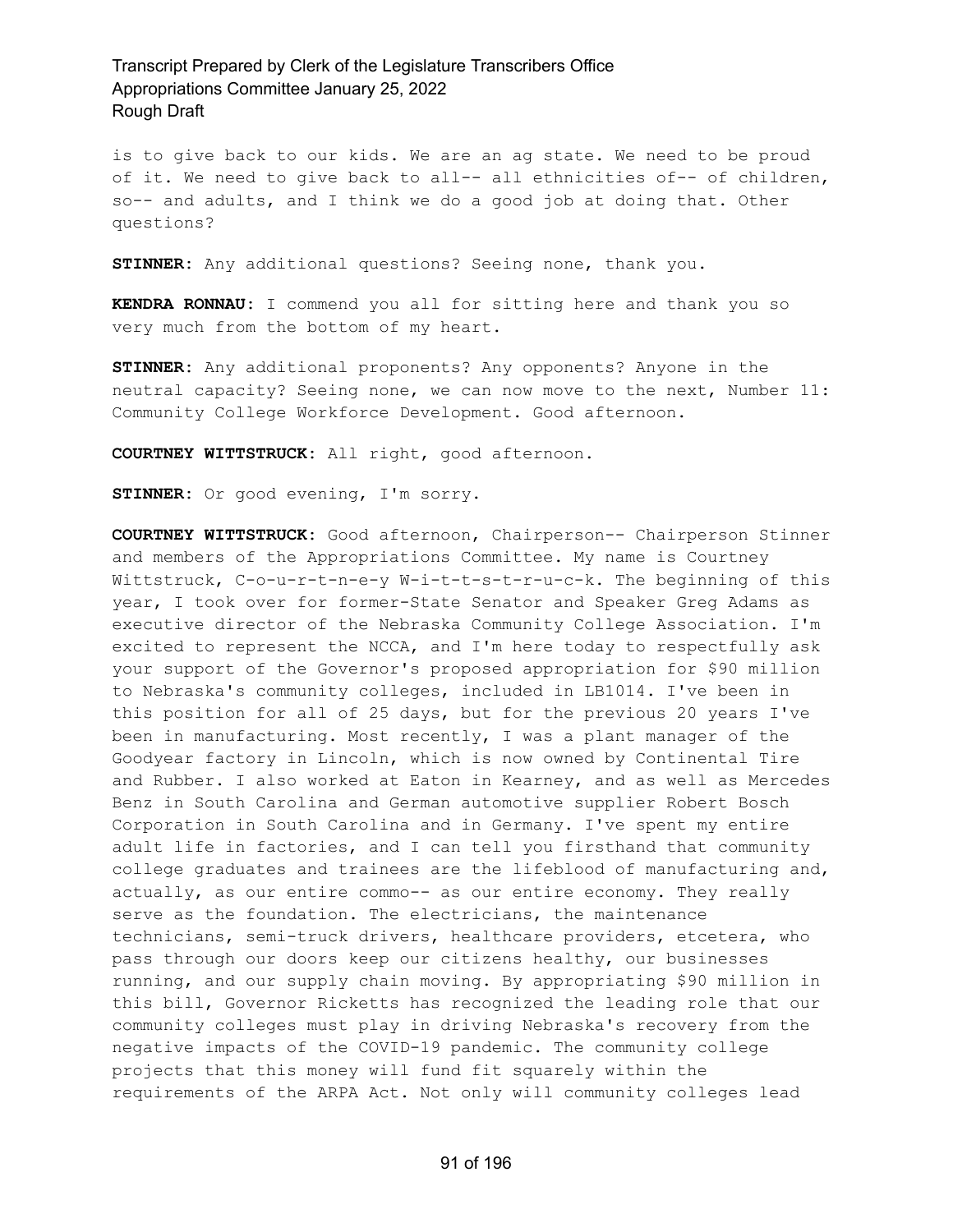the way in the state's macro recovery from COVID-19, however, we'll also do so at a micro level. Our colleges serve a very diverse student population, including many low-income and minority students, groups that have been most disproportionately negatively affected by the pandemic. Open access and low tuition cost allow us to upskill and reskill many Nebraskans who otherwise might not be able to pursue a post-secondary education, certification or training program. In addition, many of our community colleges are located within quality- within qualified census tract areas. In a moment, Ryan Purdy, president of Mid-Plains Community College, will provide more details, but please keep in mind these projects will dramatically increase the speed at which our state recovers from the COVID-19 pandemic. And that's all of Nebraska, north to south, east to west, south Omaha, west of North Platte, everywhere. In summary, we respectfully ask this committee to help us help Nebraska by supporting \$90 million for the community colleges in this bill. Thank you very much for your time. I'll take any questions if you have any.

**STINNER:** Senator Erdman.

**ERDMAN:** Thank you. Thank you, Senator Stinner. Thank you for being here. So \$90 million, that's nearly as much as you get today from state funding. Is that correct?

**COURTNEY WITTSTRUCK:** I don't have all the details. The person after me will.

**ERDMAN:** OK.

**COURTNEY WITTSTRUCK:** But--

**ERDMAN:** So there are, what, six community colleges?

**COURTNEY WITTSTRUCK:** Correct. And it will be divided equally, according to the Governor's proposal.

**ERDMAN:** So will you reduce the tuition?

**COURTNEY WITTSTRUCK:** No. These are four projects that are related specifically to recovering from the COVID-19 pandemic.

**ERDMAN:** Such as?

**COURTNEY WITTSTRUCK:** Such as our EMS training, truck-driving programs. Right now, we all know the supply chain issues. We can't get truck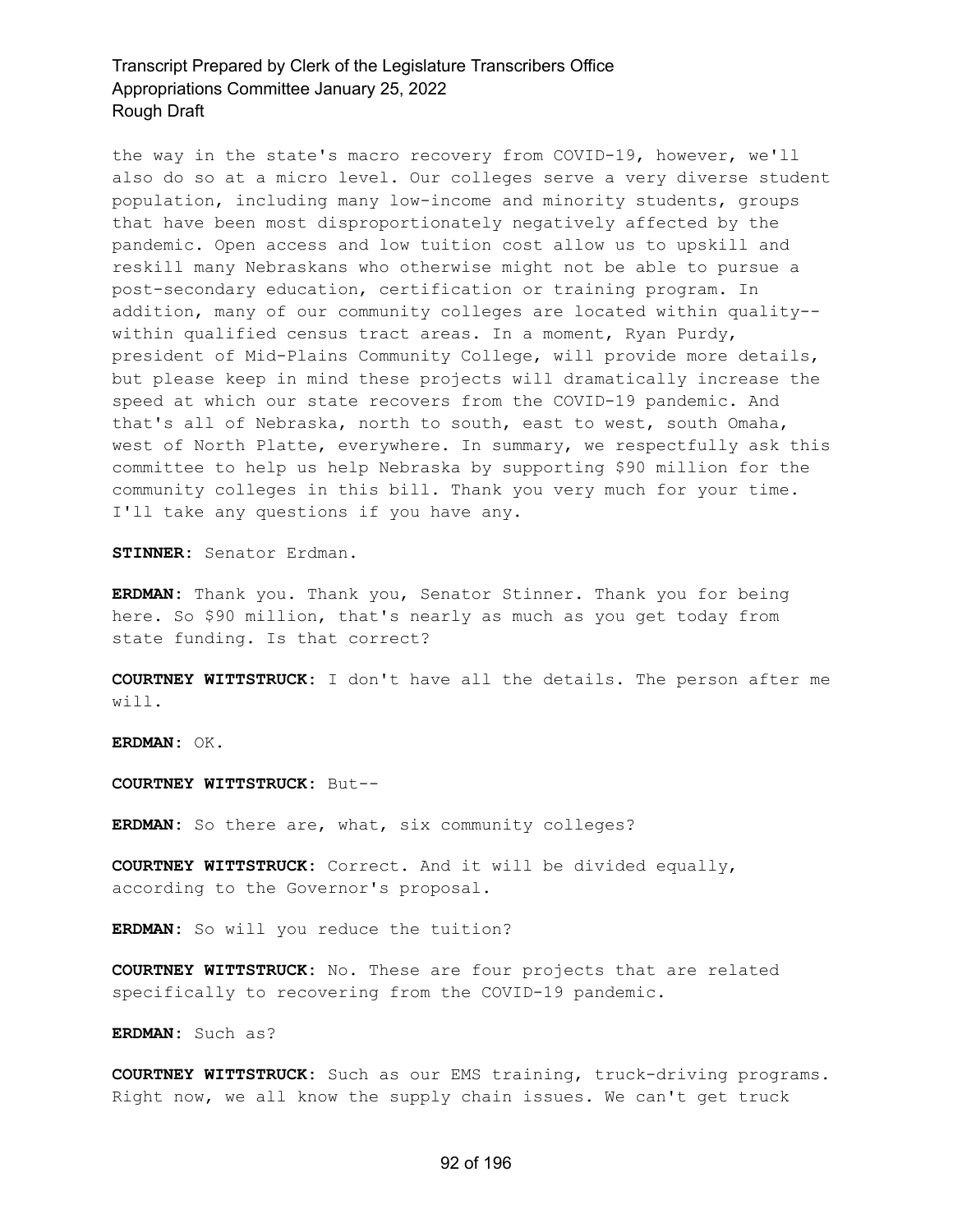drivers. Also, skilled trades, we know that we have construction issues, we can't get things built. In fact, many of the projects that we heard earlier today, I don't know that they could happen without our trainees and without our students.

**ERDMAN:** Do you have truck-driving programs now?

**COURTNEY WITTSTRUCK:** We have some, but not enough. I know several programs have waiting lists, but I know my president can provide more details on that when he comes up next.

**ERDMAN:** OK, thank you.

**STINNER:** Additional questions? Senator Kolterman.

**KOLTERMAN:** Courtney, thank you for coming. We've known each other now for 15 days, maybe. As you know, I was going to bring a bill with actually a lot more money than this, but I was happy to see that the Governor did make his recommendation at \$90 million. Being a graduate of one of these nine institutions in the state of Nebraska and seeing, as an example, at Southeast Community College some of the money's going to go actually into a program that I'm-- I'm a graduate of, building construction technology, so we're going to create people that will actually come and work on your furnace and air conditioner and build your homes, do your additions. And we're going to do things like agriculture. I mean, the demand--

**COURTNEY WITTSTRUCK:** If you-- if your pivot goes down, you need somebody to repair it.

**KOLTERMAN:** The demand is there. So I'd like to thank you and the community colleges for doing what you do. These are things that have been put on hold for quite some time. COVID exasp-- exasperated [SIC] the problem, and I appreciate that. So thank you for coming.

**COURTNEY WITTSTRUCK:** Thank you, sir.

**STINNER:** Additional questions? Seeing none, thank you.

**RYAN PURDY:** Good afternoon, Chairman Stinner--

**STINNER:** Good afternoon.

**RYAN PURDY:** --and members of the--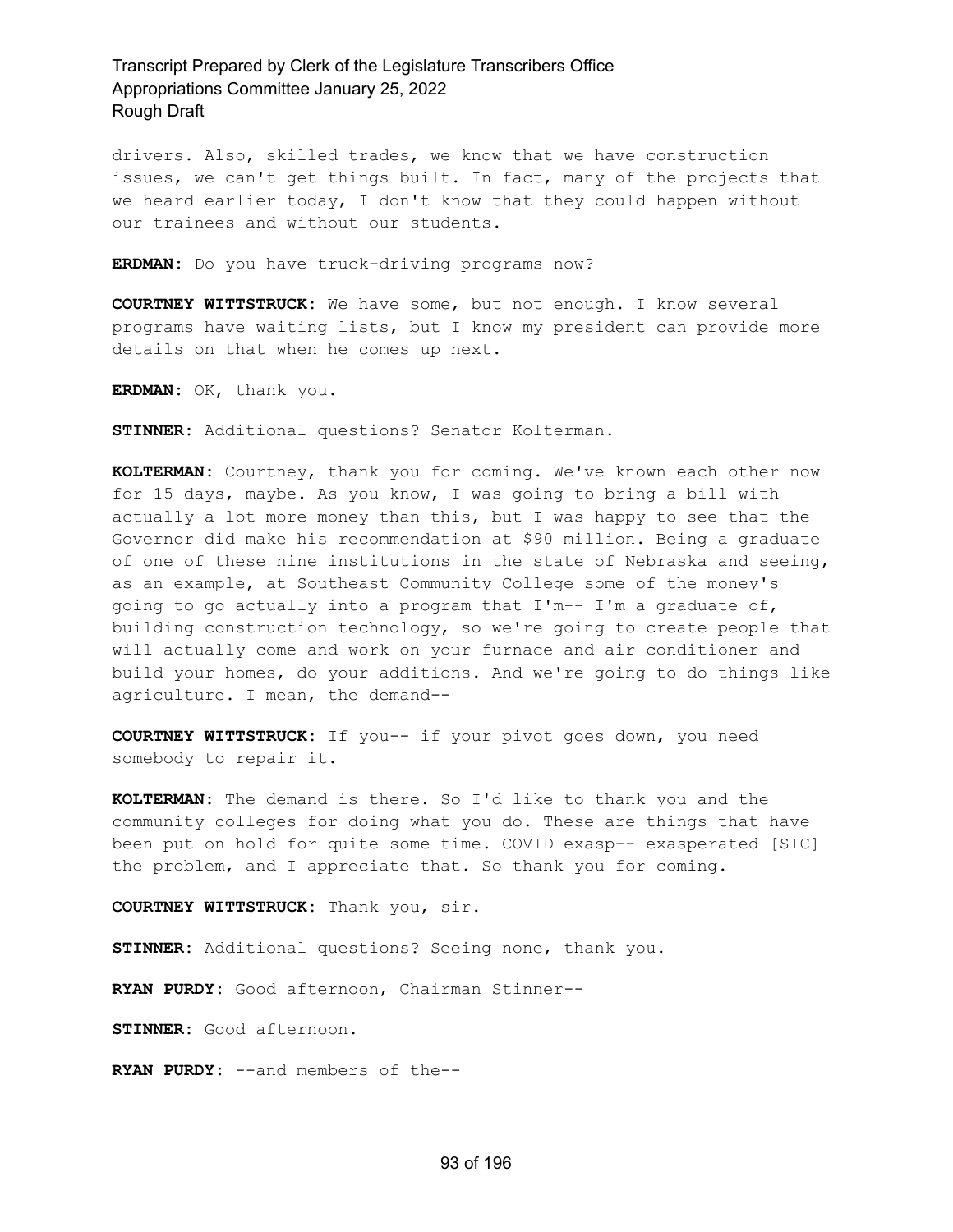**STINNER:** I guess it's kind of evening, but that's-- yeah.

**RYAN PURDY:** OK. Good evening, Chairman Stinner and members of the Appropriation Committee. My name is Ryan Purdy, R-y-a-n P-u-r-d-y. I'm the president of Mid-Plains Community College in North Platte, McCook, and the surrounding 18 counties. I'm here today representing Nebraska's community colleges and ask for your support of the Governor's recommendation of the \$90 million for community colleges within LB1014. My testimony is also in the packet that Courtney just gave you, so you have a copy of it. The language found at the top of page 28 in the midbiennium budget adjustments book passed out by the Governor after his State of the State reads: The state currently rate-- has a 1.8 percent unemployment rate and needs highly skilled workers, particularly in healthcare, agricultural, HVAC, CDL and construction industries. This funding will provide for acquisition, construction and upgrades of several educational institutions across the state to upskill and reskill the population, especially in low-income, underserved and disproportionately impacted communities. The community colleges will utilize the funding to expand facilities and equipment to provide an education in these high-demand fields. This language not only identifies the mission of community colleges, but also validates that our projects align with the intentions of the ARPA funds and our Governor's priorities for economic stability. Under the U.S. Department of Treasury's interim financ-- final rule regulations, infrastructure projects that directly address economic recovery from the pandemic are eligible and consistent with the intent of ARPA funds. Each of the proposed projects will allow the community colleges to address the ongoing and future negative impacts of the pandemic across Nebraska, including both rural and urban parts of the state. The proposed projects involve the construction, expansion or renovation of permanent training facilities in high-demand industries, leading to essential careers in healthcare, manufacturing, construction, transportation, agriculture, and other high-demand sectors. Nebraska's community colleges serve a diverse student population, including first-generation students, returning adults, low-income students, traditional students, refugees, minorities, and many other-- many other underserved populations. Several studies have shown that these populations have been disproportionately impacted by the pandemic. This is a once-in-a-generation opportunity to expand and improve relevant and necessary workforce training in urban and rural Nebraska. Nebraska's community colleges do not have the ability to request state funding for capital projects and currently lack the capacity to address the extensive retraining and upskilling needs of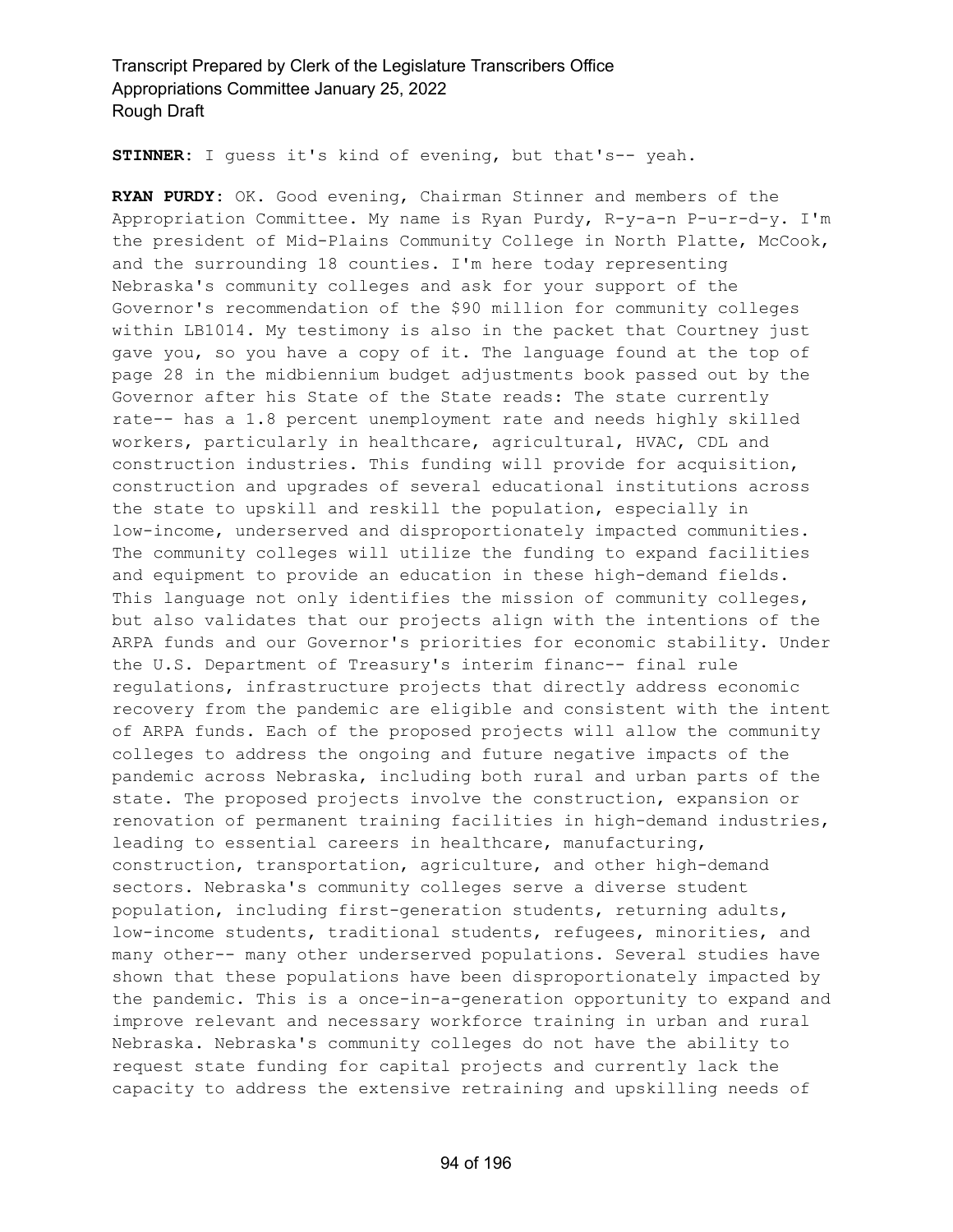the state without this funding. The proposed request would allow the community colleges to move forward on these critical training centers and facility improvements. Currently, the only funding community colleges receive for capital projects, infrastructure improvements and facility renovations are received through the limited two-cent capital levy and fundraising efforts from our philanthropic supporters. Nebraska's community colleges are uniquely positioned to address the negative impacts-- economic impacts of the pandemic through reskilling and upskilling of individuals that have been negatively affected. We have campuses spread out across the state, from Falls City to Alliance and McCook to South Sioux City and many places in between. We want to be part of the long-term solution with this one-time investment. This investment will provide expanded opportunities to retrain and attract individuals educated for our unprecedented workforce demands. It will provide a positive impact for years to come as a result of a larger and better trained workforce. As part of your handout is a list of the projects being considered for uses of these funds. I appreciate your support for the-- of the role of Nebraska's community colleges, the support of the Governor's proposal. It is the role of community colleges to provide an educated workforce in the areas that we serve. This funding is crucial to our ability to meet the training needs for the residents of our respective areas. Thank you, and I'll entertaining questions and try to answer them to the best of my ability. There are several presidents behind me, so if they're specific to their college, they might have to assist.

**STINNER:** Questions? Senator Hilkemann.

**HILKEMANN:** Following up on what-- I'm sure you heard his--

**RYAN PURDY:** Yeah.

**HILKEMANN:** --the questions Senator Erdman--

**RYAN PURDY:** Right.

**HILKEMANN:** So what I'm hear-- I listen to your testimony. What you want to-- it would seem to me like it-- with-- with the COVID, if we did not have as many people trained, the more-- the more important situation would be to get more people trained now be-- to-- to-- to fill that need. And if I hear you, this is going to be used for facilities and not, as Senator Erdman suggested, that we actually provide scholarships or we lower the fees so that we can get more people being trained at the present time. Do you have a facility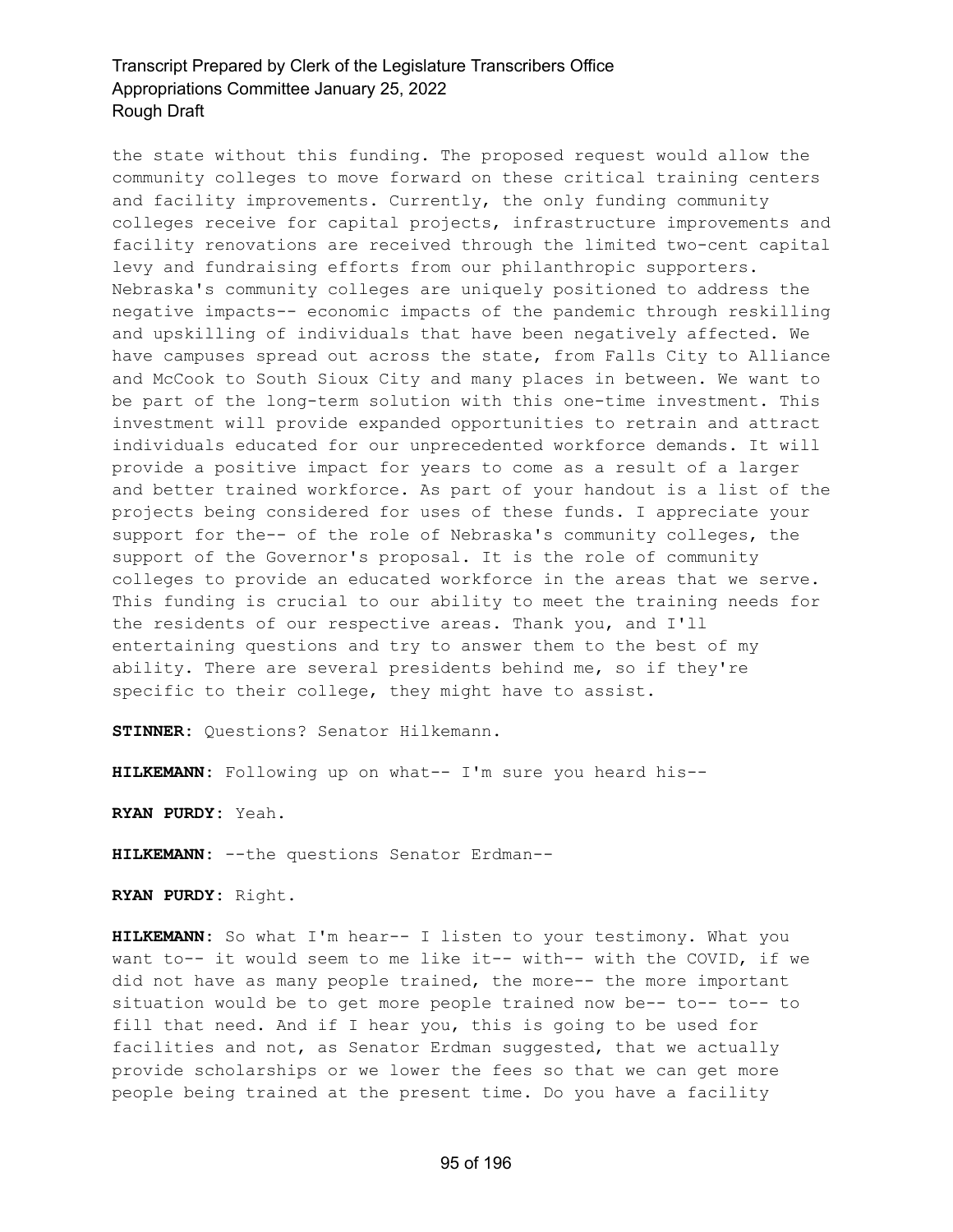short-- you-- you have not enough facilities to train the people? Is that it?

**RYAN PURDY:** In some cases, yes. So to answer his question on some of the tuition dollars, we have the CARES funds that were required to go back to help some of the students. There are several other scholarship bills that have passed in the last year or two for some of these- these trades. We have some local foundations that are also helping with some of those costs. But our trades, for the most part, are full. They're-- they're as full as they have been-- I've been at Mid-Plains for 20 years, I've been the president for the last 10, and our trades are at capacity, all of them, within one or two, and we've never had that problem before. So a lot of these projects-- actually, all these projects are going to be for the trades.

**HILKEMANN:** So you've got all the-- you-- you've got as many students as you can--

**RYAN PURDY:** My North Platte north campus, where we have-- all of our heavy technical trades, are all full, auto body diesel mechanics, welding--

**HILKEMANN:** Good--

**RYAN PURDY:** --auto-- automotive, HVAC--

**HILKEMANN:** Good problem to have.

**RYAN PURDY:** --building, construction, elect-- electrical-- absolutely.

**STINNER:** Senator Kolterman.

**KOLTERMAN:** Yeah, I have a question. You indicated that some of the other presidents-- are they all going to testify?

**RYAN PURDY:** No.

**KOLTERMAN:** Is there anybody here from Western Nebraska Community College?

**RYAN PURDY:** There sure is. John Marrin is behind me.

**KOLTERMAN:** I would-- I'd like to ask him some questions if the--

**RYAN PURDY:** Sure.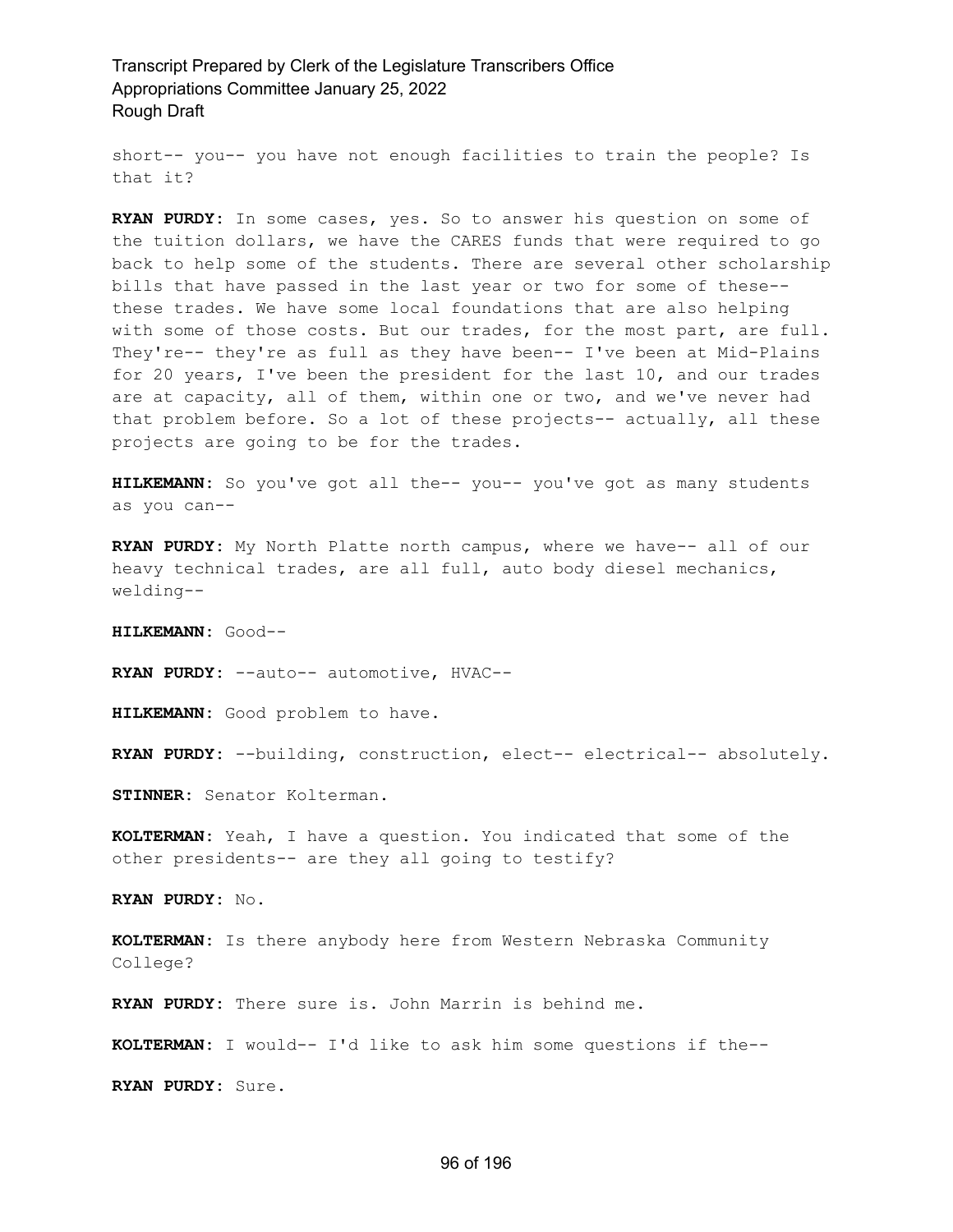**KOLTERMAN:** --if the opportunity arises. But I'm--

**RYAN PURDY:** Do you want him to stand--

**KOLTERMAN:** No.

**RYAN PURDY:** --or to take my place?

**KOLTERMAN:** No, I-- I'll wait till--

**RYAN PURDY:** OK.

**KOLTERMAN:** --you're done.

**RYAN PURDY:** Yeah, I think everybody but-- but Metro, I believe, is in the audience.

**STINNER:** Senator Erdman.

**ERDMAN:** Thank you, Senator Stinner. So what is your annual budget in your-- at your college?

**RYAN PURDY:** Mid-Plains Community College annual budget general fund is about \$27 million; at our capital fund, the two-cent levy and we're right about \$30-31 million.

**ERDMAN:** And this is going to be \$15 million?

**RYAN PURDY:** Fifteen million, so our capital fund raises-- at two cents, we'll bring in about \$4 million.

**ERDMAN:** Did you get any CARES money?

**RYAN PURDY:** We did. Yes.

**ERDMAN:** How much of that did you get?

**RYAN PURDY:** Between \$6 and \$7 million, of which about 60 percent went back directly to students, had to, required.

**ERDMAN:** In the form of reduced tuition?

**RYAN PURDY:** It was-- it was aid to students, so it was actually sent back to them through the student accounts process.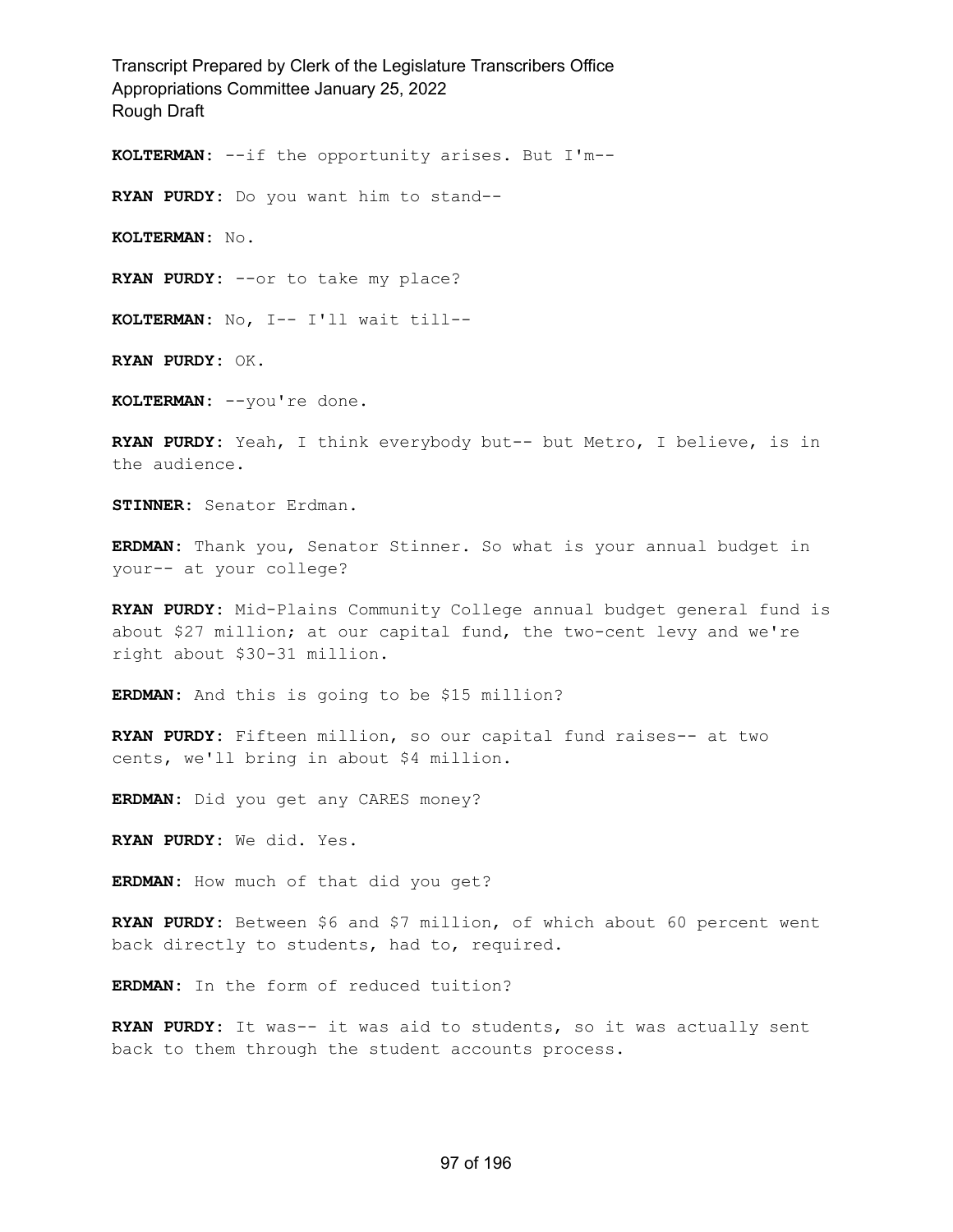**ERDMAN:** OK, so in your location, in your college, what are you going to spend the \$15 million on?

**RYAN PURDY:** So we have a few projects. Right now, we're in the process of getting another one that was delayed, but we are expanding our health and science center; it was built ten years ago. Our plan is to increase our number of nurses and in both LPN and ADN. The-- the challenge that we have in my 18-county service area, the clinical requirements for an ADN nurse, they need experience at a-- at a regional medical center. We have Great Plains Health in North Platte. The rest are critical access hospital, so some of that will be simulation. So we have the health and science center addition that we planned. It's about a million dollars higher than we anticipated it would be. And so some of that would be-- for that, we've raised about \$2.5 million for that project. We were donated a facility in McCook about seven years ago that has sat idle and we've been-- we've been putting that back together for about the last year for fire science, EMS, paramedic, CNA, LPN, all of these. We have some flex space opportunities in there to do some plumbing, some light HVAC, and-- and electrical training that we can do in that facility as well. So those are two-- but the biggest ones, we have electrical technology. We had an electrical automation controls program three years ago to-- to an electrical technology facility that was a transformed autobody facility about 30 years ago. It was at capacity before we added the second program, so we also need to-- to build a facility to accommodate both of those programs that are running simultaneously. So those are three of the projects that we would focus on.

**STINNER:** Any additional questions? Seeing none, if--

**RYAN PURDY:** John Marrin?

**STINNER:** Yeah, if John could come up.

**JOHN MARRIN:** Yeah.

**RYAN PURDY:** I'll get out of your way. Thank you.

**STINNER:** John, if you could say your name and spell it for the--

**JOHN MARRIN:** Yes, Senator Stinner. It's John Marrin, J-o-h-n M-a-r-r-i-n.

**STINNER:** Senator Kolterman.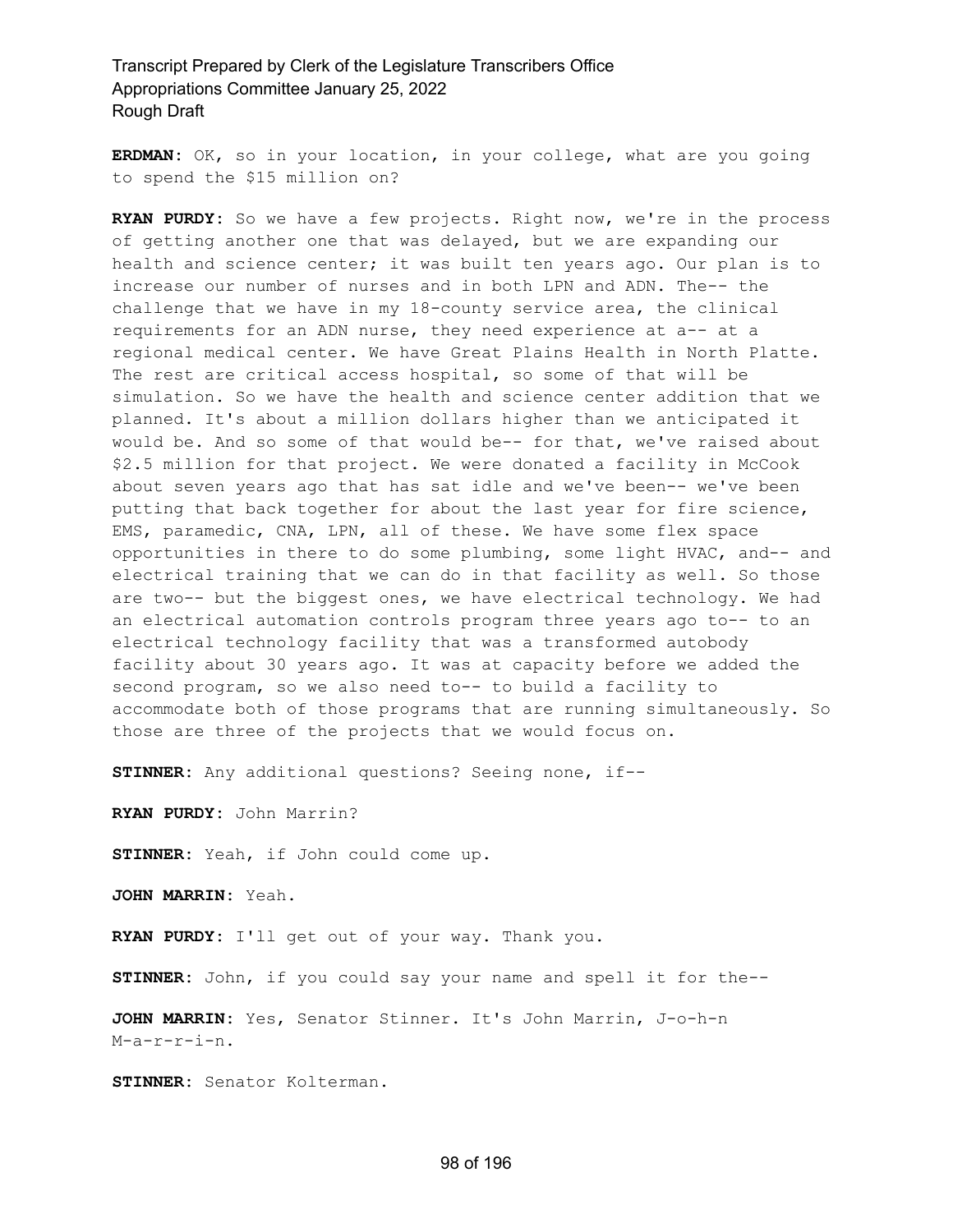**KOLTERMAN:** Thank you, Senator Stinner. Thanks for tolerating my questions. I appreciate you being here and you came all the way from out west, but I'm intrigued by the flier that you have included in this packet about Western Nebraska Community College. What intrigued me the most is the fact that your money that you're asking for here will be put into pretty much, it looks to me, like a healthcare education center for excellence. But what really intrigued me about this is, this is in partnership with Chadron State College, the University of Nebraska Medical Center, as well as Western Nebraska Community College. How did you get all three of those institutions to work together to accomplish this, and what can you do differently than if we set up this-- or in addition to if we set up this institution in Kearney that will handle western Nebraska? Would you expand on that a little for me?

**JOHN MARRIN:** Sure. Well, first of all, you know, and I think the program in Kearney is great, but you have to go to-- four hours to get to Scotts Bluff. So it isn't just west. I mean, west is quite a ways west yet. So we have worked with Chadron State, Randy Rhine, the president there, for two years. John Harms, who was one of your colleagues here and our president for a number of years at Western Nebraska, has always felt that we need to partner in the-- the less populated areas of-- of the state. There are some efficiencies that can be gained from that. We are looking at opportunities of shared faculty. If we have low-enrollment courses, we want to combine them and work together so that they're no longer low enrolled. And we're- we have a program called Panhandle Advantage right now that we're working in business administration, early elementary education, which is, you know-- or elementary educators are desperately needed in western Nebraska. So that was the beginning of a discussion about partnerships. We've also worked with Dr. Gold at UNMC, and Senator Stinner actually is the one that introduced me to him. We-- we right now have a building on campus-- it's the Harms Center, named after John Harms-- that at one time was an advanced technology center. My history is I worked at the college for 22 years, went on, work- worked elsewhere. At the time I was there, I was in the business and industry training side, and we set that building up as a building that we could improve technology in the area, improve training for end users. It's morphed into something that we're doing all of our allied health in there, and we actually are renting space with-- to UNMC for their nursing program, which is, you know, wonderful for western Nebraska, but we just literally run out of room. There's a need for more nurses from both the ADN, from us, as well as the BSN side from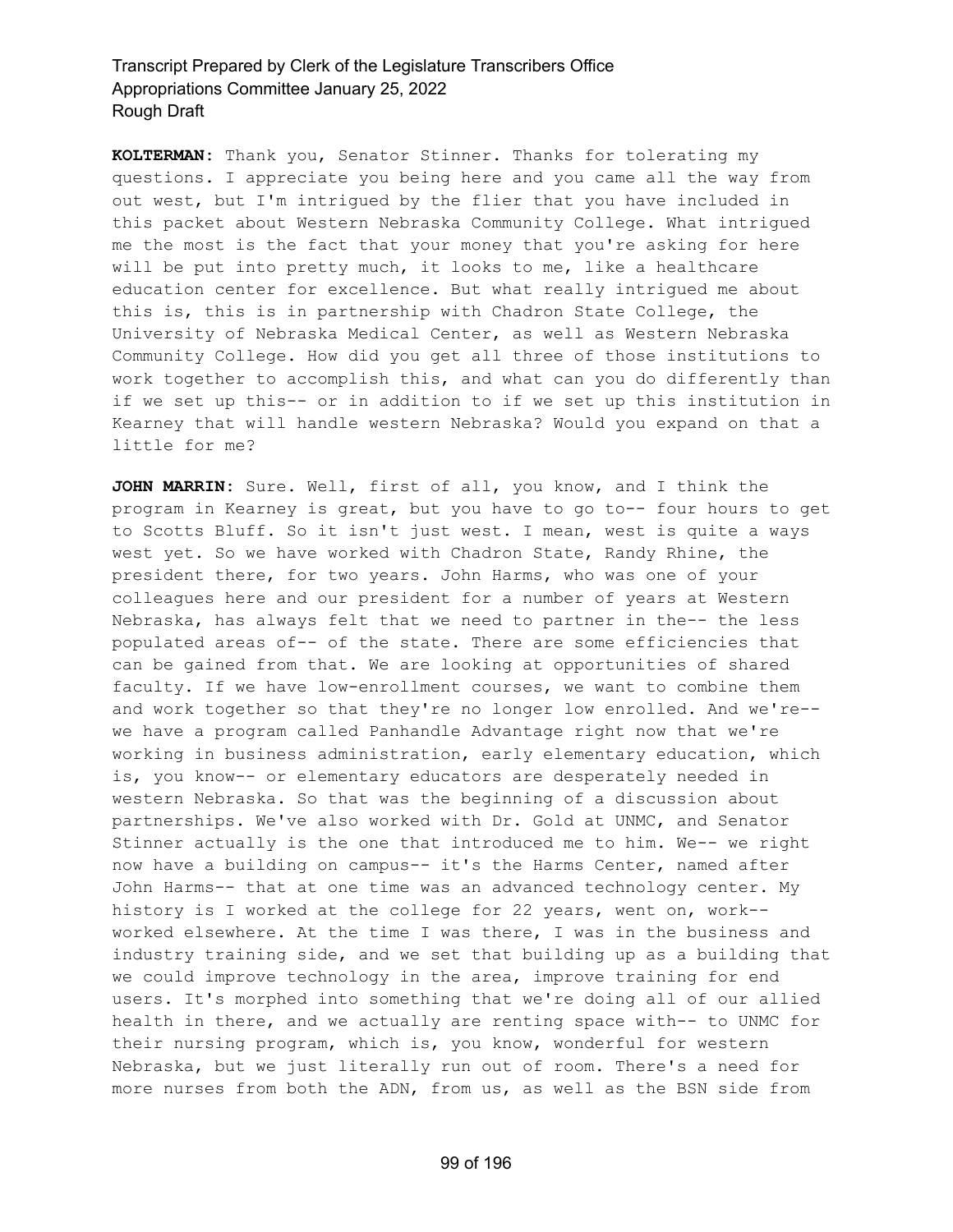UNMC. We all, as colleges, know that we need to be working together to bring in students; we need to be working together to help find financing for them. So long story short, the building that we're looking at and purchasing, and of course there are a lot of hurdles to get there, but the concept and the vision is we work with UNMC. We would be doing shared clinical sites. We would be doing shared clinical simulations in the building. It would free up our Harms Center to actually do the advanced technology training that we need to be doing and should be doing. It would move the allied health nursing into a building that would be world-class. UNMC has some incredible technology that they could bring that we could be using as a shared partnership. Chadron State would like to be part of that as far as science labs. We have programs that we can certainly work together on articulation agreements to move students to Chadron State or UNMC. So, yeah, that's-- that's how we've-- we put it together. The other piece of our fact sheet is we also have-- as far as our welding program, we need to expand that. We somehow over the years have lost our construction program. We have no longer been doing that for a number of years. We have to bring those back. We have to have a construction program that includes electrical, you know, the simple framing, plumbing, those sort of things. We've somehow lost sight that-- that we need to be doing that, and these funds would just be an incredible opportunity for Western Nebraska, and I know the other colleges, to actually put some programs together and have space to do them that we currently don't have.

**KOLTERMAN:** So does the \$15 million that you would get out of this, will that all go towards this one project?

**JOHN MARRIN:** No, that's a great question. I think that what we need to do is take a look at what our foundation can help us with and what else we can do. The price of the initial doing this, yeah, it would take the entire \$15 million, yes. But we need to do the other work, too, so we do--

**KOLTERMAN:** I appreciate that, but when-- when it was brought to me as-- it was \$25 million for each institution.

**JOHN MARRIN:** Right.

**KOLTERMAN:** And I appreciate that. But the reality is, there's only so many dollars to go around, so.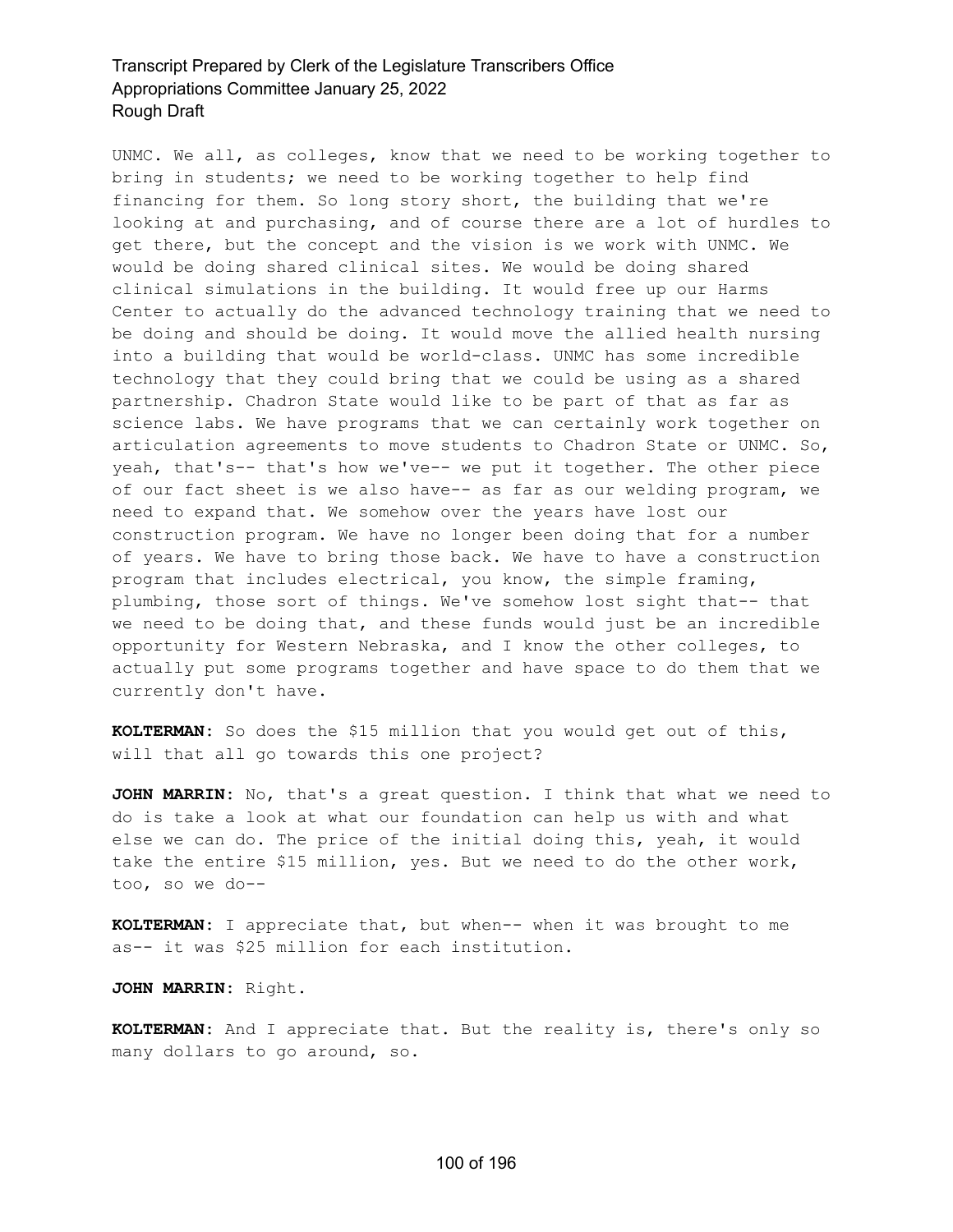**JOHN MARRIN:** There-- there is and we would have to make a choice. But, you know, I mean, my gosh, the need for healthcare and behav- behavioral healthcare in western Nebraska, as Senator Stinner has- has promoted, we have got to be doing that, as well, and that would be the addition to our allied health is in behavioral health--

**KOLTERMAN:** All right.

**JOHN MARRIN:** --in behavioral techs.

**KOLTERMAN:** Thank you for coming.

**JOHN MARRIN:** Yes.

**KOLTERMAN:** I appreciate it.

**JOHN MARRIN:** Thank you.

**KOLTERMAN:** Thanks for humoring me, Senator Stinner.

**STINNER:** Senator Erdman.

**ERDMAN:** Thank you. Thank you, Senator Stinner. John, thanks for coming. I see--

**JOHN MARRIN:** Thank you.

**ERDMAN:** --in the news your contract was extended for two more years.

**JOHN MARRIN:** Well, yeah, a year and a half.

**ERDMAN:** Year and a half?

**JOHN MARRIN:** Yes.

**ERDMAN:** That's good. OK.

**ERDMAN:** Well, thank you. Thank you.

**ERDMAN:** Appreciate that. So what is-- what is the cash reserve of Western now?

**JOHN MARRIN:** You know, I-- right offhand.

**ERDMAN:** Several years ago it was like \$19 million.

#### 101 of 196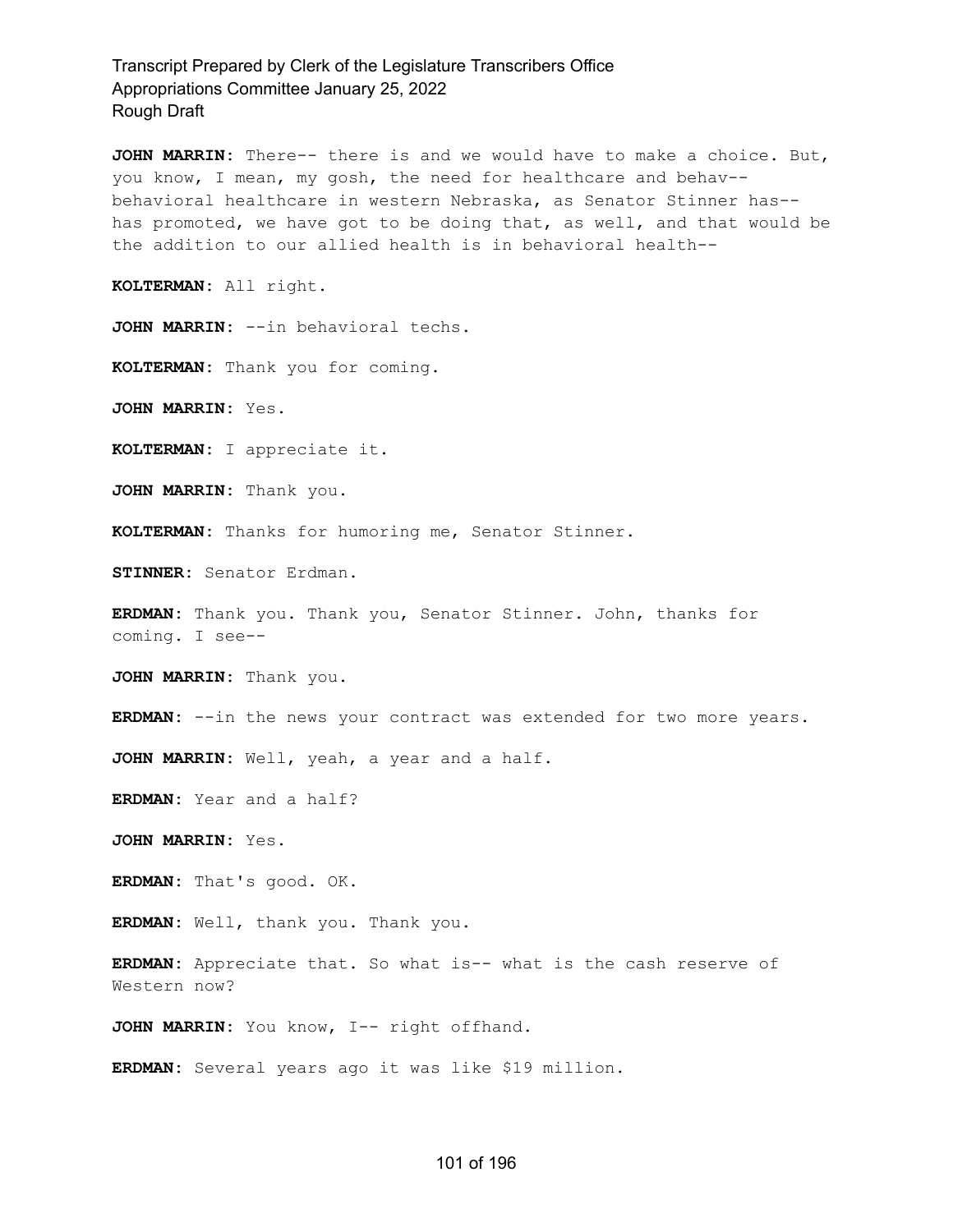**JOHN MARRIN:** Was it really? I don't believe it's that high at this point, but I can let you know I can let the committee know.

**ERDMAN:** So the building you're talking about buying, is that the building next to the Harms Center?

**JOHN MARRIN:** It is the SWBC building, yes.

**ERDMAN:** Nobody in there?

**JOHN MARRIN:** Pardon me?

**ERDMAN:** There's no one in that building?

**JOHN MARRIN:** You know, there is a small portion of at least, but no, there's nobody in there right now.

**ERDMAN:** OK, all right. That's a nice building.

**JOHN MARRIN:** It's a beautiful building, yes.

**ERDMAN:** Thank you for coming all the way from Scottsbluff.

**JOHN MARRIN:** Thank you, Senator Erdman.

**STINNER:** Any additional questions? Just for the committee, we actually have a partnership with the hospital, too, to provide some of the resources. This, I think, is still going to be one floor for the hospital, one floor for WNCC, and one floor for--

**JOHN MARRIN:** Right. We're looking at about 60,000 square feet per. And one of the floors actually has a commercial kitchen, which would allow us to work with Scottsbluff High School and bring culinary arts back in as well. So we truly are looking at spending every cent, as the other colleges are, on training. That is what it's for and the buildings and equipment to do so.

**STINNER:** Any additional questions? Seeing none, thank you. Thank you for coming in.

**JOHN MARRIN:** Thank you, Senator Stinner.

**STINNER:** I can attest to the fact that it's a long way away so thank you.

**JOHN MARRIN:** It is. Thank you.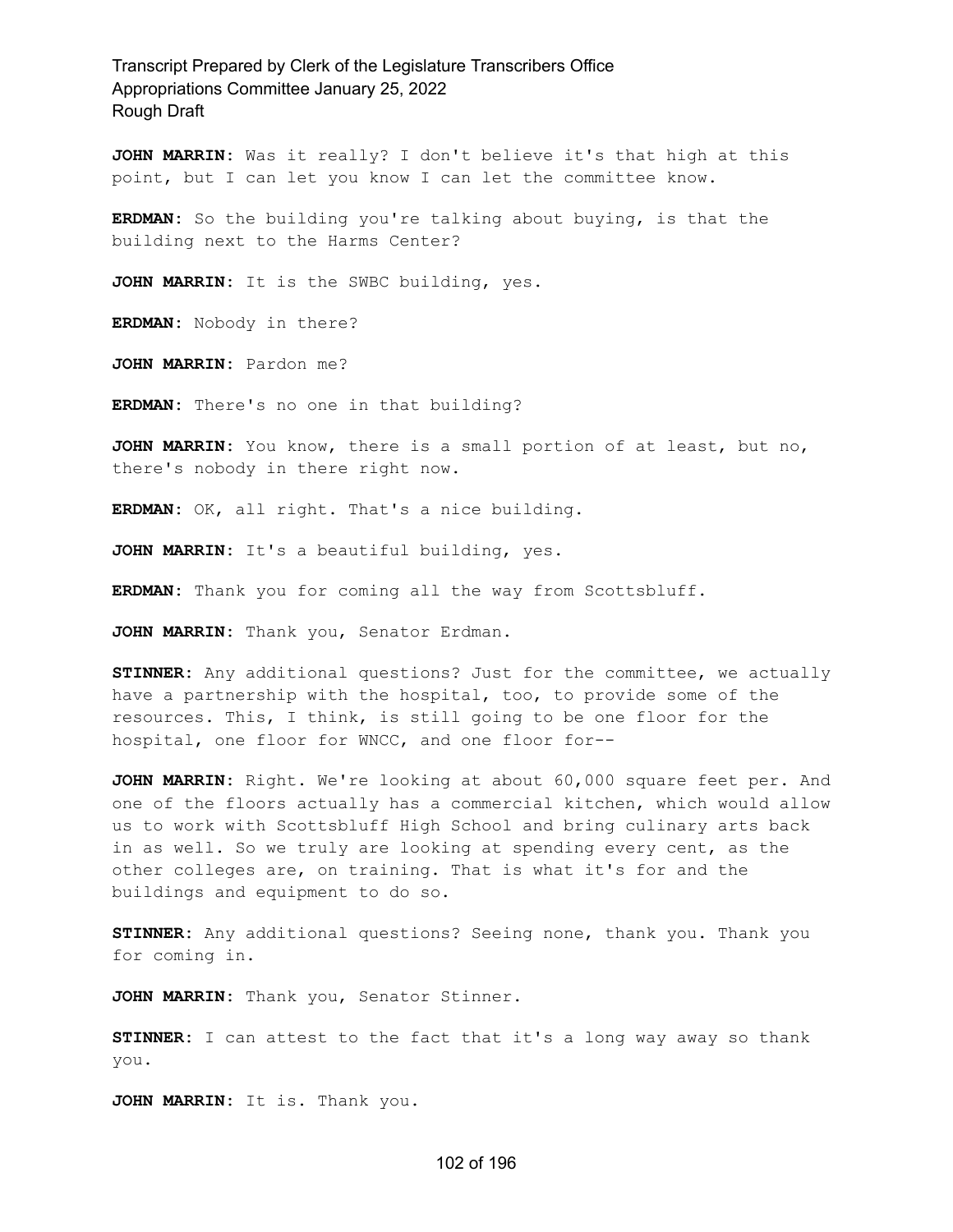**STINNER:** Good evening.

**TODD SMITH:** Good evening. Thank you, Chairman Stinner and committee members. My name is Todd Smith. I'm the CEO of a nonprofit, Nebraska-based nonprofit by the name of Symphony Workforce. We have a proprietary mobile gamified platform that solves a lot of the issues that you've heard today. It's almost a little bewildering. We always do tend to be the person in the room that tips over the punch bowl because I can't help, but to be honest. To build brick and mortar without having people, you've talked to workforce today quite a few times. Building empty building without having kids to go with it to do the work doesn't work. You've talked about, Senator, hey, by the way, how are we going to handle creating a solution that impacts urban kids the same way? Several of you talked about how do we get to rural kids? All of you at one point in time have said, we keep coming back to these same kind of committee meetings with the same solutions to different and bigger problems. If Nebraska is going to move forward and get past COVID and get past this workforce crisis, we're going to have to aim at a large swath of young people to move forward that covers a spectrum: all the colors in the Crayon box, socioeconomic and no matter if they're in Chadron, which is one of our greatest partners, or they're at OPS, which is another good partner of ours. We aim to look at over the next year, we're a national company. We are in 41 states that use our workforce platform, right? And so I don't know if you have kids or grandkids, you all look fairly young, right? Every one of your kids or grandkids has one of these and they have it close to them, right? I have a 15-year-old daughter, and I'd have to pry this out of her cold hand if I want to take it from her. Here's what I do know. We have in this state, we have 153,000 young people K-12 that are free and reduced lunch. We have another 35,000 that are in the juvenile justice system. Pull those together, you have roughly around 188,000 young people that are on the precipice of either we can take them and be really dynamic with them in a new way that is not brick and mortar based and bring them into through their choices, the workforce. Or we can continue to do things we've always done the same way and then having this same conversation 10 years from now. This is how it works. We have partners, whether they are Hawkins Construction, whether they are CNH, whether they're Goodwill, whether they're Chick-Fil-A, they come to us and they say, hey, we need to get to young people. We need to get to them early because if we try to wait until they go to community college or four-year college, it's too late. They've left Nebraska. We need to get to them in middle school and high school where they choose us. And so we've all seen the show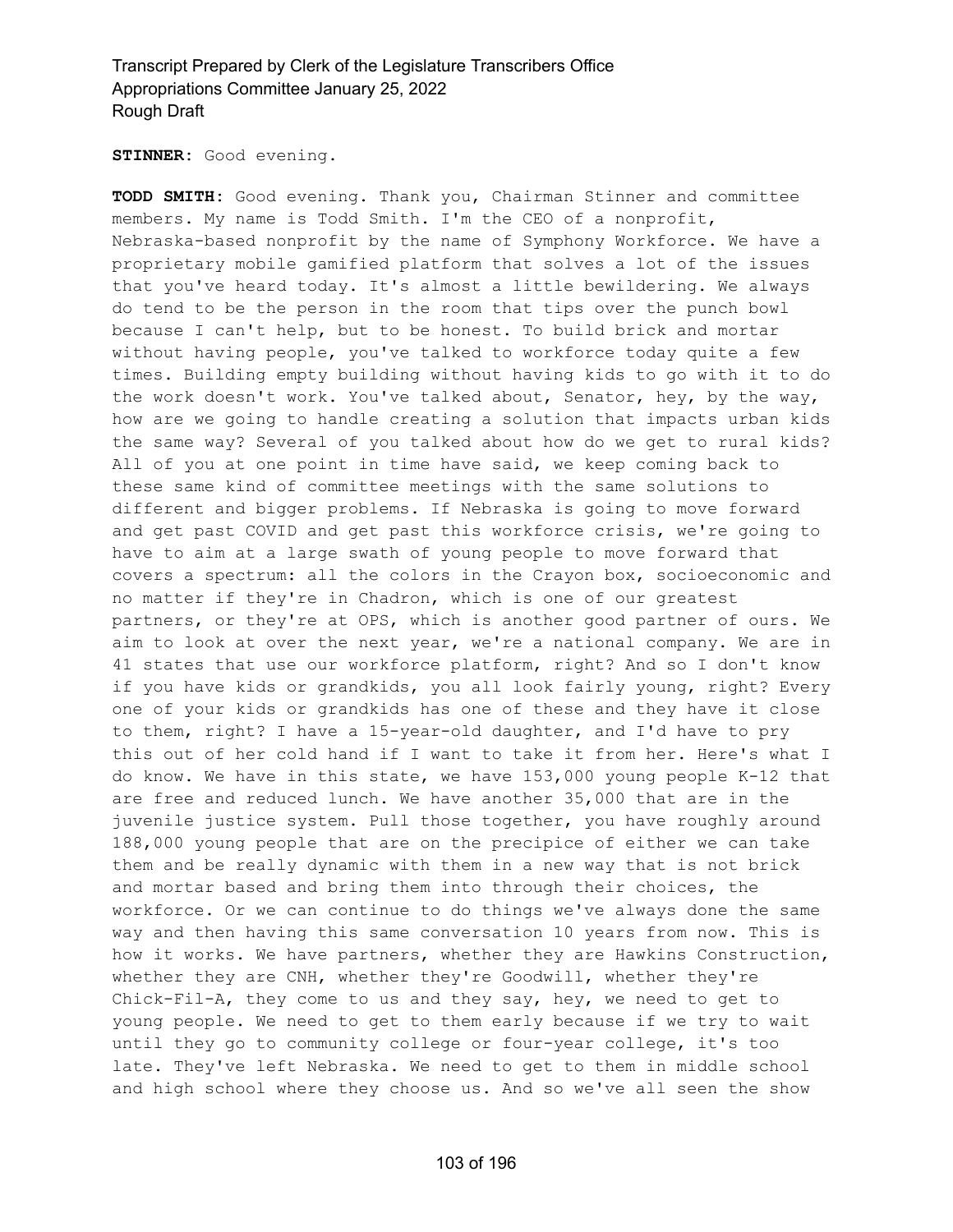Shark Tank. They come to us and we make them come to us with real problems, authentic problems. They take said problem, they put it on our platform, and kids come from all over the state to solve it, just like they're gaming on their phone, like they're at TikTok or Snapchat. And they get friends. They get three friends, form a team of four, and they try to solve it over seven days, seven days. It's not a large commitment. They can do that. That's their nature. And at the end of it, they compete for cash prizes, paid apprenticeships, paid virtual internships, jobs, scholarships because the payer at the end of the day is the state or it is industry, the economic wheel moving at the state level or the economic wheel moving at the industry level. It's not for the student to pay. It's not for schools to pay. But if we don't fix it, and I know I could stop, if we don't fix it at the middle school and at the high school level, upstream won't matter because the problem won't change.

**STINNER:** Thank you. Senator McDonnell.

**McDONNELL:** Thanks for being here.

**TODD SMITH:** Absolutely.

**McDONNELL:** You and I have had a number of discussions about this and can you tell us a little bit about during that seven days when they're working on that problem solving, they're competing for a cash prize.

**TODD SMITH:** Absolutely.

**McDONNELL:** Tell us a little bit of what you find out about the students,--

**TODD SMITH:** Absolutely.

**McDONNELL:** --about their skill level and their interest.

**TODD SMITH:** So the great thing is that when they come to our platform on their phone, there's several problems there, right, so from different industries. And so that old question that you can go ask any young person, my partner who's in the back of the room likes to say, if you go to a class of third graders and you say, hey, what do you want to be? Hands go through the roof, right? You go to a class of sophomores in high school and say, hey, what do you want to be? Not a hand goes up. So they're done with the question of what do you want to be when you grow up. But they will say, if I say here are five problems, which one do you want to solve? And once they pick one, they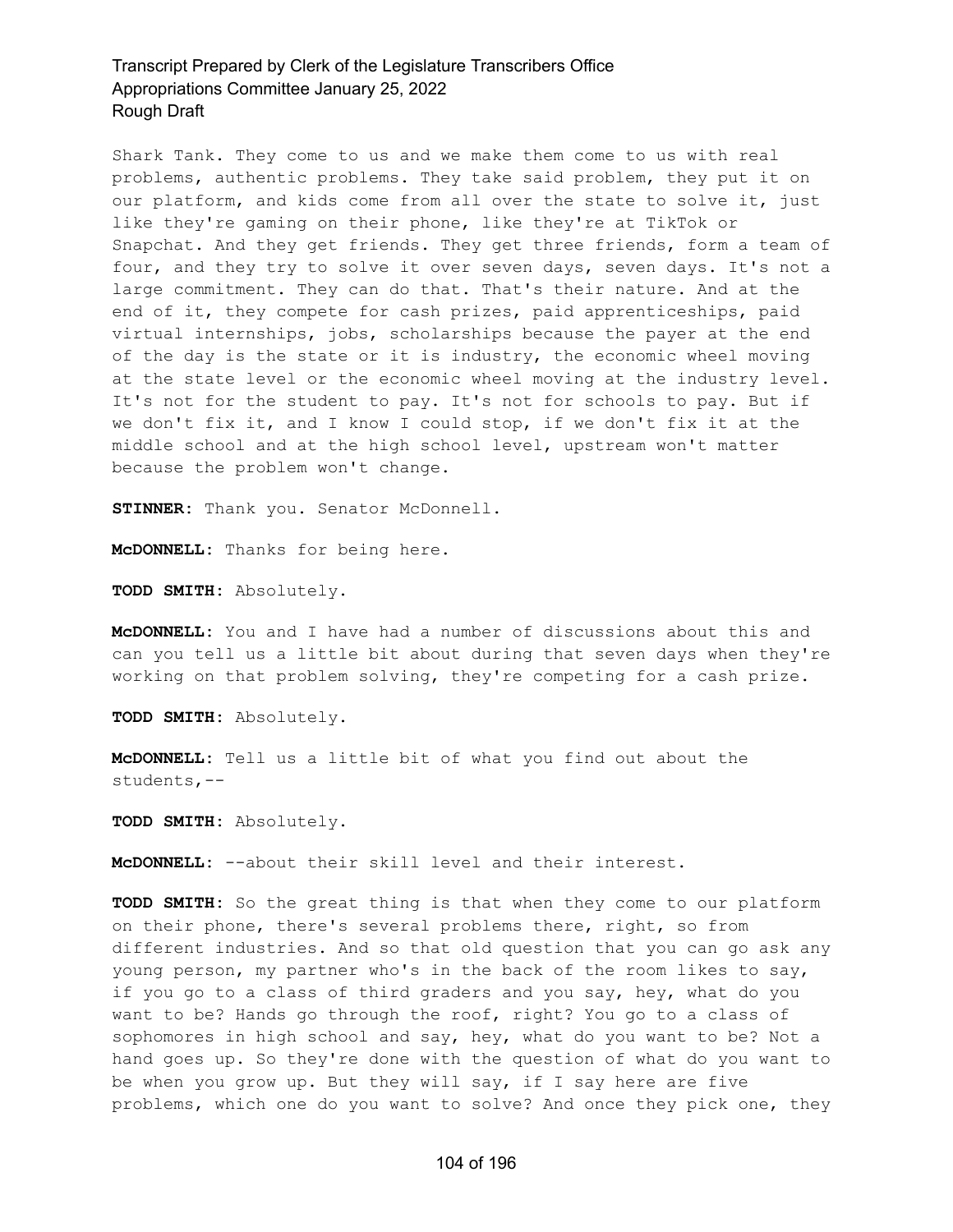take that challenge through a series of eight questions and the last question, the ninth question is create a pitch just like Shark Tank. Create a pitch and you're pitching it to C-suite at HDR. Now over that time period while they're solving said problem, at any time I could say, Senator, I need you to come to my school at Bellevue West and talk to four kids in the middle of your busy day and talk to them about this one question. Or we can use technology and now in the middle of your normal day, your phone buzzes like it's a Facebook notification about your grandkid. And you tap on it and it opens up and it says, hey, your team from Find the Why! is asking a question. So one of those eight questions or roadmap questions it pops up. What do you think about this? Their answers, five sentences. And from the middle of your day, they get to tap into every bit of knowledge that you have without interrupting your day. So your message back is, hey, nice start. Think about this. And by the way, your grammar is horrible, [INAUDIBLE]. And because they're Google babies, they're Google babies, they think of you as an expert. That's dynamic information back, and our data shows that not only change that one answer, they change the one above, the one below. And you've given everything that you have in an instant without making your day change. And it is-- it is again and again ten thousands of kids, but we want to focus on Nebraska. We want to turn it back in and say over-- from 2022 we want to impact 50,000 of those kids on up. And we impact Regent scholars. We impact kids out of Project Reset that just came out of jail, just got done with gangs. We put them in competitions and they've placed fourth nationally. They're at Creighton getting funding, have their ideas pushed forward. No one would have known those kids were that talented. Or the kid who's a Regent scholar who now has five apprenticeship opportunities because of our platform, and he was a poor white kid that no one talks about out of a single-parent household and he's a rock star. We're in the state of Nebraska, folks. When I mentioned 108 or 153 kids that were free and reduced lunch kids, if I asked you all to tell me how many of those kids, break them down by color in the Crayon box, it would throw you off by 100,000 of those kids are white kids; only 50,000 are kids of color. So if we create a solution, it can't be a them solution or a them solution. It has to be an us solution and that takes technology. We have to look at new ways to get the kids so they choose where to go and how to get there, no matter their background, because they're all gifted. God gave us all a gift and we got to wait. We've got to find a way to sand it, cut it, make it right. But every kid has to be able to fail forward and that's what we give them, but we give it to them in their language, not yours. Not a newspaper on a Sunday morning. They're not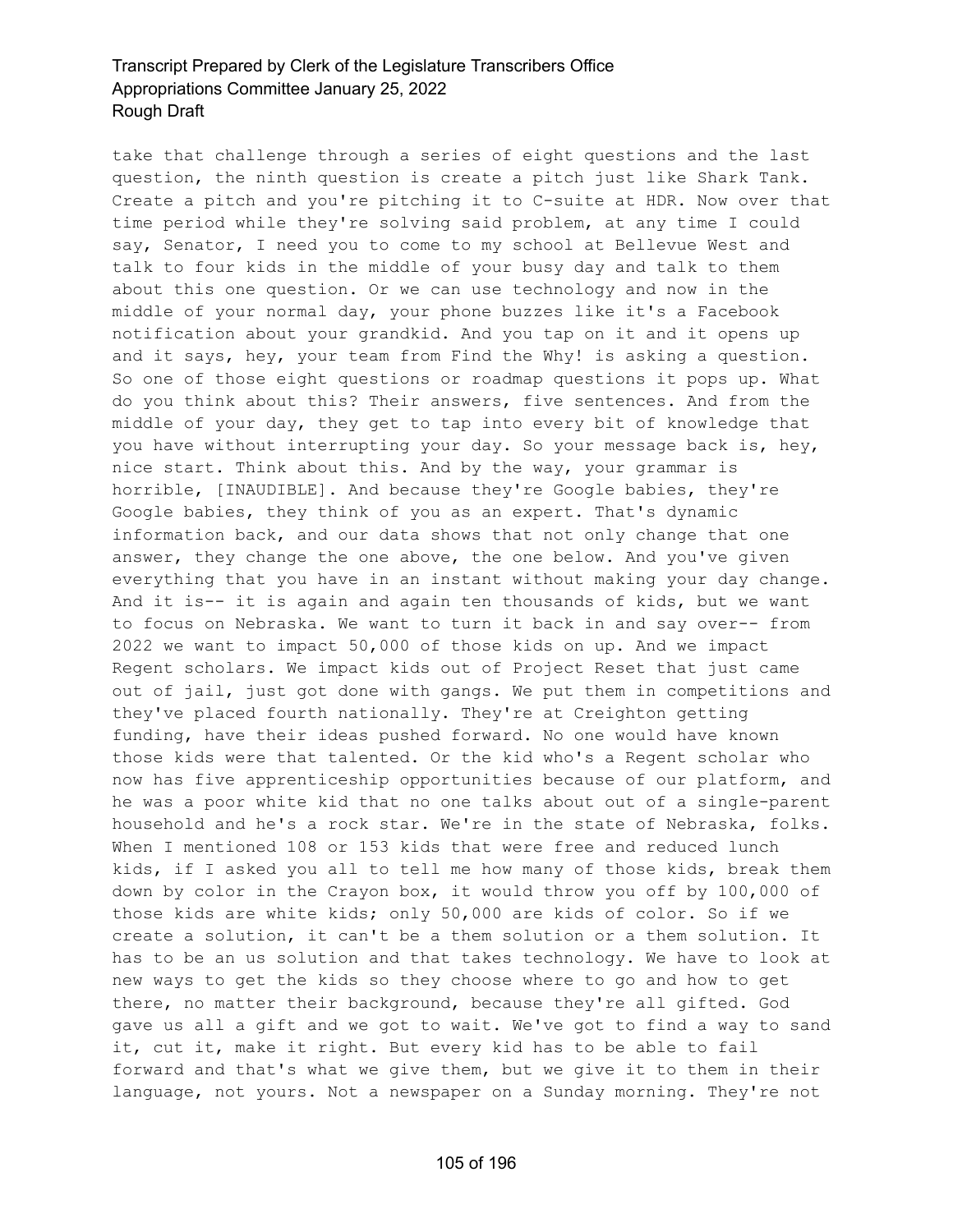cooking a turkey for 15 hours. That's not done. They want it right here next to TikTok, right next to Snapchat and they want it in their language: thumbs, thumbs, right? So that's just hopefully [INAUDIBLE]

**STINNER:** Any additional questions? Seeing none, thank you.

**TODD SMITH:** Thank you.

**STINNER:** Any additional proponents under the community college workforce development? Good evening.

**BRUCE RIEKER:** Good evening. Senator Stinner, Chairman of the Appropriations Committee, members of the Appropriations Committee, my name is Bruce Rieker and I'm the vice president for Nebraska Farm Bureau. But I'm going to title this my seven by seven testimony. I'm going to do it in less than three minutes. I asked Senator-- Senator Stinner if I could do this. So I'm testifying on behalf of seven ag organizations: the Nebraska Farm Bureau, Nebraska Cattlemen, Nebraska Corn Growers, the State Dairy Association, Pork Producers, Soybean Association, and the Wheat Growers. And there are seven of the categories that you'll be considering tonight. With that, as far as support or opposition, there are seven of them we want to be on the record of supporting. That is this one, the community college workforce development. We also support the workforce housing, the site and building development, meat processing plant grants, small and medium meat processors, the drinking water projects, and then there is an inclusion for a study for a dairy processing center included in the Governor's proposal. And we want to be, like I said, on record telling you that we support that and letting our partners know that we support them in these endeavors.

**STINNER:** Very good. Thank you. Questions?

**ERDMAN:** He needs to spell his name.

**BRUCE RIEKER:** Oh, well, Bruce Rieker, R-i-e or B-r-u-c-e R-i-e-k-e-r.

**STINNER:** Thank you. Any additional questions? Seeing none, thank you.

**BRUCE RIEKER:** You're welcome.

**STINNER:** Any additional proponents? Any opponents? Anyone in the neutral capacity? Seeing none, we will move to item number 12, workforce housing. Senator Williams, good evening. Getting up to your bedtime, isn't it?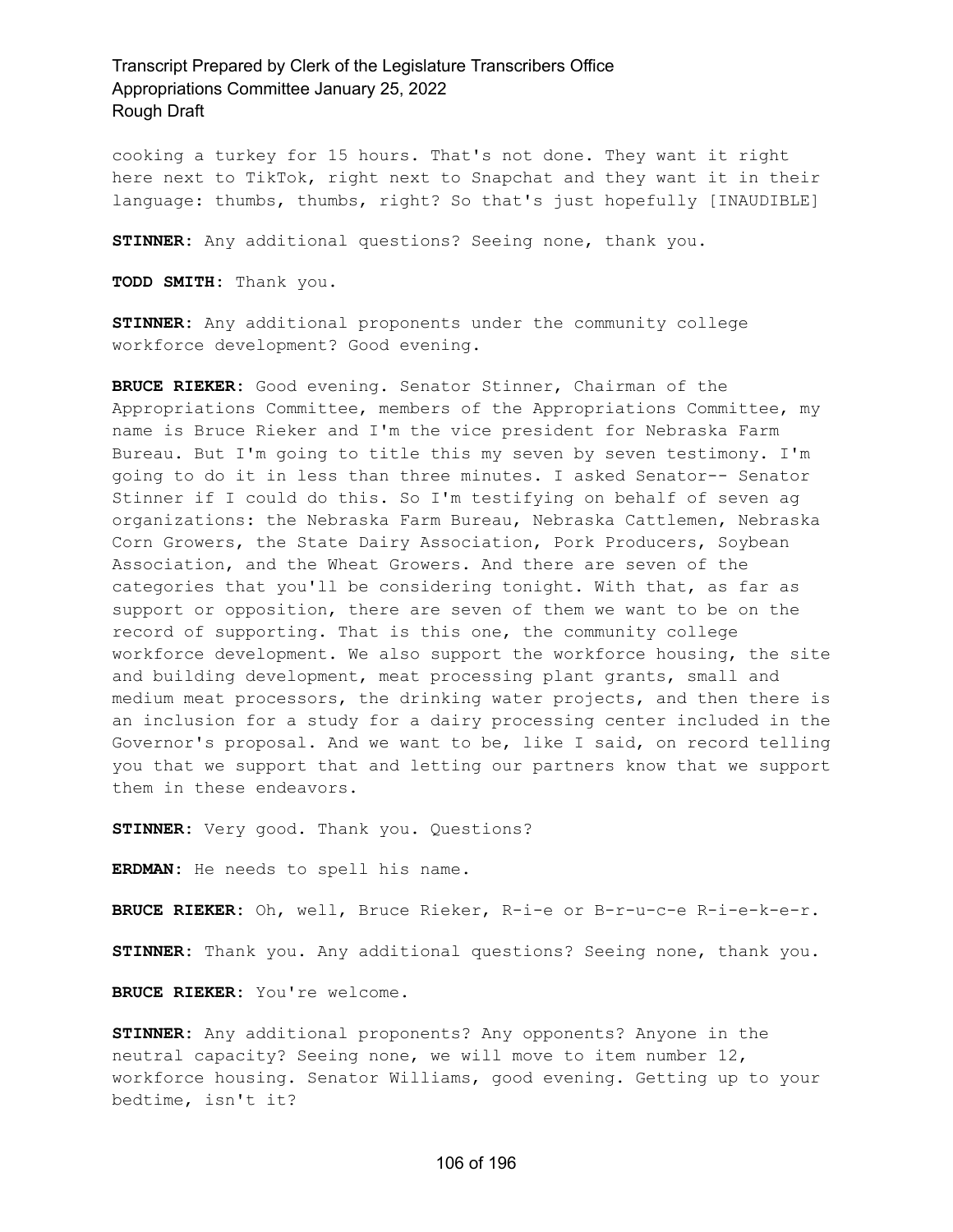**WILLIAMS:** It's-- it's almost. It's close. Thank you, Chairman Stinner, members of the Appropriations Committee and you're putting in a great long day and appreciate all the work that you're doing. I'm here representing myself as a senator and that's M-i-- M-a-t-t W-i-l-l-i-a-m-s, Senator Erdman. But I'm also here representing the Nebraska Realtors, the Nebraska Bankers, the State Chamber, and the Nebraska Hospital Association in full support of the Governor's proposal on workforce housing, where he has recommended \$25 million in fiscal year '21-22 and \$50 million in '22-23. And in each of those fiscal years, \$25 million of that is allocated to the rural projects under the Nebraska Rural Workforce Housing Investment Act. And in fiscal '22-23, \$25 million is allocated under the Middle Income Workforce Housing Investment Act for the urban parts of our state. I think without a doubt, we've recognized that housing is a critical issue. The COVID situation has made a significant difference in workforce shortage and also in the rural workforce shortage area. It's estimated that there are 50,000 jobs available in our state and only about 20,000 people seeking those jobs. The threshold question that I think all of us have to answer, in particular your group, is does COVID-19 public health emergency had a negative impact on this area of workforce housing? I would say it certainly has. We've seen increased building costs of construction. We've seen slowed down construction due to supply issues. We have fewer contractors, fewer subcontractors, and each contractor is still trying to find more workers. We also have had a situation where we've had early retirements, in particular in the education field and the medical field. Those early retirees because of COVID are retired, but they're still living in the house. And to fill their job, we've got to have another house on the market. We have a situation and you will remember in 2017 where we passed LB518, which has been incredibly successful. The statistics on that are-- are phenomenal. The state invested \$7 million. That \$7 million has now turned into in excess of \$110 million of brick and mortar across the rural parts of our state. It has created over 800 housing units, and it still continues to grow because of the revolving nature of it. I've introduced LB1069, LB1070 and LB1071 this year, which will give us the flexibility to use the Governor's proposal in a couple of ways. One of the fundamental questions that we will have to deal with and answer is the revolving aspect of the LB518 program, as we have used it so far. Will that work for ARPA funds since they have to be fully spent by the end of 2026? I have introduced one of the bills that addresses that so that that money could be used directly for infrastructure development, streets, water, sewer, all those kind of things. So I think it is clear that this is an issue. It's a major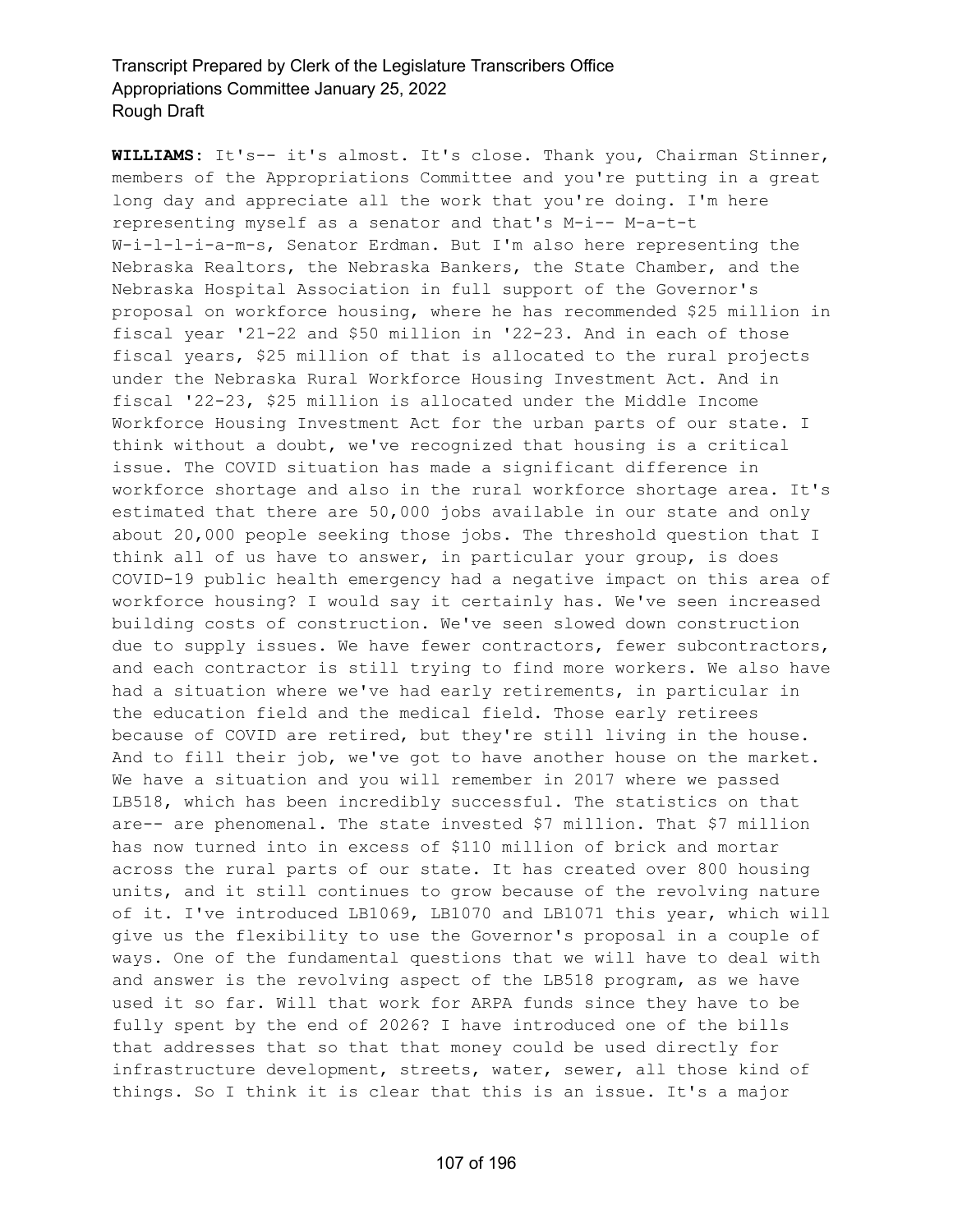problem. We have a proven solution with the Rural Workforce Housing Grant program. It has been oversubscribed on the two times we did it in 2017, we did it again in 2020 with \$10 million oversubscribed every time and we can do better. And I think this is certainly a way to do it. Thank you and I'd be happy to answer any questions.

**STINNER:** Thank you. Questions? Seeing none, thank you.

**ERIN FEICHTINGER:** Good evening.

**STINNER:** Good evening.

**ERIN FEICHTINGER:** It's been a long day.

**STINNER:** It has.

**ERIN FEICHTINGER:** Chairperson Stinner, members of the Appropriations Committee, my name is Erin Feichtinger, E-r-i-n F-e-i-c-h-t-i-n-g-e-r. I never think that should count against my time with a last name like that. And I am the director of advocacy and policy at Together, a social service organization based in Omaha that provides several housing support programs to the community. I'm here today in support of any proposal to increase the availability of safe, affordable housing to Nebraskans. And I also wanted to use this opportunity to alert you to the availability of federal funds that we are leaving on the table, funds that would ensure that working Nebraskans do not lose the homes they already have, and which our failure to accept could impact our avail-- our ability to develop workforce housing, particularly in rural areas. The U.S. Treasury currently has \$120,515,161.80 set aside for Nebraskans in need of help paying their rent and for their utilities. These funds are for the second round of emergency rental assistance provided by the federal government. Nebraska is currently one of two states who have not applied for this funding, which has proved a critical lifeline for Nebraskans trying to keep a roof over their heads over the last year. In your packet, you'll find a breakdown of the first round of ERA funds distributed by the state, by county, and by legislative districts. Treasury extended the application deadline for these funds from September 2021 to March 31, 2022. These funds can be used for emergency rental and utility assistance needs, which made up 75 percent of statewide calls to 211 last year. Additionally, 10 percent of these total funds can be used for housing stabilization services, which includes funding for housing support staff, legal services, and other uses which help Nebraskans keep a roof over their heads and the heat on and which might reduce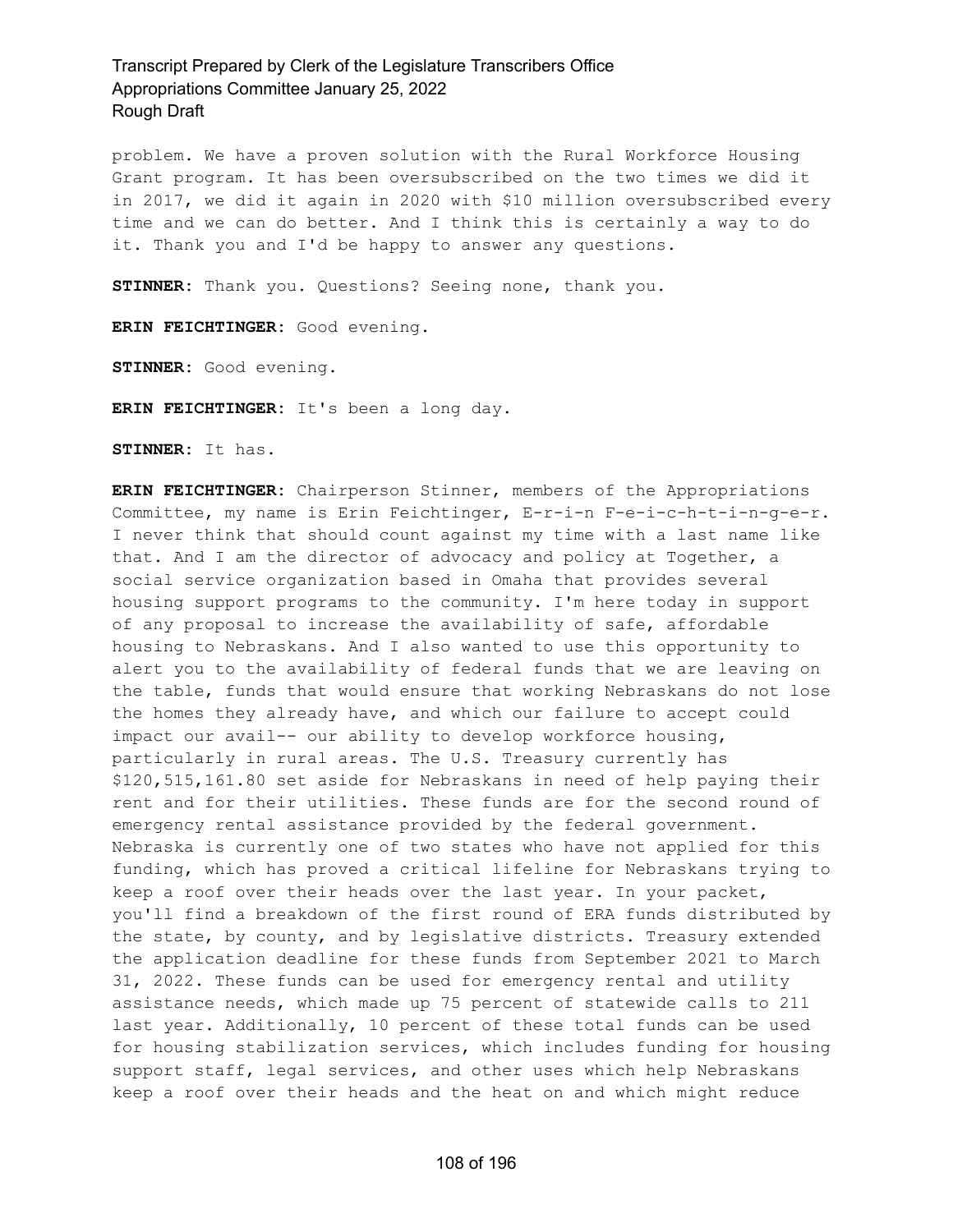some of your other ARPA requests if we took this money. The second round of funding has a spend-down date of September 30, 2025, meaning this is three years' worth of help to all Nebraskans. Furthermore, if Nebraska does not apply for these funds, Treasury will just reallocate them to emergency rental assistance programs in other states. I have also included in your packet an overview of the state program as it exists currently taken from Nebraska's website, as well as eligibility requirements and eligible uses. You will see from this information that this is not just free money going to people who are choosing not to pay their rent. In fact, these funds are distributed directly to landlords to help cover their costs, up to 15 months of rent up to \$20,000. Any difficulty in the process of applying has been our own, and any existing issues are fixable, but we can't fix them if we do not apply for the funds. Community members and organizations like mine so-- have so far been unsuccessful in trying to get the state to apply for this money. So I'm here to leave it now with you. I can't overstate how valuable this emergency assistance has been and will continue to be. All we need to do is choose to take it. Thank you, and I am happy to answer any questions.

**STINNER:** Thank you. Questions? Senator Vargas.

**VARGAS:** I know I'd asked the question earlier about the-- just want to make sure I get the fund right-- the Emergency Rental Assistance Program. Do you know us not applying how that might impact our ability to develop workforce housing, given that this is one of the subject matters of this?

**ERIN FEICHTINGER:** Yeah. And thanks for keeping me relevant. Yeah, for rural workforce housing, I know that the-- the way that the Rural Workforce Housing bill is-- or act works is it actually allows for rental properties as well. And if you're a developer going to look at a community, they're going to do a market study. And the main thing they're looking at is vacancy rates and rent receipts. Not taking this money is going to negatively impact both of those-- both those aspects of the market. And if we are the only state in the country, besides Arkansas, leaving this money on the table, our hard-to-develop communities will look even less attractive compared to communities that have accepted these funds and can guarantee 15 months of income on these properties. So like development finance, right, is all about attracting capital and we'll be at a competitive disadvantage on the investor's paper for declining these funds possibly. That's just one aspect that's been brought up to me about our inability to apply so far.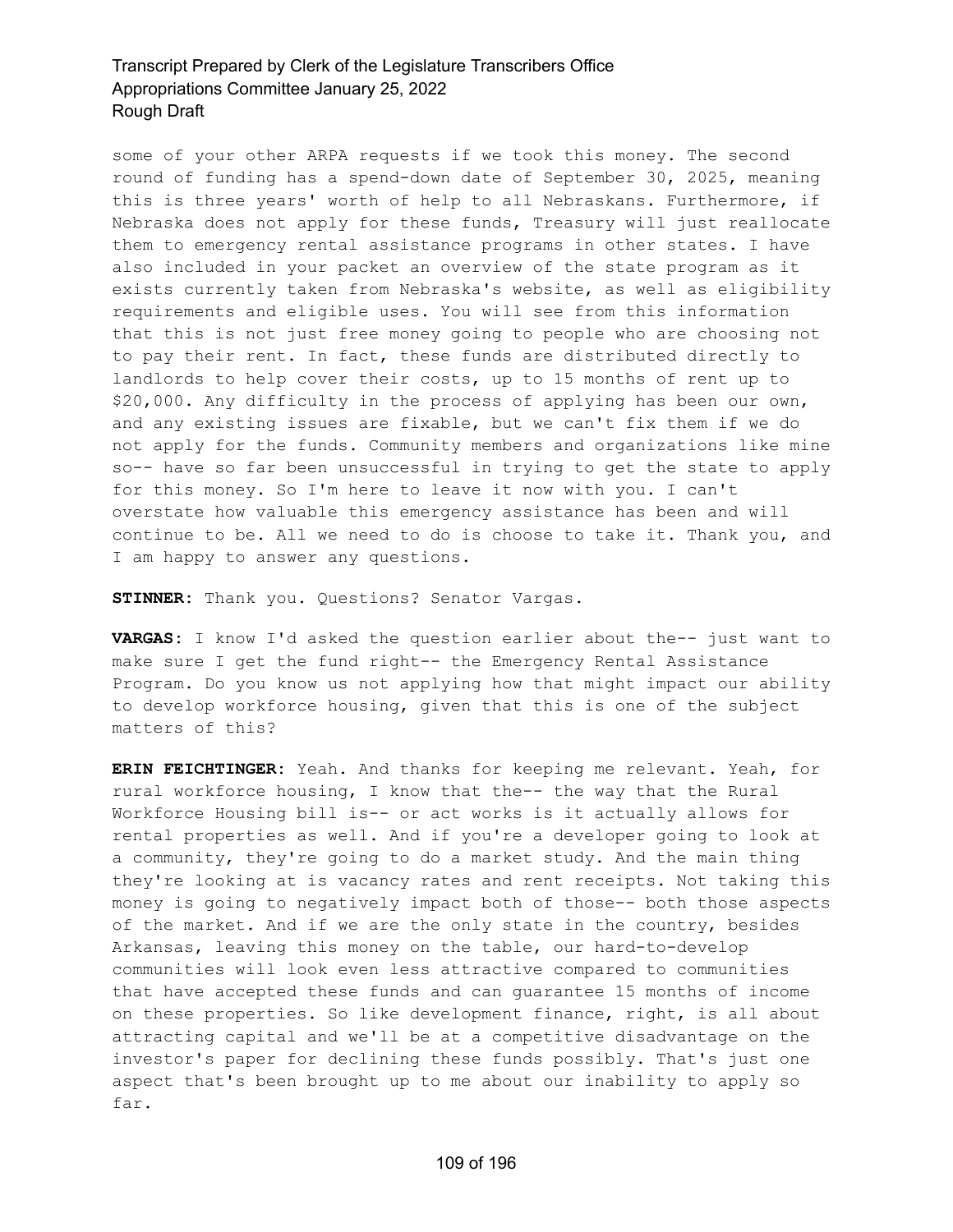**VARGAS:** Thank you.

**STINNER:** Senator Dorn.

**DORN:** You said we haven't applied for the funds. In your opinion, who's dropping the ball?

**ERIN FEICHTINGER:** That's a really good question. So right now, the statewide Emergency Rental Assistance program is administered by NIFA. It's a little confusing because it's also been developed and is overseen by Deloitte, who the state hired to administer, I don't know, all the federal funds that we've gotten so far. At other various points, DED has been involved, NEMA has been involved; and I think those would be the-- the state agencies that have so far been involved in the statewide Emergency Rental Assistance program.

**DORN:** Well--

**ERIN FEICHTINGER:** But-- but NIFA told me, I shouldn't-- actually, I'm sorry. But my understanding is that it is the, ultimately the Governor's decision whether or not we apply for these funds.

**DORN:** Hopefully, some of their people are here and that they're listening. Thank you.

**STINNER:** Any add-- Senator Clements.

**CLEMENTS:** Thank you, Mr. Chairman. One question. Do you know if there's any senator who has brought a bill regarding this?

**ERIN FEICHTINGER:** I think there might be one or two bills that I have seen that we could use for this. But again, the deadline is March 31, 2022. So like I said at the end of my testimony, at this point, I'm kind of leaving it with you all. This is money that we could use to help people when we're talking especially about negative economic impacts. And you know, I looked at the numbers this morning and--

**CLEMENTS:** But you don't know of any bill particularly.

**ERIN FEICHTINGER:** Oh, no, I'm sorry. Yeah.

**CLEMENTS:** OK, thank you.

**STINNER:** Let me ask this. Is there a maintenance of effort that we have to match it somehow with state funds?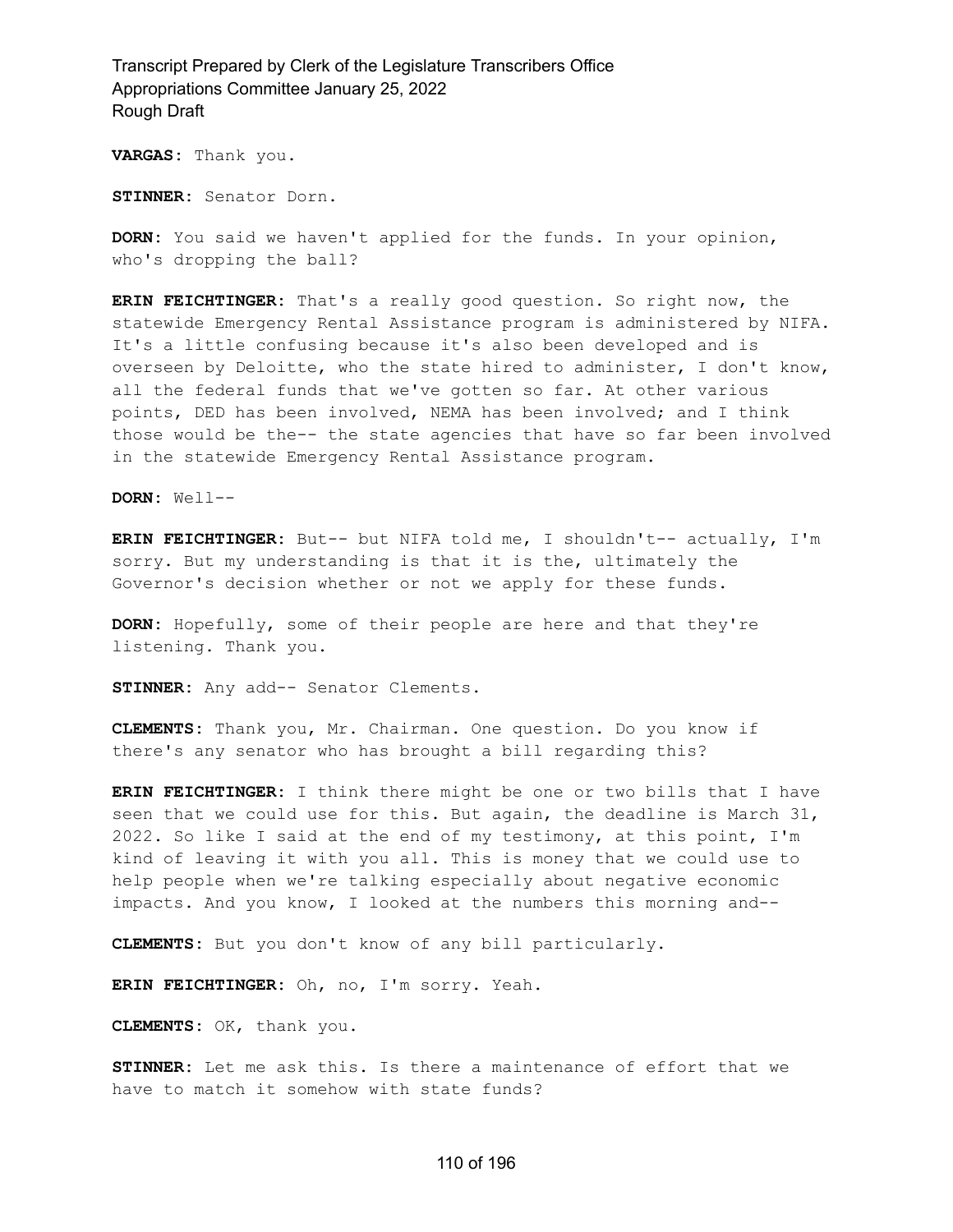#### **ERIN FEICHTINGER:** No.

**STINNER:** This is purely--

**ERIN FEICHTINGER:** We would-- yeah. And it provides also, the ERA funds also provide money. Part of it can be used for the administration of funds in building these programs. We can also use them for outreach, those funds.

**STINNER:** OK.

**ERIN FEICHTINGER:** So it's basically a package delivered to us.

**STINNER:** And this is different than rental assistance or is this the same program? Because I just thought that it was HHS that was responsible for--

**ERIN FEICHTINGER:** No, this is--

**STINNER:** --rental assistance.

**ERIN FEICHTINGER:** No, this is specific money set aside from the federal government for the Emergency Rental Assistance programs across the country. And in our state, it's being administered by NIFA.

**STINNER:** I see. OK, very good. Any additional questions? Seeing none, thank you.

**ERIN FEICHTINGER:** Have a good evening.

**STINNER:** Any additional proponents? Seeing none, any opponents? Seeing none, anyone in a neutral capacity? Seeing none, number-- we'll move to number 13 on our schedule, low-income education assistance program.

**JEREMY EKELER:** All right. I feel like I should order you guys--

**STINNER:** Good evening.

**JEREMY EKELER:** --good evening-- some pizza or something here, but we'll get this going. My name is Jeremy Ekeler. It's spelled J-e-r-e-m-y E-k-e-l-e-r. Chairman Stinner, members of the Appropriations Committee, I'm here today to support LB1014's family directed education recovery accounts. The COVID-19 pandemic's impact on education has far-reaching negative ramifications as we've-- as we've heard. In particular on education, as one of-- one article states: The damage to individuals is consequential, but the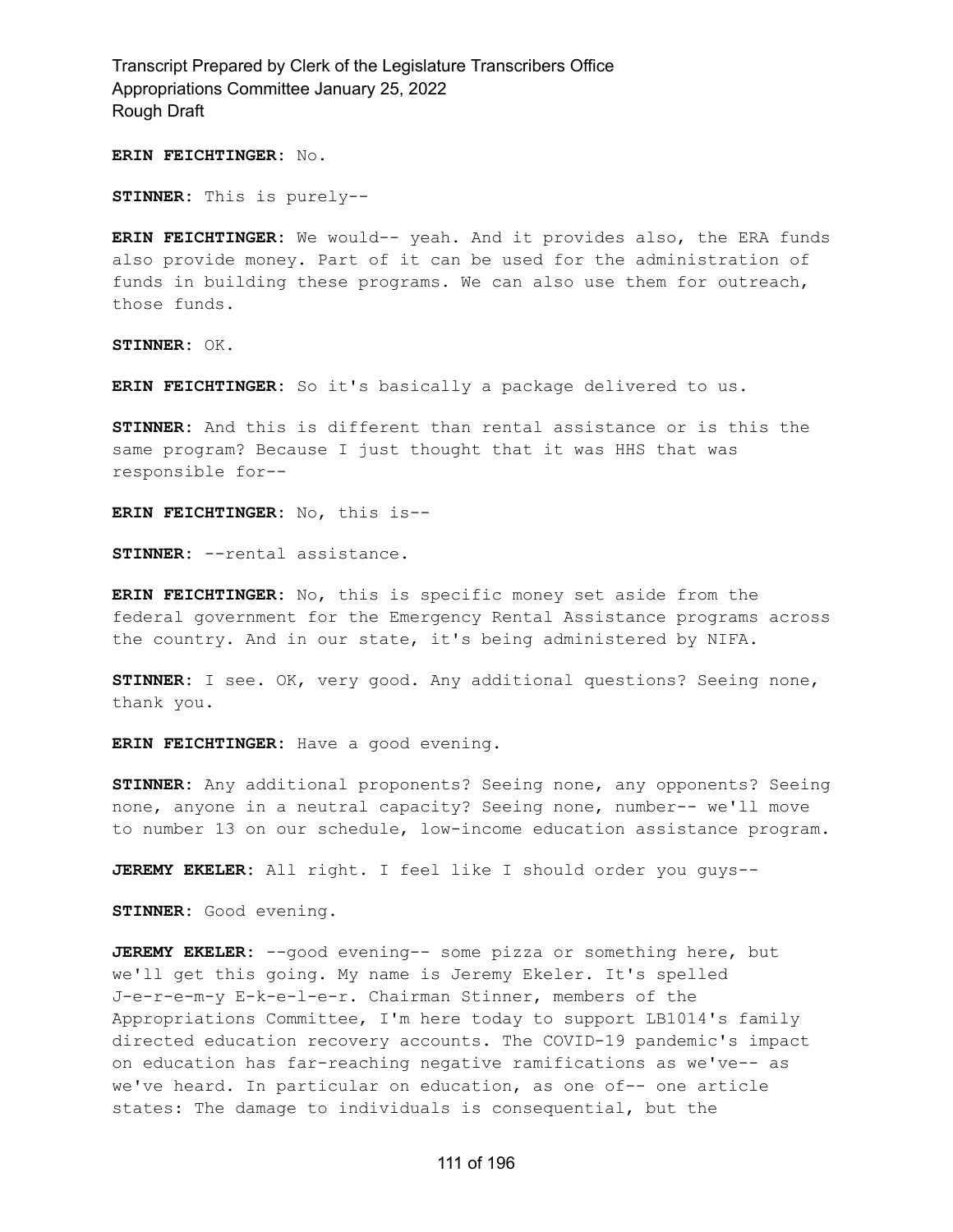consequences could go deeper. McKinsey and Company has found that the pandemic has left students on average five months behind in mathematics and four months behind in reading by the end of the '21 school year. As the data estimates, unless steps are taken to address unfinished learning, today's students may earn \$49,000 to \$61,000 less over their lifetime, and the impact on the U.S. economy could amount to \$128 billion to \$188 billion annually as these-- as these folks enter the workforce. Sadly, these learning loss impacts, not to mention the mental health impacts and the economic fallout that will follow, will be experienced by-- by-- most by low-income black and Hispanic students who are already prepandemic were experiencing these disparities. These-- these same low-income black and Hispanic families that have been most impacted by learning losses are also the same families that the Urban Institute reported additional significant economic hardship and financial instability throughout the pandemic. Such circumstances have made it all the more difficult for these families to pursue supplemental and alternative educational opportunities at the same higher rates of families who do have the financial means. Ultimately, the families disproportionately impacted by the pandemic experience increased educational costs at a time when financial circumstances were already constrained, if not worse. It is in this context that we urge the Appropriation Committee to adopt the Governor's family-directed education recovery accounts. The education recovery accounts will, in a targeted and efficient fashion, get assistance into the hands of low-income families whose children have been hit hardest during this pandemic, as envisioned by ARPA's final rule. These funds are available to all students, public, nonpublic and home school, because we know COVID did not discriminate against anybody. The funds are also designated for strict uses such as tutoring, tuition, curriculum, or other educational services to ensure that learning losses will be addressed. This temporary pilot program will also require student performance data collection to better understand its positive impacts on students. I spent 18 years in schools as an educator. I learned that kids get one shot at their formative K-12 education. COVID-19 has significantly-- significantly ruptured and dramatically affected this one shot for far too many kids. But with these education recovery accounts, Nebraska can utilize a critical tool for putting our state's most impacted children back on course for a bright future. Thank you for your consideration, and I'm open to questions.

**STINNER:** Thank you. Questions? Senator McDonnell.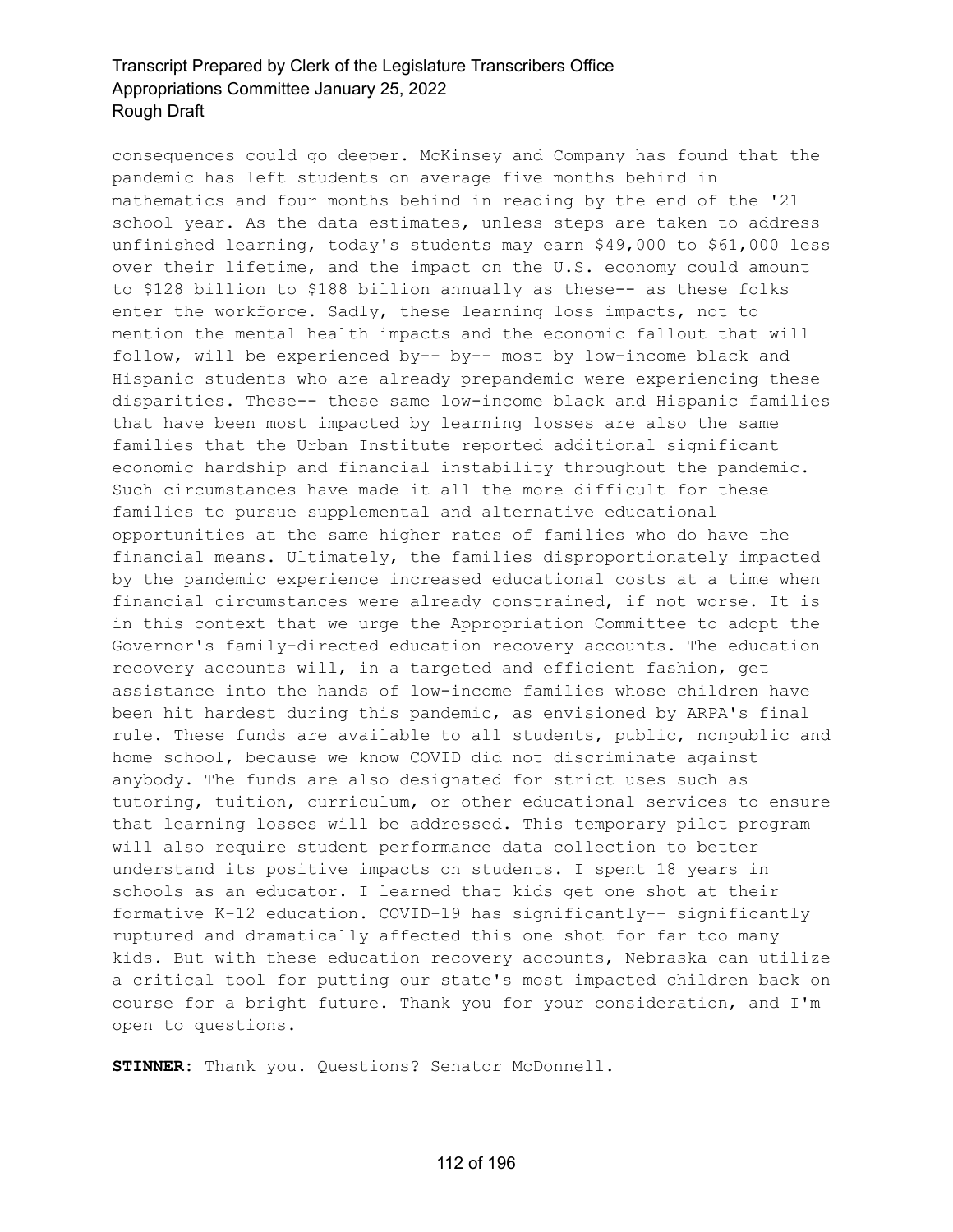**McDONNELL:** Thank you for being here. So I'm a parent and my child's falling behind in math. I can hire a math tutor.

**JEREMY EKELER:** That's right.

**McDONNELL:** My child's fall farther behind in the school he's at. I can switch schools?

**JEREMY EKELER:** You could under this program, that's right, as long as you meet the eligibility of the free and reduced standard as a family.

**McDONNELL:** What can't I use the money for?

**JEREMY EKELER:** What can you not?

**McDONNELL:** Yeah, can I-- can I not use it for--

**JEREMY EKELER:** Sure. I think the only--

**McDONNELL:** --educationwise?

**JEREMY EKELER:** I think the only stipulation the Governor had in here in terms of, you know, not allowing because he had kind of some open language about other educational purposes, he did exempt technology and devices. And the reason for that, I sort of worked with the schools as we've gone through GEER, ESSER, EANS. His first round of GEER was 100 percent committed to technology and devices. So I think the mindset there, I can't speak for him, but I think the mindset there is that we've provided devices. That's the one thing that's not in this-- in this package.

**McDONNELL:** Thank you.

**STINNER:** Senator Clements.

**CLEMENTS:** Thank you, Mr. Chairman. Thank you, Mr. Ekeler.

**JEREMY EKELER:** Sure.

**CLEMENTS:** Heard a comment earlier today of someone commenting that private school students shouldn't receive a \$2,000 award.

**JEREMY EKELER:** Uh-huh.

**CLEMENTS:** Is that part of your program and how would you justify that?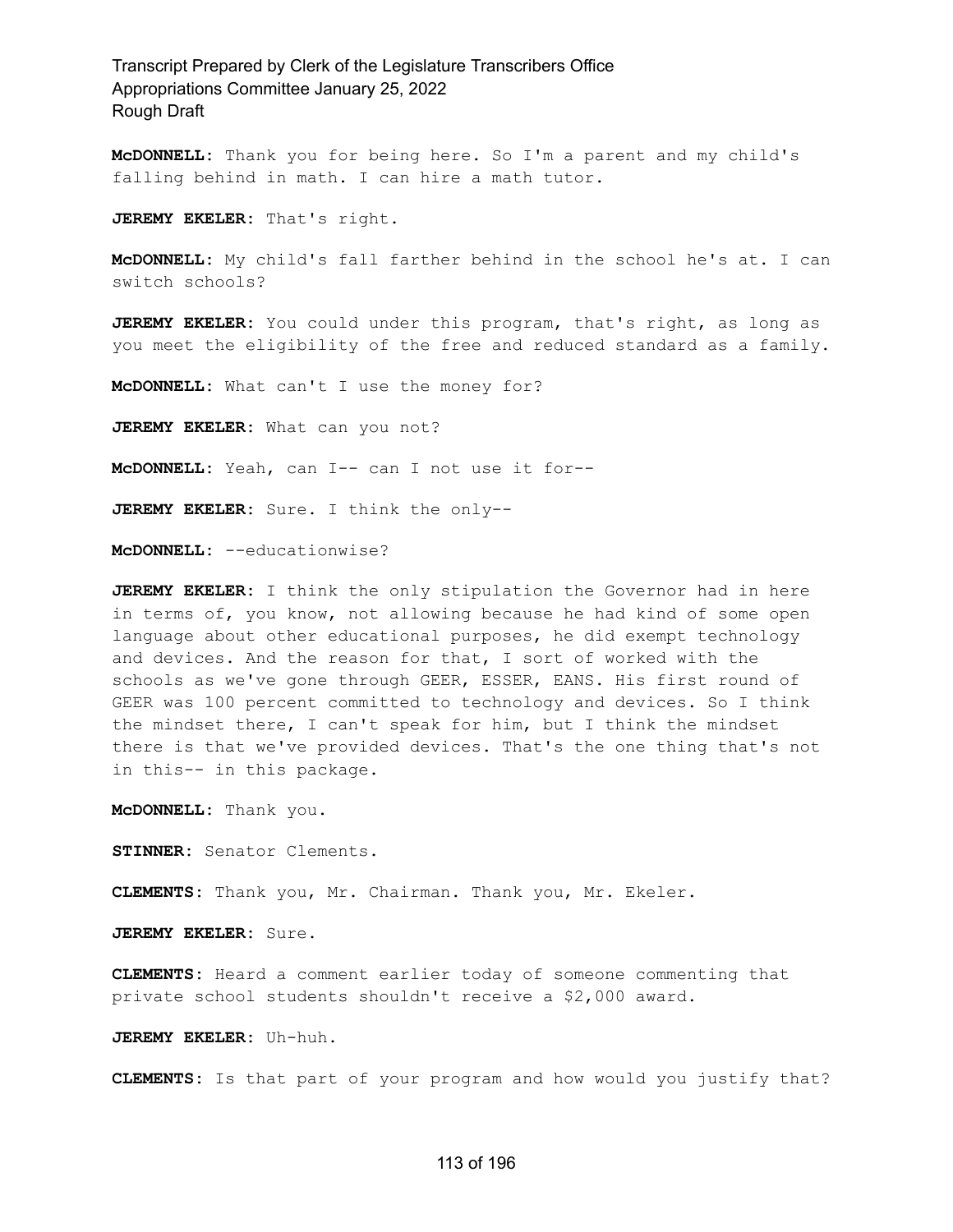**JEREMY EKELER:** So tuition is one of the allowable uses, and I disagree with the argument that it shouldn't be a use. I'll kind of talk about why that is. First of all, this money doesn't go to our schools. It goes to a parent who makes a decision. Parents know what's best for their child. If-- if they want to use that money for a nonpublic education, I think we should honor that, especially at a time when we're trying to find the right fit for students. I will give you the perspective. We have 110 Catholic schools in Nebraska. We have a net loss of students about 1,400, over 1,400, almost 1,500 kids we've lost in our schools since COVID started. The impact has been most dramatic at our schools that serve the lowest need. We have schools losing between 13 and 20 percent of our students. So if we have students- schools that serve a large portion of low-income students, they're the ones that are hurt the most. That means, you know, 1,400 students who want to be in our schools who felt like that was the best place for them, that was the place they were comfortable, they're not able to do that right now. And we're talking about families who are in the most tenuous situations. We all know every time a kid transitions, it's going to hurt them as a learner. We would like to retain our students. We'd like to provide the education we already are. We'd like to allow these families to recover, that's the name of the plan, and get back on their feet.

**CLEMENTS:** And have you found a-- I guess students falling behind in the Catholic schools as well?

**JEREMY EKELER:** Everybody, public schools, home schools, nonpublic schools, everybody's working hard right now. Kids-- are kids falling behind? Kids are falling behind across the board. I will say in Catholic schools, the data I have back, our ACT scores, for instance, have held steady across the board, in particular for minority populations. We're very proud of that. I think all teachers in the state should be very proud of the work they're putting in for kids right now, though.

**CLEMENTS:** Thank you.

**STINNER:** Senator McDonnell.

**McDONNELL:** So it's a-- it's a pilot program.

**JEREMY EKELER:** Correct.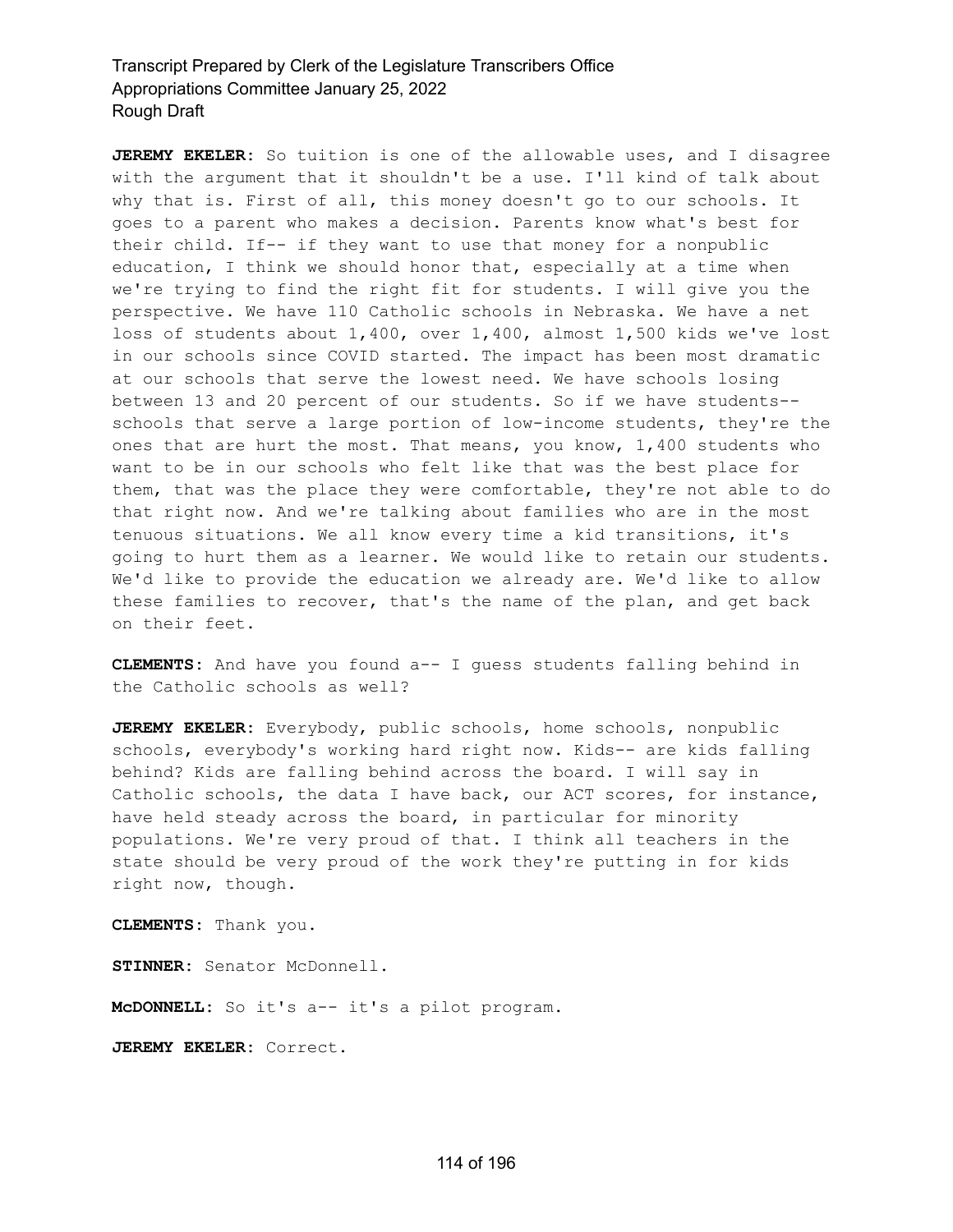**McDONNELL:** And when we talked about what the parent can choose to spend it on and what they can't educationally speaking, what's the timeframe to spend the money?

**JEREMY EKELER:** So the program is developed to-- to run for the 2022-23, '23-24, '24-25 school years, so it would end in year 2025. So that-- that fall or, I'm sorry, that spring, May of 2025 when school wraps up the program would be sunset or be over.

**McDONNELL:** Thank you.

**STINNER:** Senator Hilkemann.

**HILKEMANN:** So if I hear you correctly, this is-- this is basically a voucher system.

**JEREMY EKELER:** No.

**HILKEMANN:** You said it went, the money goes to the parent, not to the school.

**JEREMY EKELER:** Correct. So each parent would have an account that they could use for any education, sir. Vouchers typically are defined as money given to a child by the state to use for tuition. This program puts money into account first for a family to pick from a wide menu of options. If they chose to pay tuition, \$2,000 with it, could you call it a voucher? Yeah, that may be they chose that, but it's-- it's assistance to go to a nonpublic school. But the program itself is not a voucher program.

**HILKEMANN:** OK, so then--

**JEREMY EKELER:** It's like, sorry, go ahead.

**HILKEMANN:** [INAUDIBLE]

**JEREMY EKELER:** No, I think you've got to--

**HILKEMANN:** So what about-- what about the kids in public school [INAUDIBLE]? You're saying that the parent could then choose to hire a tutor, is that right?

**JEREMY EKELER:** Sure. So a student, well, the vast majority of our students in the state are public school students. I think the gentleman earlier said there's 150,000 students on free and reduced

### 115 of 196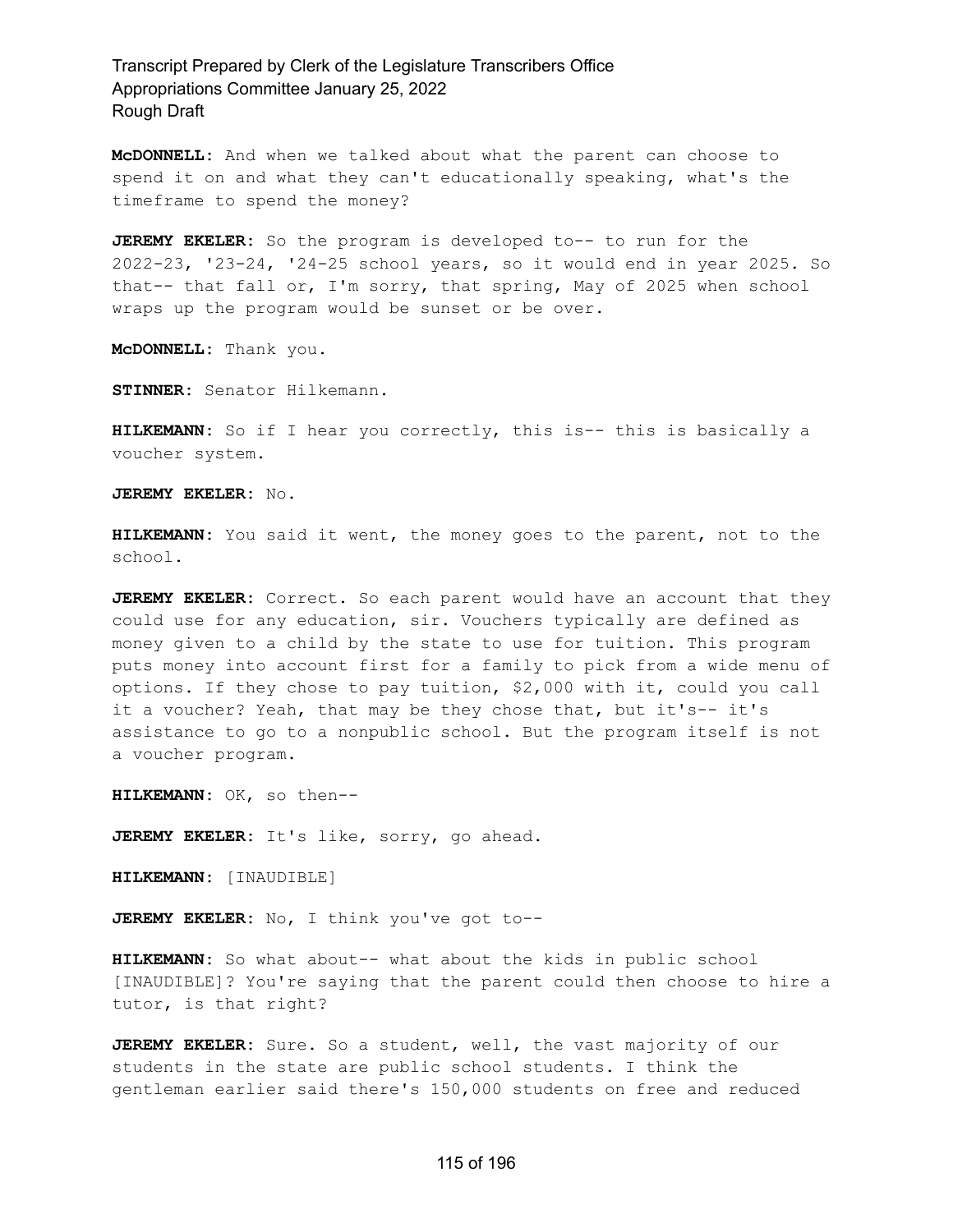lunch programs or in the free and reduced-- free and reduced lunch program in our public schools. This program would probably benefit those families the most. So, yes, they could use it for tutoring, online courses, yeah, the whole wide array of uses, so 100 percent open to public school students.

**HILKEMANN:** So would these parents have to apply to some, what's the name-- whatever the name of this particular fund is that he's setting up?

**JEREMY EKELER:** That's right. So the language of the bill the Governor has put in place essentially says that the money will go to the Nebraska Department of Education, who shall contract with a third party, essentially, an outside resource who would then take applications from families based first and foremost upon proving learning loss. That family would then use the money as they see fit for their child, which is, you know, something we advocate as a Catholic Conference all the time to empower parents as the first educator of their child. So especially during COVID and learning loss and all the struggles we're seeing, I think it's-- I just think it's really important for families to have that power.

**HILKEMANN:** Would we have-- do these parents have to-- it is only for low, more low-income?

**JEREMY EKELER:** That's right. So ARPA stipulates that families at or below 185 percent of poverty can be assumed to be disproportionately impacted by COVID, and that they-- and it specifically mentions that educational programs and services should be provided or can be provided. There are evidence-based tutoring. As evidence-based, Catholic schools have a rich history, a long history they're evidence-based. Everything in this program is evidence-based and within the bounds of ARPA, yes, sir.

**HILKEMANN:** Thank you.

**STINNER:** Additional questions? Senator Vargas.

**VARGAS:** I know you didn't, well, I don't know if you played any role in drafting the bill. But can you talk about the-- the structure of what you just mentioned about the Department of Education?

**JEREMY EKELER:** Yeah.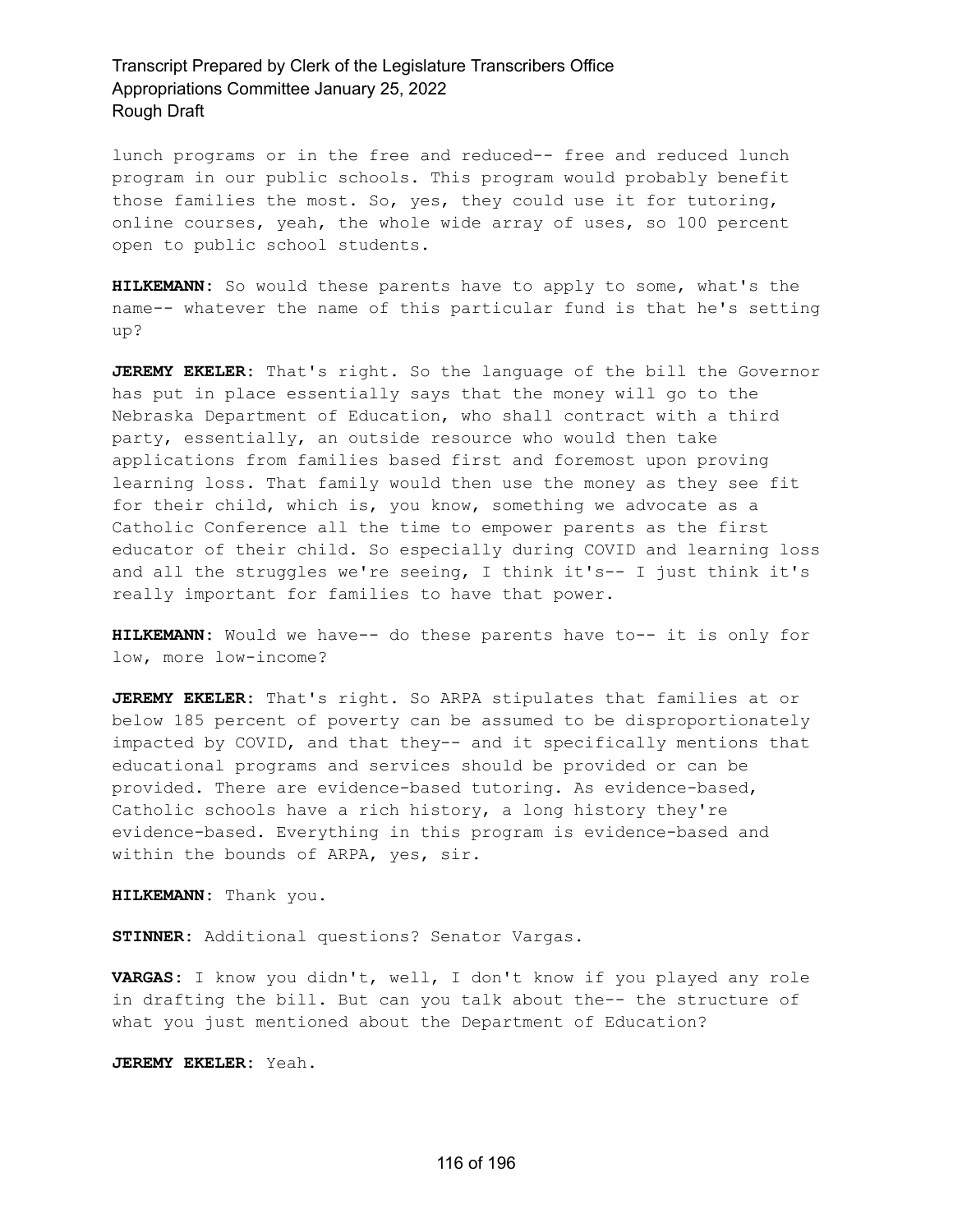**VARGAS:** For most of our ARPA bills, they're either being directly given to a nonprofit or an entity or a department or agency is charged with accountability and oversight. But this is having basically the Department Education subcontract the accountability?

**JEREMY EKELER:** That's how it reads to me. Yeah, I didn't write that, you know, I guess you're sort of insinuating that I wrote that in.

**VARGAS:** No, no, I'm not insinuating.

**JEREMY EKELER:** I didn't write that in.

**VARGAS:** I just didn't know--

**JEREMY EKELER:** Yeah.

**VARGAS:** --if you--

**JEREMY EKELER:** So I'll give you, can I just-- I'll give you my-- my experience with why this might have happened.

**VARGAS:** Yeah.

**JEREMY EKELER:** There's a program called the Emergency Assistance to Nonpublic Schools, which is a pool of money that went to nonpublic schools for COVID mitigation based on low income, based on poverty status. When the Emergency Assistance for Nonpublic Schools came to Nebraska, when the program arrived, in conversation with the commissioner and the NDE, and I'm not speaking for them, but I'm saying this is what our conversations were, they realized pretty quickly they could not administer that program. They don't have the infrastructure. They didn't feel comfortable doing it. And the companies that they vetted could audit-- would run audits and work with the department. So the audit would happen between them and the department. It was super efficient and functional, and I'm assuming that's why that got in here.

**VARGAS:** OK. No, and I'll ask a follow-up more directly on that but thank you.

**JEREMY EKELER:** Sure.

**STINNER:** Any additional questions? I guess for me, I'm just-- more of a statement. I'm not going to say anything about the merits of the program, but the head scratcher is it's a pilot program. And it was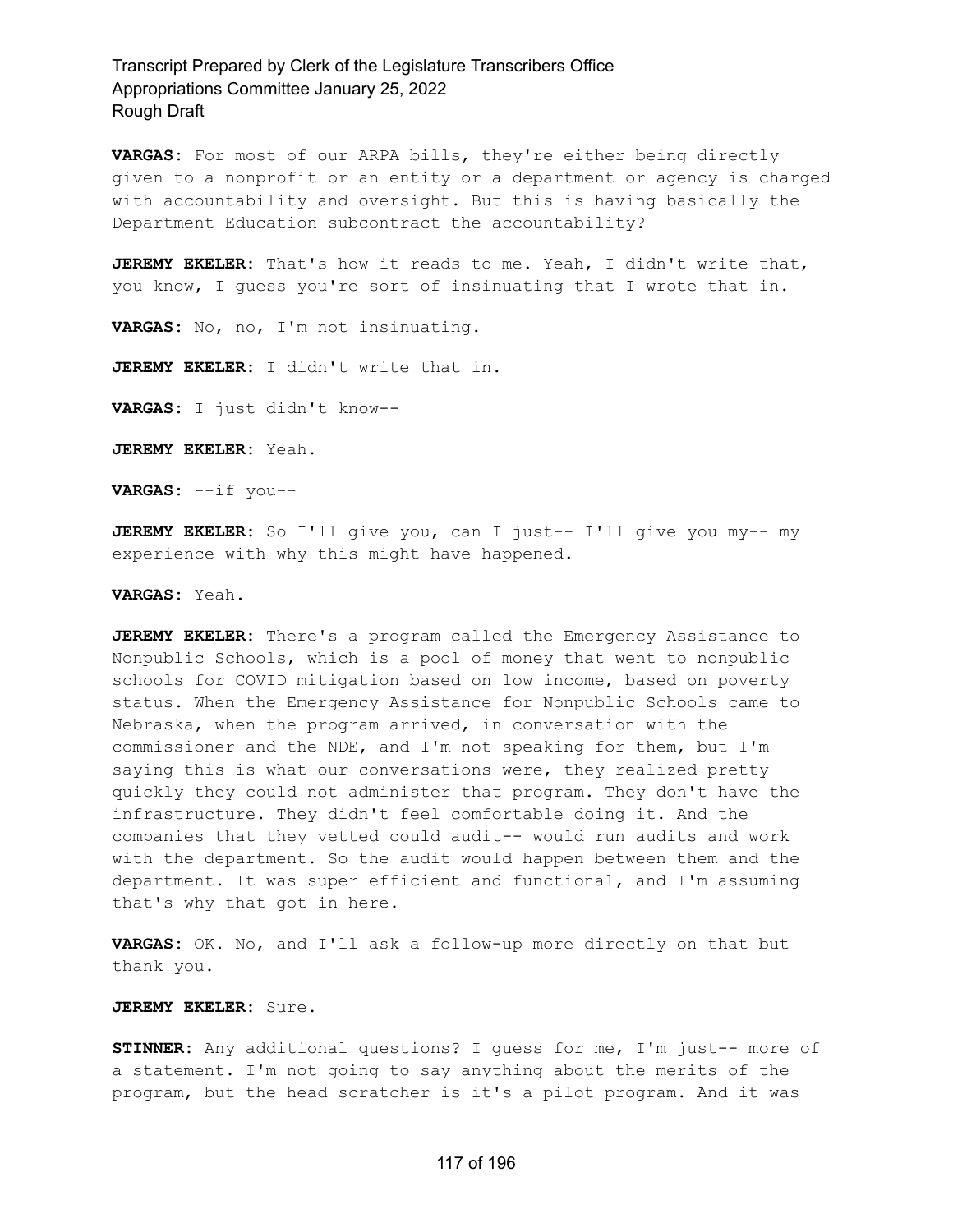something that we discussed one-time money for one-time, not starting new programs, those types of things.

**JEREMY EKELER:** Sure.

**STINNER:** So I guess I'm still going to scratch my head over it.

**JEREMY EKELER:** I found the language interesting, too. I will say I- we want these families to get back on their feet and we want to empower every student in the state of Nebraska with a learning loss. So our focus is on help-- is on empowering parents and helping them engage in the educational process. So I appreciate the comment. All right.

**TANYA SANTOS:** Good evening.

**STINNER:** Good evening.

**TANYA SANTOS:** I am Tanya Santos, T-a-n-y-a S-a-n-t-o-s. I am actually here in support. I have to read this title because it's a long title, of the family-directed educational recovery accounts for low-income families. And the reason why I come to you today is I am currently an administrator in a parochial school in Omaha, Nebraska. I am an adjunct professor at UNO, and I'm a doctoral student at UNL. And for the last 27 years, I have worked with low-income families across our state. This opportunity is so huge for our families that have the greatest need because what I see in classrooms every day across the state is there is a gap. The pandemic has led us to a gap and there was significant learning losses. For example, I was speaking with an ELL learner today this morning. He is even unable to identify his colors, and we are in first grade, January. I was speaking to a third grader at a public school actually where I was supervising practicum students not long ago, and this third grade student was unable to tell time, elapsed time on a clock. And I found myself wondering why? Why? Yes, we were not in school for some time, but what are we missing here? We were doing online learning. We were doing the best that we can. But some of those things you cannot teach online. You have to have a clock in front of you. You have to be able to teach minutes to the 5, to the 10 seconds. So while we did the best that we could during that time, we have a lot of recovery efforts that we need to make. And as Jeremy alluded to, our teachers are doing the best that they can, but that's not enough. We only have them in our school seven and a half hours each day. That doesn't count lunch and restroom breaks, doesn't count all of the actual instructional time. So how are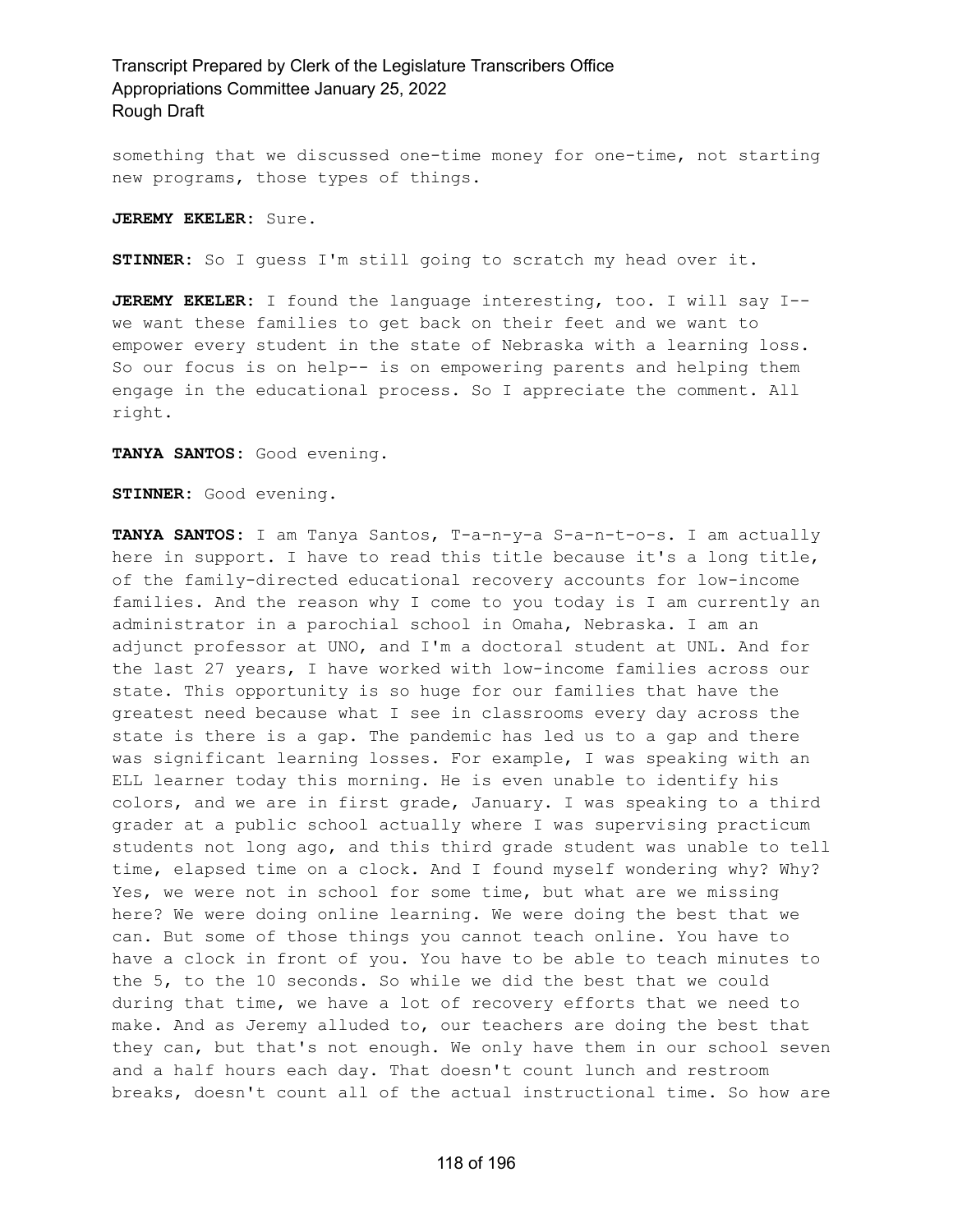we going to make up for five-- four to six months of lost learning? And this is our opportunity if we support this pilot program. Parents have the opportunity to use that money to hire a tutor outside of school, to enroll their children in programs that will get them more socially acclimated because students were not around people for a long time. They still need to learn some social skills. So I encourage you. I could talk to you for hours about what I see in classrooms, but I really encourage you to support this opportunity. It is a pilot program, so let us try it for a little bit. Look at the data, and let's let the data do the talking from there. I would also say, as a young lady that was born in the state of Nebraska, I grew up in low income. I was on free and reduced lunch. It was only two years ago that my own children did not-- that my own children did qualify for free and reduced lunch. Two years ago. So I was not far from they were, with four degrees, with multiple jobs. And so if I can do it and overcome it with my education, we need to invest that money so that our children can get further help in their education and overcome these deficits so that they have an opportunity to help our state, just like I have an opportunity to speak with you now today. So I thank you for your time and if you have any questions.

**STINNER:** Very good. Questions? Senator McDonnell.

**McDONNELL:** Thank you for being here. Thanks for your work.

**TANYA SANTOS:** Absolutely.

**McDONNELL:** If this program doesn't exist, where do parents go? Where do you-- where are you going to direct them? What's their options to help catch the kids up?

**TANYA SANTOS:** There's really not a lot of options that are free. So I can recommend that a parent take their child to Sylvan Learning Center. I can recommend that they take him to a variety of programs, but they all cost money. There is not a lot of options out there. And when we're talking about low-income families, there is not a lot of money for them to spend on a tutor. They're going to sacrifice paying their MUD bill, [INAUDIBLE] bill, or groceries to be able to get that opportunity for their children. I see it happen all the time.

**McDONNELL:** Thank you.

**TANYA SANTOS:** Thank you.

**STINNER:** Additional questions? Thank you for coming.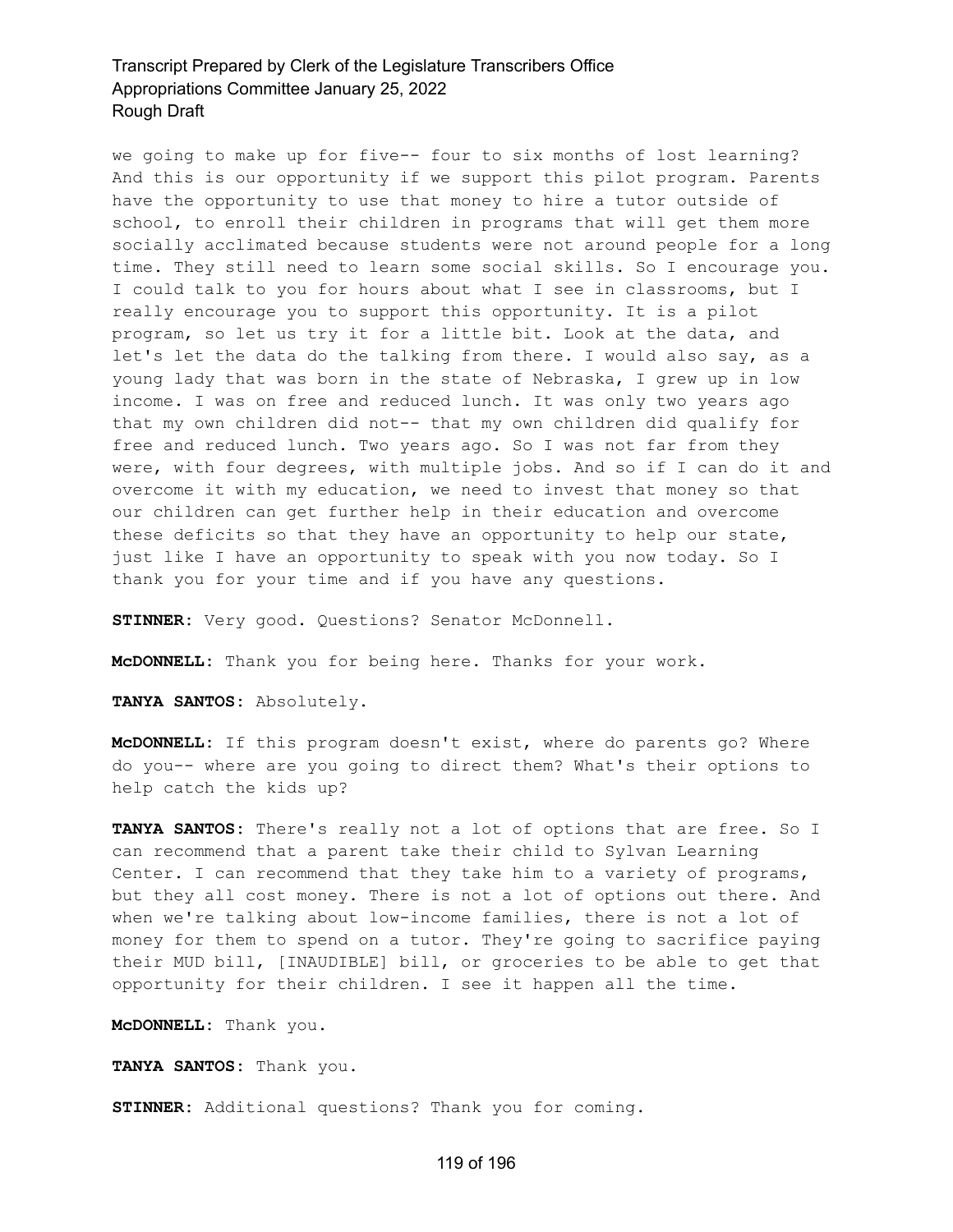**TANYA SANTOS:** Thank you all. Thank you for your time.

**STINNER:** Any additional proponents? Any opponents?

**TIM ROYERS:** Good evening.

**STINNER:** Good evening.

**TIM ROYERS:** Senator Stinner, members of the Appropriations Committee, my name is Tim, T-i-m, Royers, R-o-y-e-r-s. I am the president of the Millard Education Association and I'm here today on behalf of the Nebraska State Education Association to speak in opposition to the family-directed education recovery accounts that are included as a negative economic impact component of LB1014. We do not believe this portion of the bill aligns with, Senator Stinner, something you've already mentioned. This is a pilot program and you've mentioned how you want ARPA funds to be used relative to pilot programs. There is a limited authority to mandate what happens with these funds in subsequent years, which means there are serious questions on the long-term viability of this program. Given the broad list of other needs that we have listened for hours on today, there are certainly other areas that could benefit from this funding and would not be subject to nearly as much speculation or uncertainty as this program. Now is the time to make sure our resources are going to proven solutions, expanding established infrastructure to make sure that we're truly meeting the needs of all Nebraskans. On the substance of this proposal, I have serious concerns about whether this funding will actually deliver the intended support for students. We know our priority right now is to make sure our kids get the additional support they need to address the added academic, social, emotional, and mental health concerns. The question that we need to ask ourselves today is this: How are we making sure that students are receiving additional support services on top of their regular schooling? Discounts on private school tuition, for example, in no way provides extra help. It just makes their regular schooling slightly cheaper for those who choose to attend private school. Instead, I would ask this committee to consider the greatest need at the moment, and that's having the adequate staff in place to provide the needed assessments, referrals, and interventions. I'm talking about having an adequate number of staff like school psychologists and speech language pathologists. And I think it's important for all of us to remember that our public school staff provide those services to all students in their areas, meaning they serve the private school students just like they serve our public school ones. Our folks are pushed to the limit right now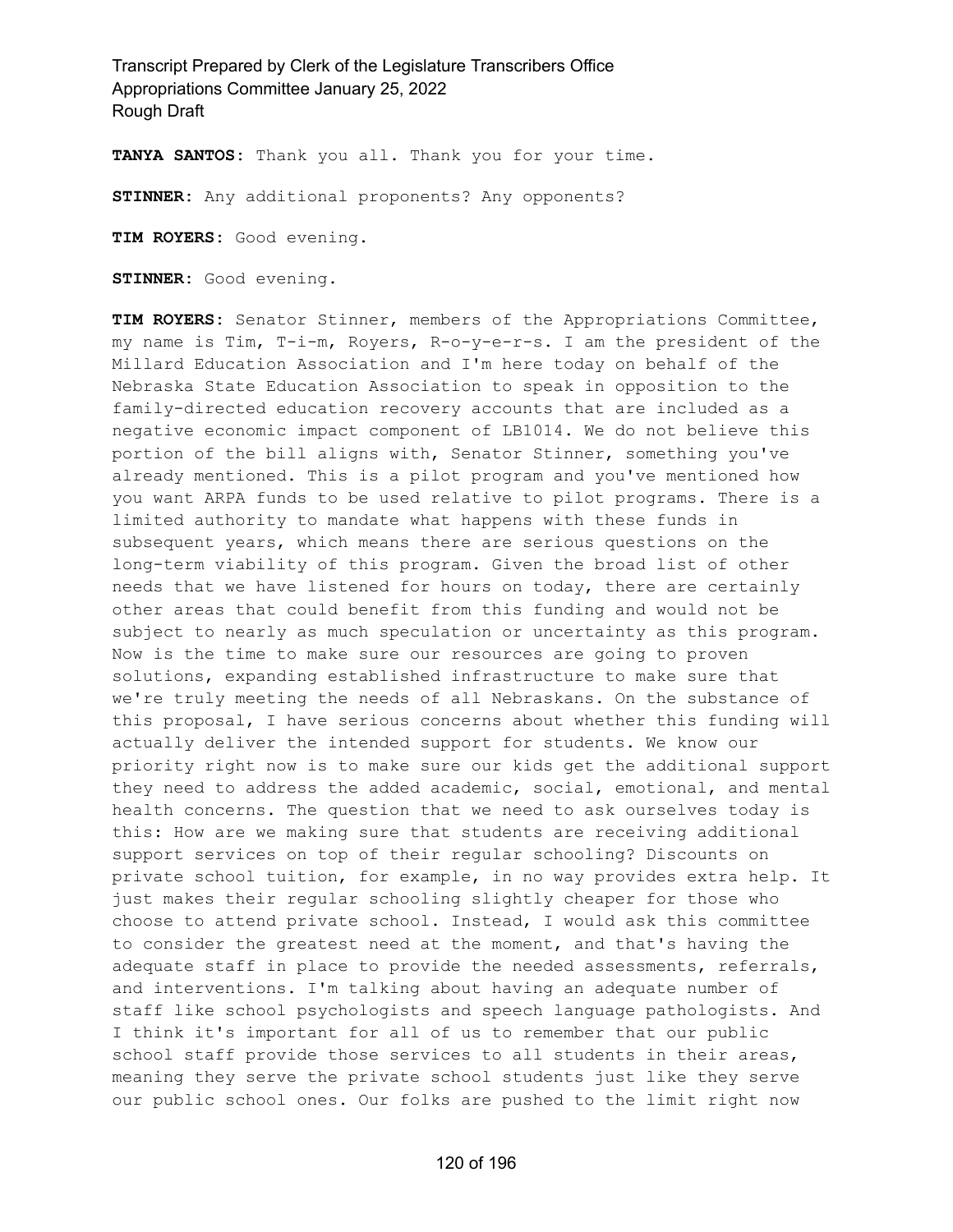and the number of referrals that those staff are dealing with are double or even triple what they would face in a normal year. Our psychologists are putting in way more hours to make sure the students receive the services they deserve. So if we want to make sure that the needs of all kids in our communities are being met, I ask this committee to consider allocating funds for that purpose. I would also encourage the committee to consider funding school-- funding support for the community partners that work with our schools because they provide another layer of-- layer of support for our kids. For working parents, especially for those in poverty, many organizations have set up before and after school support programs directly with our schools to cut down on transportation challenges and to build closer partnerships with teachers. Whether it's the Boys and Girls Club building directly onto a school site like Central Middle School in Millard or other organizations like my own church, St. Luke, across the street from Burke High School, providing an after school teen center at no cost to any family and actually paying Burke teachers to work beyond their contract to tutor those kids. These are proven ways to support our kids. Good intentions are not enough to build sound policy. This committee needs to allocate ARPA funds to proven solutions, and these directed accounts are not that. Please consider the much better alternatives I've highlighted today, and I appreciate your consideration.

**STINNER:** Question? Senator Erdman.

**ERDMAN:** So, Mr. Royers, several years ago, were you like the teacher of the year?

**TIM ROYERS:** I was in 2016.

**ERDMAN:** That's when I was on Education you came in.

**TIM ROYERS:** Yep.

**ERDMAN:** So in your opinion, public school is the answer for every child?

**TIM ROYERS:** No. That's why I said the piece that I would like you all to consider is working on hiring our school psychologists because even if they're a public school psychologist, they provide those assessment services to all kids within that geographic area, whether they're private school students or public school students.

### 121 of 196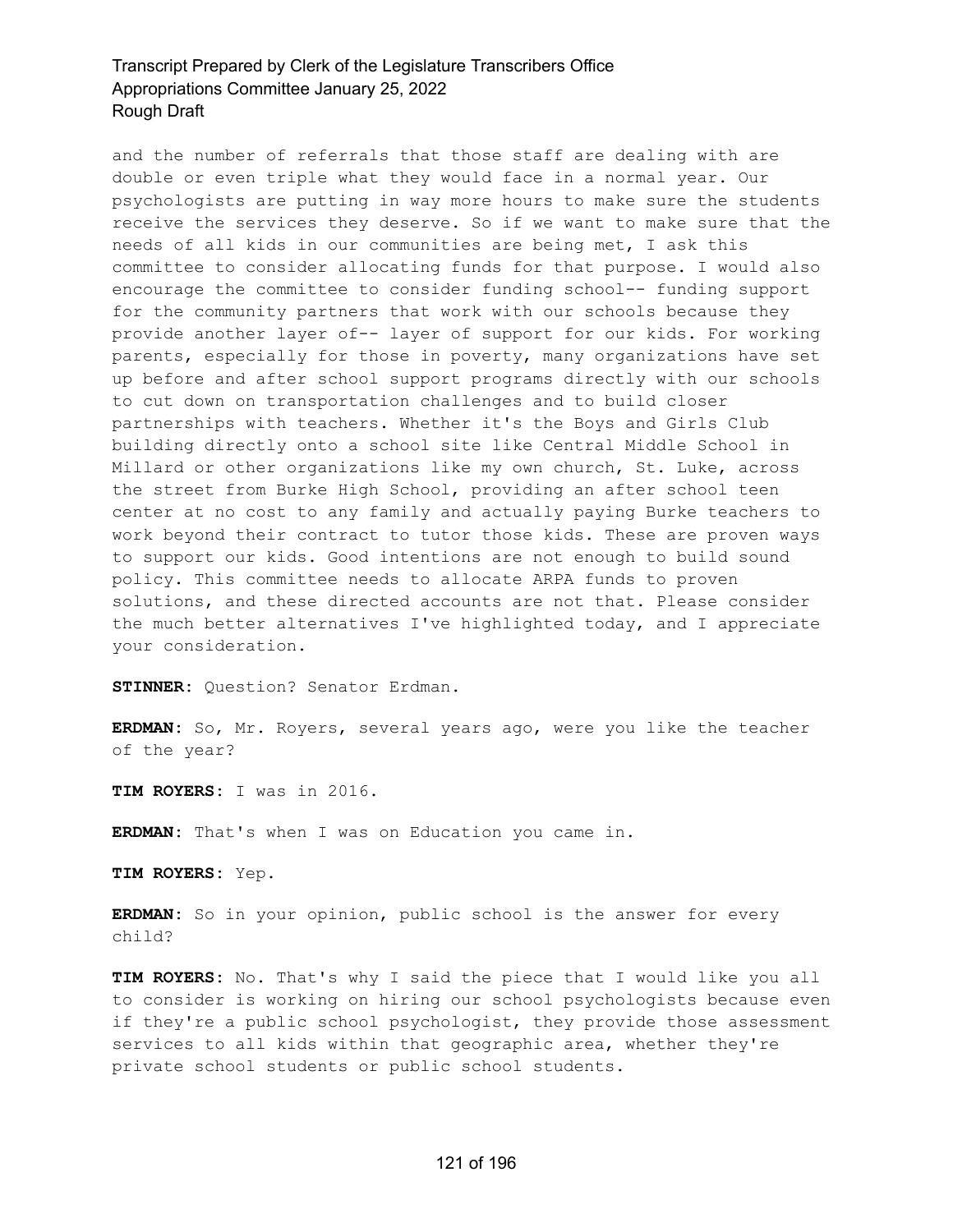**ERDMAN:** So would you agree that there may be a rare chance that a student may do better in a private school than they do in a public school? Would you agree that could be possible?

**TIM ROYERS:** I think that question is not relevant to the criteria for the ARPA funding, which is about how do we help our kids--

**ERDMAN:** I'm not asking if it's relevant. I'm asking your opinion. Do you agree that a child could be better off in a private school than a public school, there's a chance it could happen?

**TIM ROYERS:** Sure.

**ERDMAN:** OK, so that's what they're asking to do. And our public schools have 100 schools in the state that are-- that need improvement, 100. All right? So public schools aren't the greatest thing that ever happened to slice-- and slice-- since sliced bread. OK. So saying that we're going to-- we're going to deny these kids an opportunity to do what they need to do, these parents need to decide what to do best for their kids. I tell you right now, public schools are not the answer for every child. And when they come in and make a presentation like this to me, whether it's a pilot program or not, it makes sense.

**TIM ROYERS:** Sure. I mean, respectfully, Senator, I-- nothing that I just said indicated that public schools are the only solution for kids. That's why I highlighted our public employees who serve all kids in an attendance area--

**ERDMAN:** And they all--

**TIM ROYERS:** --and I highlighted nonprofit and third party programs who partner at no cost to families with any kids who need those services.

**ERDMAN:** And all your comments were about public schools.

**TIM ROYERS:** Absolutely.

**ERDMAN:** Yeah.

**STINNER:** Additional questions? Seeing none, thank you very much.

**TIM ROYERS:** Thank you, and I appreciate your time this evening, everyone.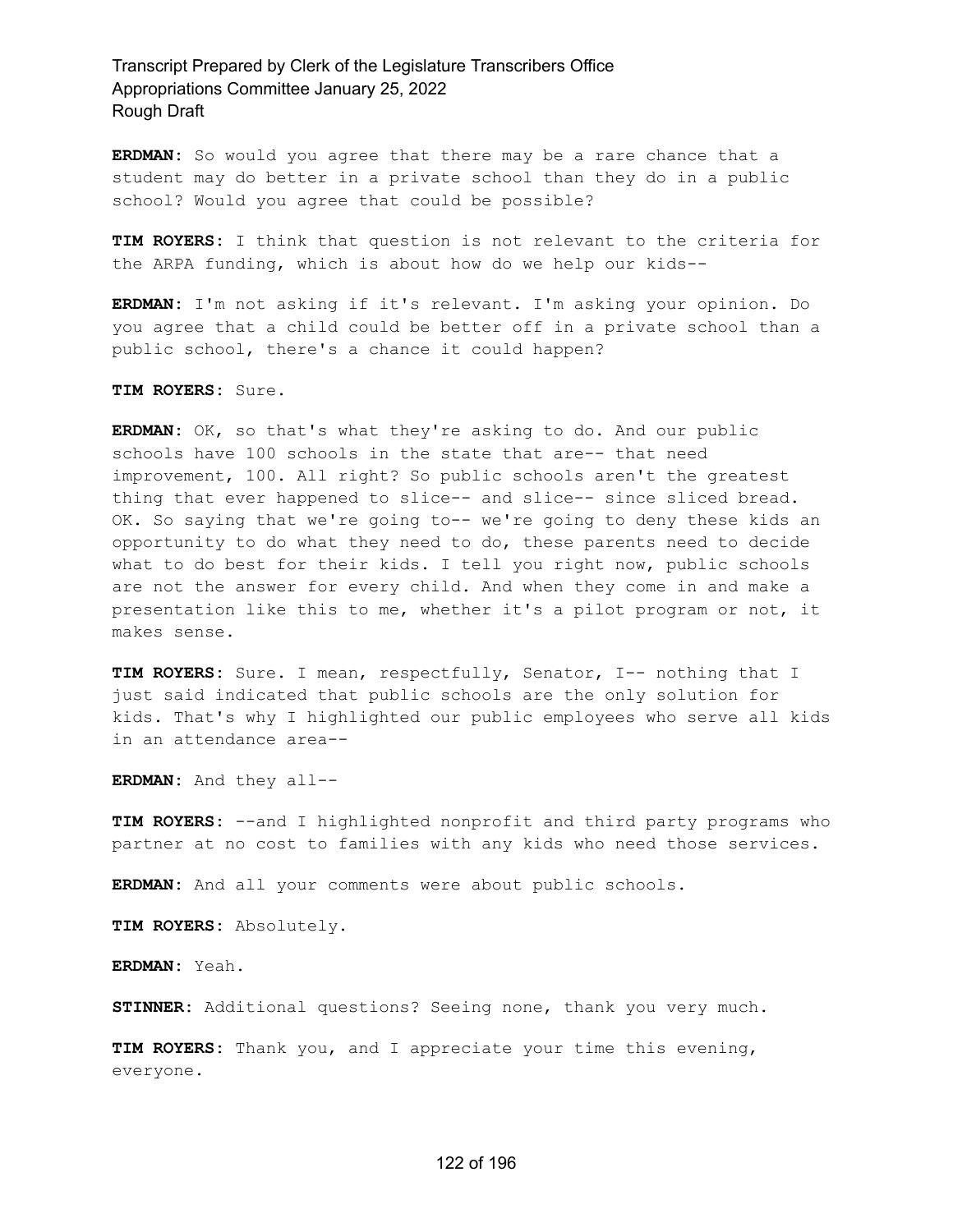**STINNER:** Yes.

**ANN HUNTER-PIRTLE:** Good evening, Senator Stinner,--

**STINNER:** Good evening.

**ANN HUNTER-PIRTLE:** --members of the Appropriations Committee.My name is Ann Hunter-Pirtle, A-n-n H-u-n-t-e-r-P-i-r-t-l-e. I'm the executive director of Stand for Schools, a nonprofit that works to advance public education in Nebraska. Stand for Schools opposes the family-directed education recovery accounts outlined in Section 8 of LB1014. Our state needs proven solutions to address pandemic-related learning loss that include the 9 out of 10 students who attend public schools in our state. That means that students need to be able to receive support services over and above their regular schooling, and discounts on private school tuition are not a strategy to address learning loss because they're not providing those additional learning supports. We believe those purposes for these accounts should not be included in the budget and that these funds should be invest in other services-- invested in other services. The Legislature has debated whether to subsidize private school tuition through scholarship tax credits at least four times in the last five years, and the concept has never advanced past General File. The Legislature's Education Committee has not had an opportunity to weigh the policy implications of this new program or to have education experts provide input. And it would be unusual, as you pointed out, Senator Stinner, for the Appropriations Committee to create a pilot program using this mechanism. The proposed program in Section 8 also exists as a stand-alone bill in LB1240, Senator Albrecht's companion bill, which will be heard in this committee. In short, we believe the ARPA budget is not the place to start this type of program. Instead of private tuition remission, we believe these funds could be used for after-school programming, childcare availability, summer school availability for all grade levels, retaining teachers and school counselors, and incentive pay for mental and behavioral health professionals. These options would also-- would all better support the goal of addressing learning loss than the simple tuition discounts proposed in Section 8 of LB1014. There are a few other bills that are going to be coming up in this committee in the next few weeks that we also would prefer to see used, you know, but would believe would be a better use of these funds. They include LB696, appropriate federal funds to the State Department of Education for school employee retention payments; LB1131, state intent to appropriate federal funds for bonus payments for teachers, childcare workers, and healthcare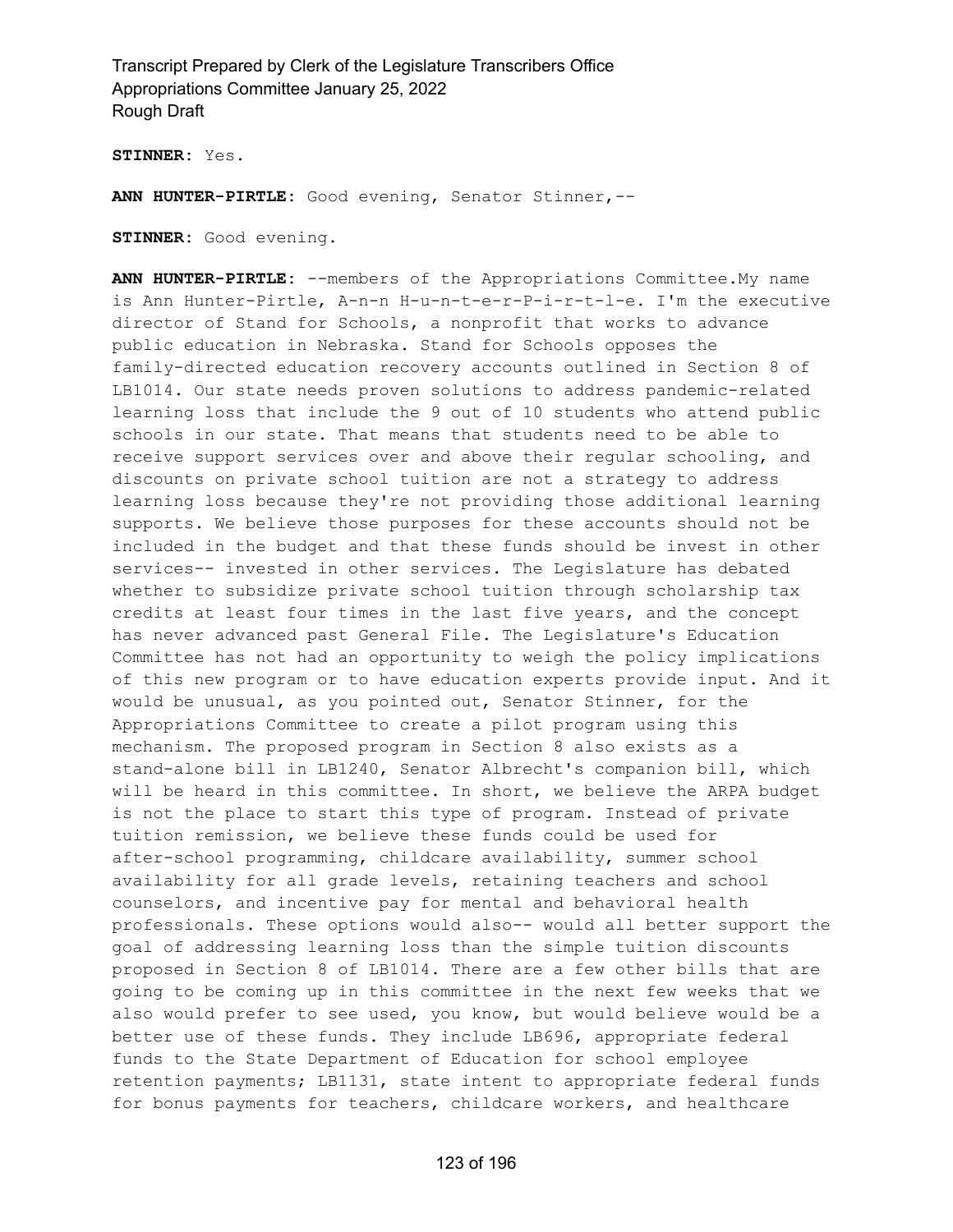workers; and LB1217, appropriate federal funds to the Department of Administrative Services for incentive payments to eligible school employees. So for these reasons, we oppose Section 8 of LB1014 and ask that you not include this provision in the budget. Happy to take questions.

**STINNER:** Thank you. Additional questions? Seeing none, thank you.

**ANN HUNTER-PIRTLE:** Thank you.

**STINNER:** Additional opponents.

**MARY F. (MOLLY) DAVIES:** My name is Molly Davies, also known as Mary Frances Davies. I live in Omaha at 68105 in Senator McDonnell's arena, and I'm here today to speak in opposition to Section 8 of LB1014. I am a 21-year veteran educator of Catholic and private schools. I'd like to imagine for a second what private schools would be like if they could not deny enrollment and if they could not exclude or expel, and if they could require and compel all parents and guardians to have a contractual agreement to receive services. That is what public schools do, and we do it happily and with pride, and we wouldn't have it any other way. But it creates situations sometimes where we have a lot to deal with in a day's time. That is especially true in the moment. Allocating \$60 million of funding for students who have suffered as a result of the pandemic to a pilot program to benefit private education is a future further unfunding of the chronically underfunded schools that many are criticizing for not being quality. It makes no sense. Think tanks will argue that because the flexibility is there because we can, we should. But I'd like to present a vision that would be more inclusive. Proponents of using ARPA dollars to fund public education state that the lack of quality options available to their families is the reason to create the option to resource tuition for private schools this way. We've already listened to this this sessions, how it merited a dollar-for-dollar tax credit for the wealthy, and it failed. And now we're listening to why that money should come out of rescue funds. The state and the nation has never fully funded public education. Instead, teachers listen to senators complain about wild, out-of-control spending in public schools. But we're going to vote for new prisons for a system that has increased in costs 51 percent over a decade. We listen to an argument that increased crime merited funding for the training of police today. Have you been paying attention to the news? Have you seen how this has played out in our schools? This is pandemic stress. Does it not merit the same consideration? Here are some better ideas: affordable, quality daycare in low-income areas;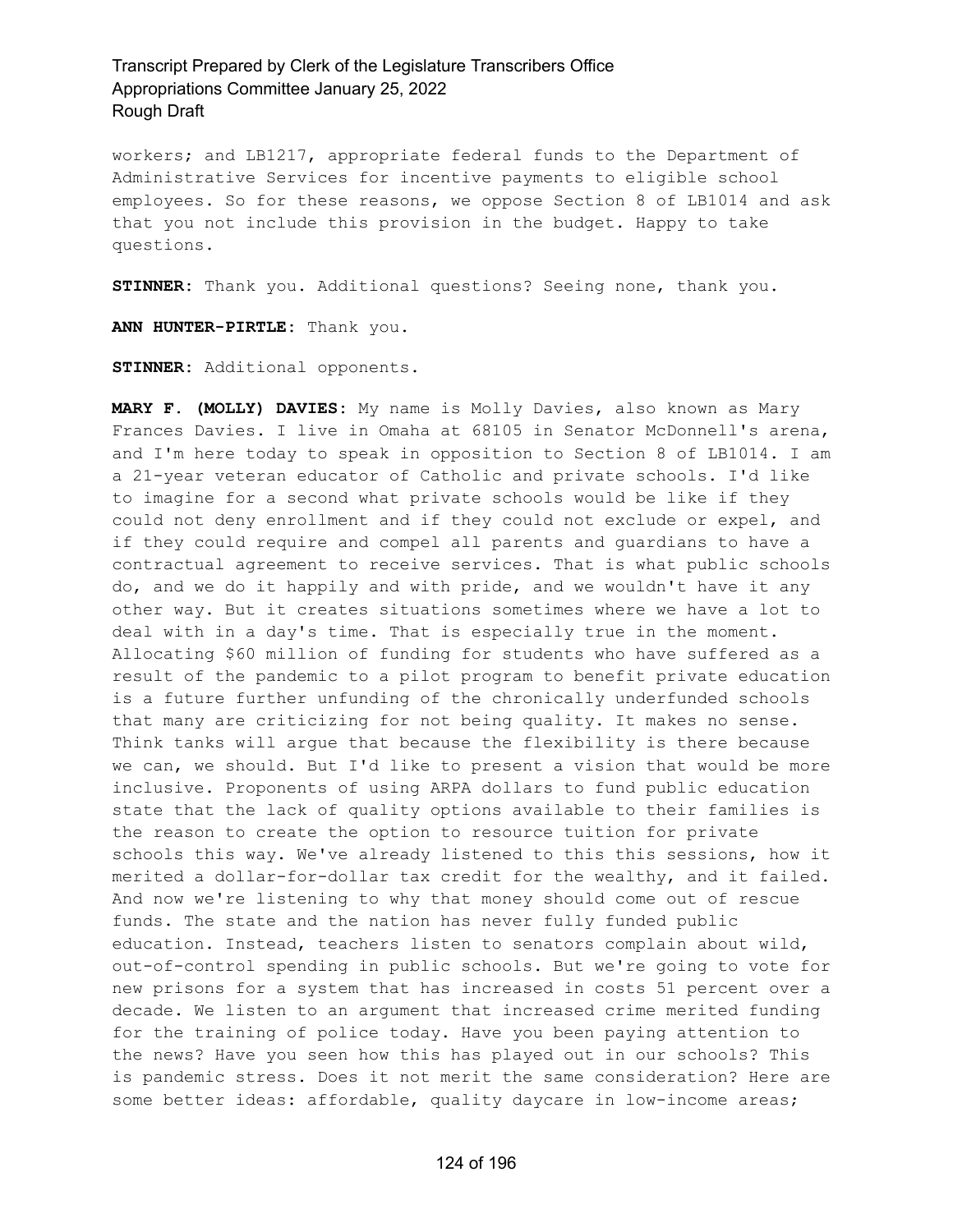allocate the funds for affordable, quality preschool; increase social workers in schools; more mental health professionals to work in schools; increase school-based health clinics; wraparound support for families in poverty. These are things we already have in our public schools. We are providing these things in our public schools. We need more funding for them. Play based social-emotional learning support; experiential learning during the summer for kids who qualify for free and reduced lunch; additional paraeducator pay and training; tuition credits for teachers and preservice teachers. We are in the face of a giant teacher shortage. North and south Omaha schools, provide family empowerment educational programming could use an increase. Please remember who is excluded from private schools. Please remember how our tax dollars must be spent and what this money was intended for. Thank you.

**STINNER:** Thank you. Questions?

**CLEMENTS:** I didn't hear the spelling of the name.

**STINNER:** I was going to ask her.

**MARY F. (MOLLY) DAVIES:** Sorry, D-a-v-i-e-s.

**STINNER:** Your first name and last name.

**MARY F. (MOLLY) DAVIES:** Sorry, I'm sorry.

**STINNER:** That's OK.

**MARY F. (MOLLY) DAVIES:** M-a-r-y D-a-v-i-e-s.

**STINNER:** Thank you. Thank you, Senator Clements, for reminding me. Senator Hilkemann.

**HILKEMANN:** In your testimony, you made this sound as if this were basically we're using the ARPA dollars to fund the Opportunity Scholarships that we have gone through. Is that how you look at this program?

**MARY F. (MOLLY) DAVIES:** It is how I look at this program, and I take the point that was asked earlier about accountability, I believe by Senator Vargas was that about how this was-- how-- and Nebraska Department of Education is subcontracting sort of the distribuny- distribution, the accountability of this. And I look at how the money is being used, and I look at the intersection of the bills being

### 125 of 196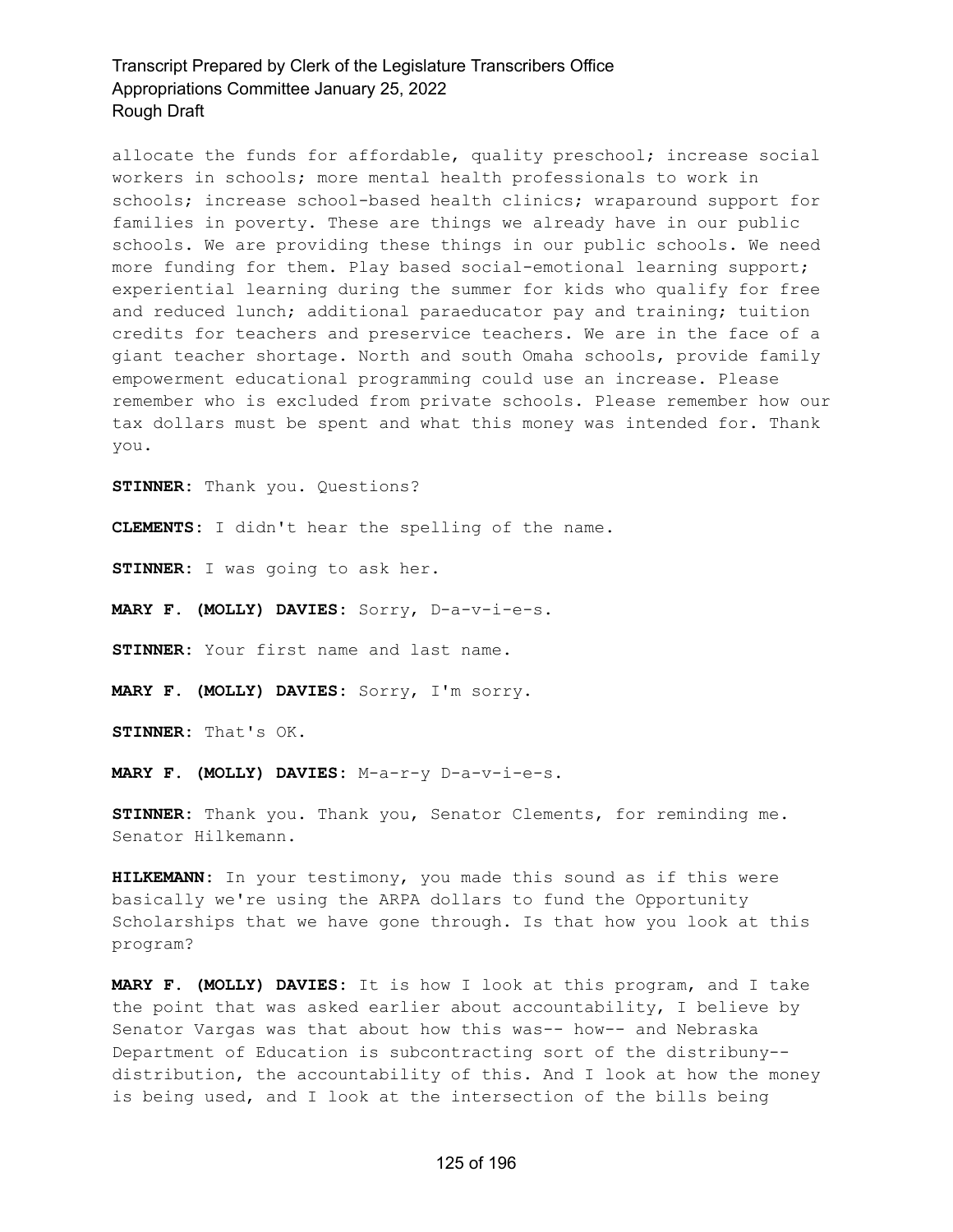offered in front of the Legislature. And honestly, if this excluded private school tuition and possibly I find some question in some of the technology applications. I don't know about you, but I have a seven-year-old and I watch my seven-year-old on the apps that are supposed to solve this problem. We had COVID as a family in November, and so I got two weeks homeschooling my seven-year-old while doing my job from my house. And seven-year-olds don't use a lot of these technologies, adaptations very well in order to make up for this learning loss. And he was a kindergartner when the pandemic started. So I think some of the technology applications are also really, really questionable in terms of their use. I think the one-on-one tutoring and social emotional support, behavioral health support, those ideas that are within the rules of how this money could be spent make a lot of sense to me. And I would not object to some of those going to nonprofit settings, private settings, whatever. That doesn't bother me at all. But the idea that you could use it for private school tuition as a pilot program that would be extended into the future seems to me to intersect with what has already been argued about.

**HILKEMANN:** I've had several educators say that our kids have probably, for all intents and purposes, have lost a year in school. Would you- where would you-- where would you put that assessment?

**MARY F. (MOLLY) DAVIES:** I would agree with one of the proponents that this has disproportionately affected some students. I can say in my own household, that's true. I have a 10-year-old who lives for school, and it hasn't negatively affected her at all. She's felt some of the social, emotional stress, but basically she's out on the other side already. But my seven-year-old is-- really struggled to get to where I thought he would be in terms of his writing and his reading ability, and that takes extra family pressure. But what I know as a public school educator in our biggest district is that we do offer a ton of support for this. So my-- my son is being offered before and after school tutoring. These things are available. I know at the school where I teach that there are constant supports for tutoring so students can stay two hours after school and access all sorts of resources that are available, and-- and public school educators are paid extra duty pay in order to do that. And those programs are very functional. I think that that probably is the-- the best internal resource for that. But in terms of the students who are the most vulnerable at this time, I don't think that starting a pattern of pulling them away from opportunities that exist where they're at, especially when those have been chronically and historically underfunded. I mean, if-- if the Legislature had come forward and made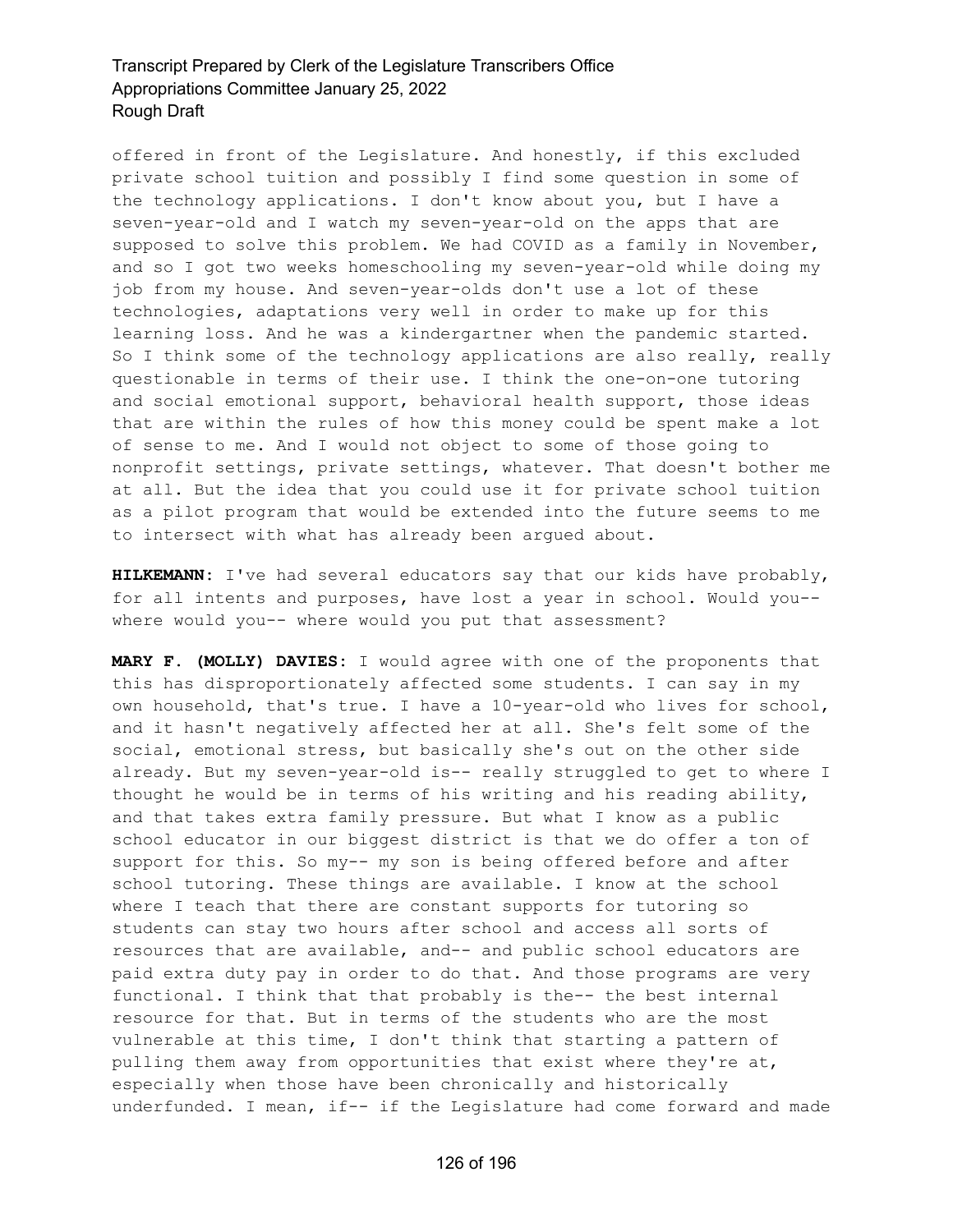sure that every student in those inner city schools had everything that they needed up until now, I think I would view things a little bit differently at this point. But especially coming from a situation where I taught in the Catholic schools and I witnessed and watched while students had to leave Catholic schools because of behavior, because of drug and alcohol concern, because of their sexuality or gender profile, and were ending up back in a public school after they had made the move to a Catholic school, I find it really-- I am very uncomfortable with the idea that we would redirect public funding for COVID rescue in this direction.

**HILKEMANN:** Thank you.

**STINNER:** Additional questions? Seeing none, thank you. Evening.

**JARED WAGENKNECHT:** Hi, my name is Jared Wagenknecht, J-a-r-e-d W-a-g-e-n-k-n-e-c-h-t, that's always fun to spell out for you all. I'm a public high school teacher and I'm here speaking as an individual. It's been a tough three years for students. They deserve actual solutions that'll fix this mess and they deserve to be listened to. Unfortunately, the proposed funding for education recovery accounts does neither of those things. Students in both private and public schools need programmatic solutions to meet their most pressing needs. It's clear that mental health and behavioral support are essential for getting students back on track. When the Nebraska Department of Education engaged educators and parents about ARP fund priorities, they clearly identified providing social, emotional, and mental health support for all students. This is exactly what I and other educators see in our classrooms each day, and you've heard a little bit about that today. Student crisis situations that used to happen a few times a semester are now weekly and daily occurrences. Students of all ages struggle with things like attention regulation, metacognition, and other learning skills. But instead of addressing this, we're just giving people money to attend private schools and assuming that they will have their needs met. Unfortunately, mental health and behavioral supports are often less available to students at private schools than in public ones. Many private elementary schools do not have school counselors in their building each day. In the case of Title I needs, these services are actually provided to parochial schools by the public school system. How is sending our struggling students to these schools a solution? Instead of supporting the programs we know our students need most, we're busy trying to figure out how to divert funds into private school tuition dollars. That's not a solution, but it is explicitly suggested in recent ARP policy briefs from the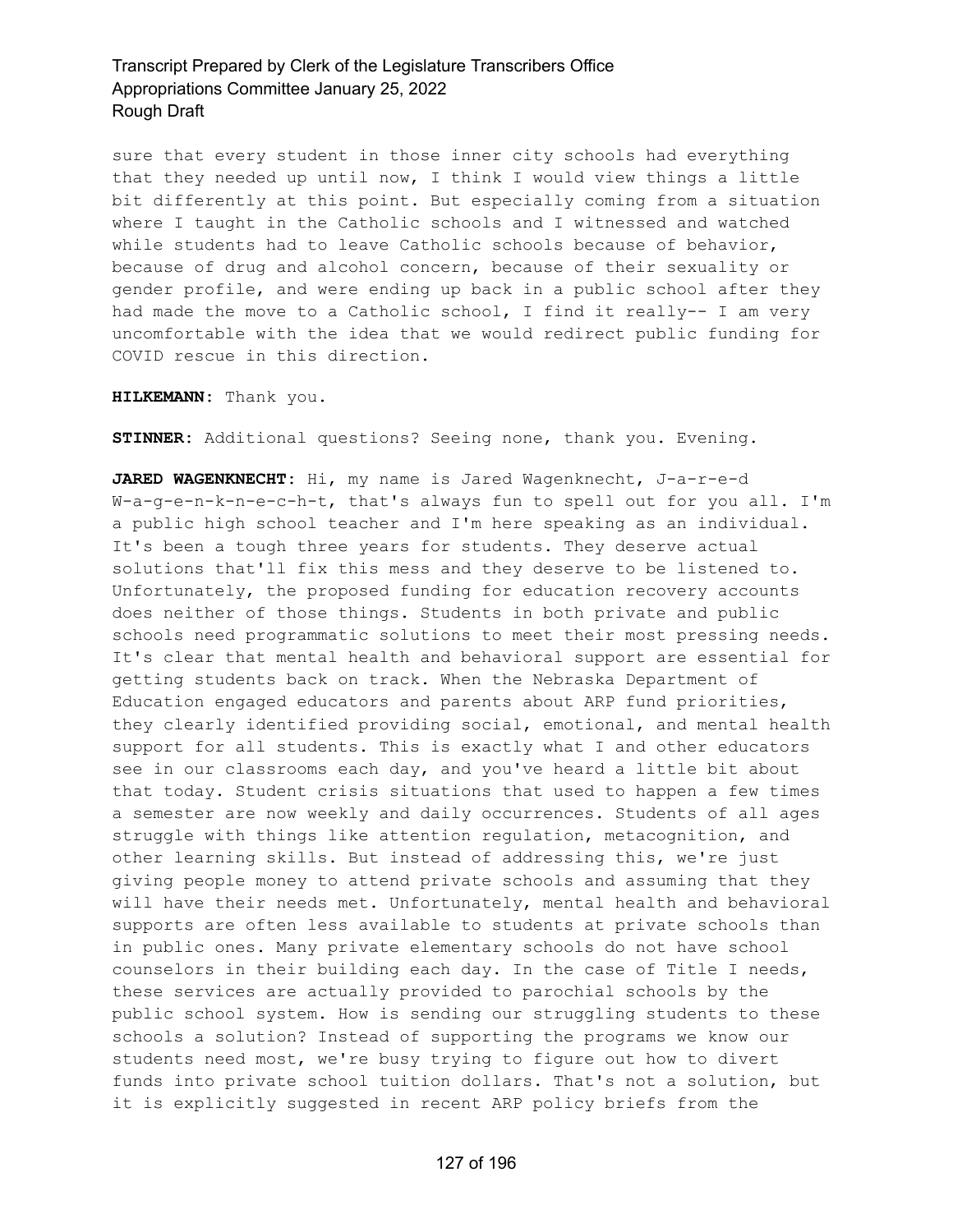typical school choice conservative think tanks like the American Enterprise Institute, the State Policy Network, and the Conservative Education Reform Network. Our students and parents deserve actual solutions, not repackaged partisan policies. There are also serious questions about why we're making this money available for digital learning subscriptions and who stands to benefit. If school closures and lack of in-person instruction is the problem, how is funding private virtual learning subscriptions a solution? Last week, The New York Times reported on the massive amount of money being made by ed tech firms, despite a lack of evidence that their services are effective. Are we ready to see tech companies from California and New York swoop in and tell parents whatever they want to hear just so they can get their cut of Nebraska's ARP funds? Whether you're a liberal concerned about privatization of public services or a conservative who opposes government waste, I hope we can all agree that this portion of the proposal is particularly problematic. Lastly, we should be clear about what message it sends to suggest that our solution for learning loss is to pay for students to leave their public school and attend a private one. Year after year, our poorest public schools continue to be underfunded. We can't pay for the public school system we've got. Yet we're told the solution is to divert emergency funding to an additional school system while also cutting state aid. We've heard from the Corrections Department about the incredible needs they had earlier, and you aren't talking about solving those problems by funding a second corrections system. You're talking about increasing the resources to meet their needs, and that's what public school students and parents in your district deserve. Thank you. I'll take any questions.

**STINNER:** Thank you. Questions? Seeing none, thank you very much. Any additional opponents? Seeing none, anyone in the neutral capacity? Seeing none, that concludes our number 12 low-income education assistance program. We will now open to the site and building development, which is number 14 on your program.

#### **JENNIFER CREAGER:** Hello.

**STINNER:** Good evening.

**JENNIFER CREAGER:** Chairman Stinner, members of the committee, what a long day for you. Thank you for putting in the time and the effort. My name is Jennifer Creager. I'm the vice president of public policy at the Greater Omaha Chamber, J-e-n-n-i-f-e-r C-r-e-a-g-e-r. I'm also here tonight on behalf of the Nebraska Chamber of Commerce and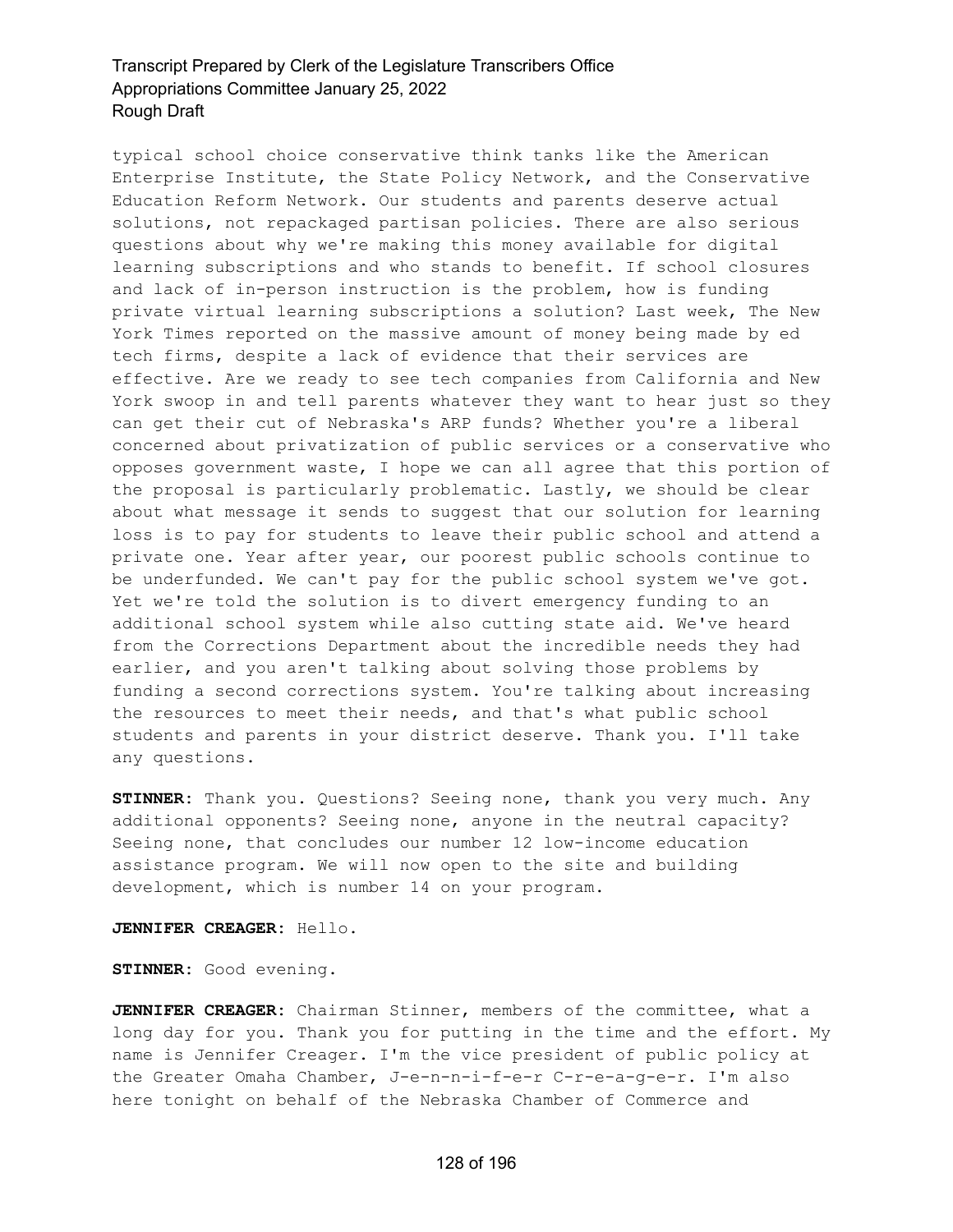Industry, the Lincoln Chamber of Commerce, the Nebraska Economic Developers Association, and the Nebraska Chamber of Commerce executives. We are here in support of the Governor's proposal to add \$60 million to the Site and Building Development Fund. We're thankful the administration included this in their recommendations and were supportive of this fund. In the interest of your time, we're going to wait to give you details on our thoughts and priorities in this policy area until the committee takes up LB1033, which is Senator Arch's proposal on infrastructure needs in the coming weeks. I should also mention that we are generally supportive of workforce and housing efforts in the Governor's package, but we'll have specific thoughts in the future. And finally, just wearing my Greater Omaha Chamber hat, I would also like to mention on today's lists we're supportive of funding for the North 24th Street project in North Omaha, which you will get to later today, but I didn't want to have to come up twice for you. We know you have a gigantic task ahead of you. The business community stands ready to assist you however we can do that. Thank you.

**STINNER:** Thank you. Questions? I have a question on the \$60 million. Are there projects that are backlogged, ready to go so that, you know, there's a timeline on spending \$60 million?

**JENNIFER CREAGER:** Right.

**STINNER:** Site and building has been a program we've had.

**JENNIFER CREAGER:** Yeah.

**STINNER:** And again, it's been oversubscribed. I think Senator Hilkemann actually carried a bill to put some money into it. But I was just concerned about the amount of money that's there and what the demand looked like.

**JENNIFER CREAGER:** Yeah. So right now, it's funded on an annual basis based on doc stamp revenue, which is around \$2.5 million, I think, on an annual. It's one of the few economic development funds that has a recurring funding source. Senator Hilkemann did run a bill for us several years ago, which I think was a, I'm going to say \$10 million. I can't remember--

### **HILKEMANN:** [INAUDIBLE]

**JENNIFER CREAGER:** \$5 million, \$15 million, which was a nice one-time bond, but I think that was about five years ago. We-- we-- they have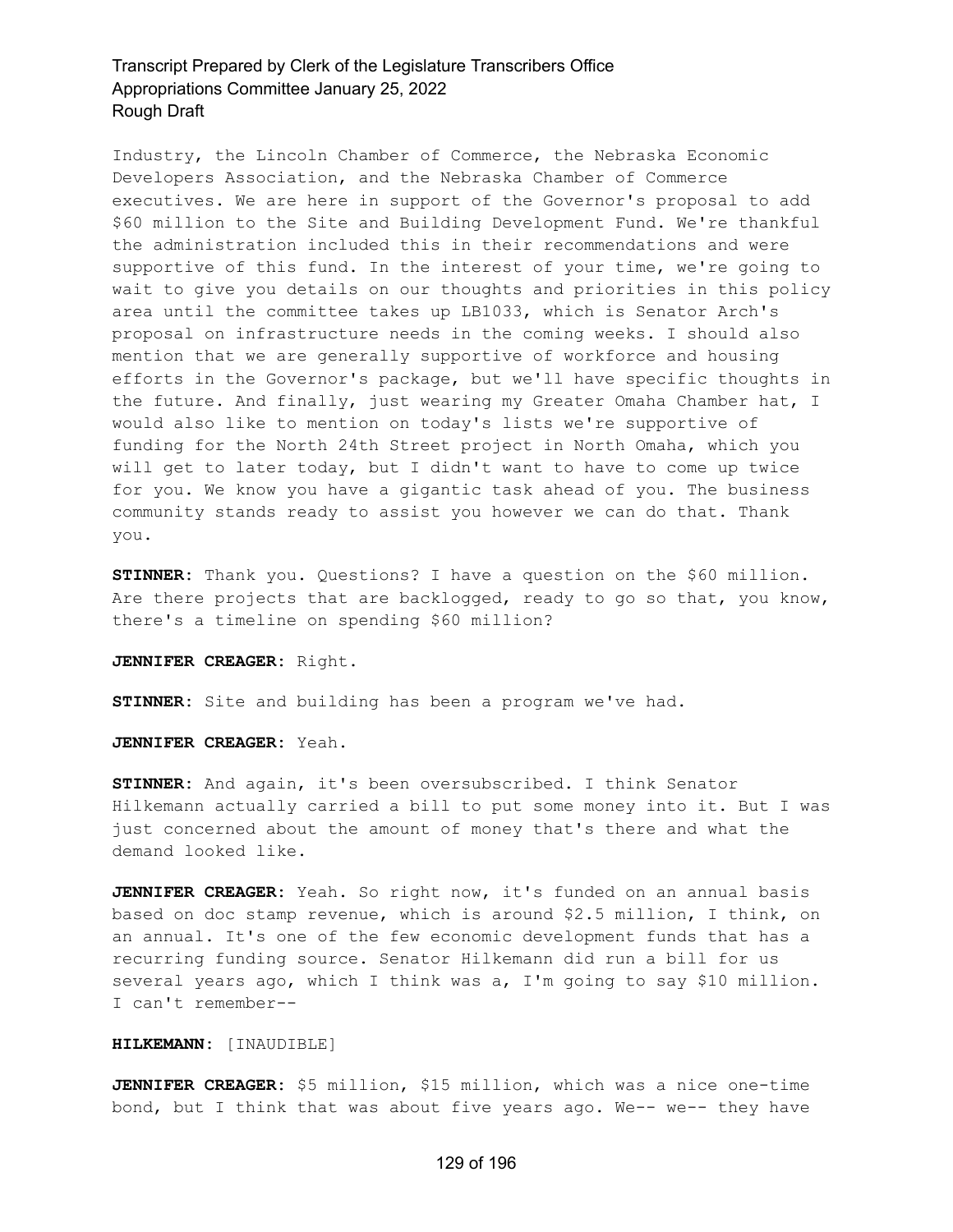projects every year-- it's a competitive basis-- that apply to DED for funding. It's projects every year that they just can't get to. So I think there are funds. There's a specific fund I know DED is thinking about for some of the money in the \$60 million, I shouldn't say specific fund, specific project that they're looking to put some money toward. So I don't think lack of projects is the issue, lack of adequate funding.

**STINNER:** I was just reflecting on the fact I know it was \$10 million we put in as extra money five years ago. We're using 2.5. I can do the math and I don't get to 60 [INAUDIBLE].

**JENNIFER CREAGER:** Right. And I know Senator Conrad, I believe, maybe five years before Senator Hilkemann's bill did an additional infusion of \$10 million.

**STINNER:** Right.

**JENNIFER CREAGER:** So the Legislature periodically, when they've had money, have put sort of large chunks in the fund to maybe try to catch up. Obviously, the last several years, that wasn't an option. But- and then we're also talking about larger projects in which we'll talk about what Senator Arch's bill that puts us in a better competition with other states, some infrastructure that we're just not-- we just don't have at this time. But we could talk about that at that hearing.

**STINNER:** That's what the committee is going to look at is--

**JENNIFER CREAGER:** Correct.

**STINNER:** --what do you have in mind [INAUDIBLE] this.

**JENNIFER CREAGER:** Yep, yep.

**STINNER:** Any additional questions? Seeing none, thank you.

**JENNIFER CREAGER:** Thank you.

**STINNER:** Any additional proponents? Seeing none, any opponents? Seeing none, anyone in the neutral capacity? I'm sorry, I hope I didn't shut you off. Are you an opponent or a neutral?

**WILLIE BARNEY:** Neutral.

**STINNER:** OK, thank you.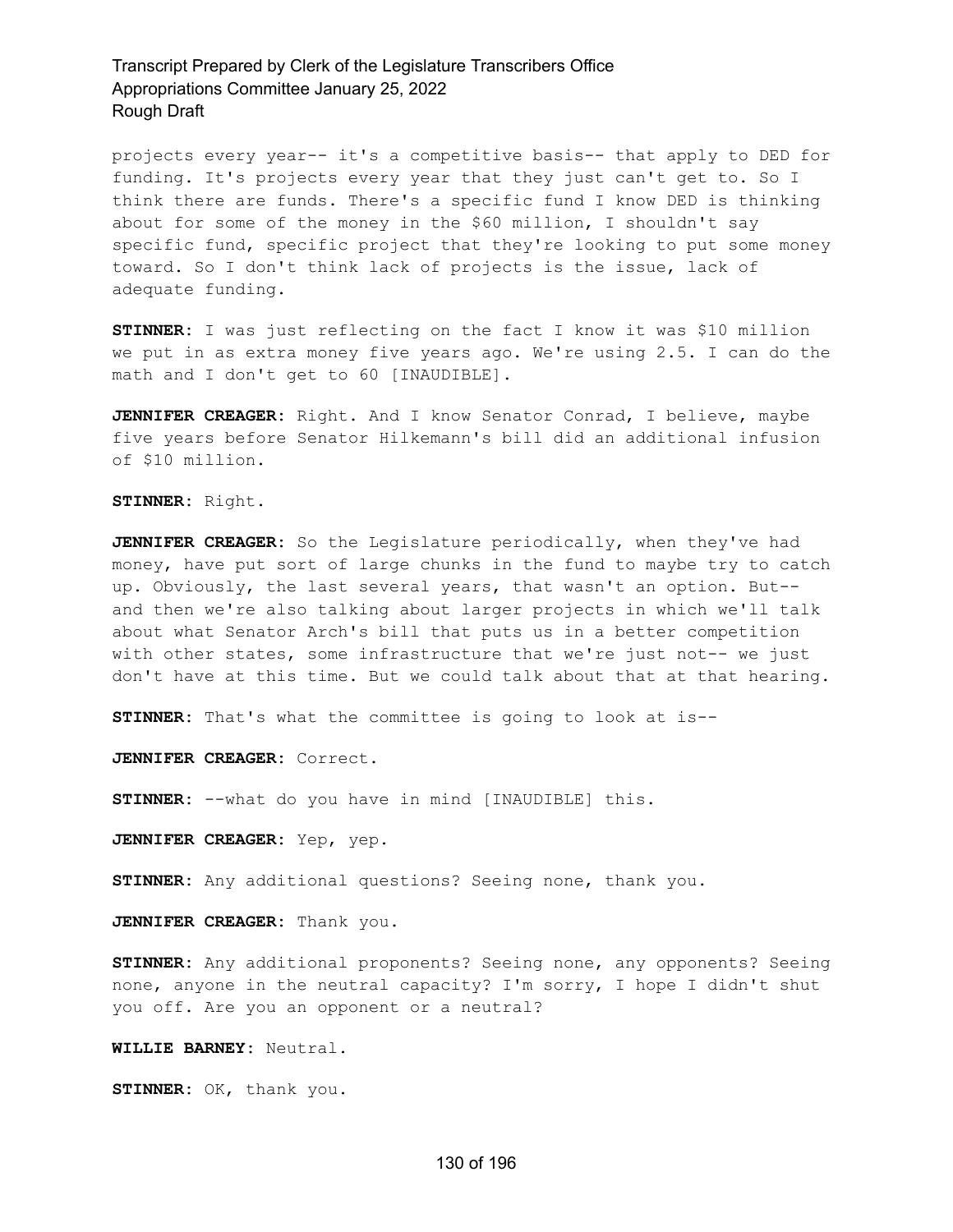**WILLIE BARNEY:** First of all, Willie Barney, W-i-l-l-i-e B-a-r-n-e-y, from Omaha. And I've been trying to find the right place to come in and speak, and I thought this would be the most appropriate place. I've spent the better part of the last 15 years working in North Omaha and other parts of the city of Omaha, focusing specifically on reducing gun violence, focusing on improving education, focusing on reducing unemployment in North Omaha. I wanted to bring us back to where we started. There are 25 qualified census tracts in North Omaha based on the ARPA legislation that's been put out here. The unemployment rate, even before COVID hit in North Omaha, was 12 percent. And I wanted to also mention what you said, Senator, proven programs. We have worked with the community, with the police department, with neighborhoods and others. We were able to reduce gun violence in North Omaha by 74 percent over a 10-year period. We were able to reduce unemployment from 20 percent down to that 12 percent, and we were able to reduce poverty from 32 percent, down to 22 percent. And then COVID hit. And so many of those trends that we had worked incredibly hard to get moving in the right direction now have been reversed. I want to share with you over the last 15 years, we have worked with over 8,000 people, over 500 organizations working to improve North Omaha, working to work together with South Omaha and other parts of our city. But I want to bring this back to the ARPA legislation and the opportunity that we have to make historic, a historic difference in North Omaha and South Omaha and other qualified census tracts around the state. There are other funds that are being allocated from the state budget that are going to other projects, but the ARPA funds specifically allow us the opportunity to address things that have been identified since the late 1960s. Dr. King, we just celebrated his-- his work last week, and there are quotes and posts all over the country about his work. One of the things and why he went in 1963 to focus on that march was a march on jobs and freedom. At that time, when Dr. King went to Washington-- Washington, the unemployment rate was 7 percent, 7 percent. And the urgency behind addressing that, he was marching and demonstrating, we have the opportunity in this state to finally address these gaps that have been growing over time. And again, I just want to bring us back, 25 census tracts in North Omaha that fall under the qualified census tract; 11 in South Omaha. There's a number of them in Lincoln. But you have the historic opportunity in the state Legislature to allocate funds. And I'm coming up on this one because the community of North Omaha is not asking for a handout. It's asking for a hand up. It's asking about entrepreneurship, employment, continuing to reduce gun violence and restoring historic corridors like 24th Street, 16th Street, Ames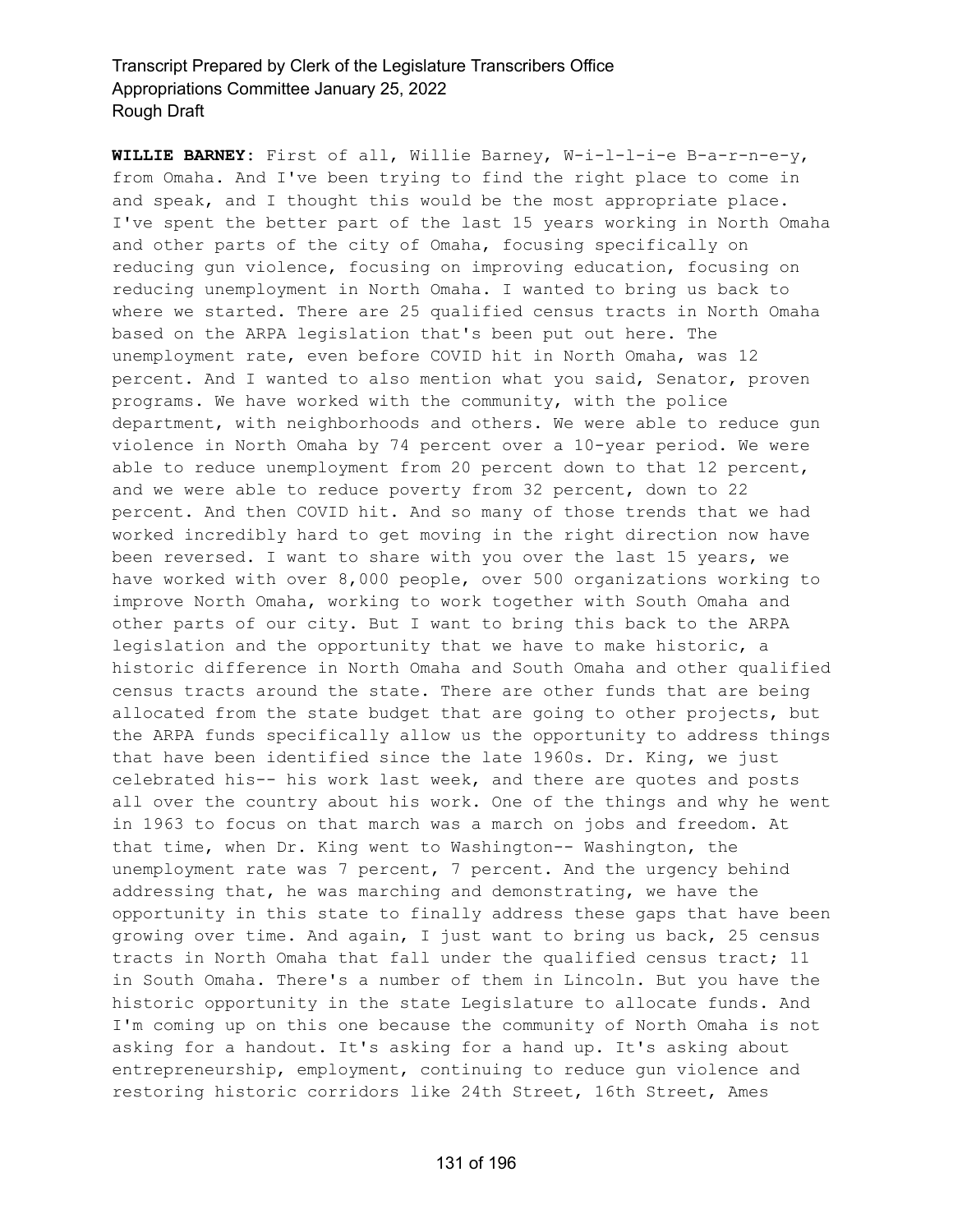Street. This is the opportunity that is right before us right now. I thank you so much for the work that you're doing. I thank you for the opportunity to speak. I hope that we'll have an opportunity to answer any questions. This is 15 years of collective, collaborative work. We have the opportunity. COVID really has wreaked havoc. We have an opportunity to get back on track. But we can close these gaps that have been talked about for 50-plus years.

**STINNER:** Thank you for that. Questions? I will say this. I was kind of making fun of Senator Vargas about his South Omaha comments, but South Omaha has been left out of this and I wanted to make-- make sure. They were hit as hard as any place in the state. They have a lot of meat packing folks that work in the meat packing business, etcetera. So that's something we need to work on, and we'll take a look at those census tracts and try to-- try to develop something.

**WILLIE BARNEY:** Thank you for that.

**STINNER:** I don't know what that will look like yet.

**WILLIE BARNEY:** Yeah.

**STINNER:** But I'm sure there are some ideas, but we'll work with Senator Vargas, we'll work with Senator McDonnell. I think you're a South Omaha person. So--

**WILLIE BARNEY:** Yes.

**STINNER:** --we've got some representation. Senator Wayne, certainly.

**WILLIE BARNEY:** Senator Terrelli--

**STINNER:** Terrell.

**WILLIE BARNEY:** --McKinney. Absolutely. And I thank you for that because it is, you know, I know we're selling North Omaha, but we know that there's work in South Omaha that needs to be done. There's work in Lincoln. There are other counties that those-- those census tracts are pointing out. And one of the things that is, I'm sorry, I just wanted to mention is in this one specifically, it is about employment, it is about jobs. So we're not against it. We're with that. But one of the things that Tony Goins said that he would-- Director Goins said when he was here is they understand these census tracts that need more attention. I would love to see the state Senate put some parameters and show what percent coming out of the approved legislation will be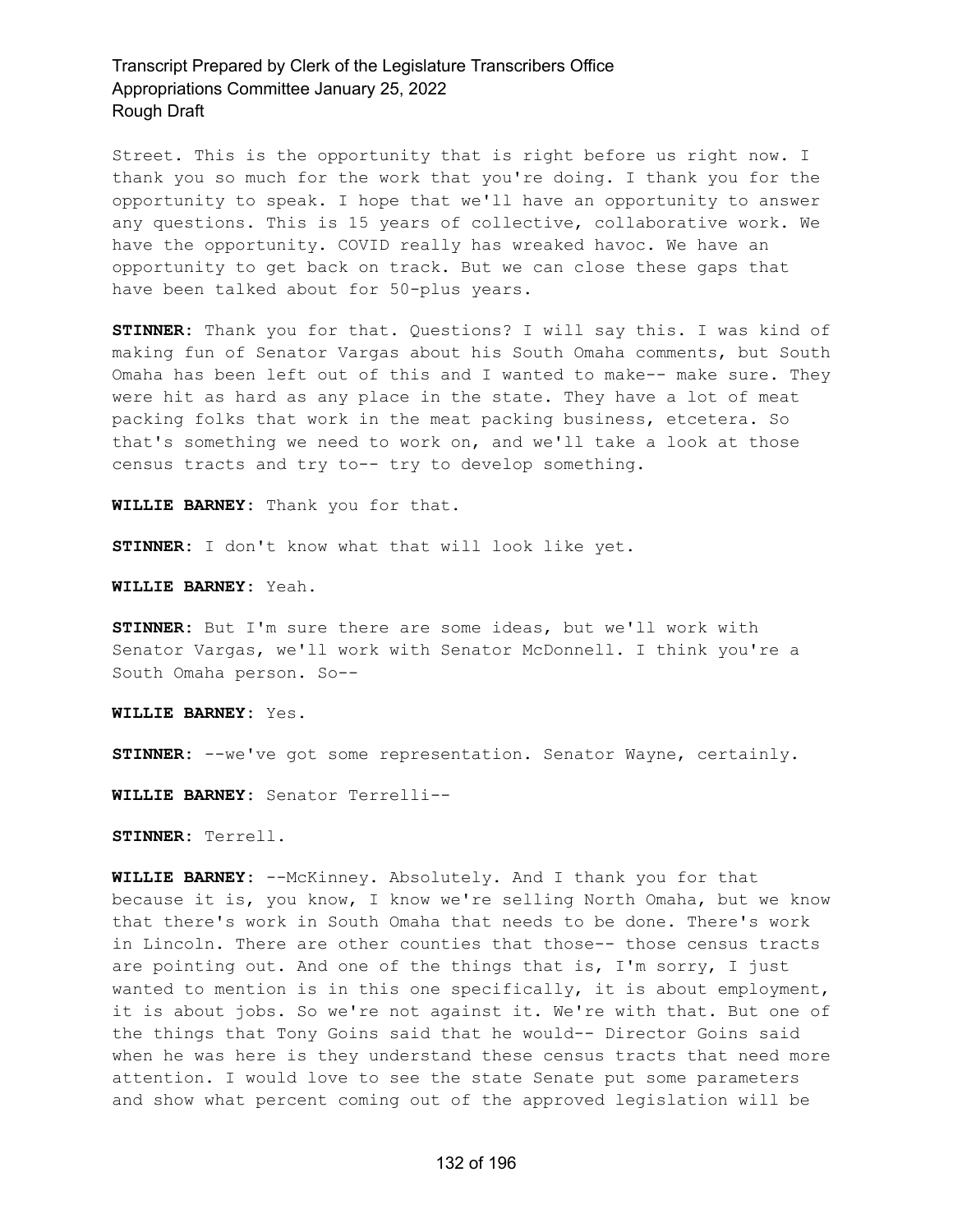allocated to North and South Omaha, and these other census tracts. Don't leave it to chance. Don't limit this legislation, this opportunity. It should be within the legislation to say this is the percentage that will go to North Omaha, South Omaha, Lincoln, and these other areas that have high concentrations as have been mentioned. But thank you for your time.

**STINNER:** I appreciate your comments. Thank you.

**WILLIE BARNEY:** Thank you.

**J. SHANNON, JR.:** I'm back again, J., the initial, S-h-a-n-n-o-n, and I am here speaking on-- to second the motion of Mr. Barney in respect to the position of neutral and the Governor's proposal. And I don't want to again wax poetic about things that have already been said. But I will add this in addition. What seems to be happening from the perspective of I'm going to call it East Omaha is that in this situation, like my friend and colleague said, we have an opportunity to make history. I think we're taking this opportunity to make sure that we make good on promises, make good on things that we've heard, make good on conversations that we've had privately with people that we hold close to our hearts. And what I would like to see happen is for us to take a stance for equality when it won't hurt us, take a stance for something that you may have in the back of your mind, something that, you know, may feel you may know is important, but you may not have ever found the funding to do. It may be that you've heard about the Empowerment Network plan for the last 15 years. How can we stimulate that? It may be that you have heard about building projects specifically like the Malcolm X Foundation and other things that will benefit our community that you may not have had the dollars to do, know that there's a need, but not had the dollars to be able to fix the need. This is an opportunity for America-- America to rescue itself. Though I've had-- I've heard a lot of different descriptions of basketball facilities in western Nebraska and what I would call West Omaha, again, I'm a youth worker for over 12 years. Though I love sports, sports will not be the end-all, be-all for our children. Though sports is a vehicle to help our children, we need more. And in order for us to do more, we have to take opportunities when they present themselves. And ARPA funds is an opportunity that will-- that has presented itself and should be utilized to benefit the things that we wish we could do, not the things that benefit our partners or future constituents that could vote for us the next time we come up for election. Let's take a step for all of humanity, not just what matters to us. Thank you.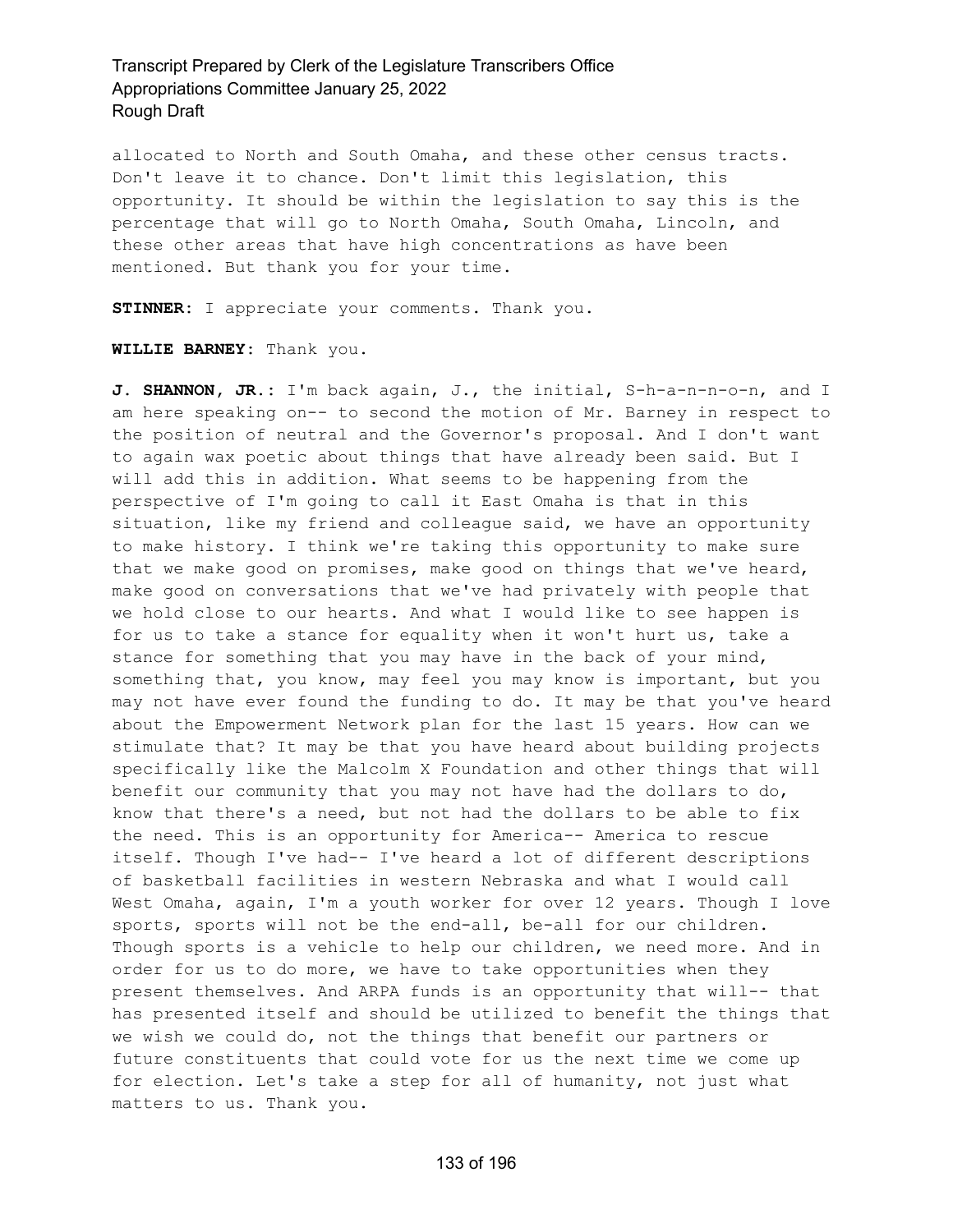**STINNER:** Thank you. Questions? Thank you. We're in the neutral capacity, is that?

**\_\_\_\_\_\_\_\_\_\_\_\_\_\_\_:** Yes, sir.

**STINNER:** OK.

**MARCOS MORA:** Well, thank you, Chairman Stinner and members of the Appropriations Committee. My name is Marcos Eduardo Mora Barrientos Hernandez Rodriguez [PHONETIC]. For time's sake, we're just going to say Marcos Mora, all right?

**STINNER:** You do have to spell it, though.

**MARCOS MORA:** We also want to get out of here. So Marcos Mora, so Marcos, M-a-r-c-o-s, last name Mora, M-o-r-a. I'm the secretary of the Latino Economic Development Council in South Omaha, and we are here and [INAUDIBLE] for the governor-- Governor Ricketts' COVID bill. We feel that South Omaha basically has, you know, been left out and we're here. North and South-- South Omaha have been detrimentally affected by COVID. In South Omaha, especially the ZIP codes 68105, 107, 108. We are in support of North-- our North Omaha brothers and sisters in receiving funds, but at the same time, South Omaha, we're always struggling, you know, to get funds and find funds. And so we're here really to say, don't forget about South Omaha because both of these communities have been greatly impacted. South Omaha businesses and families have been devastated. They-- they've paid with their lives. Latinos keep paying the price. In March of 2021, the Pew Research Center conducted a national survey reporting in about half, 49 percent of Latino households someone lost a job or wages during the pandemic. Latinos now are the biggest ethnic group in the United States at 18 percent; in the state of Nebraska, 11-- 11 percent. Yet we're still being overlooked. This once-in-a-lifetime infusion of federal funding should offer this lifeline to South Omaha and North Omaha. Not doing so will hurt the increasingly important role that Latinos in North Omaha play in the U.S. economy, which requires a growing number of workers to sustain general prosperity. Our community, as said by the U.S. Joint Economic Committee, play an outsized role because they are more likely than non-Latinos to be working or seeking work or are significantly more likely to be entrepreneurs. South Omaha, one of Nebraska's hardest hit and finest sectors, need aid because Nebraska needs Latinos. In 2010, the total Latino population of Nebraska was a bit over 167,000 people, representing less than 10 percent of the state's population. In 2020, it reached 234,715. It is expected that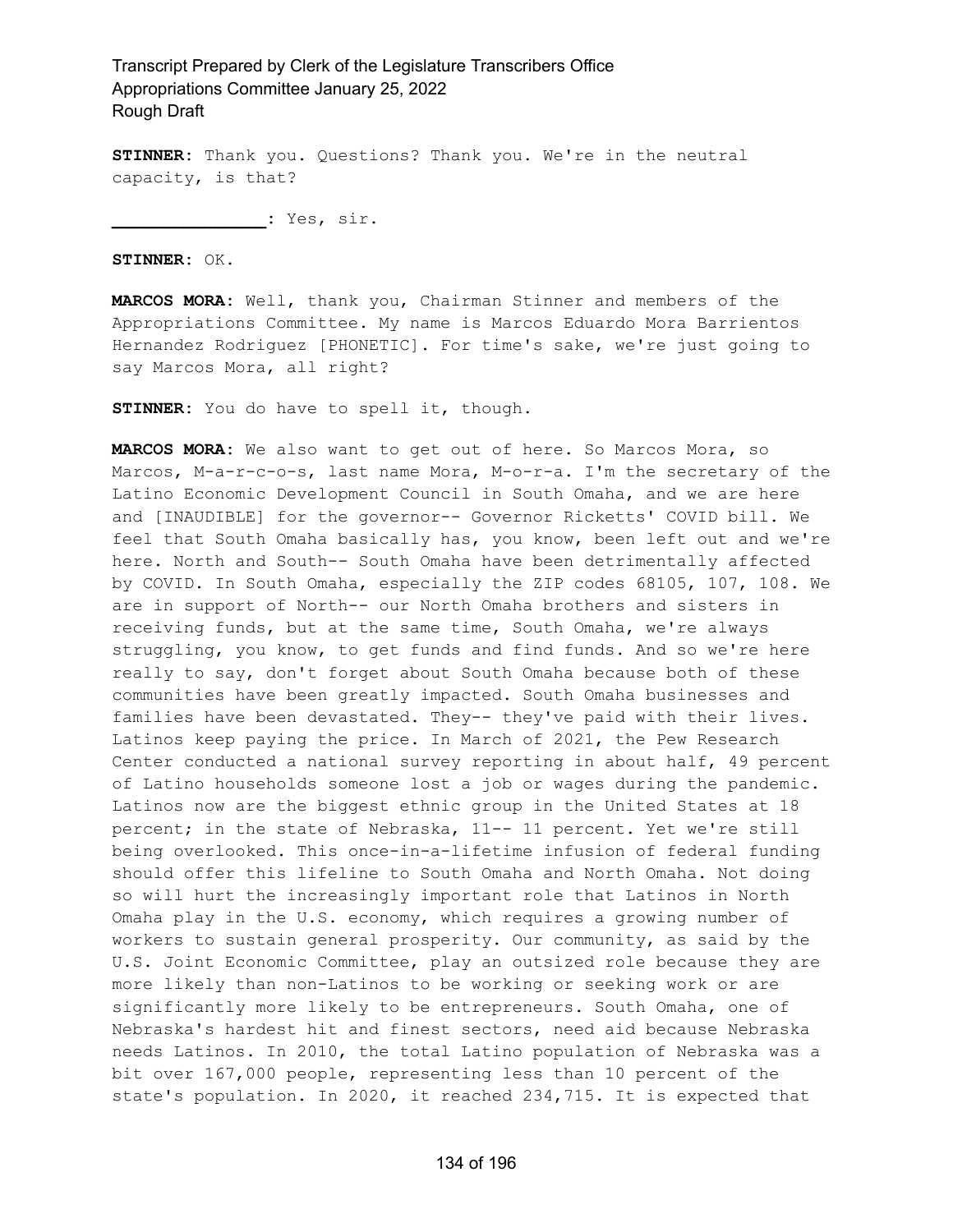Latinos will become more than one fourth of Nebraska's population by 2050. So today, on behalf of the Latino Economic Development Council, I ask to consider relief, you know, and consideration for South Omaha. My family has been here since 1925. My grandfather arrived here and my aunts and uncles. We've all been involved in South Omaha all of our lives. I'm a third generation. We've all been along 24th Street. I got pictures of my grandfather on 24th in the 1930s. My aunts and uncles are the-- the founders of Latino Center of the Midlands, which before was the Chicano [INAUDIBLE] Center. So my family has a lot of history. We love Omaha. We love Nebraska. We love the Cornhuskers. And so we really just want to see, you know, we feel that there's a group of us leaders, which is the Latino Economic Development Council, and we just feel that we-- South Omaha has been left out. We're hard workers. You know, just like all the other generations were in South Omaha, the Czechs, you know, the Italians, everybody. You know, they came, worked hard and that's what people are doing in South Omaha. They're working hard, but we need funding. You know, our Cinco de Mayo event, I don't know if you guys know this, is actually one of the largest ethnic festivals in the country. We have people coming from six states, you know, from Denver, Chicago, Minneapolis, Kansas City. You know, we put ourself on the map for that. But at the same time, our economic, we have an economic struggle on 24th Street because of the hardship that we just went through COVID. So really, we would appreciate any assistance that we can help for our businesses, whether it be loans or affordable housing, infrastructure. We're working on the redevelopment of South Omaha, our plaza, you know, there's a lot of work to be there. You know, Omaha has really developed a lot of their areas around town. South Omaha and North Omaha are some of the most undeveloped areas in Omaha. And I told them, we won't make Nebraska and Omaha great until we include everybody and do that. So I thank you for your time today.

**STINNER:** Very good. Thank you. Questions? Seeing none, thank you for your time.

**MARCOS MORA:** Thank you.

**STINNER:** Anyone else in a neutral capacity? Seeing none, that concludes our hearing on the site and building development. We'll now open on item number 15, Law Enforcement Training Center.

**DOUG HANSON:** Thank you.

**STINNER:** Good evening.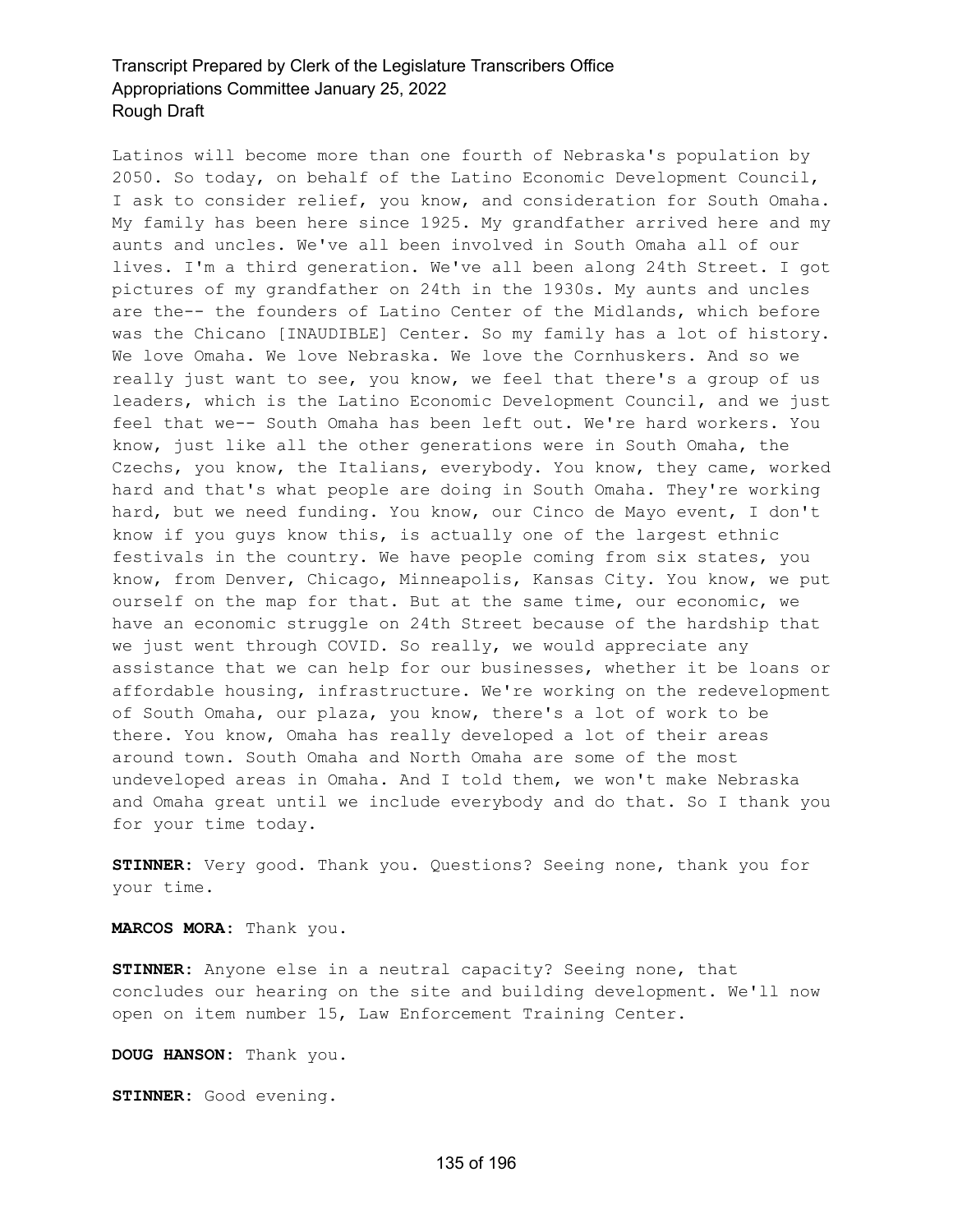**DOUG HANSON:** Good evening, Chair Stinner and members of the Appropriations Committee. My name is Doug Hanson and that is D-o-u-g H-a-n-s-o-n, and I'm a public engagement specialist with Olsson, Inc. Prior to joining Olsson, I proudly served as the administrator for Nebraska's State Building Division, and I am familiar with the Nebraska Law Enforcement Training Center in Grand Island. Last year was the deadliest for active duty law enforcement in nearly a century. Four hundred and fifty-eight officers died in the line of duty in 2021 due to direct exposure to the virus during the commission of their official duties. I am here in support of these COVID recovery funds for the Commission on Law Enforcement and Criminal Justice. LB1014 would enhance and expand law enforcement tra-- training capabilities at the center and provide essential health and safety measures so that training may continue through this and future pandemics. Olsson was hired by the League of Nebraska Municipalities to recommend needed COVID-related infrastructure improvements at the campus. Olsson does have an office in Grand Island, and we've teamed up with the RDG Planning group out of Omaha. RDG has nationwide experience in law enforcement training centers, which includes the Omaha Public Training-- Safety Training Center. LB1014 includes \$47.7 million related to the ability of Nebraska law enforcement to respond to an increase in violence due to the pandemic. From 2019 to 2020, Nebraska saw an increase in violent crimes of over 50 percent in homicides, a 5.8 percent increase in arson, and a 5.3 percent increase in aggravated assaults. While caseloads were increasing, officers were leaving the profession in record numbers, exacerbating a perpetual deficit in trained law enforcement personnel. Required-- Nebraska does require a well-trained law enforcement to deal with this, and the existing facility is ill equipped to address it in its current state. This funding would purchase land and expand the facility's capacity to follow best practices for current and future generations in law enforcement. The priorities for deficiencies that we have found at the center are identified in your handout, but limited firing range capabilities-- It is very close to the Central Nebraska Regional Airport-- no weapons training facilities, and inadequate vehicle training, driver training at facility. It also-- this would address efficient classroom space to increase offerings, including a new concentrated focus on diversity, equity, and inclusion training, as well as a studio to support remote training for rural communities. The funding would cover these hard costs and costs related to design, contingencies, and inflation. The handout does illustrate existing conditions, graphically and conceptual improvements at the campus, as well as some of the key points regarding the COVID pandemic and its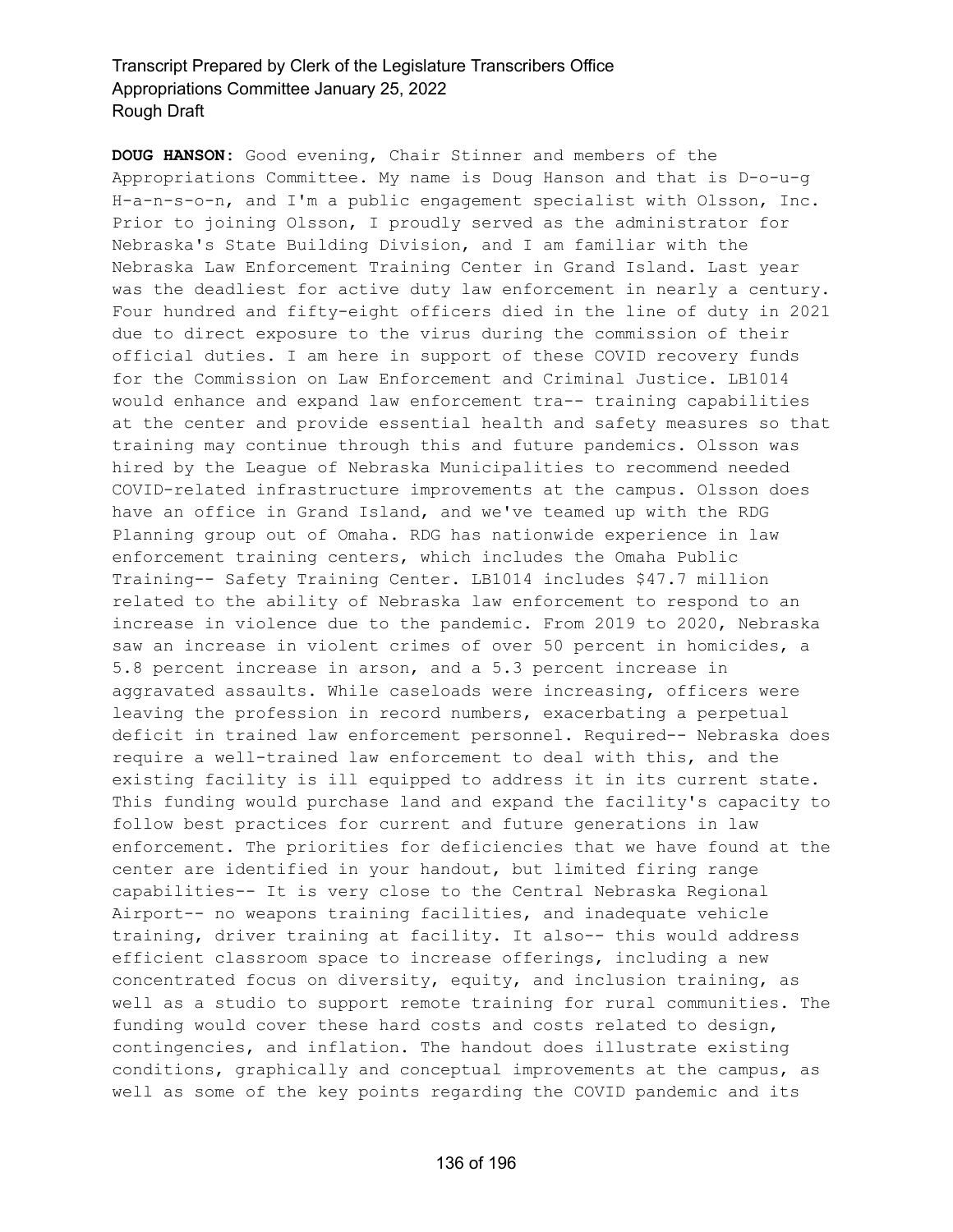impact on law enforcement. I would be-- be very happy to answer your questions. I know you've had an extremely long day today, and I want to thank you for your focus throughout the day.

**STINNER:** Thank you. Questions? Senator Erdman.

**ERDMAN:** Thank you, Senator Stinner. Thank you, Mr. Hanson, for being here. Miss you on the 309.

**DOUG HANSON:** Thank you.

**ERDMAN:** We have, as you remember, you and I have toured this facility at least a couple of times. Earlier today, the presentation was made that we were going to expand the rooms another--

**DOUG HANSON:** Dormitory.

**ERDMAN:** --dormitory another 50 rooms. The question I asked was, is the dormitory rooms a problem or is it the training space that is the shortfall at the Training Center?

**DOUG HANSON:** I think it's both. The dormitories would greatly assist in getting more numbers in there. Again, that may be-- part of the issue right now with some of the training rooms is they don't provide much separation between the cadets that are there. And that's-- that is COVID related. So I think it is both. The training lines there- there are a number of, if you look at their weapons training facility, the rifle range, they have no indoor facility. And during-- we were out there last week and during winter months, you know, if it's zero degrees out there, we're asking them to go out and try to shoot a gun, which they in real life, they're going to do that. But yeah, it's-it's, you know, it's been around for quite a while now and it certainly needs improvements.

**ERDMAN:** So are you having trouble finding enough people to fill the classes?

**DOUG HANSON:** To fill classes?

**ERDMAN:** Yeah.

**DOUG HANSON:** That's probably a question for law-- or for the Crime Commission. I don't think so. I'm going to have two testifiers here from sheriff associations that-- that they may be better equipped to answer that question.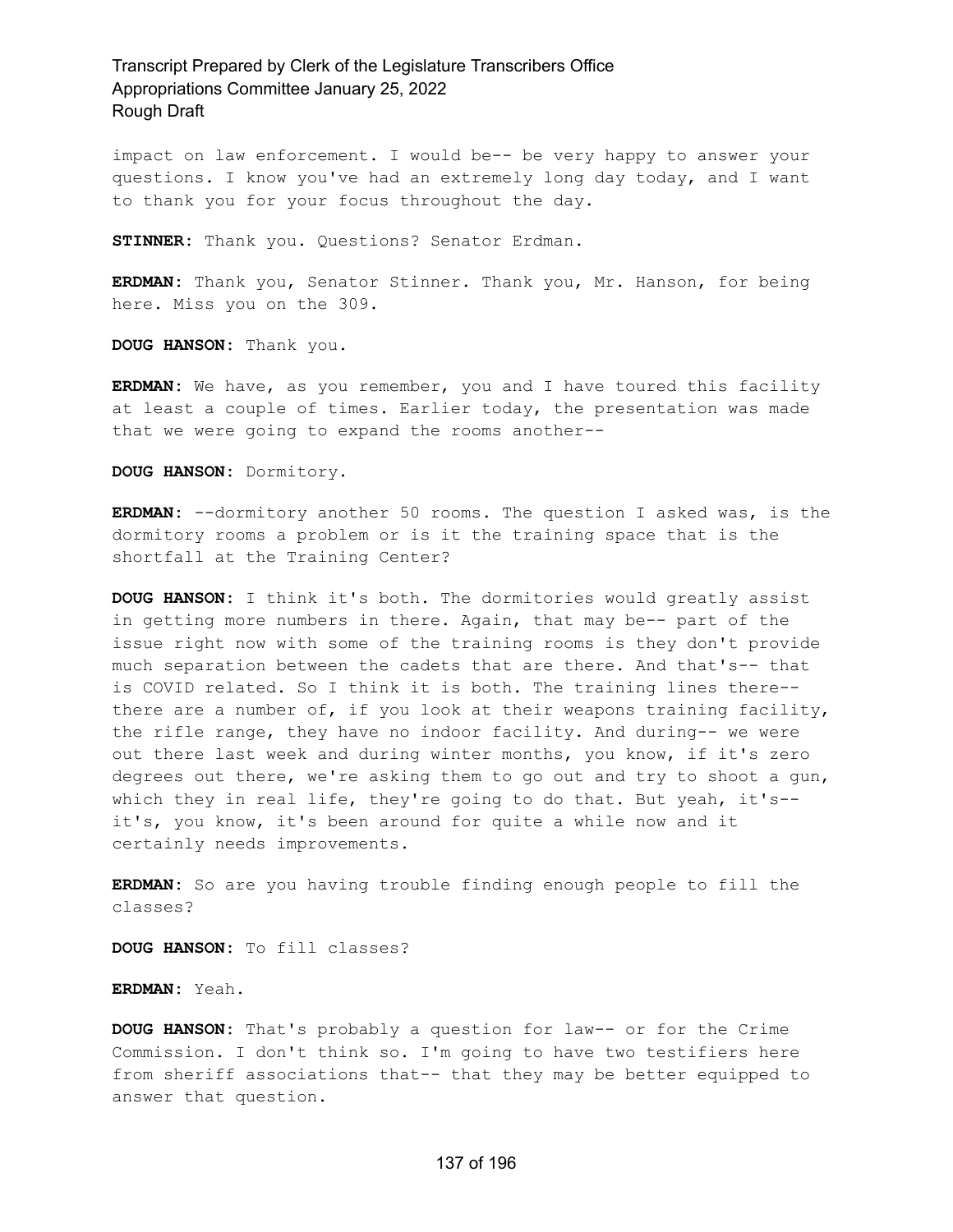**ERDMAN:** They were also going to purchase \$2 million worth of land to build a new driving range or whatever it was.

**DOUG HANSON:** It's the current track, vehicular track, it's a flat track, it's breaking up. You can see some photos of it. It's a .7-mile track. It's just not long enough. So yes, they're looking at-- with super elevated curves like you'd find on a real highway; with, you know, things that would reflect not just highway conditions, but rural gravel roads, some of those conditions as well that-- that they currently don't do.

**ERDMAN:** Thank you.

**DOUG HANSON:** So thank you, Senator.

**STINNER:** Any additional questions? Seeing none, thank you very much.

**DOUG HANSON:** Thank you. Thank you.

**KEVIN SPENCER:** Good evening.

**STINNER:** Good evening. Good to see you.

**KEVIN SPENCER:** Yes, good to see you as well. Senator Stinner and members of the Appropriations Committee, my name is Kevin Spencer, spelled K-e-v-i-n S-p-e-n-c-e-r. I've been the Chief of Police of the Scottsbluff Police Department since 2013 and have served in law enforcement for over 30 years. I appreciate the opportunity to testify today on LB1014 in strong support of the \$47.7 million the Governor allocated for COVID-related infrastructure improvements at the Nebraska Law Enforcement Training Center in Grand Island. I'm testifying on behalf of the Scottsbluff Police Department as-- and as president of the Police Chiefs Association of Nebraska. I'm also testifying on behalf of the Police Officers Association of Nebraska and the League of Nebraska Municipalities. First on behalf of PCAN, POAN, and the League, I want to sincerely thank Governor Ricketts for including the \$47.7 million for the NLETC in his proposed ARP Act budget. Let me underscore how important the NLETC is to police departments and other law enforcement agencies across the state. I know firsthand-- I know from firsthand experience the staff at the Crime Commission and NLETC are dedicated and work extremely hard. The NLETC trains all police officers, except for those from Omaha, Lincoln, Bellevue, Papillion, and La Vista. OPD and LPD train their officers at their own academies. The officers of the other three cities are trained at the Sarpy-Douglas Law Enforcement Academy. Our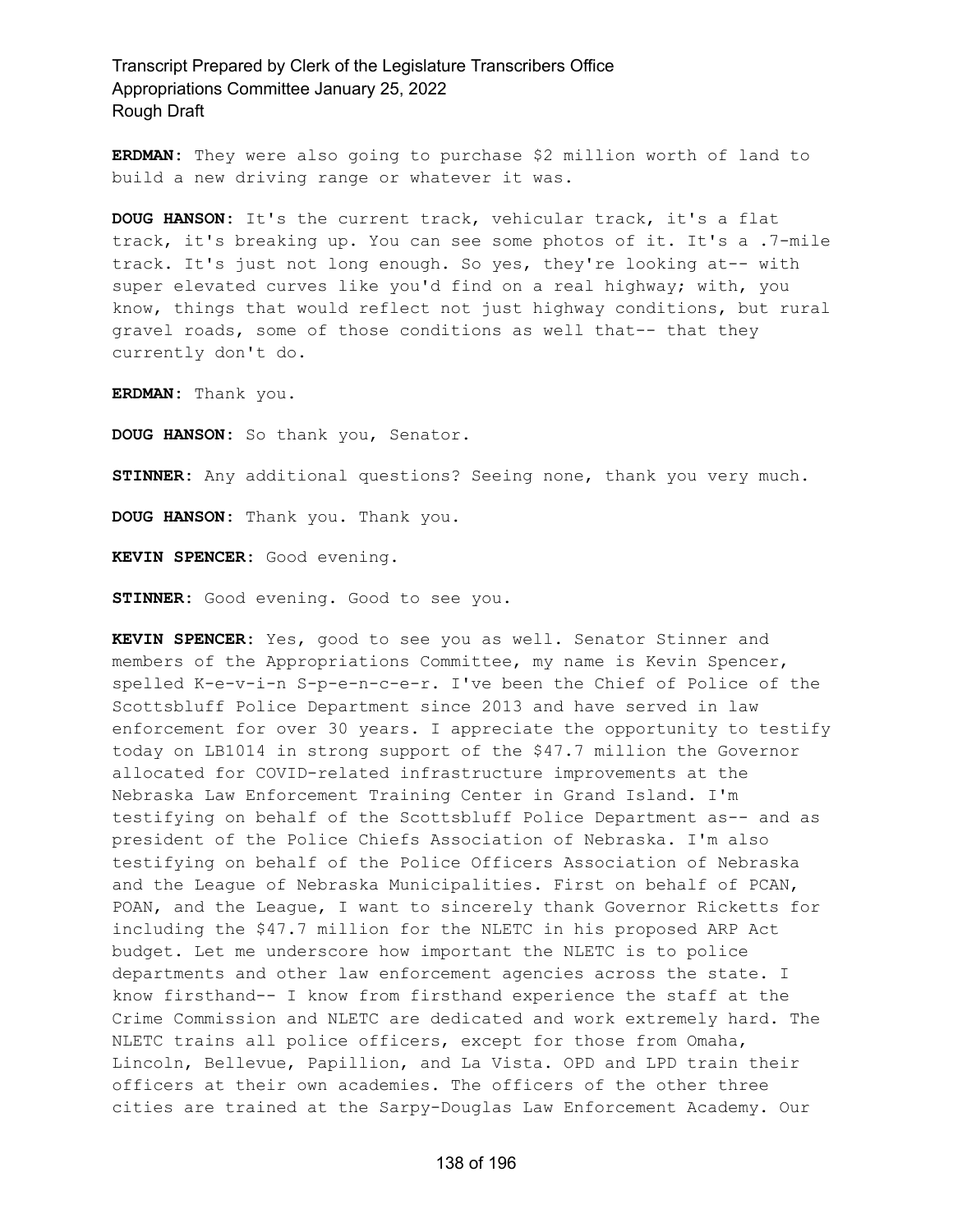local law enforcement agencies and citizens we pledge to protect and serve need and deserve to have the best trained officers possible. Due to COVID 19, law enforcement agencies are coping with the need to address vacancies due to COVID and increasing numbers of open positions, elevated caseloads, and increased violence and criminal activity. Law enforcement agencies throughout Nebraska are facing a severe recruitment challenge, and we cannot afford to have NLETC shut down or continue with inadequate facilities. This translates to critical need to expand the NLETC to provide the training now and in the future to complete-- to compete with other states for top talent while reducing the spread of disease among trainees by increasing officer wellness and resiliency. In preparation for this hearing, I toured NLETC again last week. The handout provided by Doug Hanson of Olsson, Inc., outlines the upgrades to the NLETC that need to occur inside the facility as well as outside. Buffalo County Sheriff Neil Miller will address the needs-- needed upgrades inside the facility. The COVID-related infrastructure improvements needed outside but within the overall training center include security fencing with lights, a 20-station targeting station at an outdoor shooting range, and land acquisition for an updated vehicle track and skills pad to reflect actual conditions. The driving track now is only seven-tenths of one mile, falling apart, and a totally inadequate to address the current standards of 2 to 2.2 miles for an effective driving track. It should be noted that NLETC has been providing housing for first responders who need to quarantine, as well as assisting in other COVID-related issues. In summary, to address the significant effects of COVID on law enforcement in Nebraska, it is critically important to invest \$47.7 million into NLETC for needed COVID-related infrastructure improvements. Thank you for your thoughtful consideration, and I'd be happy to respond to any questions you may have.

### **STINNER:** Senator Dorn.

**DORN:** Thank you, Chairman Stinner. Thank you for I call it sitting here all day because you guys were in the front row when I think most of us walked in and you-- you sat there. Part of earlier today, I know you were here when we talked a little bit, there were some questions about LB51, the training aspect of this. And yet then I think when the director came in and he talked about that, right now, it's a little bit over a 16-week wait or the next class. This class is full or whatever, the next one is maybe not. When I talked to some of my local sheriff's department or whatever here and over the interim, they all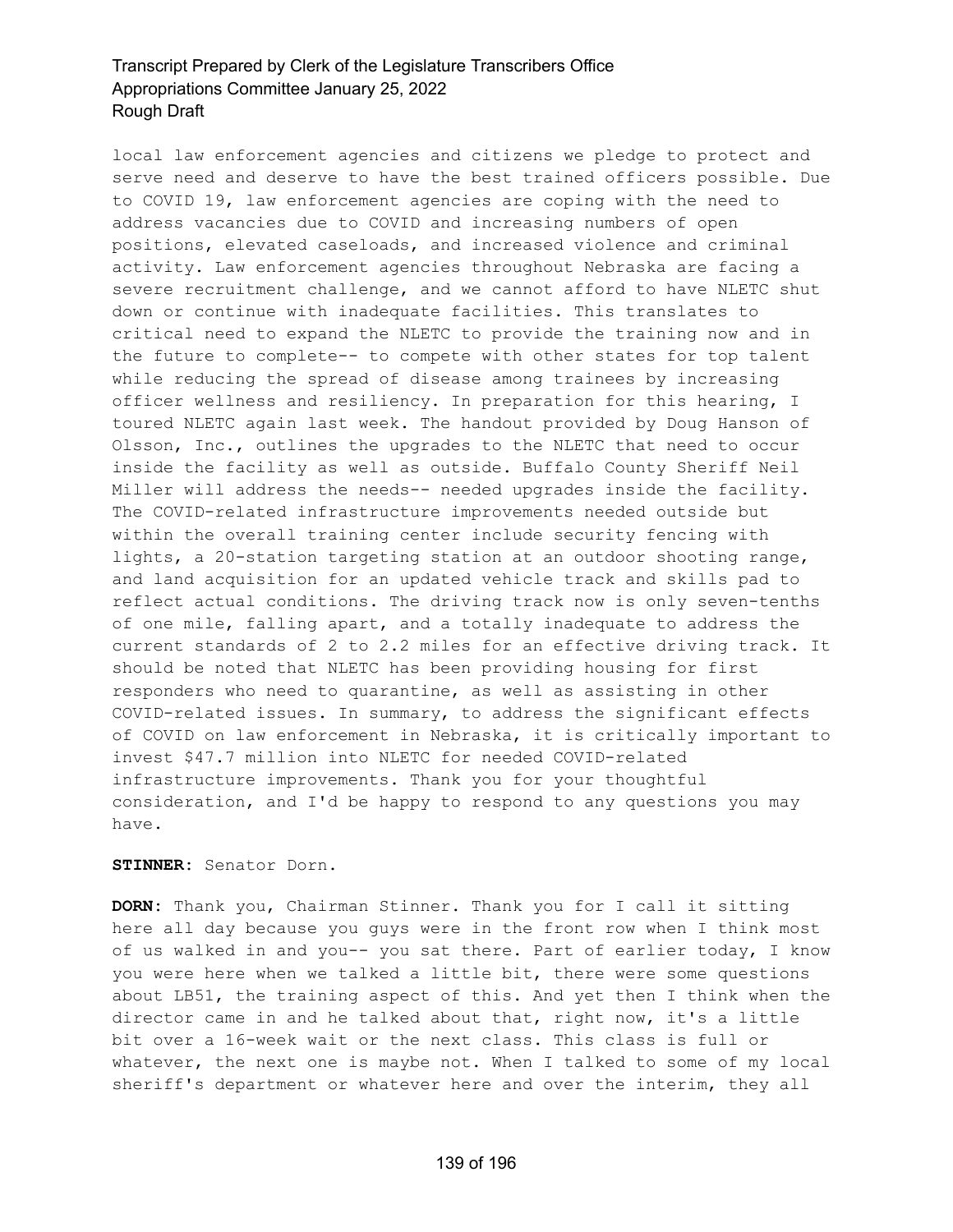talked to me about they cannot get nobody in the class. So talk about that a little bit. Where-- where do we really sit with that?

**KEVIN SPENCER:** Well, I know that for the past five years that the classes were not full. But the past two classes, they had an overage. So there were more officers trying to get into the academy than they had spots for. Currently out on my end of the state, we're struggling to find qualified applicants. I've had four openings for quite some time. I've tested three times and I have one person that I'm doing a background on right now, so I could potentially hire one-- one out of the three.

**DORN:** So-- so explain what--

**KEVIN SPENCER:** One out of four, sorry.

**DORN:** When-- when you do have an applicant and you are in the position then that you want to hire them, what process do they have to go through? Do they have to go through the 16-week training first?

**KEVIN SPENCER:** What our department does is, of course we go, we advertise. That takes a while. We do a civil service exam. They do a physical fitness test because we know that they're going to have to pass one once they get to the academy and we don't want to lose them when they get there. So we do that up-front. They interview in front of the Civil Service Commission at an oral board, and then we get the list certified and we're talking probably three months right there. So once the list is certified, we start the backgrounds of the top three candidates, and that can take up to a month and a half to two months. And then we give them a conditional offer and we set a start date at that point. So essentially the shorter answer-- answer is it would take-- the soonest we could do it is probably nine months before we get an applicant out on their own and through the academy. So-- but now, because of LB51, we have 16 weeks to get them into the academy, so they have to be enrolled and meet all of the requirements for the first available academy so.

**DORN:** Thank you for that explanation. Thank you,

**KEVIN SPENCER:** You bet.

**STINNER:** Any additional questions? Senator Clements.

**CLEMENTS:** Thank you. Thank you, Officer Spencer. What does it cost your department to put a person through the academy?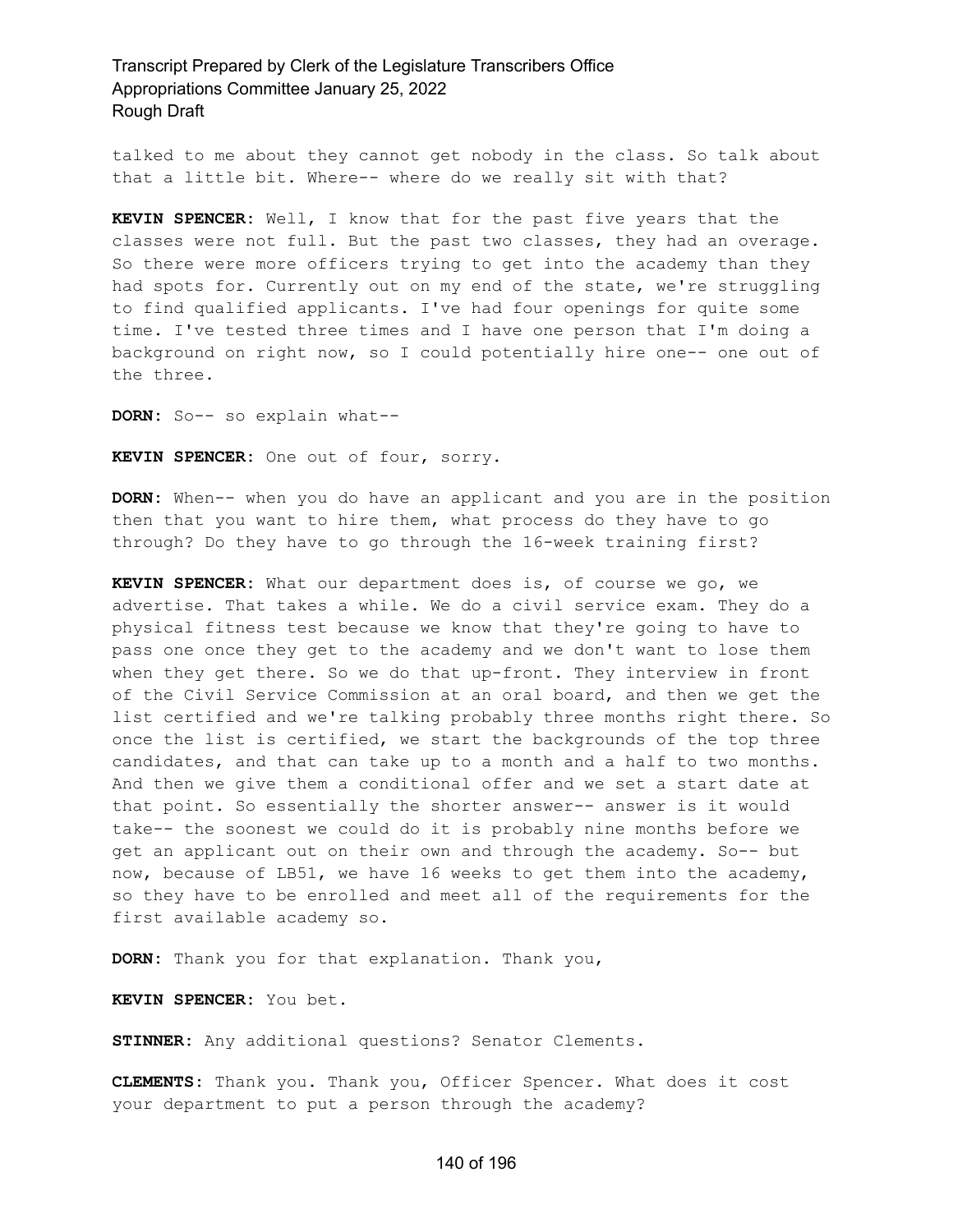**KEVIN SPENCER:** It doesn't cost us. It costs us wages and some overtime.

**CLEMENTS:** The state provides the training--

**KEVIN SPENCER:** Yes.

**CLEMENTS:** --at the state's expense.

**KEVIN SPENCER:** Yes.

**CLEMENTS:** I wasn't sure about that.

**KEVIN SPENCER:** Yes, they do. They do.

**CLEMENTS:** All right. Thank you.

**STINNER:** Do you have a feel for how many vacancies, especially outside of Lincoln and Omaha, how many vacancies there are for-- for jobs? You say you got four openings now. How many more across the state?

**KEVIN SPENCER:** It's a pretty good number. I think there's well over 100. I know Dr. Arp said over 100 this afternoon earlier, but I think it's more like 163 is the number that I said. But it's been a few days since-- since I've looked at that information I know out in the Panhandle. Sidney has struggled tremendously. Chadron has struggled tremendously, and those agencies are providing 24-hour coverage for their communities. And it's tough. It's tough to do. It's a scheduling nightmare to provide that coverage.

**STINNER:** Do you think that's COVID induced or a portion of that was COVID induced? Or--

**KEVIN SPENCER:** You know, the timing is impeccable if it's not. It's just hard to get people interested in being a police officer right now.

**STINNER:** I see, but we'll still have to fully staff and we'll still have to train 160 or so. And--

**KEVIN SPENCER:** Yes.

**STINNER:** --constant training from time to time I would [INAUDIBLE].

**KEVIN SPENCER:** And then we're going to have turnover during that time as well.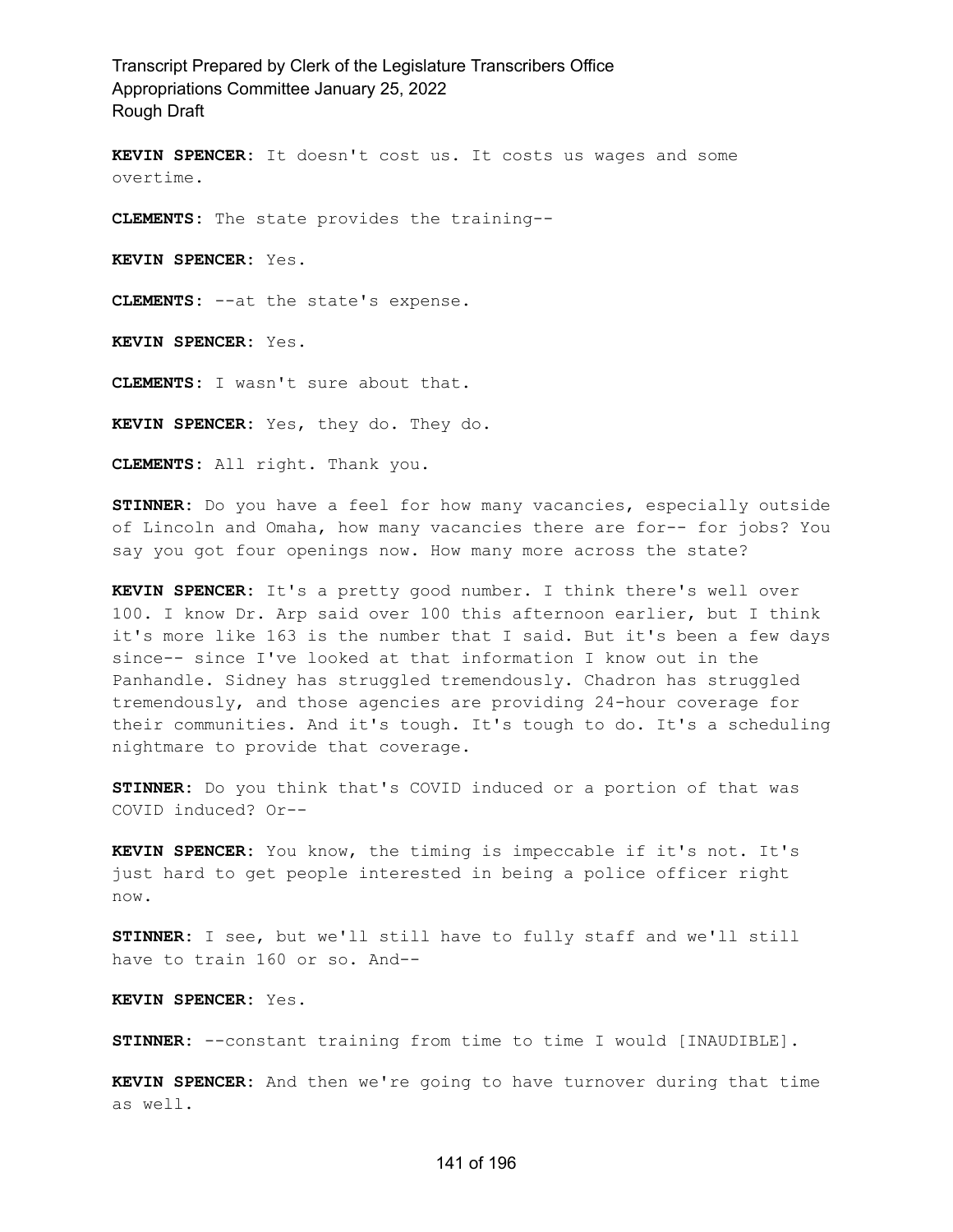**STINNER:** Exactly.

**KEVIN SPENCER:** So my four openings, I had one retire, two just leave the profession, and one went on to be a Nebraska State Patrolman.

**STINNER:** Senator Erdman.

**ERDMAN:** Thank you, Senator Stinner. Thank you for coming all the way from Scottsbluff. And as Senator Dorn, sitting all day. I appreciate that. So are you familiar with what they're doing in Bridgeport, where the county sheriff is doing law enforcement for the city as well?

**KEVIN SPENCER:** Yes.

**ERDMAN:** Have you ever-- have you talked to Milo, our sheriff, about how that-- how he thinks that's going?

**KEVIN SPENCER:** Yes. I know Milo well. Yeah, he speaks highly of it.

**ERDMAN:** I think the city, I think the city is getting along fine there. I think--

**KEVIN SPENCER:** I think so too.

**ERDMAN:** --they appreciate it as well.

**KEVIN SPENCER:** I think Milo and his crew works hard.

**ERDMAN:** I'm wondering if that isn't a model for some other smaller communities like Bayard and some of the other communities may do this similar thing.

**KEVIN SPENCER:** I'm sure there have been conversations about that. So if I was in their shoes, I would certainly be looking at that. We have tried to consolidate three times in Scotts Bluff County. And I'm to the point now where I call it an unnecessary political interruption.

**ERDMAN:** I was--

**\_\_\_\_\_\_\_\_\_\_\_\_\_\_\_:** We have a few.

**ERDMAN:** I was county commissioner when they put that in place with- with the county sheriff.

**KEVIN SPENCER:** I think that was a good move.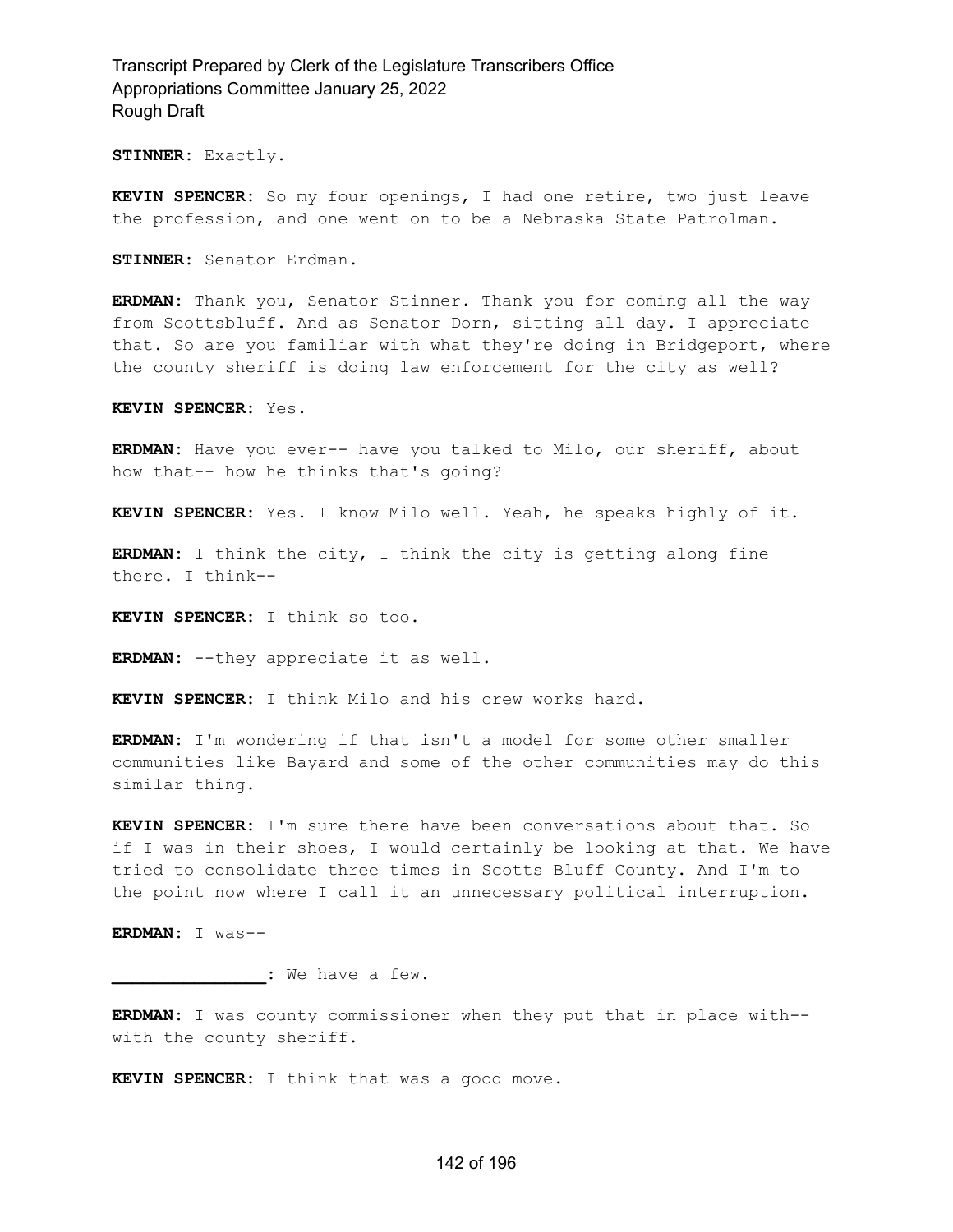**ERDMAN:** I think it was too, so. Anyway, one of your-- one of your officers happens to be one of my cousins, Zack Rada.

**ERDMAN:** Oh, no kidding. Yes, Zack is a good guy. He's going to be taking promotional test here in the next few weeks.

**ERDMAN:** He enjoy-- he enjoys his job.

**KEVIN SPENCER:** He's a-- he's a good guy. He's a good cop.

**ERDMAN:** Thank you.

**STINNER:** Very good. Additional questions?

**KEVIN SPENCER:** Thank you, guys.

**STINNER:** Seeing none, thank you and drive safely.

**KEVIN SPENCER:** Yes, we appreciate you guys.

**STINNER:** Thank you.

**NEIL MILLER:** Good evening.

**STINNER:** Good evening.

**NEIL MILLER:** Senator Stinner and members of the Appropriations Committee, my name is Neil Miller, spelled N-e-i-l M-i-l-l-e-r. I've been the sheriff of Buffalo County since 1991. I've served in law enforcement for over 45 years. Thank you for the opportunity to testify today on LB1014 in strong support of the \$47.7 million the Governor allocated for COVID-related infrastructure improvements at NLETC. I am testifying on behalf of the Buffalo County Sheriff's Office and the Nebraska Sheriffs Association. Across the state, I think-- we thank Governor Ricketts for including \$47.7 million in the NLETC proposed ARP Act budget for essential COVID-related infrastructure. I had prepared testimony. It's been handed out to you. I want to cut right to the area that I wanted to cover with you and then would take some questions. Inside the Law Enforcement Training Center, we're looking at and asking for more effective-- making it more effective addressing training issues related to the pandemic and any future pandemics by having a skills tactical building, modified entry with increased security, expanded cafeteria and food prep areas, new technology rooms, dormitory living units, and an indoor weapons training facility since there is no indoor shooting range at NLETC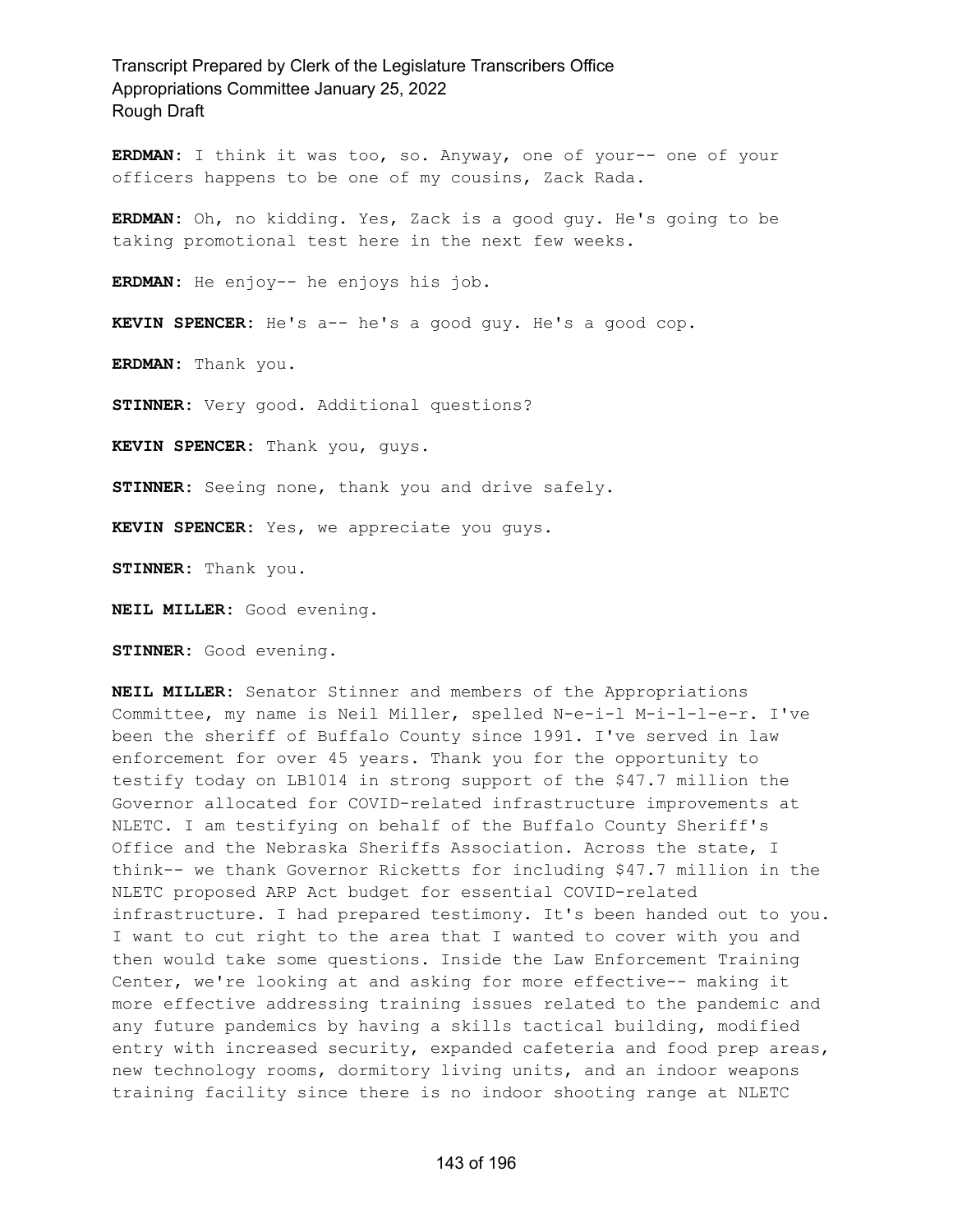currently. I would tell you that this, along with the law enforcement recruitment and retention bills that we've had introduced this year, which we look to try and recruit people maybe from outside the state of Nebraska. We look at providing some incentives to law enforcement officers through income tax reduction, through some type of funding for them for a number of years. There are like four bills that have been introduced for that. And then there is a bill in there for the reciprocity training. I truly believe Nebraska is in a crisis mode of law enforcement officers as far as the shortage that occurs. I can tell you that we're very fortunate. I am up to full strength with the number of officers that I'm assigned, but I am the exception, not the rule of what's going on. If you look at Red Willow County right now, you will see that I believe they are authorized seven or eight deputies. I believe they are down to two. It is a very, very concerning thing and I don't know what the answer is, but I do know that we need to be doing something because we are this short of not having law enforcement officers in our communities. And so I think it's important that we look at this as well as any of the incentives or the recruitment and retention measures that we can to try and bring more officers into Nebraska and try to promote law enforcement to the younger group who-- who really don't necessarily want to do this job. The people that apply for this job, we have a-- we have a-- just a very small number compared to what we used to. Used to be we would have a room full of people and that's not the case anymore. We get- we're happy if we get five people apply for a job. So with that, I thank you for the opportunity to speak to you today, and I would answer any questions that any of you have.

**STINNER:** Questions? Seeing none, thank you for coming in and being patient.

**NEIL MILLER:** Thank you very much.

**STINNER:** Thank you. Any additional proponents? Good evening.

**JON CANNON:** Good evening, Chairman Stinner, members of the Appropriations Committee. My name is Jon Cannon, J-o-n C-a-n-n-o-n. I'm the executive director of the Nebraska Association of County Officials, otherwise known as NACO, here to testify in support of the appropriation that's been proposed by the Governor for the Law Enforcement Training Center. First, I think most people in this room would probably agree that-- that this is kind of off subject a little bit, but maybe investing in some Barcaloungers in the-- in the committee hearing rooms would be OK for a lot of the folks that have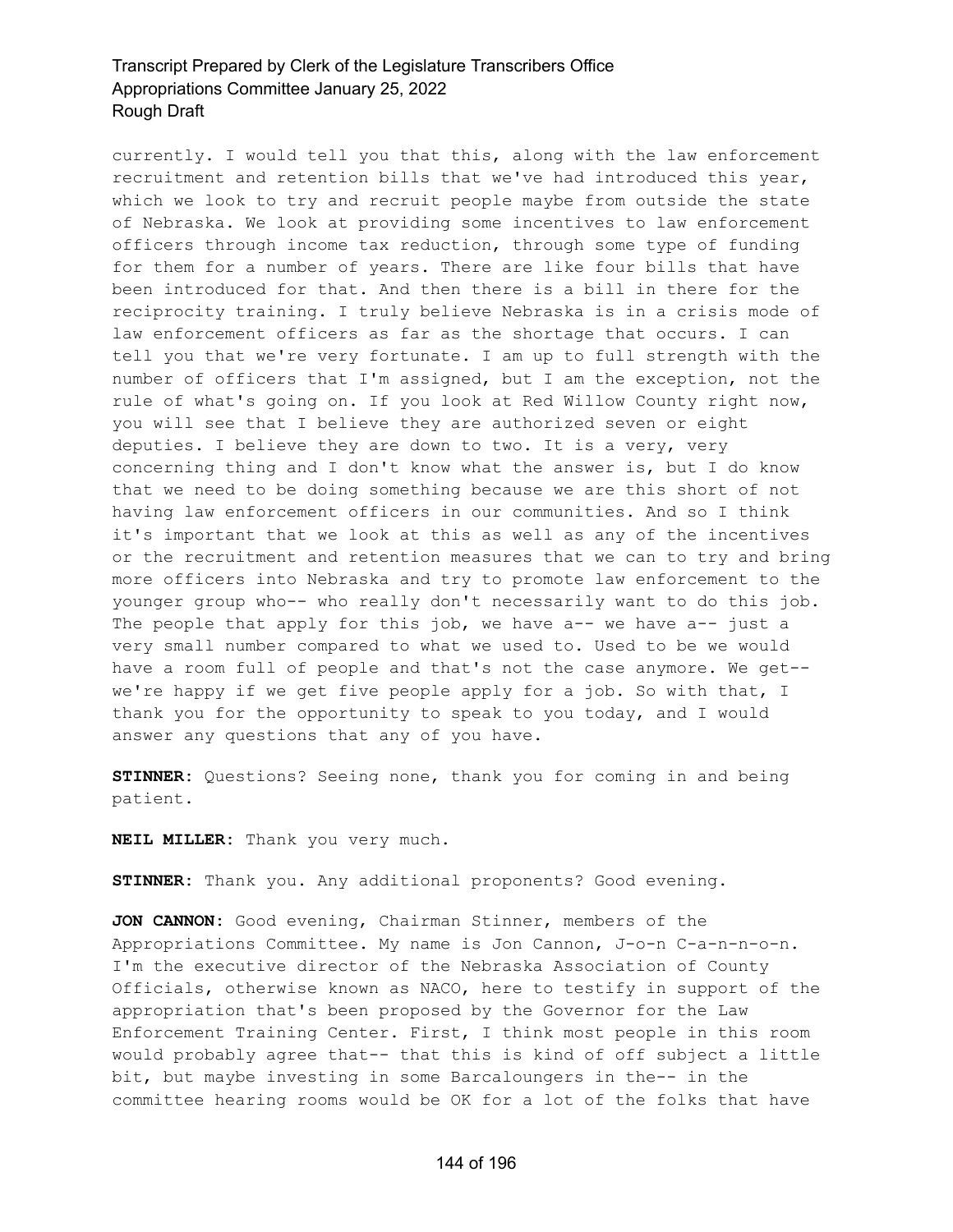been here all day. All kidding aside, though, what we have been saying to our folks out in the counties regarding the American Rescue Plan Act is that this act was a \$1.9 trillion bill that was passed by Congress and signed by the President last spring. And I don't know about you all, \$1.9 trillion is a lot of money. It's a million times 1.9 million bucks, and that's mind-boggling. What we have told our folks is that therefore what we need to do is make sure that we are investing this wisely. And because this frankly, is a bill that our children are going to be paying, and so it needs to be invested in things that our children can point to and say that was a good investment. Where the counties come into this is we're creatures of the state and we exist at that intersection between the state's power and local responsibility, along with our friends in the cities. Nowhere is that more visible than in wielding the police power of the state. And so when it comes to the counties' priorities for the state's allocation of ARPA funds, we think that investing in something like law enforcement is probably one of the top most things that you could do. We think it's good for recruitment, we think it's good for training, and we think it's good for retention for our law enforcement officers across the state. With that, I'd be happy to take any questions you might have.

**STINNER:** Thank you. Additional questions? Seeing none, thank you very much.

**JON CANNON:** Thank you, sir.

**STINNER:** Any additional proponents? Any opponents? I didn't think there would be with these guys sitting here. [LAUGHTER] Anybody in the neutral capacity? OK, well, that concludes our hearing on the Law Enforcement Training Center. We will now open on the behavioral health and nursing assistance, item number 16. Any proponents? Seeing none, any opponents? Seeing none, anyone in the neutral capacity? That concludes the hearing on behavioral health and nursing assistance. We'll now open on item number 17, meat processing plant grant. Proponents. I don't-- I'm not sure there's anybody left in western Nebraska. Welcome.

**DAVID BRIGGS:** Good evening, Chairman Stinner and Appropriations Committee. My name is David Briggs, D-a-v-i-d B-r-i-g-g-s. I'm here as the CEO of Sustainable Beef. We're in the process of building a brand new beef processing facility in North Platte, and we're here to speak in favor of the Governor's recommendation of \$15 million to help us complete a wastewater treatment facility at that plant before we turn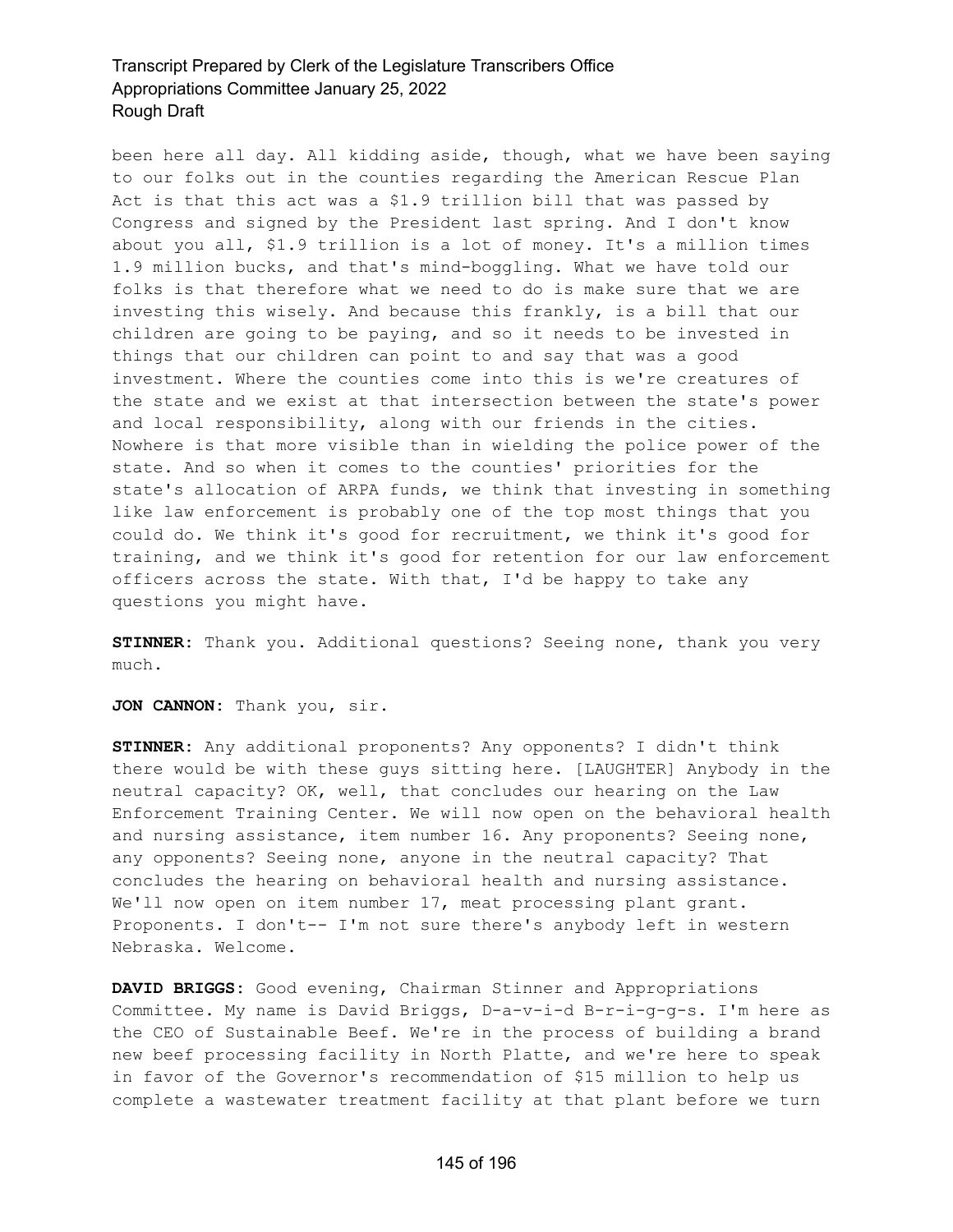the water back to the city of North Platte. It's been well documented that during COVID if you go to your local supermarket to get a ribeye, you may not have got a ribeye. You may not have gotten any beef that day because the disruptions in the beef supply chain. And so a few of our western Nebraska cattlemen came together and said, we're going to make a difference in this industry, mainly for the good of our children. We have three-- three packers or three feedlots have started this process about two years ago, and every one of them has a young child about 30 years old that would like to make a difference in this industry. And so we-- we set out on the journey to try to increase capacity in the beef industry. Between 2012 and 2016, the beef industry closed several packing plants across the United States. It's called shackle space, and those-- that ability to process livestock actually decreased significantly to the point that in the last four years, we've actually had less shackle space available than we had animals to process, which really caused a disruption in the cattle supply coming into the plant. And of course, COVID caused-- caused a lot of supply issues coming out of the plant into the supermarkets. The city of North Platte stepped up and said they would like to have this facility in their community. They are-- they have-- they have promised us a site and we're in the process of getting ownership to that site, 80 acres right next to the wastewater treatment plant on the east side of North Platte. We're in the process that we will need to raise the elevation of that site about six feet to build our plant there. The plant will be \$325 million and this \$15 million from the state would help us complete that project. So with that, I'd be happy to take any questions and it's a very good project.

**STINNER:** Thank you very much. Senator Hilkemann.

**HILKEMANN:** Are you the only plant that's going to receive any of this \$15 million?

**DAVID BRIGGS:** That's correct.

**HILKEMANN:** OK.

**STINNER:** Senator Erdman.

**ERDMAN:** Thank you, Senator Stinner. Mr. Briggs, thank you for coming from Alliance. Possibly you could be the only person in the room that drove further than me and Senator Stinner. So I appreciate that. So how much is it going to cost to construct this plant?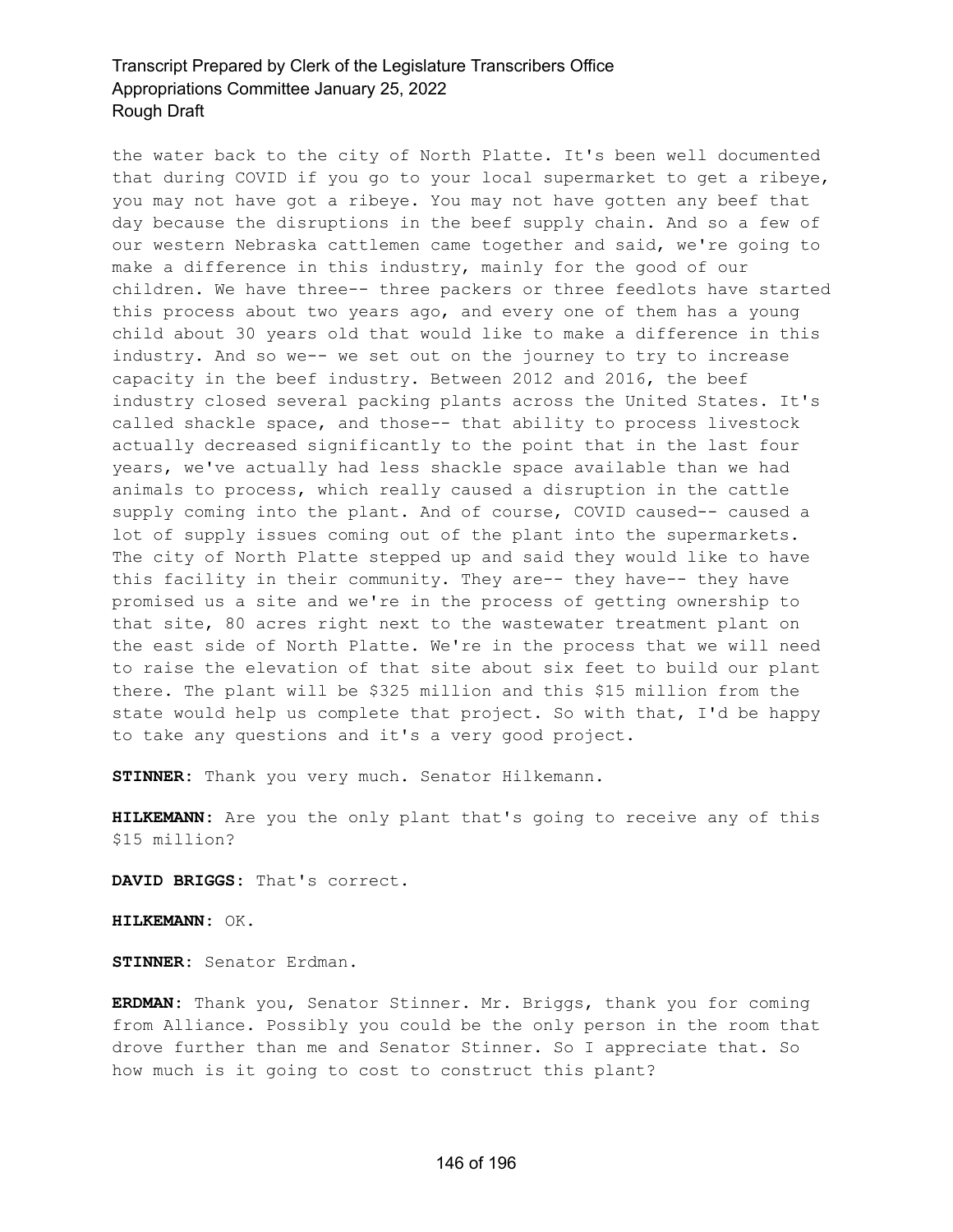**DAVID BRIGGS:** \$325 million.

**ERDMAN:** 325. Do you know why the Governor chose \$15 million as the number?

**DAVID BRIGGS:** It's my belief that-- that that is what it's going to cost to build the two ponds on our property before we turn the water back to the city. And it's a capital expenditure under the ARPA funds, and I think he chose that out of our line item, the 325.

**ERDMAN:** And I know you may not know the answer to this, but do you believe that that is all the money out of ARPA funds that would qualify for the meat plant? Is there more money that could be available used from the ARPA funds?

**DAVID BRIGGS:** There is another bill that Senator Groene has introduced, and he believes that there is more money available [INAUDIBLE] that could be eligible. And that is a discussion we'll have at another hearing.

**ERDMAN:** So what is his? Is his bill? How much is his bill?

**DAVID BRIGGS:** \$75 million?

**ERDMAN:** Is that in addition to this 15?

**DAVID BRIGGS:** That'd be correct.

**ERDMAN:** They're getting close to where I want it to be.

**DAVID BRIGGS:** OK.

**ERDMAN:** It's pretty close. So the funding that you have now secured, do you have enough funding to start the project?

**DAVID BRIGGS:** We do not. We are about \$75 million short of what it takes to build the project. And so this-- this amount would definitely help us get to that goal. We are in the process every day of working to procure the rest of the funds to get the project done.

**ERDMAN:** So if you were to secure \$75 million from the ARPA money, that would be sufficient to fund the project?

**DAVID BRIGGS:** That's correct.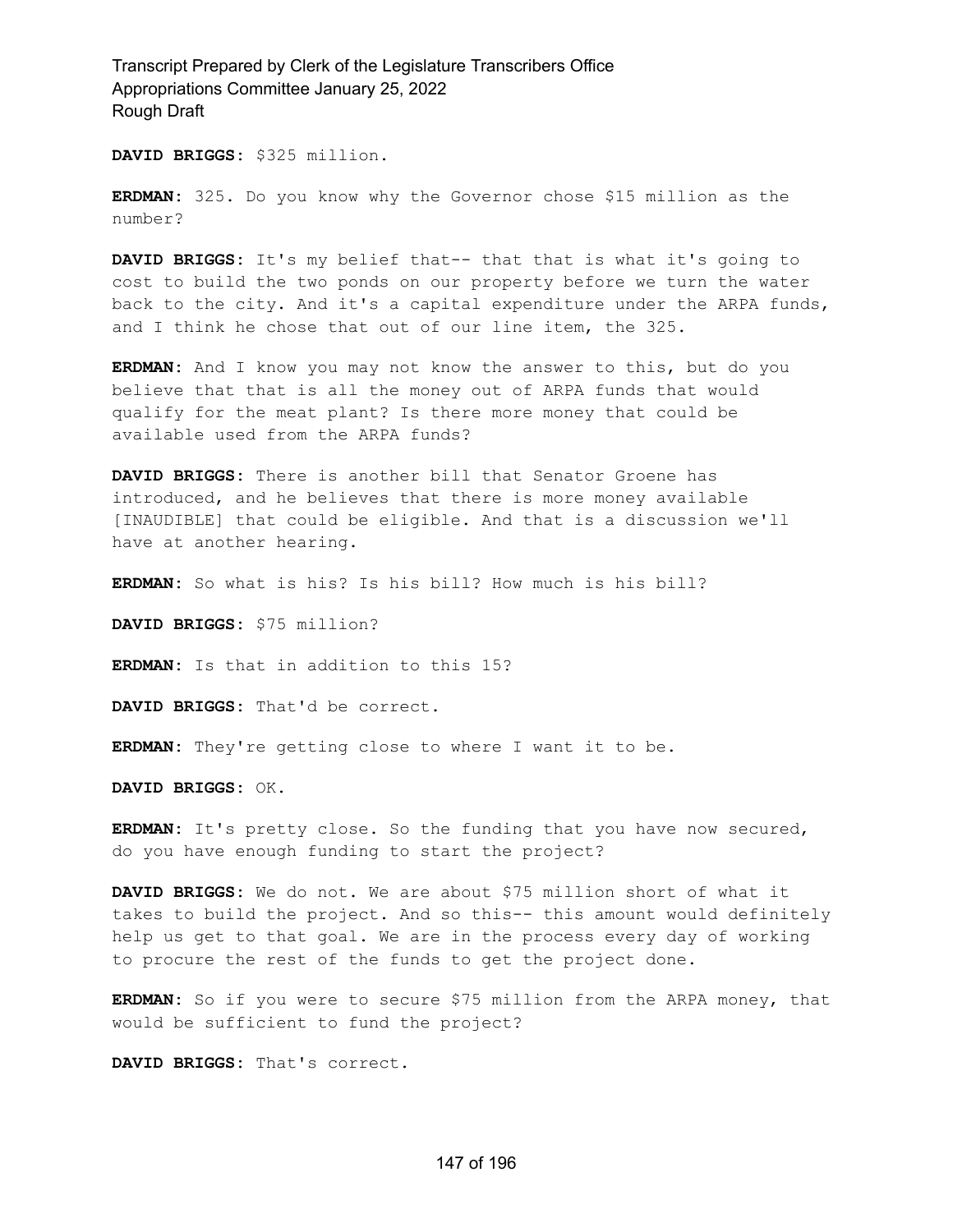**ERDMAN:** When is-- what's the attitude of how long it'll take or the opinion how long it will take to get it set up to where you will be open for business?

**DAVID BRIGGS:** It'll take us two years to build the project. And then once we start processing animals, it will take us six months to a year to get to capacity. Once we're at capacity, we'll employ 875 employees. And Senator or Ernie Goss from Creighton's economic impact indicated a billion dollar benefit to the city of North Platte per year once the project's at capacity.

**ERDMAN:** So it's my opinion probably anybody can slaughter animals, but not everybody can market them. Have you-- have you thought about markets on where you're going to market your-- your beef once it's processed?

**DAVID BRIGGS:** We have, yes.

**ERDMAN:** OK. Are those international, local, what is your goal?

**DAVID BRIGGS:** It'll be-- it'll be a majority of domestic, but there will be-- there will be some international business, yes.

**ERDMAN:** OK, OK. You know, as I said earlier, I don't think 15 is near enough. I think it should be more like 100. So that'd be my goal to see what I can do to help you.

**DAVID BRIGGS:** OK, appreciate your support.

**STINNER:** Senator Clements.

**CLEMENTS:** Thank you. Thank you, Mr. Briggs. I'm wondering how far away is the next beef processing plant from North Platte?

**DAVID BRIGGS:** Right. So Lexington would be about 60 miles to the east is the next processing plant.

**CLEMENTS:** Lexington, is it beef processing?

**DAVID BRIGGS:** Yes.

**CLEMENTS:** Did you say you'd like to hire 875 employees?

**DAVID BRIGGS:** That's correct.

**CLEMENTS:** That's all I needed. Thank you.

#### 148 of 196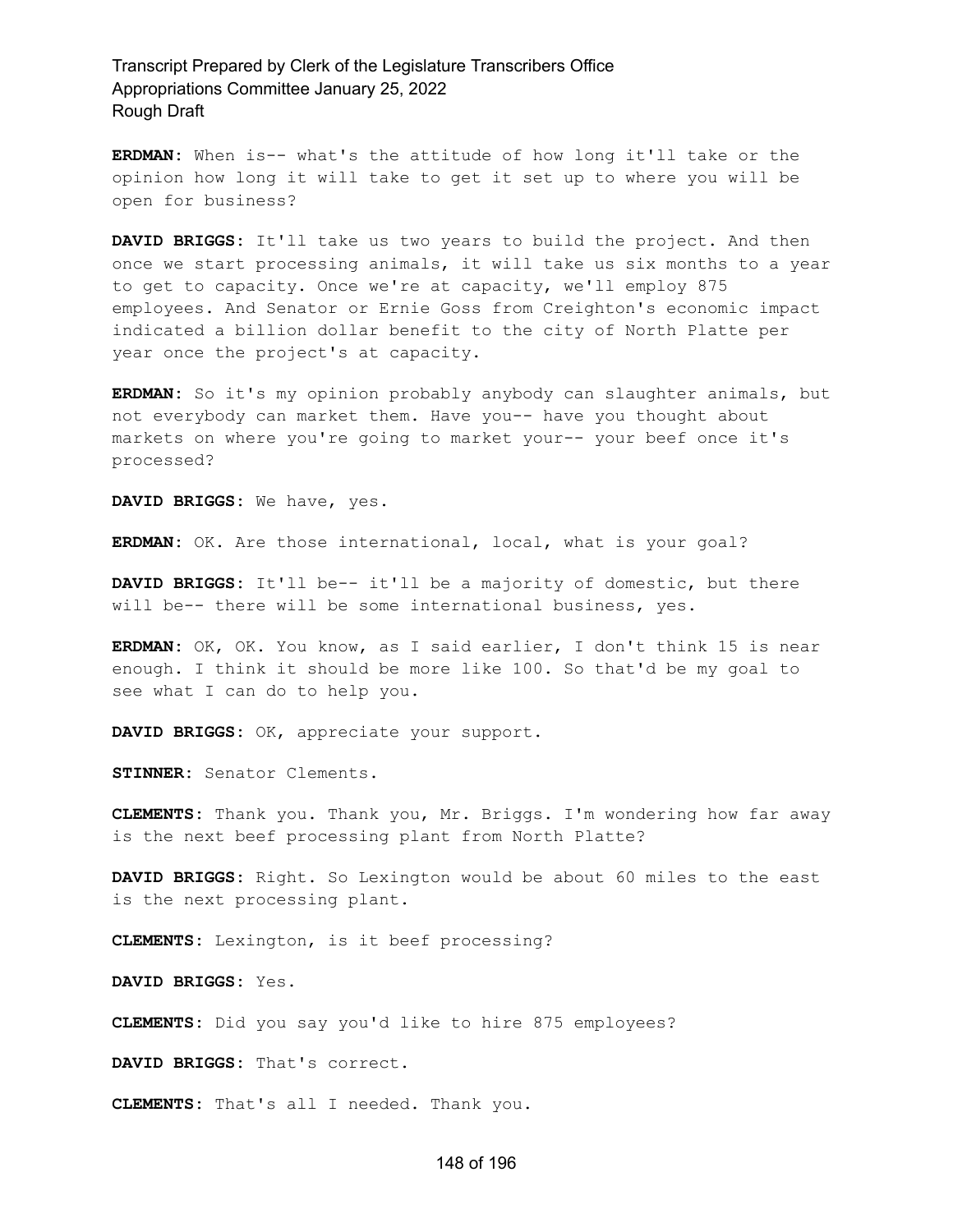**STINNER:** Senator Kolterman.

**KOLTERMAN:** Thanks for coming today, David. Have you, do you know, have you applied to the incentive program in the state of Nebraska? Have you looked into the incentive potential?

**DAVID BRIGGS:** We have. So we were approved for the Nebraska Advantage Act in Decem--on December 1, 2020. So we have applied for that, have been approved for that program.

**KOLTERMAN:** The Nebraska Advantage Act, the old program.

**DAVID BRIGGS:** That's correct.

**KOLTERMAN:** And have you-- are you utilizing any of the local efforts, things like TIF and community block grants and things of that nature?

**DAVID BRIGGS:** Correct. So we have been approved for \$21.5 million TIF project bond from the city of North Platte.

**KOLTERMAN:** Thank you very much.

**DAVID BRIGGS:** Yep.

**STINNER:** Additional questions? Senator Dorn.

**DORN:** Thank you for being here. Maybe Senator Erdman asked a question and I didn't hear it. When-- when-- sitting here today, when is the projected startup date of this?

**DAVID BRIGGS:** Right. So our-- our plan is to start construction late spring once we get all the funding in place. I do not want to start construction unless I have all the financing in place because I don't want a half-built plant and neither does North Platte. So we want to have all the proper financing in place before we start construction. But we actually have chosen our general contractor. We've chosen- they've told me they have their dirt contractor ready to go. We know the grading plan is done. As soon as we get the financing in place, we can start construction.

**DORN:** Start construction and then when you start construction, what is the timetable?

**DAVID BRIGGS:** 24 months.

**DORN:** 24 months. Thank you.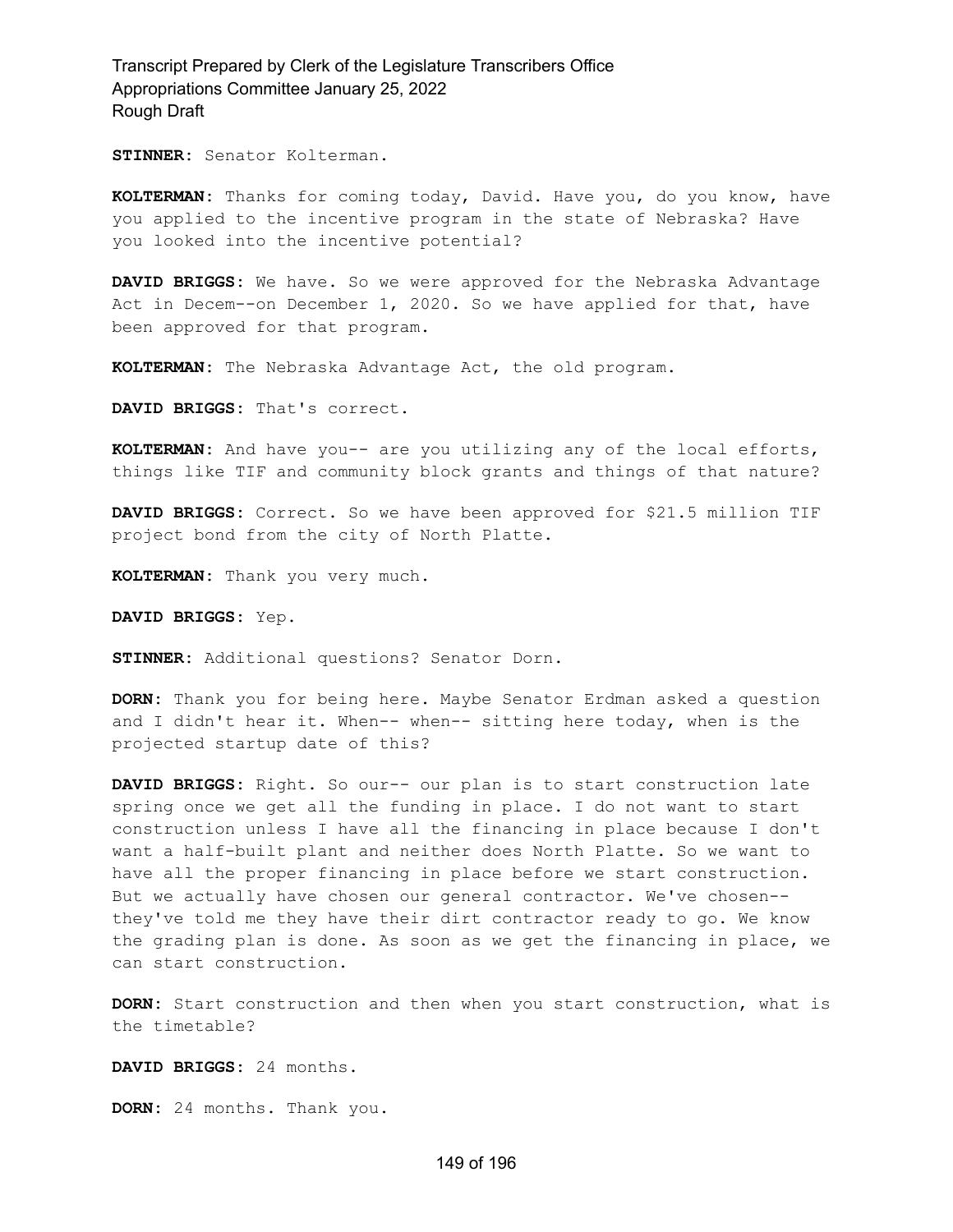**STINNER:** Senator Kolterman.

**KOLTERMAN:** Thank you, Senator Stinner. I have a few additional questions, I just thought about. The salaries of the rank and file employees, what-- what's your starting wage going to be?

**DAVID BRIGGS:** Right. So right around \$25 an hour, so they'll make just over \$50,000 on the line workers.

**KOLTERMAN:** Plus benefits?

**DAVID BRIGGS:** Plus benefits. That's correct. We will have, according to our Nebraska Advantage Act application, we will have over 50 employees that make over \$80,000. And we think that actually is very doable because all of our-- this is much like a co-op where really all the brain trust is going to be in North Platte. We don't have-- we don't have a home office somewhere else. All the-- all-- the whole operation will be in North Platte. The CEO, the CFO, the HR manager, all those people will be in North Platte. So all of our senior management will be in North Platte. So we think to be able to accommodate the Nebraska Advantage Act requirements will be very, very easy to do.

**KOLTERMAN:** My last question would be as you've-- you know, obviously you've done a lot of research in meat packing. Are you using any new technologies to expedite how you do it and cut down on the labor, potential labor shortage and what kind of new technologies are you using?

**DAVID BRIGGS:** Right. So the-- the main-- the main difference from our plant compared to existing plants is actually we started with a blank piece of paper. And our-- the consultants we have are mainly former Cargill people that retired and they all retired young and they want to continue. Well, they're just thrilled to death to work with a project, a blank piece of paper and then design the plant to what's most efficient. We believe our plant will probably be about 20 percent less employees than at a comparable plant in the United States because of the design of the plant, how all the carcasses flow through the plant. And so that-- that is the main difference. There is some automation, but there's still a lot of physical work done in these plants.

**KOLTERMAN:** Thank you.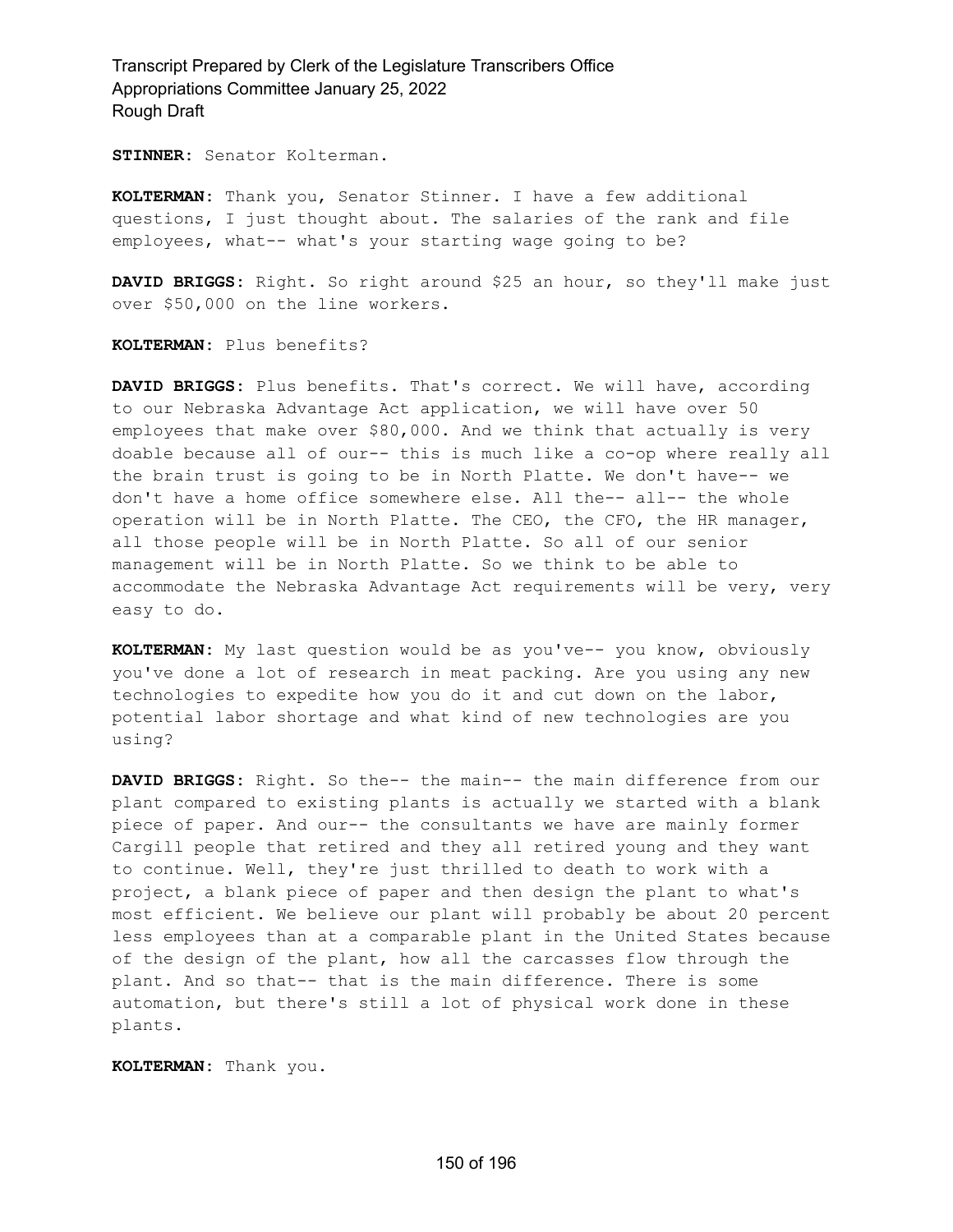**STINNER:** Any additional questions? Seeing none, thank you for coming in. Thank you for being patient.

**DAVID BRIGGS:** Thanks for your time.

**STINNER:** And drive safe.

**DAVID BRIGGS:** I will. Thank you.

**STINNER:** Good evening.

**ASHLEY KOHLS:** Good evening. Good evening, Chairman and the rest of the Revenue [SIC] Committee. My name is Ashley Kohls, A-s-h-l-e-y K-o-h-l-s, and I serve as the vice president of government affairs for Nebraska Cattlemen. I'm also here to testify on behalf of Nebraska Farm Bureau, Nebraska Corn Growers, Nebraska State Dairy Association, Nebraska Soybean, and Nebraska Wheat Growers. Much of the comments that I had prepared today already covered by Mr. Briggs. So I'm going to skip to the numbers which I hear this committee appreciates. So every sector I'm going to speak specifically to beef. Every sector of the beef cattle industry has been significantly impacted by the COVID-19 pandemic. During the height of the pandemic, a total beef cattle industry impact of COVID-19 was about sixteen point or, excuse me, \$13.6 billion in total economic damages. So if you look towards the specific sectors for the beef animals on the cow/calf side, that's about \$216 per head; and the feedlot side, that's about \$146 per head. So expanding processing capacity and diversity will increase supply chain resiliency by providing more options for cattlemen and women to market their cattle. When existing capacity is slowed or stopped for reasons like a pandemic, regional plants like the one proposed by Sustainable Beef in North Platte is well positioned to increase Nebraska supply chain resiliency in the future. And, again, we're grateful for the Governor for putting this in his proposal. And also, as Mr. Briggs mentioned, LB783 with Senator Groene, which asks for \$75 million for this project as well.

**STINNER:** Thank you.

**ASHLEY KOHLS:** Also while I'm up here quick--

**STINNER:** OK.

**ASHLEY KOHLS:** --while I still have a green light, we also want to express, that same group of folks wants to express support for line item number 20, which is the small processor grants as well.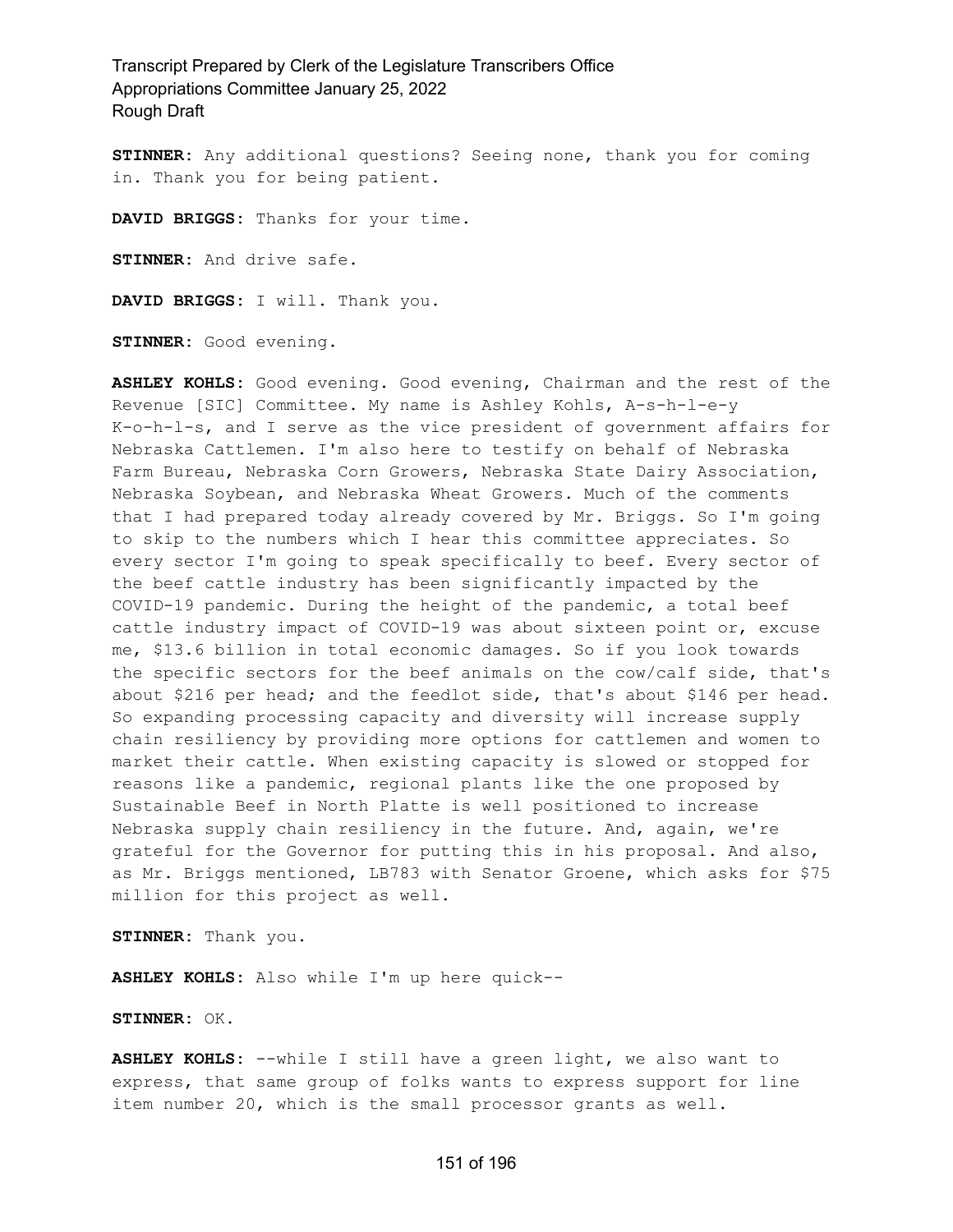**STINNER:** You bet. Thank you. Additional questions? Seeing none, thank you very much.

**ASHLEY KOHLS:** Thank you.

**NICOLE FOX:** Good evening.

**STINNER:** Good evening.

**NICOLE FOX:** Nicole Fox, N-i-c-o-l-e F-o-x, and I'm testis-- testifying in support specifically of the meat processing plant grant in LB1014 on behalf of the Platte Institute. The animal processing sector alone accounts for \$18 billion in output and nearly 28,000 jobs in Nebraska. One of the most well-known disruptions from the COVID pandemic was the impact on the food supply chain. 2020 saw significant disruptions in meat processing operations. Employee health concerns led to both reduced operations and even complete shutdowns of meat processing facilities. Facilities were operating between seven-- 60 to 70 percent of capacity at one point. Livestock producers were forced to pay additional feed costs, scrambled to find alternative processing facilities, and even euthanized their animals. Even under perfect conditions, processing facilities needed to operate at peak capacities to avoid backlogs. Prices for meat skyrocketed at the retail level as concerns over shortages led to consumers to buy all inventory that was available. According to a report the Platte Institute published in conjunction with the Nebraska Farm Bureau, the losses suffered by beef producers was estimated to approach \$971 million, while pork producer losses were estimated to approach \$166 million. The severe negative economic impact to Nebraska's meat processing industry can be reflected in the state's partitia-- participation in the Paycheck Protection Program. The pie chart and table in front of you show that the agriculture secture-- agriculture sector received the greatest proportion of the state's PPP loans and accounted for 21,977 jobs. Another metric to note is one of the major pandemic relief packages aimed specifically at agriculture, the USDA Coronavirus Food Assistance Program. This program set aside \$16 billion for direct support related to the pandemic, allowing the agricultural commodity and livestock producers who suffered a 5 percent or greater price decline or who had market supply chain disruptions to apply through their local Farm Service Agency. In Nebraska, producers of most major commodities and livestock received financial assistance under the program. In the September 2020 report that we coauthored, Nebraska producers were allocated \$679 million through CFAP, with 60 percent of the aid flowing to livestock producers. LB1014 proposes to address the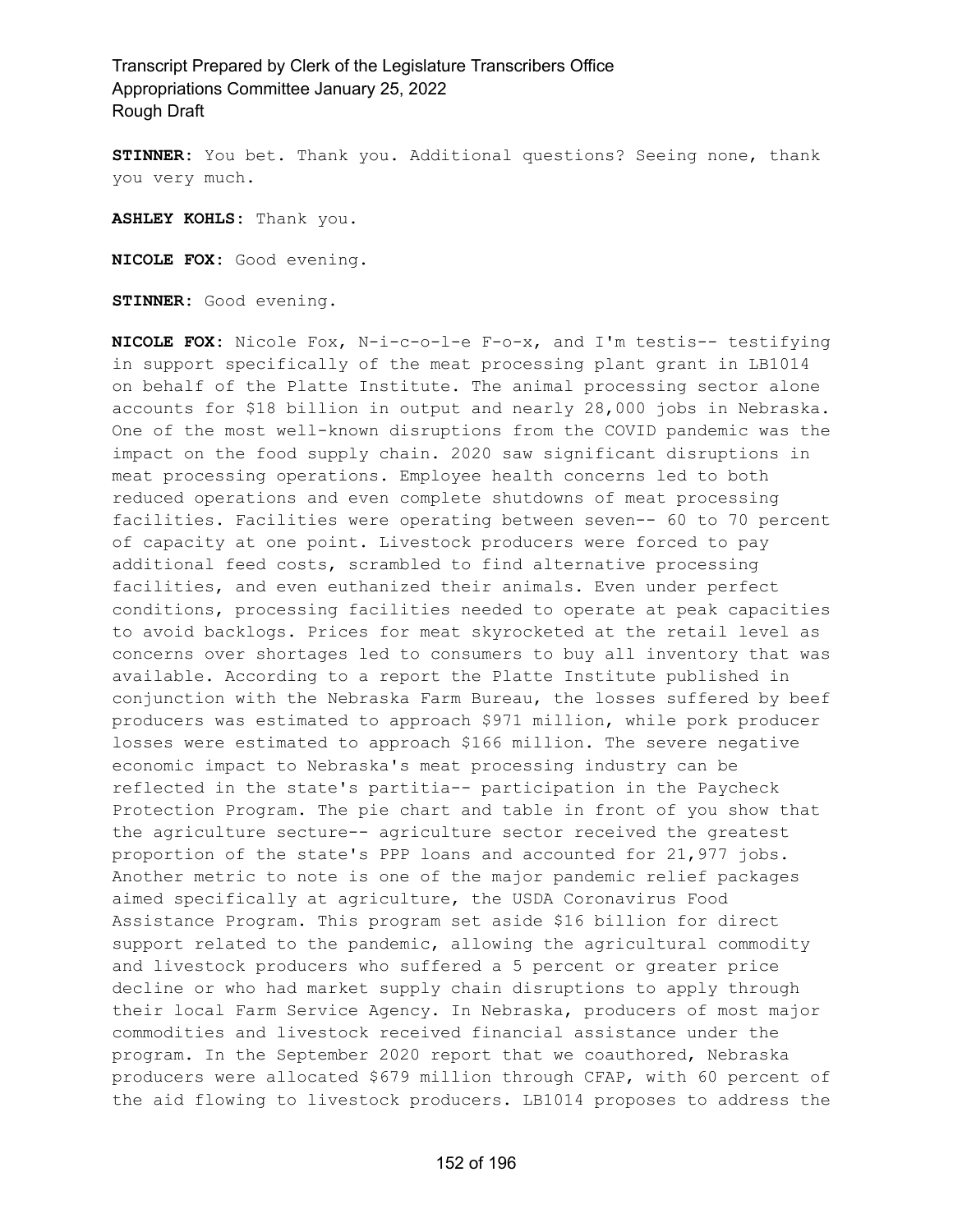negative economic impacts suffered by Nebraska's agriculture sector, particularly the meat processing industry. Per the Governor's 2021-2023 mid-biennium budget proposal, \$15 million in ARPA funding is being proposed for fiscal year 2022-2023 for supporting the proposed meat packing plant in North Platte. The North Platte project was proposed to address the food side-- food supply chain issues that surfaced during the pandemic. Construction of this new plant requires updates to infrastructure that assures a safe water supply for North Platte's residents. According to analysis by Creighton University economist Ernie Goss, the North plant [SIC] project has the potential to create nearly 2,000 jobs and a \$1.16 billion economic impact by 2024. The Platte Institute's-- ARPA funds. In addition to creating jobs, expanding access to processing is beneficial for producers and consumers. It gives a measure of stability and economic recovery for Nebraska's agriculture sector. It proposes to lessen the risk that another food supply chain crisis does not negatively impact Nebraska's economy in the foreseeable future. And with that, I conclude my testimony. Thank you for the opportunity to testify and I'll take any questions if anybody has them.

**STINNER:** Thank you very much. Questions?

**NICOLE FOX:** All right.

**STINNER:** Seeing none, thank you. Any additional proponents? Any opponents? Anyone in the neutral capacity? Seeing none, that concludes our hearing on item number 17, meat-processing plant grant. We will now open up on item number 18, North 24th Street project.

**RANDY J. GOODWIN:** Good eve-- after--

**STINNER:** It is, it is evening.

**RANDY J. GOODWIN:** Good evening, Chairman Stinner, Appropriations Committee. Just like the gentleman back here, I wasn't sure where to slip in, but this will kind of be a little bit about that area. I'm Randy J. Goodwin, R-a-n-d-y J G-o-o-d-w-i-n. I'm a native of Omaha, attended UNL, Air Force veteran. I've lived in Los Angeles for the past 28 years, 25 of those, I've been a working actor, top 1 percent, and a filmmaker for the past ten. One hundred and forty one. Do you know what that number means? It represents famous Nebraskans who have made it in Hollywood who are very recognizable. How about 135,838? The number of Nebraskans who have left Nebraska looking to make it big in Hollywood and have done at least one Hollywood job. Seven out of nine,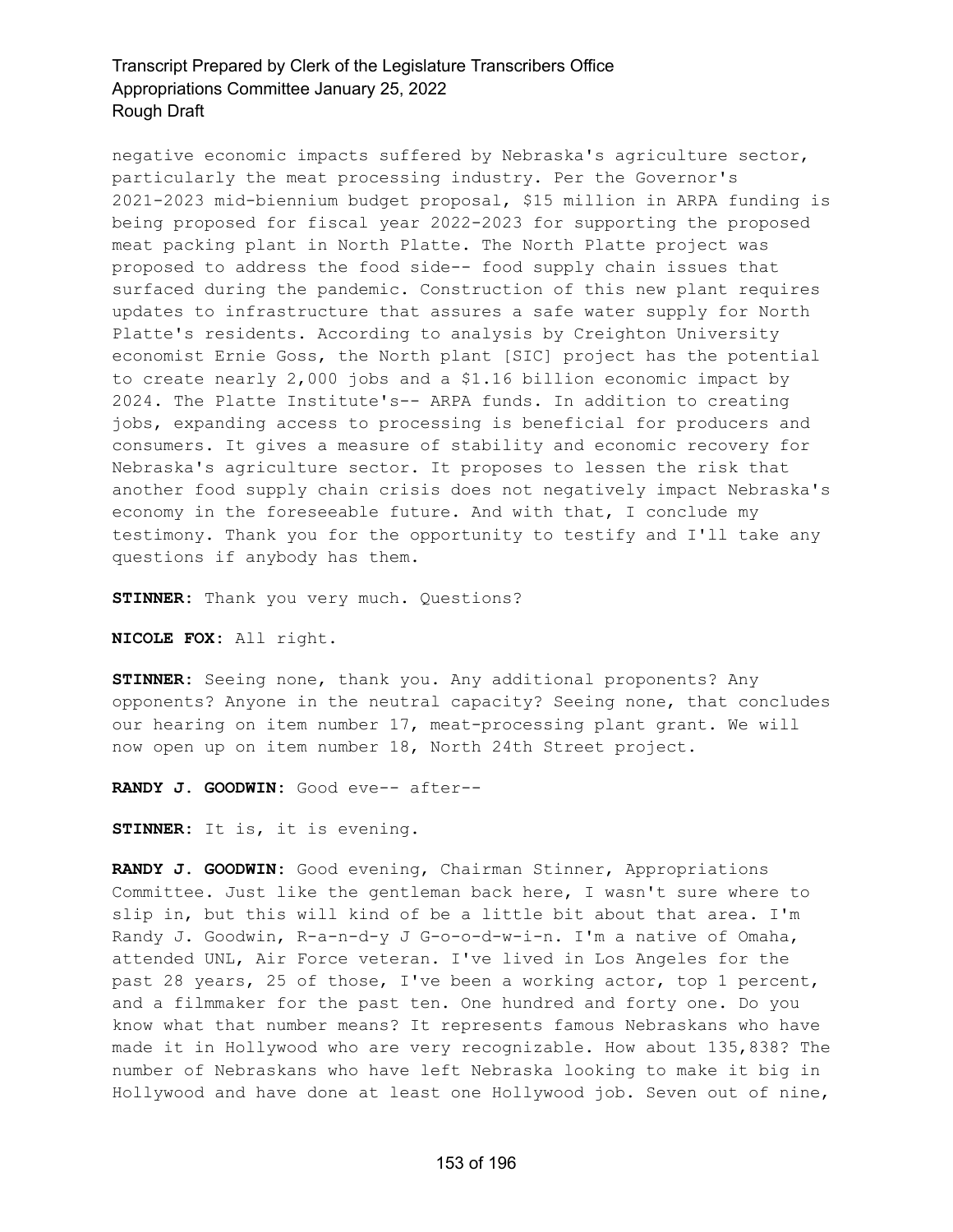the number of graduates from the Johnny Carson School who leave Nebraska for Hollywood. We all know Gabrielle Union, right? She's currently shooting a movie called Inspection in Mississippi. Producer Kristin Hahn, she's producing the movie Hail Mary, starring Jennifer Aniston, shooting in Atlanta. Mark Johannes, who recently worked on the NBC hit-show The Blacklist, created by Nebraska's own Jon Bokenkamp, which shoots in New York. And my fellow Creighton Prep alum, Bob Wiltfong, known for It's Always Sunny in Philadelphia, which shoots, where? Anybody? Philadelphia, yes. More importantly, not Nebraska. The economic development potential, as well as the ability to inspire and promote dreams, is more important than the actual filmmaking itself, if you ask me. The dying hopes of young people in north and south Omaha alone is not only heartbreaking, but it's dangerous. It leaves kids without dreams to fall into that, which will make them feel like they need to be a part of something, anything. What I do for a living promotes a healthy self-image, confidence, work ethic, camaraderie, a major economic boost, sustainability, and major bragging rights because who wouldn't want to visit a state where major films and TV shows are shot, a place that showcases its famous Nebraskans? And we need to do more of that because we have a lot of us and I've spoken to quite a few and they're willing to come back home and shoot here if we build it. We're losing our young people, which are our future workforce, right, to places like Georgia, Louisiana, Ohio, not to mention L.A. and Canada, because the doors close to dreams that probably all of you have had in this room at one time or another. You've seen a commercial, a movie, a TV show. You thought I can act better than him. I can direct better than that. I could write a better script. And you probably can. And if you ask your kids or your grandkids or your neighbors, you want to be in a movie, want to be on a TV show? I bet you \$100 that ten say yes and the other two are liars. The film industry can and will not only employ but also educate anyone who is interested in the myriad and diverse number of jobs within this industry. I'm talking electricians to editors, everyone, plumbers, you name it. They're in there. I vowed to become successful in Hollywood and bring it back to Nebraska. I vowed to never let another eight-year-old kid have to let a dream die because no one came back to show him the way. Thank God I made it and I'm here and my team is effective and we know what to do and we need your help to make the chicken. Colonel Sanders did not open KFCs first. He sold chicken. He sold the product. We have to make and sell the product here. And we have the talent, we've got more Nebraskans in Hollywood. I see it. It's going to be quick. We have more Nebraskans in Hollywood per capita than any state in this country and Omaha has more Nebraskans in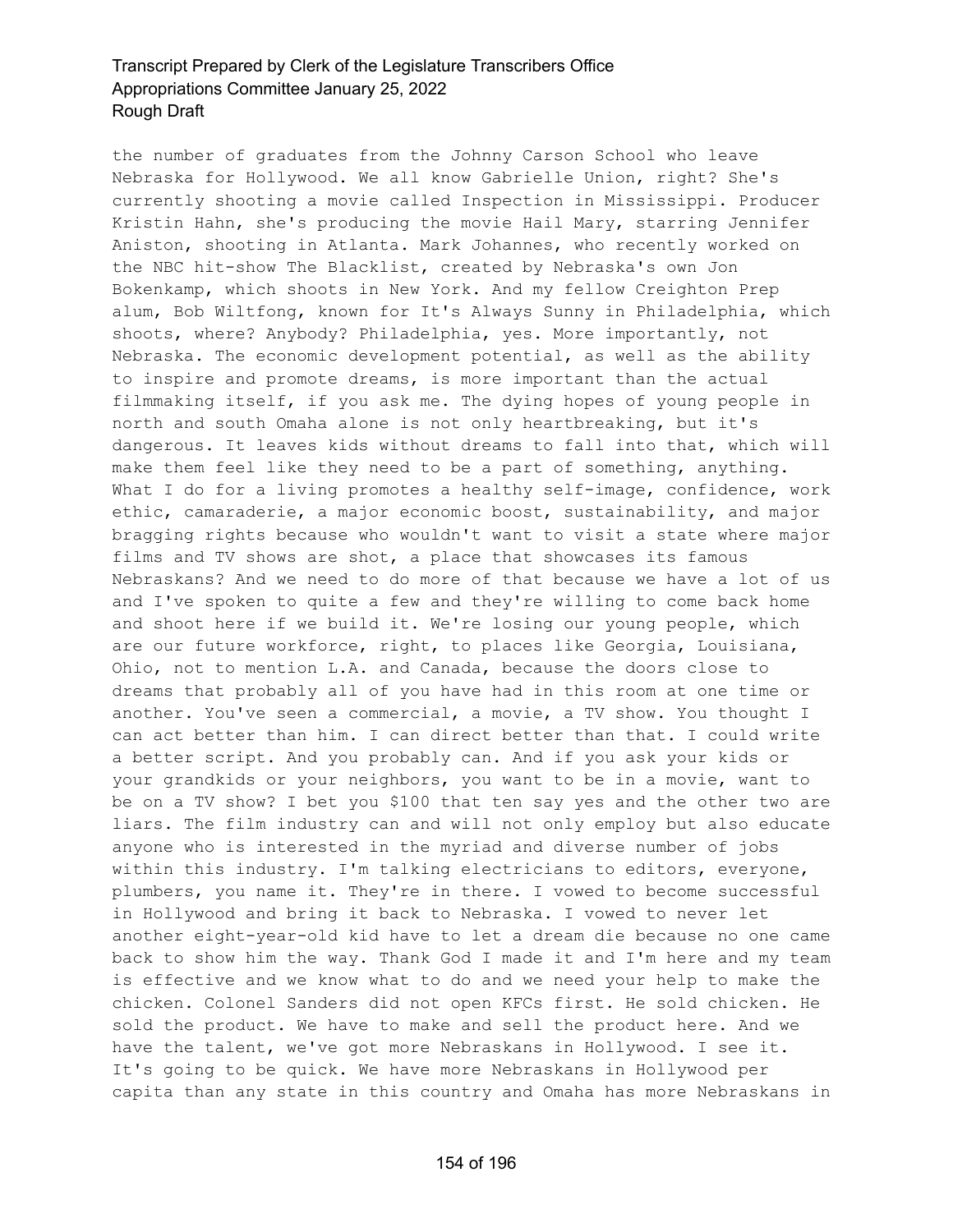Hollywood than any city in the world per capita. We have people here that this is what we do and this is what we love and we want to bring it back here and share it. We want to build it here. I hate Hollywood. I hate making money for Atlanta and Canada. I hate making money for everybody else. Yes, I get paid, but I want us to get paid. I want us to be able to circulate that money in our community. I hate that kind of-- oh, I'm sorry. Thank you.

**STINNER:** Thank you for your testimony. How's that?

**RANDY J. GOODWIN:** I get upset about this and I get passionate about it because I love what I do. I had no support when I was eight and this can help so many people that, that-- look at all of the-- like so many people testified today with the young people and suicide and drugs and man, this business, this business saved my life, and I'm a Christian in Hollywood. I don't bend, so we build it here, we don't bend. Any questions?

**STINNER:** Thank you. Questions?

**KOLTERMAN:** I have a question.

**RANDY J. GOODWIN:** Yes.

**STINNER:** Senator Kolterman.

**KOLTERMAN:** Thanks for coming. Did-- so you graduated from-- tell us your background from Omaha.

**RANDY J. GOODWIN:** Oh, OK. I grew up in, in the Wakonda Elementary School area, Nathan Hale, Creighton Prep, Northwest, UNL, and then off to the military.

**KOLTERMAN:** So you're a graduate of Johnny Carson?

**RANDY J. GOODWIN:** No, I did not go to Johnny Carson.

**KOLTERMAN:** OK.

**RANDY J. GOODWIN:** I just know a lot of people who do. I'm just one of those guys that's blessed and I never went to school for any of it. I didn't go to school for acting. I didn't go to school for directing, writing, or editing, yet I, I-- it's, it's what I do for a living and I teach it. I teach how I did it and it helps a lot of people. I've been coming back for 17 years doing acting and writing classes for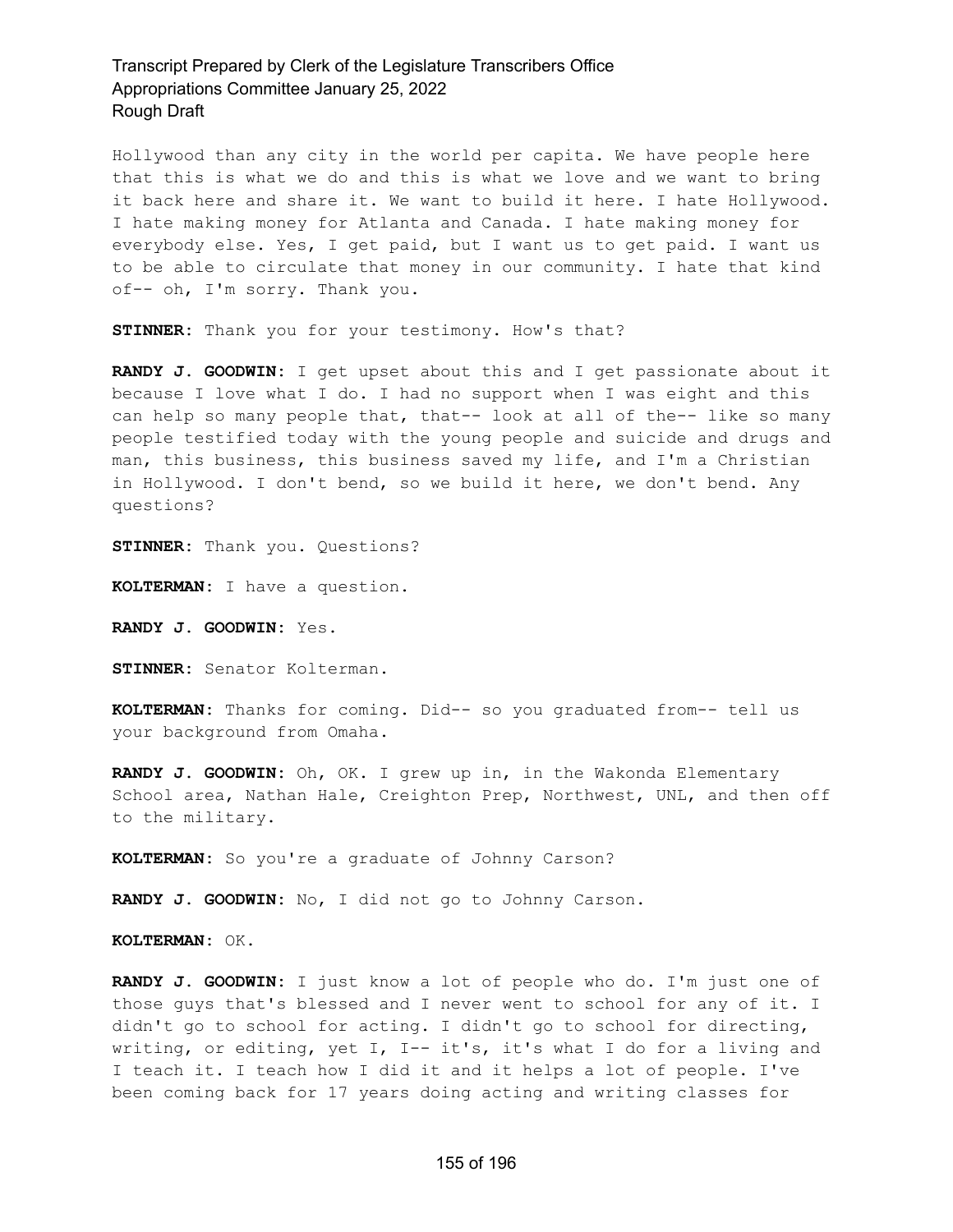free called "Navigating Hollywood with Integrity" and how I-- and what I wish I knew and I-- there was another people-- couple who came up today to testify about the Empress Project in Fremont, the Digg Site Productions. I'm on that board and I do all that from L.A. to help them educate young people in the film industry in every aspect of it. We do film festivals every year. I mean, it's just-- there's so many young people that want it and want to do it and they're leaving the state. All these young people are leaving the state looking for something. I want to keep them here. I love my home. I would rather be born no place other than Nebraska or Omaha. This is, this is me, this is where I'm from, and I'm always in my sweatshirts in, in California and they hate me for it.

**STINNER:** Thank you for your comment.

**RANDY J. GOODWIN:** Thank you, thank you.

**STINNER:** Thank you.

**WILLIE BARNEY:** I hope it's OK-- we were told that we could speak on multiple items, I'll keep it quick. Willie Barney, W-i-l-l-i-e B-a-r-n-e-y. I couldn't leave and go back to Omaha without speaking on this particular project. I would really encourage the Appropriations Committee to spend that time with Senator Wayne and Senator Terrell McKinney. They have spent quite a bit of time in the community. We have pulled 8,000 people. We asked them what are their priorities? They talked about the Malcolm X project. They talked about 24th and Lake. They talked about the Great Plains. They talked about entrepreneurship, their other dreams and visions about creating movies and keeping our kids engaged. And I just emphasize that when north and south Omaha-- there's a study that has been, has been completed and shows that when these areas are truly equitable and they reach their highest potential, it will add \$4 billion to the regional economy. That means everybody wins. When north wins, when south wins, it adds \$4 billion of economic activity. But I would just encourage the committee to please spend time with Senator Justin Wayne, Senator McKinney. They have outlined, based on the community, what those recommendations are for 24th Street, 16th Street, 30th Street, and Ames as well, but there are specific projects that will have a positive impact on the economy of the state. So thank you for your time, appreciate it. It's been a long day, but I wanted to make sure that these folks that we've talked to for years are, are represented, so thank you for your time.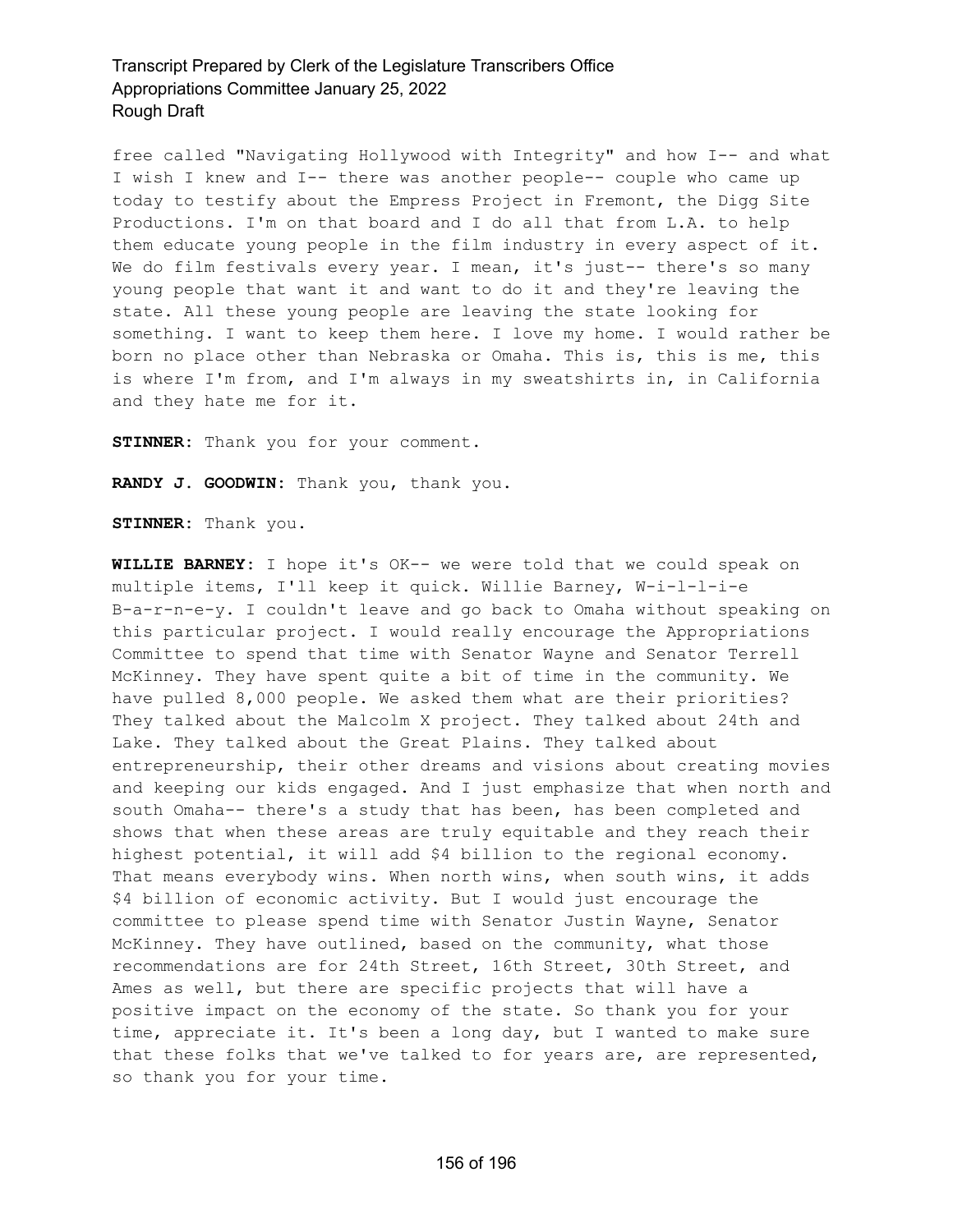**STINNER:** Appreciate you sticking around. Any questions? Seeing none, thank you very much. Any additional proponents? Seeing none, any opponents? Seeing none, anyone in the neutral capacity? Seeing none, that concludes our hearing on North 27th-- or 24th Street project. Number 19 is commercial real estate assistance. Any proponents? Seeing none, any opponents? Seeing none, anyone in the neutral capacity? Seeing none, that concludes our hearing on number 19, commercial real estate assistance. We'll now open it up for item number 20, small and medium meat processors.

**JOHN HLADIK:** Good evening, Senator Stinner and members of the committee. This is the best Appropriations Committee I've ever been to. I appreciate you sticking around. Senator Brandt was adamant that I bring you his box of candy, but how do you record that on a quarterly lobbyist report? I stayed away from that. J-o-h-n H-l-a-d-i-k, John Hladik, and I'm testifying on behalf of the Center for Rural Affairs. I also want to thank Governor Ricketts for the support he's shown to small and mid-size processors. It's a really big deal in rural areas and it has not gone unnoticed. Allocating nearly \$10 million to the independent processor assistance program is a smart solution that gets a lot of support. I will save my best comments for the LB755 hearing and I just want to talk a little bit about the informal survey we conducted with the state's small and mid-sized processor to give you an idea of how that money will be spent and the demand that we're seeing out there right now. Drawing from data prepared by the University of Nebraska's Department of Animal Science, we estimate that about 80 to 90 separate businesses in the state would qualify for assistance under the independent processor assistance program and we were able to speak to 34 of those in the last couple of weeks. Of the 34, we spoke with 32 shared plans to utilize the program. These 32 proposals would result in up to \$14 million in requests. It would allow each locker to process anywhere from 4 to 30 more beef per week and an additional 8 to 10 hogs per week. And we're confident that a large number of the 40 to 50 businesses we've not yet contacted are similarly positioned, doubling both the dollar value of proposed investments and the increased capacity that would result. So in the handout, you'll see a list of the businesses we spoke with and the details of the request and to save you a little bit of time, we put those that are in your districts up on that top line. And I'd be glad to answer any questions about this document or the list or the conversation we've been having.

**STINNER:** Well, thank you. Questions? Senator Erdman.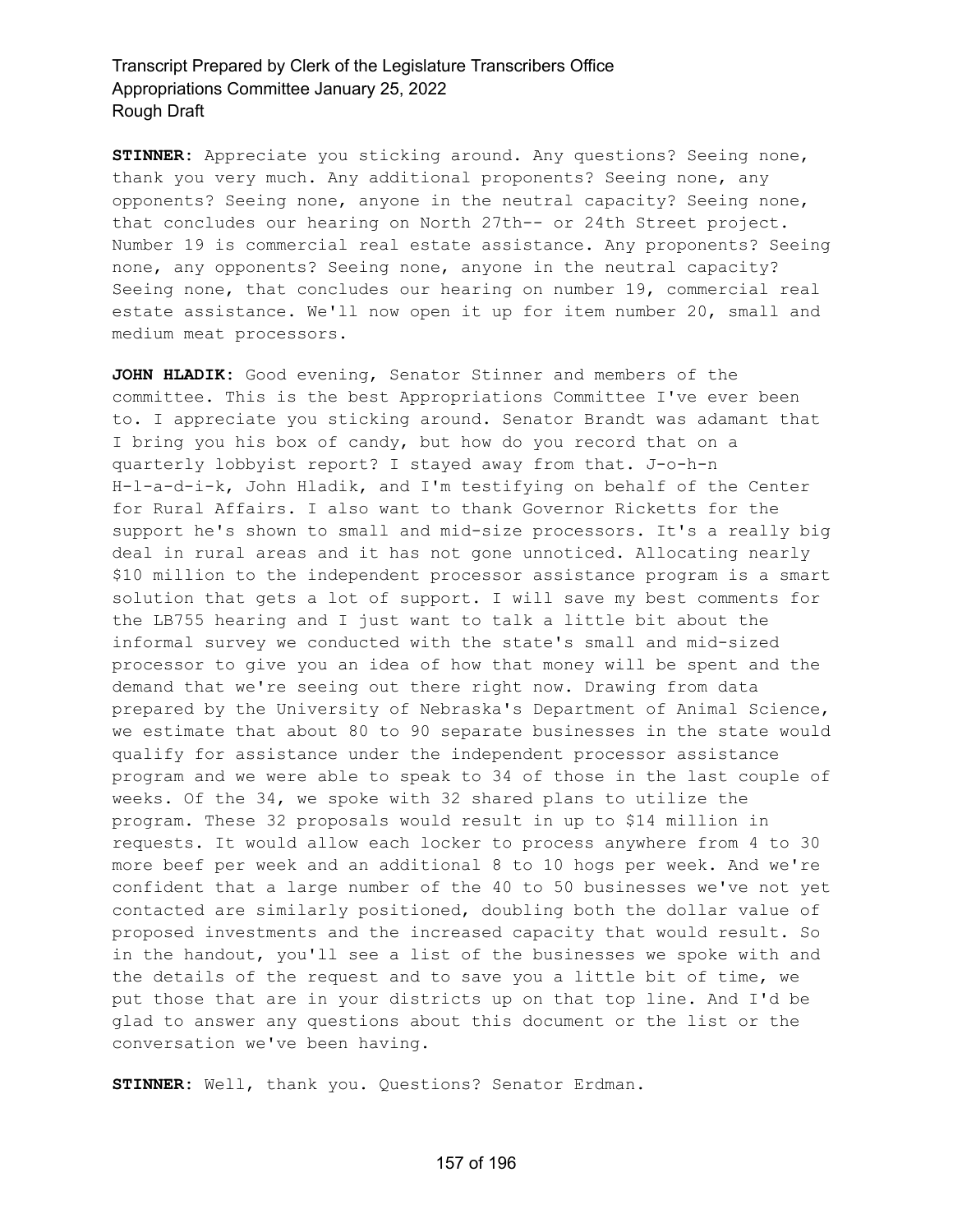**ERDMAN:** Thank you, Senators Stinner. So I appreciate you coming and the information you shared. Senator Brewer has been trying to work on getting state-inspected meat inspectors so that these small plants can sell meat directly to the public. What is your opinion, if you have one, on that?

**JOHN HLADIK:** Well, what I can say is that the biggest bottlenecks where it's the hardest to get in is those facilities that are USDA inspected right now, simply because you want to be able to market your meat. You want to be able to sell at retail. And so state inspection would allow that. So it could, it could help relieve that bottleneck by providing an additional option. There's a lot of moving pieces there too, but I definitely recognize that, you know, relieving some of that bottleneck in our USDA facilities is going to make a big difference.

**ERDMAN:** Thank you.

**STINNER:** Any additional questions? Seeing none, thank you.

**JOHN HLADIK:** Thank you.

**STINNER:** Any additional proponents? Seeing none, any opponents? Seeing none, anyone in the neutral capacity? Seeing none, we'll-- that concludes our hearing on item number 20, small and medium meat processors. We will now open on item number 21, which is really kind of opening up for public comment. And I think we've had two or three public comments already, but we'll try to actually reclassify those back down into the public comments.

**BRADY RHODES:** Excellent.

**STINNER:** Good evening.

**BRADY RHODES:** Thank you, good evening. Thank you. I thank you all to sticking around here and for wading through all this. My name is Brady Rhodes, B-r-a-d-y R-h-o-d-e-s. I'm the collaborative coordinator for the Community Impact Network of Adams, Clay, Nuckolls, and Webster County. It's one of the 22 community collaboratives throughout the state that do the job of on-the-ground work of understanding what's going on in the community, what's needed and wanted. So we're a little bit out of place in this, but they-- we've got some valuable information to share and some valuable requests to make so that's what we're using this for. Together, the collaboratives have kept track of the issues and the resources gaps that are relevant to different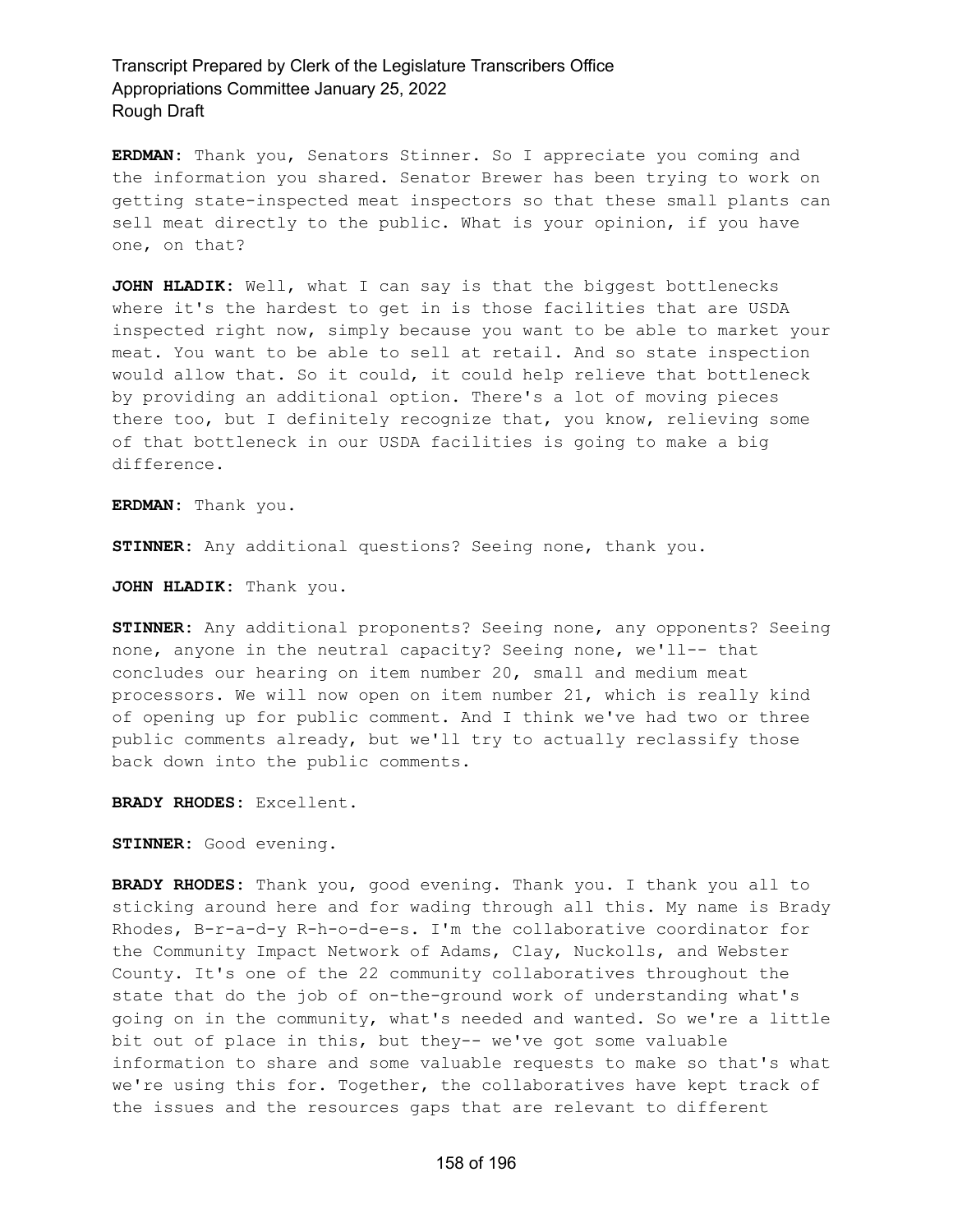regions of the state and communicate these to you through playbooks that outline in detail the challenges we're seeing on the ground and the locally based responses we propose to respond to these gaps. While we provide these playbooks to the Legislature and the administration, no accommodations or recognition of them appears in the Governor's budget. This is an important omission, as the playbooks and the collaboratives represent a ground-level view of what can be done and provides creative responses to respond to these challenges. I'm coming before you today to respectfully ask that you make room in the allocations for projects such as ours to have a chance for funding. You've got some question marks in front of you about what to do with these multimillion of dollars. We've got a very small request, but one that you can start to use to respond to these local projects that really are going to put a big return on your investment. Our, our request is, get ready for it, \$160,000. You can spread this over a couple of years if you need to. What-- this would go to help fund an intensive, multi-year project to address the crushing workforce shortage while simu-- while simultaneously helping businesses and workers affected by the pandemic. The rural poor in Nebraska are silently suffering group, long used to gaps in resources and opportunities. Ironically, it's through the workforce shortage that we have an opportunity to right some of these historic imbalances. Historically low unemployment in our area and across the state has employers posting jobs, but not receiving any applications when in the past, it would get 20 to 30 for a position. Because of this, employers are having to look to potential candidates who have been considered unhireable before. These are the individuals in our community who are on public assistance, have felony histories, or health concerns. They were never considered for these openings in the past because there are plenty of other applicants. Now these opportunities are available, yet in order to take advantage of this, work needs to be done in two key areas; with the potential employee and the potential employer. To get ready to hire, these individuals need individual support to get them- to get their feet underneath them. Perhaps they need help coordinating childcare, fulfilling certifications or soft skills training. On the other side, the employers need help adjusting their employment pathways to support individuals with applications or with mitigating the real effect and impact of the cliff effect or simply building their own awareness of what it's like to work with people who are on public assistance. Higher-paying jobs that are not available in the past are not only available now, but are welcoming applications from this group of people that did not receive the invitation in the past. Our project can support this. We can give this away to plant a bold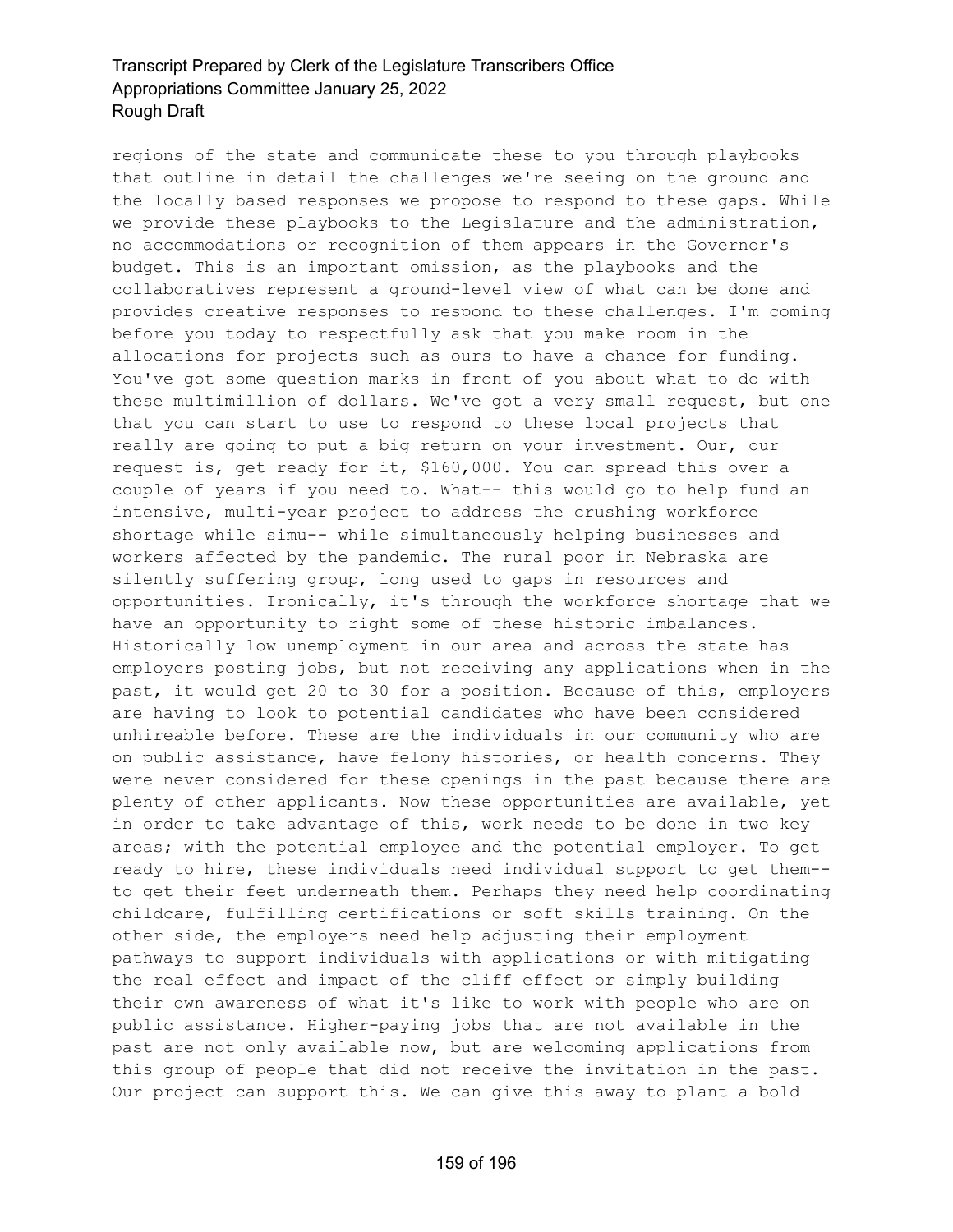stake in the ground in our regions. Our goal is to reduce poverty in our area 30 percent by 2030 and we can do this by taking this opportunity, this current challenge that's in front of us and solve two birds with one stone, supporting those individuals, coordinating the services they need throughout this four-county region, and making them eminently more hirable to employers who need them. Our colleague here with the United Way can speak on this in a little bit more in addition. I'm happy to answer any questions.

**HILKEMANN:** Are there any questions? Seeing none, thank you very much.

**BRADY RHODES:** Thank you very much for your time. She's connected to what we're doing.

**JODI GRAVES:** My testimony is also in-- was also, also in his packet that you just received.

**\_\_\_\_\_\_\_\_\_\_\_\_\_\_\_\_:** OK.

**JODI GRAVES:** My name is Jodi Graves, J-o-d-i G-r-a-v-e-s, and I'm the executive director of the United Way of South Central Nebraska, located out in Hastings. As Brady shared before me, our two entities are partnering on a significant multiyear intensive project that will dramatically impact workforce shortage, reduce the number of individuals on public assistance, and enhance the community well-being for all in our region. Ideas like this represent businesses and community leaders who have been working together throughout the pandemic to solve our own local issues. We have dedicated cross-sectional representatives looking at this from multiple perspectives and they are all aligned and on board with this significant initiative. Good ideas like this need funding and we are committed to managing these funds to benefit individuals, families, and employers. This is one-time funding that would be transformational to hundreds of families in our community, not just short-term transformational, but break-out-of-the-poverty-cycle transformational. Let me tell you a bit about our region as related to this. The four-county population is right around 46,000. About 70 percent of that is in Hastings and Adams County. In October of 2021, we had 800 open jobs in our area. Our community is above state averages in several challenging categories: 14 or-- excuse me, 12.4 percent poverty; 32 percent liquid asset poverty compared to the state at 21 percent; 14 percent zero net worth compared to the state at 6.7 percent. Rather than deal with these two challenges separately, our local solution is to solve them together using improved coordination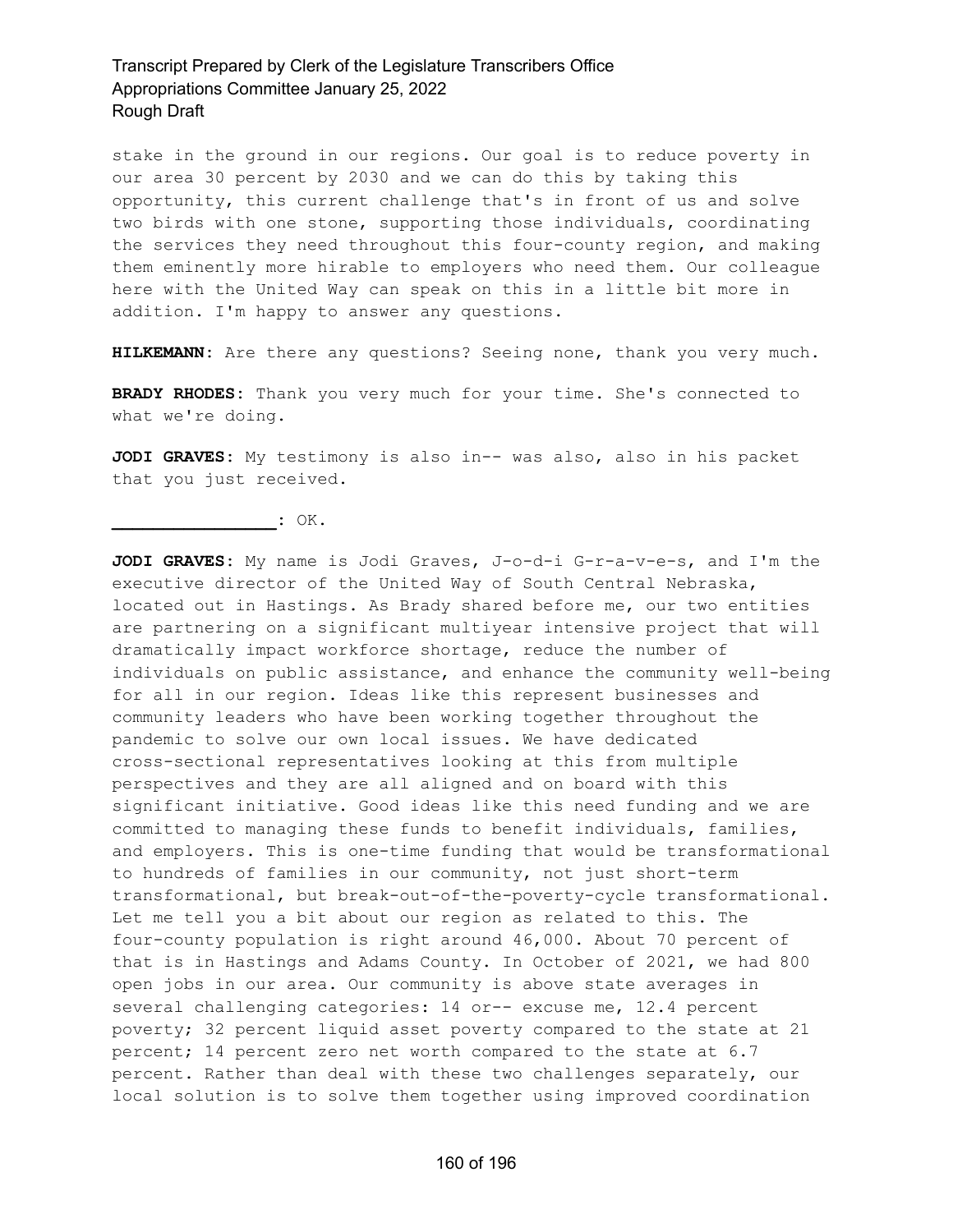to reduce system barriers and service gaps for the vulnerable in our population so that more people have the foundation under their feet to be ready and able to access high-paying jobs that are now available to them that were not before. Could this be the moment we've been waiting for to reright the ship? For too long, we have been cobbling together public assistance programs that do the job of applying the Band-Aid, but there is no accountability for moving people off of that assistance. It simply requires coordination that is not currently available in communities. This funding would change that for south-central Nebraska. It would allow us to help knit together the diverse social service agencies in our community and get people on a pathway to job readiness, placement, and advancement, as you can see in the illustration in your material. In order to make this game-changing shift in the public assistance landscape of our community, we will use the current crisis to move from a poverty management system to a poverty alleviation system. Here's what I mean by this: the current way we do things-- and this is true throughout Nebraska and the country-- is to operate in silos, responding to the need at hand with short-term transactional solutions that do not go far. They're simply Band-Aids that do little to help the underlying and often systemic issues or community illnesses. This is a locally sourced, locally supported solution that the community is already rallying around to provide resources and engagement in diverse ways. Your allocation could provide the boost we need to move this from a small pilot to a scaled response to two challenges facing our community right now. Thank you for your consideration. I'd be happy to answer any questions.

**HILKEMANN:** Are there any questions for Ms. Graves?

**JODI GRAVES:** Thank you.

**HILKEMANN:** Thank you.

**MIKE FOX:** Good evening. My name is Michael Fox and call me Mike, M-i-k-e F-o-x. I'm with the Miss Nebraska Scholarship Program. And the program is a nonprofit-- not-for-profit organization that has been in Nebraska for 84 years. The COVID-19 pandemic caused the Miss Nebraska-- cost the Miss Nebraska organization over \$40,000 in revenue for 2020. There are no local or state competitions in 2020 because of the pandemic. The 2021 state competition expenses were over \$30,000. These totals do not include scholarships awarded to the competitors. This is only for the production. Expenses to conduct in 2022, in June this year, will top \$35,000. Seen in the handout there, the funds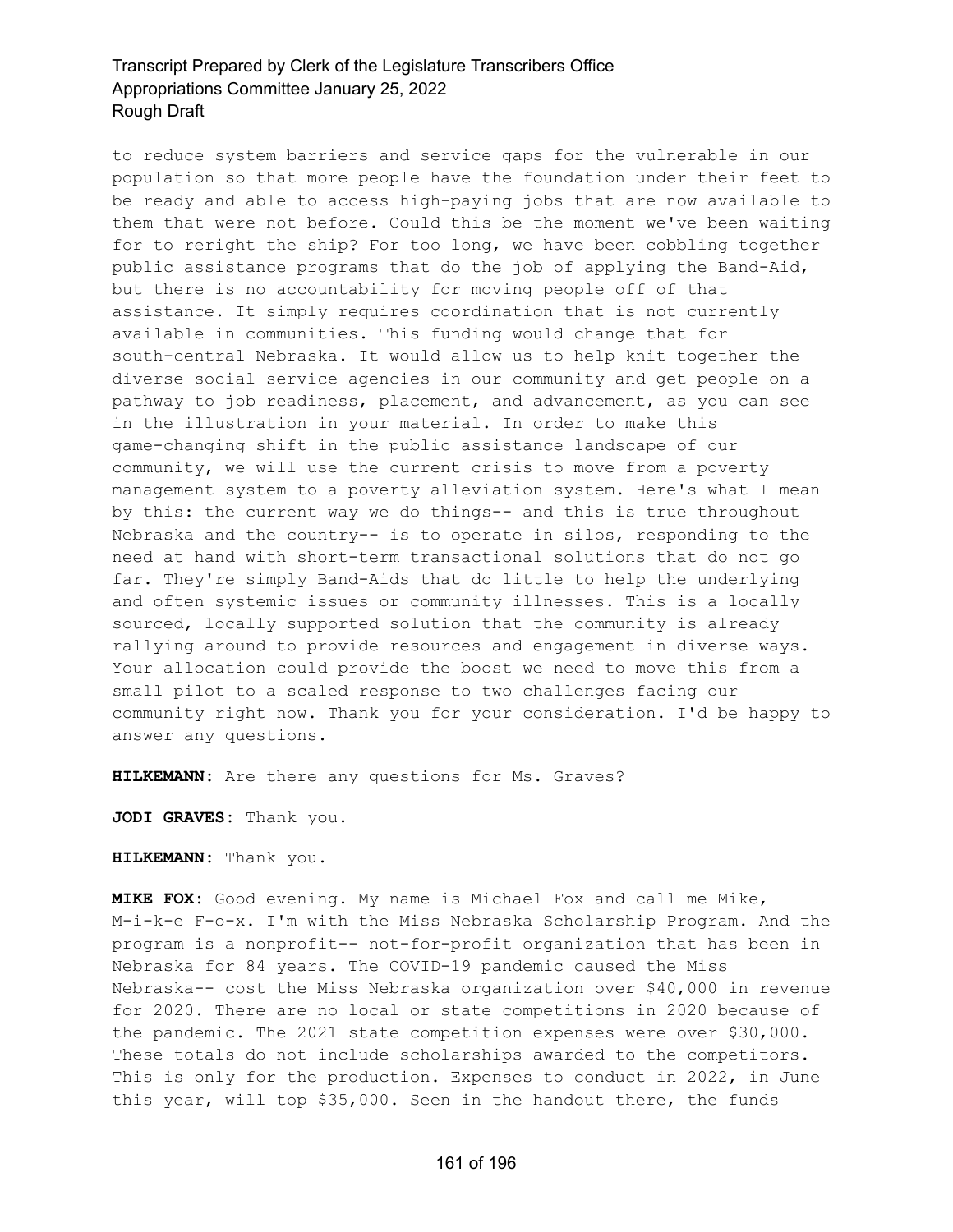available toward that production is \$17,759. All of the people with this organization and the production are volunteers. None of the board or anyone else draws a salary. This organization runs financially pretty much even year to year. The request for \$20,000 would help us with the production for this year. Please consider helping the Miss Nebraska organization to provide an avenue for scholarships for the young women of Nebraska. The Miss Nebraska Scholarship Organization is affiliated with the Miss America Organization. The Miss America Organization is the largest scholarship organization for women in the United States. Any questions?

**HILKEMANN:** Any questions for Mr. Fox? Thank you very much.

**MIKE FOX:** Thank you.

**JAMES GODDARD:** Good evening. My name is James Goddard, that's J-a-m-e-s G-o-d-d-a-r-d, and I am the senior director of programs at Nebraska Appleseed. I thought it made sense to speak under the negative economic impact section because it seems most relevant, but my, my thoughts for you are essentially looking globally at LB1014 and the set of priorities it contains. And I just want to start with looking back. Just a few weeks ago, according to a recent survey, nearly half a million Nebraskans reported they had difficulty paying their usual household expenses. At the same time, more than 75,000 Nebraskans said they were behind on their rent payments. The same- nearly the same number, said that they didn't have enough food to eat. All of that's just to say the impact of poverty along with a pandemic are still with us and need to be addressed and that this is an immense opportunity to be able to do some of those things. Now there are some positive investments in this bill, things like workforce housing, public health response, child welfare provider rates, investing in child mental health support. So there are some good things in here, but as a set of priorities for \$1 billion for ARPA spending, we need to strike a balance between things like infrastructure, water, and building with investments that put direct support in people's hands who are struggling. Overall, this bill does not strike that balance because it skews heavily towards buildings and waterways and not people. It doesn't do enough to help those facing serious difficulty. The vast majority of funds are allocated to areas that don't put direct support in people's hands; \$284 million is allocated to water, sewer, and broadband, alone. It's unclear to me why some of these projects could not be funded by the infusion of funds that Nebraska will soon be getting under the federal infrastructure bill. Ultimately, we need to prioritize the bulk of these fundings to those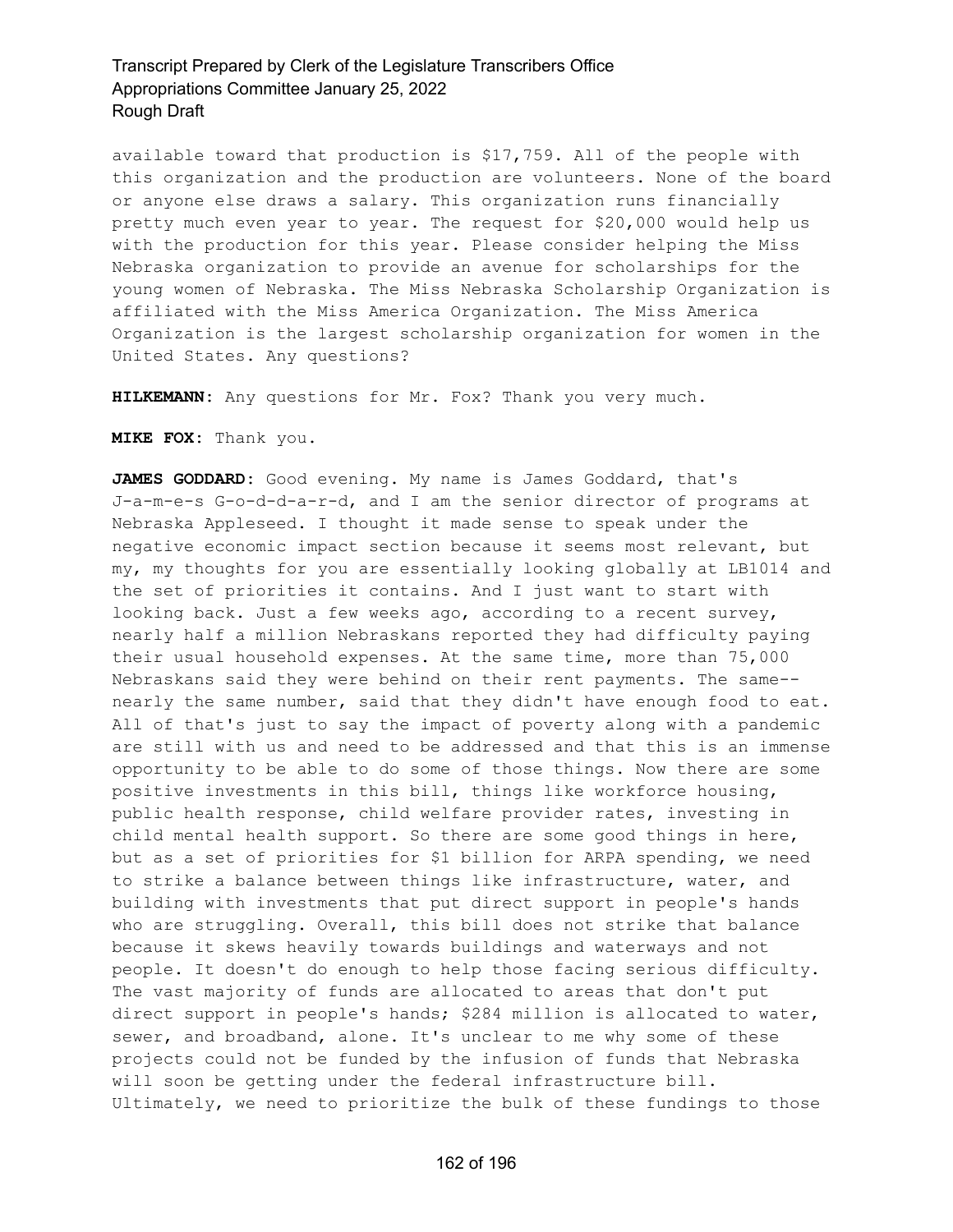hit hardest by the pandemic, investing support in the near term in places like food support, subsidizing childcare, enrolling children in healthcare, and simply putting dollars in people's hands. Looking down the road, we should explore things like guaranteed-income programs and developing and subsidizing truly affordable housing, especially for renters. In short, this is a significant opportunity that I know you all recognize to do a lot of good and help our friends and neighbors. Long-term projects have their place, but only in the appropriate balance with meeting people's needs that they have today and this bill doesn't strike that balance. Thank you.

**STINNER:** Questions? Seeing none, thank you.

**JAMES GODDARD:** Thank you for your time.

**STINNER:** Good evening.

**HANNAH YOUNG:** Good evening. Good evening, Chairman Stinner and members of the Appropriations Committee. My name is Hannah Young, H-a-n-n-a-h Y-o-u-n-g, and I am here to testify in the neutral capacity on LB1014 on behalf of Nonprofit Association of the Midlands, or NAM. NAM is a statewide membership association of more than 13,000 organizations of all sizes and missions, employing 90,000 Nebraskans. Since March of 2020, our members have stepped up to serve communities and been on the front lines reacting to the impact of the pandemic has had and continues to have on Nebraska families. The American Rescue Plan Act direct funds to Nebraska to support, recover, making clear that nonprofits are eligible for funds to support services and implement strategic investments in communities to drive sustainable change. Because our members are on the front lines, we are here today to thank the Governor for his efforts to work with the Legislature on the distribution of the \$1-point billion funds and state recovery funds. In the Governor's plan contained in LB1014, we see very viable investments, while we see-- also see shortcomings and that is why we were testifying today in the neutral capacity. Recognizing this transformational significance these dollars could have across the state, the NAM took-- team took the lead last summer and began to organize the nonprofit community to discuss and plan for, for recommendations to state government on the expenditure of these dollars. We conducted multiple surveys throughout the pandemic to understand the needs and prioritize those needs. We worked with the Nebraska Children and Family Foundation and the community coalitions across the state to utilize their data and developed five key areas of concern where investment is needed: early childhood and childcare,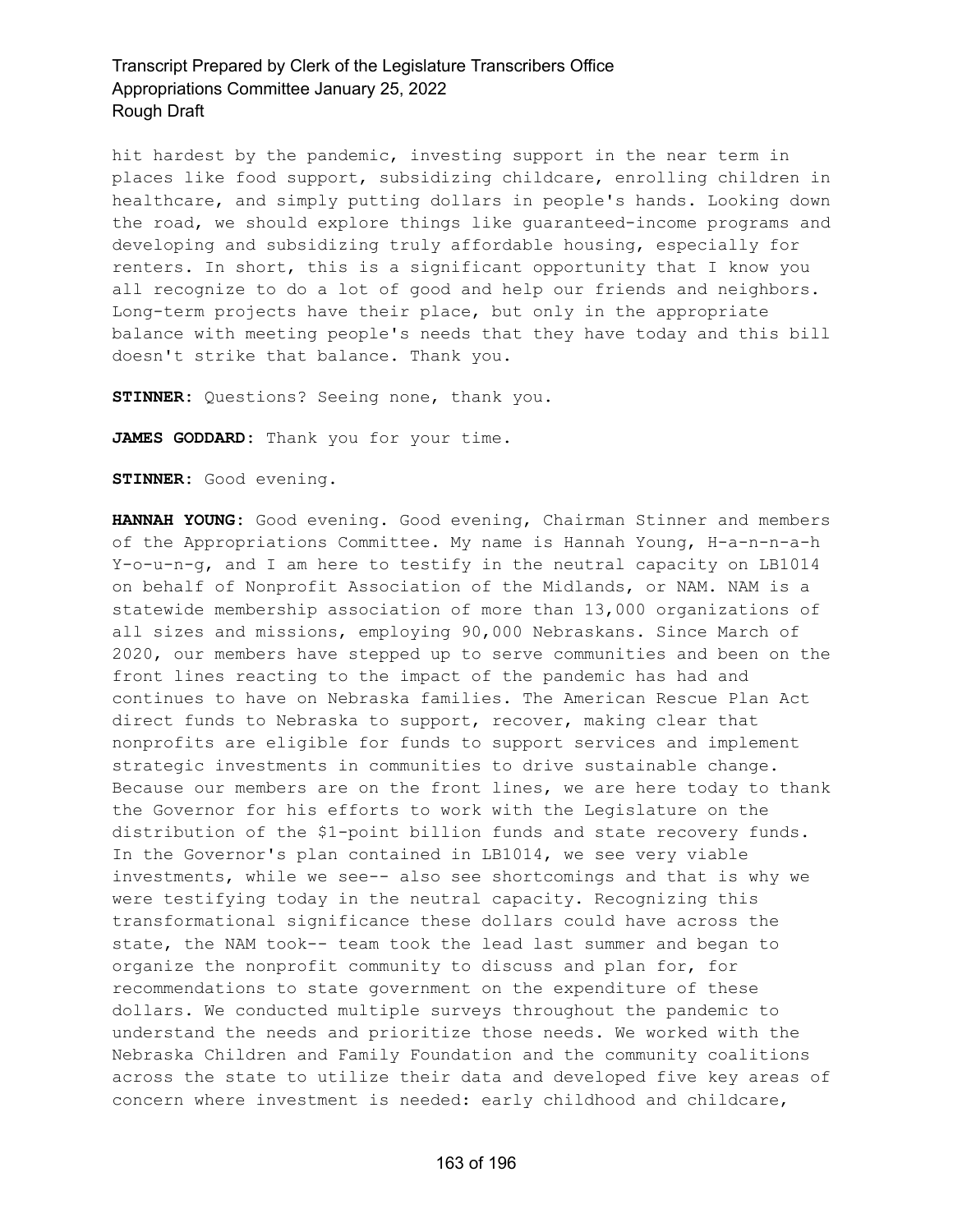food, health, housing, and workforce. Based on the data in those five key areas, we hosted three Zoom roundtables last summer and fall with hundreds of Nebraskans from across the state to gather input and develop specific recommendations. We then came together again before the holidays to analyze those recommendations and prioritize components on how dollars could be spent under the federal law's guidelines. We saw common threads among these five priorities and how interconnected they were, such as fair and liveable wages, the need to improve data quality, need for culturally appropriate services, and the disproportionate impact of the pandemic that fell on people of color and those with lost incomes. But probably the most useful information for you all is where we worked directly with our partners on getting bills introduced this session for your consideration. These bills evolved from a 20-month process of collaborating with those people on the frontlines who know what they-- know what can have the biggest impact on their communities under the guidelines. Unfortunately, LB1014 does not contain all of-- many of those priority recommendations. Because the Legislature makes the hard decisions on how to appropriate dollars, we are confident they will take a closer look at these bills as hearings get underway this session and make the best decision possible for Nebraskans. I'm happ-- thank you for this opportunity and I'm happy to take any questions.

**STINNER:** Questions? Seeing none, thank you.

**HANNAH YOUNG:** Thank you so much.

**TINA ROCKENBACH:** Good evening, Chairperson Stinner and members of the Appropriations Committee. My name is Tina Rockenbach, T-i-n-a R-o-c-k-e-n-b-a-c-h. Thank you for this opportunity to enter comments on this important bill related to the allocation of funds, particularly those awarded through the American Rescue Plan Act. I'm the executive director for Community Action of Nebraska. We are the state association of Community Action, representing all nine of Nebraska's community action agencies currently serving all 93 counties. I am here today in the neutral capacity to show both support for the Governor's efforts to appropriately allocate the designated ARPA funds and enter some of our additional thoughts and concerns related to the funding available. Let me start by providing some insight into the efforts of Community Action since the start of the COVID-19 pandemic. Since day one, our agencies have been on the front lines, deploying programs and services to individuals and families who find themselves caught in the cycle of poverty. While we consider ourselves the experts in the war on poverty, no one was prepared for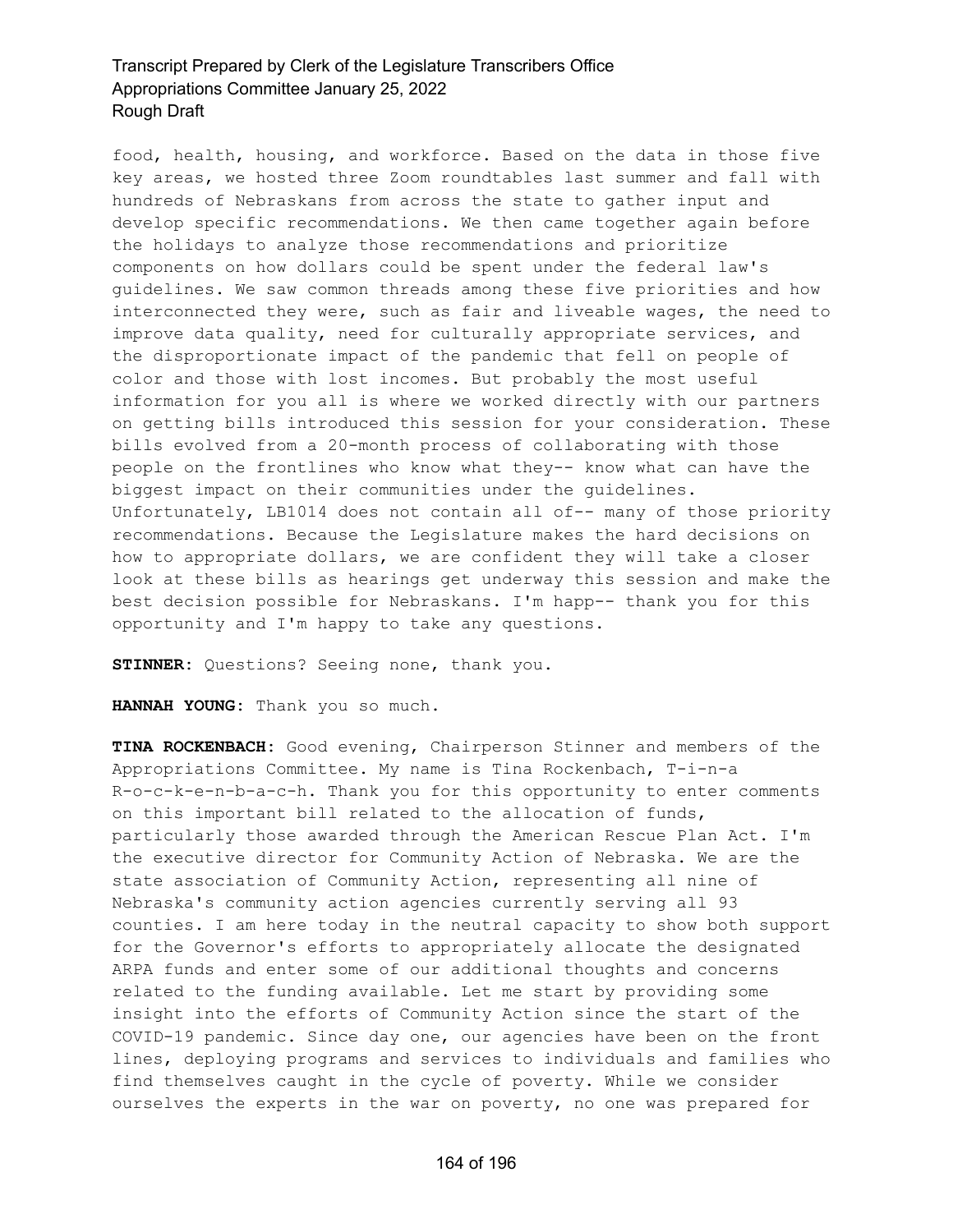the influx of need, as well as the need to deliver these services in an unorthodox manner. That is, until COVID-19 became the daily norm. Our agencies have worked tirelessly to ensure food security, emergency rent assistance, utilities assistance, weatherization of homes, toggling remote and in-person Head Start, and fielding unprecedented requests for those whose jobs were furloughed or eliminated. While we pride ourselves in our ability to always have a solution for those struggling, it doesn't eliminate the wear and tear on all involved. As I sit here today, these requests and struggles continue. Agencies are continuing to deliver food security to a larger-than-normal clientele, continuing to felicitate drive-thru food pantries with steady demand and decreasing supplies. While in many areas of the state, the general population appears to be adjusting to a COVID-present society, we are continuing to see those forced into poverty by this pandemic. With spread of Omicron, agencies are again dealing with closing Head Start facilities due to outbreaks and returning to virtual assistance application processes to reduce exposure while still ensuring our clients are served. While addressing the safety need, it creates a new one. The vast majority of our Head Start families have expressed concern regarding food security during these facility shutdowns. Our agencies are working to put together food boxes to help the entire family, not just the student. This, in turn, is increased demand in another capacity as we work to address all food security needs. In reviewing the ARPA recommendations presented in LB1014, I am disappointed to see that there is very little allocation in the area of food security. This is an unprecedented time in which excess funding available and this is the time to make it count. I thank you for the opportunity to share these thoughts and I'm confident that this committee will provide recommendations that address the needs of Nebraskans and move our state forward, leaving this battle behind. I'm happy to answer any questions at this time.

**STINNER:** Thank you. Any questions? Seeing none, thank you.

#### **TINA ROCKENBACH:** Thank you.

**STINNER:** Anyone else for the other comments on the negative economic impact? Seeing none, we will now move to item number 22, salary increase 24-hour facilities. This is under premium pay. Any proponents? Seeing none, any opponents? Seeing none, any-- anyone in the neutral capacity? That concludes our hearing on item 22. I'll open it up just for general comments on premium pay. Is there anybody here that wants to have some comments on it? Seeing none, we'll move on. That closes the hearing on other. We'll now go to the next section of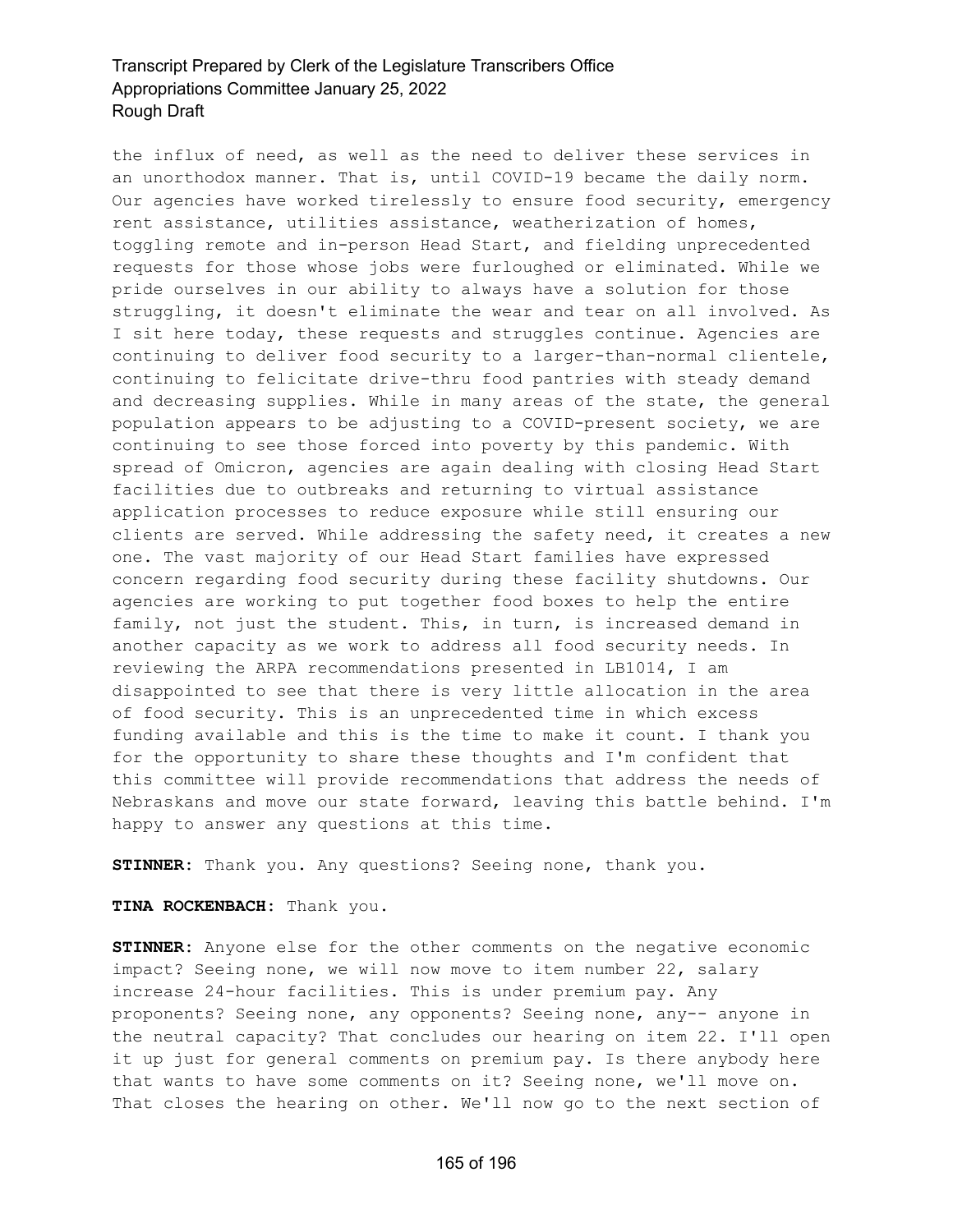water, sewer, broadband. The first item is Perkins County Canal project. Any proponents? Any opponents?

**AL DAVIS:** Long night for you guys. I appreciate--

**STINNER:** Good evening.

**AL DAVIS:** --your stamina and your willingness to stick it out because I know it's been a long day. Reminds me of my days in Judiciary. So is this evening--

**STINNER:** Well, welcome back.

**AL DAVIS:** Is it evening still or is it night at this point? My name is Al Davis, A-l D-a-v-i-s, and I'm here today as a registered lobbyist representing the 3,000 members of the Nebraska Chapter of the Sierra Club. The Nebraska Sierra Club opposes LB1014, in opposition to the massive lake proposed by the STAR WARS Committee and the Perkins County Canal Fund. Unfortunately, the STAR WARS Committee placed its focus on big-picture items rather than small pick-- projects dispersed across the state, which would be far more beneficial to our citizens. The lake project is an incredibly poor idea, fraught with extreme financial risks and damaging environmental costs. The Lower Platte River system is all-- despite all appearances, a fragile entity which has been continually marginalized over the past 150 years. Further degradation is dangerous. The construction of a massive lake will encompass a lengthy, permitting period, in addition to potential lawsuits associated with anticipated environmental degradation, which could potentially affect the many associated river-dependent species living there. The proposed lake will be susceptible to deposition of silt in the sand and the incursion of carp and other opportunistic creatures whenever the river floods, as happened only a few years ago. As such, there will be significant cost to maintain the project. Finally, the many images of the lake feature extensive housing and residential developments, which will also contribute to environmental degradation in an area that is still remarkably natural. And why should the state really be engaged in an economic development project whose result will be more mega mansions for the wealthy from Omaha and Lincoln? Our second objection to LB1014 is the proposal to divert hundreds of millions of tax dollars for the construction of a canal to bring South Platte water from-- into Perkins County, Nebraska. Again, this project may result in decades of lawsuits. Whether another state can use its powers of eminent domain to seize someone's land is an open question, which must be settled in the courts before even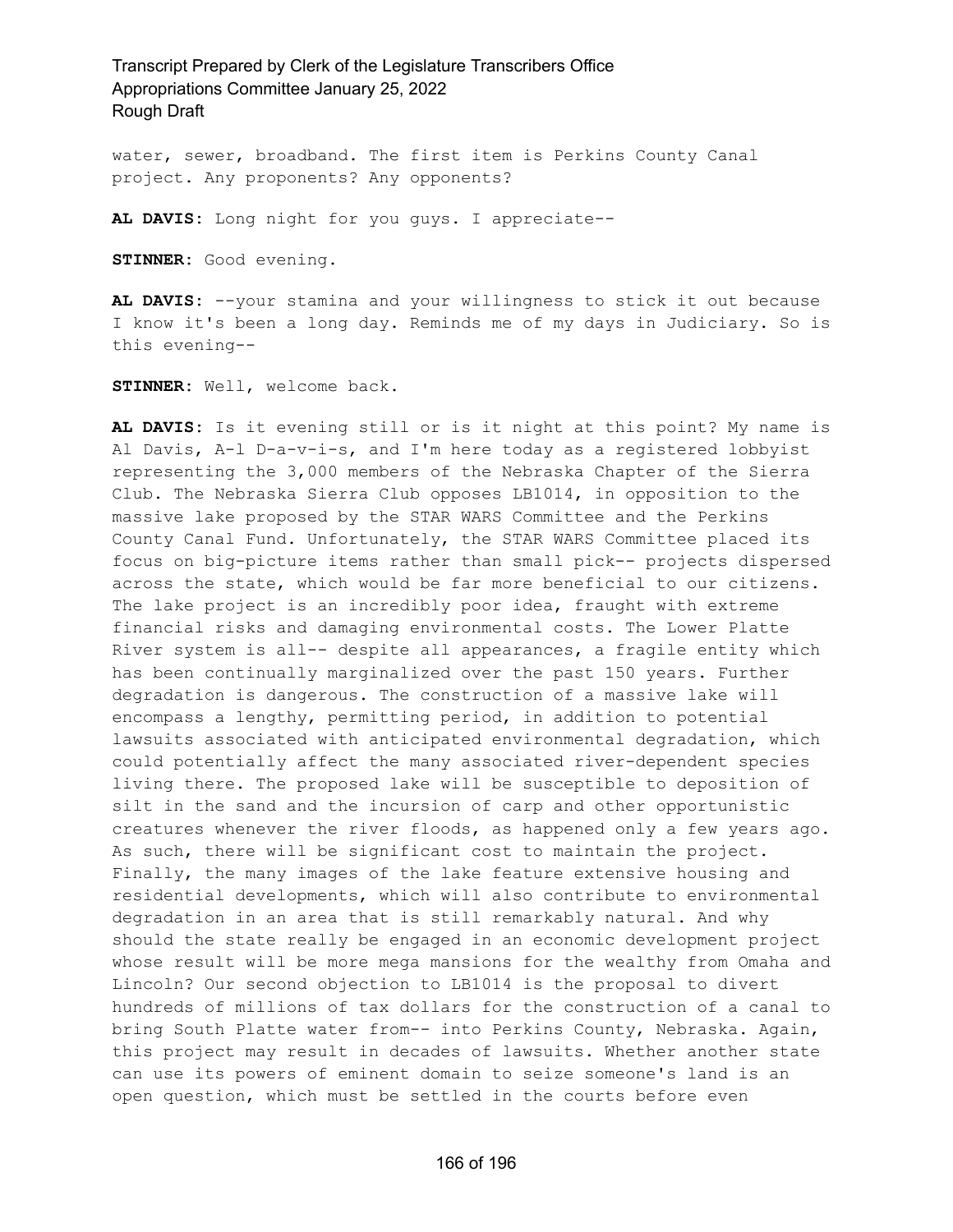considering the feasibility of beginning construction. Again, there will be significant permitting issues associated with the proposed proposal because a canal without a reservoir is a road to nowhere and certifying a dam for construction is also a decade-long process. The Appropriations Committee should consider all the possible outcomes before signing off on such a questionable and risky project and boxing in federal and state dollars, which could be used to help our fellow Nebraskans secure a better future. The state needs more public lands for its residents. It needs strong water infrastructures. It needs a more extensive trail system, improved state parks, and more open spaces, but it also needs better broadband access for all Nebraskans, investment in low- and middle-income housing, assistance for our embattled nursing and assisted living facilities, and investments in childcare. The Governor may want more corn and more mega mansions, but that doesn't fit the needs of the average Nebraskans. These projects should not be funded. Thank you.

**STINNER:** Thank you for your testimony. Any questions? Seeing none, thank you for your time.

**AL DAVIS:** Thank you.

**STINNER:** Any additional opponents? Seeing none, anyone in the neutral capacity? Seeing none, that concludes our hearing on Perkins County Canal project, item number 24. We'll now open up testimony on item 25, drinking water projects.

**ANNETTE SUDBECK:** Good evening.

**STINNER:** Good evening.

**ANNETTE SUDBECK:** Thank you for staying so late this evening, appreciate it.

**STINNER:** We get the big bucks for this.

**ANNETTE SUDBECK:** Same at this time of night as it was earlier today? Chairman Smith-- Stinner and members of the Appropriations Committee, my name is Annette Sudbeck, A-n-n-e-t-t-e S-u-d-b-e-c-k, and I am the manager of the Lewis and Clark Natural Resources District, which encompasses the eastern half of Knox County and the majority of Cedar and Dixon counties in northeast Nebraska. Thank you for the opportunity to provide testimony in support, support of LB1014. The Cedar-Knox Rural Water Project is identified as a recipient for a portion of the ARPA funding and meets eligibility requirements for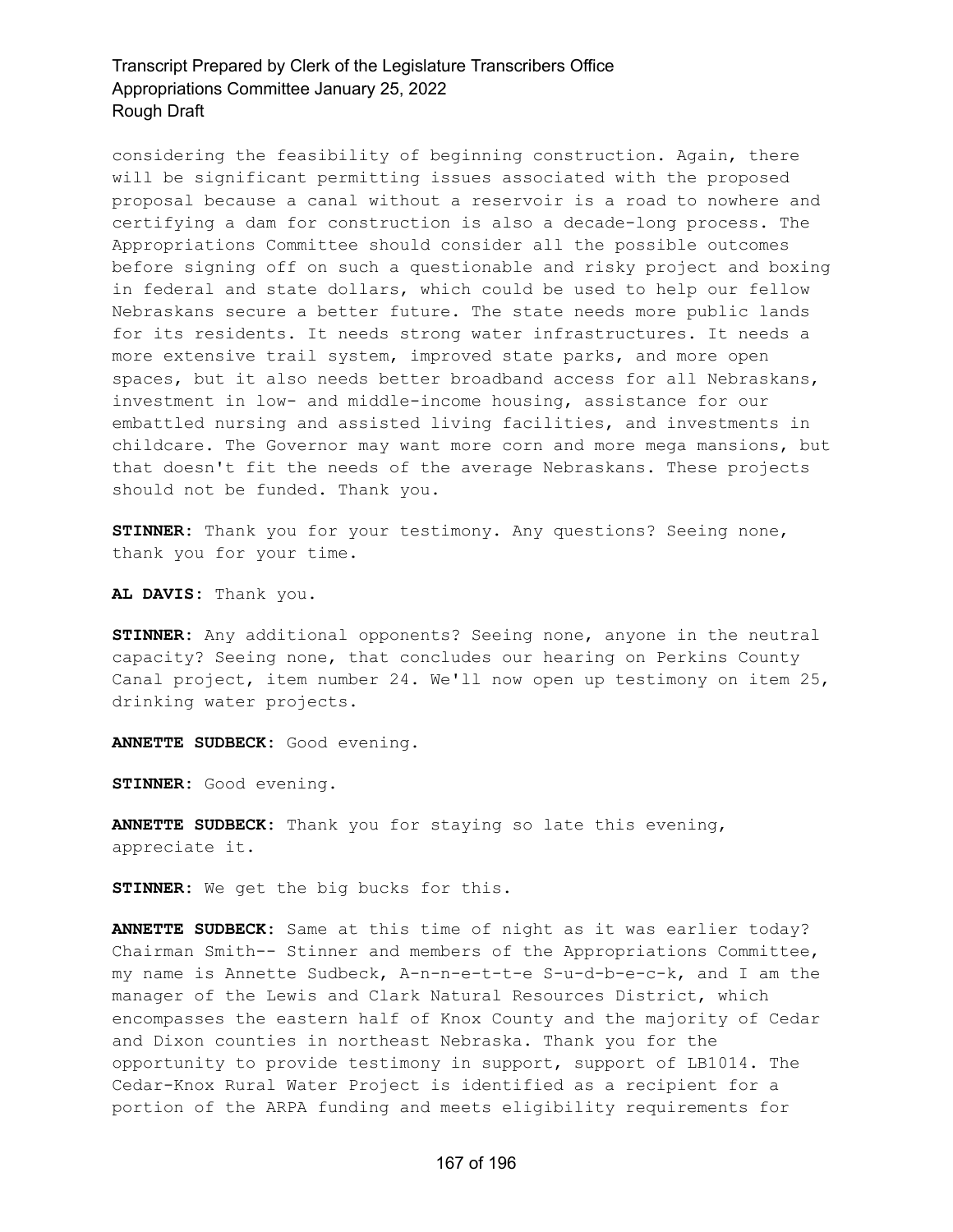water quality under the water, sewer, and broadband category. I'll be highlighting some of the points from the document handed out that was submitted to Senator Gragert and Governor Ricketts. The Cedar-Knox Rural Water Project is a very important water system in northern Cedar and Knox counties that is overseen by the Lewis and Clark NRD. The system provides drinking water to 902 rural connections, 4 communities, 3 housing developments, and 5 campgrounds. The current source of the water served is from Lewis and Clark Lake, impounded by Gavin Point-- Gavins Point Dam. The water is treated at a plant in the Devils Nest region of Knox County and distributed through nearly 400 miles of pipe to customers in an area where quantity and quality water is difficult to locate. CKRWP is in need of significant improvements, including development of an alternative source due to the diminishing projected lifespan of the intake in Lewis and Clark Lake. The intake, intake is subject to inundation of sediment, which has advanced significantly with the floods of 2011 and 2019. In December 2021, the LC NRD Board of Directors took action to move forward with planned development of a groundwater site and related infrastructure in Knox County to replace the surface water source. CKRWP anticipates starting work on several of the project components in late 2022. It is anticipated the cost necess-- the cost of necessary improvements will be more than \$32.3 million. The improvements are designed to last a minimum of 35 years and situates the system to serve new connections. The ability to utilize ARPA funding to make the critical changes to Cedar-Knox Rural Water Project will allow water rates to be maintained at a level that can be better tolerated by customers in a system that already has high rates. A couple of notes of interest: the Cedar-Knox Rural Water Project serves several connections, campgrounds, and housing developments along Lewis and Clark Lake and the Missouri River, including the Weigand Recreation Area, where marina improvements are proposed as part of the STAR WARS bill. Also, the village of Santee is currently seeking an alternative drinking water source and Cedar-Knox has kept open communications with their engineers so that the village can determine if they are interested in pursuing Cedar-Knox Rural Water Project as a potential solution to their water needs. We'd like to thank the Governor and thank you for your time today and for your service to Nebraska.

**STINNER:** Thank you. Questions? Senator Hilkemann.

**HILKEMANN:** Is-- this allocation of \$30 million each, is that basically going to your project? Is that the total amount?

**ANNETTE SUDBECK:** Right, that is basically going to our project, yes.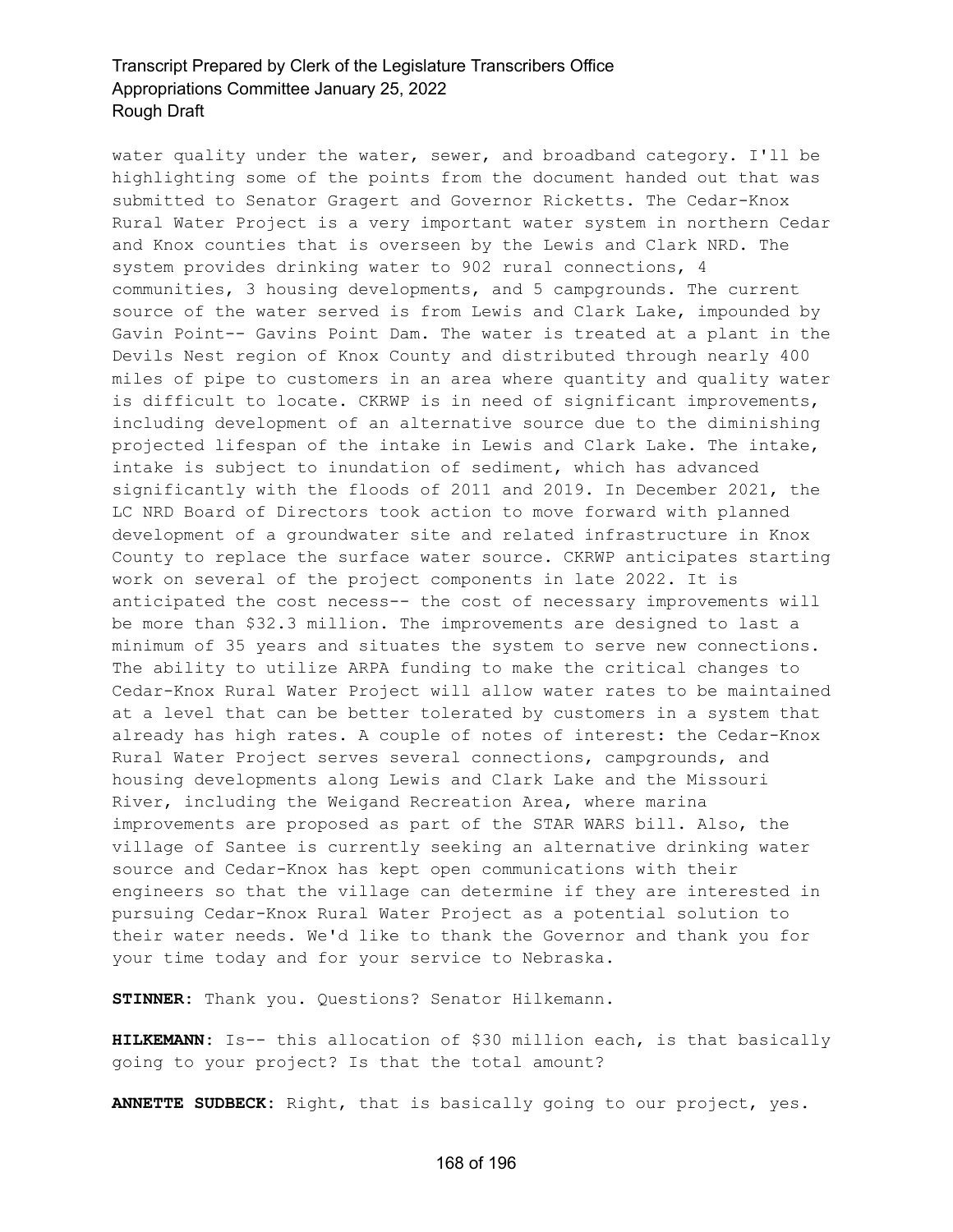**HILKEMANN:** OK. And so you-- I'm a native of Randolph so I know the area a little bit.

**ANNETTE SUDBECK:** Um-hum.

**HILKEMANN:** So, so, so this is, this is the northern part of Cedar County.

**ANNETTE SUDBECK:** Right, the northern part of Cedar and Knox County, the eastern half of Knox County. Right, it's very difficult to locate water resources in that area due to the glaciation-- glaciated nature of the aquifers, very difficult to find. Sometimes you can find good quantity, but not good quality. Other times you could find-- can find good quality, but very limited resources.

**HILKEMANN:** And we're looking at just for the-- we're just looking at drinking water for these folks up there?

**ANNETTE SUDBECK:** Drinking water, some folks do have pasture connections, businesses, so on, but yes, primarily drinking water.

**HILKEMANN:** OK.

**STINNER:** Any additional questions? Seeing none, thank you very much.

**ANNETTE SUDBECK:** Thank you.

**STINNER:** Any additional proponents? Seeing none, any opponents? Seeing none, anyone in the neutral capacity? Seeing none, that concludes our item 25 hearing on drinking water projects. We'll now open on item number 26, STAR WARS. Senator McDonnell.

**McDONNELL:** Thank you, Senator Stinner and members of Appropriations Committee. My name is Mike McDonnell, M-c-D-o-n-n-e-l-l. I'm representing Legislative District 5. Also tonight I'm filling in for Speaker Hilgers. He unfortunately could not be here tonight. He wanted to get a couple of things in the record based on the work of the, the STAR WARS Committee and you're going to be getting a number of, of handouts based on our correspondence over the, the summer working with HDR and the reasons we want to move forward. And we also want to thank the Governor for his \$50 million of ARPA money towards the STAR WARS project. Thank you.

**STINNER:** Thank you. Any questions?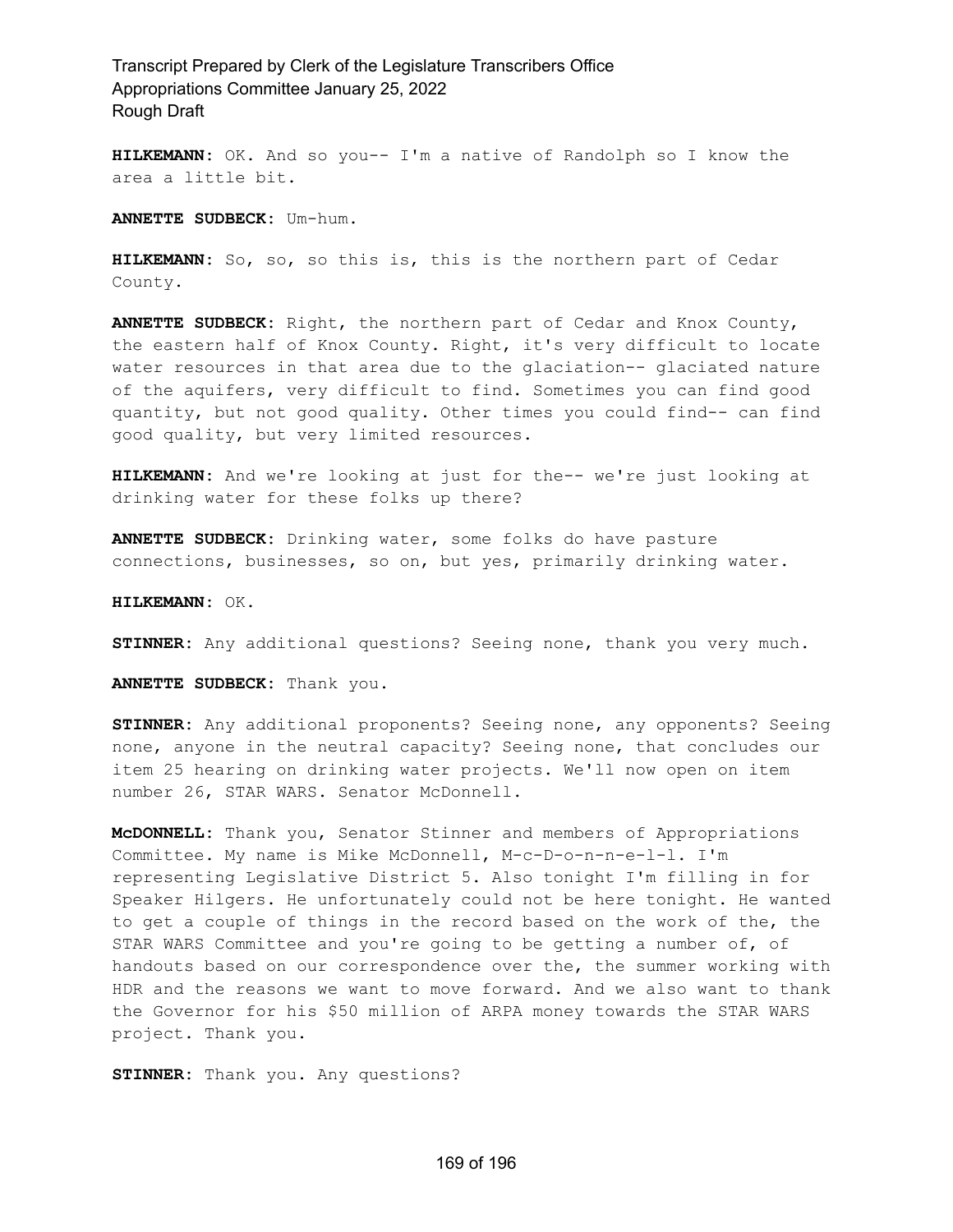**McDONNELL:** Those items that will be handed out to you-- well, I thought we'd move a little faster on this. I should have gave it to you much earlier, I apologize. It's the Statewide Tourism Recreational Water Access and Resource Sustainability. It's from John Engel that he gave to the STAR WARS Committee. Also LB406 preferred initiatives dated 12/30/21. Also, some letters of support from Friends of Knox County, also Laci Mueller, president of Keith County area. And the, the information from Friends of Knox County was signed by Brock Nelson. Also Kay Orr and there is Mary Wilson, Lake McConaughy Advisory Committee. Also, there's an article that was included from the-- about the Lower Platte, "Local leaders weigh in on lake proposal." So that's also in your packet.

**STINNER:** So we have the information that's been supplied to the committee. Do you plan on having additional meetings? I, I saw where the final report from the committee isn't due till like next year.

**McDONNELL:** Yeah, the-- we-- the committee goes into effect and stays in effect until the end of 2022, but also Speaker Hilgers has introduced a bill that's in front of Natural Resources that will be heard on, on more details on how STAR WARS will work going forward on the three projects talking about the Lower Platte, Knox, and Lake McConaughy.

**STINNER:** So our committee can conclude that this is the conclusion of your committee's work, is that--

**McDONNELL:** No, this is the-- as I said, the STAR WARS Committee will stay in effect until the end of the year, but with the bill that's being introduced in front of Natural Resources, there will be more details. We are asking for a total of \$200 million, but we're concentrating on-- today on the ARPA funding of \$50 million.

**STINNER:** OK. Thank you very much. Senator Erdman.

**ERDMAN:** Thank you, Senator Stinner. So Senator McDonnell, on the Mary Wilson comment with McConaughy organization, are they-- did you present to those people what you're trying to do at McConaughy?

**McDONNELL:** Yes. So during the, the summer, the STAR WARS Committee, along with HDR was hired. We traveled and we had meetings, public hearings in Niobrara and the McConaughy area and then on the Lower Platte. So the information that you're being handed to right now kind of-- it summarizes what happened over those events and then where

#### 170 of 196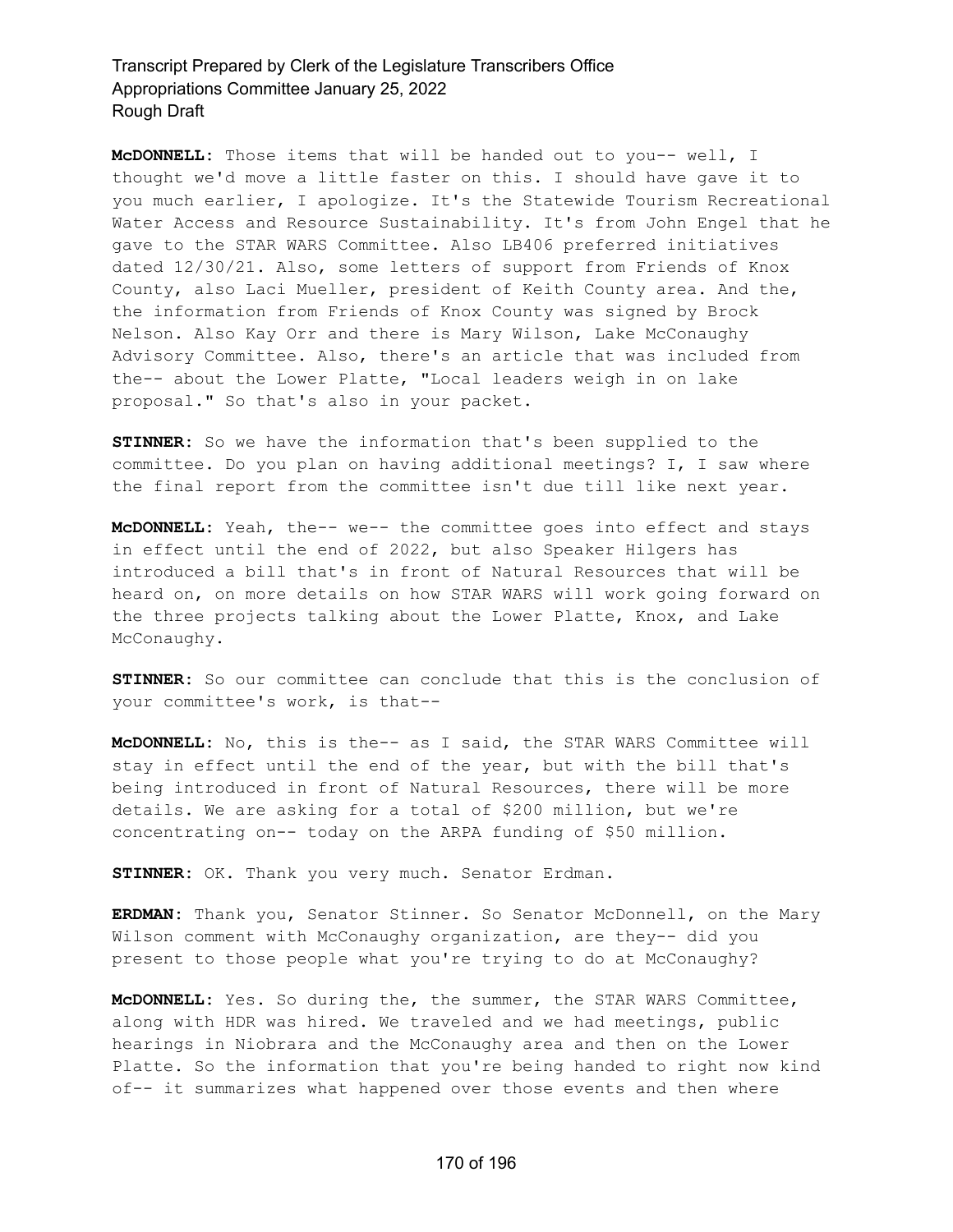we've moved as a committee, the information we received from HDR narrowing some of the requests we had from those three different locations as we had public hearings.

**ERDMAN:** So then you-- the people in Ogallala, you presented that to the. They're in agreement that you're on the right track?

**McDONNELL:** Yes.

**ERDMAN:** OK.

**STINNER:** Senator Dorn.

**DORN:** Thank you, thank you. Thank you for being here and answering the question. I guess give me-- explain a little bit of a timeline. You said the, the bill is going to Natural Resource District [SIC], so is the probability that we're going to have that bill come out of there and we're going to have discussion on the floor this year or is this \$25 million, \$25 million in funding that we request is to allocate this year and then the bill won't come till next year or what, what are we looking at, I guess, what is the project--

**McDONNELL:** The-- yeah, the bill that will be heard in Natural Resources will be my priority bill and the, the idea of breaking down the, the \$200 million. But today we're only talking about the \$50 million that the Governor has put in from the ARPA monies.

**DORN:** So that-- when it's your priority bill then, you-- that will be to the floor. We will most likely have a discussion on the floor then.

**McDONNELL:** The bill that Speaker Hilgers introduced on behalf of the STAR WARS Committee will be my priority bill and it will be on the floor.

**STINNER:** Very good, thank you. Any additional questions? Seeing none, thank you.

**McDONNELL:** Thank you.

**STINNER:** Any additional proponents?

**JULIE HARRIS:** I think we're now to the point that I could be back in Scottsbluff wishing my dad a happy birthday had I left when this hearing started. I'm Julie Harris, J-u-l-i-e H-a-r-r-i-s. I'm the executive director of Bike Walk Nebraska and I'm here in support of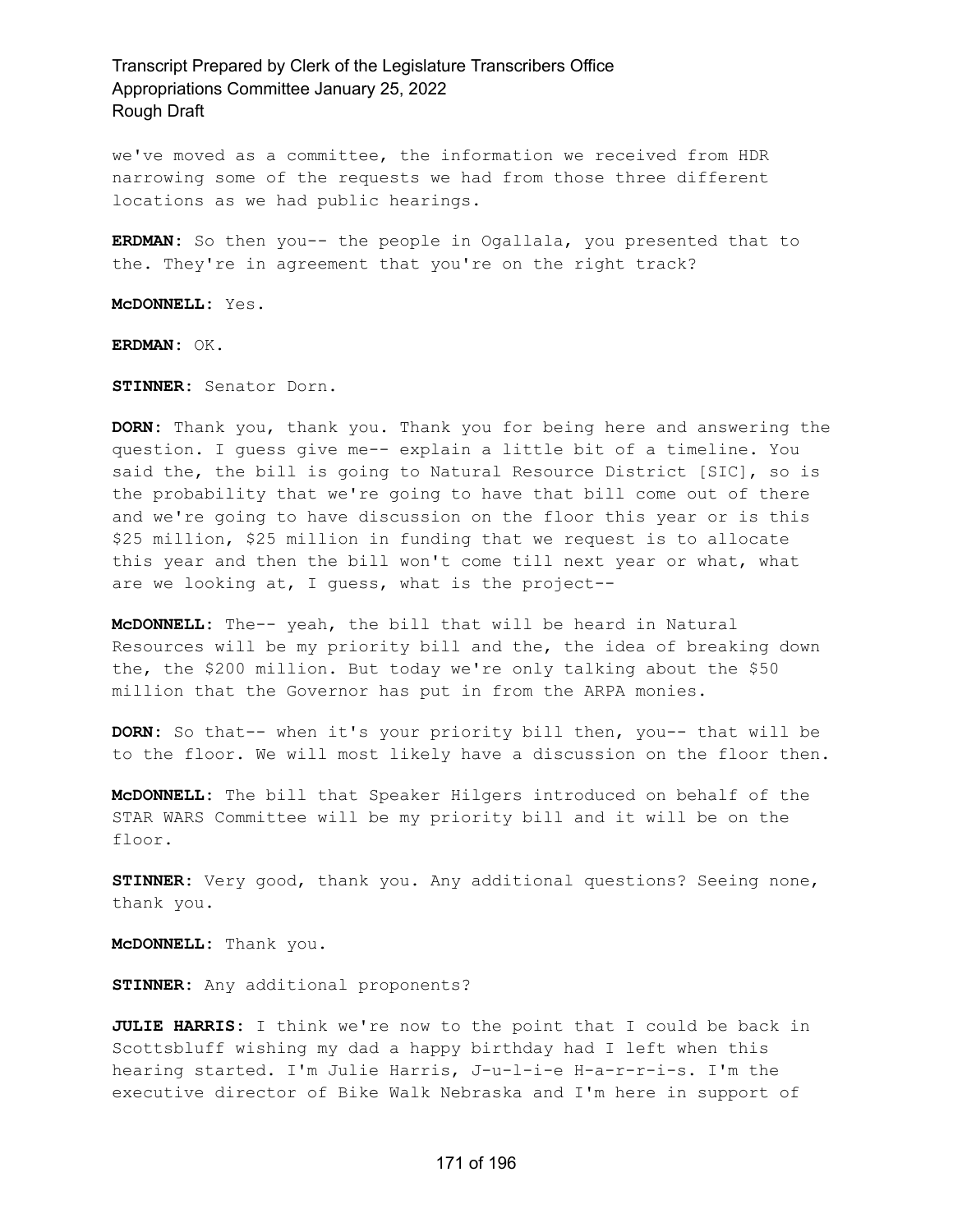the projects recommended by the STAR WARS Committee. These projects will contribute significantly to tourism and hospitality sectors in the state and in the nearby communities. I've seen some of the concept plans in the-- mostly in the-- for the Niobrara project and I was pleased to see walking and biking facilities included in those plans. I have some copies here that I'm hoping got some additional ones-- if not, I'll-- can get them to you later-- of the State Game, Game and Parks Commission's SCORP report, SCORP being State Comprehensive Outdoor Recreation Plan. They have to update it every five years, includes a lot of surveying and community engagement and the SCORP surveying indicates that trails are the number one thing by far in all of the different regions and overall in what the citizens of Nebraska are hoping to have in their recreational areas. So we know that Nebraskans want more trails and this research was done before the pandemic and the bike boom even happened. I know we've heard a lot today about sports and recreation facilities. It's worth noting that trails can be used by almost anyone. They don't require a team or special equipment or anything of that nature. They provide a free and safe outdoor and therefore pandemic-friendly way to get physical activity. I want to talk briefly about a complementary project that would go with the STAR WARS proposal for the lake between Omaha and Lincoln and it's worth noting that Senator Hilkemann has a bill, LB813, that will be also addressing this. The MoPac Trail is a multi-use trail. It's a former rail line. It runs between Omaha and Lincoln. There is an eight-mile gap in this trail in Cass County and while we don't know where Lake ARPA is going to be located, we do know that it's probably going to be a very reasonable, bikeable distance from the MoPac Trail. So we are hoping that this STAR WARS bill can be amended to include funding to close, to construct the gap in the trail in Cass County. This is not a shovel-ready project per se, but it's an almost shovel-ready project, otherwise I could have been done a long time ago this morn-- this afternoon. But it is something that could be done in the short term that could complement this bigger project in the long term. The MoPac Alliance is the group of organizations for which I'm here speaking to you tonight. It's Bike Walk Nebraska, the Great Plains Trails Network, and the Nebraska Trails Foundation. We have been working for the last three years to activate the MoPac Trail in Cass County and have received a letter of support from the Cass County commissioners after a unanimous vote to provide it for us that we can use when looking for private funding and for grants and other things for amenities for the trail. So we've been doing a lot of work. There has been private investment. It's something we know Nebraskans want and this is complementary to a STAR WARS project. So that is what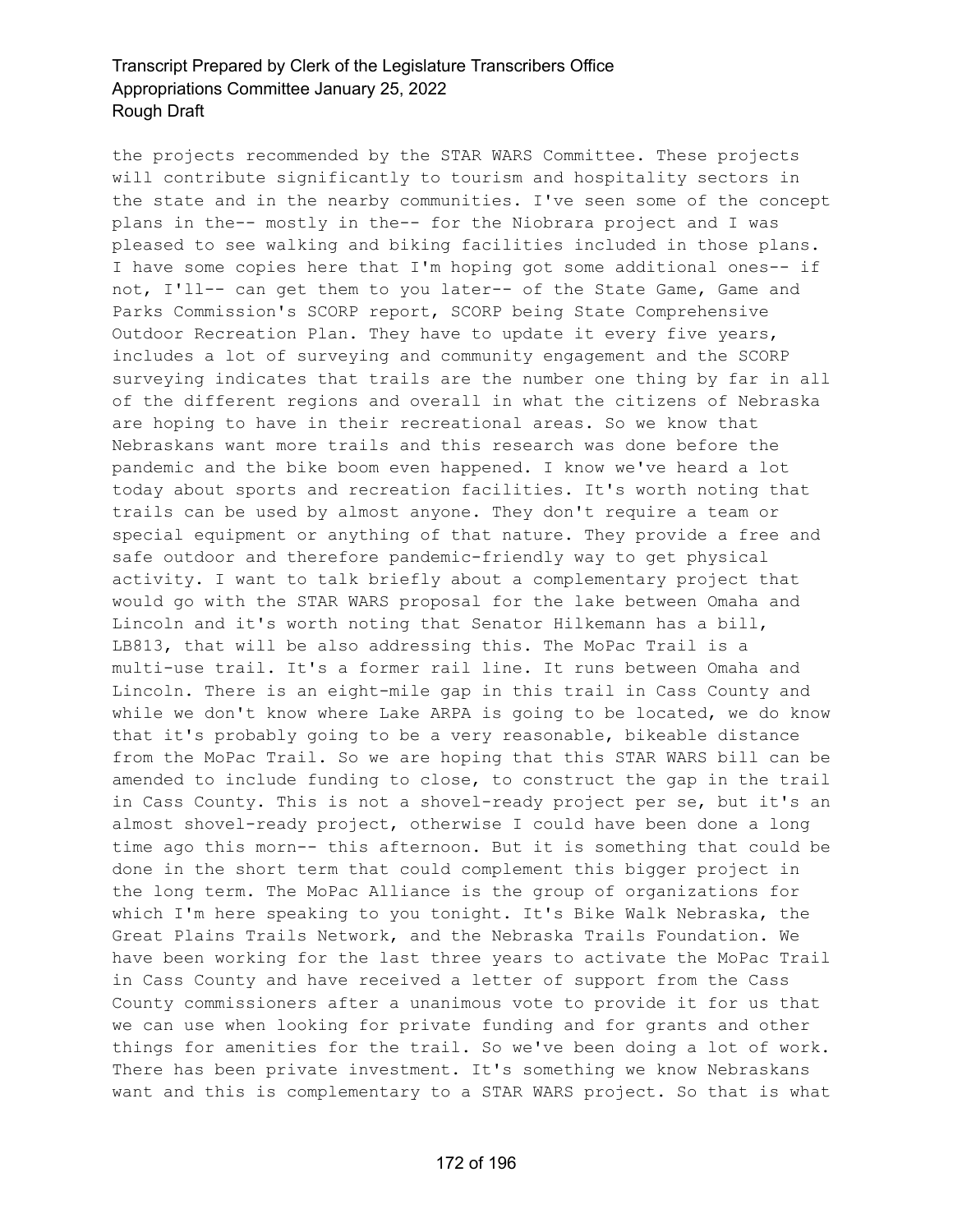I am hoping to leave you with tonight. I'm happy to answer any questions that you have.

**STINNER:** Questions? Seeing none, thank you.

**JULIE HARRIS:** Thank you.

**STINNER:** Thank you for coming in. Any additional proponents?

**JIM SWENSON:** I think the finish line is in sight. Good evening, Chairman Stinner, members of the Appropriations Committee. My name is Jim Swenson, J-i-m S-w-e-n-s-o-n. I am the deputy director of Nebraska Game and Parks Commission, 2200 North 33rd Street here in Lincoln. The STAR WARS proposal serves to address economic development, expanded recreation opportunity at specific locations in Nebraska, including Keith to Knox Counties where Game and Parks manages large-scale park operations. We support this initiative, as those locations-- at those locations are excited to help facilitate this project. We see benefit for both the communities and the public that visits the parks in those locations. The concepts proposed as part of the planning process are very similar to designs that we see in our long-range plans for these park locations and can serve both-- all those locations very beneficially. Proposed infrastructure will serve to answer concerns that are often expressed by the public for recreation and water access and their growing demand for those types of activities. We look forward to working with the STAR WARS Committee. Thank you and I'll answer any questions that you may have.

**STINNER:** Thank you. Questions? Senator Erdman.

**ERDMAN:** Thank you, Senator Stinner. Thank you, Mr. Swenson, for being here. I'm looking at the map that was passed out. Is that Arthur Bay where the marina is going to be?

**JIM SWENSON:** It's actually on the south side of the lake is where the concept design is at, close to the deepwater area on that side of the lake.

**ERDMAN:** How far up from the--

**JIM SWENSON:** Probably a quarter mile, maybe.

**ERDMAN:** Is there public access, access to that?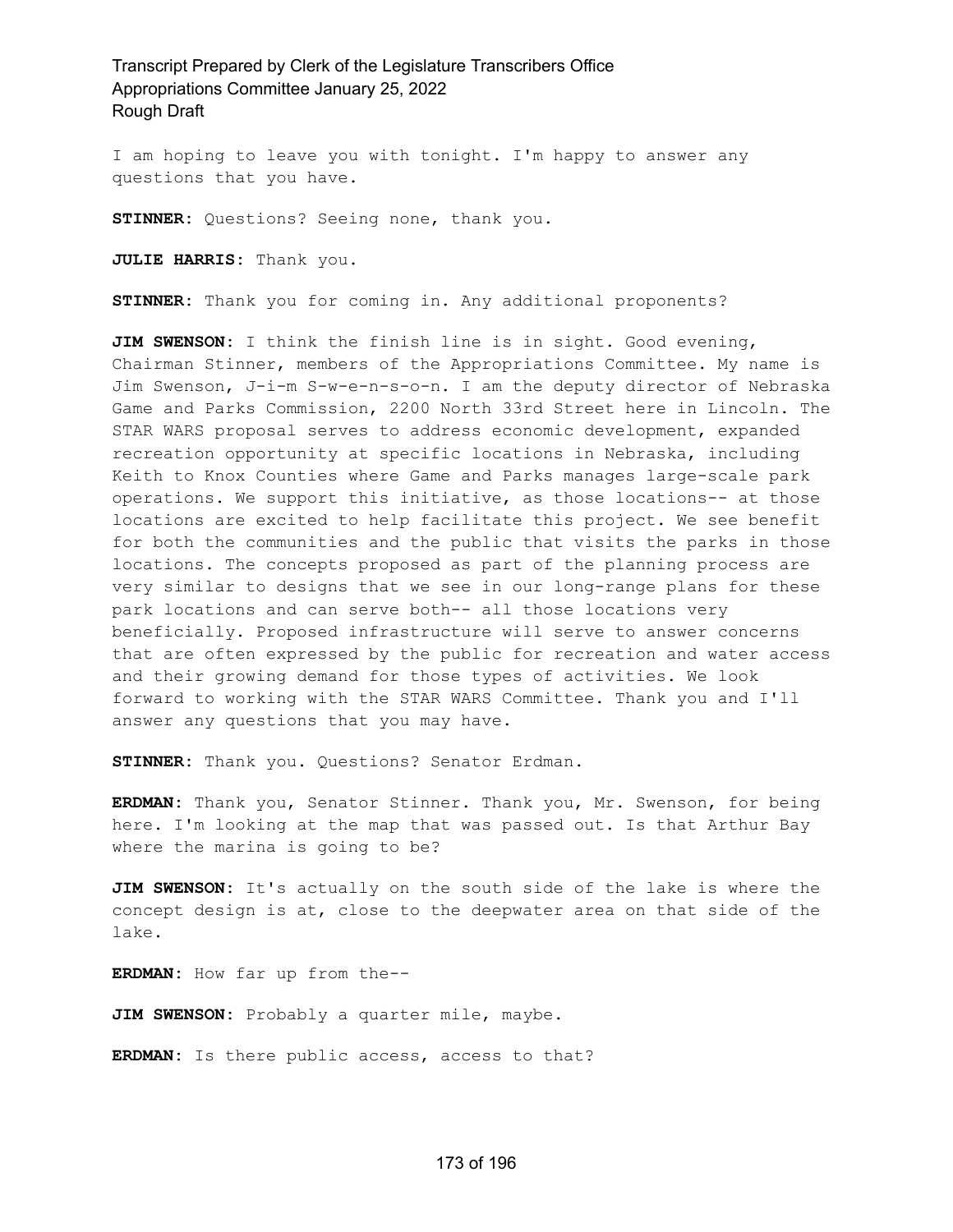**JIM SWENSON:** Public access is-- would need to be developed to get into that location.

**ERDMAN:** Down-the-road picture comes in? So we're actually going to build it wider than 92 where two vehicles can actually pass?

**JIM SWENSON:** That-- part of the proposal is to put some turn lanes in there and address those safety issues that you're familiar with.

**ERDMAN:** Have you ever spoken to highway department about doing something to 92?

**JIM SWENSON:** I have not myself, no, sir.

**ERDMAN:** That's a dangerous road. So how many-- looks like you're going to have some boat slips and whatever else there. What are you doing there?

**JIM SWENSON:** Yeah, it's a marina development with some slips in there for long-term holdover and public rentals will probably be the formula, similar to what we do in our Lewis and Clark State Recreation Area right now, very successful, very high demand. It promotes a lot of longer-term tourism.

**ERDMAN:** So it would be a public-private partnership. Somebody else will manage that, Game and Parks won't?

**JIM SWENSON:** Potentially, yes.

**ERDMAN:** What does Central think? Is Central OK?

**JIM SWENSON:** Yep, Central's been involved in these, just like in the advisory committee that you're familiar with out there, been involved in too and their, their support it, yes.

**ERDMAN:** Are you familiar with the gentleman who wants to build a golf course on the west of Bayside, east of Bayside up there along the south side of the lake?

**JIM SWENSON:** I have heard of that project, but I have not had any discussion with him.

**ERDMAN:** OK. I toured that facility about two months ago, spent two or three hours driving around out there.

**JIM SWENSON:** Yeah.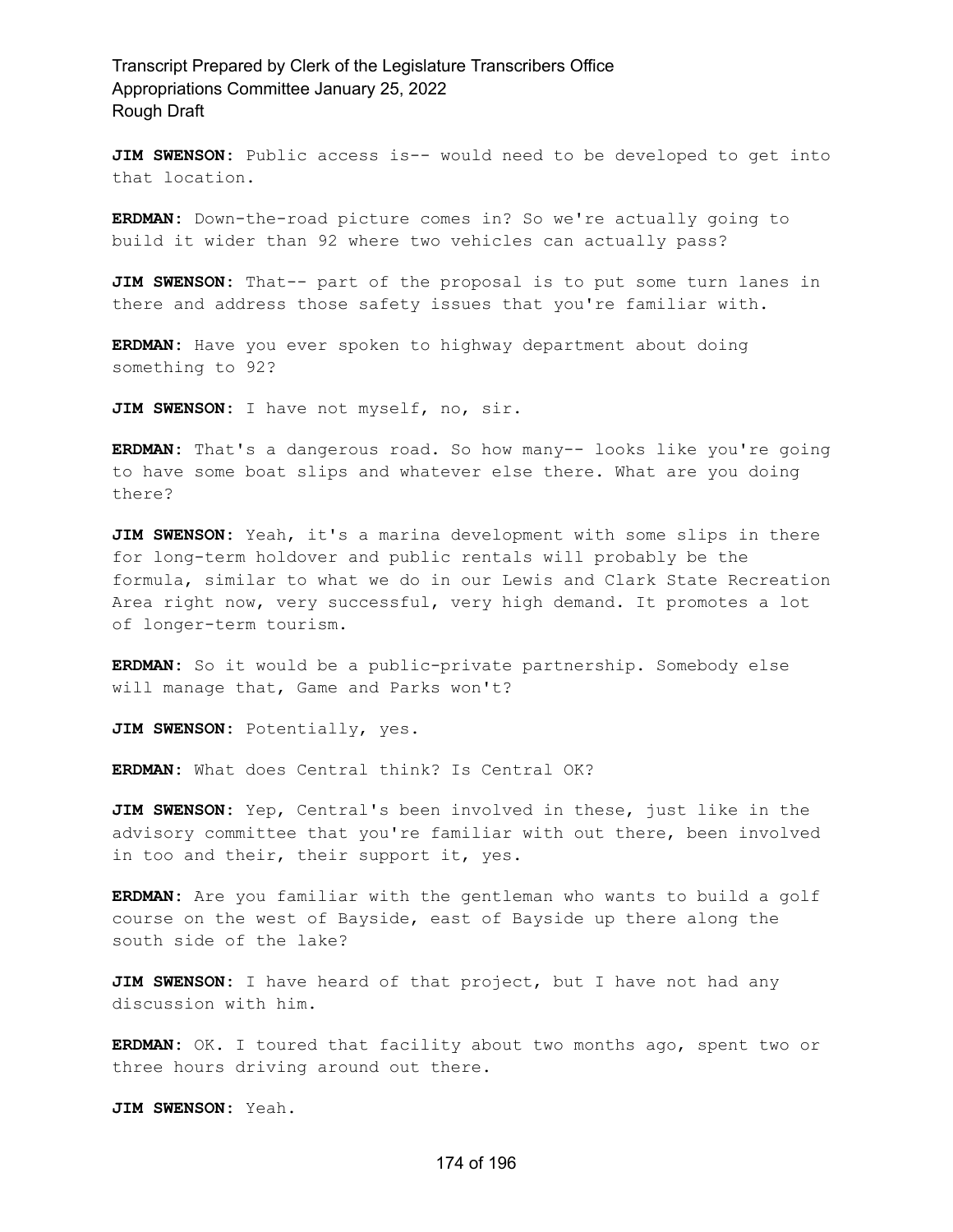**ERDMAN:** He's got an ambitious goal. You know, I, I don't know whether he's going to get that done or not. You guy-- he hasn't spoken to you about it?

JIM SWENSON: No, no, not--

**ERDMAN:** OK.

**STINNER:** Senator Clements.

**CLEMENTS:** Thank you, Senator Stinner, and thank you, Mr. Swenson. I'm looking at roadway improvements at Lake McConaughy. Looks like there's a Lakeview Road that goes in. What kind of road is that now and what would it-- what would be the improvement?

**JIM SWENSON:** The concepts that were discussed here in the planning process would be for all-weather surfacing on those roads to facilitate access all seasons of the year.

**CLEMENTS:** Is it gravel now?

**JIM SWENSON:** A lot of them are gravel. There are-- I'm not-- the Lakeview, I'm not 100 percent familiar with that road, but we've got a combination of gravel access out there and some asphalt access. On the north side of the lake, the road that comes all the way in along Shoreline, that is all asphalt.

**CLEMENTS:** This is on the south side. It would be--

**JIM SWENSON:** Um-hum.

**CLEMENTS:** --asphalt proposal?

**JIM SWENSON:** Proposed.

**CLEMENTS:** Thank you.

**STINNER:** Any addition-- Senator Erdman.

**ERDMAN:** So-- thank you, Senator Stinner. So on this map, Jim, how far up would the marina be because they-- you got this, you've got this oil road going all the way past Bayside clear up past there. Have you seen that?

**JIM SWENSON:** Yeah, it's-- I see-- I can see the picture you're looking at there, so yeah that--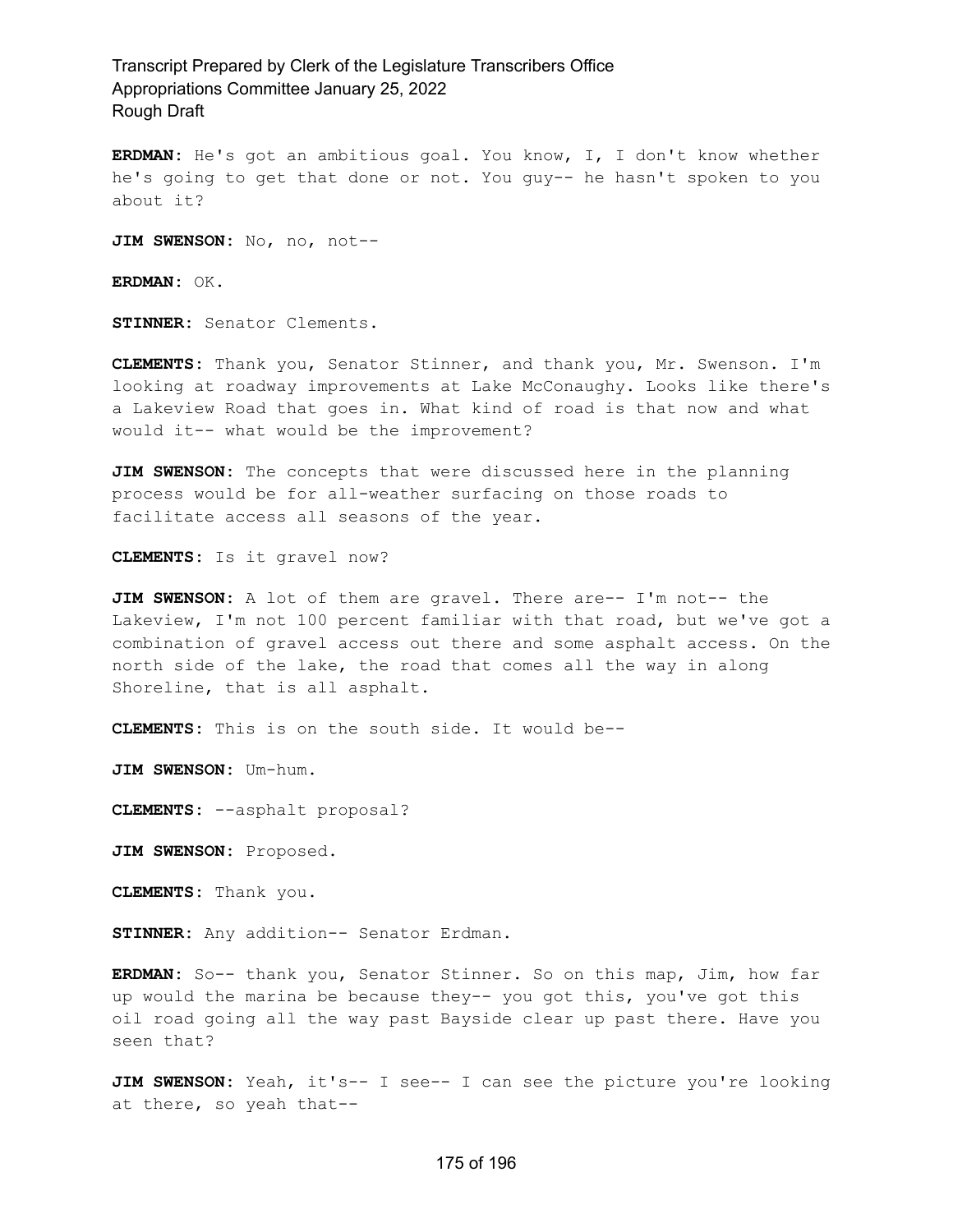**ERDMAN:** Is the marina going to be down this way where the water is deeper?

**JIM SWENSON:** I don't believe-- I don't think a-- you know, looking at that reservoir, it would be closer down to the dam--

**ERDMAN:** OK.

**JIM SWENSON:** --is where it would be because the water and the makeup of the reservoir itself would probably accommodate it better.

**ERDMAN:** So what's the significance of this road if it doesn't lead to the marina?

**JIM SWENSON:** It gives them access. You know, the development plan that we've got out there for recreation on the south side, that benefits us as well because we've got some concession operations down there that could be properly accessed, Eagle Canyon and some concessions on that south side.

**ERDMAN:** So Van's would be at the north part where they make the quarter there?

**JIM SWENSON:** Van's is-- yeah, about that location on the lake, yes.

**CLEMENTS:** That's what it says.

**ERDMAN:** OK, OK.

**STINNER:** Any additional questions? Seeing none, thank you.

**JIM SWENSON:** Thank you.

**STINNER:** Any additional proponents? Seeing none, any opponents? Seeing none, anyone in the neutral capacity? Seeing none, we have to take a five-minute break if that's okay. Our clerk is-- got to stretch her legs.

[BREAK]

**STINNER:** OK. That concludes our hearing on, on item 26. We'll now open on item 27, State Fair sewer upgrades. Great to see you.

**BILL OGG:** Good evening, members of the Appropriations Committee. My name is Bill Ogg, B-i-l-l O-g-g. I'm executive director of the Nebraska State Fair. To recognize the achievements of Nebraskans, to

#### 176 of 196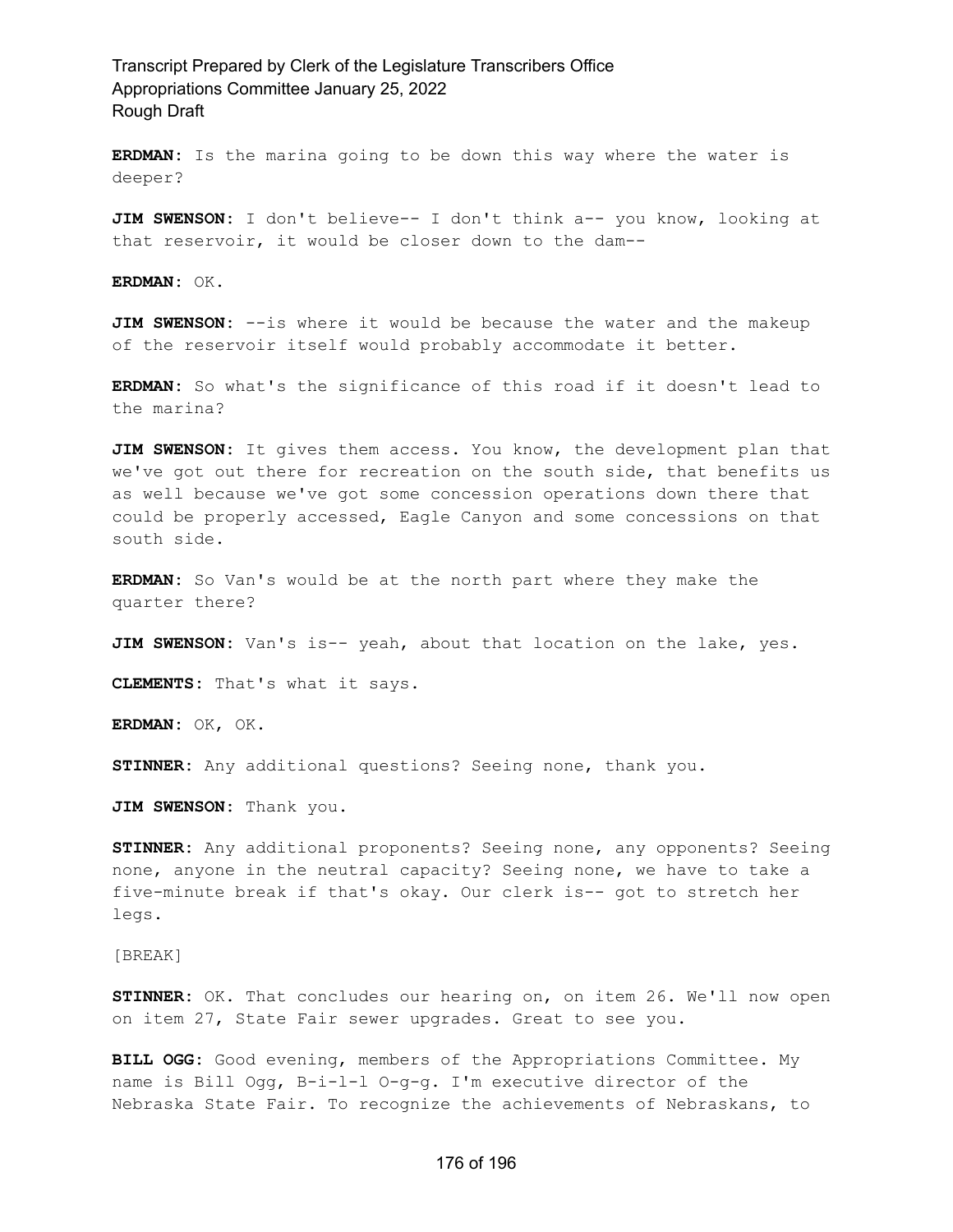celebrate youth and fair traditions, to showcase agriculture, while providing educational and entertaining experiences for all. Chairman Stinner, I'm humbled to serve the people of Nebraska in working and attempting to fulfill that mission of the Nebraska State Fair. It was very far-sighted wisdom on the part of the Nebraska Legislature and the State Fair Board members at the time in relocating the Nebraska State Fair to Grand Island 12 years ago. Those facilities have well served the community and the state and will continue to do so for years to come. But as with any organization or business, it is relevant and imperative to review where you're at and study and project what you will need to not only stay relevant, but to progress, to grow, and to improve. To that end, the Nebraska State Fair Board, in conjunction with the foundation, the 1868 Foundation, assembled the constituents at Fonner Park and embarked on a master plan for these facilities. Significant and worthy facilities were identified, but identified immediately in the process and documented were some critical infrastructure needs for the campus. Concurrently to this master planning process was the ARPA funding that the state received. This project fits hand in glove with the ARPA funds designated for infrastructure work and we were able to make application for your consideration. I want to note that the process in which we participated fully vetted the eligibility of this project and the justification for investment for legitimate health and safety reasons, for environmental reasons, and for the economic impact that the State Fair, Aksarben, and the myriad of events that the State Fair cosponsors to the economics of Nebraska. I also want to address a potential question regarding the proposed casino on Fonner Park. The need and relevance for this critical infrastructure was identified years before any discussion or possibility of a casino sharing the Fonner Park campus even existed. So while we will work hard to be good partners and synergistic, synergistic co-tenants on the campus, this infrastructure work was not designed, nor any funding included to directly reduce the capital improvement required for the proposed casino. I'd also like to share that this project has very competent and respected resources available, that the funds are managed properly and well within the rules and, and reporting requirements associated with appropriate accounting and transparency of using public funds. Thank you so much for your service to the state of Nebraska and for your tenacity and endurance this evening.

**STINNER:** Thank you for that. Questions? Senator Erdman.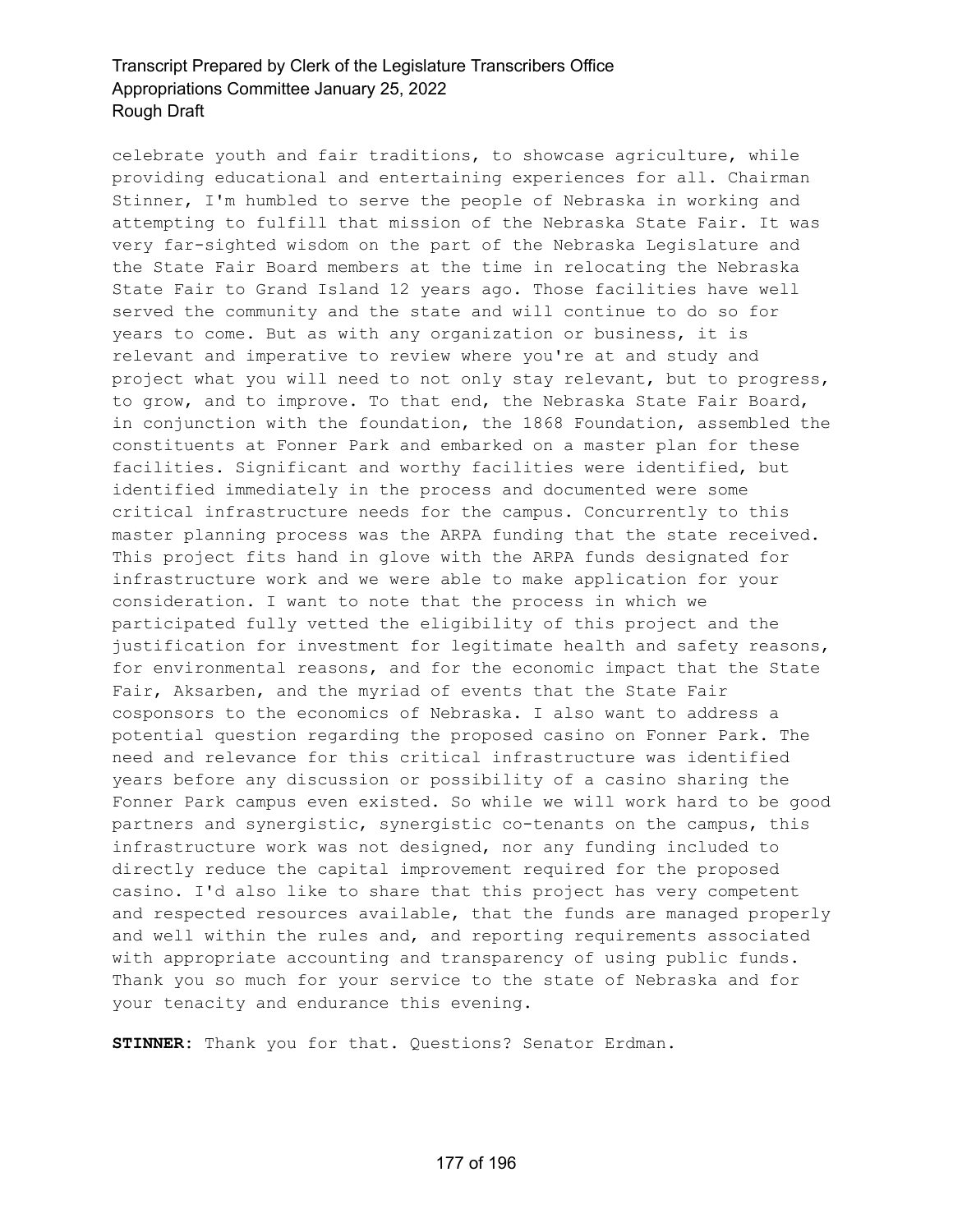**ERDMAN:** Thank you, Senator Stinner. Who owns the fairgrounds there, is that Fonner Park? Do they own those or does Grand Island and who owns that facility?

**BILL OGG:** The Hall County Agricultural Society owns the property of Fonner Park. State Fair has long-term leases for buildings on the structure, as does the city of Grand Island.

**ERDMAN:** So, so wouldn't it be the tenant-- or the owner's job to do the drainage and not the tenant?

**BILL OGG:** The consortium of users is critical to the success of this campus, Senator, and so the, the State Fair has taken the leadership in assembling this group of people for the benefit of not only Grand Island and certainly not just for Fonner Park campus, but for Grand Island, central Nebraska, and the whole state.

**ERDMAN:** So this funding that's we're-- that's been allocated here, is that going to pay for the whole project or is the, the landowner going to-- the people who own the facility going to pay some of this?

**BILL OGG:** There will certainly be participation on all of the parties that are involved in the campus to, to make this critical infrastructure. And again, this is only infrastructure. This isn't new buildings or--

**ERDMAN:** I understand.

**BILL OGG:** --whatever. It's, it's, you know, sewer, power, water, utilities, those types of very necessary work that needs to be done before any other progress can be made. Those projects would certainly be funded privately by the respective organizations that are most involved and invested in those.

**ERDMAN:** So what's the total cost of the whole project?

**BILL OGG:** Our master plan, there's this \$25 million plus another \$35 (million) and change-- \$35 million that the community of Grand Island intends to invest in this project or in, in the campus, sir.

**ERDMAN:** So the picture on the front here, is that when they had the floods at the State Fair?

**BILL OGG:** That was, that was taken in 2019 and dramatically shows what a little over an inch of rain can do to our campus. The, the State

#### 178 of 196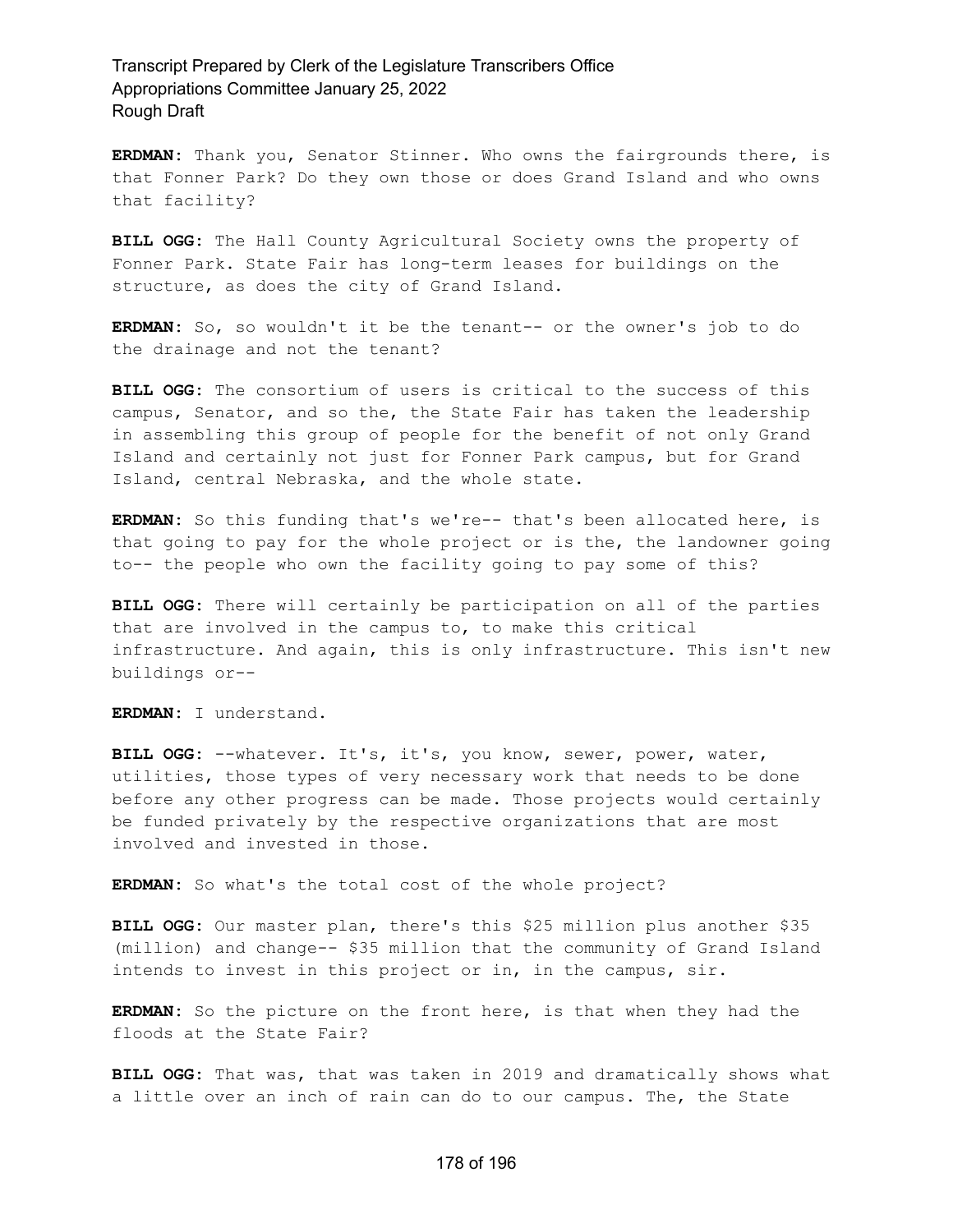Fair buildings that were constructed by the state, you know, in 2009 and '10 are famous worldwide for hosting events, particularly beef cattle events, very, very significant buildings. But again, with just an inch of rain, we've got eight inches of water for our guests and participants to get through to access those buildings. It's--

**ERDMAN:** It's kind of peculiar that they would build those facilities without taking into consideration the drainage.

**BILL OGG:** No, sir. It is-- the-- but the consideration was taken. Work was conscientiously done. The, the reality is that in several hours, this water will drain off, but in those several hours, critical decisions are made for people to attend the event or, or not to come. And so significant economic impact is created plus then the, the environmental situation of this water standing on that facility and the slow drainage thereafter.

**ERDMAN:** It took a lot longer than a coup-- several hours to get the rain away.

**BILL OGG:** Well-- so I guess that reinforces the need to do that.

**ERDMAN:** I was there.

**BILL OGG:** Very good. Thank you, sir, for attending.

**ERDMAN:** I was there. I should have brought my boat. Yeah, so when, when they moved to-- when the Legislature moved the State Fair, I had a son that was involved in the Legislature. He was Chairman of the Ag Committee and he spent a whole year moving the State Fair and he would go to meetings and I'd say, where are you going? He'd say if I told you, I'd have to kill you. And then finally, when they finally got the decision made-- because they had four cities bid on it and Grand Island happened to be the best-- but they finally got it moved. That was a good move.

**BILL OGG:** And I appreciate that history lesson. I was not physically here in Nebraska at that time and I do enjoy working with your son and-- as a sponsor with the Nebraska Farm Bureau.

**ERDMAN:** Yeah, thank you.

**STINNER:** Any additional questions? Senator Kolterman.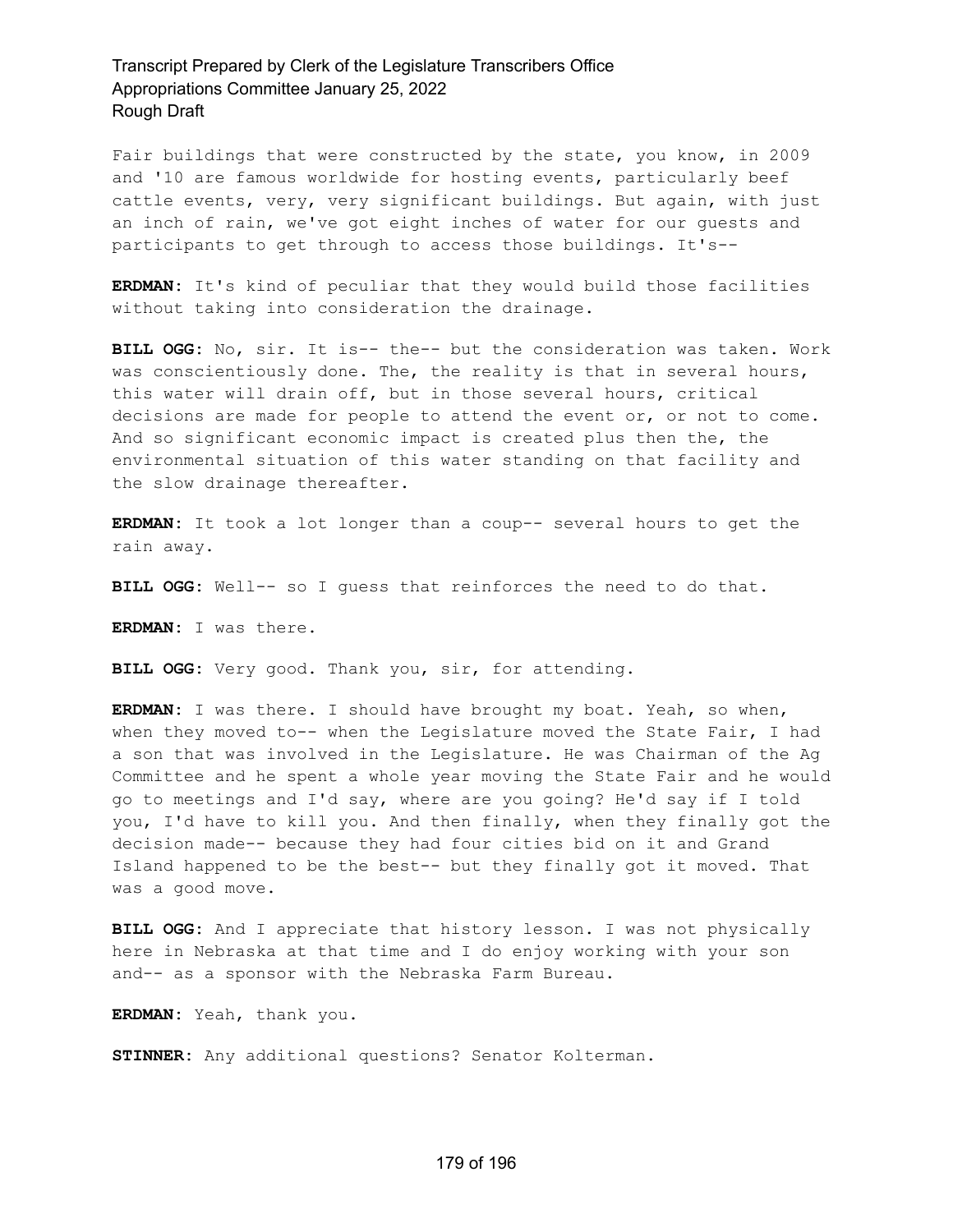**KOLTERMAN:** Thank you. Senator Stinner. First of all, welcome to Nebraska. You haven't been here very long, have you?

**BILL OGG:** 19 months, sir.

**KOLTERMAN:** 19 months. And in that period of time, you've, you've wrestled with some real strong challenges going back to the floods. And then, of course, you had the financial challenges that you faced. I'd just like to thank you for hanging in there and pulling it back together.

**BILL OGG:** Oh, that's so kind. Thank you, sir. This is a wonderful fair and the people of Nebraska love this. I call it a public trust. We're undecided if we are a state agency or a quasi state or we're a nonprofit corporation, but the people of Nebraska love this public trust and that is humbling and motivating for us to serve this institution.

**KOLTERMAN:** Thanks for coming tonight.

**BILL OGG:** You're welcome, sir.

**STINNER:** Additional questions? Seeing none, thank you very much.

**BILL OGG:** Thank you, Chairman Stinner and members of the Appropriations Committee.

**STINNER:** Any additional proponents? Good evening.

**MATT RIEF:** Good evening. My name is Matt Rief, M-a-t-t R-i-e-f. I work for Olsson and we are part of that team who completed the master plan for the Fonner Park campus. And as Bill said, I kind of led that effort for that critical infrastructure improvements and that's a pamphlet that is handed out to you and it kind of outlines what those critical improvements are. And a lot of it is addressing those drainage concerns out there and those issues and they just weren't able to stretch those dollars far enough when they built those buildings, they put it into the buildings. And they're great buildings and they serve that campus really well, but what else this does with these critical infrastructure improvements, it lays that groundwork so we can improve those facilities, expand those facilities, and build new facilities out there and Bill alluded to that too with the additional investment from the community. This study involved the whole campus and this critical infrastructure serves probably about 200 acres of the ground. But when you look at it, we're divided into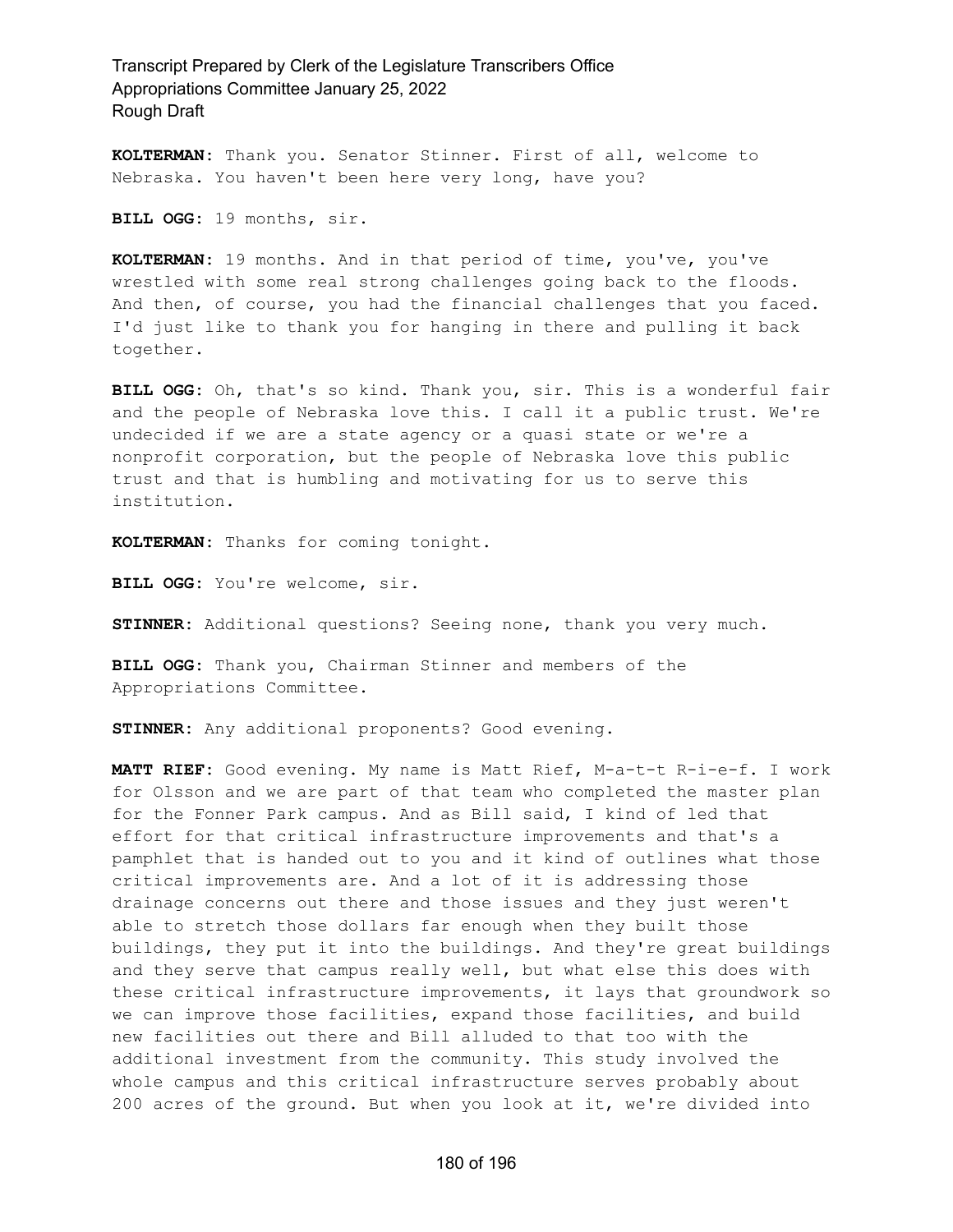five zones and it's about in the middle of your packet. There's a map like this right here and each one of those five zones in there and we broke up the infrastructure improvements for those five zones. So those five zones amount to about 65 acres. There is a zone left out and that's the far north zone. That where-- is where the potential casino could be. They will have some infrastructure needs there too when they build that facility and if they build that facility. May wonder what's included in that \$25 million request. There's over 10,000 lineal feet of storm sewer. There's 1.5 million square feet of pavement. Part of that's pedestrian pavement, you know, so you can access the buildings without walking through water. Part of it's for vehicles and parking lots. There's been many times in recent years, that-- parking lots you couldn't access. You can utilize all of them and it costs the State Fair money because they had to relocate those vehicles or bring in buses to bring people in. And that's what this addresses from there. It also addresses some landscaping for stormwater quality, also some storm detention cells. With that, this kind of just lays the groundwork for that critical infrastructure for the future of that State Fair and take it from a reasonable level to a national level for those livestock and for agriculture shows that want to come to the state. With that, I'll leave it up to questions you may have.

**STINNER:** Questions? Senator Dorn.

**DORN:** Thank you. Thank you for being here.

**MATT RIEF:** Yeah.

**DORN:** Whenever I've gone out to State Fair, it's, it's pretty flat.

**MATT RIEF:** Yep.

**DORN:** So it's kind of hard to get-- where I come from, we have hills, so it's easier to get the drainage. You just-- water runs downhill and out there, you have issues. But what caught my attention was you said there was 62,000 feet of pavement going in.

**MATT RIEF:** No, 65 acres. That's the, that's the acreage, acreage of where these improvements are located at, those shaded areas in there.

**DORN:** About how many miles of highway would that be?

**MATT RIEF:** Jeez.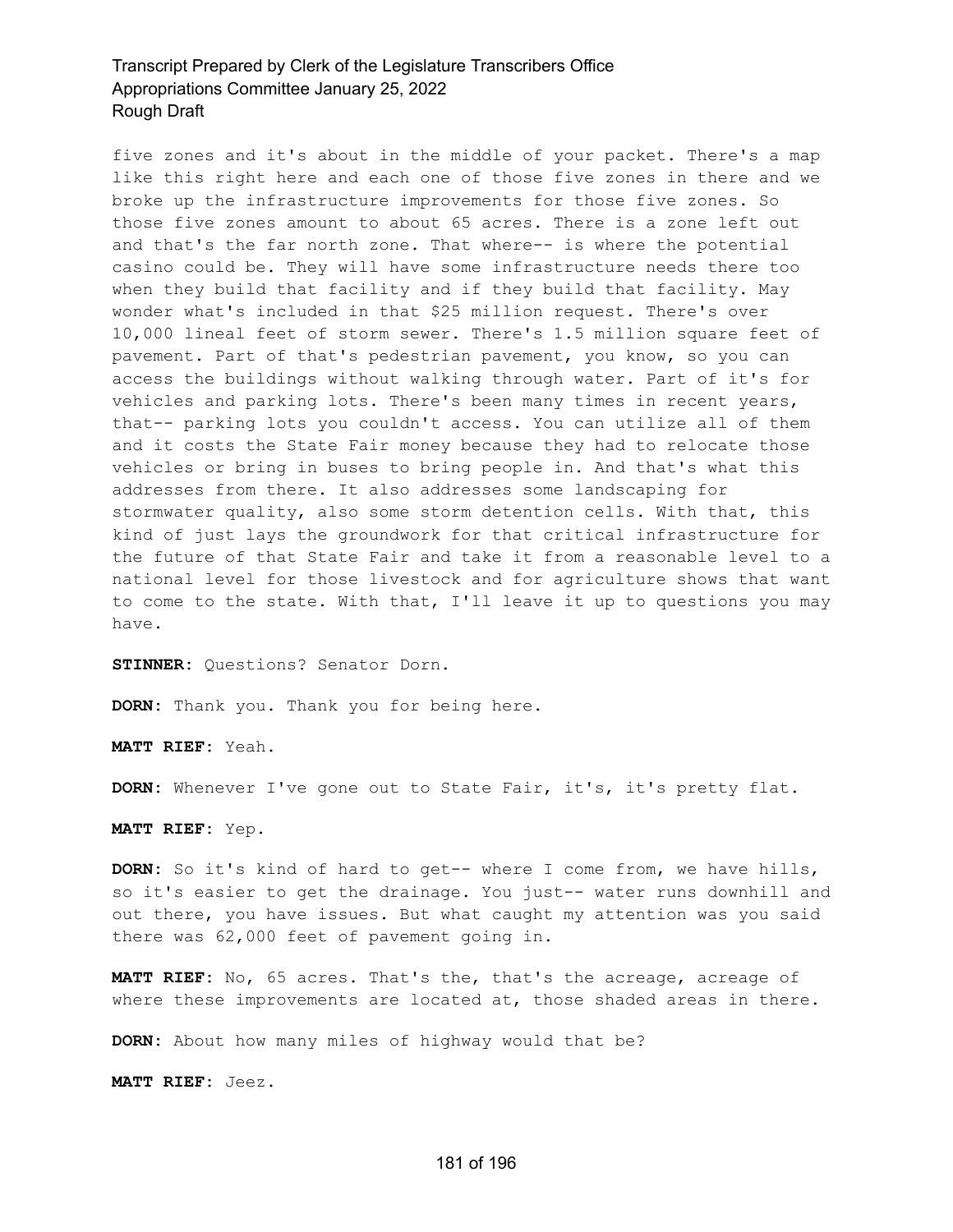**DORN:** I-- My estimation was it's 10, 15 miles that you're planning on paving.

**MATT RIEF:** I should get my calculator out for that, but I don't think it's quite that much in there.

**DORN:** Well--

**MATT RIEF:** Yeah.

**DORN:** Yeah. I don't know if somebody else-- Senator, Senator Clements is always the one with-- that comes up with the numbers, so he might tell me if I'm wrong.

**CLEMENTS:** What was the number used?

**MATT RIEF:** About 1.5 million square feet.

**CLEMENTS:** 1.5 million square feet.

**DORN:** 1.5 million square feet and you divide it by 24 feet, which is approximate distance of a road--

**\_\_\_\_\_\_\_\_\_\_\_\_\_\_\_\_:** [INAUDIBLE]

**DORN:** It comes up to 6,000-- 62,000 square-- 62,000 feet, which-- and a mile is 5,680 feet [SIC]. So that's why it was 11 to 12 miles. So and I guess I-- when this project was mentioned or whatever-- and the only reason I'm making a comment is I didn't realize it was also all the pavement and other stuff. I thought it was just for drainage and I, I wondered how \$25 million would be for drainage out there because-- yeah.

**MATT RIEF:** I mean, when you look at it for drainage, you got to improve the pavement area. You got to regrade it. I mean, we're in a flat area.

**DORN:** Yeah.

**MATT RIEF:** I mean, it's really difficult and you have-- some of these areas in these improvements, we're just going to pave the driving lanes. We're not going to pave the whole parking lot. There's other areas we're going to pave the whole parking lot. So I think that's kind of where-- just to get that to drain in the area and it's just so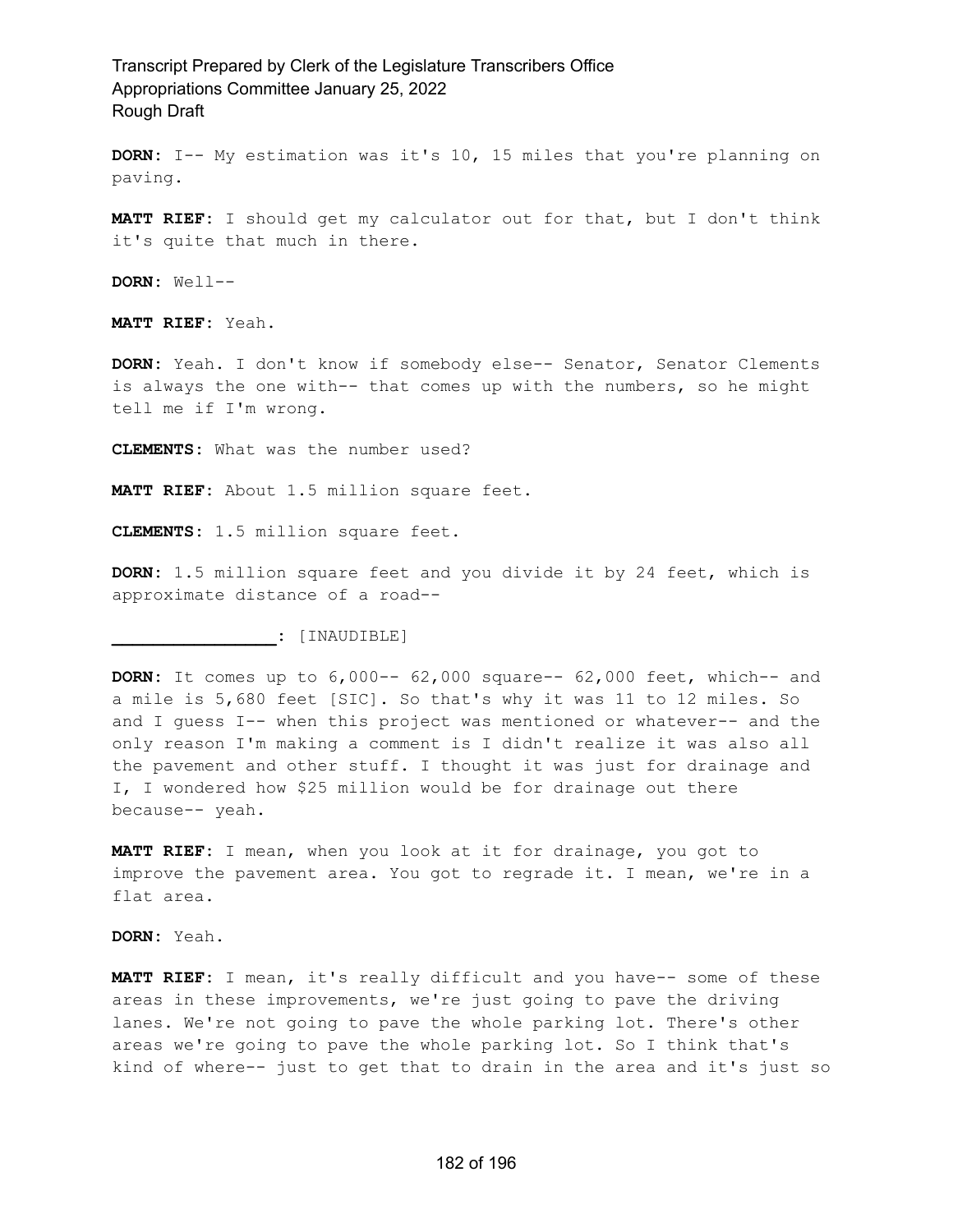flat and we can't build storm sewer everywhere to make it drain. So it's kind of plus and minus if you do-- build a little more pavement--

**DORN:** But I guess our-- I've heard at one time that you're proposing maybe even a collection-- holding pond because--

**MATT RIEF:** Yeah.

**DORN:** I don't care where you go with it. Grand Island is flat.

**MATT RIEF:** Yeah and--

**DORN:** It's not just going to runoff.

**MATT RIEF:** If you look at that area four, there is a detention cell on that corner--

**DORN:** Yeah.

**MATT RIEF:** --and we would expand that and then build a new outlet to the Wood River and that would be part of those improvements. Right now, there's, there's some storm sewer pipes on the north and the south end, but they're really undersized and that's what restricts it. A lot of the town of Grand Island drains to those areas. And part of this would be-- is basically constructing that new outlet in that southeast corner of the property--

**DORN:** Thank you.

**MATT RIEF:** --which would outlet to the Wood River.

**STINNER:** Senator Hilkemann.

**HILKEMANN:** I'm just curious. This-- aren't they going to be building a casino out there?

**MATT RIEF:** Yes and that area is north of area two. It is not in the shaded area. It's up here.

**HILKEMANN:** Two, oh.

**MATT RIEF:** It would be north of there.

**HILKEMANN:** Um-hum.

**STINNER:** Senator Erdman.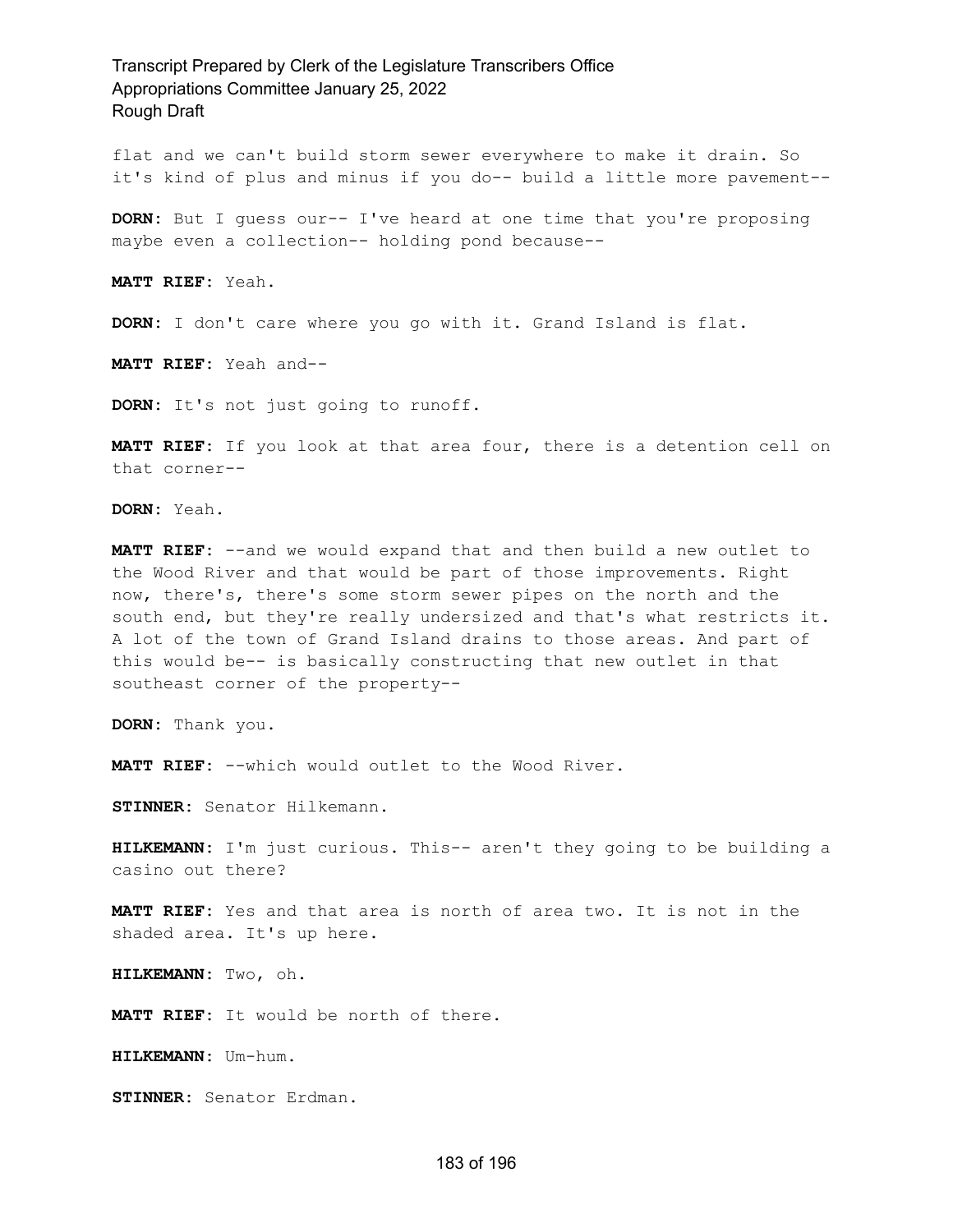**ERDMAN:** Isn't that where they set up the carnival?

**MATT RIEF:** Yes, they would.

**ERDMAN:** So this area here where it says paved parking, that's paved now, correct?

**MATT RIEF:** That is not paved.

**ERDMAN:** You got to pave that. Then over here, you're going to have just paved driveways?

**MATT RIEF:** It will be some paved lanes. The master plan is slightly different than what you have in there.

**ERDMAN:** OK.

**MATT RIEF:** You see the area right in the middle there that would be a proposed building.

**ERDMAN:** Right.

**MATT RIEF:** And then to here, I would believe this area would get paved and these would be some driving lanes.

**ERDMAN:** So then this, this is a significant parking up here. You're not going to do anything with that?

**MATT RIEF:** That is in the city of Grand Island.

**ERDMAN:** We've parked there.

**MATT RIEF:** Yes, you do park there and they are actually looking at regrading that area and doing that on their own.

**ERDMAN:** OK.

**MATT RIEF:** That has been discussed too. It was outside of the limits of the state fairgrounds of Fonner Park campus, but that does-- area would need to be addressed too. Could we stretch those dollars and maybe pave some there? It might be, but I know the city is looking at that area too, consideration and making some improvements.

**STINNER:** Any additional questions? Seeing none, thank you very much.

**MATT RIEF:** Thank you.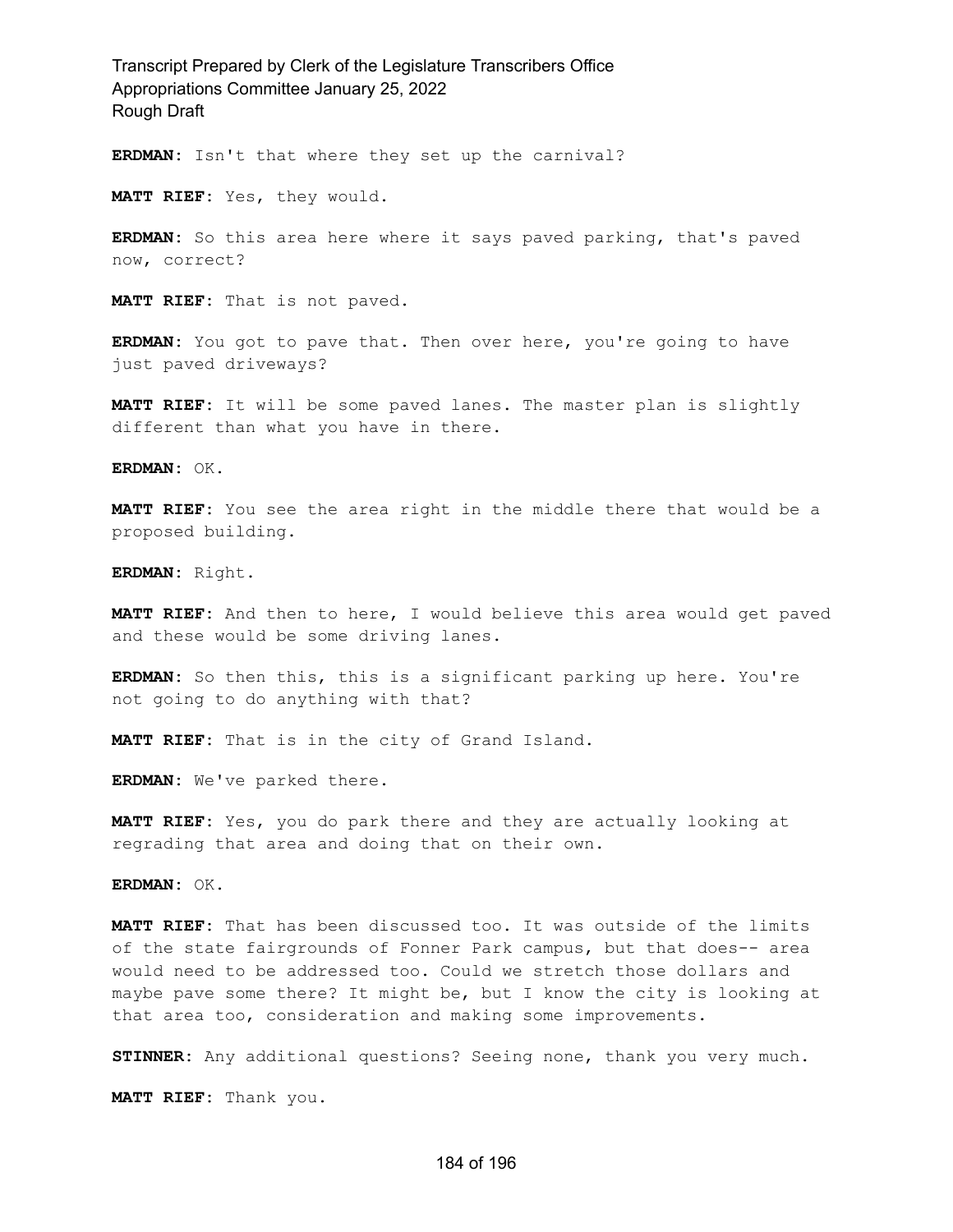**DORN:** You dropped a piece of paper.

**STINNER:** Any additional proponents? Any opponents? Seeing none, anyone in the neutral capacity? Seeing none, that concludes our hearing on the State Fair sewer upgrades. That was item 27. We'll now start on item 28, Ft. Laramie-Gering Canal. You know, now I'm really convinced there's nobody left in Scottsbluff. We got the attorney here. How are you, Adam.

**ERDMAN:** Is there only one attorney in Scottsbluff?

**STINNER:** There's just one, it's Adam.

**\_\_\_\_\_\_\_\_\_\_\_\_\_\_\_\_:** Easier to serve a warrant.

**ERDMAN:** Well, thanks for coming.

**ADAM HOESING:** All right, thank you, Senator Stinner. Thank you, committee. My name is Adam Hoesing. Before I spell that, I have paralyzed vocal cords. I've had this condition since birth. I've always talked like this. If I need to repeat myself, let me know. Don't be afraid to ask me questions. Adam, A-d-a-m, Hoesing, H-o-e-s-i-n-g. As Senator Stinner said, I'm the attorney in private practice in Scottsbluff. I represent Gering-Ft. Laramie location. Unfortunately, general manager couldn't be here today. He had a private appointment he had to keep. The Gering-Ft. Laramie district is approximately 54,000 acres, surface water irrigation district in Scotts Bluff County. We operate the Nebraska portion of the Ft. Laramie Canal. We're also responsible for 51 percent of the operation and maintenance costs of the Wyoming portion of the Ft. Laramie Canal. That canal was part of a North Platte project under the Bureau of Reclamation. It's been operated since about 1920. Because Gering-Ft. Laramie, particularly the land under it, has very little groundwater available for irrigation, it is dependent upon this canal to form dryland pasture for your irrigated reel crop and alfalfa production. In July of 2019, tunnel 2, a tunnel on the Wyoming side of the canal, collapsed. The costs to immediately repair and return that water for the remainder of 2019, as well as 2020 and 2021 were just over \$7 million. Those were just temporary repairs, though, and now the matter of the permanent fix is upon us. The rough engineers' estimate that fixes about \$45 million between tunnels 1 and tunnel 2. We have to fix both because the Bureau of Reclamation will not allow water to be delivered without both being permanently fixed. Of that 20-- of that \$45 million, 51 percent is our obligation, or \$23 million. The state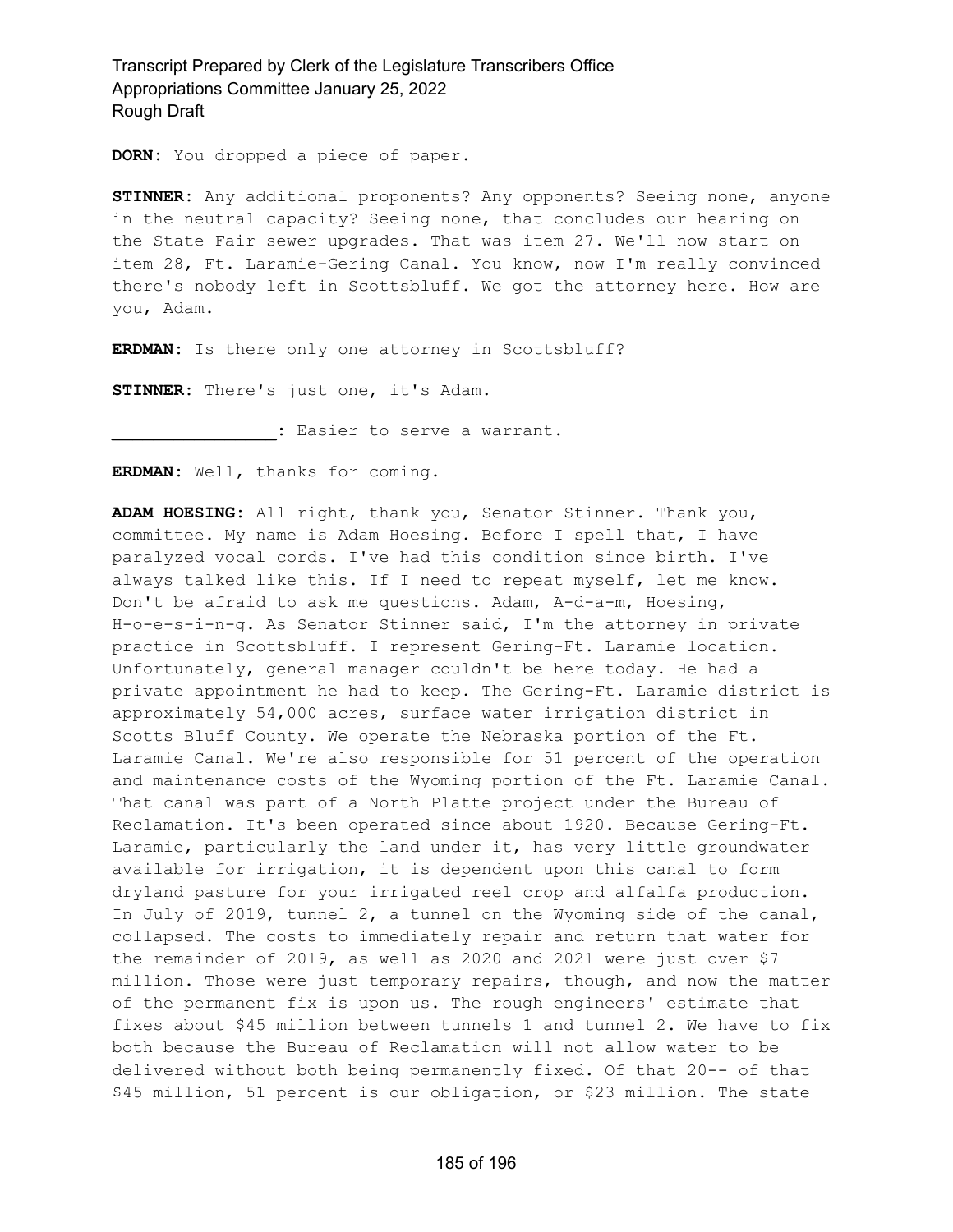of Wyoming is in the process of budgeting, for their own state purposes, \$22 million to Goshen Irrigation District, which spurred our application for ARPA to this committee. The need to repair that canal is imminent and it will be a one-time fix. It will be a 100-year fix. It will be a permanent fix to continue to deliver water down the Ft. Laramie Canal. As you can imagine, when LB1014 came out, we were quite pleased with what we saw. We've attempted to raise funds through the FEMA grant process. We were unsuccessful there. We've attempted to ask the Bureau of Reclamation for funding. We've been largely unsuccessful in the Bureau of Reclamation. Even if we were, you'd likely see that being a 100 percent loan. We have one source of income. That's from our landowners. Our landowners pay all salaries, operation, maintenance, as well as all debt for the district, so a 100 percent loan, while it would fix the problem, it would almost be untenable for the landowners who would do it and increase their O&M 50, 60 percent. Thank you for your consideration and we're in support of LB1014.

**STINNER:** Thank you. Questions? Senator Erdman.

**ERDMAN:** Senator Stinner, thank you. Thank you for coming. It's, it's my understanding that Wyoming is going to fund their half. Is that what you believe?

**ADAM HOESING:** I believe that's going to happen. Everything indicates positively in that direction. The select water committee in Wyoming has put it in their budget. I believe the governor is working with that committee and there's no indication otherwise.

**ERDMAN:** So shortly after the collapse that happened in '19, I went to the canal and toured that with Senator Steinmetz from Torrington. We went back to her office and we have the governor of Wyoming on a conference call. Then he reassured me that day that whatever it took going forward, they didn't-- we had no idea what it was going to be, but he reassured me that if he was in the state house going forward, they would make sure that they paid their half. And he was trying to make sure that we understood the significance of that and that we would pay our half. So I would assume that the governor is totally on board with this and I think it will probably happen on Wyoming's side.

**ADAM HOESING:** I would agree with that. I can't reiterate enough on our side, both from the Legislature as well as the Governor's Office, we've had tremendous support.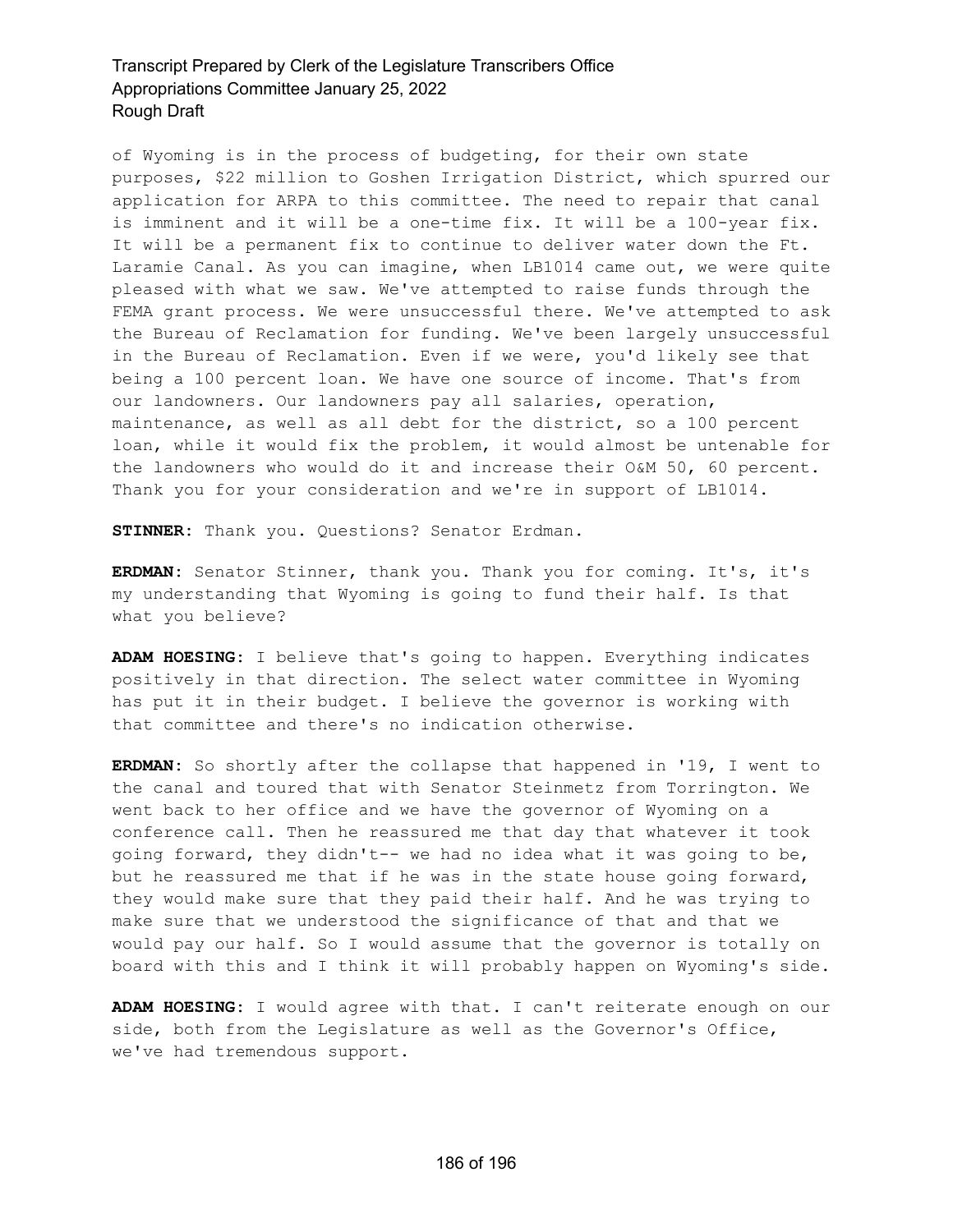**ERDMAN:** What was disappointing is the bureau should pay this. It's their canal, it's their tunnel--

**ADAM HOESING:** Yep.

**ERDMAN:** --and they should be the ones funding the bill, not us.

**ADAM HOESING:** Yep, I understand. And that's, that's a fight we've had multiple times the last couple of years. It's also a fight that the 17 western states have had since the 1980s when the bureau really changed direction.

**ERDMAN:** So they've, they've-- we've done some work on tunnel 1, correct?

**ADAM HOESING:** They did work on total number one. They, they put steel sets in tunnel 1. They also did some ground shoring which filled voids behind the lining. They did all-- also did that to tunnel 2. So both of those tunnels are now in a temporarily stable condition because of that, but they both also restrict flow and they both also need a permanent fix.

**ERDMAN:** And they have done some work on tunnel 3 as well, but that tunnel is about a mile long.

**ADAM HOESING:** They did work on tunnel 3, which is wholly in Nebraska. That's our tunnel.

**ERDMAN:** Yeah.

**ADAM HOESING:** Fortunately, tunnel 3 was oversized, so we did put steel sets in that. We put some void crowding in that. It restricted our flow, but because it was oversized, we're treating that as the permanent fixed.

**ERDMAN:** You know, one of the things-- I talked to the manager of the Gering-Ft. Laramie about a month, two months ago, maybe and there were a couple of suggestions they had on how to fix that. One of them was make an open canal.

**ADAM HOESING:** Right.

**ERDMAN:** And I'm not so sure that might not be the best idea.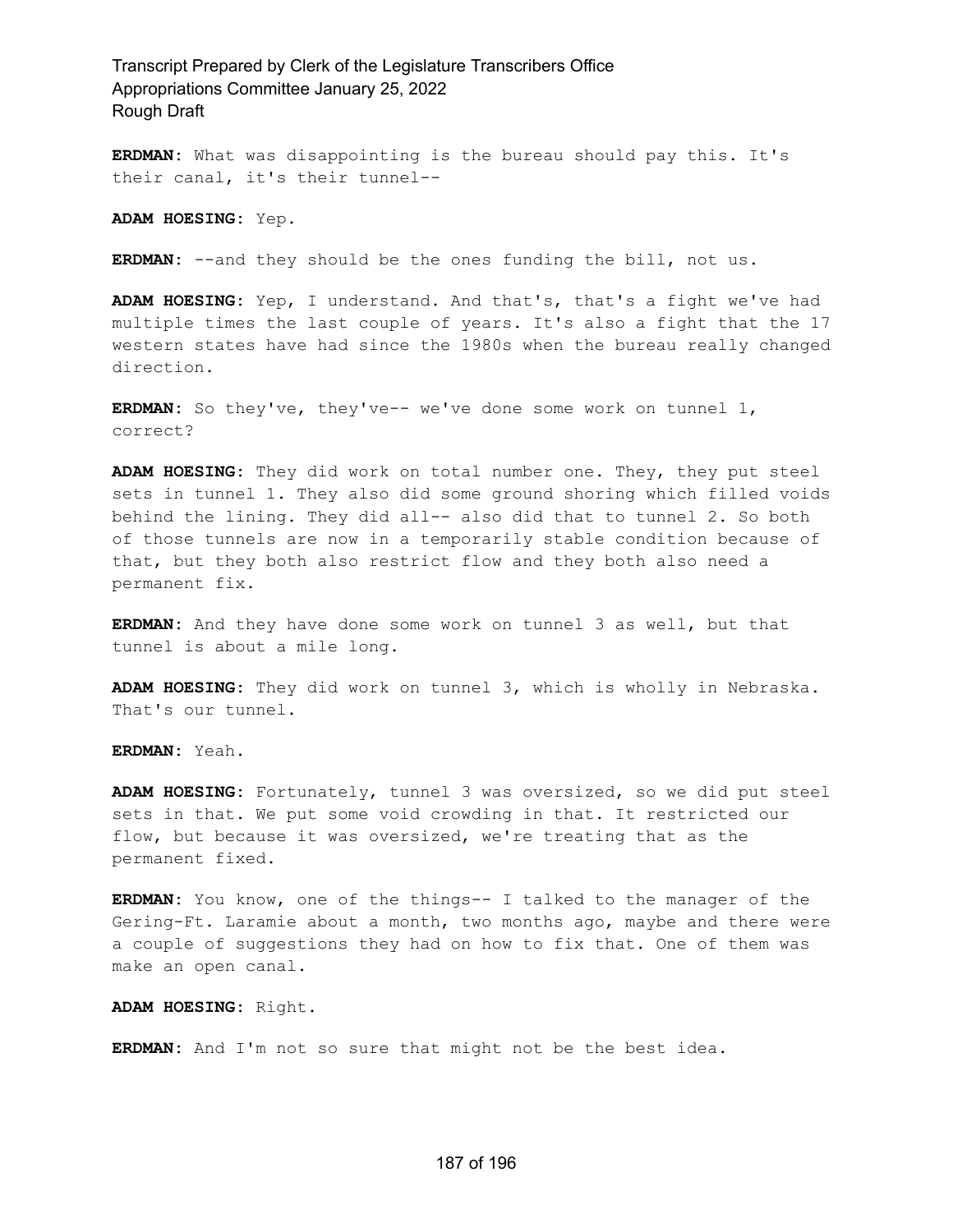**ADAM HOESING:** That's, that's not off the table. So Goshen Irrigation District hired HDR in September. Since September, there's been substantial progress. They're down to three final possibilities, one of which is open canal.

**ERDMAN:** So they haven't put any of the dirt back in the hole, have they?

**ADAM HOESING:** They're doing that now.

**ERDMAN:** They are?

**ADAM HOESING:** They would have to move that dirt anyway because that dirt was sitting in a pile right on top of it.

**ERDMAN:** But if they left that open, wouldn't that be easier to make an open, open canal if they didn't put the dirt back?

**ADAM HOESING:** Not necessarily. That dirt was sitting right next to that hole, they'd have to move that dirt regardless.

**ERDMAN:** Have you been there?

**ADAM HOESING:** Yes.

**ERDMAN:** Quite a hole.

**ADAM HOESING:** It's a small mountain, yep.

**ERDMAN:** Thank you for coming.

**ADAM HOESING:** Yep.

**STINNER:** Additional questions? Seeing none, thank you for coming in, Adam, and I'll-- hopefully you're staying overnight.

**ADAM HOESING:** I'll think about it. Thank you.

**STINNER:** Any additional proponents? Any opponents? Anyone in the neutral capacity? Seeing none, that concludes our hearing on item 28, Ft. Laramie-Gering Canal. We'll open the hearing up for item 29, water resource data collection. Any proponents? Seeing none, any opponents? Seeing none, anyone in the neutral capacity? That concludes our hearing on item 29, water resource data collection. We'll now open up for hearing on item 30, wastewater system projects.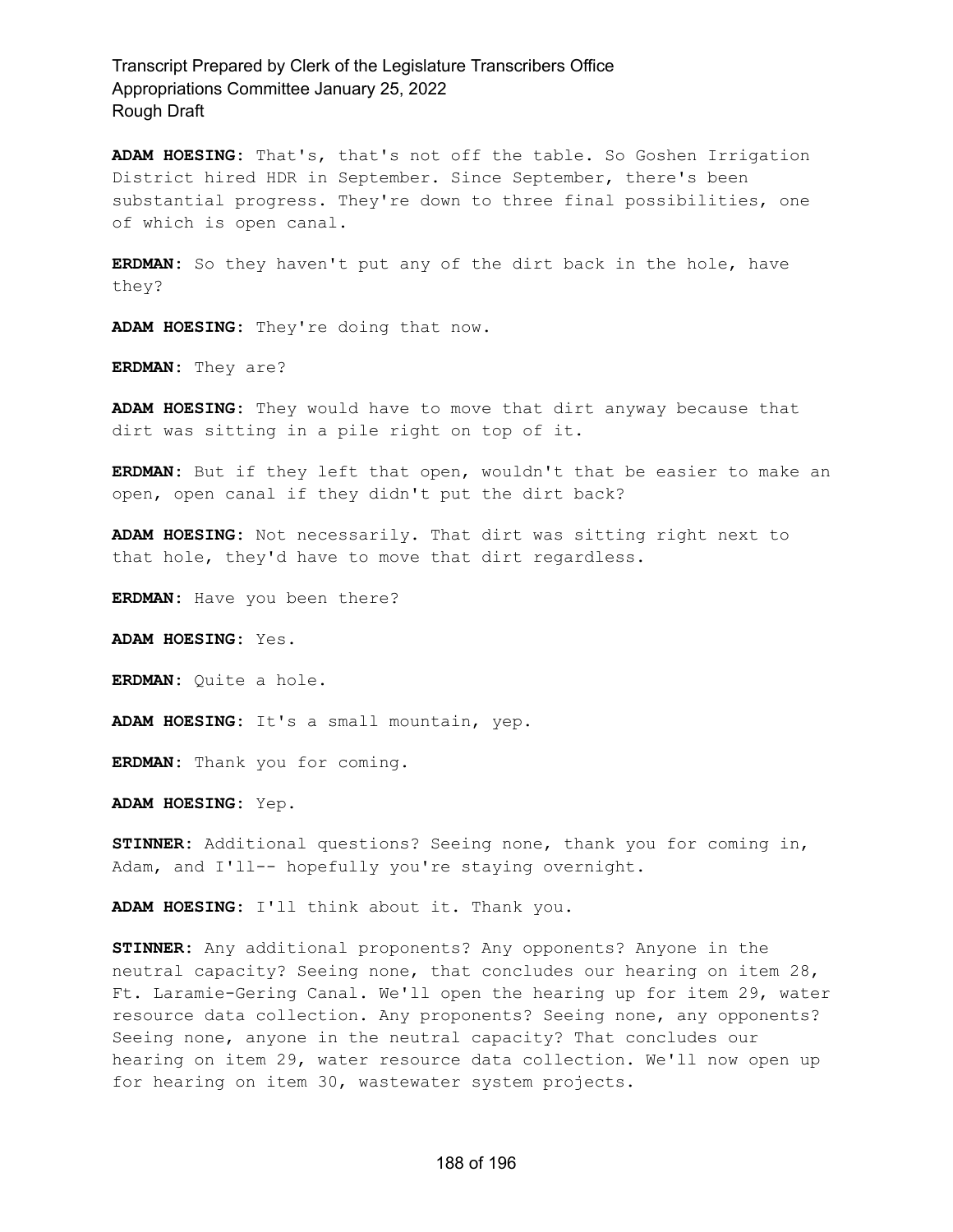**TIM McCOY:** Good evening, Chairman Stinner and members of the committee. My name is Tim McCoy, T-i-m M-c-C-o-y. I am the deputy-- or the director, sorry, the director of the Nebraska Game and Parks Commission. I am pleased-- we're pleased to support what the Governor had put in his budget ARPA regarding sewer projects. These are projects at various park facilities. Those facilities have cabins, restrooms, showers, and RV dump stations with septic and lateral systems that are near capacity or have been identified by the Nebraska Department of Environment and Energy as failing. So lagoon systems meeting NDEE standards are proposed as the best solution to accommodate our current and future sanitation needs at those sites and they are at-- as the best option for containing recreational vehicle waste that is typically high in chemical content due to some of the additives that are put in. So those projects are at Niobrara State Park, Branched Oak State Park, Two Rivers State Recreation Area, Lewis and Clark State Recreation Area, and Mormon Island State Recreation Area. We believe these projects in state parks are clearly eligible under the federal rules that were identified in the ARPA final rule. They're very critical for maintaining the services that our park visitors expect and income that we derive from those services in our parks system that's continued-- vital to our continued park operations. The other thing it does that's really important is to ensure we are fully compliant with our state and federal requirements regarding wastewater. I, I will indicate these projects have been in the planning phase for a while within our agency. It takes time to build-- to prepare to and build and permit a sewer system, but it does include projects that are at Niobrara State Park and Lewis and Clark State Recreation Area that are necessary and will be important to help accommodate those STAR WARS, STAR WARS-related projects if the, if the committee and the Legislature moves those forward. With that--

**STINNER:** Thank you for that.

**TIM McCOY:** -- I will stop my testimony.

**STINNER:** Questions? Senator Hilkemann.

**HILKEMANN:** Is this-- this is the amount that-- this is got to cover all of the parks?

**TIM McCOY:** At these five sites down, the amount-- and there's \$8.1 million identified in ARPA dollars. Right now, our best estimates- and we have bids on a few of these right now-- is that we'll be at about \$9.5 million, a little higher than that on these projects. We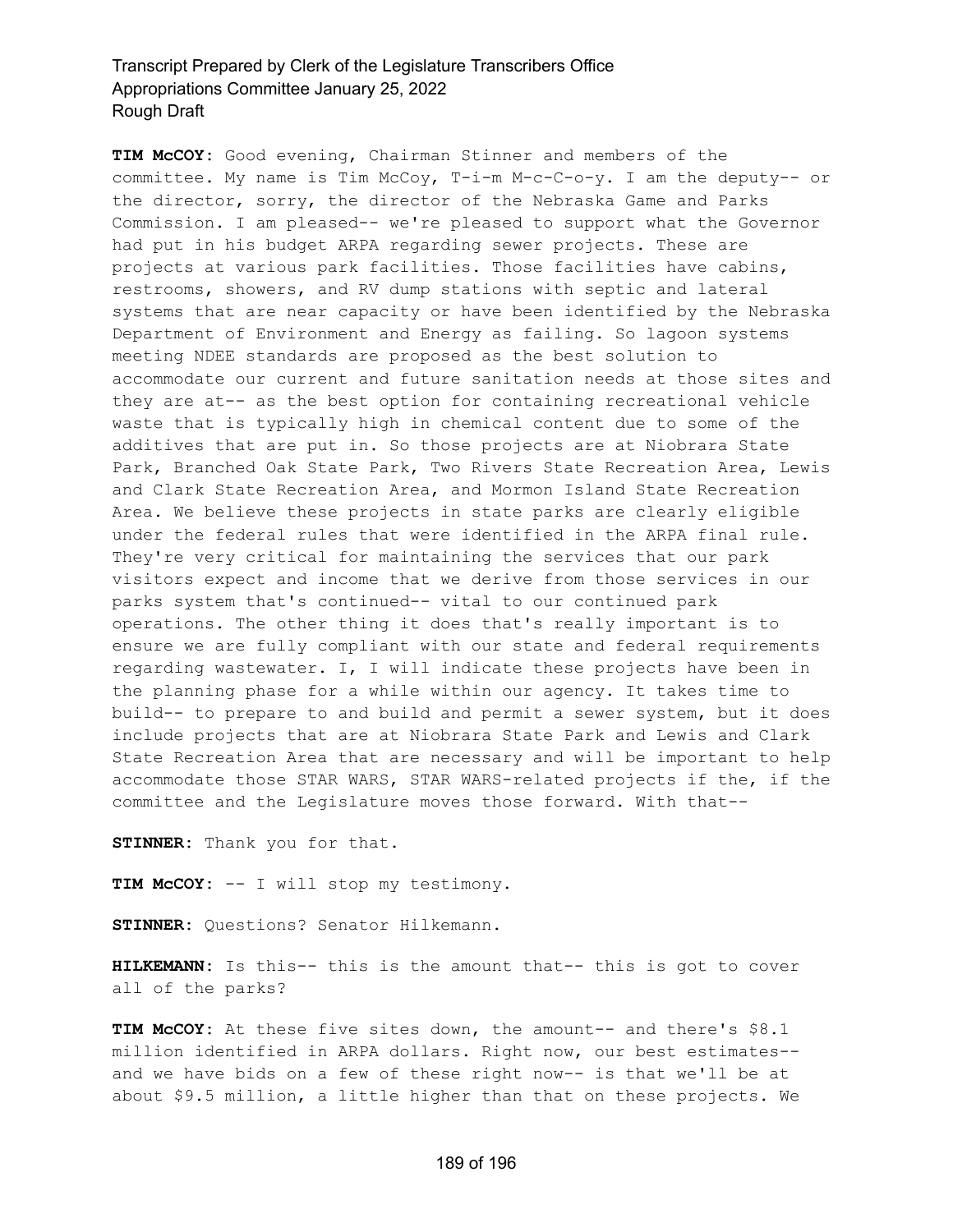are seeing the same thing everybody else is seeing. Project costs are getting higher. We've had several, several bids where we only have one bidder, but we've had good bids. But that's always a line you have to watch right now.

**STINNER:** Senator Erdman.

**ERDMAN:** Thank you, Senator Stinner, and thank you for-- Director McCoy coming. I didn't say anything on there for Box Butte. Did you miss that one or--

**TIM McCOY:** We don't, we don't have the amount of facilities at Box Butte that we've had the issue, but I would expect as we continue to increase our camping developments, we're going to be doing these in more places.

**ERDMAN:** OK. That was a joke.

**TIM McCOY:** The road to Box Butte is on, on the list too.

**STINNER:** Any additional questions? Seeing none, thank you very much.

**TIM McCOY:** Thank you.

**STINNER:** Any additional proponents? Seeing none, any opponents? Seeing none, anyone in the neutral capacity? That concludes our hearing on item 30, wastewater system projects. We'll now open up for item number 31, state college facility and equipment upgrades. Thank you for staying this late.

**\_\_\_\_\_\_\_\_\_\_\_\_\_\_\_\_:** He gets paid to be here.

**PAUL TURMAN:** I do. Good evening, Senator Stinner and members of the Appropriations Committee. My name is Paul Turman. That's spelled P-a-u-l T-u-r-m-a-n. I'm the chancellor of the Nebraska State College System. I'm here this evening to provide input on the Governor's recommendations for the ARPA request as it relates to the state colleges. As you know, earlier this fall, as you put together LR178, the hearings that looked at the beginning kind of discussions around these conversations. I worked with the leadership at Chadron State, Wayne State, and Peru State Colleges to identify a variety of projects that align pretty closely with the Treasury guidance that was available at the time. We whittled down a primary list of about \$110 million worth of projects to a list of priorities that were at about \$44.3 million, advanced those to the Governor for consideration. And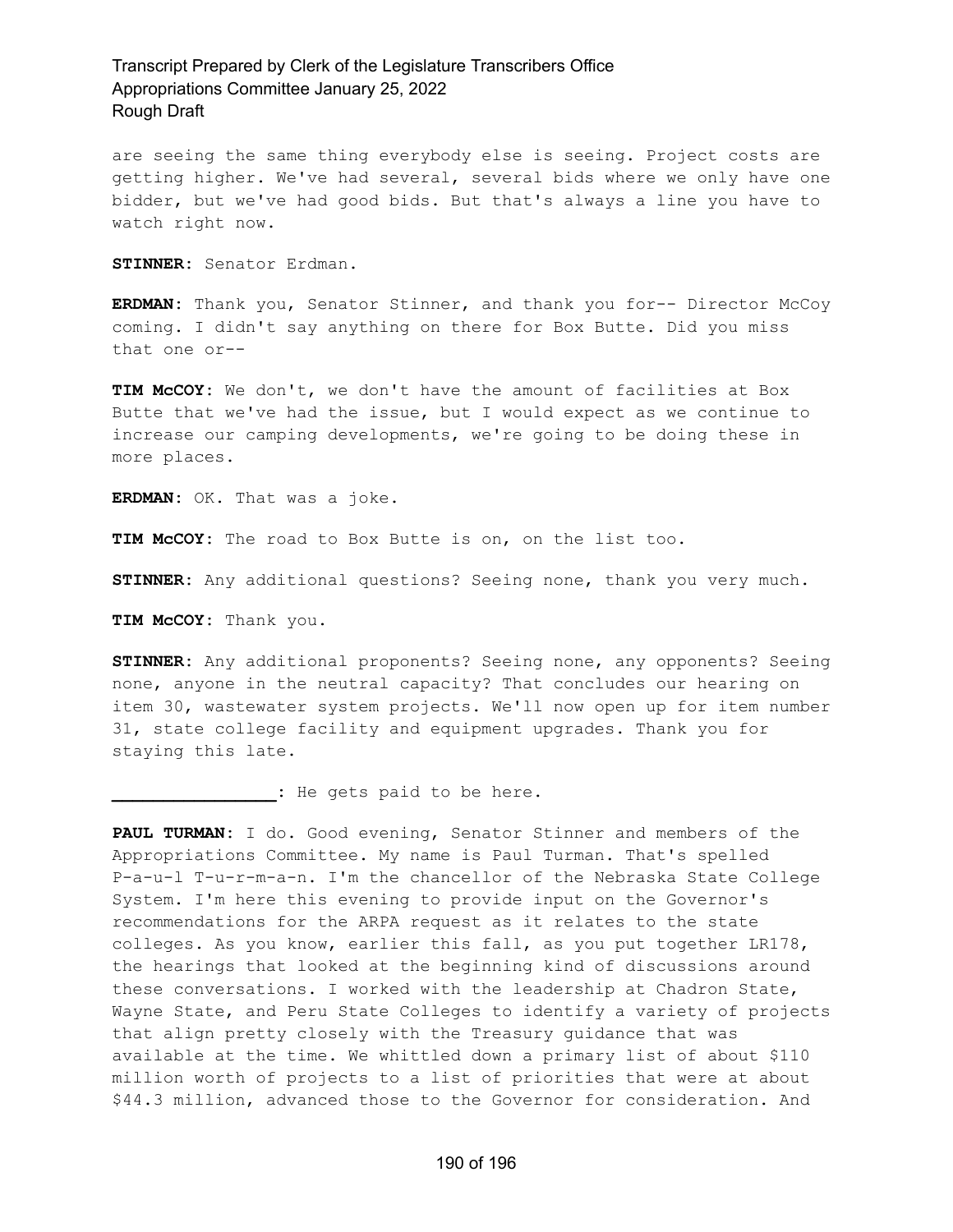what you see in LB1014 provides the \$8 million worth of requests that he felt aligned with his budget priorities. Within those \$8 million, that's \$2 million for STEM project equipment, ability for us to invest in our STEM programs by making investment in a number of our labs and the various facilities, specifically within our RHOP programs at all three of the institutions, and \$6 million worth of water and sewer upgrades that align closely with bringing a number of our facilities up to grade to be able to comply with the mitigation and prevention of COVID and the ongoing impact that we have with the pandemic for allowing for social distancing in a number of our facilities. We also had a variety of projects and initiatives that fell underneath the area of air quality and energy efficiency, IT infrastructure, and cybersecurity. But when you look at the, the package that the Governor had proposed, I think it aligns closely with the return on investment argument that we brought to this committee back in October. How do we make some good investments with these dollars that allow us to make sure that we're doing the right things for workforce and economic development for the state colleges and the programs that we serve? Our ability to make sure that our students are safe and have the highest level of success by bringing them back into campus in person and providing the type of exposure to first-generation students that we have continued to have for the last number of decades. And then lastly, just long-term reduction in costs; keeping our costs down, investing in infrastructure and IT equipment for our students, and the equipment that they need to be successful and to allow them to be able to work through their educational programming at low cost. So with that, I appreciate the committee's time and a very long day. About the only thing I could have requested is that maybe the Governor would have picked something that falls into that first category, that I wouldn't have been the last one, but I'd be happy to answer any questions you might have.

**STINNER:** Senator Erdman.

**ERDMAN:** Thank you, Senator Stinner and thank you, Mr. Turman, for coming. So the money-- if you send some money over to Chadron State, are they going to use that for the new lab? Have they started building that yet?

**PAUL TURMAN:** The math science facility?

**ERDMAN:** Yeah.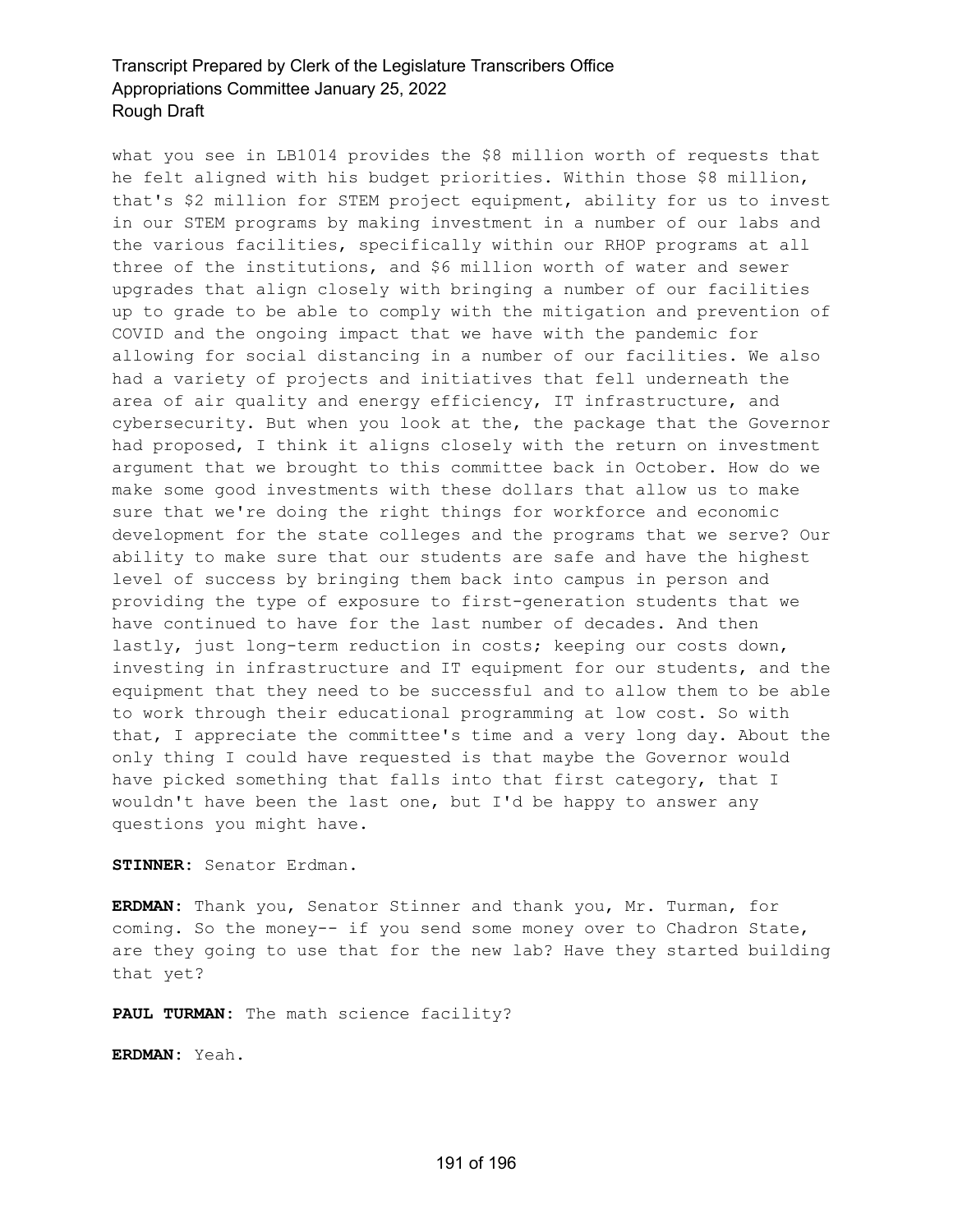**PAUL TURMAN:** We are very close to having that project completed. I believe that we'll have that finished up within the next two months. And then, yes, one of the elements of the STEM-based equipment that we requested was the ability to give them even more equipment in their anatomy lab. It's a simulator for their anatomy program itself, yes.

**ERDMAN:** OK, so will that, will that facility be available for the fall semester?

**PAUL TURMAN:** It will be available for fall. We will move in beginning in, I believe, May. And about the only thing is the exterior of the building, but we are very close to having kind of a ribbon cutting at that facility to introduce it to the community. It, it looks fantastic.

**ERDMAN:** Is it east of the old facility?

**PAUL TURMAN:** It is, it, it's the existing facility and they remodeled the main part of it and then we built to the north a large addition, yes.

**STINNER:** Senator Hilkemann.

**HILKEMANN:** I'm making the assumption that these dollars for the water improvement and the sewer are going to be equally-- about equally divided?

**PAUL TURMAN:** We had a range of projects that we identified and I think what we'll have to do is the board will look at the, the, the recommendation from the Governor. We had our meeting, the last meeting to visit about this, two days before the Governor released his proposal. And so we'll look at those set of priorities and then determine how to allocate them out to the institutions, but each institution will receive a share utilizing a formula based on which ones we think we can prioritize.

**STINNER:** Thank you. Any additional questions? Seeing none, thank you.

**PAUL TURMAN:** Thank you.

**STINNER:** Any additional proponents? Any opponents? Anyone in the neutral capacity? That concludes item 31, state college facility and equipment upgrades, and we'll open it up under this water and sewer, broadband to any other comments from people.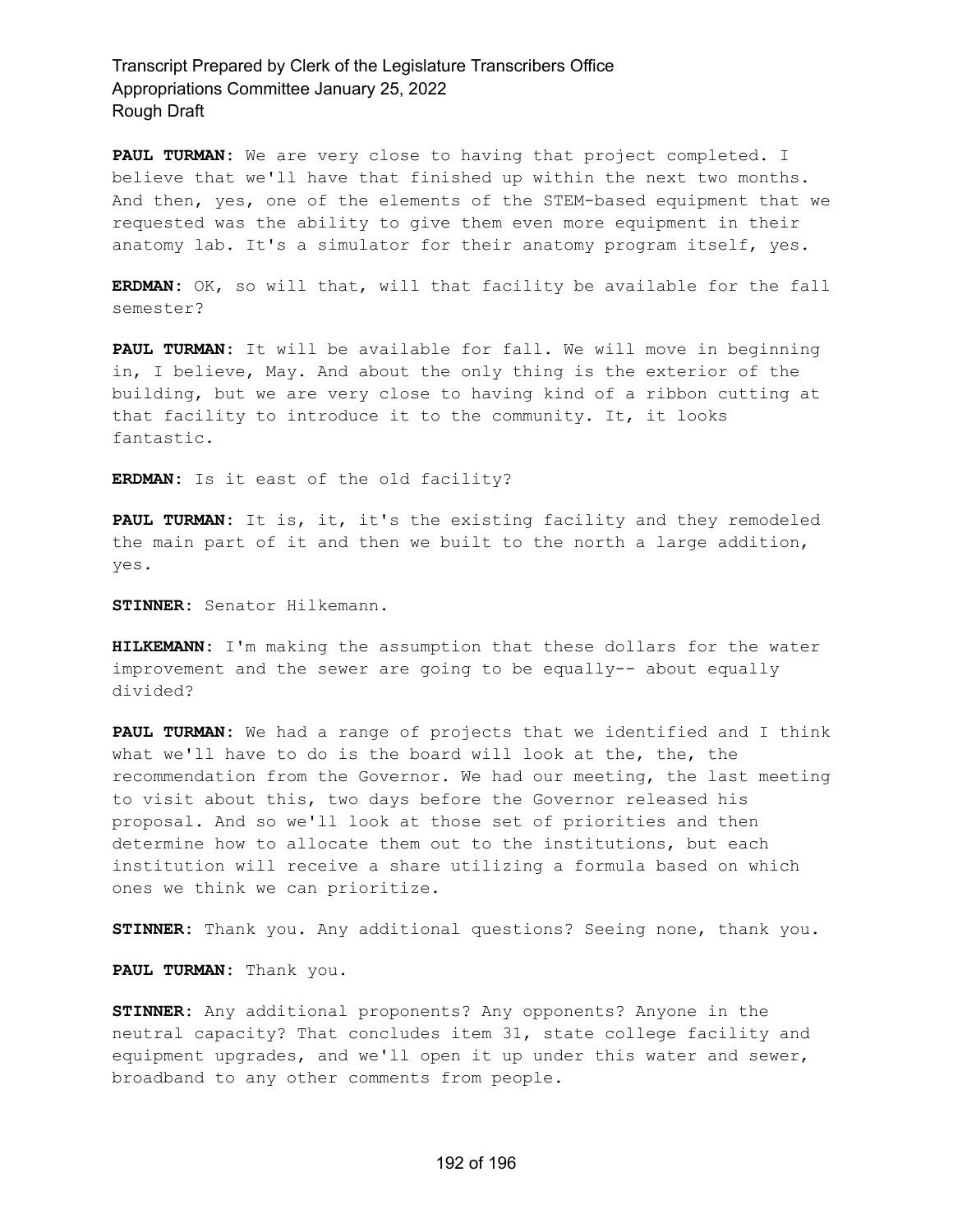**GREG OSBORNE:** You guys are rock stars, I'll tell you.

**STINNER:** I think you deserve a gift or a present or award for being here.

**GREG OSBORNE:** Well, I-- it's, it's amazing. I've learned a lot today watching, listening and it's just been maybe an eye-opening experience for me. I have great respect for all of you and I guess I didn't have any idea that it was like this.

**STINNER:** Thank you.

**GREG OSBORNE:** So anyway, I appreciate it very much. My name is Greg Osborne, G-r-e-g O-s-b-o-r-n-e. Honorable Chairman Stinner and senators of the Appropriations Committee, thank you for the opportunity to allow me to testify today. I am here as a representative of the five Governor-appointed trustees for Wyuka Funeral Home and Cemetery. Wyuka historic cemetery was established in 1869 by the Nebraska State Legislature by purchasing the first 40 acres of the cemetery. There is now 83. Since its founding, Wyuka, even though it's a state-owned facility, has never received any funding from the state. It is an all-faith cemetery and operates and funds itself through sales and services. Wyuka is also Lincoln's first public park. I am here today to ask the committee for a one-time appropriation of \$1.8 million from ARPA funds for Wyuka stormwater project. Phase one of this project was to study and develop a conceptual design to determine how to control the sediment and waste coming into the pond and downstream drainage. This study and report were developed by professional engineers, architects, and a committee of stakeholders. Phase one of three started in early 2020 and was completed last month, December 2021. I emailed each of you the request cover letter and a copy of the very detailed report on January 11, 2022. Phase two is for final engineering, design, and development of an RFP. We will be starting this process as soon as possible. We also are in the process of developing a fundraising campaign to raise funds for phase three, the construction. The write-- the final report that you were emailed has a chart that goes through all the prospective costs for the project. Chairman Stinner's staff, Tamara and Mitch, were extremely helpful in the past few days and I want to thank them both, appreciate it very much for all of your help. It is our opinion that we meet the criteria set forth by the U.S. Department of Treasury's overview of the final rule dated January 20, 2022. On page 37, it states management and treatment of stormwater or subsurface drainage of water. We also feel we meet the criteria of the last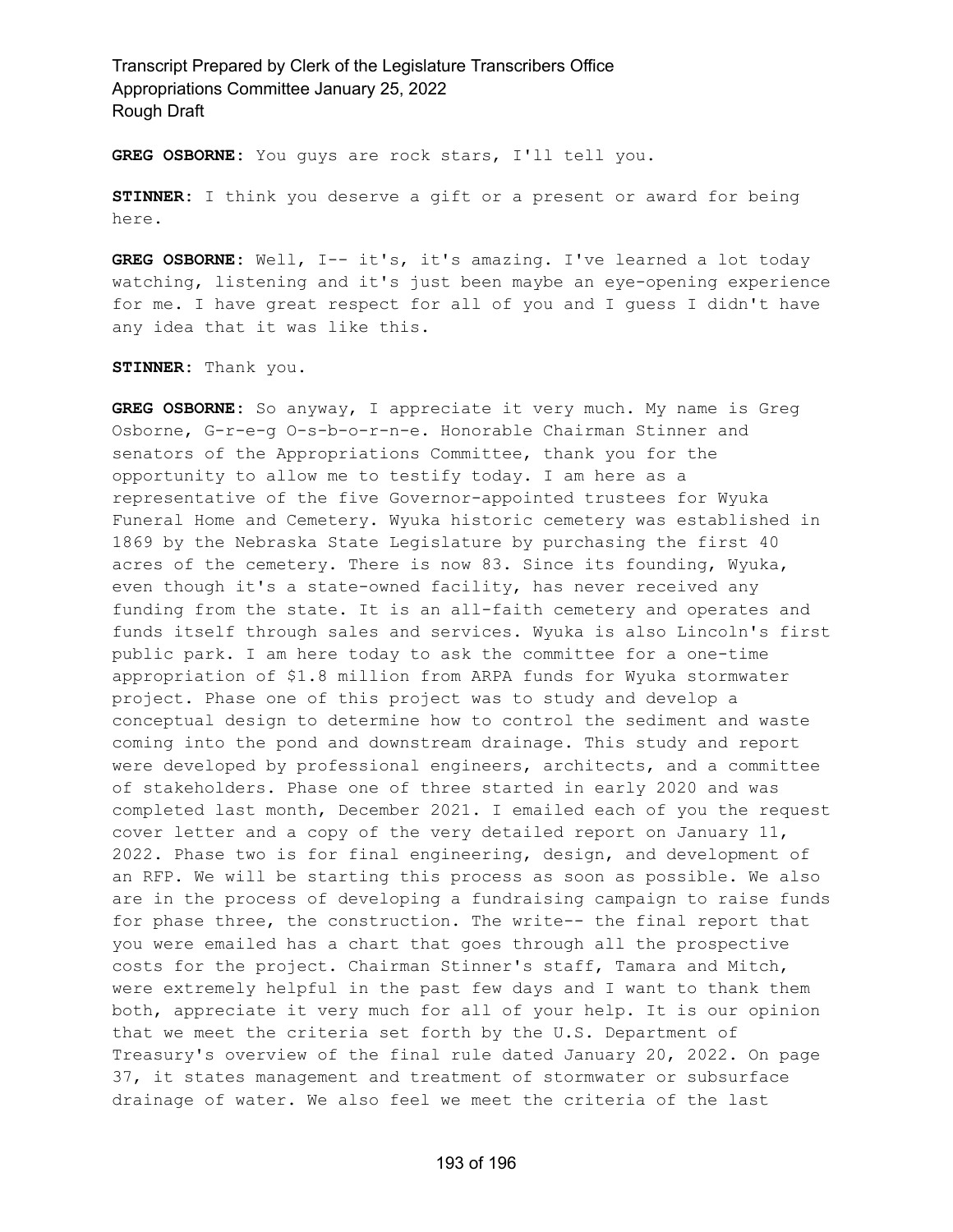category, water, sewer, or broadband infrastructure established by this committee and Governor Ricketts. There's 255 acres south of Wyuka Cemetery that drains through this structure on the west side of Wyuka's property. There is a tremendous amount of gravel, sand, yard waste, and trash that comes into the pond at downstream. The report you have answers the issues we currently are dealing with and address is the future success of the stormwater drainage. This project will generate jobs for architects, engineers, contractors, and their employees. It will also create an ongoing maintenance position at Wyuka and at times, a silt-removal company will be used to move sediment in the four bay area. This will ensure water quality and quantity. This project will greatly benefit the public by creating a better drainage flow for the 255 acres south of Wyuka Cemetery and help reestablish the beauty of Lincoln's first park. Thank you for your consideration and I'd be happy to enter-- or to answer any questions.

**STINNER:** Thank you for coming in. Any questions? Senator Kolterman.

**KOLTERMAN:** Thank you, Senator Stinner. Greg, thanks for coming.

**GREG OSBORNE:** You bet.

**KOLTERMAN:** So you talk about the drainage to the south. Is there-- is the, the cemetery-- is it Calvary Cemetery--

**GREG OSBORNE:** Actually--

**KOLTERMAN:** --across the road?

**GREG OSBORNE:** --he 255 acres runs from 33rd Street to about 48th Street, all the way to Randolph.

**KOLTERMAN:** So--

**GREG OSBORNE:** And that all comes into Wyuka's pond and, and drainage.

**KOLTERMAN:** So that all fit-- that all runs into the pond. OK.

**GREG OSBORNE:** Yeah.

**KOLTERMAN:** And then--

**GREG OSBORNE:** There's a drainage structure that was built. In that report that I sent you, there's a drainage structure, structure that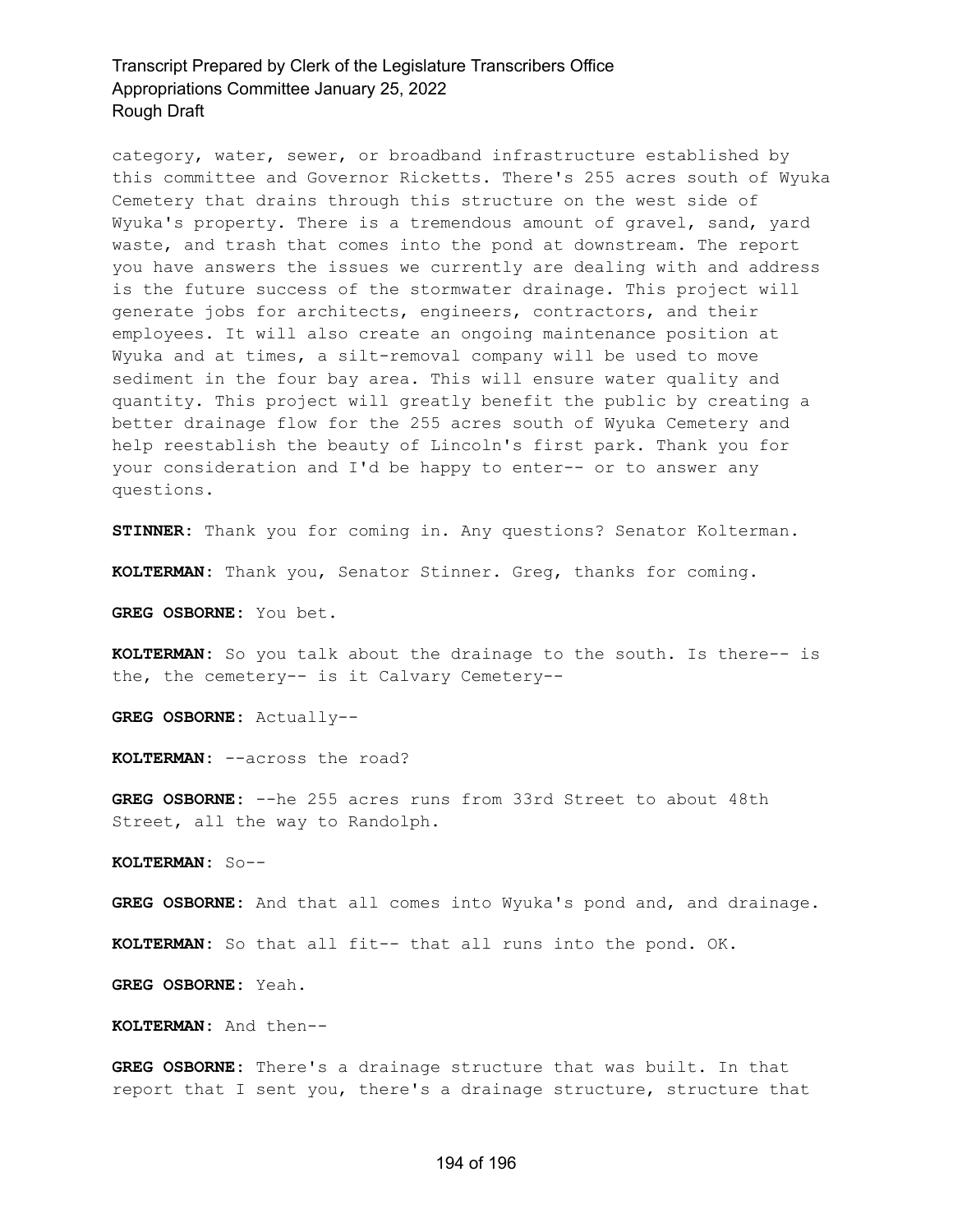was built there to accommodate the way the flow comes into the lake. I think at the time that they did that, that they were unaware of the amount of sediment, trash, and things that were coming through that sewer system.

**KOLTERMAN:** So this, this, this cemetery, is it the only cemetery owned by the state of Nebraska?

**GREG OSBORNE:** Yes, it is.

**KOLTERMAN:** Like Fort McPherson, is that federal cemetery, do you know?

**GREG OSBORNE:** Yes, that's a national cemetery.

**KOLTERMAN:** National, so--

**GREG OSBORNE:** Yeah, it's the only one. And it's, it's had its up and downs, but the recent last 10 or 12 years has turned that cemetery dramatically around. And we're in a position where we can start doing some things. There's quite a few historical-- it's on national historic registry and there's quite a few historical-- not only historical facilities there, but there's monuments and there's a big propeller from a WWII plane that is a grave marker there. There's, there's just-- it's a huge amount of history. There's a lot of people that use that cemetery. I had two people tell me they teach their kids how to drive there--

**KOLTERMAN:** So--

**GREG OSBORNE:** --and-- but they walk through it.

**KOLTERMAN:** So, Greg, is the, is the cemetery-- so obviously, do you have to file-- it's state owned. Who, who do you respond to? Do you respond to the Governor--

**GREG OSBORNE:** Auditor, auditor-- well--

**KOLTERMAN:** --or the Department of Administrative Services or--

**GREG OSBORNE:** Yeah, we just have-- we need, we need to follow all the public policy rules, we have to file an audit for the Auditor every year, and I guess the Governor would be the top answer.

**KOLTERMAN:** He's the one that--

**GREG OSBORNE:** He was pretty well involved.